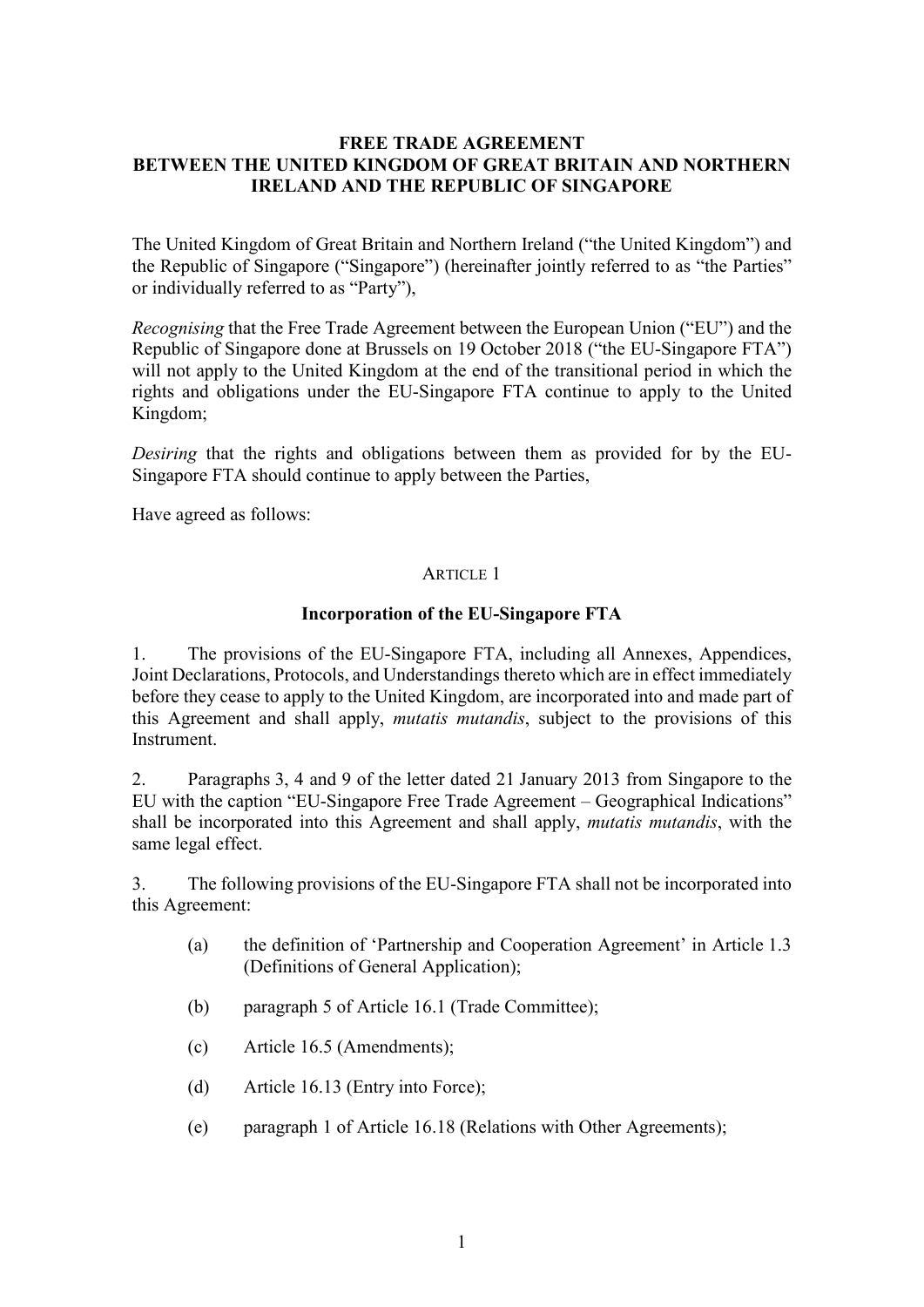- (f) Article 16.19 (Future Accessions to the Union);
- (g) paragraph 2 of Article 16.20 (Territorial Application); and
- (h) Article 16.21 (Authentic Texts).

## ARTICLE 2

#### **Definitions and interpretation**

- 1. Throughout this Instrument:
	- (a) "*mutatis mutandis*" means with the technical changes necessary to apply the EU-Singapore FTA as if it had been concluded between the United Kingdom and Singapore, taking into account the object and purpose of this Agreement;
	- (b) "the Incorporated Agreement" means the EU-Singapore FTA as incorporated into this Agreement and modified by this Instrument;
	- (c) "this Instrument" means the present Articles 1 to 9, the provisions of the Annex thereto modifying the Incorporated Agreement, including the Appendix to the Annex, and the Joint Declarations thereto.

2. Throughout the Incorporated Agreement and this Instrument, unless the context clearly indicates otherwise, "this Agreement" means the entire Agreement, including anything incorporated by Article 1.

3. Unless otherwise specified, where reference is made in this Agreement to the legislation of the EU, it shall be understood as a reference to that legislation of the EU in force and as incorporated or implemented in the law of the United Kingdom on the day after the United Kingdom ceases to be bound by the relevant legislation of the EU. For the United Kingdom, the law of the United Kingdom includes the law of the territories for which international relations the United Kingdom is responsible, and to which this Agreement extends.

4. (a) In the event of an inconsistency between this Agreement and the Protocol on Ireland/Northern Ireland to the Agreement on the Withdrawal of the United Kingdom of Great Britain and Northern Ireland from the European Union and the European Atomic Energy Community, signed in London and Brussels on 24 January 2020, this Agreement shall not prevent a Party from taking a particular measure not consistent with the obligations under this Agreement and relating to the inconsistency between this Agreement and that Protocol, provided that such a measure is not applied in a manner that would constitute a means of arbitrary or unjustified discrimination against the other Party or a disguised restriction on trade.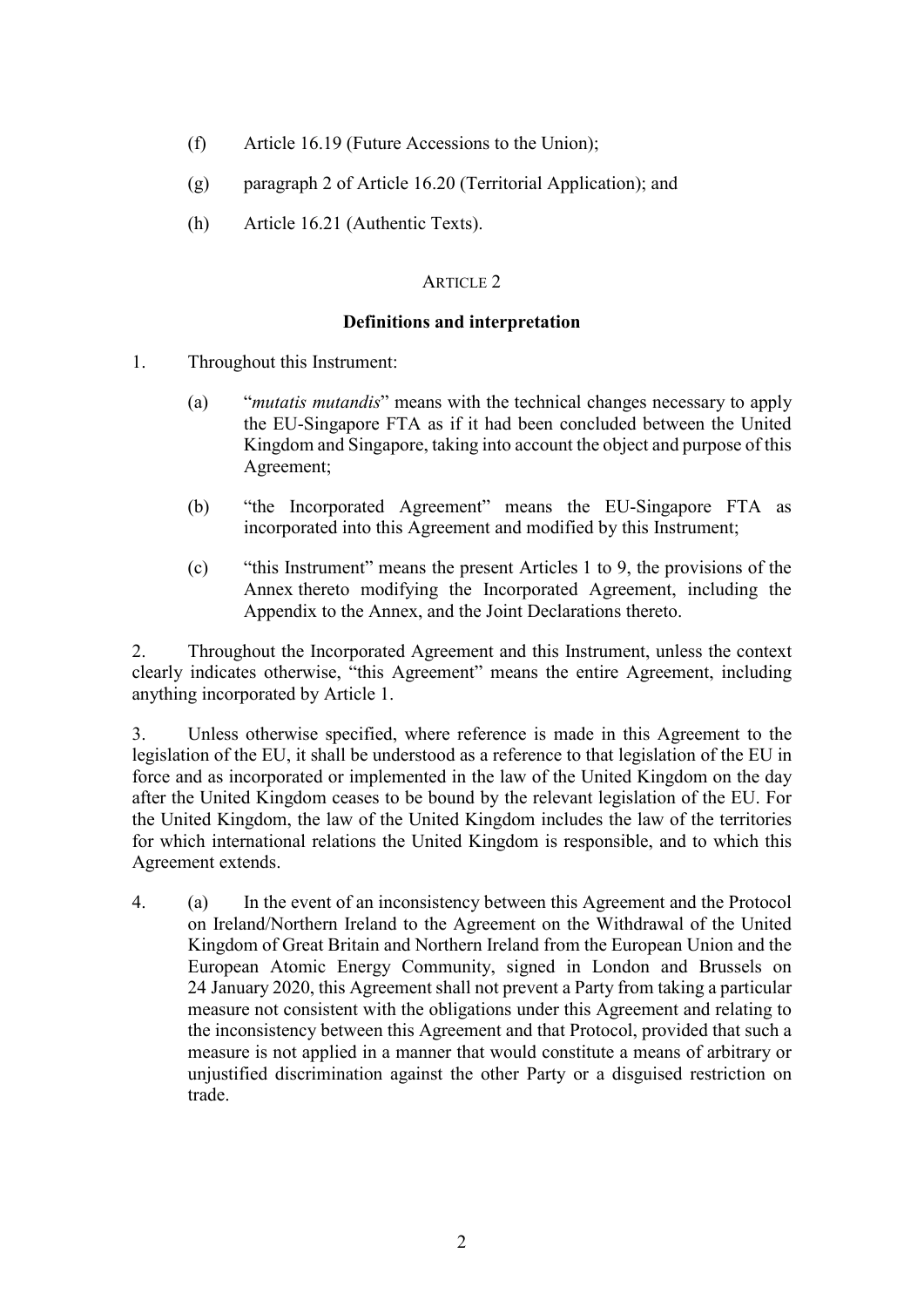(b) In that event, a Party shall notify the other Party of such a measure and promptly provide, on request of the other Party, supplementary information or clarification thereon, and the Parties shall hold consultations, on request of either Party, in relation to the effects of the measure on this Agreement, and seek a mutually acceptable solution.

#### ARTICLE 3

#### **Objective**

The overriding objectives of this Agreement are as set out in Article 1.2 (Objectives) of the Incorporated Agreement.

#### ARTICLE 4

#### **References to the euro**

Notwithstanding Article 1, references to the euro (including "EUR" and "€") in the Incorporated Agreement shall continue to be read as such in this Agreement.

#### ARTICLE 5

#### **Territorial application**

For the avoidance of doubt in relation to Article 16.20 (Territorial Application) of the Incorporated Agreement, this Agreement shall apply, in respect of the United Kingdom, to the extent that and under the conditions which the EU-Singapore FTA applied (excluding the application of paragraph 2 of Article 16.20 (Territorial Application)) immediately before it ceased to apply to the United Kingdom, to the United Kingdom and the following territories for which international relations it is responsible:

- (a) Gibraltar; and
- (b) the Channel Islands and the Isle of Man.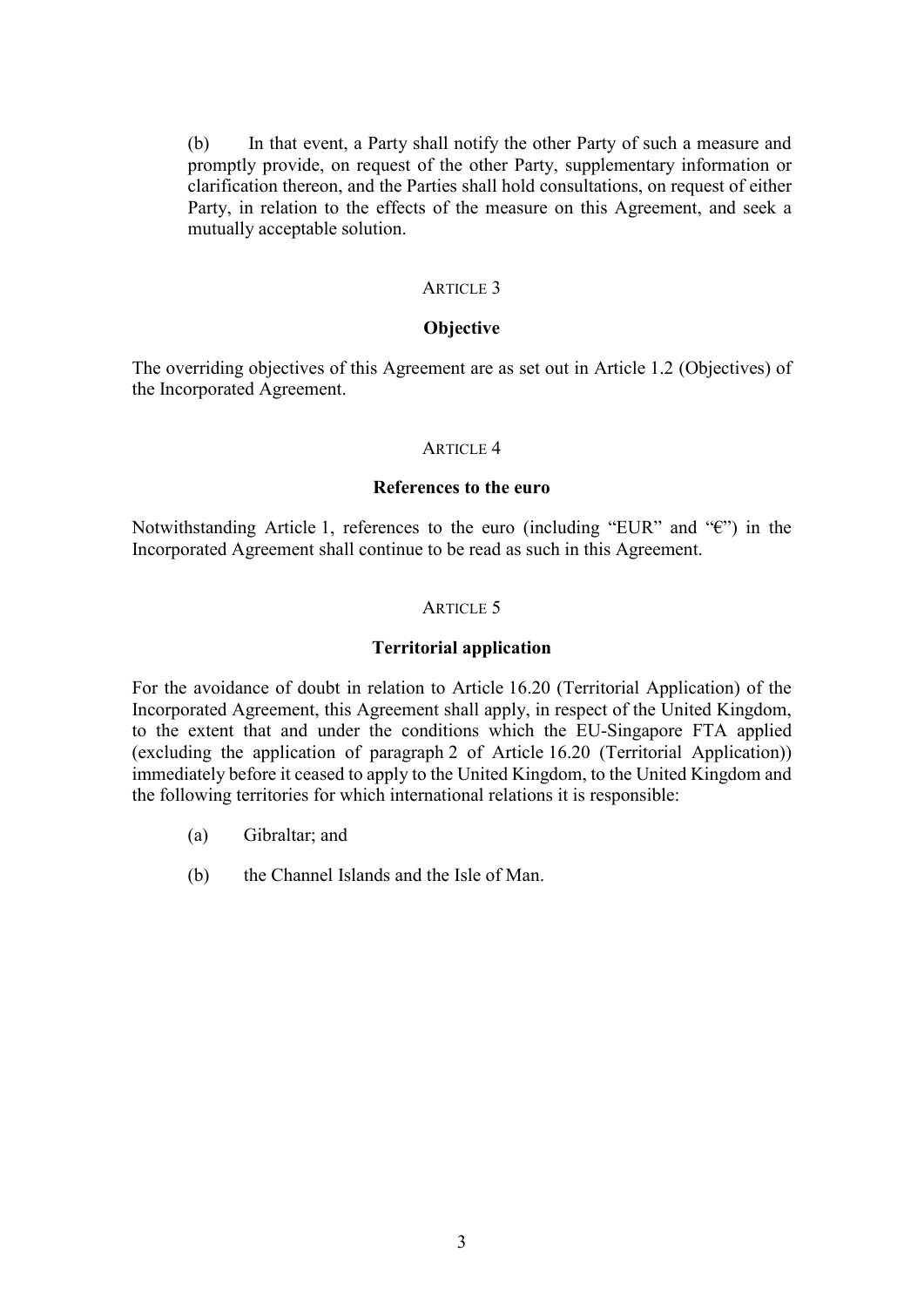### ARTICLE 6

## **Continuation of time periods**

1. Notwithstanding paragraph 2 of Article 2, unless this Agreement provides otherwise, throughout the Incorporated Agreement, a reference to a time period commencing on or from the entry into force of this Agreement means a time period commencing on or from the entry into force of the EU-Singapore FTA.<sup>[1](#page-3-0)</sup> For greater certainty, this means:

- (a) if a period in the Incorporated Agreement has not yet ended, the remainder of that period shall be incorporated into this Agreement;
- (b) if a period in the Incorporated Agreement has ended, any resulting rights and obligations shall continue to be applied between the Parties.

2. Notwithstanding paragraph 1, a reference in the Incorporated Agreement to a period relating to a procedure or other administrative matter (including reviews, committee procedures and notification deadlines) shall not be affected.

## ARTICLE 7

# **Further provision in relation to the Trade Committee**

1. The Trade Committee, which the Parties establish under paragraph 1 of Article 16.1 (Trade Committee) of the Incorporated Agreement, shall, in particular, ensure that this Agreement operates properly.

2. Any decision adopted by a committee established under the EU-Singapore FTA and in effect immediately before the EU-Singapore FTA ceases to apply to the United Kingdom shall, to the extent the decision relates to the Parties to this Agreement, be deemed to have been adopted, *mutatis mutandis*, by an equivalent committee that the Parties establish under this Agreement.

3. Nothing in paragraph 2 prevents an equivalent committee established by the Parties under this Agreement from making decisions which are different to, revoke or supersede the decisions deemed to have been adopted by it under that paragraph.

<span id="page-3-0"></span> $\overline{\phantom{a}}$ <sup>1</sup> The Parties confirm their understanding that the reference to the time period "from the entry into force of this Agreement" in Understanding 4 (Mutual Recognition of Authorised Economic Operators (AEO) Programmes) of the Incorporated Agreement means the entry into force of this Agreement as set out in Article 9.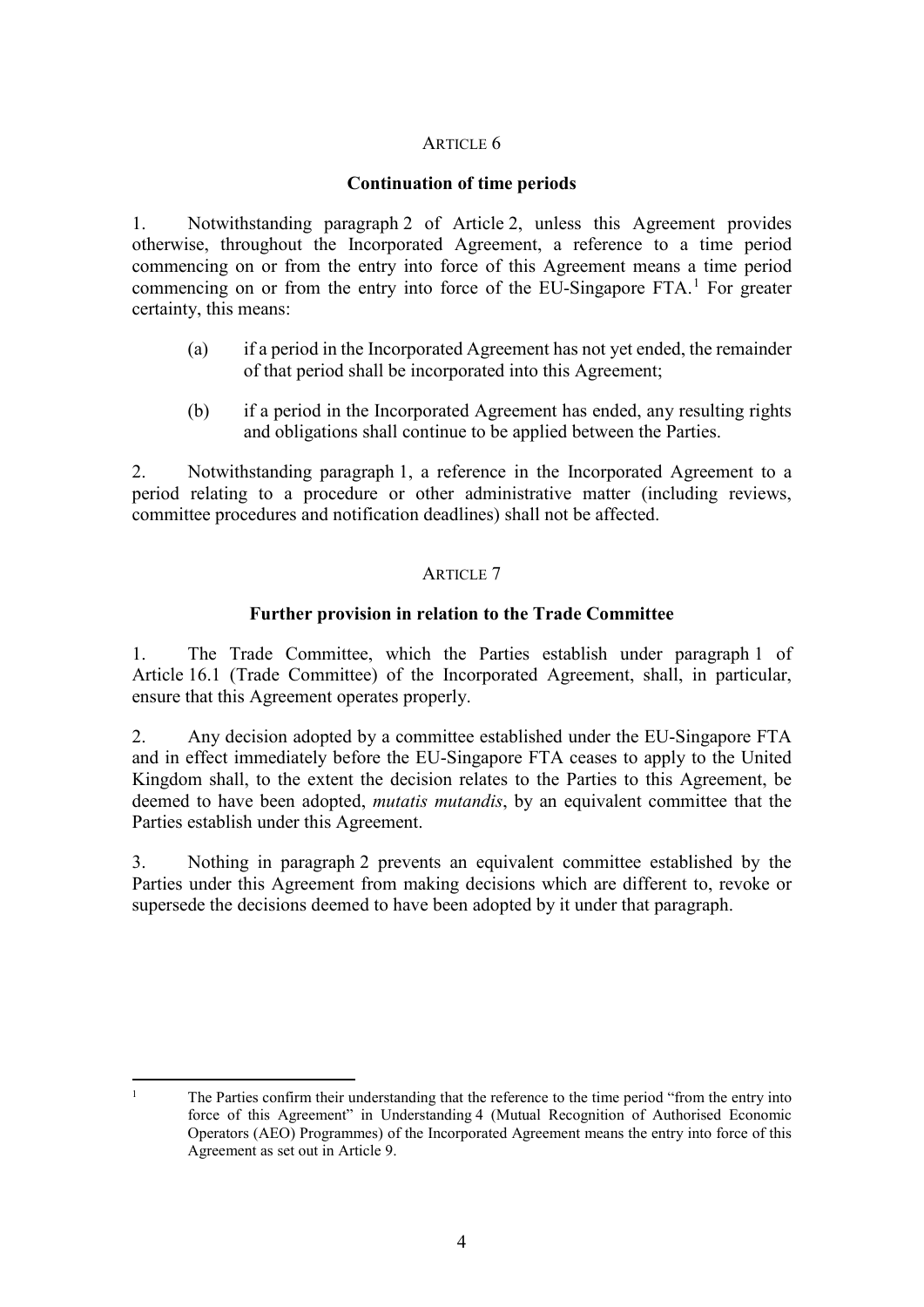4. Notwithstanding paragraph 2 of Article 16.1 (Trade Committee) of the Incorporated Agreement, the first meeting of the Trade Committee shall occur within one year of the entry into force of this Agreement. The Trade Committee shall, at its first meeting, suspend the work of all other committees, specialised committees, working groups and any other bodies established under this Agreement, and review the institutional provisions of this Agreement so as to streamline its institutional structure. If the Trade Committee cannot agree on the outcome of such review within one year of its first meeting, and whilst the outcome remains outstanding, the work of all the other committees, specialised committees, working groups shall continue in accordance with this Agreement.

## ARTICLE 8

#### **Amendments**

1. The Parties may agree, in writing, to amend this Agreement. Amendments to this Agreement shall enter into force on the first day of the second month following the later of the Parties' written notifications certifying that they have completed their respective applicable legal requirements and procedures, as set out in the instrument of amendment.

2. Notwithstanding paragraph 1, the Parties may, in the Trade Committee or relevant committee established by the Parties under this Agreement, adopt a decision amending this Agreement, where provided for in the Incorporated Agreement.<sup>[2](#page-4-0)</sup>

## ARTICLE 9

## **Final provisions**

1. This Agreement shall enter into force on the first day of the second month following the later of the Parties' written notifications certifying that they have completed their respective applicable legal requirements and procedures for the entry into force of this Agreement. The Parties may agree on another date, provided such date occurs after the completion of the exchange of notifications referred to above.

2. Pending entry into force of this Agreement, this Agreement shall be provisionally applied on the date on which the EU-Singapore FTA ceases to apply to the United Kingdom, provided that the Parties have exchanged notifications signifying completion of such domestic procedures as are required for provisional application. Otherwise, such provisional application shall take effect on such date as the Parties may agree.

3*.* During the period of such provisional application, the term "entry into force" in this Agreement means the date on which such provisional application takes effect.

<span id="page-4-0"></span> $\overline{2}$ 

<sup>2</sup> In paragraph 4(a) of Article 16.1 (Trade Committee) of the Incorporated Agreement, the reference to the procedure for amendments set out in Article 16.5 (Amendments) shall be read as a reference to the procedure for amendments set out in Article 8 of this Instrument.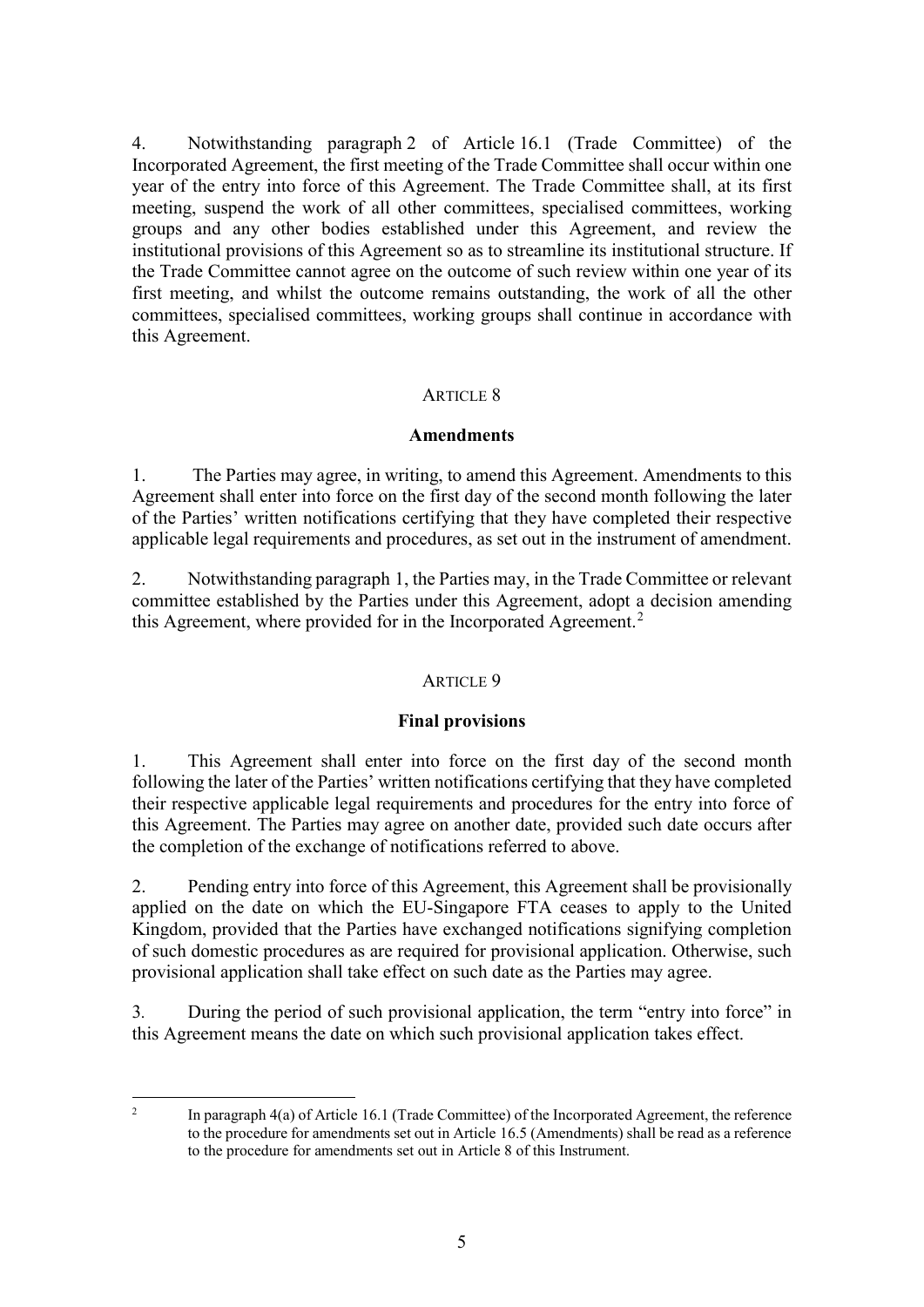4*.* A Party may terminate the provisional application of this Agreement by written notification to the other Party. Such termination shall take effect on the first day of the second month following such notification.

5. The provisional application of this Agreement terminates upon the earlier of its entry into force in accordance with paragraph 1 or the date of effect for termination in accordance with paragraph 4.

6. The United Kingdom shall submit notifications under this Article to the Director, North America and Europe Division, Singapore Ministry of Trade and Industry or its successor. Singapore shall submit notifications under this Article to the United Kingdom's Foreign, Commonwealth and Development Office or its successor.

7. English shall be the sole authentic text of this Agreement.

In witness whereof the undersigned, duly authorised thereto by their respective Governments, have signed this Agreement.

| Done at                                             | this | day of | 2020 in English.                                                          |
|-----------------------------------------------------|------|--------|---------------------------------------------------------------------------|
|                                                     |      |        |                                                                           |
| For the Government of the Republic of<br>Singapore: |      |        | For the Government of the United<br>Kingdom of Great Britain and Northern |
|                                                     |      |        | Ireland:                                                                  |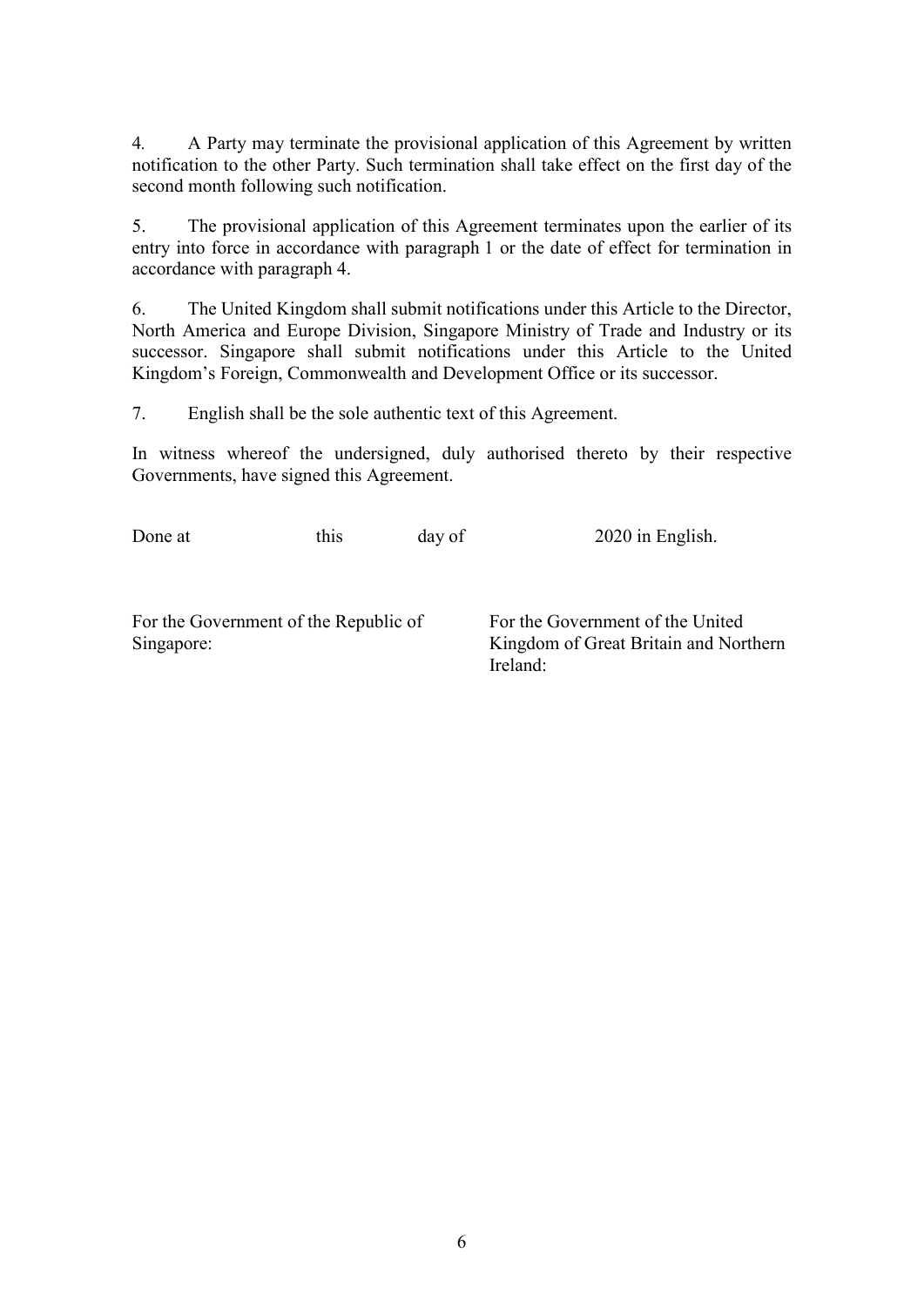# **JOINT DECLARATION ON INVESTMENT REVIEW**

1. With a view to strengthening the important investment relationship between the United Kingdom and Singapore, the United Kingdom and Singapore shall review their mutual investment legal framework, the investment environment and the flow of investment between them with a view to updating their investment relationship with high standard and ambitious investment protection commitments.

2. As part of such review, and in the light of recent developments in the international law on investment protection, the United Kingdom and Singapore shall enter into negotiations to deepen their mutual obligations on investment protection within two years of the entry into force of this Agreement and shall endeavour to conclude negotiations within four years of the entry into force of this Agreement.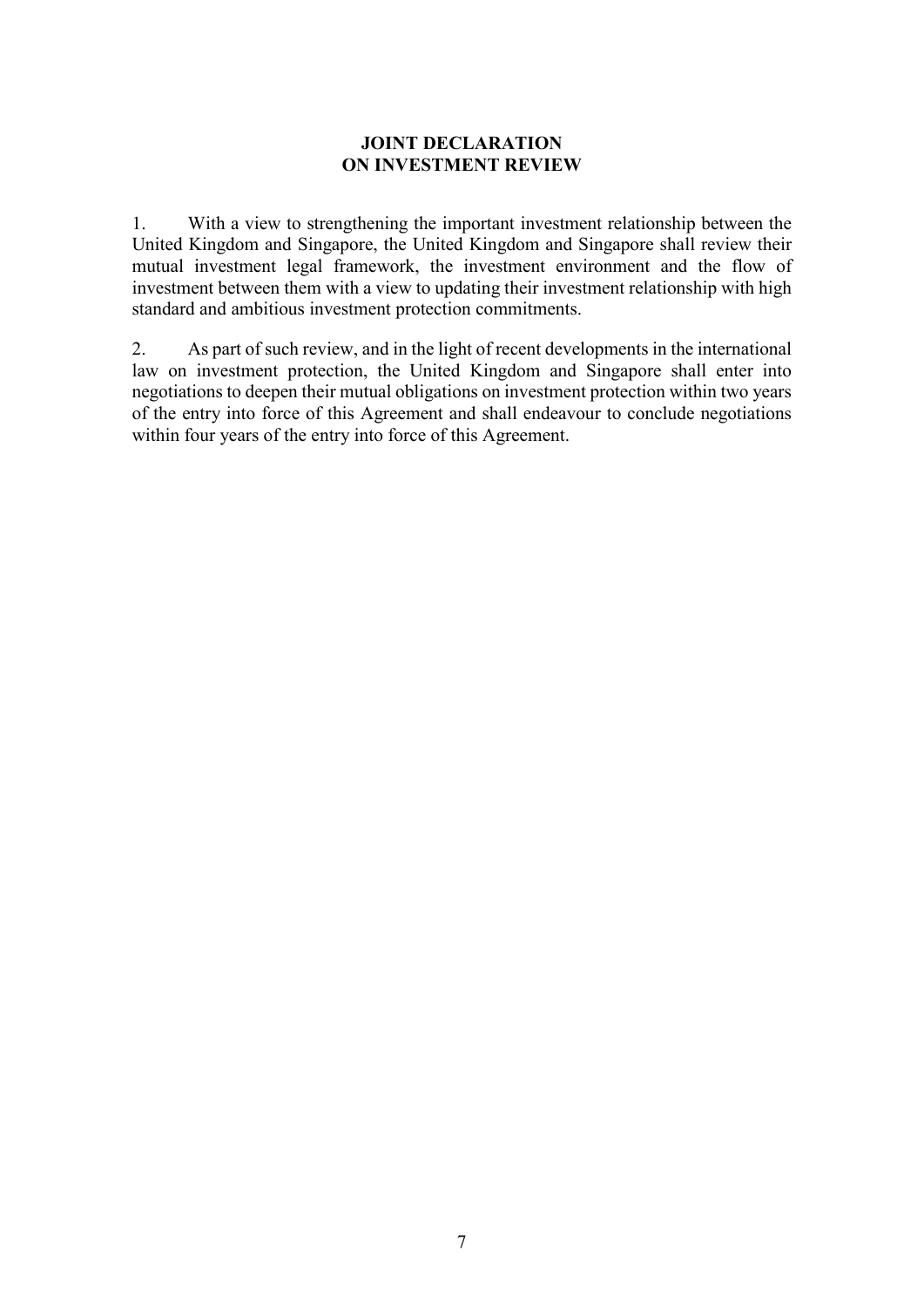# **JOINT DECLARATION ON FINANCIAL SERVICES**

With a view to deepening their regulatory cooperation in the financial services sector, the Parties shall continually consult on and discuss any obstacles that Singapore's or the United Kingdom's firms may face when conducting business in the other's territory. To this end, and under the auspices of the United Kingdom-Singapore Financial Dialogue, the Parties agree:

1. The Monetary Authority of Singapore ("MAS") shall consider any request that the United Kingdom's HM Treasury may make for an increase in the number of wholesale bank ("WB") licences awarded to applicants from any jurisdictions , where those applicants are not already licensed as banks overseas, in order to conduct digital wholesale bank ("DWB") activities in Singapore.<sup>[1](#page-7-0)</sup> In considering any such increase, MAS shall take into account: (a) the need for protecting investors, depositors, policy-holders and persons to whom a fiduciary duty is owed by DWBs; (b) maintaining the safety, soundness, integrity and financial responsibility of DWBs; and (c) ensuring the integrity and stability of Singapore's financial system.

2. When conducting the review of the limits imposed on e-wallets in Singapore under the Payment Services Act, MAS shall take into consideration its discussions with HM Treasury on this issue. Singapore shall commence this review in 2021. In considering an increase to such limits, the review shall take into account any new norms of economic activity and spending behaviour, the stability of the Singapore financial system and the need to protect consumers from losses to their e-wallets.

<span id="page-7-0"></span>**<sup>.</sup>**  $1$  In Singapore's bank licensing regime, DWBs are subject to the same regulatory requirements as WBs. There is no distinction in the type of licence awarded to DWBs *vis-à-vis* WBs. DWBs can carry out the same scope of business as WBs. Applicants that are not already licensed as banks overseas may become DWBs, whilst overseas banks would already come under the usual WB admission framework. For prudential reasons, Singapore places limits on the total number of WB licences granted to applicants, which are not already licensed as banks overseas, to conduct DWB activities in Singapore.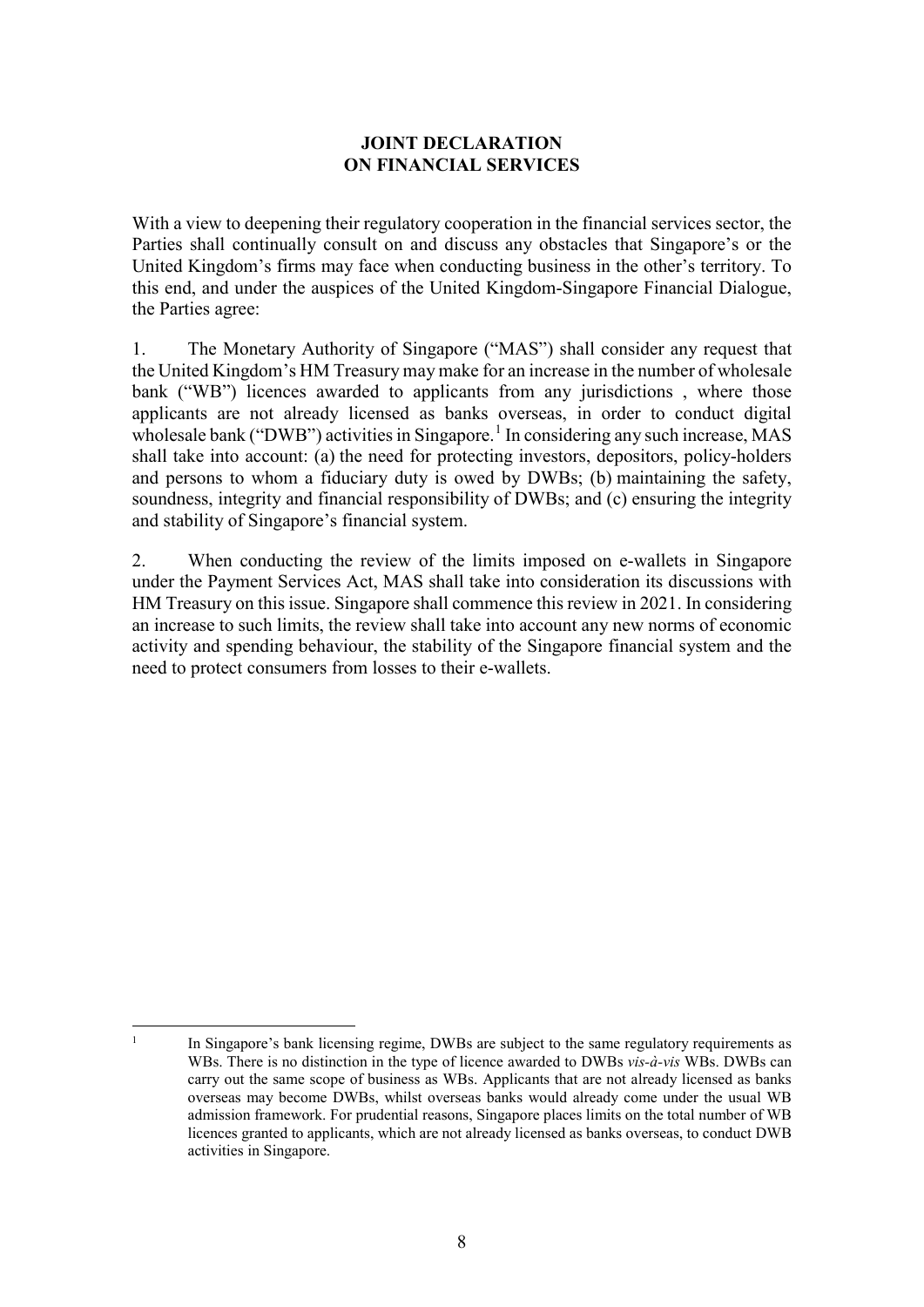# **ANNEX**

# **MODIFICATIONS TO THE EU-SINGAPORE FTA**

The incorporation of the EU-Singapore FTA into this Agreement is further modified as follows:

## **Modifications to Annex 2-A (Elimination of Customs Duties)**

1. Paragraphs 4 to 7 of Appendix 2-A-1 (Tariff Schedule of the Union) of Annex 2- A of the EU-Singapore FTA shall be substituted with:

"4. The Parties acknowledge that the United Kingdom may introduce and apply an entry price system on or after the date of entry of force of this Agreement in order to replicate, in whole or in part, the entry price system that the European Union applies to certain fruits and vegetables in accordance with the Common Customs Tariff provided for in Commission Regulation (EC) No 927/2012 of 9 October 2012 (and successor acts) and Union WTO Schedule CXL. The modifications in paragraphs 5 to 7 of this Annex shall apply to the extent to which the United Kingdom applies such an entry price system. In particular, originating goods of Singapore included under this Annex shall be subject to the entry price scheme set out in this Annex in lieu of any entry price system provided for in United Kingdom legislation that replicates, in whole or in part, the entry price system specified in the European Union's Common Customs Tariff provided for in Commission Regulation (EC) No 927/2012 of 9 October 2012 (and successor acts) and Union WTO Schedule CXL.

5. If the United Kingdom applies an entry price system to originating goods of Singapore in accordance with United Kingdom legislation that is adopted on or after the entry into force of this Agreement to replicate, in whole or in part, the entry price scheme applied in accordance with Commission Regulation (EC) No 927/2012 of 9 October 2012 and Union WTO Schedule CXL, the *ad valorem* customs duties on such goods shall be removed in accordance with the staging categories as set out in the United Kingdom's Schedule.

6. Any specific customs duties provided for in United Kingdom legislation that is introduced on or after the entry into force of this Agreement to replicate, in whole or in part, the specific customs duties provided for in Commission Regulation (EC) No 948/2009 of 30 September 2009, shall not be subject to the elimination of customs duties in accordance with the staging categories as set out in the United Kingdom's Schedule. Instead, the specific customs duties may be applied for the following goods:

| $CN$ 2013 code | Description                |
|----------------|----------------------------|
| 0702 00 00     | Tomatoes, fresh or chilled |
| 0707 00 05     | - Cucumbers                |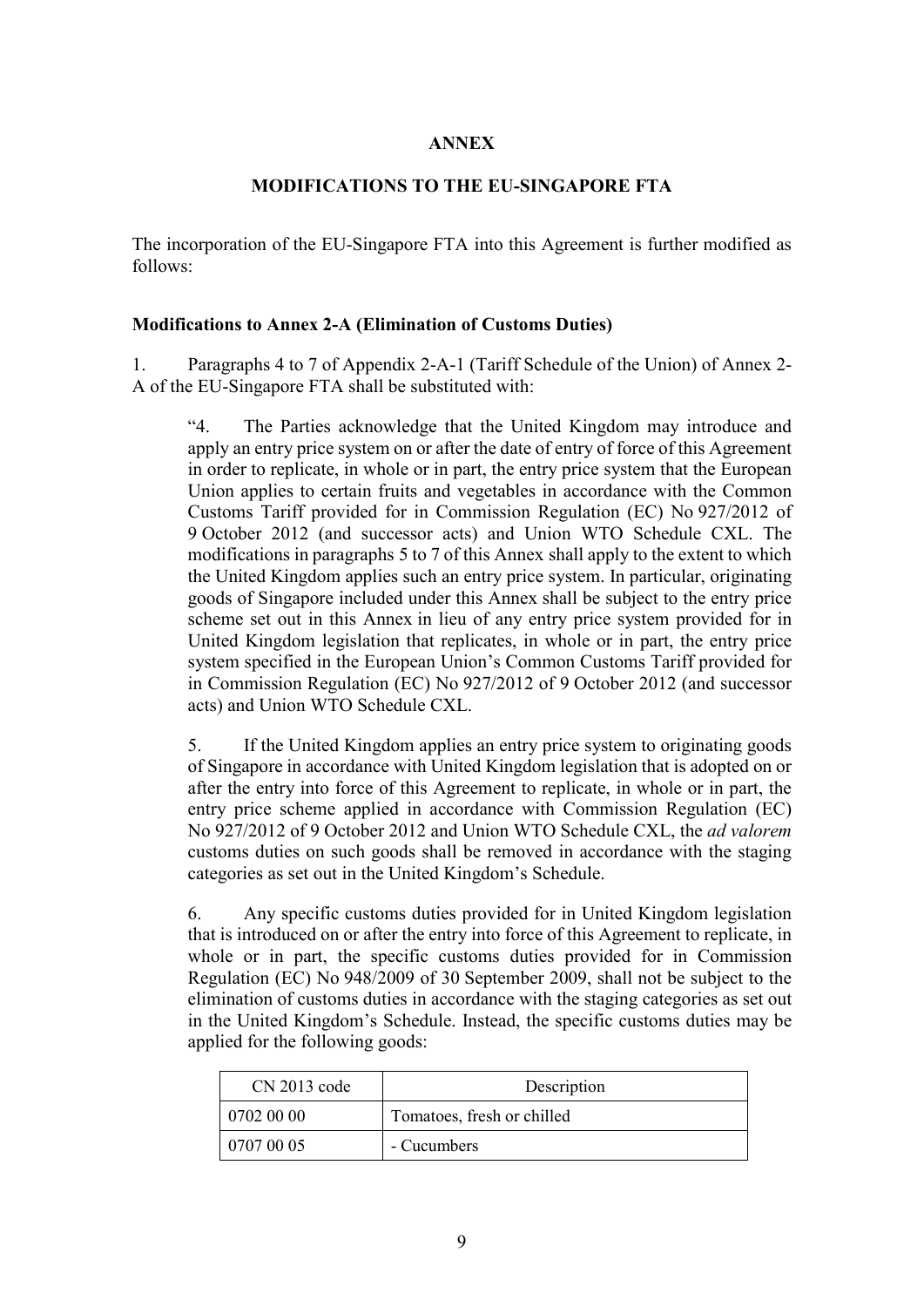| CN 2013 code | Description                                                     |
|--------------|-----------------------------------------------------------------|
| 0709 91 00   | -- Globe artichokes                                             |
| 0709 93 10   | --- Courgettes                                                  |
| 0805 10 20   | -- Sweet oranges, fresh                                         |
| 0805 20 10   | -- Clementines                                                  |
| 0805 20 30   | -- Monreales and satsumas                                       |
| 0805 20 50   | -- Mandarins and wilkings                                       |
| 0805 20 70   | -- Tangerines                                                   |
| 0805 20 90   | -- Other                                                        |
| 0805 50 10   | -- Lemons (Citrus limon, Citrus limonum)                        |
| 0806 10 10   | -- Table grapes                                                 |
| 0808 10 80   | -- Other                                                        |
| 0808 30 90   | -- Other                                                        |
| 0809 10 00   | - Apricots                                                      |
| 0809 21 00   | -- Sour cherries (Prunus cerasus)                               |
| 0809 29 00   | -- Other                                                        |
| 0809 30 10   | -- Nectarines                                                   |
| 0809 30 90   | -- Other                                                        |
| 0809 40 05   | -- Plums                                                        |
| 2009 61 10   | --- Of a value exceeding $\epsilon$ 18 per 100 kg net<br>weight |
| 2009 69 19   | ---- Other                                                      |
| 2009 69 51   | ----- Concentrated                                              |
| 2009 69 59   | ----- Other                                                     |
| 2204 30 92   | ---- Concentrated                                               |
| 2204 30 94   | ---- Other                                                      |
| 2204 30 96   | ---- Concentrated                                               |
| 2204 30 98   | ---- Other                                                      |
|              |                                                                 |

<sup>7.</sup> The specific duty under paragraph 6 shall not exceed the lesser specific duty of the prevailing MFN applied rate, or the MFN applied rate of duty in effect on 20 November 2019."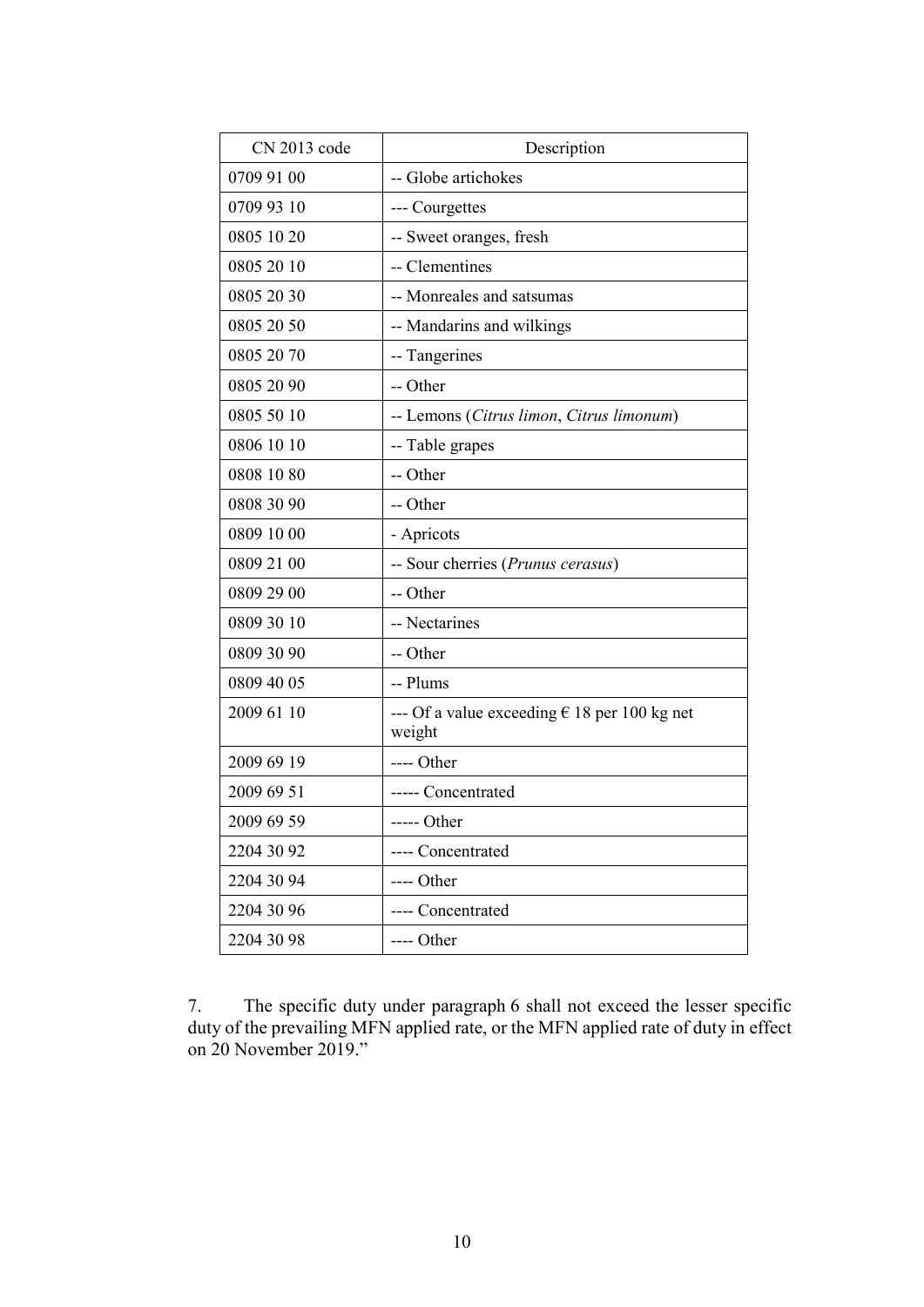### **Modifications to Chapter 5 (Sanitary and Phytosanitary Measures)**

2. In paragraph 2 of Article 5.15 (Committee on Sanitary and Phytosanitary Measures) of the EU-Singapore FTA, immediately after the words "The SPS Committee shall meet within one year of the entry into force of this Agreement" insert ", or upon request of a Party and as agreed by the Parties".

### **Modifications to Annex 5-A (Competent Authorities)**

3. (a) Article 1 (Competent Authorities of the Union) of Annex 5-A of the EU-Singapore FTA shall be substituted with:

"Competent Authorities of the United Kingdom:

Upon entry into force of this Agreement, the United Kingdom shall provide Singapore with a list of its competent authorities."

(b) Article 2 (Competent Authorities of Singapore) of Annex 5-A of the EU-Singapore FTA shall be substituted with:

"Competent Authorities of Singapore

The competent authorities of Singapore are the Singapore Food Agency (hereinafter referred to as 'SFA') and the National Parks Board (hereinafter referred to as 'NParks').

In this respect the following applies:

(a) SFA is the national authority responsible for food safety from farm to fork. SFA adopts a science-based risk analysis and management approach based on international standards to evaluate and ensure food safety; and

(b) NParks is the national authority responsible for the management of the national parks, nature reserves and public parks. NParks is also the lead agency for animal and wildlife management as well as animal and plant health. NParks' functions include the management and maintenance of the national parks, nature reserves and public parks, the protection of animal welfare and animal and plant health, the management of animal population, the prevention of threats and risks arising from animals and plants to public as well as plant health and safety, the regulation of trade in endangered animals and plants, and the regulation and promotion of the veterinary industry."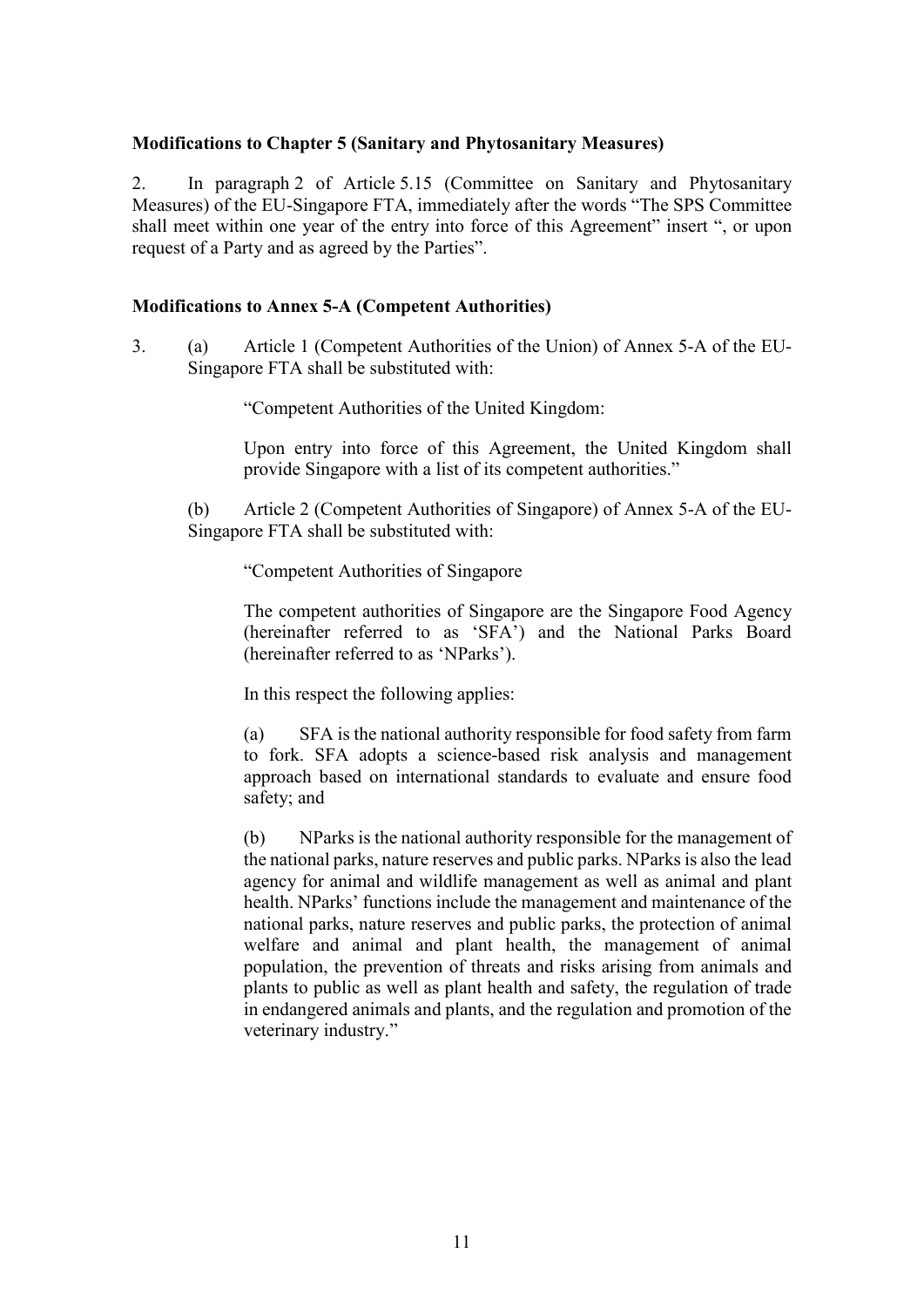## **Modifications to Chapter 8 (Services, Establishment and Electronic Commerce)**

4. The second footnote<sup>[1](#page-11-0)</sup> to paragraph (c) of Article 8.2 (Definitions) of the EU-Singapore FTA shall not be incorporated.

## **Modifications to Appendix 8-A-1 (Union's Schedule of Specific Commitments in Conformity with Article 8.7 (Schedule of Specific Commitments) (Cross-Border Supply of Services))**

- 5. In Appendix 8-A-1 of the EU-Singapore FTA:
	- (a) In the table, for subsector 1.E(b) (Relating to Aircraft), in the second column, the words "or elsewhere in the Union" shall not be incorporated.
	- (b) In the table, for subsector 11.B (Internal Waterways Transport), in the second column, the words "(incl. agreements following the Rhine-Main Danube link)" and "Subject to regulations implementing the Mannheim Convention on Rhine Shipping." shall not be incorporated.
	- (c) In the table, for subsector 12.B (Services auxiliary to internal waterways transport), in the second column, the words "(incl. agreements following the Rhine-Main Danube link)" and the words "Subject to regulations implementing the Mannheim Convention on Rhine Shipping." shall not be incorporated.

## **Modifications to Appendix 8-A-2 (Union's Schedule of Specific Commitments in Conformity with Article 8.12 (Schedule of Specific Commitments) (Establishment))**

6. In Appendix 8-A-2 of the EU-Singapore FTA:

**.** 

<span id="page-11-0"></span><sup>&</sup>lt;sup>1</sup> This footnote states: "The Union understands that the concept of "effective and continuous link" with the economy of a Member State of the Union enshrined in Article 54 of the Treaty on the Functioning of the European Union (hereinafter referred to as "TFEU") is equivalent to the concept of "substantive business operations". Accordingly, for a juridical person set up in accordance with the laws of Singapore and having only its registered office or central administration in the territory of Singapore, the Union shall only extend the benefits of this Agreement if that juridical person possesses an effective and continuous economic link with the economy of Singapore."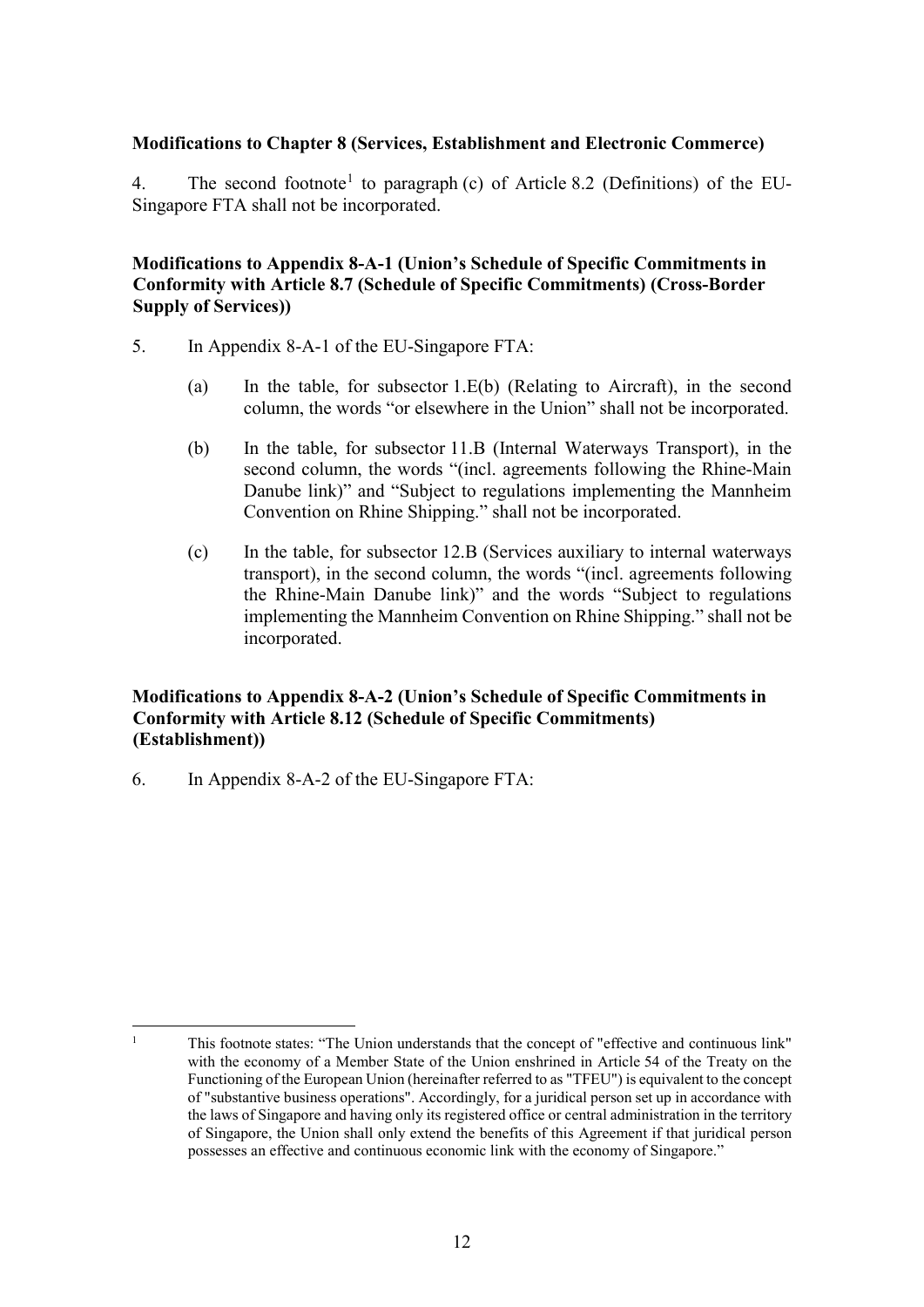- (a) In the table, for ALL SECTORS, under the heading "Types of Establishment", in the second column, the footnote<sup>[2](#page-12-0)</sup> immediately at the end of the first paragraph ending in "or agencies established in the Member States of the Union by Singaporean companies" shall not be incorporated.
- (b) In the table, for subsector 6.E(b) (Relating to Aircraft), in the second column, the words "or elsewhere in the Union" shall not be incorporated.
- (c) In the table, for subsectors 7.B(a) (All services consisting of the transmission and reception of signals by any electromagnetic means, excluding broadcasting), in the second column, the footnote<sup>[3](#page-12-1)</sup> immediately after the word "None" shall not be incorporated.
- (d) In the table, for subsector 16.B (Internal Waterways Transport), in the second column, the words "(incl. agreements following the Rhine-Main Danube link)" and the words "Subject to regulations implementing the Mannheim Convention on Rhine Shipping." shall not be incorporated.
- (e) In the table, for subsector 17.B (Services auxiliary to internal waterways transport), in the second column, the words "(incl. agreements following the Rhine-Main Danube link)" and the words "Subject to regulations implementing the Mannheim Convention on Rhine Shipping." shall not be incorporated.

<span id="page-12-0"></span>**<sup>.</sup>** <sup>2</sup> This footnote states: "In accordance with Article 54 of the Treaty on the Functioning of the European Union, these subsidiaries are considered as juridical persons of the Union. To the extent that they have a continuous and effective link with the economy of the Union, they are beneficiaries of the Union's internal market, which includes*, inter alia,* the freedom to establish and to provide services in all Member States of the Union."

<span id="page-12-1"></span><sup>&</sup>lt;sup>3</sup> This footnote states: "For clarification purposes, some Member States of the Union maintain public participation in certain telecommunication operators. Those Member States reserve their rights to maintain such public participation in the future. This is not a market access limitation. In Belgium, government participation and voting rights in Belgacom are freely determined under legislative powers as is presently the case under the law of 21 March 1991 on the reform of government-owned economic enterprises."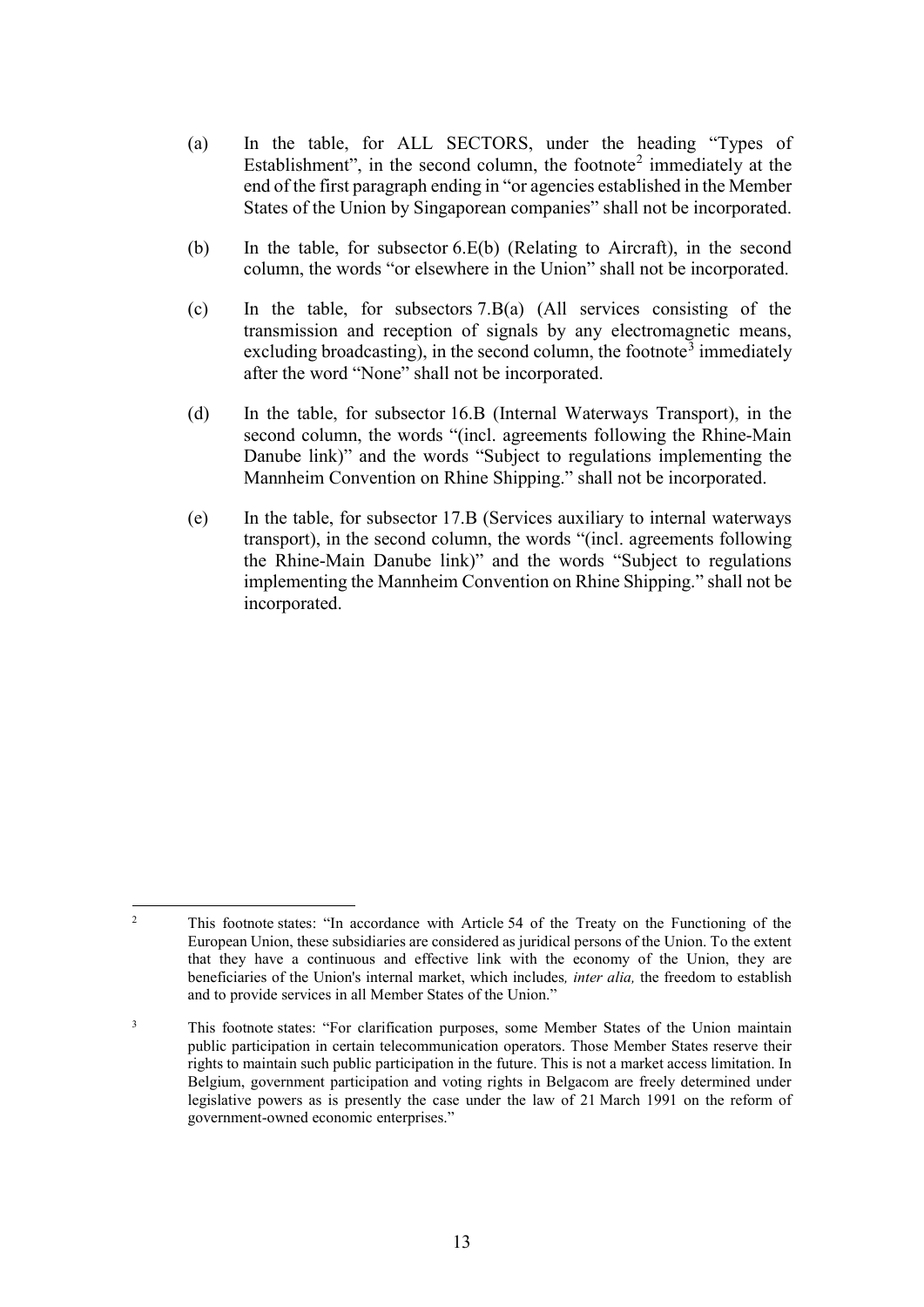## **Modifications to Appendix 8-A-3 (Union's Schedule of Specific Commitments in Conformity with Articles 8.14 (Key Personnel and Graduate Trainees) and 8.15 (Business Services Sellers) (Key Personnel and Graduate Trainees and Business Services Sellers))**

7. In the table in Appendix 8-A-3 of the EU-Singapore FTA, the reservation for ALL SECTORS for "Recognition", including its footnote, [4](#page-13-0) shall not be incorporated.

## **Modifications to Appendix 8-B-1 (Singapore's Schedule of Specific Commitments)**

8. In Appendix 8-B-1 of the EU-Singapore FTA, in the table for HORIZONTAL COMMITMENTS/LIMITATIONS: ALL SECTORS INCLUDED IN THIS SCHEDULE, under the heading "Individual investors, apart from the Singapore Government, shall be subject to the following equity ownership limits in the enterprises, and/or their successor bodies, listed below:", the words "(ii) Singapore Power, Power Grid, Power Supply, Power Gas: 10%" shall be substituted with:

"(ii) SP PowerAssets, SP PowerGrid, PowerGas, Singapore LNG Corporation:  $10\%$ "

9. In Appendix 8-B-1 of the EU-Singapore FTA, in SECTOR SPECIFIC COMMITMENTS/LIMITATIONS, the limitations on market access and national treatment concerning subsector E (a) (Electricity and gas (ISIC rev 3: 401, 402)):

- (a) subsection (b) in its entirety shall be substituted with "(b) only a market support services licensee or retail electricity licensees with local presence may retail electricity to all household and non-household consumers in Singapore";
- (b) subsection (c) in its entirety shall be substituted with "(c) only a transmission licensee shall be the owner and operator of the electricity transmission and distribution network in Singapore."; and
- (c) subsections (d) and (e) in their entirety shall be substituted with "(d) only the holder of a gas transporter licence shall be allowed to transport and distribute manufactured and natural gas and only one gas transporter licence has been issued given the size of the Singapore market."

<span id="page-13-0"></span> $\overline{A}$ <sup>4</sup> This footnote states: "In order for non-Union country nationals to obtain Union-wide recognition of their qualifications, a mutual recognition agreement, negotiated within the framework defined in Article 8.16 (Mutual Recognition of Professional Qualifications), is necessary."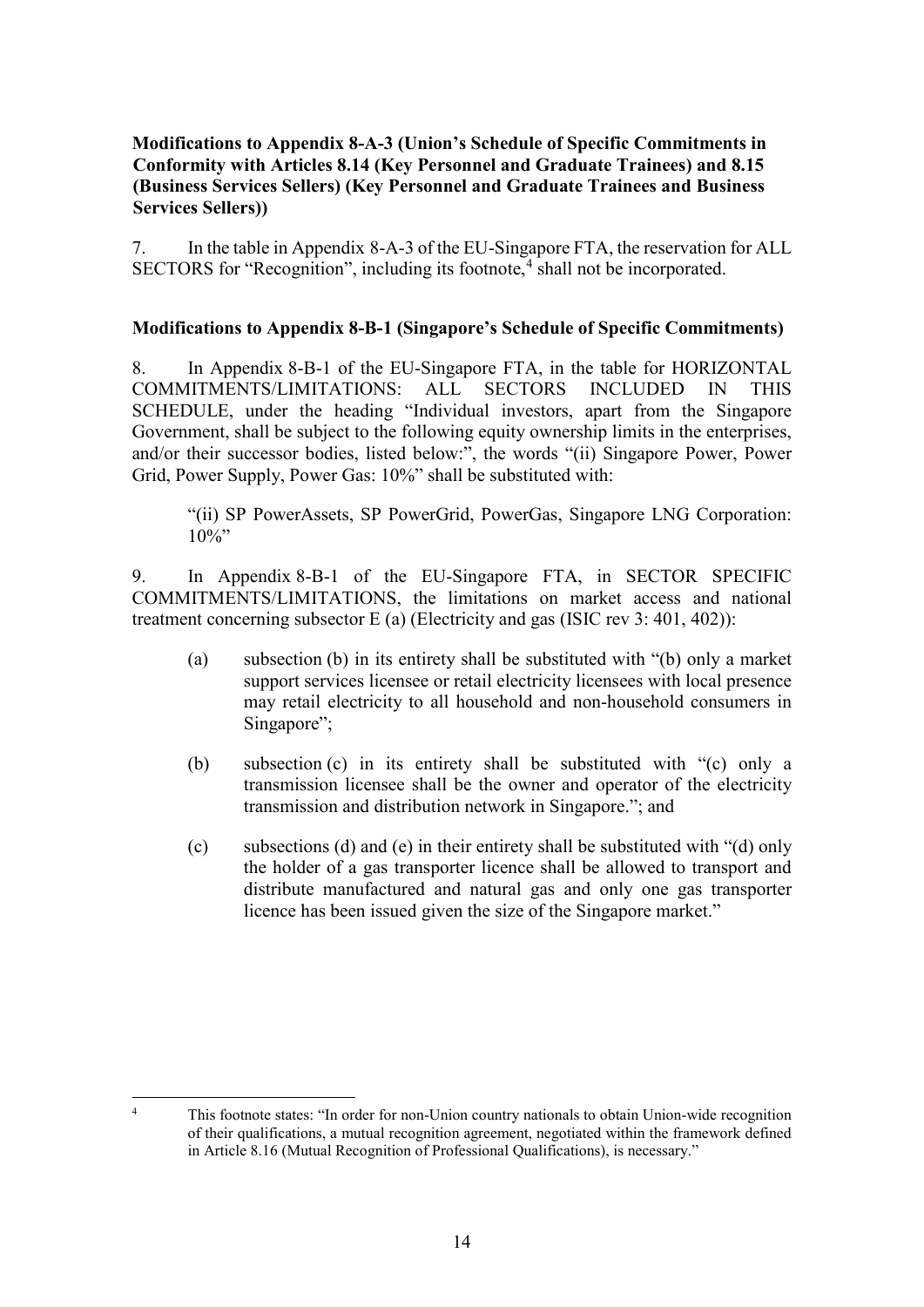10*.* In Appendix 8-B-1 of the EU-Singapore FTA, in the limitations on market access concerning subsector 7.B(a) (Acceptance of deposits and other repayable funds from the public), under the heading "Commercial banks", immediately after the words "the local subsidiary must hold the Full Bank licence with the QFB privileges and is the entity which would be allowed to establish up to an additional 25 customer service locations (of which up to 10 may be established as branches).", insert the following:

"A United Kingdom bank ("UK Bank") incorporated in Singapore, which has a Full Bank licence with QFB privileges at the time of entry into force of this Agreement, shall be allowed to establish 10 customer service locations in addition to the customer service locations that it may establish pursuant to the provisions described above as they applied at the time of entry into force of this Agreement.

A UK Bank with QFB privileges which MAS has determined to be significantly rooted in Singapore will be granted an additional Full Bank licence if and only if MAS has determined that the UK Bank has a significantly higher degree of rootedness in Singapore.

In determining whether the UK Bank has a significantly higher degree of rootedness in Singapore, MAS will consider a range of additional attributes of rootedness, including:

- (a) the UK Bank must have fully subsidiarised its banking business operations in Singapore;
- (b) a significant proportion of the UK Bank's global key appointment holders and business heads must be based in Singapore;
- (c) MAS is satisfied that the UK Bank is firmly committed to Singapore's financial stability and development in the long term. For example, MAS will consider whether –
	- (i) the UK Bank is a significant bank in Singapore by headcount, with a focus on developing the talent pipeline in Singapore, through creating jobs or participating in upskilling programmes;
	- (ii) substantial shareholdings of the UK Bank are held by natural persons of Singapore or Singapore juridical persons; and
	- (iii) the UK Bank has demonstrated strong commitment to Singapore's economy and financial markets, for instance, if the UK Bank is also an MAS primary dealer, leads and participates in key industry initiatives or associations, develops new business lines, and deepens existing business lines in Singapore.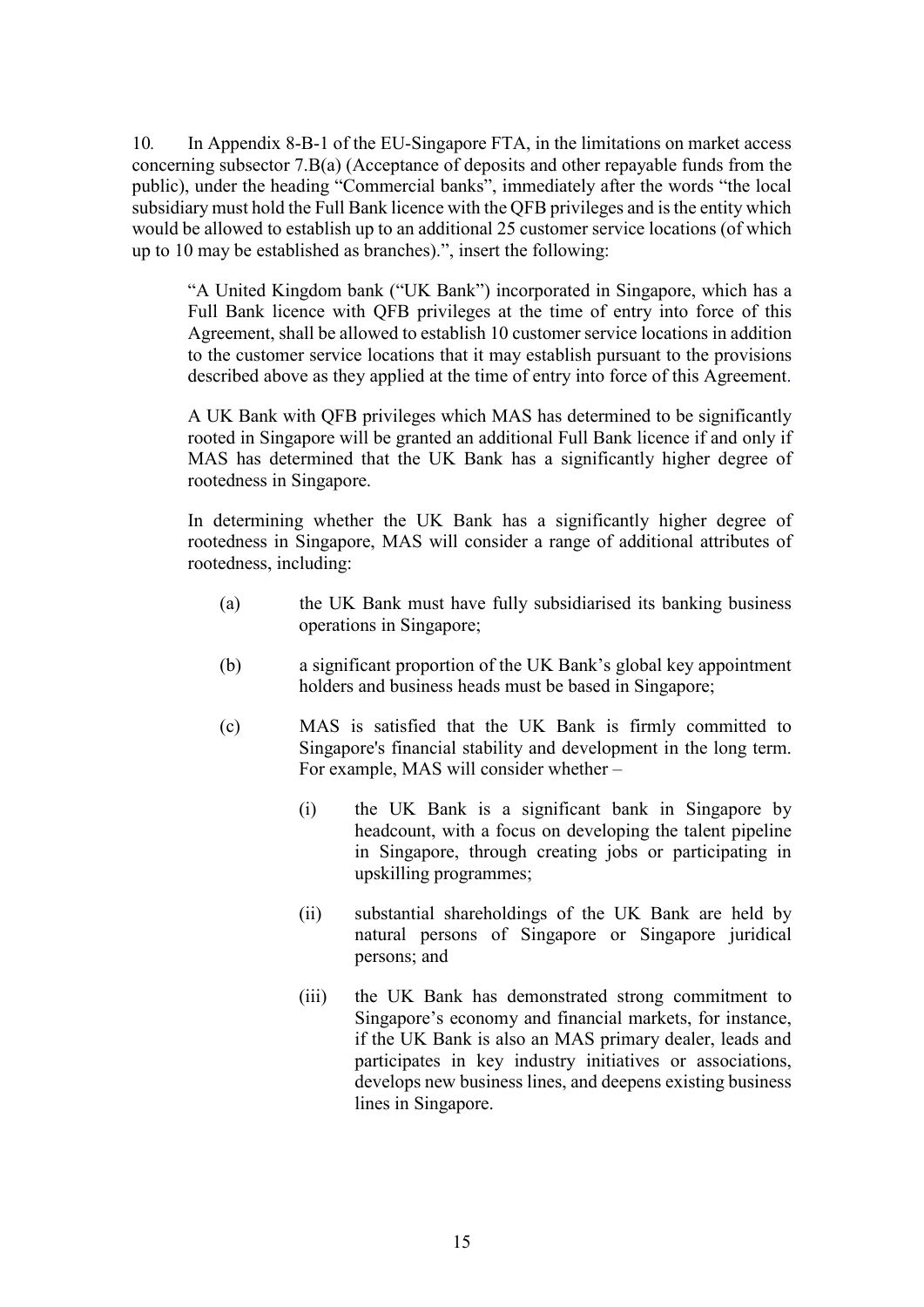For the avoidance of doubt, the additional Full Bank licence must be held by a local subsidiary of the UK Bank with QFB privileges which MAS has determined to have a significantly higher degree of rootedness in Singapore."

11. In Appendix 8-B-1 of the EU-Singapore FTA, in the limitations on market access concerning subsector 7.B(a) (Acceptance of deposits and other repayable funds from the public), under the heading "Wholesale banks", the words from "12 EU banks holding wholesale bank licenses<sup>7</sup> to "be admitted directly as wholesale banks.", shall be substituted with:

"2 United Kingdom banks holding wholesale bank licences, upon application to MAS, will be allowed to operate up to 2 customer service locations each.

Singapore commits to review the possibility of increasing the number of banks allowed to benefit from customer service locations once they are awarded to 2 United Kingdom banks.

Quantitative limits on the number of wholesale bank licenses will be removed for United Kingdom banks with or without operations in Singapore, 3 years after the date of entry into force of this Agreement and such banks may be admitted directly as wholesale banks."

12*.* In Appendix 8-B-1 of the EU-Singapore FTA, in the additional commitments concerning subsector 7.B(a) (Acceptance of deposits and other repayable funds from the public), under the heading "Commercial banks", the words from "If Singapore commits with countries" to "only Australia, China, India, Malaysia and the United States of America have one or more full bank licences with QFB privileges.", shall not be incorporated.

#### **Modifications to Annex 9-H (Means of Publication)**

- 13. Paragraph 1 of Annex 9-H of the EU-Singapore FTA shall be substituted with:
	- "1. For the United Kingdom:

Upon entry into force of this Agreement, the United Kingdom shall provide Singapore with details on the United Kingdom's means of publication. This means of publication shall be directly accessible by electronic means and free of charge through a single point of access on the internet, subject to the provisions of this Agreement."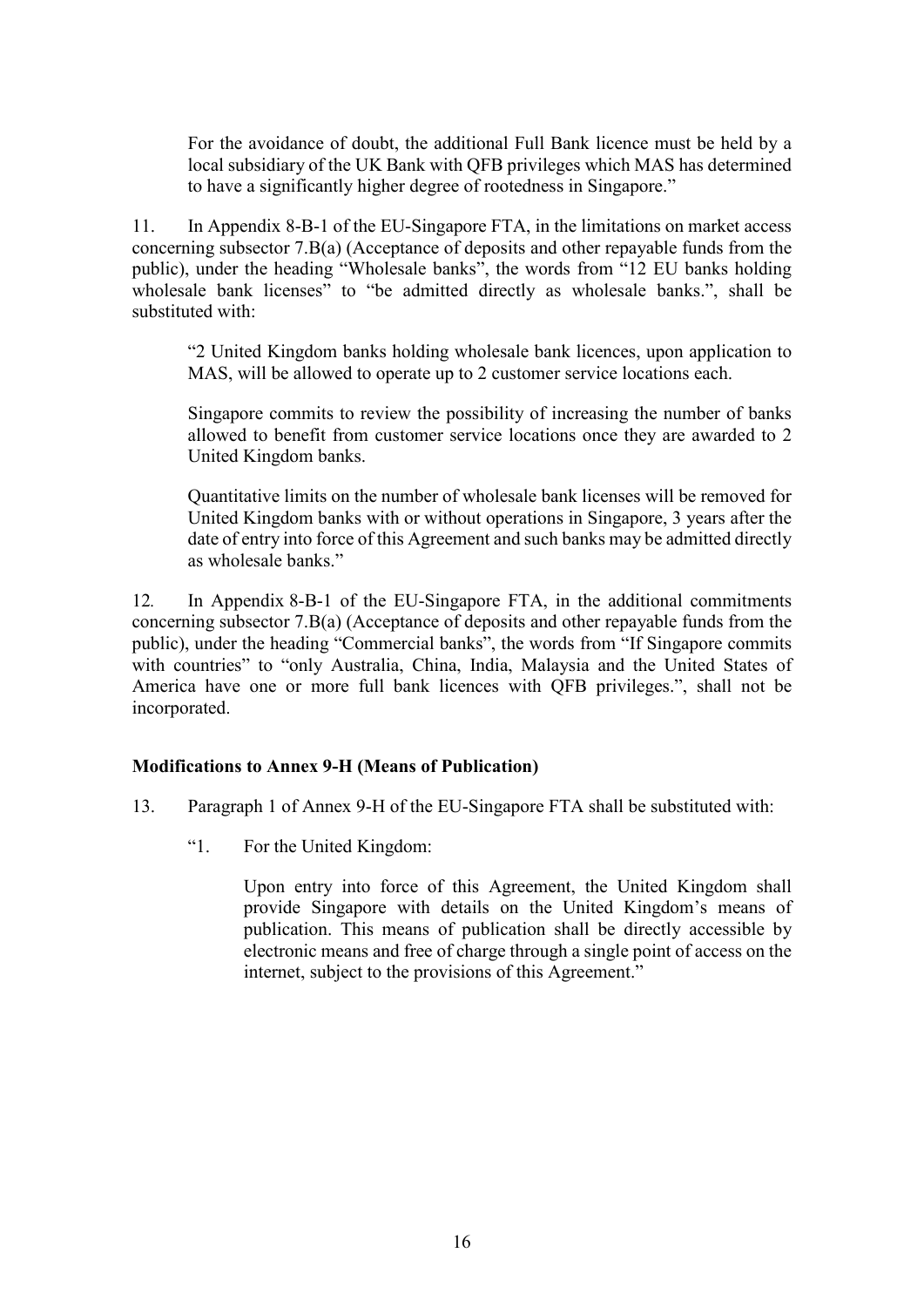# **Modifications to Chapter 10 (Intellectual Property)**

14. At the end of paragraph 3 of Article 10.17 of the EU-Singapore FTA (System of Protection of Geographical Functions), the following footnote shall be inserted:

"The Trade Committee shall, in making a decision under this paragraph, rely on the outcome of any procedures for the protection of that geographical indication that were concluded under the EU-Singapore FTA prior to the entry into force of this Agreement."

# **Modifications to Annexes 10-A (List of Names to be Applied for Protection as Geographical Indications in the Territory of the Parties) and 10-B (Protected Geographical Indications)**

15. Geographical indications listed in Section A of Annexes 10-A and 10-B of the EU-Singapore FTA that relate to parts of the EU that are not the United Kingdom shall not be incorporated.

16. Notwithstanding paragraph 15, the "Irish Whiskey / Uisce Beatha Eireannach / Irish Whisky" and "Irish Cream" geographical indications, which cover spirit drinks produced in the Republic of Ireland and Northern Ireland, shall be incorporated.<sup>[5](#page-16-0)</sup>

# **Modifications to Chapter 11 (Competition and Related Matters)**

17. (a) In paragraph 3 of Article 11.5 (Definition and Scope) of the EU-Singapore FTA, the words "and Annex 11-A" shall not be incorporated.

(b) Paragraph 1 of Article 11.7 (Prohibited Subsidies) of the EU-Singapore FTA shall not be incorporated.

(c) Paragraph 1 of Article 11.8 (Other Subsidies) of the EU-Singapore FTA shall be substituted with:

"1. The Parties agree to use their best endeavours to apply their competition law or other laws to remedy or remove distortions of competition caused by other specific subsidies related to trade in goods and services which are not covered by Article 11.7 (Prohibited Subsidies), insofar as they have or could have a significant negative effect on trade between the Parties, and also to prevent the occurrence of such situations."

## **Modifications to Annex 11-A (Principles applicable to other subsidies)**

18. Annex 11-A of the EU-Singapore FTA shall not be incorporated.

<span id="page-16-0"></span> $\overline{\mathbf{5}}$ <sup>5</sup> This shall not prejudice any existing rights recognised by Singapore pursuant to the EU-Singapore FTA with respect to "Irish Whiskey / Uisce Beatha Eireannach / Irish Whisky" and "Irish Cream".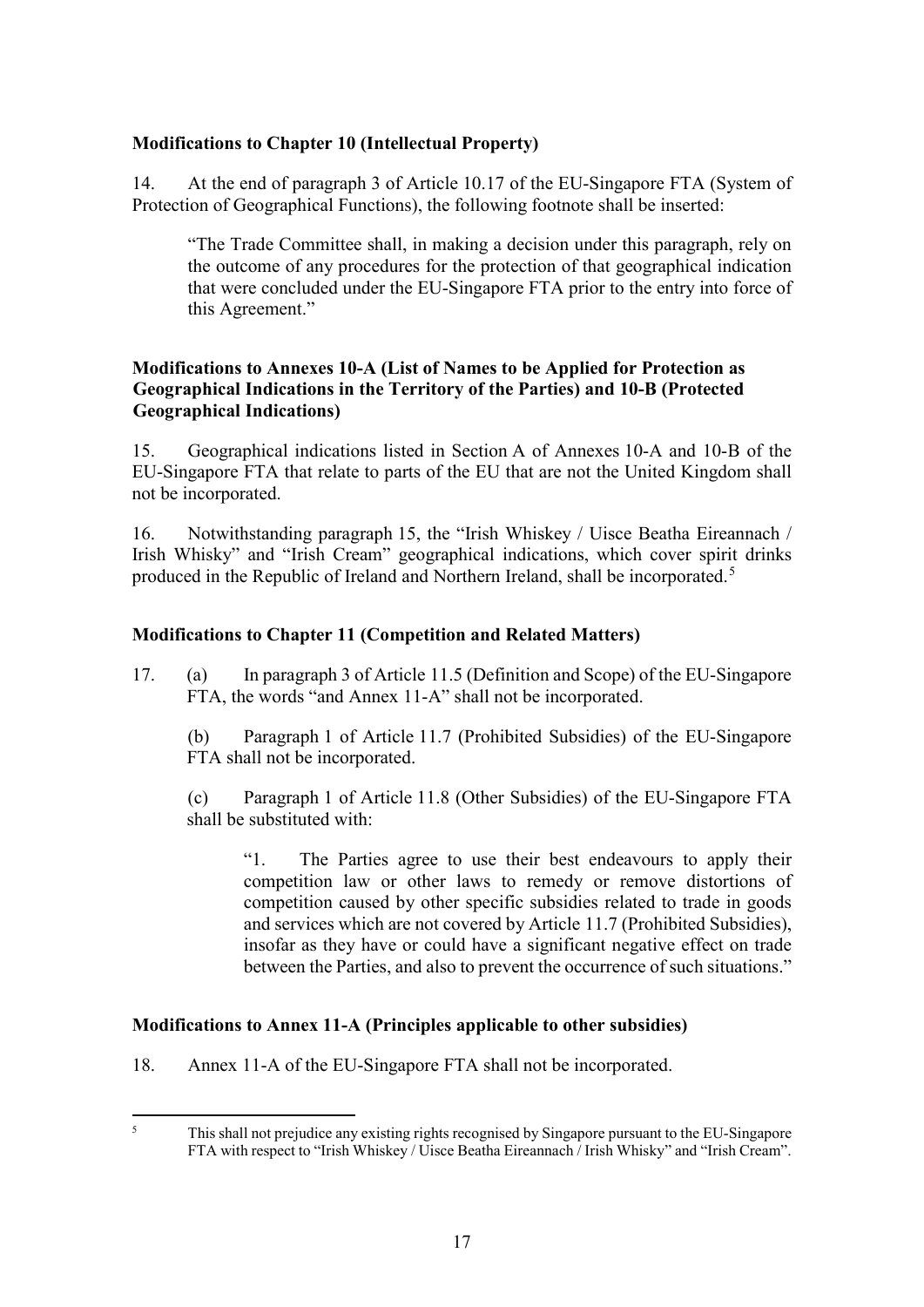# **Modifications to Protocol 1 (Concerning the Definition of the Concept of "Originating Products" and Methods of Administrative Co-operation)**

19. Protocol 1 of the EU-Singapore FTA concerning the definition of the concept of "originating products" and methods of administrative cooperation shall be replaced by the text in the Appendix to this Annex.

# **Modifications to Understanding 3 (Additional Customs-Related Provisions)**

20. Paragraph (b) of Article 12 (Other Agreements) of Understanding 3 of the EU-Singapore FTA shall be substituted with:

"Notwithstanding paragraph (a), the provisions of this Understanding shall take precedence over the provisions of any bilateral agreement on mutual assistance which has been concluded between the United Kingdom and Singapore prior to the date this Agreement is signed insofar as the provisions of the latter are incompatible with those of this Understanding."

21. Paragraph (c) of Article 12 (Other Agreements) of Understanding 3 of the EU-Singapore FTA shall not be incorporated.

# **Modifications to the Joint Declaration concerning Customs Unions**

22. The Joint Declaration concerning Customs Unions shall not be incorporated.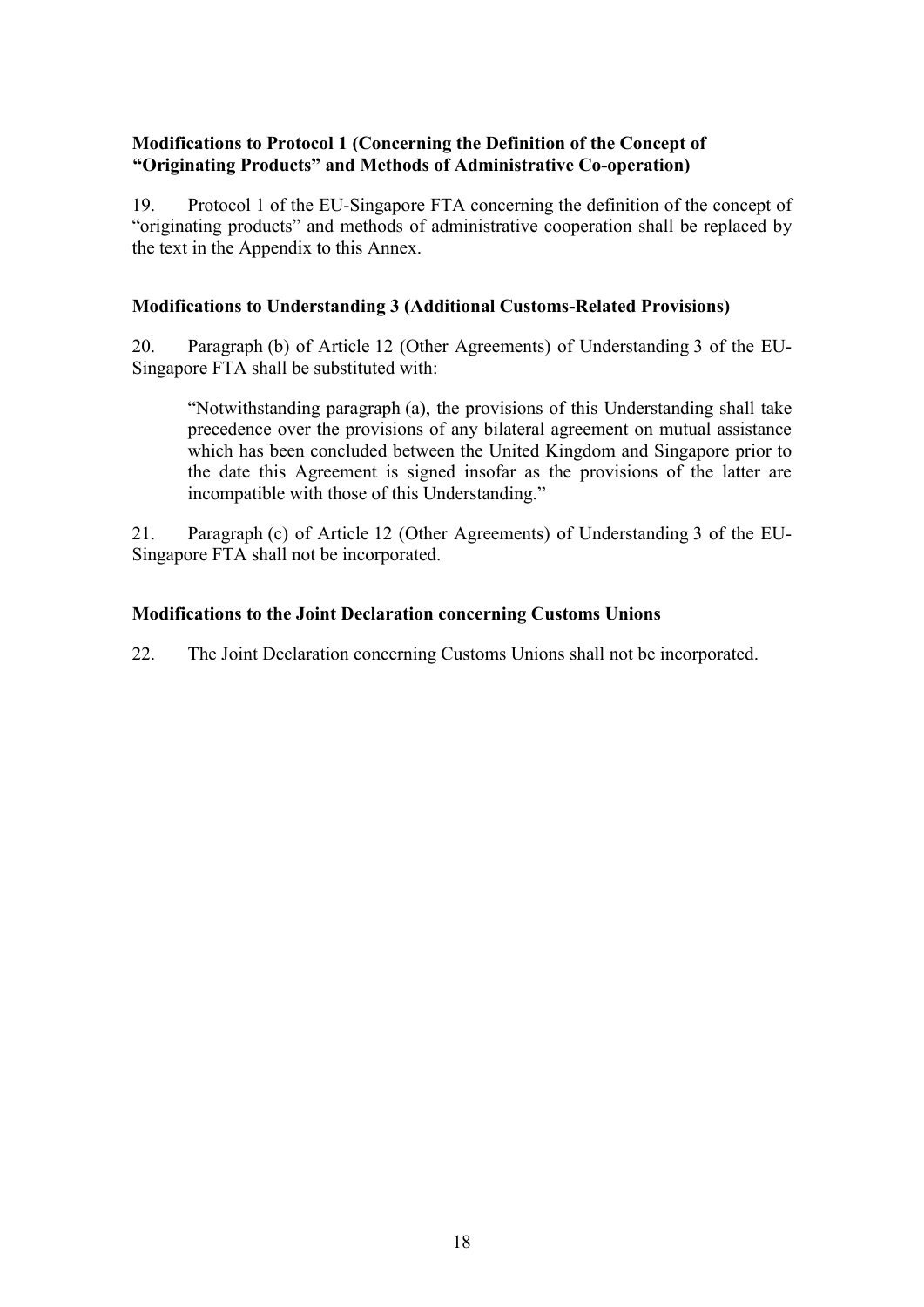#### **APPENDIX TO THE ANNEX**

#### **PROTOCOL CONCERNING THE DEFINITION OF THE CONCEPT OF "ORIGINATING PRODUCTS" AND METHODS OF ADMINISTRATIVE CO-OPERATION**

## **TABLE OF CONTENTS**

#### **SECTION 1**

#### GENERAL PROVISIONS

ARTICLE 1 Definitions

#### **SECTION 2**

#### DEFINITION OF THE CONCEPT OF "ORIGINATING PRODUCTS"

- ARTICLE 2 General requirements
- ARTICLE 3 Cumulation of Origin
- ARTICLE 4 Wholly Obtained Products
- ARTICLE 5 Sufficiently Worked or Processed Products
- ARTICLE 6 Insufficient Working or Processing
- ARTICLE 7 Unit of Qualification
- ARTICLE 8 Accessories, Spare Parts and Tools
- ARTICLE 9 Sets
- ARTICLE 10 Neutral Elements
- ARTICLE 11 Accounting Segregation

## **SECTION 3**

- TERRITORIAL REQUIREMENTS
- ARTICLE 12 Principle of Territoriality
- ARTICLE 13 Non Alteration
- ARTICLE 14 Exhibitions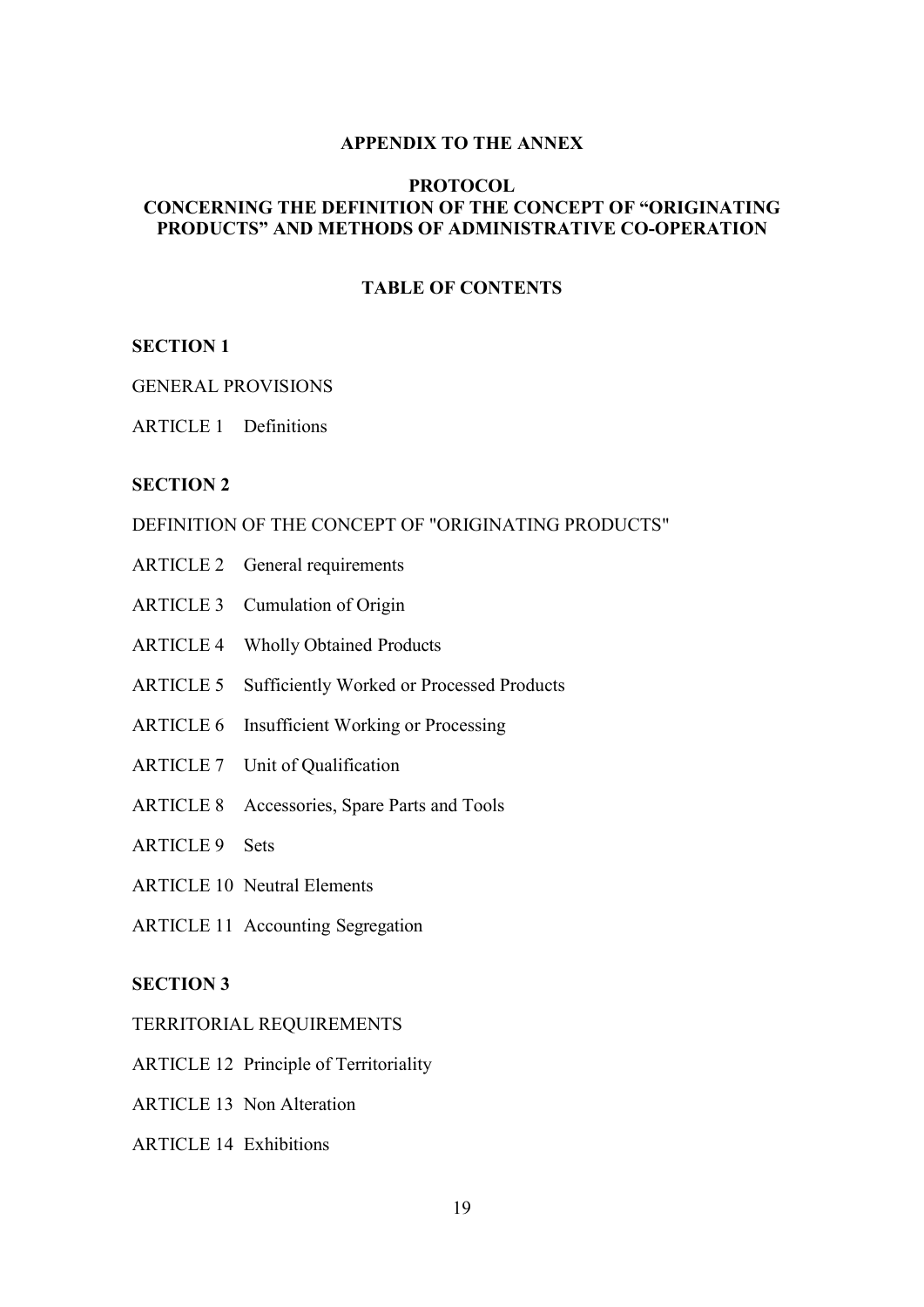### **SECTION 4**

#### DRAWBACK OR EXEMPTION

ARTICLE 15 Prohibition of Drawback of, or Exemption from, Customs Duties

# **SECTION 5**

#### ORIGIN DECLARATION

- ARTICLE 16 General Requirements
- ARTICLE 17 Conditions for Making Out an Origin Declaration
- ARTICLE 18 Approved Exporter
- ARTICLE 19 Validity of Origin Declaration
- ARTICLE 20 Submission of Origin Declaration
- ARTICLE 21 Importation in Instalments
- ARTICLE 22 Exemptions from Origin Declaration
- ARTICLE 23 Supporting Documents
- ARTICLE 24 Preservation of Origin Declaration and Supporting Documents
- ARTICLE 25 Discrepancies and Formal Errors
- ARTICLE 26 Amounts Expressed in Euro

## **SECTION 6**

## ARRANGEMENTS FOR ADMINISTRATIVE COOPERATION

- ARTICLE 27 Cooperation between Competent Authorities
- ARTICLE 28 Verification of Origin Declarations
- ARTICLE 29 Administrative Enquiries
- ARTICLE 30 Settlement of Disputes
- ARTICLE 31 Penalties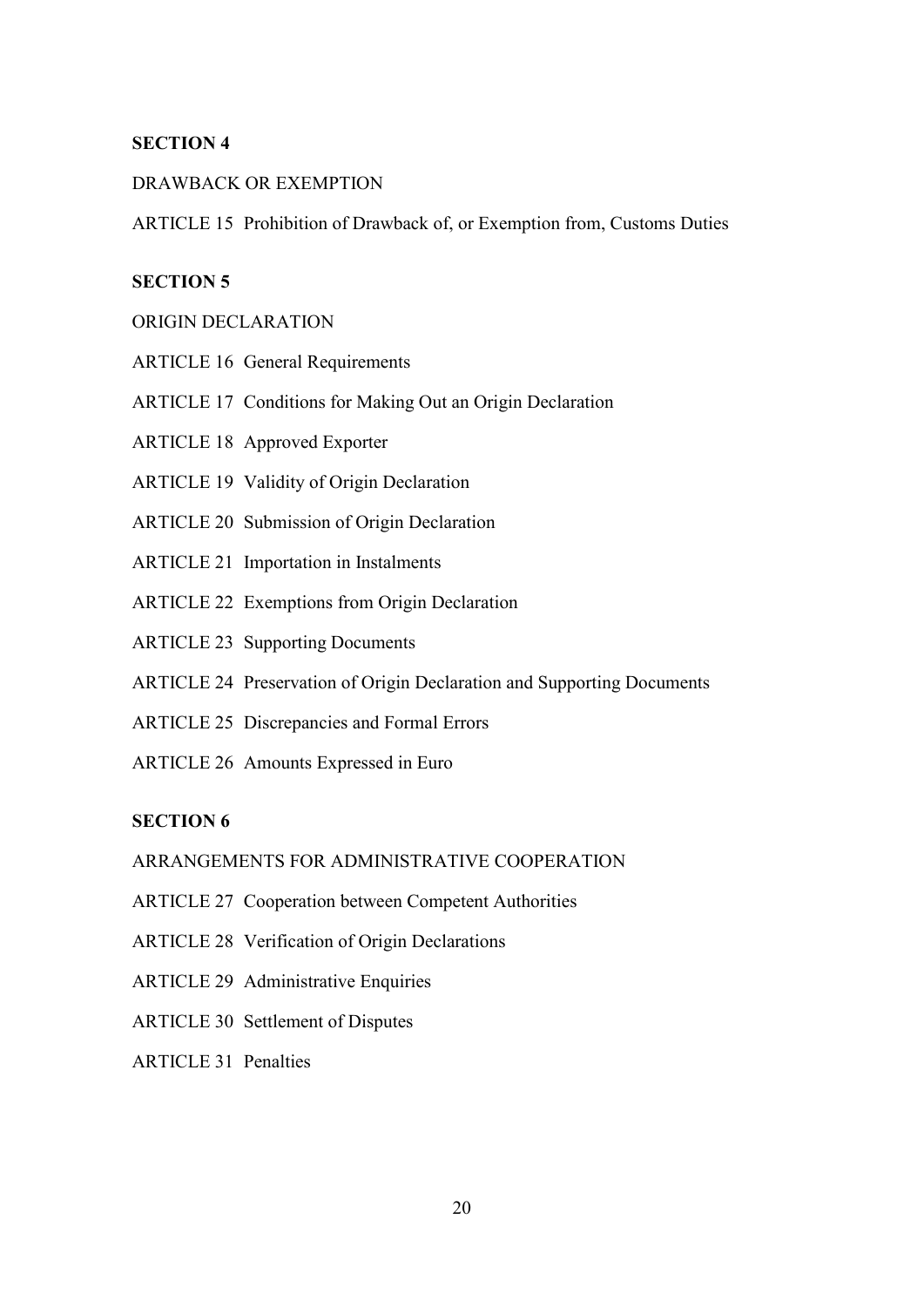## **SECTION 7**

### CEUTA AND MELILLA

ARTICLE 32 Application of this Protocol

## **SECTION 8**

ANDORRA AND SAN MARINO

ARTICLE 33 Andorra

ARTICLE 34 San Marino

#### **SECTION 9**

FINAL PROVISIONS

ARTICLE 35 Amendments to this Protocol

ARTICLE 36 Transitional Provisions for Goods in Transit or Storage

#### **List of Appendices**

- ANNEX A: INTRODUCTORY NOTES TO THE LIST IN ANNEX B
- ANNEX B: LIST OF WORKING OR PROCESSING REQUIRED TO BE CARRIED OUT ON NON-ORIGINATING MATERIALS IN ORDER THAT THE PRODUCT MANUFACTURED CAN OBTAIN ORIGINATING **STATUS**

ANNEX B(a): ADDENDUM TO ANNEX B

- ANNEX C: MATERIALS EXCLUDED FROM CUMULATION UNDER PARAGRAPH 2 OF ARTICLE 3
- ANNEX D: PRODUCTS REFERRED TO IN PARAGRAPH 9 OF ARTICLE 3 FOR WHICH MATERIALS ORIGINATING IN AN ASEAN COUNTRY SHALL BE CONSIDERED AS MATERIALS ORIGINATING IN A PARTY
- ANNEX E: TEXT OF THE ORIGIN DECLARATION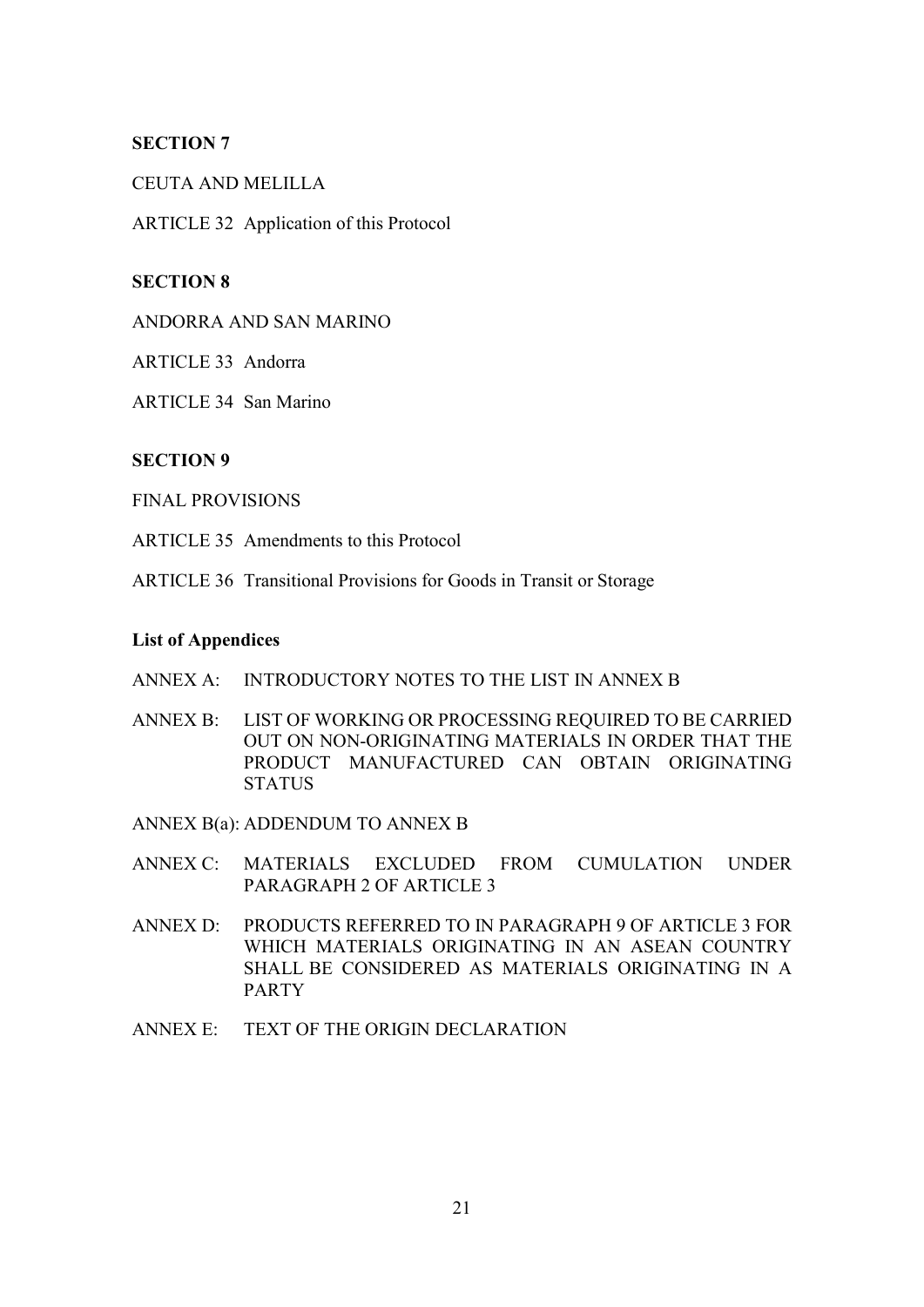## **Joint Declarations**

JOINT DECLARATION CONCERNING THE REVISION OF THE RULES OF ORIGIN CONTAINED IN THE PROTOCOL

JOINT DECLARATION CONCERNING A TRILATERAL APPROACH TO RULES OF ORIGIN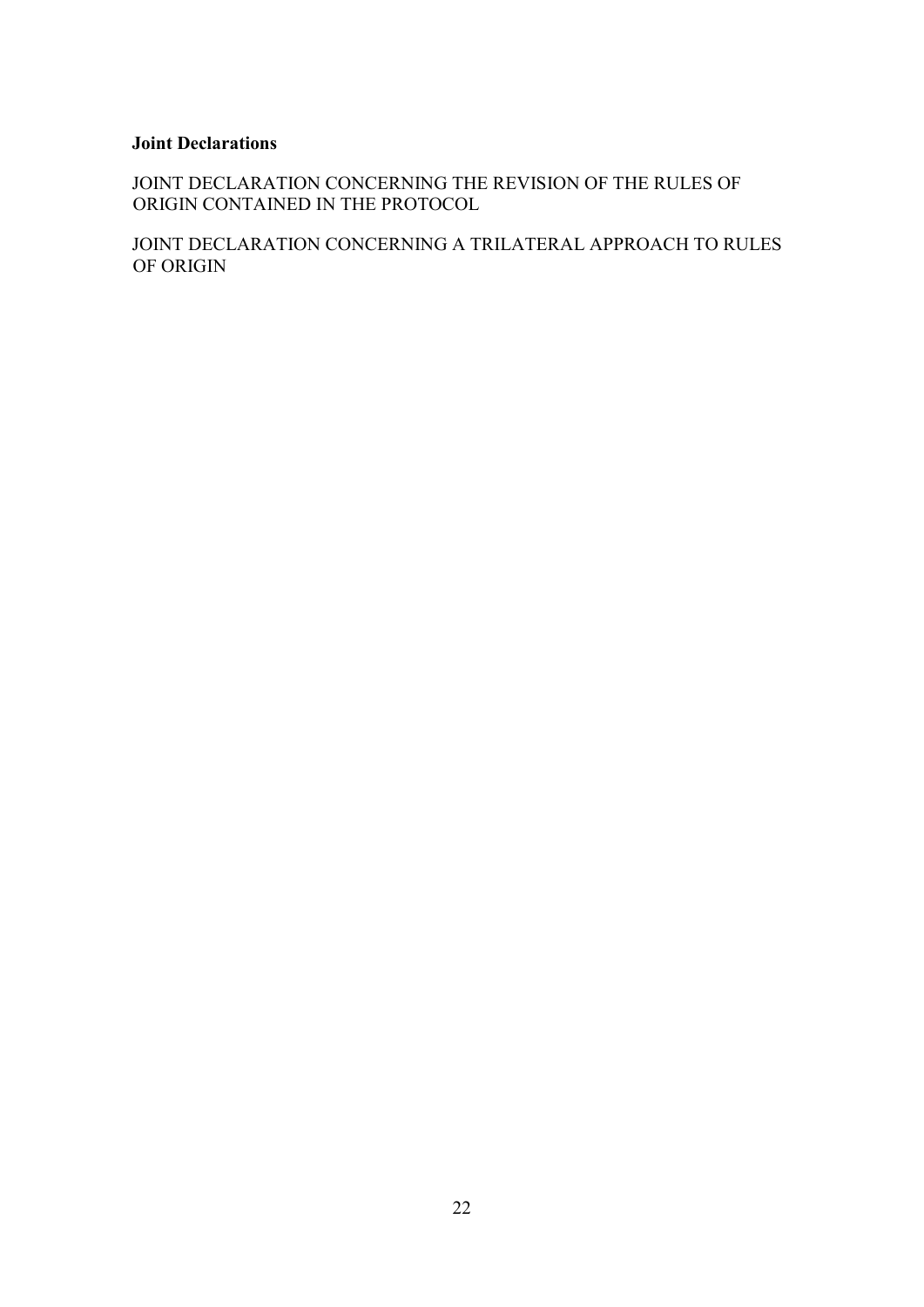## **SECTION 1**

#### **GENERAL PROVISIONS**

#### ARTICLE 1

#### **Definitions**

- 1. For the purposes of this Protocol:
	- (a) "ASEAN country" means a member state of the Association of Southeast Asian Nations which is not a Party to this Agreement;
	- (b) "chapters" and "headings" and "subheadings" mean the chapters, the headings and sub-headings used in the nomenclature which makes up the Harmonized System with the changes pursuant to the Recommendation of 26 June 2004 of the Customs Cooperation Council;
	- (c) "classified" refers to the classification of a product or material under a particular chapter, heading, or sub-heading of the Harmonized System;
	- (d) "consignment" means products which are either sent simultaneously from one exporter to one consignee or covered by a single transport document covering their shipment from the exporter to the consignee or, in the absence of such a document, by a single invoice;
	- (e) "customs value" means the value as determined in accordance with the Customs Valuation Agreement;
	- (f) "ex-works price" means the price paid for the product ex-works to the manufacturer in whose undertaking the last working or processing is carried out, provided that the price includes the value of all the materials used and all other costs related to its production, minus any internal taxes which are, or may be, repaid when the product obtained is exported.

Where the actual price paid does not reflect all costs related to the manufacturing of the product which are actually incurred in the United Kingdom (hereinafter referred to as "the UK") or in Singapore, the exworks price means the sum of all those costs, minus any internal taxes which are, or may be, repaid when the product obtained is exported;

- (g) "fungible materials" means materials that are of the same kind and commercial quality, with the same technical and physical characteristics, and which cannot be distinguished from one another once they are incorporated into the finished product;
- (h) "goods" means both materials and products;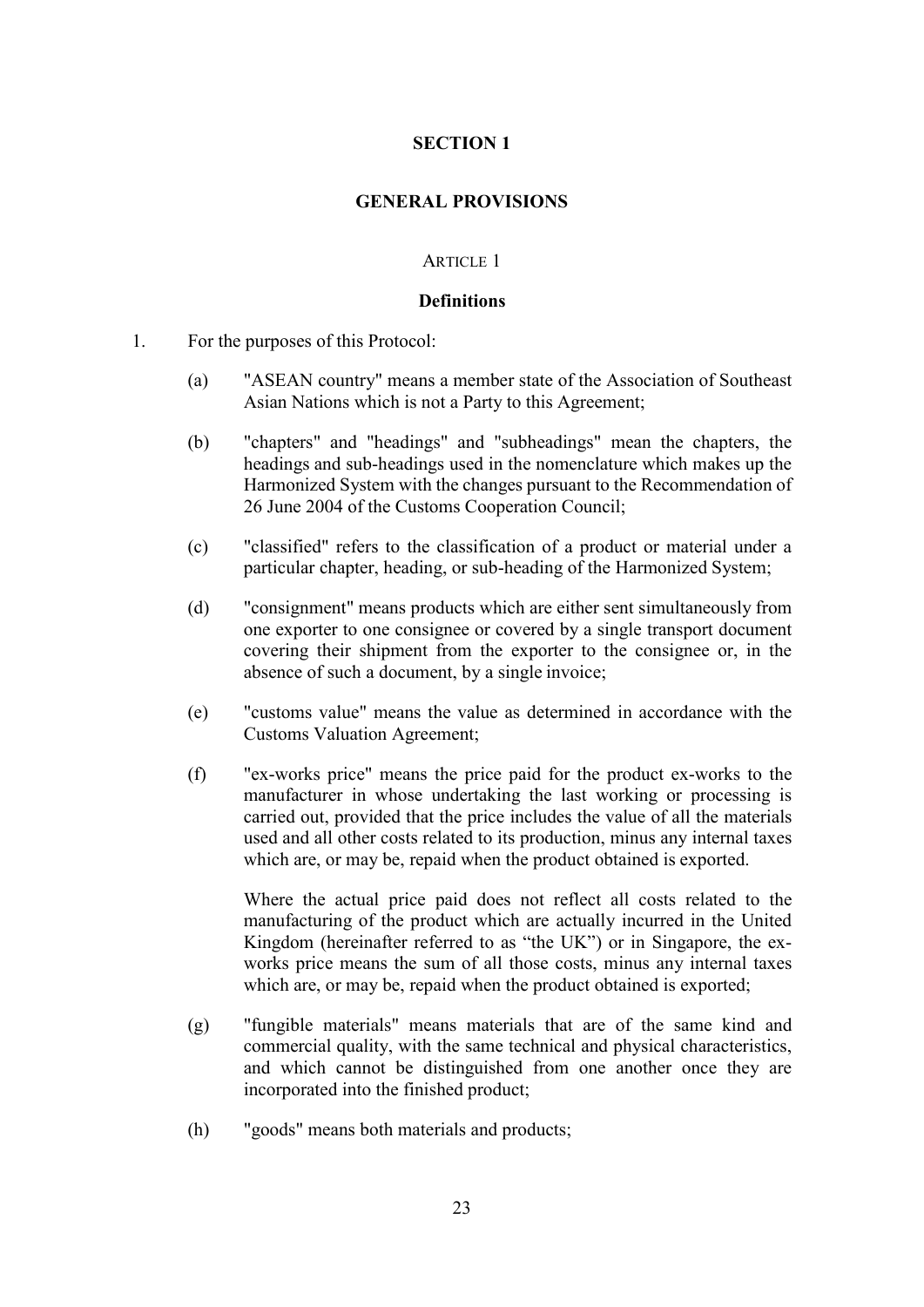- (i) "manufacture" means any kind of working or processing including assembly;
- (j) "material" means any ingredient, raw material, component or part, etc., used in the manufacture of the product;
- (k) "product" means the product being manufactured, even if it is intended for later use in another manufacturing operation; and
- (l) "value of materials" means the customs value at the time of importation of the non-originating materials used, or, if this is not known and cannot be ascertained, the first ascertainable price paid for the materials in the UK or in Singapore.

2. For the purposes of subparagraph 1(f), where the last working or processing has been subcontracted to a manufacturer, the term "manufacturer" may refer to the enterprise that has employed the subcontractor.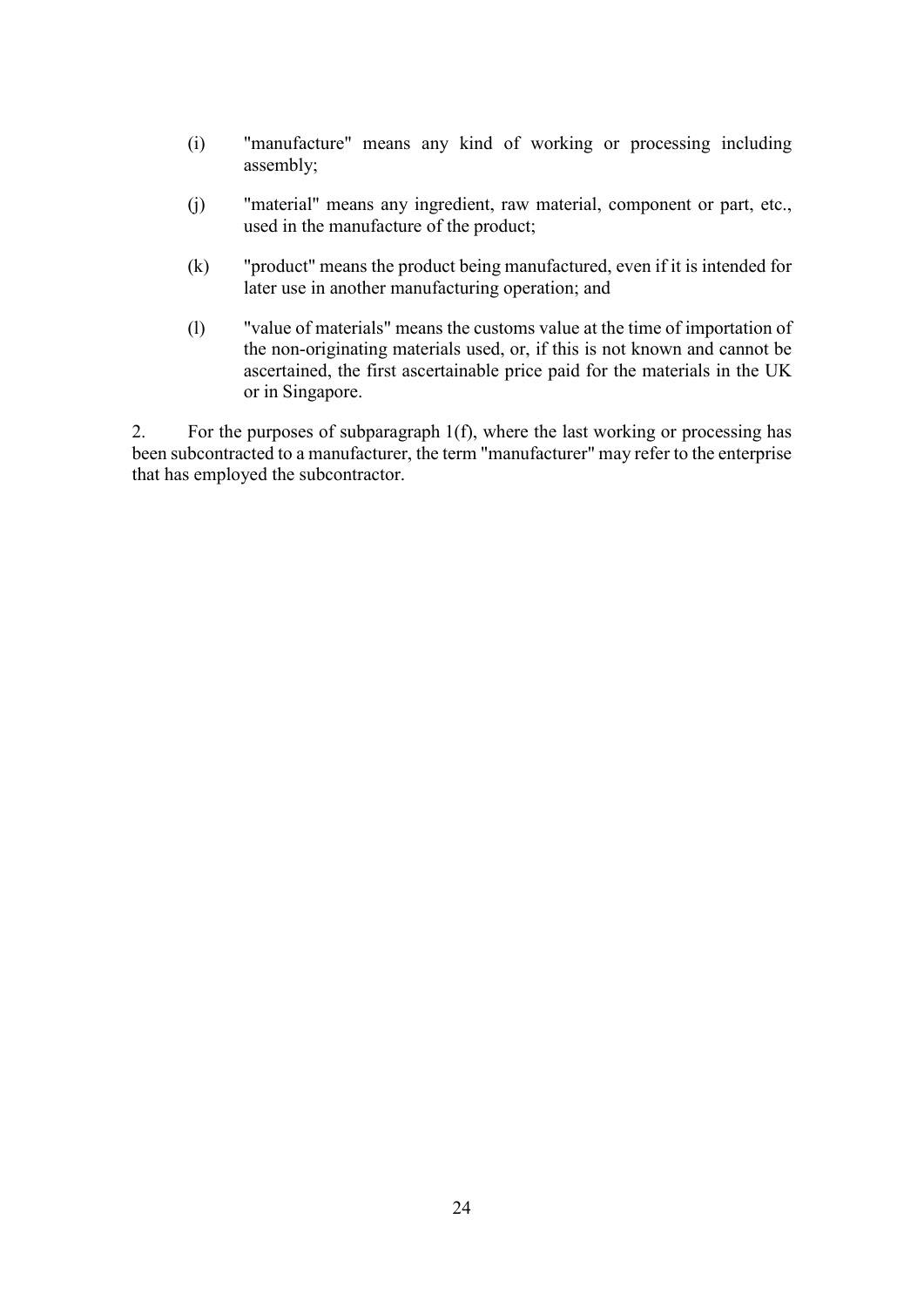# **SECTION 2**

# **DEFINITION OF THE CONCEPT OF "ORIGINATING PRODUCTS"**

### ARTICLE 2

### **General Requirements**

For the purposes of this Agreement, the following products shall be considered as originating in a Party:

- (a) products wholly obtained in a Party within the meaning of Article 4 (Wholly Obtained Products); and
- (b) products obtained in a Party incorporating materials which have not been wholly obtained there, provided that such materials have undergone sufficient working or processing in the Party concerned within the meaning of Article 5 (Sufficiently Worked or Processed Products).

## ARTICLE 3

## **Cumulation of Origin**

1. Notwithstanding Article 2 (General Requirements), products shall be considered as originating in a Party if such products are obtained there by incorporating materials originating in the other Party or the EU, provided that the working or processing carried out goes beyond the operations referred to in Article 6 (Insufficient Working or Processing). It shall not be necessary that the materials of the other Party or the EU incorporated in such products have undergone sufficient working or processing within the meaning of Article 5 (Sufficiently Worked or Processed Products).

2. Notwithstanding Article 2 (General Requirements), working or processing carried out in the EU shall be considered as having been carried out in the UK when the products obtained undergo subsequent working or processing in the UK, provided that the working or processing carried out in the UK goes beyond the operations referred to in Article 6 (Insufficient Working or Processing).

3. For the purposes of paragraph 1, the origin of the materials shall be determined according to the rules of origin of this Agreement.

4. For the purposes of paragraph 1, the originating status of materials exported from the EU to a Party to be used in further working or processing shall be established by a proof of origin under which these materials could be exported directly to that Party.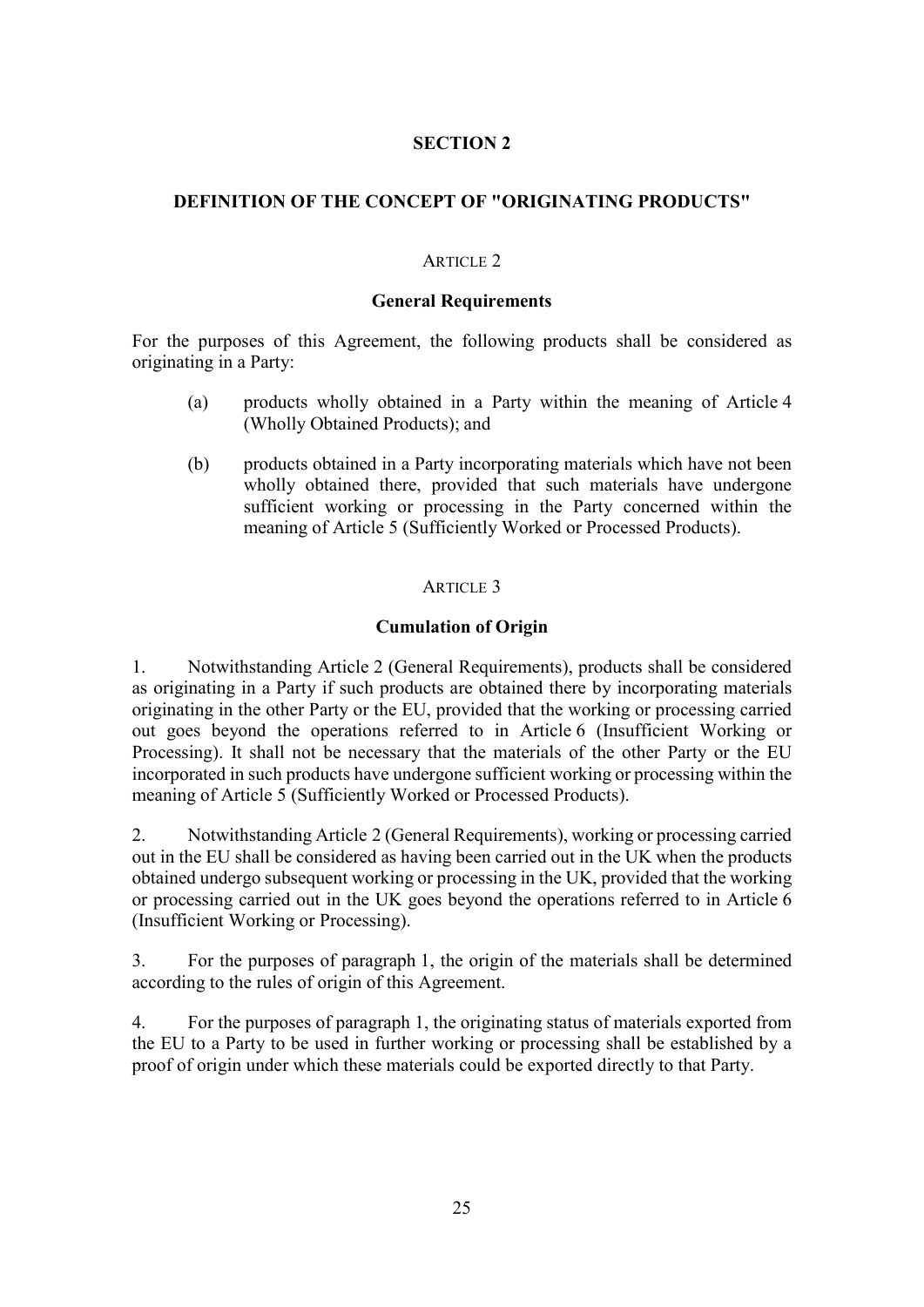5. The cumulation in respect of the EU (provided for in paragraphs 1 to 4) applies if the countries involved in the acquisition of the originating status and the country of destination have arrangements on administrative cooperation<sup>[1](#page-25-0)</sup> which ensure the correct implementation of this Article.

6. Materials originating in an ASEAN country, which is applying with the UK a preferential agreement in accordance with Article XXIV of the GATT 1994, shall be considered as materials originating in a Party when incorporated in a product obtained in that Party, provided that they have undergone working or processing in that Party which goes beyond the operations referred to in Article 6 (Insufficient Working or Processing).

7. For the purposes of paragraph 6, the origin of the materials shall be determined according to the rules of origin applicable in the framework of the UK's preferential agreements with those countries.

8. For the purposes of paragraph 6, the originating status of materials exported from one of the ASEAN countries to a Party to be used in further working or processing shall be established by a proof of origin under which these materials could be exported directly to the UK.

9. The cumulation in respect of the ASEAN countries (provided for in paragraphs 6 to 11) applies if:

- (a) the ASEAN countries involved in the acquisition of the originating status have undertaken to:
	- (i) comply or ensure compliance with this Protocol; and
	- (ii) provide the administrative cooperation necessary to ensure the correct implementation of this Protocol both with regard to the UK and among themselves;
- (b) the undertakings referred to in subparagraph (a) have been notified to the UK.

10. Origin declarations issued by application of paragraph 6 shall bear the following entry:

"Application of Article 3(6) of the Protocol of the UK/Singapore FTA".

<sup>1</sup> For the avoidance of doubt, arrangements on administrative cooperation may refer to a Party's preferential agreement with the EU.

<span id="page-25-0"></span> $\overline{1}$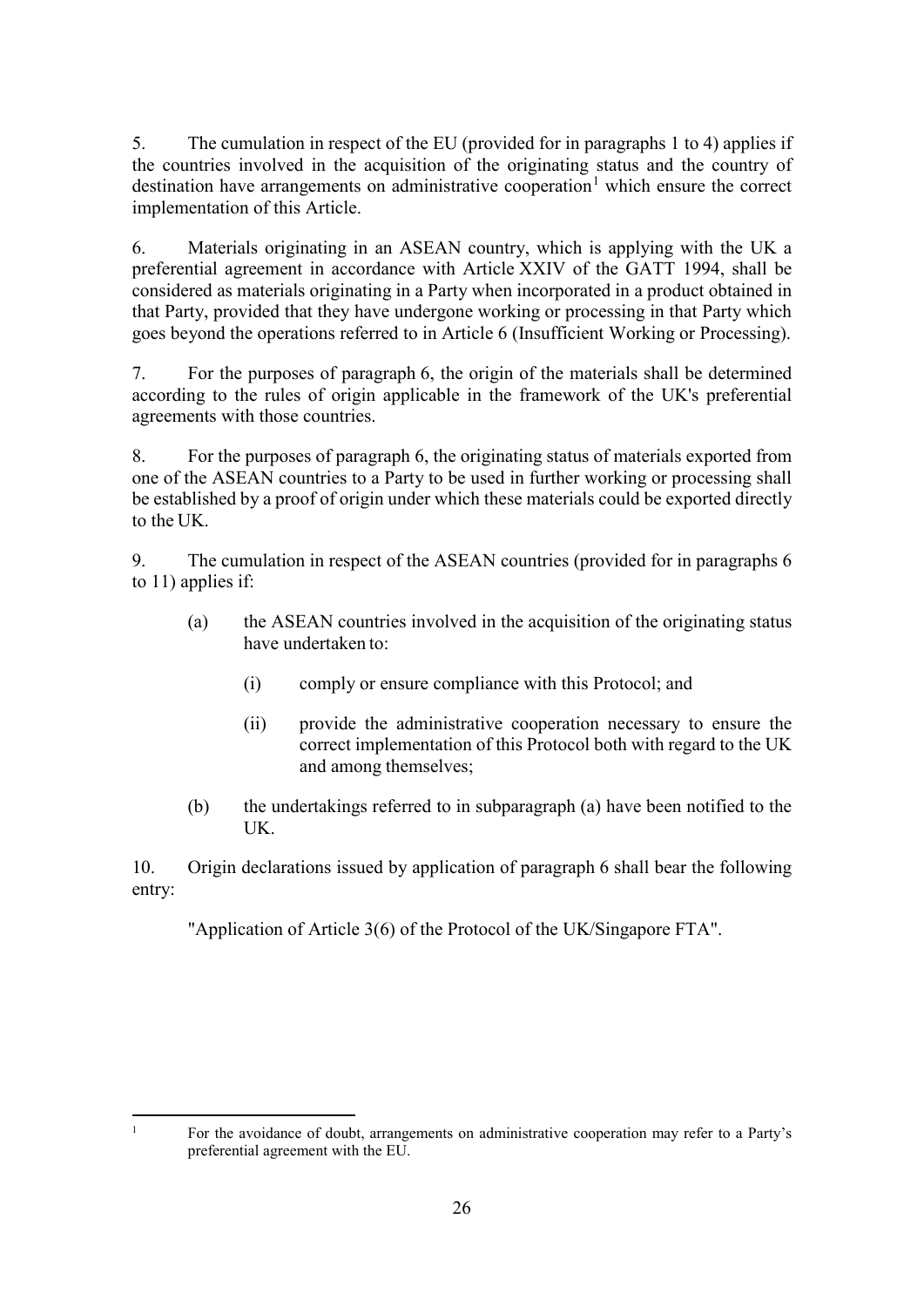11. The materials listed in Annex C to this Protocol shall be excluded from the cumulation provided for in paragraphs 6 to 10 where at the time of importation of the product:

- (a) the tariff preference applicable to the materials in a Party is not the same for all the countries involved in the cumulation; and
- (b) the materials concerned would benefit, through cumulation, from a tariff treatment more favourable than the one they would benefit from if directly exported to a Party.

12. At the request of a Party, the Parties may, by decision in the Committee on Customs established pursuant to Article 16.2 (Specialised Committees) of this Agreement (hereinafter referred to as "the Committee on Customs"), modify Annex C to this Protocol. Any request for such a modification shall be communicated to the other Party at least two months before the meeting of that Committee.

13. Materials originating in an ASEAN country shall be considered as materials originating in a Party when further processed or incorporated into one of the products listed in Annex D to this Protocol obtained there, provided that they have undergone working or processing in that Party which goes beyond the operations referred to in Article 6 (Insufficient Working or Processing).

14. For the purposes of paragraph 13, the origin of the materials shall be determined according to the preferential rules of origin applicable to the UK Generalised Scheme of Preferences for developing countries, as notified to the Committee on Customs (hereinafter referred to as "UK GSP"). If the Committee on Customs has not been established, that notification shall be made to the relevant customs authority of Singapore.

15. For the purposes of paragraph 13, the originating status of materials exported from one of the ASEAN countries to a Party to be used in further working or processing shall be established by a proof of origin in accordance with the preferential rules applicable to beneficiary countries of the UK GSP.

16. The cumulation provided for in paragraphs 13 to 17 may only be applied on the condition that:

- (a) the ASEAN countries involved in the acquisition of the originating status have undertaken to:
	- (i) comply or ensure compliance with this Protocol; and
	- (ii) provide the administrative cooperation necessary to ensure the correct implementation of this Protocol both with regard to the UK and between themselves;
- (b) the undertakings referred to in subparagraph (a) have been notified to the UK.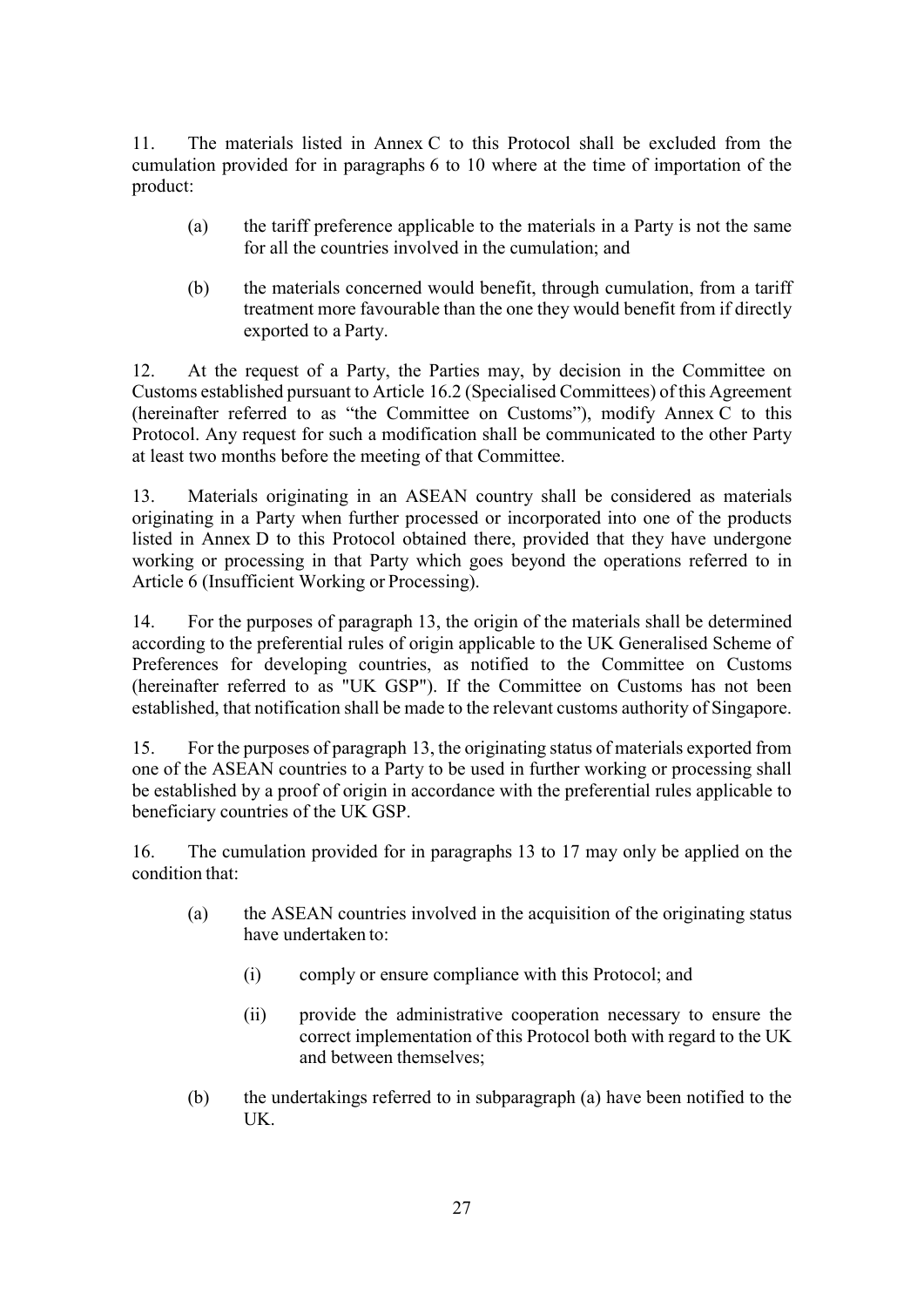17. Origin declarations issued by application of paragraph 13 shall bear the following entry:

"Application of Article 3(13) of the Protocol of the UK/Singapore FTA".

18. At the request of a Party, the Parties may, by decision in the Committee on Customs, modify Annex D to this Protocol. Any request for such a modification shall be communicated to the other Party at least two months before the meeting of the Committee.

19. The cumulation provided for in paragraphs 13 to 17 shall cease to apply when conditions of paragraphs 6 to 11 are met.

20. Not earlier than one year after the entry into force of this Agreement, the Parties shall initiate, without prejudice to the outcome, a meeting of the Committee on Customs to review the undertaking requirement for ASEAN cumulation for the purposes of paragraphs 9 to 10 and 16 to 17. Such review shall include the possibility of modification, by a decision in the Committee on Customs, to paragraphs 9 to 10 and 16 to 17.

## ARTICLE 4

## **Wholly Obtained Products**

- 1. The following shall be considered as wholly obtained in a Party:
	- (a) mineral products extracted from their soil or from their seabed;
	- (b) plants and vegetable products grown or harvested there;
	- (c) live animals born and raised there;
	- (d) products from live animals raised there;
	- (e) products from slaughtered animals born and raised there;
	- (f) products obtained by hunting or fishing conducted there;
	- (g) products of aquaculture from fish, crustaceans and molluscs that are born and raised there;
	- (h) products of sea fishing and other products taken from the sea outside the territorial seas of a Party by their vessels;
	- (i) products made aboard their factory ships exclusively from products referred to in subparagraph (h);
	- (j) used articles collected there that are fit only for the recovery of raw materials;
	- (k) waste and scrap resulting from manufacturing operations conducted there;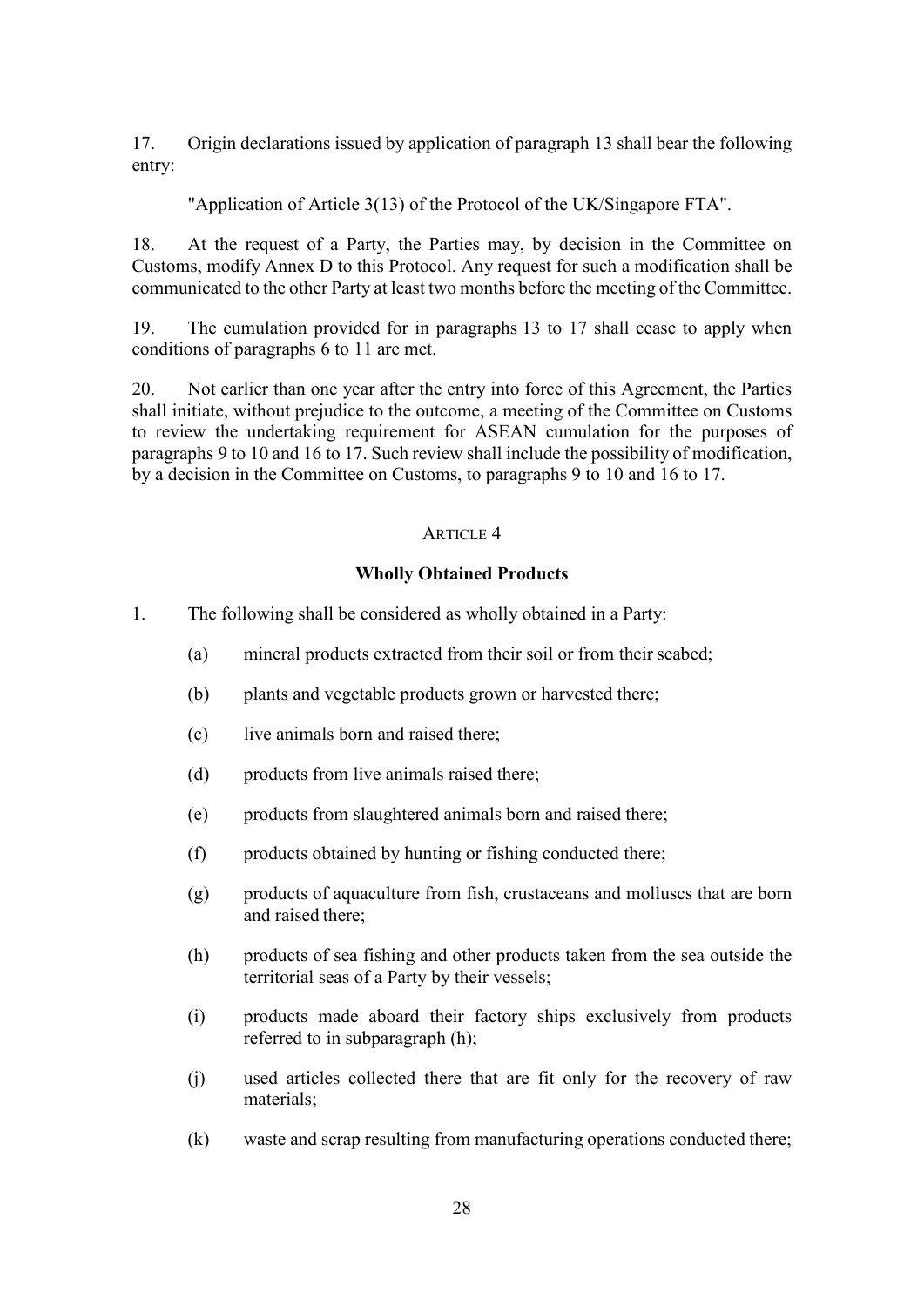- (l) products extracted from marine soil or subsoil outside the territorial seas of a Party, provided that the Party has sole rights to work that soil or subsoil; and
- (m) goods produced there exclusively from products specified in subparagraphs (a) to (l).

2. The terms "their vessels" and "their factory ships" in subparagraphs 1(h) and 1(i) shall apply only to vessels and factory ships:

- (a) which are registered in the UK or in Singapore;
- (b) which sail under the flag of the UK or of Singapore; and
- (c) which meet one of the following conditions:
	- (i) they are at least fifty percent owned by nationals of the UK, a Member State of the EU or Singapore; or
	- (ii) they are owned by companies:
		- (1) which have their head office and their main place of business in the UK, a Member State of the EU or Singapore; and
		- (2) which are at least fifty percent owned by the UK, a Member State of the EU or Singapore, by their public entities or nationals.

#### ARTICLE<sub>5</sub>

#### **Sufficiently Worked or Processed Products**

1. For the purposes of subparagraph (b) of Article 2 (General Requirements), products which are not wholly obtained are considered to be sufficiently worked or processed when the conditions set out in the list in Annex B or B(a) to this Protocol are fulfilled.

2. The conditions referred to above indicate, for all products covered by this Agreement, the working or processing which must be carried out on non-originating materials used in manufacturing, and apply only in relation to such materials. It follows that if a product which has acquired originating status by fulfilling the conditions set out in the list in Annex B or B(a) to this Protocol is used in the manufacture of another product, the conditions applicable to the product in which it is incorporated do not apply to the product that acquired originating status, and no account shall be taken of the nonoriginating materials which may have been used in its manufacture.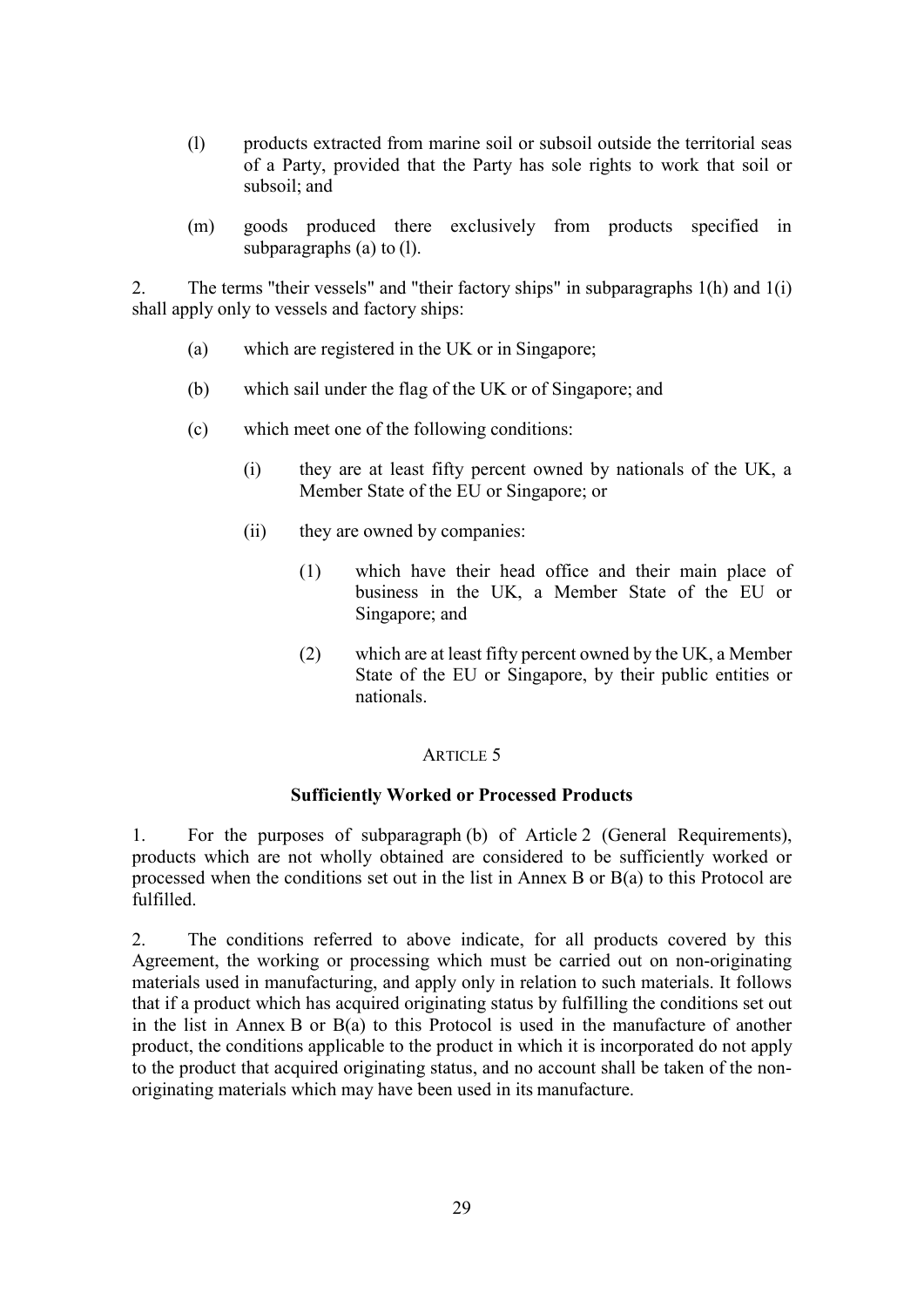3. By way of derogation from paragraph 1 and subject to paragraphs 4 and 5, nonoriginating materials which, according to the conditions set out in the list in Annex B or  $B(a)$  to this Protocol, are not to be used in the manufacture of a given product may nevertheless be used, provided that their total value or net weight assessed for the product does not exceed:

- (a) ten percent of the weight of the product for products falling within Chapters 2 and 4 to 24 of the Harmonized System, other than processed fishery products of Chapter 16;
- (b) ten percent of the ex-works price of the product for other products, except for products falling within Chapters 50 to 63 of the Harmonized System, for which the tolerances mentioned in Notes 6 and 7 of Annex A to this Protocol, shall apply.

4. Paragraph 3 shall not be construed to allow any of the percentages for the maximum content of non-originating materials as specified in the list in Annex B to this Protocol to be exceeded.

5. Paragraphs 3 and 4 do not apply to products wholly obtained in a Party within the meaning of Article 4 (Wholly Obtained Products). However, without prejudice to Article 6 (Insufficient Working or Processing) and paragraph 2 of Article 7 (Unit of Qualification), the tolerance provided for in those paragraphs shall nevertheless apply to the sum of all the materials which are used in the manufacture of a product and for which the rule for that product laid down in the list in Annex B to this Protocol requires that such materials be wholly obtained.

## ARTICLE 6

## **Insufficient Working or Processing**

1. Without prejudice to paragraph 2, the following operations shall be considered as insufficient working or processing to confer the status of originating products, whether or not the requirements of Article 5 (Sufficiently Worked or Processed Products) are satisfied:

- (a) preserving operations to ensure that the products remain in good condition during transport and storage;
- (b) the breaking-up and assembly of packages;
- (c) the washing, cleaning; removal of dust, oxide, oil, paint or other coverings;
- (d) the ironing or pressing of textiles and textile articles;
- (e) simple painting and polishing operations;
- (f) the husking and partial or total milling of rice; the polishing and glazing of cereals and rice;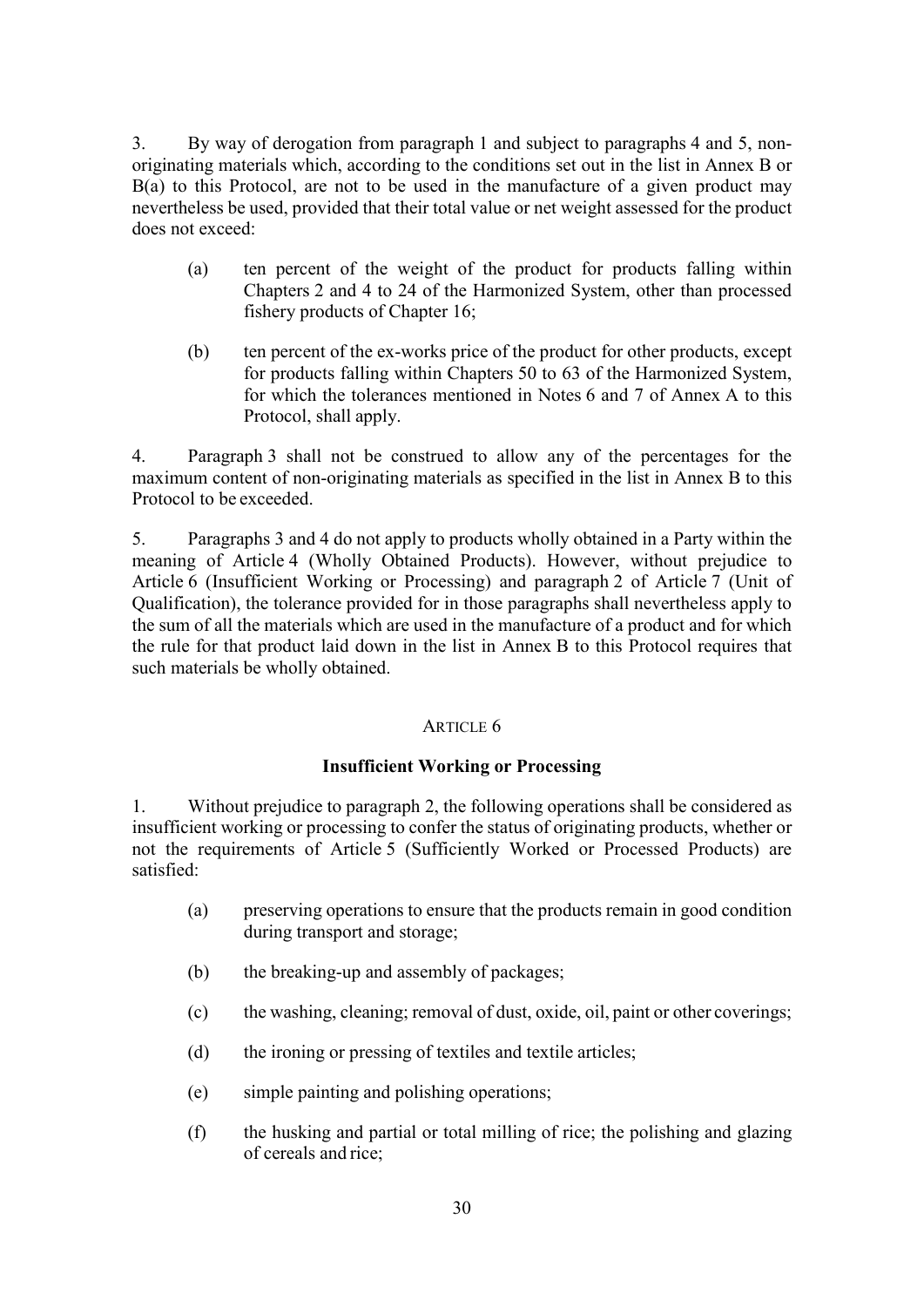- (g) operations to colour or flavour sugar or form sugar lumps; the partial or total milling of crystal sugar;
- (h) the peeling, stoning and shelling of fruits, nuts and vegetables;
- (i) sharpening, simple grinding or simple cutting;
- (j) sifting, screening, sorting, classifying, grading, matching (including the making-up of sets of articles);
- (k) simple placing in bottles, cans, flasks, bags, cases, boxes, fixing on cards or boards and all other simple packaging operations;
- (l) the affixing or printing of marks, labels, logos and other like distinguishing signs on products or their packaging;
- (m) the simple mixing of products, whether or not of different kinds; mixing of sugar with any material;
- (n) the simple addition of water to or the dilution, dehydration or denaturation of products;
- (o) the simple assembly of parts of articles to constitute a complete article or the disassembly of products into parts;
- (p) a combination of two or more of the operations specified in subparagraphs (a) to (o); or
- (q) the slaughter of animals.

2. For the purpose of paragraph 1, operations shall be considered simple when no special skills or machines, apparatus or tools that were especially produced or installed for those operations are required for their performance.

3. All operations on a given product carried out either in the UK or in Singapore shall be considered together when determining whether the working or processing undergone by that product is to be regarded as insufficient within the meaning of paragraph 1.

#### ARTICLE 7

#### **Unit of Qualification**

1. The unit of qualification for the application of the provisions of this Protocol shall be the product which is considered as the basic unit when determining classification using the nomenclature of the Harmonized System.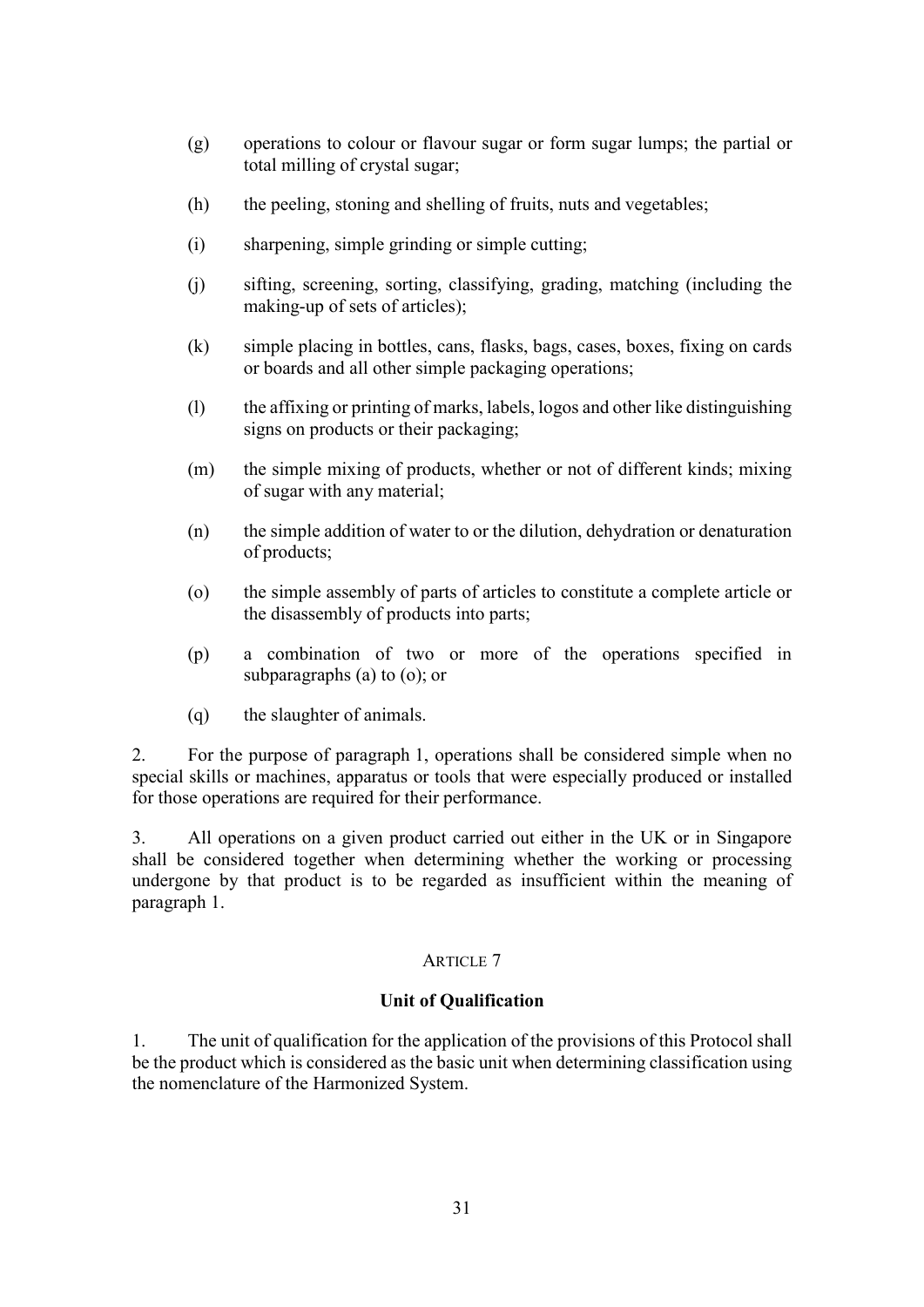2. When a consignment consists of a number of identical products classified under the same heading of the Harmonized System, each individual item shall be taken into account when applying the provisions of this Protocol.

3. Where, under General Interpretative Rule 5 of the Harmonized System, packaging is included with the product for classification purposes, the packaging shall be included for the purposes of determining origin.

#### ARTICLE 8

#### **Accessories, Spare Parts and Tools**

Accessories, spare parts and tools dispatched with a piece of equipment, machine, apparatus or vehicle, which are part of the normal equipment and included in the price thereof or which are not separately invoiced, shall be regarded as one with the piece of equipment, machine, apparatus or vehicle in question.

#### ARTICLE 9

#### **Sets**

Sets, as defined in General Interpretative Rule 3 of the Harmonized System, shall be regarded as originating when all component products are originating products. When a set is composed of originating and non-originating products, the set as a whole shall be regarded as originating, provided that the value of the non-originating products does not exceed fifteen percent of the ex-works price of the set.

#### ARTICLE 10

#### **Neutral Elements**

In order to determine whether a product originates in a Party, it shall not be necessary to determine the origin of the following elements which might be used in its manufacture:

- (a) energy and fuel;
- (b) plant and equipment, including goods to be used for their maintenance;
- (c) machines and tools and dies and moulds; spare parts and materials used in the maintenance of equipment and buildings; lubricants, greases, compounding materials and other materials used in production or used to operate equipment and buildings; gloves, glasses, footwear, clothing, safety equipment and supplies; equipment, devices and supplies used for testing or inspecting the good; catalysts and solvents; and
- (d) other goods which do not enter, and which are not intended to enter, into the final composition of the product.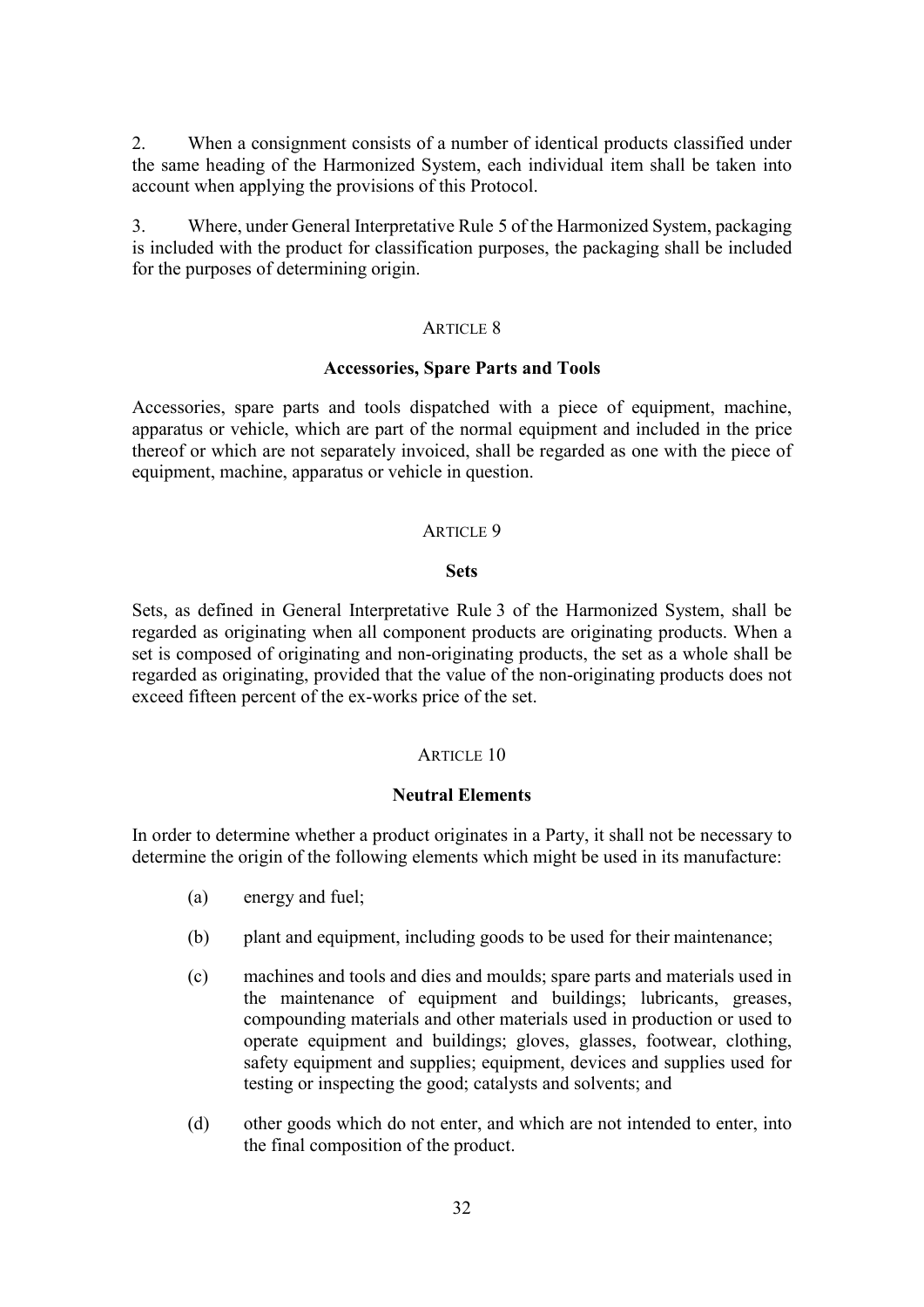# ARTICLE 11

## **Accounting Segregation**

1. If originating and non-originating fungible materials are used in the working or processing of a product, the competent governmental authorities, at the written request of economic operators, may authorise the management of materials using the accounting segregation method without keeping the materials in separate stocks.

2. The competent governmental authorities may make the granting of the authorisation referred to in paragraph 1 subject to any conditions they deem appropriate.

3. The authorisation shall be granted only if it can be ensured by use of the accounting segregation method that, at any given time, the number of products obtained which could be considered as originating in the UK or in Singapore is the same as the number that would have been obtained by using a method of physical segregation of the stocks.

4. If authorised, the accounting segregation method, for example, averaging, last-in, first-out, or first-in, first-out, shall be applied and the method used shall be recorded on the basis of the general accounting principles applicable in the UK or in Singapore, depending on where the product is manufactured.

5. A manufacturer using the accounting segregation method shall make out or apply for origin declarations for the quantity of products which may be considered as originating in the exporting Party. At the request of the customs authorities or competent governmental authorities of the exporting Party, the beneficiary shall provide a statement of how the quantities have been managed.

6. The competent governmental authorities shall monitor the use made of the authorisations referred to in paragraph 3 and may withdraw them if a manufacturer makes improper use of the authorisation or fails to fulfil any of the other conditions laid down in this Protocol.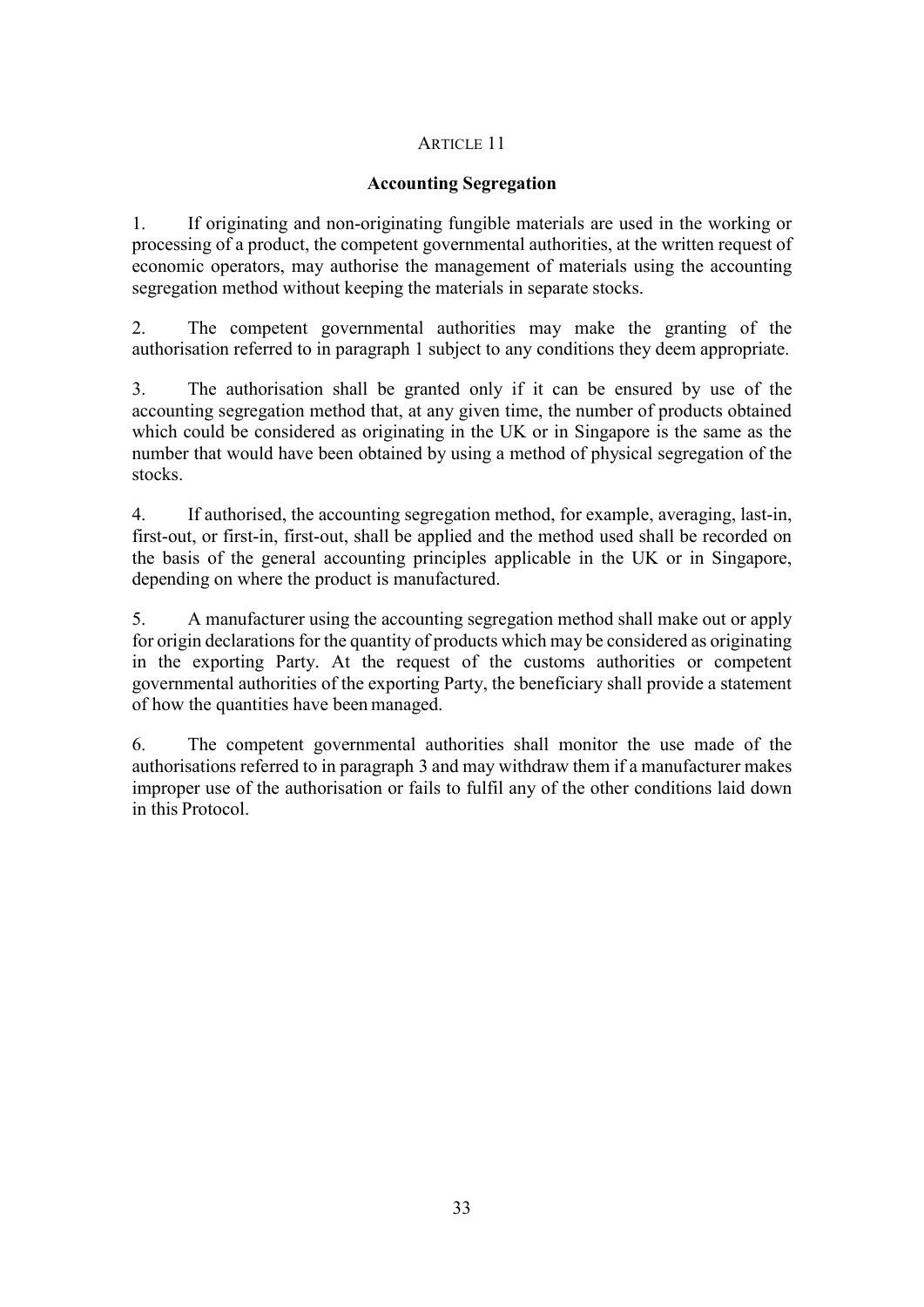# **SECTION 3**

## **TERRITORIAL REQUIREMENTS**

## ARTICLE 12

## **Principle of Territoriality**

1. Except as provided for in Article 3 (Cumulation of Origin), the conditions set out in Section 2 relating to the acquisition of originating status must be fulfilled without interruption in a Party.

2. Except as provided for in Article 3 (Cumulation of Origin), if originating goods exported from a Party to a non-Party return, they must be considered as non-originating goods, unless it can be demonstrated to the satisfaction of the customs authorities that:

- (a) the returning goods are the same as those exported; and
- (b) they have not undergone any operation beyond that necessary to preserve them in good condition while in that non-Party or while being exported.

#### ARTICLE 13

#### **Non Alteration**

1. The products declared for importation in a Party shall be the same products as exported from the other Party in which they are considered to originate. They shall not have been altered, transformed in any way or subjected to operations other than operations to preserve them in good condition or other than adding or affixing marks, labels, seals or any other documentation to ensure compliance with specific domestic requirements of the importing Party, prior to being declared for import.

2. The storage of products or consignments may take place, provided they remain under customs supervision in the country(ies) of transit.

3. Without prejudice to Section 5, the splitting of consignments may take place where carried out by the exporter or under his responsibility provided they remain under customs supervision in the country(ies) of transit.

4. Compliance with paragraphs 1 to 3 shall be considered as satisfied unless the customs authorities have reason to believe the contrary; in such cases, the customs authorities may request the declarant to provide evidence of compliance, which may be given by any means, including contractual transport documents such as bills of lading or factual or concrete evidence based on marking or numbering of packages or any evidence related to the goods themselves.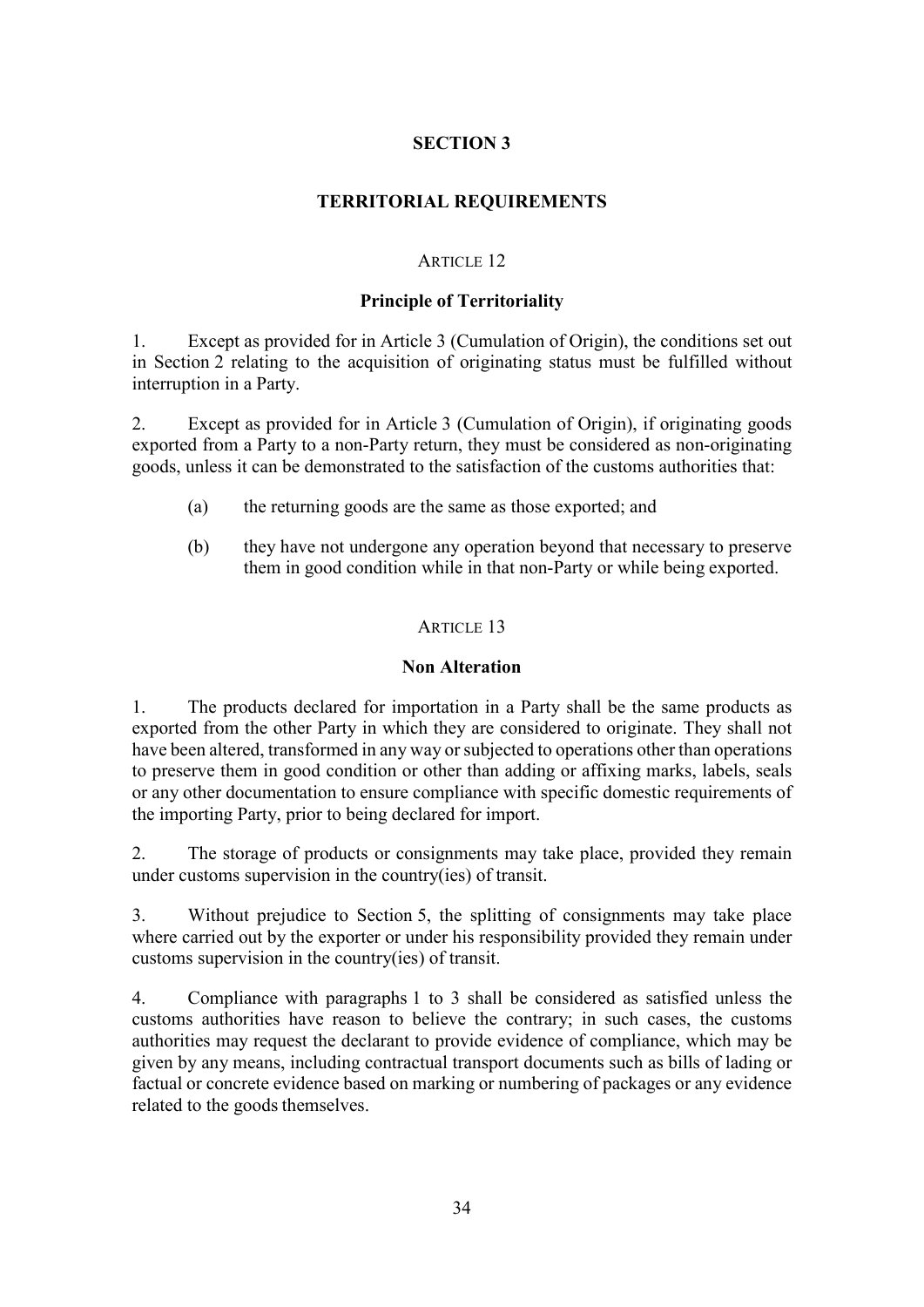## ARTICLE 14

### **Exhibitions**

1. Originating products, sent for exhibition in a country other than a Party and sold after the exhibition for importation in a Party shall benefit on importation from the provisions of this Agreement provided it is shown to the satisfaction of the customs authorities that:

- (a) an exporter has consigned these products from a Party to the country in which the exhibition is held and has exhibited them there;
- (b) the products have been sold or otherwise disposed of by that exporter to a person in a Party;
- (c) the products have been consigned during the exhibition or immediately thereafter in the state in which they were sent for exhibition; and
- (d) the products have not been used for any purpose other than demonstration at the exhibition since they were consigned for exhibition.

2. An origin declaration shall be issued or made out in accordance with the provisions of Section 5 and submitted to the customs authorities of the importing Party in the normal manner. The name and address of the exhibition must be indicated thereon. Where necessary, additional documentary evidence of the conditions under which they have been exhibited may be required.

3. Paragraph 1 shall apply to any trade, industrial, agricultural or crafts exhibition, fair or similar public show or display which is not organised for private purposes in shops or business premises with a view to the sale of foreign products, during which the products remain under customs control.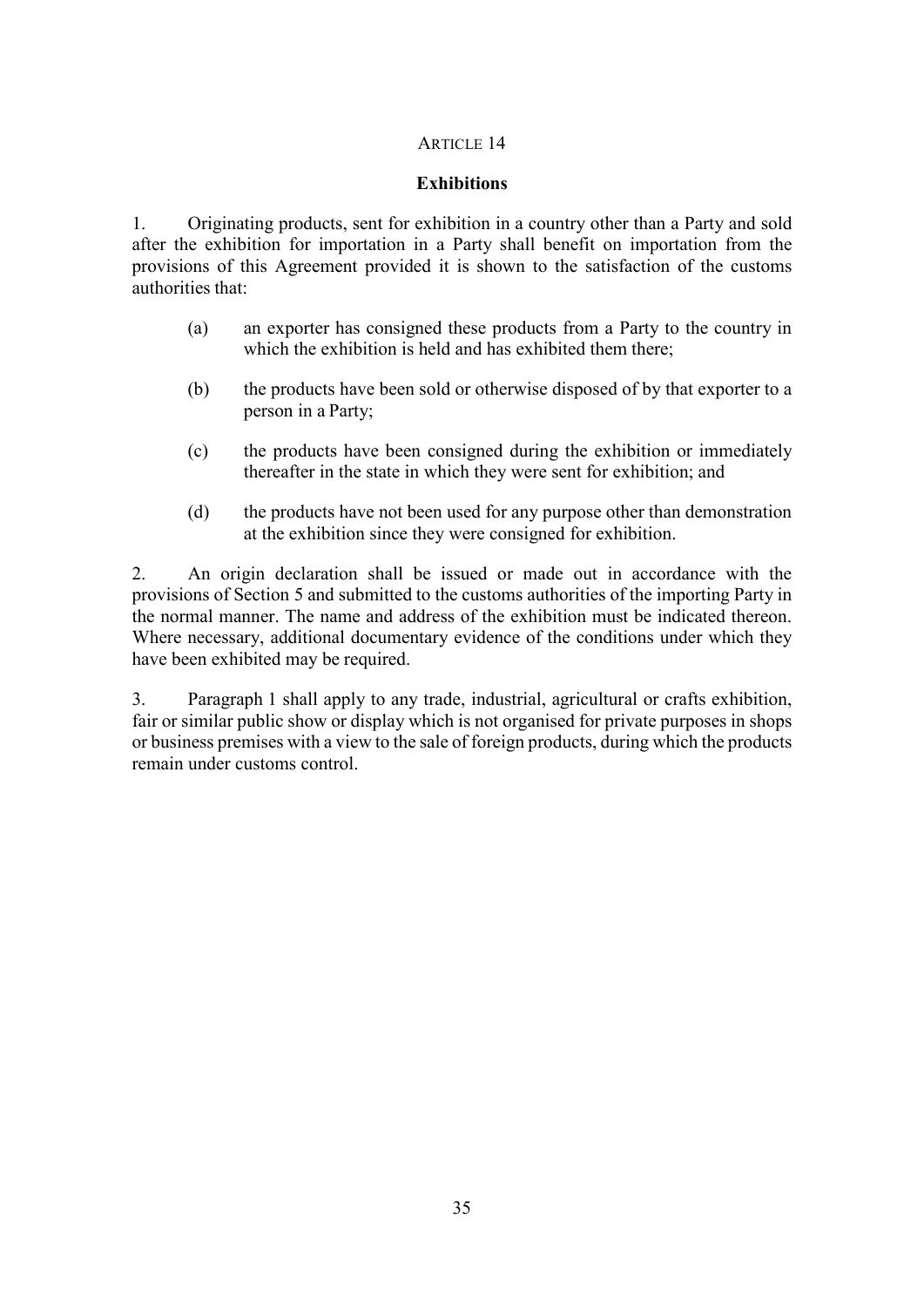# **SECTION 4**

## **DRAWBACK OR EXEMPTION**

## ARTICLE 15

#### **Prohibition of Drawback of, or Exemption from, Customs Duties**

1. Non-originating materials used in the manufacture of products originating in the UK or in Singapore, for which an origin declaration has been issued or made out in accordance with the provisions of Section 5, shall not be subject in the UK or in Singapore to drawback of, or exemption from, customs duties of whatever kind.

2. The prohibition in paragraph 1 shall apply to any arrangement for refund, remission or non- payment, whether partial or complete, of customs duties or charges having an equivalent effect, applicable in the UK or in Singapore to materials used in the manufacture, where such refund, remission or non-payment applies, whether expressly or in effect, where the products obtained from such materials are exported, but not where they are retained in a Party for home use.

3. The exporter of products covered by an origin declaration shall be prepared to submit at any time, upon request from the customs authorities, all appropriate documents to prove that no drawback has been obtained in respect of the non-originating materials used in the manufacture of the products concerned and that all customs duties or charges having equivalent effect applicable to such materials have actually been paid.

4. The provisions of paragraphs 1 to 3 shall also apply in respect of packaging within the meaning of paragraph 2 of Article 7 (Unit of Qualification), accessories, spare parts and tools within the meaning of Article 8 (Accessories, Spare Parts and Tools), and products in a set within the meaning of Article 9 (Sets), when such items are nonoriginating.

5. The provisions of paragraphs 1 to 4 shall apply only in respect of materials which are subject to this Protocol.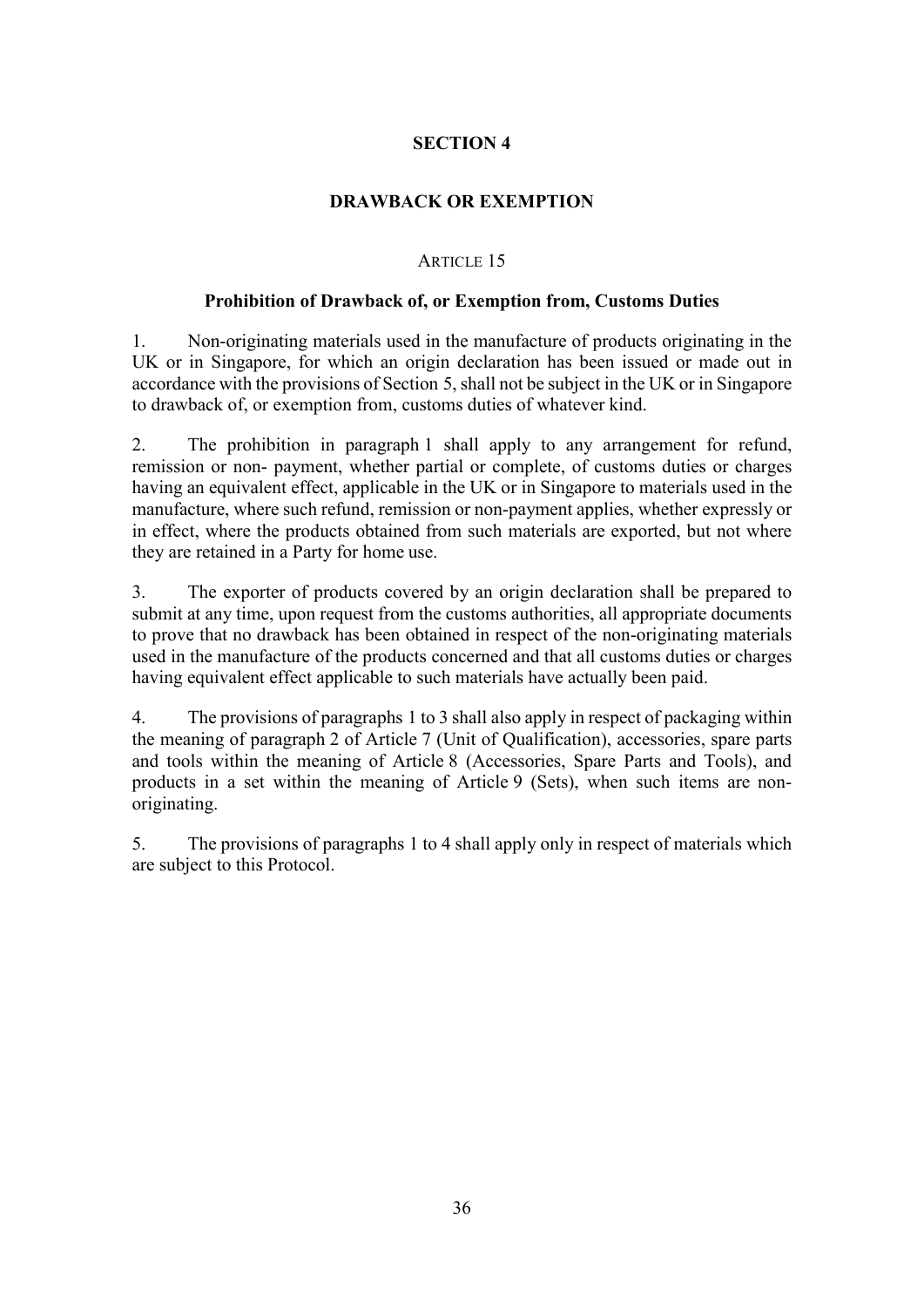## **ORIGIN DECLARATION**

### ARTICLE 16

### **General Requirements**

1. Products originating in the UK, on importation into Singapore, and products originating in Singapore, on importation into the UK, shall benefit from preferential tariff treatment of this Agreement upon submission of a declaration (hereinafter referred to as "origin declaration"). The origin declaration is to be provided on an invoice or any other commercial document that describes the originating product in sufficient detail to enable its identification.

2. Originating products within the meaning of this Protocol, in the cases specified in Article 22 (Exemptions from Origin Declaration), shall benefit from preferential tariff treatment of this Agreement without it being necessary to submit any of the documents referred to in paragraph 1.

## ARTICLE 17

## **Conditions for Making Out an Origin Declaration**

1. An origin declaration as referred to in Article 16 (General Requirements) may be made out:

- (a) in the UK:
	- (i) by an exporter within the meaning of Article 18 (Approved Exporter); or
	- (ii) by an exporter for any consignment consisting of one or more packages containing originating products whose total value does not exceed 6 000 euro.
- (b) in Singapore by an exporter who is:
	- (i) registered with the competent authority and who has received a Unique Entity Number; and
	- (ii) complying with relevant regulatory provisions in Singapore pertaining to making out of origin declarations.

2. An origin declaration may be made out if the products concerned can be considered as products originating in the UK or in Singapore and fulfil the other requirements of this Protocol.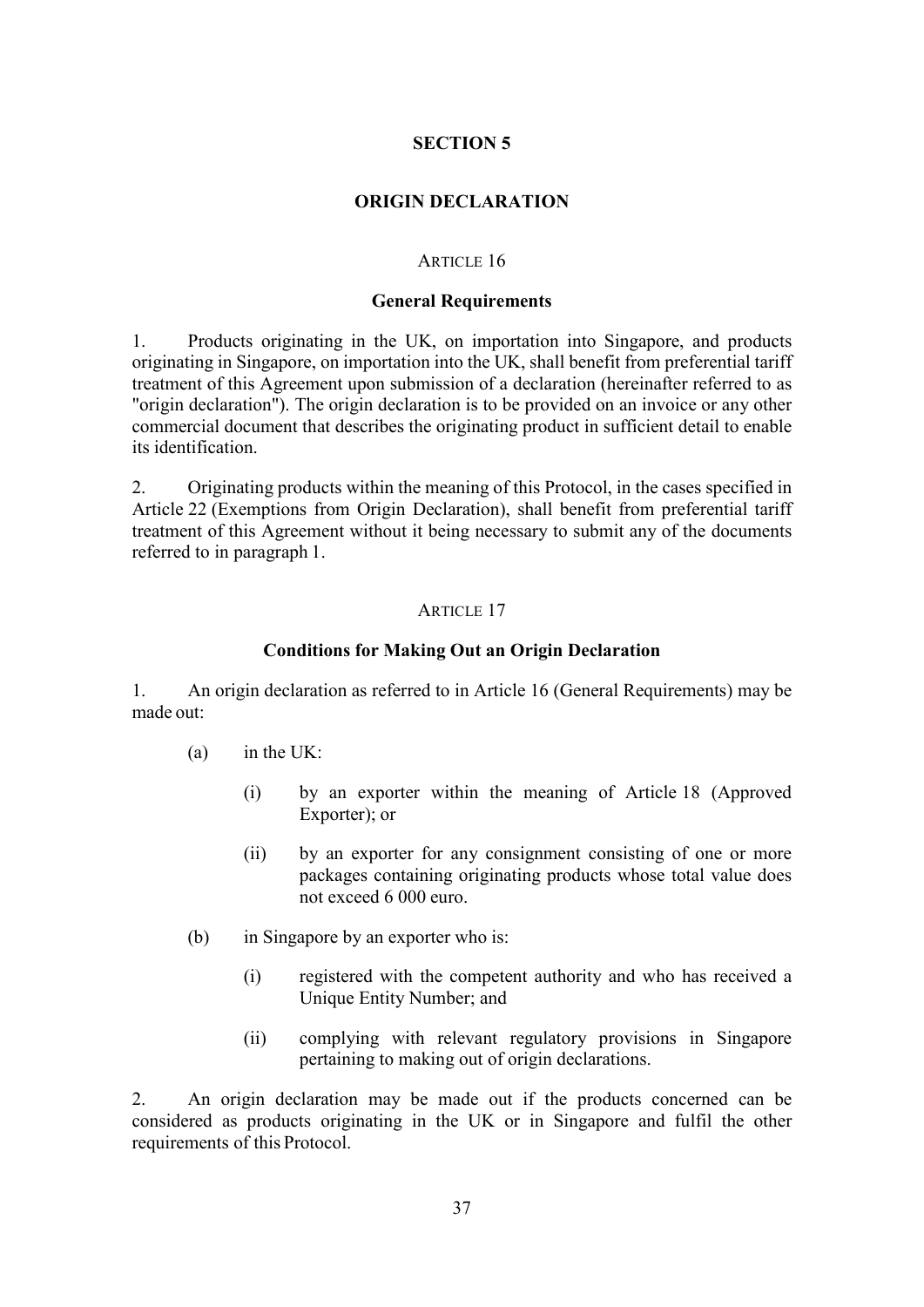3. The exporter making out an origin declaration shall be prepared at all times to submit, at the request of the customs authorities of the exporting Party, all appropriate documents as referred to under Article 23 (Supporting Documents) proving the originating status of the products concerned as well as the fulfilment of the other requirements of this Protocol.

4. An origin declaration shall be made out by the exporter by typing, stamping or printing on the invoice, the delivery Note or another commercial document, the declaration, the text of which appears in Annex E to this Protocol, in accordance with the domestic law of the exporting Party. If the declaration is hand-written, it shall be written in ink in capital characters in English.

5. Origin declarations shall bear the original signature of the exporter in manuscript. An approved exporter as referred to in Article 18 (Approved Exporter) shall not be required to sign such declarations provided that he gives the customs authorities of the exporting Party a written undertaking that he accepts full responsibility for any origin declaration which identifies him as if it had been signed in manuscript by him.

6. By derogation from paragraph 1, an origin declaration may exceptionally be made out after exportation ("retrospective statement") on condition that it is presented in the importing Party no later than two years, in the case of the UK, and one year, in the case of Singapore, after the entry of the goods into the territory.

# ARTICLE 18

# **Approved Exporter**

1. The customs authorities of the UK may authorise any exporter who exports products under this Agreement to make out origin declarations irrespective of the value of the products concerned (hereinafter referred to as "approved exporter"). An exporter seeking such authorisation must offer to the satisfaction of the customs authorities all guarantees necessary to verify the originating status of the products as well as the fulfilment of the other requirements of this Protocol.

2. The customs authorities of the UK may grant the status of approved exporter subject to any conditions which they consider appropriate.

3. The customs authorities of the UK shall grant to the approved exporter a customs authorisation number which shall appear on the origin declaration.

4. The customs authorities of the UK shall monitor the use of the authorisation by the approved exporter.

5. The customs authorities of the UK may withdraw the authorisation at any time. They shall do so where the approved exporter no longer offers the guarantees referred to in paragraph 1, no longer fulfils the conditions referred to in paragraph 2 or otherwise makes an incorrect use of the authorisation.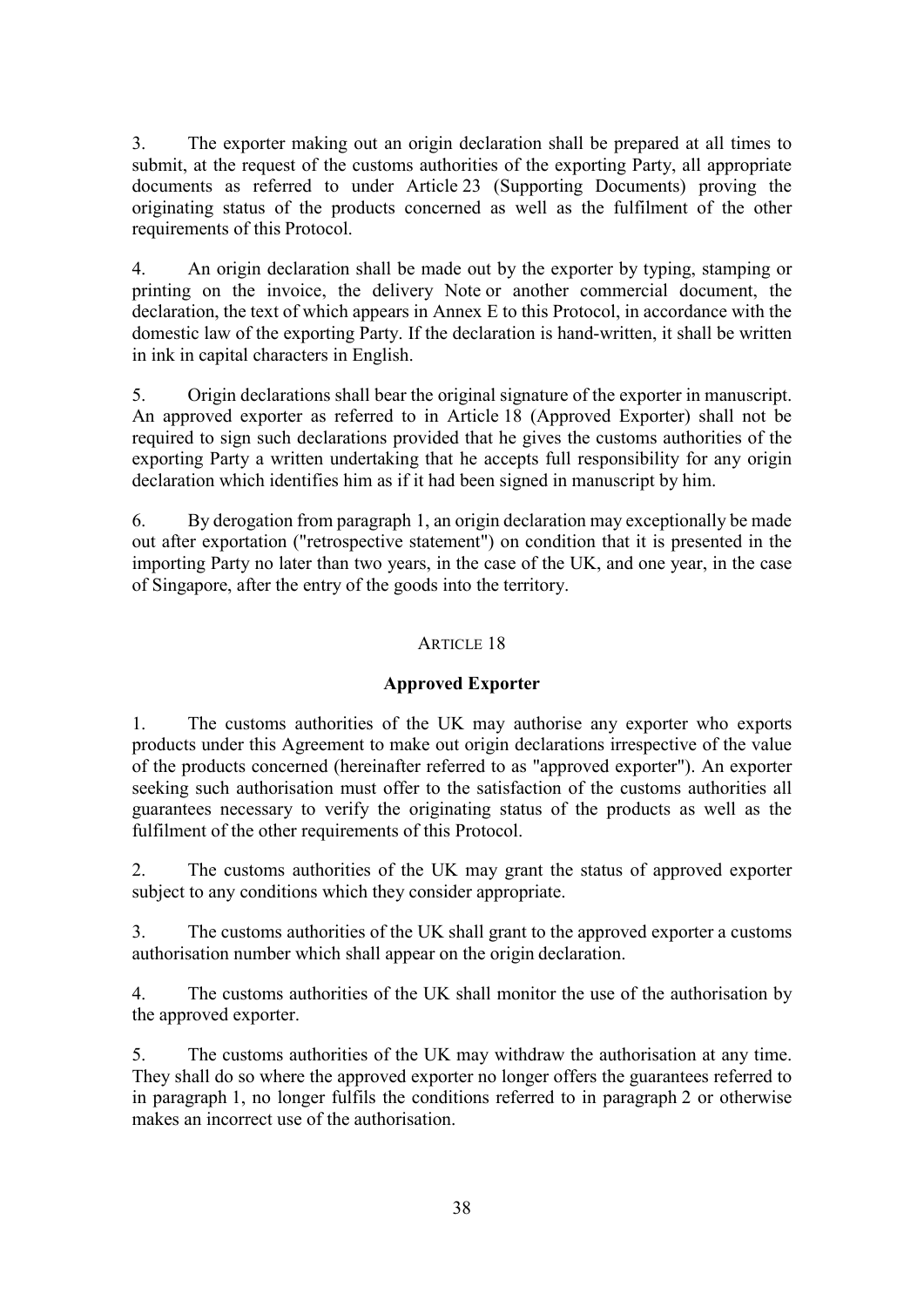### ARTICLE 19

## **Validity of Origin Declaration**

1. An origin declaration shall be valid for twelve months from the date of issue in the exporting Party. Preferential tariff treatment shall be claimed within such period to the customs authorities of the importing Party.

2. Origin declarations which are submitted to the customs authorities of the importing Party after the final date for presentation specified in paragraph 1 may be accepted for the purposes of applying preferential treatment, where the failure to submit these documents by the final date set is due to exceptional circumstances.

3. In cases of belated presentation other than those of paragraph 2, the customs authorities of the importing Party may accept the origin declarations where the products have been submitted before such final date.

#### ARTICLE 20

### **Submission of Origin Declaration**

For the purposes of claiming preferential tariff treatment, origin declarations shall be submitted to the customs authorities of the importing Party in accordance with the procedures applicable in that Party.

#### ARTICLE 21

#### **Importation in Instalments**

Where, at the request of the importer and on the conditions laid down by the customs authorities of the importing Party, dismantled or non-assembled products within the meaning of General Rule 2(a) of the Harmonized System falling within Sections XVI and XVII or headings 7308 and 9406 of the Harmonized System are imported in instalments, a single origin declaration for such products shall be submitted to the customs authorities upon importation of the first instalment.

## ARTICLE 22

## **Exemptions from Origin Declaration**

1. Products which are sent as small packages from private persons to private persons, or which form part of travellers' personal luggage, shall be admitted as originating products without requiring the submission of an origin declaration, provided that such products are not imported by way of trade and have been declared as meeting the requirements of this Protocol, and provided that there is no doubt as to the veracity of such a declaration. In the case of products sent by post, this declaration can be made on the customs declaration CN22/CN23 or on a sheet of paper annexed to that document.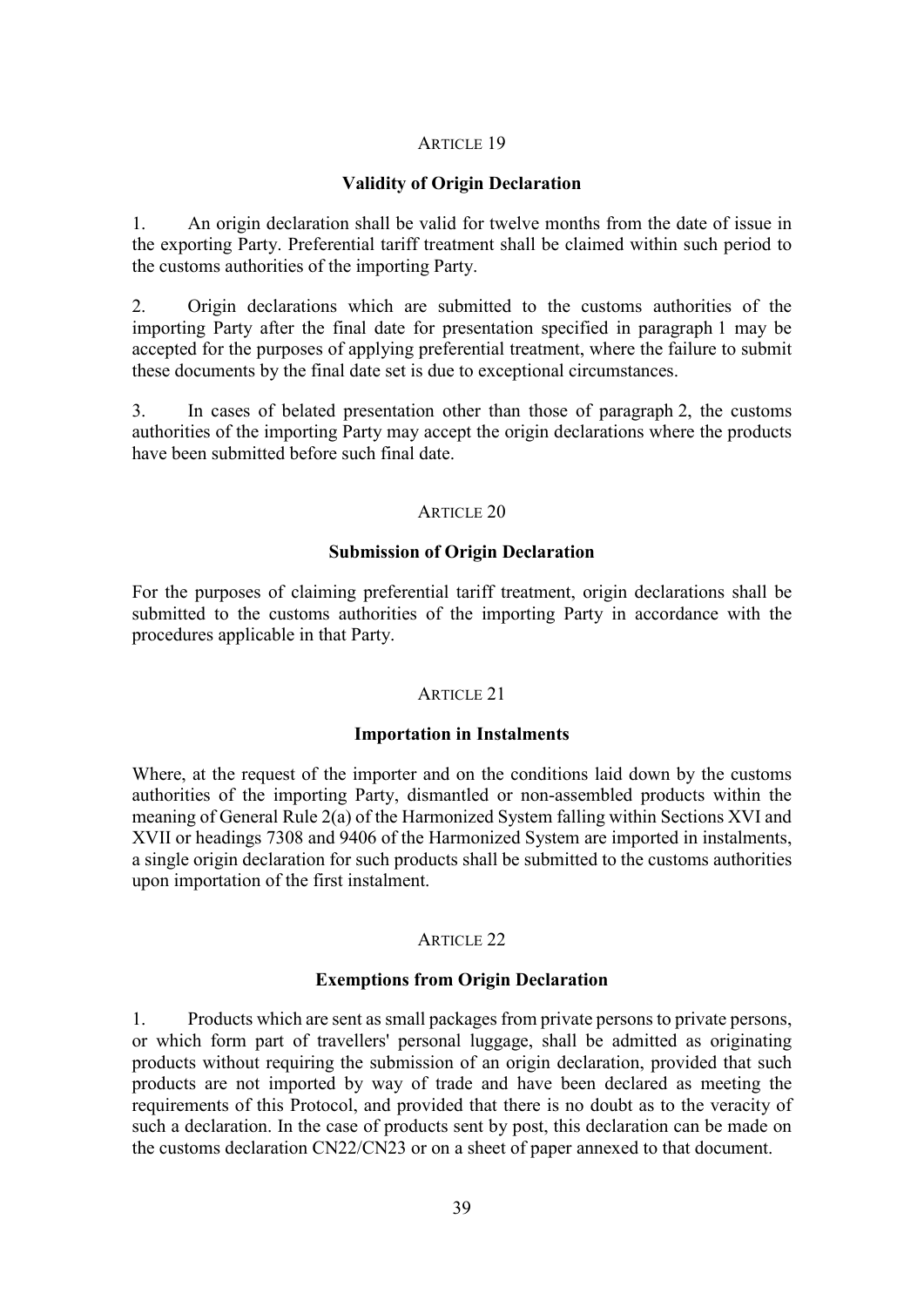2. Imports which are occasional and consist solely of products for the personal use of the recipients or of travellers or their families shall not be considered as imports by way of trade if it is evident from the nature and quantity of the products that no commercial purpose is intended.

3. The total value of these products shall not exceed 500 euro in the case of small packages or 1 200 euro in the case of products forming part of travellers' personal luggage.

## ARTICLE 23

## **Supporting Documents**

The documents referred to in paragraph 3 of Article 17 (Conditions for Making Out an Origin Declaration), used for the purpose of proving that products covered by an origin declaration can be considered as products originating in the UK or in Singapore and fulfil the other requirements of this Protocol, may consist, *inter alia*, of the following:

- (a) direct evidence of the processes carried out by the exporter or supplier to obtain the goods concerned, contained for example in his accounts or internal book-keeping;
- (b) documents proving the originating status of materials used, issued or made out in a Party, where these documents are used in accordance with domestic law; or
- (c) documents proving the working or processing of materials in a Party, issued or made out in a Party, where these documents are used in accordance with domestic law.

# ARTICLE 24

## **Preservation of Origin Declaration and Supporting Documents**

1. The exporter making out an origin declaration shall keep a copy of this origin declaration, as well as the documents referred to in paragraph 3 of Article 17 (Conditions for Making Out an Origin Declaration), for at least three years.

2. The customs authorities of the importing Party shall keep the origin declarations submitted to them for at least three years.

3. Each Party shall permit, in accordance with that Party's laws and regulations, exporters in its territory to maintain documentation or records in any medium, provided that the documentation or records can be retrieved and printed.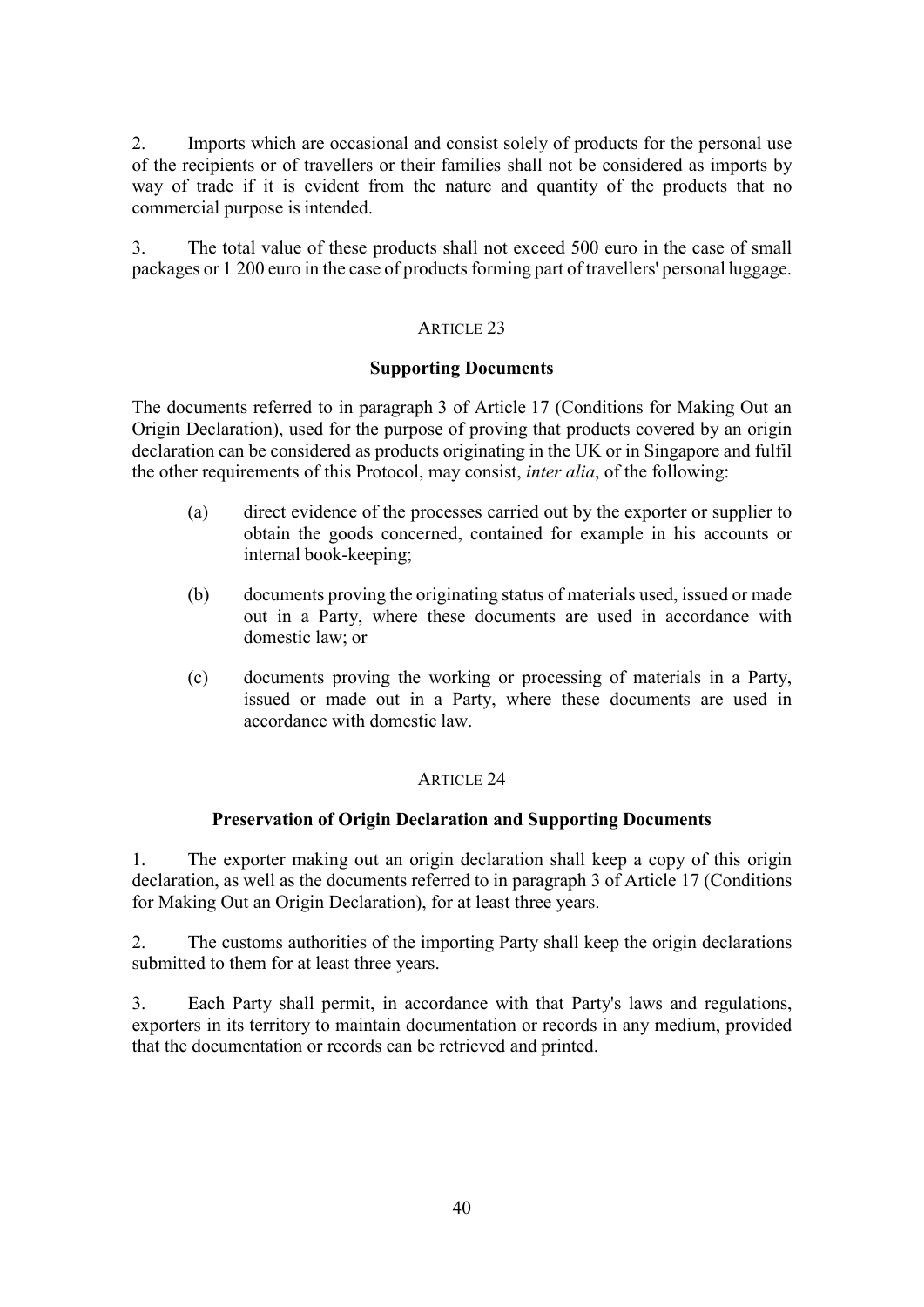## ARTICLE 25

## **Discrepancies and Formal Errors**

1. The discovery of slight discrepancies between the statements made in the origin declaration and those made in the documents submitted to the customs office for the purposes of carrying out the formalities for importing the products shall not *ipso facto*  render the origin declaration null and void if it is duly established that that document corresponds to the products submitted.

2. Obvious formal errors such as typing errors on a origin declaration should not cause the document to be rejected if those errors are not such as to create doubts concerning the correctness of the statements made in the document.

## ARTICLE 26

## **Amounts Expressed in Euro**

1. For the application of the provisions of subparagraph 1(a)(ii) of Article 17 (Conditions for Making Out an Origin Declaration) and paragraph 3 of Article 22 (Exemptions from Origin Declaration) in cases where products are invoiced in a currency other than euro, amounts in the national currency of the UK equivalent to the amounts expressed in euro shall be fixed annually by the UK.

2. A consignment shall benefit from the provisions of subparagraph  $1(a)(ii)$  of Article 17 (Conditions for Making Out an Origin Declaration) and paragraph 3 of Article 22 (Exemptions from Origin Declaration) by reference to the currency in which the invoice is drawn up, according to the amount fixed by the Party concerned.

3. The amounts to be used in any given national currency shall be the equivalent in that currency of the amounts expressed in euro as at the first working day of October. The amounts shall be communicated by 15 October and shall apply from 1 January the following year. The Parties shall notify each other of the relevant amounts.

4. The UK may round up or down the amount resulting from the conversion into its national currency of an amount expressed in euro. The rounded amount may not differ from the amount resulting from the conversion by more than five percent. The UK may retain unchanged its national currency equivalent of an amount expressed in euro if, at the time of the annual adjustment provided for in paragraph 3, the conversion of that amount, prior to any rounding-off, results in an increase of less than fifteen percent in the national currency equivalent. The national currency equivalent may be retained unchanged if the conversion would result in a decrease in that equivalent value.

5. The amounts expressed in euro shall be reviewed by the Parties in the Committee on Customs at the request of the UK or of Singapore. When carrying out this review, the Parties shall consider the desirability of preserving the effects of the limits concerned in real terms. For these purposes, the Parties may, by decision in the Committee on Customs, modify the amounts expressed in euro.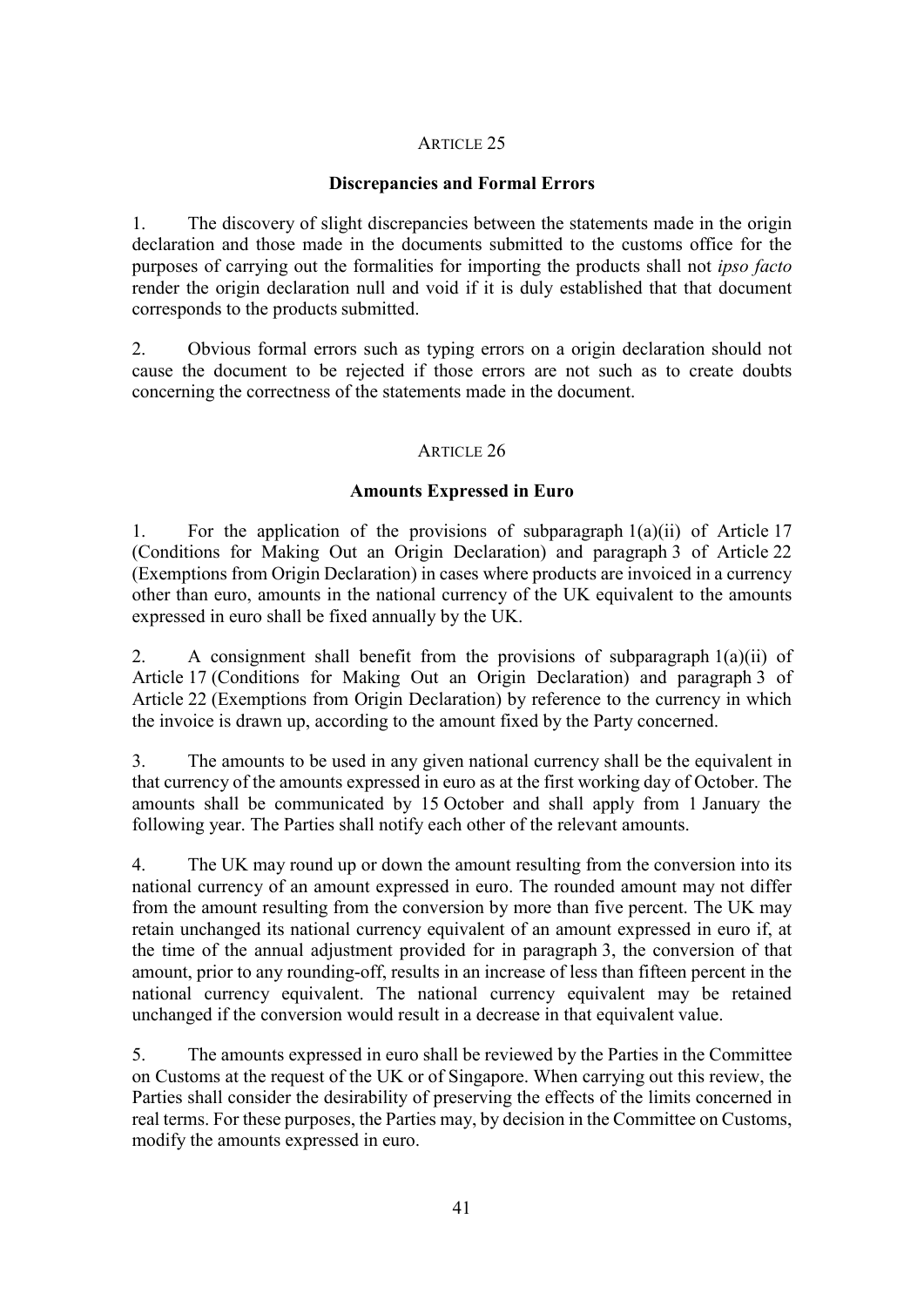# **ARRANGEMENTS FOR ADMINISTRATIVE COOPERATION**

## ARTICLE 27

## **Cooperation between Competent Authorities**

1. The customs authorities of the Parties shall provide each other with the addresses of the customs authorities responsible for verifying the origin declarations.

2. In order to ensure the proper application of this Protocol, the Parties shall assist each other, through their competent authorities, in checking the authenticity of origin declarations and the correctness of the information given in such documents.

## ARTICLE 28

# **Verification of Origin Declarations**

1. Subsequent verifications of origin declarations shall be carried out at random or whenever the customs authorities of the importing Party have reasonable doubts as to the authenticity of such documents, the originating status of the products concerned or the fulfilment of the other requirements of this Protocol.

2. For the purposes of implementing the provisions of paragraph 1, if it has been submitted, the customs authorities of the importing Party shall return the origin declaration, or a copy of that document, to the customs authorities of the exporting Party giving, where appropriate, the reasons for the enquiry. Any document and information obtained suggesting that the information given on the origin declarations is incorrect shall be forwarded in support of the request for verification.

3. The verification shall be carried out by the customs authorities of the exporting Party. For this purpose, they shall have the right to request any evidence and to carry out any inspection of the exporter's accounts or any other check considered appropriate.

4. If the customs authorities of the importing Party decide to suspend the granting of preferential treatment to the products concerned while awaiting the results of the verification, the release of the products shall be offered to the importer, subject to any precautionary measures judged necessary. Any suspension of preferential treatment shall be reinstated as soon as possible after the originating status of the products concerned or the fulfilment of the other requirements of this Protocol has been ascertained by the customs authorities of the importing Party.

5. The customs authorities requesting the verification shall be informed of the results of this verification as soon as possible. These results must indicate clearly whether the documents are authentic and whether the products concerned can be considered as products originating in the Parties and fulfil the other requirements of this Protocol.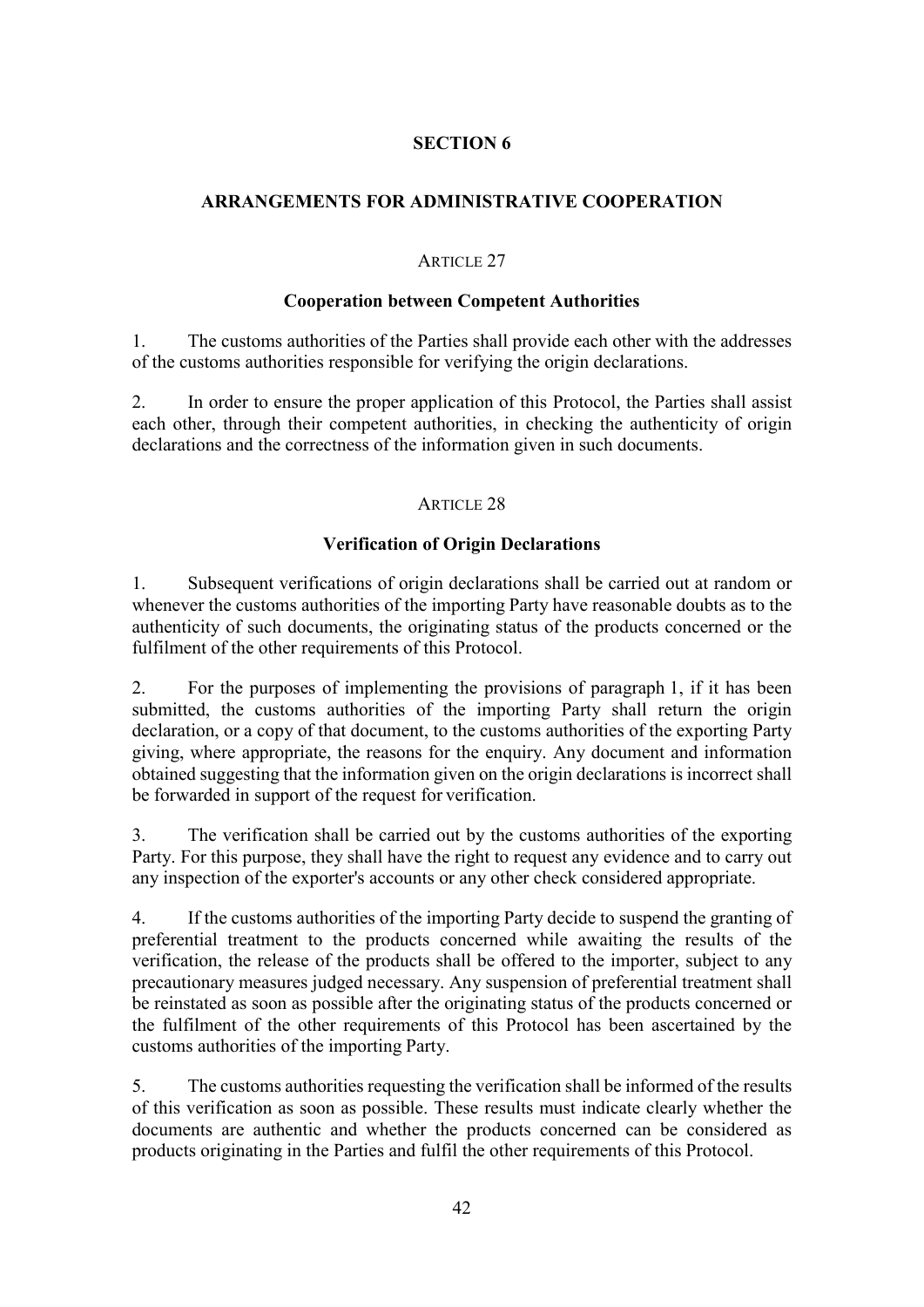6. If, in cases of reasonable doubt, there is no reply within ten months of the date of the verification request or the reply does not contain sufficient information to allow the requesting customs authorities to determine the authenticity of the document in question or the real origin of the products, the requesting customs authorities, except in exceptional circumstances, shall refuse entitlement to the preferences.

## ARTICLE 29

## **Administrative Enquiries**

1. Where the results of the verification procedure or any other available substantive information appear to indicate that the provisions of this Protocol are being contravened, the exporting Party, on its own initiative or at the request of the other Party, shall carry out appropriate enquiries or arrange for such enquiries to be carried out with due urgency to identify and prevent such contraventions. The results of such enquiries shall be communicated to the Party requesting verification.

2. The Party requesting verification may be present at the enquiries, subject to conditions that may be laid down by the competent authority in the exporting Party.

3. Where a Party has made a finding, on the basis of objective information, of a repeated failure<sup>[2](#page-42-0)</sup> to provide administrative cooperation under this Section, or of systematic and intentional fraud from the other Party, the Party concerned may temporarily suspend the relevant preferential treatment of the product or products concerned in accordance with paragraph 4.

4. The application of a temporary suspension shall be subject to the following conditions:

(a) the Party which has made a finding in accordance with paragraph 3 shall without undue delay notify the Trade Committee, established pursuant to Article 16.1 (Trade Committee) of this Agreement, of its finding together with the objective information and its recommended course of action to be taken. Upon receipt of such notification, the Trade Committee shall deliberate on the appropriate course of action on the basis of all relevant information and objective findings, with a view to reaching a solution acceptable to both Parties. During the period of consultations referred to above, the product(s) concerned shall enjoy the preferential treatment;

<span id="page-42-0"></span> $\overline{z}$ <sup>2</sup> For the purposes of paragraph 3 of Article 29 (Administrative Enquiries), a repeated failure to provide administrative cooperation shall mean, *inter alia*, a repeated failure to respect the obligations to verify the originating status of the product(s) concerned, or a repeated refusal or undue delay in carrying out and/or communicating the results of enquiries and/or subsequent verification of the proof of origin, over a continuous period of ten months.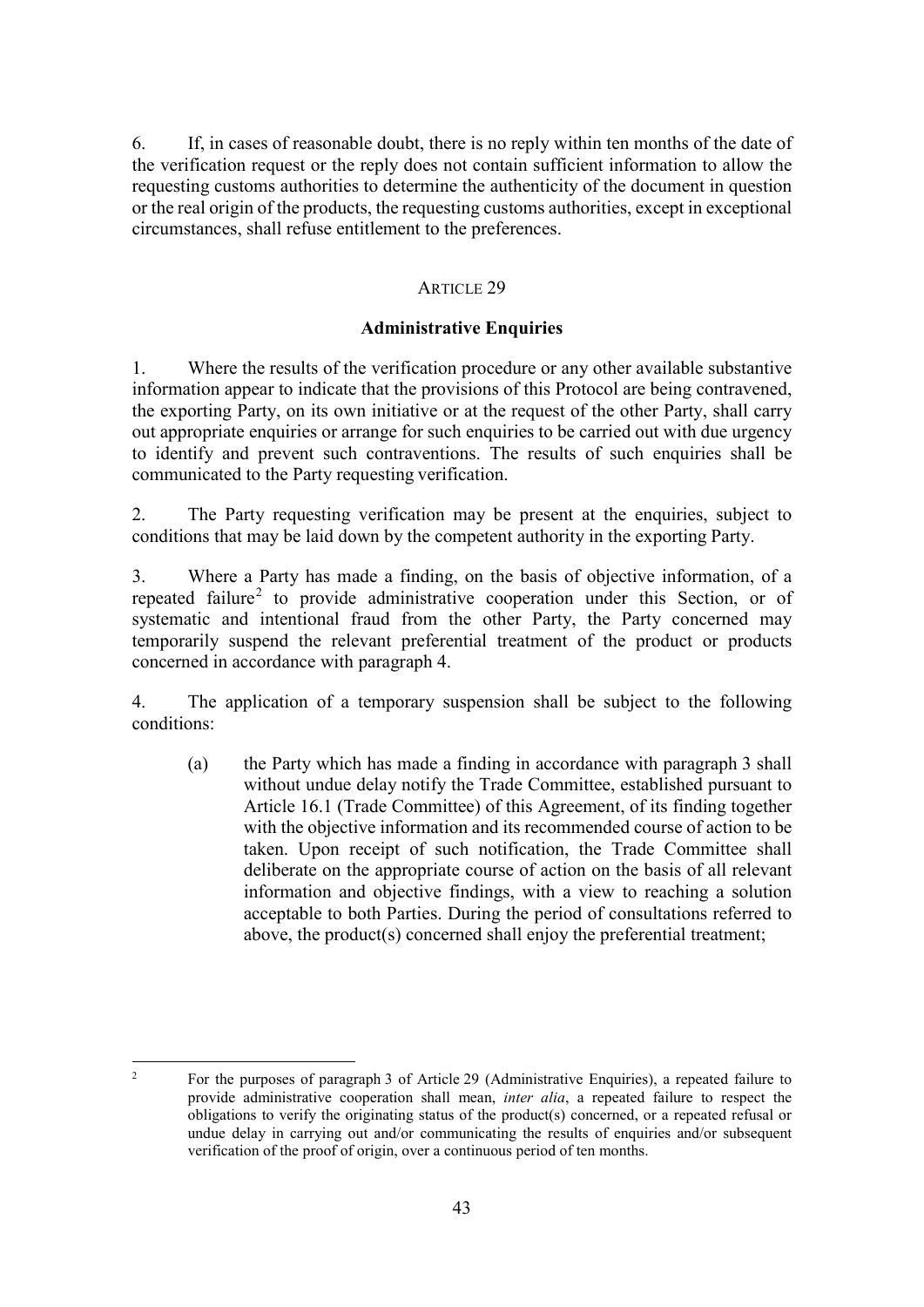- (b) where the Parties have entered into consultations with the Trade Committee and have failed to agree on an acceptable solution within three months following the notification, the Party concerned may temporarily suspend the relevant preferential treatment of the product(s) concerned in so far as is strictly necessary to address the Party's concerns. Such temporary suspension shall be notified to the Trade Committee without undue delay;
- (c) temporary suspensions under this Article shall be commensurate with the impact on the financial interests of the Party concerned arising from the situation giving rise to the finding of the Party referred to paragraph 3. They shall not exceed a period of six months, which may be renewed, if at the date of expiry nothing substantive has changed with respect to the condition that gave rise to the initial suspension; and
- (d) temporary suspensions, and any renewal thereof, shall be notified immediately after their adoption to the Trade Committee. They shall be subject to periodic consultations within the Trade Committee, in particular with a view to their termination as soon as the conditions for their application no longer apply.

## ARTICLE 30

#### **Settlement of Disputes**

1. Where disputes arise in relation to the verification procedures of Article 28 (Verification of Origin Declarations) which cannot be settled between the competent authorities requesting a verification and the competent authorities responsible for carrying out this verification, or where they raise a question as to the interpretation of this Protocol, they shall be submitted to the Committee on Customs.

2. All disputes between the importer and the competent authorities of the importing Party shall be settled under the legislation of that Party.

## ARTICLE 31

#### **Penalties**

The Parties shall provide for procedures for penalties to be imposed on any person who draws up, or causes to be drawn up, a document which contains incorrect information for the purpose of obtaining a preferential treatment for products.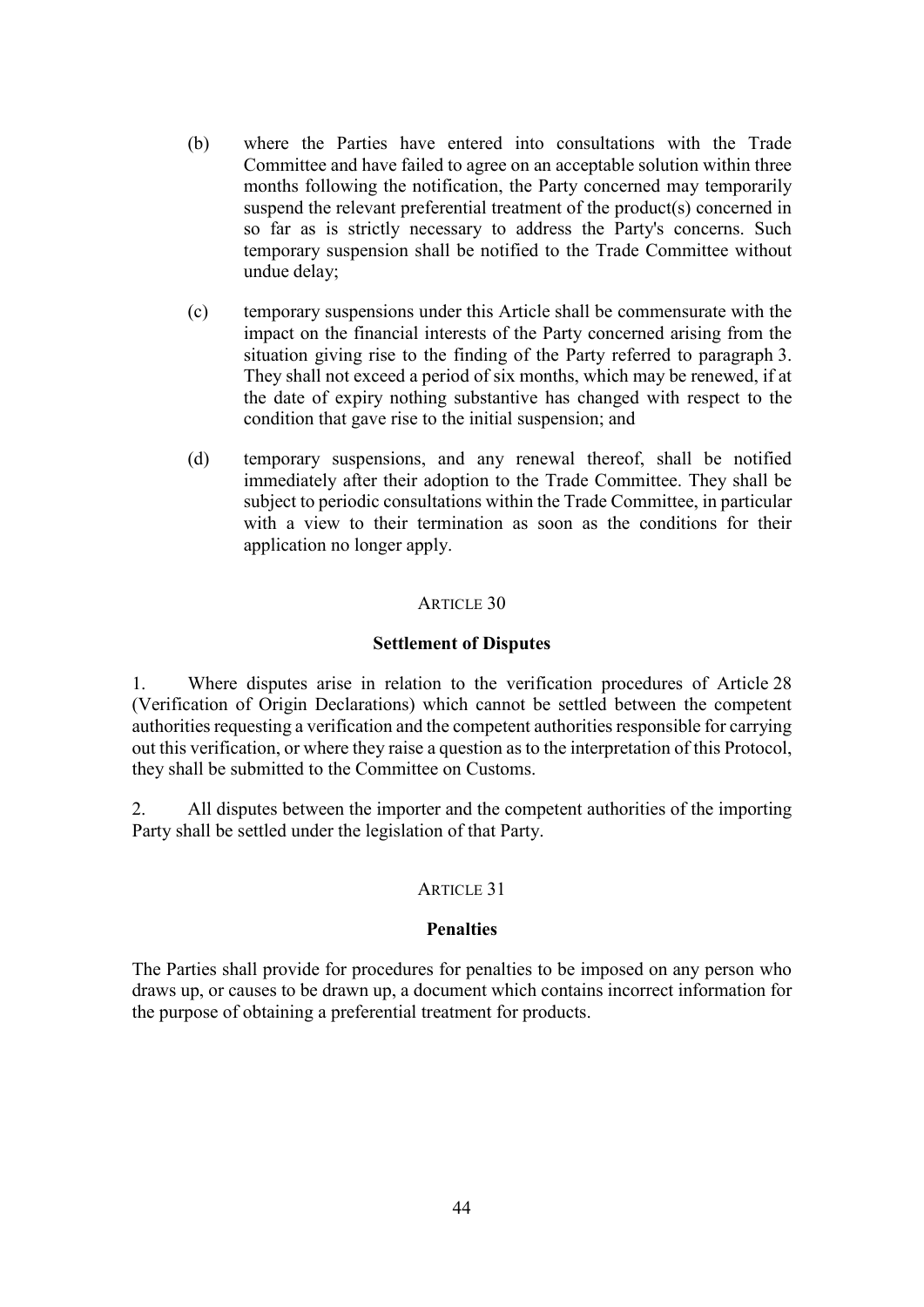# **CEUTA AND MELILLA**

## ARTICLE 32

# **Application of this Protocol**

The term "European Union" does not cover Ceuta and Melilla. Products originating in Ceuta and Melilla are not considered to be products originating in the EU for the purposes of this Protocol.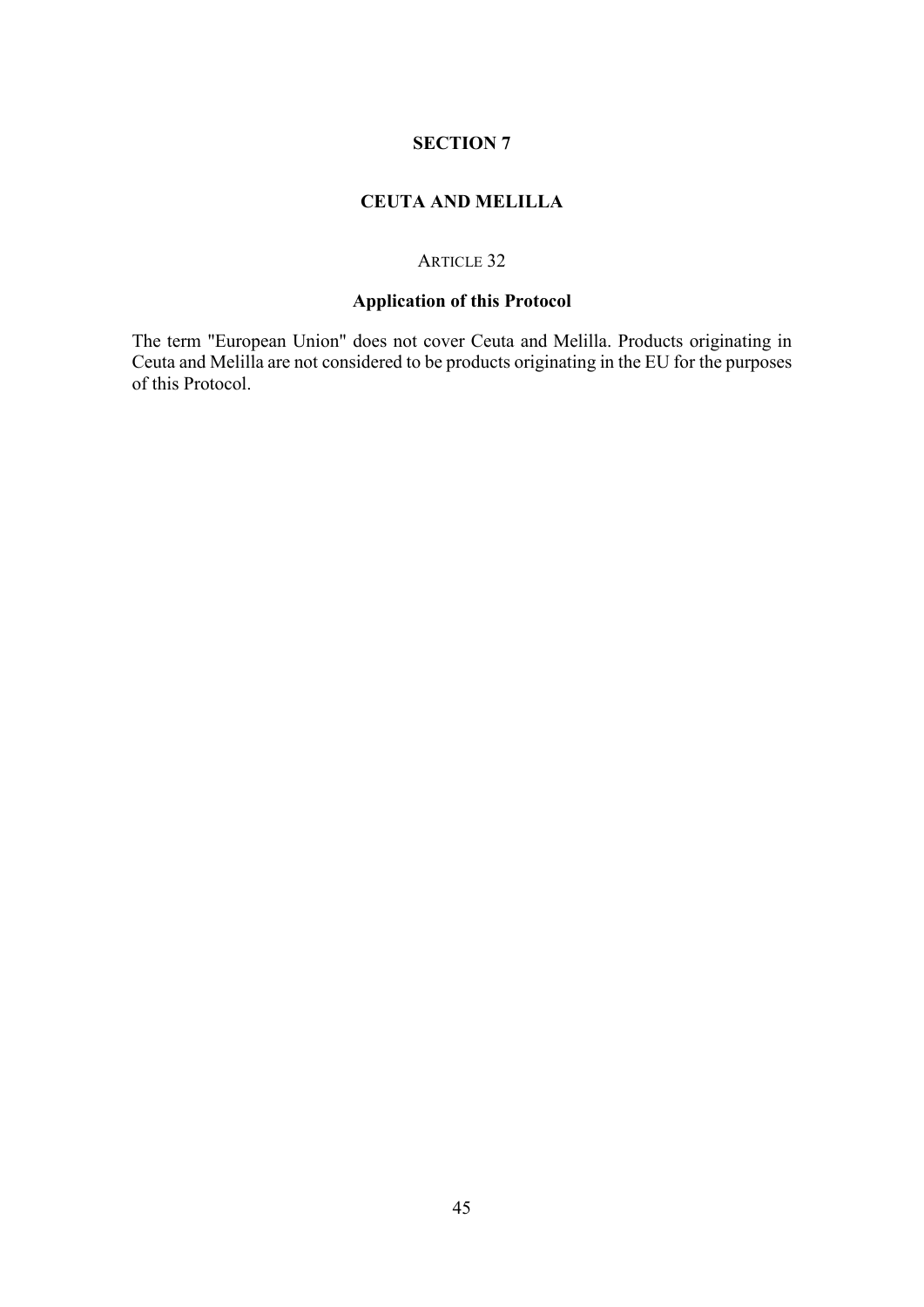### **ANDORRA AND SAN MARINO**

### ARTICLE 33

### **Andorra**

1. Products originating in the Principality of Andorra and falling within Chapters 25 to 97 of the HS shall be accepted by the parties as originating in the EU within the meaning of this Agreement.

2. This Protocol applies *mutatis mutandis* for the purpose of defining the originating status of the products referred to in paragraph 1.

#### ARTICLE 34

#### **San Marino**

1. Products originating in the Republic of San Marino shall be accepted by the parties as originating in the EU within the meaning of this Agreement.

2. This Protocol applies *mutatis mutandis* for the purpose of defining the originating status of the products referred to in paragraph 1.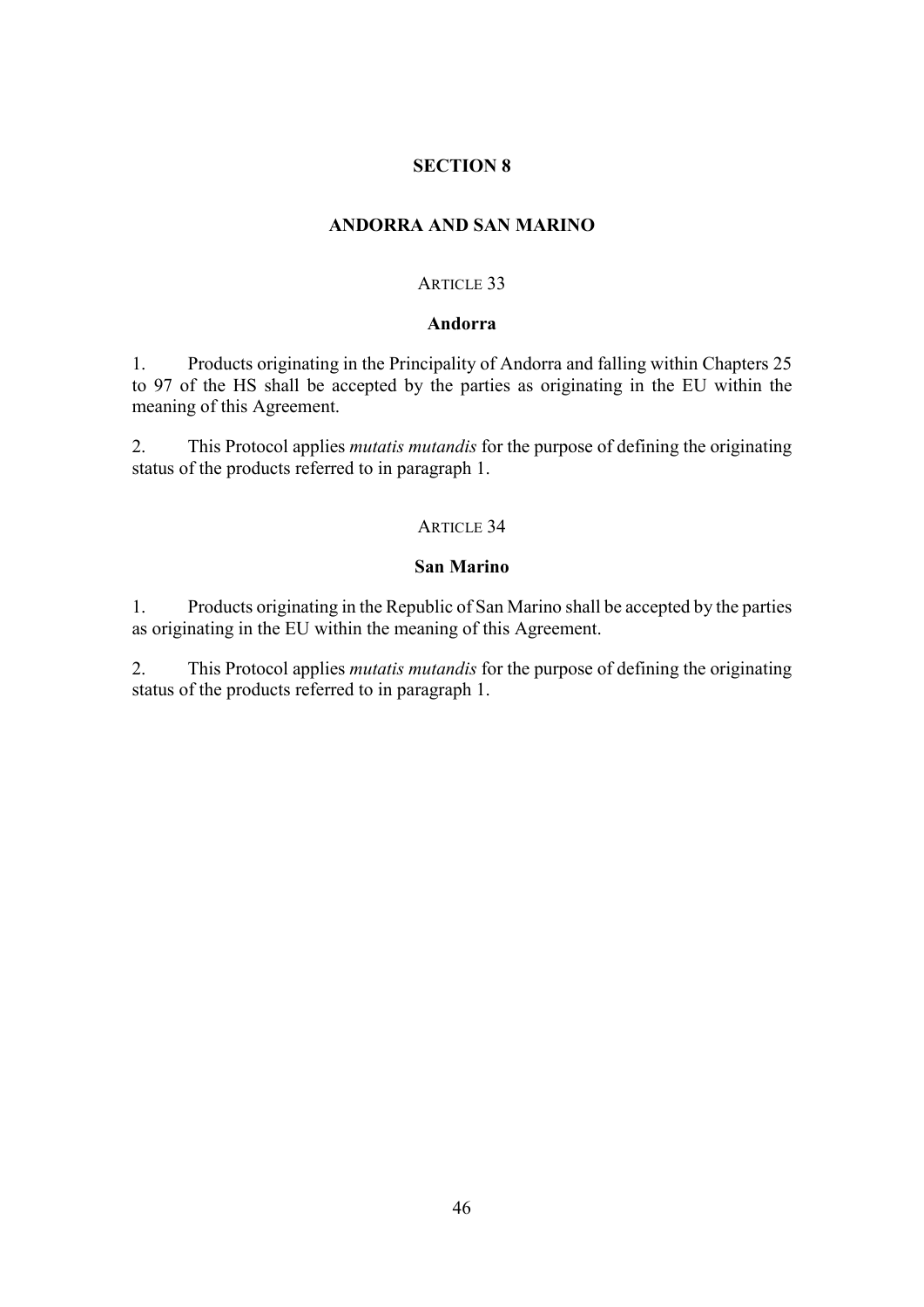### **FINAL PROVISIONS**

#### ARTICLE 35

### **Amendments to this Protocol**

The Parties may, by decision in the Committee on Customs, amend the provisions of this Protocol. Following the conclusion of a free trade agreement between the UK and one or several ASEAN countries, the Parties may, by decision in the Committee on Customs, amend or adapt this Protocol and in particular Annex C referred to in paragraph 11 of Article 3 (Cumulation of Origin) to ensure coherence between the rules of origin applicable within the context of the preferential exchanges between ASEAN countries and the UK.

#### ARTICLE 36

#### **Transitional Provisions for Goods in Transit or Storage**

This Agreement may be applied to goods which comply with the provisions of this Protocol, and which on the date of entry into force of this Agreement are either in transit, in the Parties in temporary storage, in customs warehouses or in free zones, provided that an origin declaration that was made out retrospectively is submitted to the customs authorities of the importing Party within twelve months of that date, and, if requested, such declaration is submitted together with the documents showing that the goods have been transported directly in accordance with Article 13 (Non Alteration).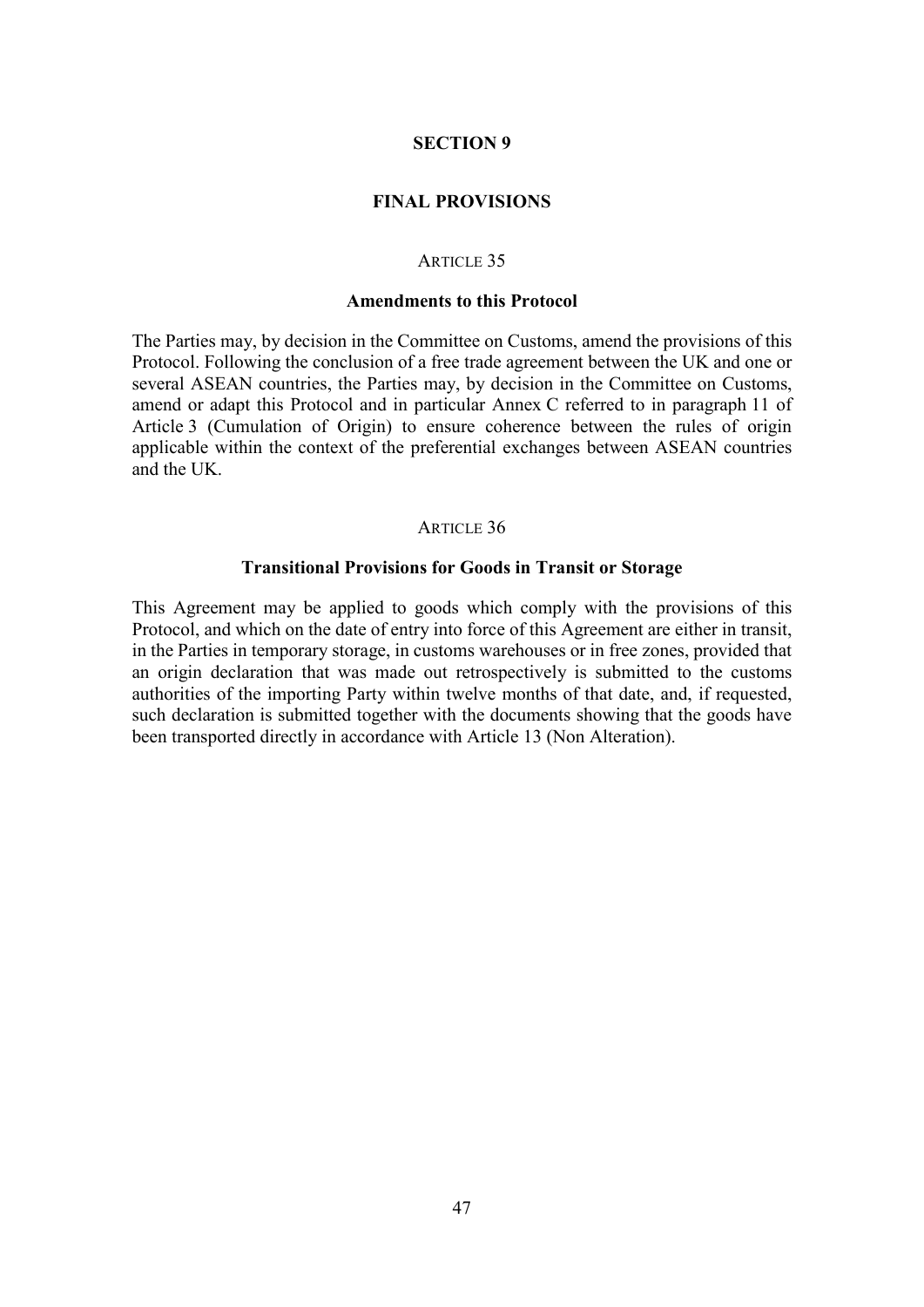## **ANNEX A**

## **INTRODUCTORY NOTES TO THE LIST IN ANNEX B**

## **Note 1 – General introduction**

The list sets out the conditions required for all products to be considered as sufficiently worked or processed within the meaning of Article 5 (Sufficiently Worked or Processed Products) of the Protocol. There are four different types of rule, which vary according to the product:

- (a) through working or processing, a maximum content of non-originating materials is not exceeded;
- (b) through working or processing, the applicable 4-digit Harmonized System heading or 6-digit Harmonized System sub-heading for the manufactured products becomes different from the respective 4-digit Harmonized System heading or 6-digit sub-heading for the materials used;
- (c) a specific working and processing operation is carried out; and
- (d) working or processing is carried out on certain wholly-obtained materials.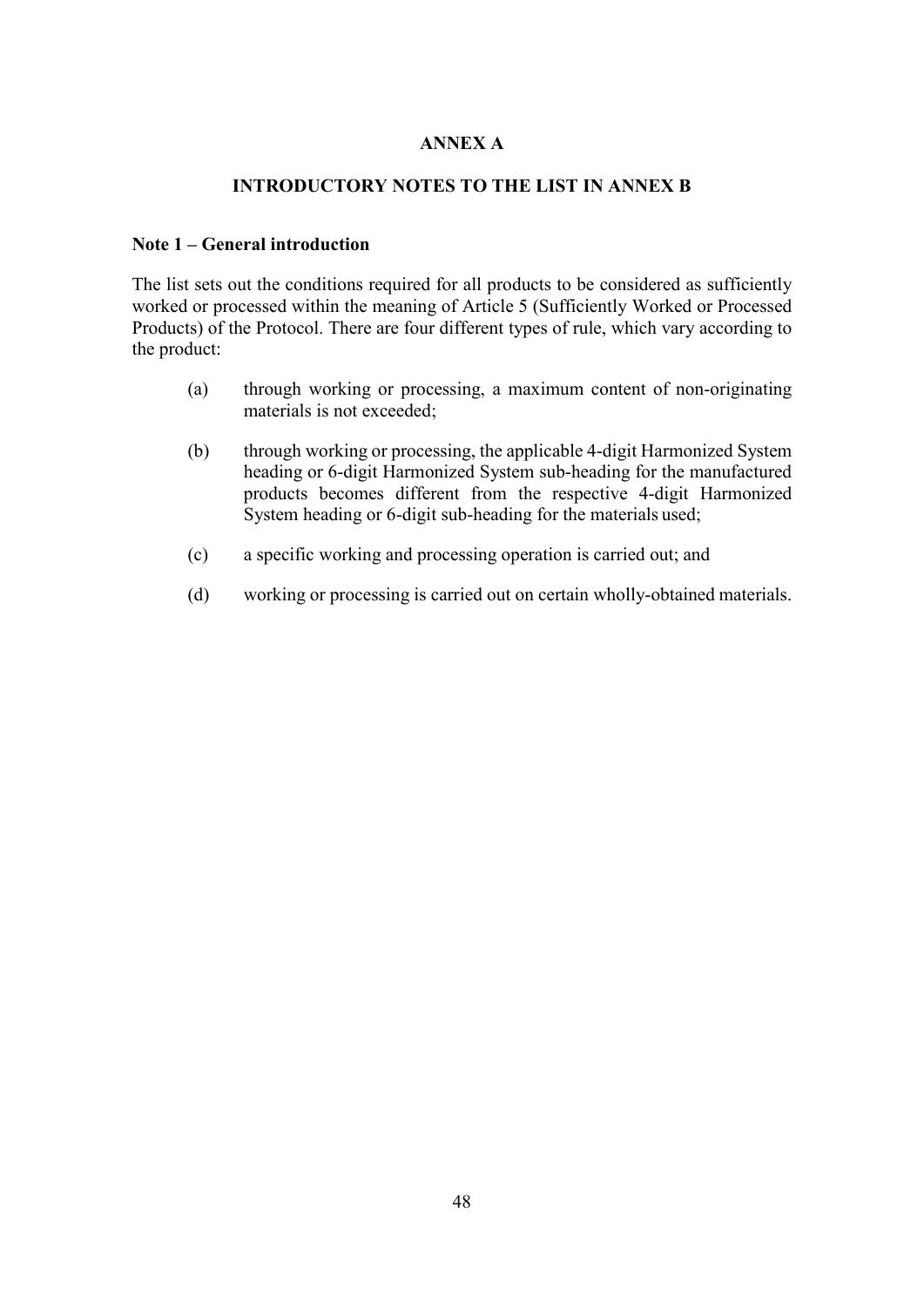## **Note 2 – The structure of the list**

- 2.1 The first two columns in the list describe the product obtained. The first column gives the heading number or Chapter number used in the Harmonized System and the second column gives the description of goods used in that system for that heading or chapter. For each entry in the first two columns, a rule is specified in column 3. Where, in some cases, the entry in the first column is preceded by an "ex", this signifies that the rules in column 3 apply only to the part of that heading as described in column 2.
- 2.2 Where several heading numbers are grouped together in column 1, or a Chapter number is given and the description of products in column 2 is therefore given in general terms, the adjacent rules in column 3 apply to all products which, under the Harmonized System, are classified in headings of the Chapter or in any of the headings grouped together in column 1.
- 2.3 Where there are different rules in the list applying to different products within a heading, each indent contains the description of that part of the heading covered by the adjacent rules in column 3.
- 2.4 Where two alternative rules are set out in column 3, separated by "or", it is at the choice of the exporter which one to use.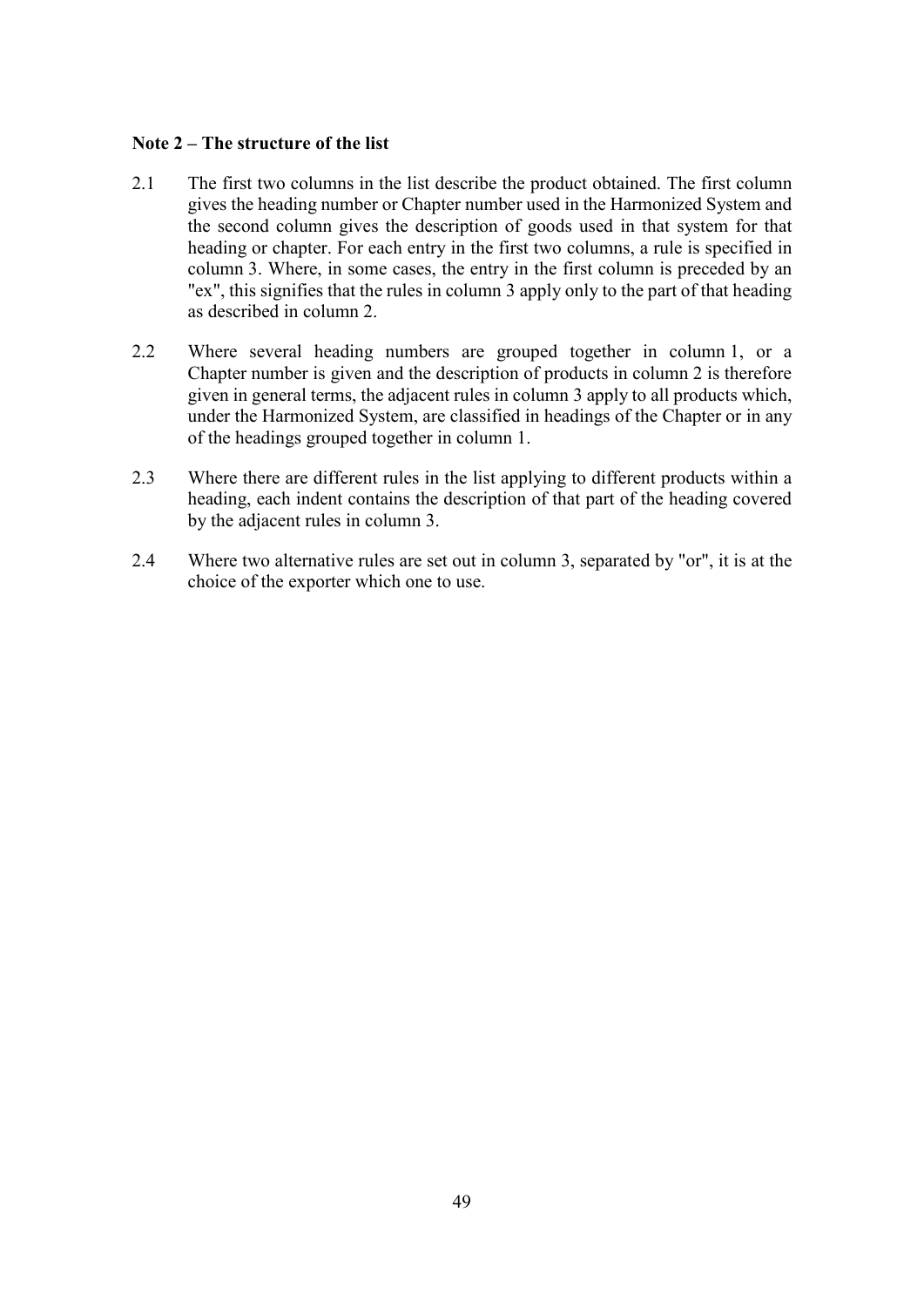## **Note 3 – Examples of how to apply the rules**

- 3.1 Article 5 (Sufficiently Worked or Processed Products) of the Protocol, concerning products having acquired originating status which are used in the manufacture of other products, shall apply, regardless of whether this status has been acquired inside the factory where these products are used or in another factory in a Party.
- 3.2 Pursuant to Article 6 (Insufficient Working or Processing) of the Protocol, the working or processing carried out must go beyond the list of operations mentioned in that Article. If it does not, the goods shall not qualify for the granting of the benefit of preferential tariff treatment, even if the conditions set out in the list below are met.

Subject to the provision referred to in the first sub-paragraph, the rules in the list represent the minimum amount of working or processing required, and the carrying-out of more working or processing also confers originating status; conversely, the carrying-out of less working or processing cannot confer originating status.

Thus, if a rule provides that non-originating material may be used at a certain stage of manufacture, the use of such material at an earlier stage of manufacture is allowed, and the use of such material at a later stage is not.

If a rule provides that non-originating material, at a certain level of manufacture, may not be used, the use of materials at an earlier stage of manufacture is allowed, and the use of materials at a later stage is not.

Example: when the list-rule for Chapter 19 requires that "non-originating materials of headings 1101 to 1108 cannot exceed 20 per cent weight", the use (i.e. importation) of cereals of Chapter 10 (materials at an earlier stage of manufacture) is not limited.

3.3 Without prejudice to Note 3.2, where a rule uses the expression "Manufacture from materials of any heading", then materials of any heading(s) (even materials of the same description and heading as the product) may be used, subject, however, to any specific limitations which may also be contained in the rule.

The expression "Manufacture from materials of any heading, including other materials of heading [...]" or "Manufacture from materials of any heading, including other materials of the same heading as the product" means that materials of any heading(s) may be used, except those of the same description as the product as given in column 2 of the list.

3.4 When a rule in the list specifies that a product may be manufactured from more than one material, this means that one or more materials may be used. It does not require that all be used.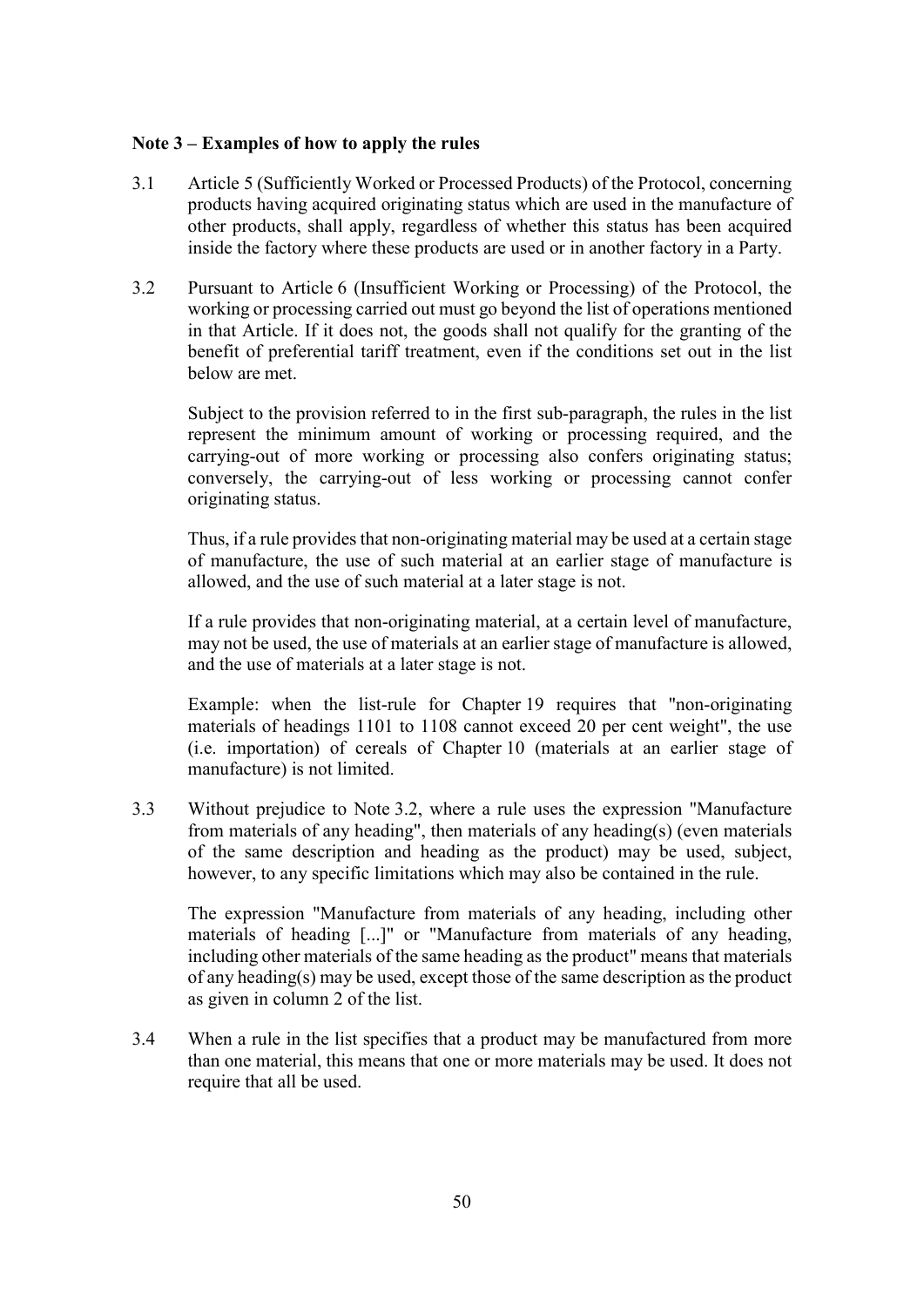- 3.5 Where a rule in the list specifies that a product must be manufactured from a particular material, the rule does not prevent the use of other materials which, because of their inherent nature, cannot satisfy this condition.
- 3.6 Where a rule in the list gives two percentages for the maximum value of nonoriginating materials that can be used, those percentages may not be added together. In other words, the maximum value of all the non-originating materials used may never exceed the higher of the percentages given. Furthermore, the individual percentages must not be exceeded in relation to the particular materials to which they apply.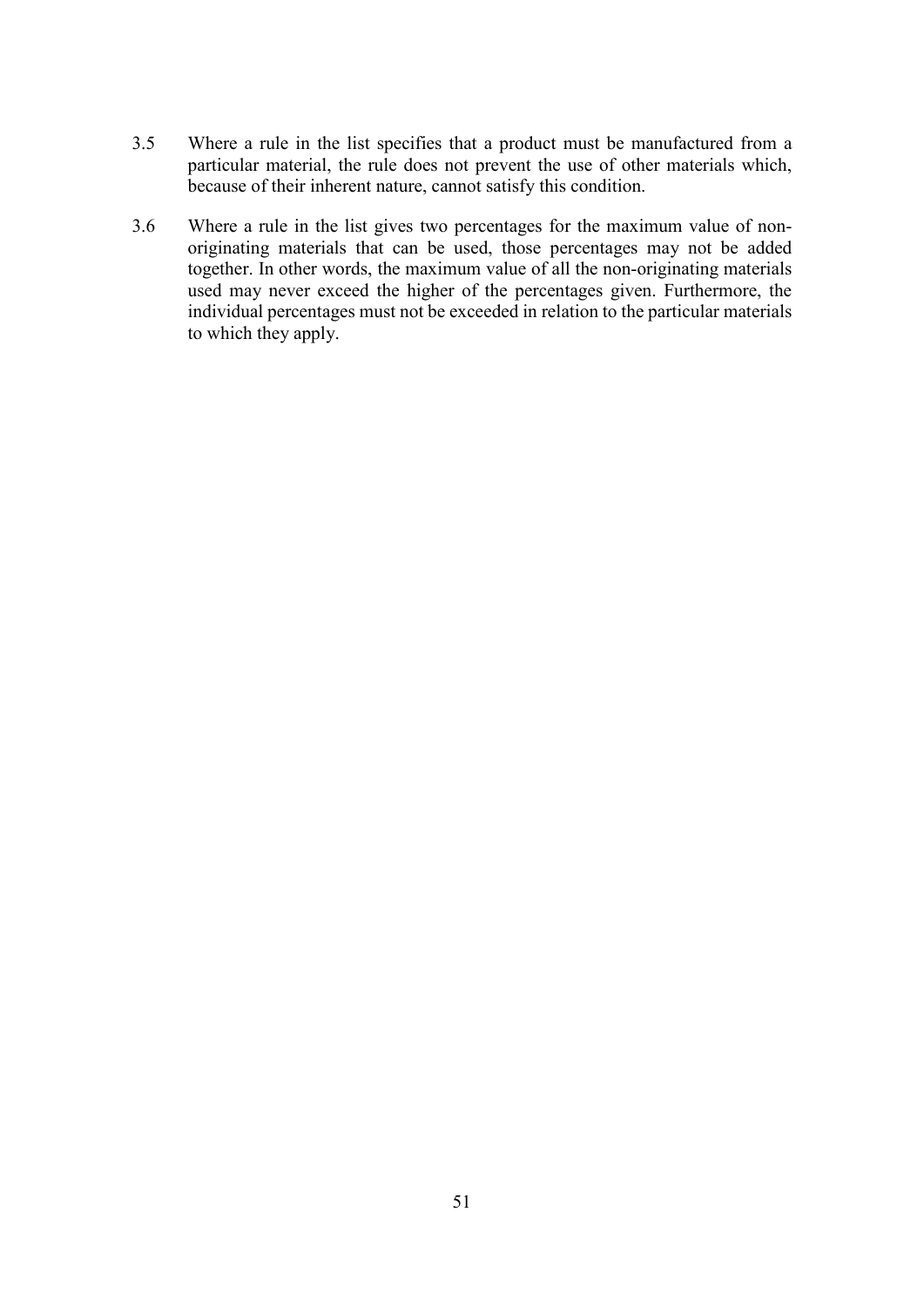## **Note 4 – General provisions concerning certain agricultural goods**

- 4.1 Agricultural goods which fall within Chapters 6, 7, 8, 9, 10, 12 and heading 2401, and which are grown or harvested in the territory of a beneficiary country, shall be treated as originating in the territory of that country, even if grown from seeds, bulbs, rootstock, cuttings, grafts, shoots, buds, or other live parts of plants imported from another country.
- 4.2 In cases where the content of non-originating sugar in a given product is subject to limitations, the weight of sugars of headings 1701 (sucrose) and 1702 (e.g., fructose, glucose, lactose, maltose, isoglucose or invert sugar) used in the manufacture of the final product and used in the manufacture of the nonoriginating products incorporated in the final product is taken into account for the calculation of such limitations.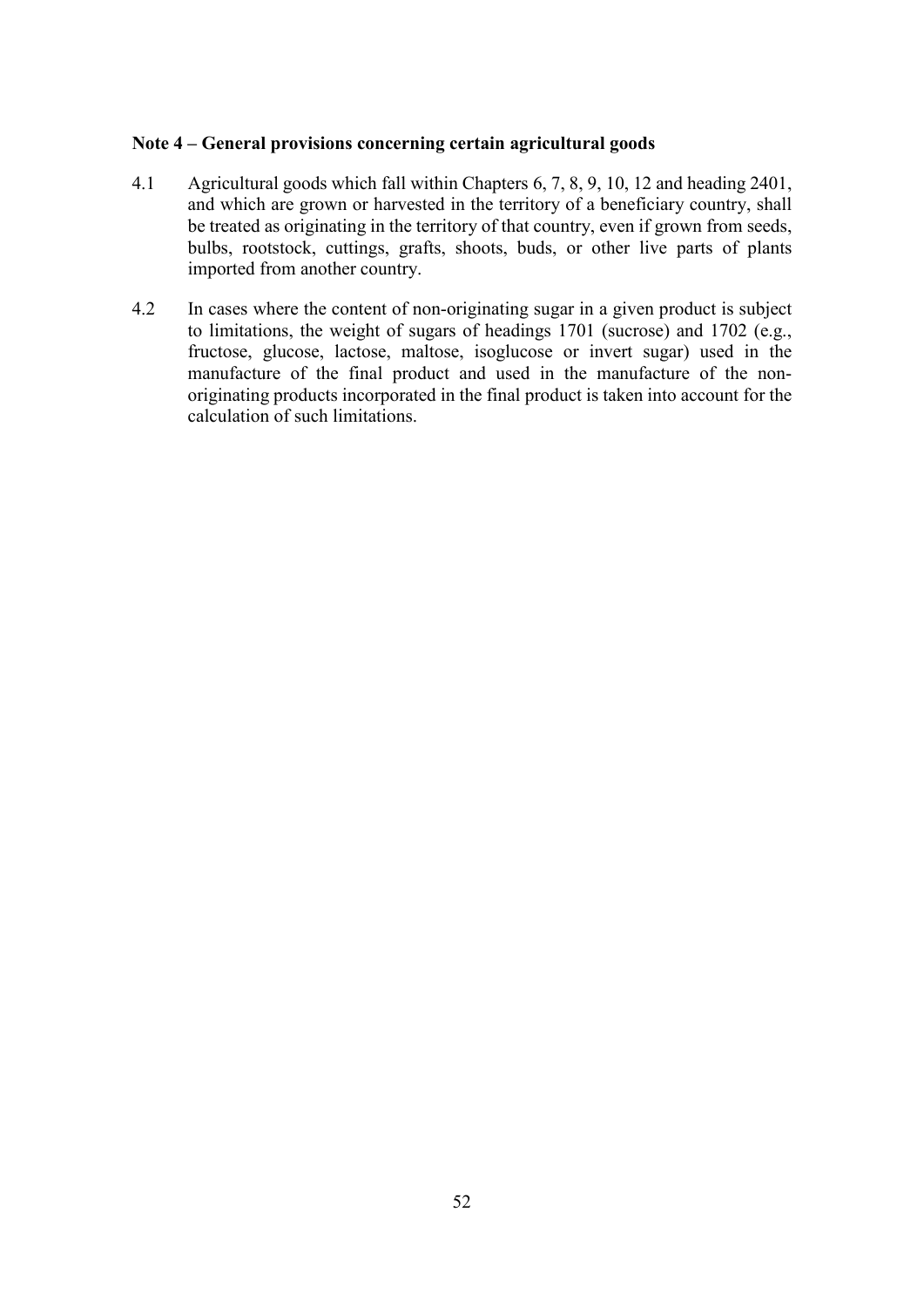### **Note 5 - Terminology used in respect of certain textile products**

- 5.1 The term "natural fibres" is used in the list to refer to fibres other than artificial or synthetic fibres. It is restricted to the stages before spinning takes place, including waste, and, unless otherwise specified, includes fibres which have been carded, combed or otherwise processed, but not spun.
- 5.2 The term "natural fibres" includes horsehair of heading 0511, silk of headings 5002 and 5003, as well as wool-fibres and fine or coarse animal hair of headings 5101 to 5105, cotton fibres of headings 5201 to 5203, and other vegetable fibres of headings 5301 to 5305.
- 5.3 The terms "textile pulp", "chemical materials" and "paper-making materials" are used in the list to describe the materials which are not classified in Chapters 50 to 63, but which can be used to manufacture artificial, synthetic or paper fibres or yarns.
- 5.4 The term "man-made staple fibres" is used in the list to refer to synthetic or artificial filament tow, staple fibres or waste, of headings 5501 to 5507.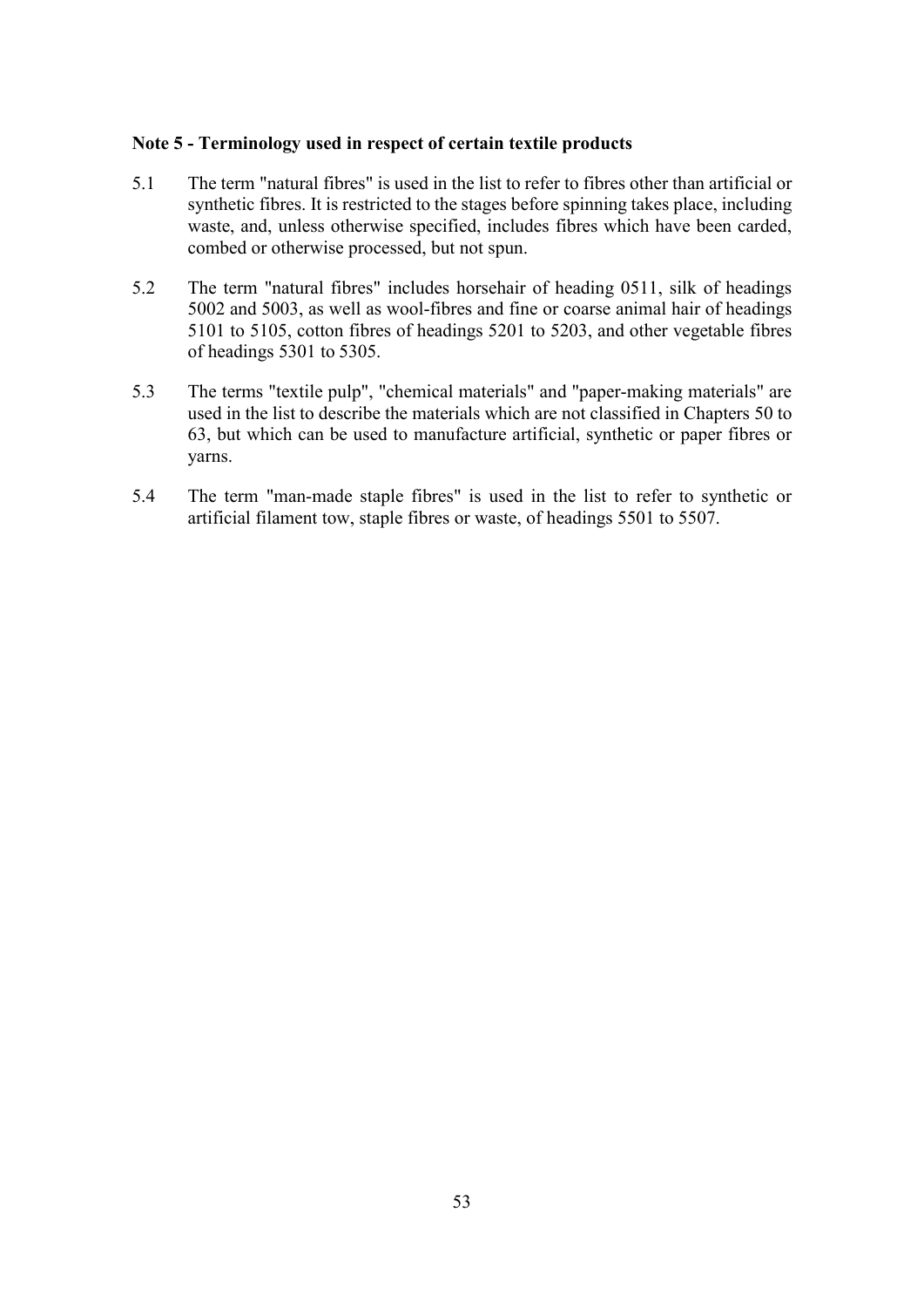## **Note 6 - Tolerances applicable to products made of a mixture of textile materials**

- 6.1 Where, for a given product in the list, reference is made to this Note, the conditions set out in column 3 shall not be applied to any basic textile materials used in the manufacture of this product and which, taken together, represent 10 % or less of the total weight of all the basic textile materials used. (See also Notes 6.3 and 6.4).
- 6.2 The tolerance mentioned in Note 6.1 may be applied only to mixed products which have been made from two or more basic textile materials.

The following are the basic textile materials:

- silk;
- wool;
- coarse animal hair;
- fine animal hair:
- horsehair;
- cotton;
- paper-making materials and paper;
- flax;
- true hemp;
- jute and other textile bast fibres;
- sisal and other textile fibres of the genus Agave;
- coconut, abaca, ramie and other vegetable textile fibres;
- synthetic man-made filaments;
- artificial man-made filaments;
- current-conducting filaments;
- synthetic man-made staple fibres of polypropylene;
- synthetic man-made staple fibres of polyester;
- synthetic man-made staple fibres of polyamide;
- synthetic man-made staple fibres of polyacrylonitrile;
- synthetic man-made staple fibres of polyimide;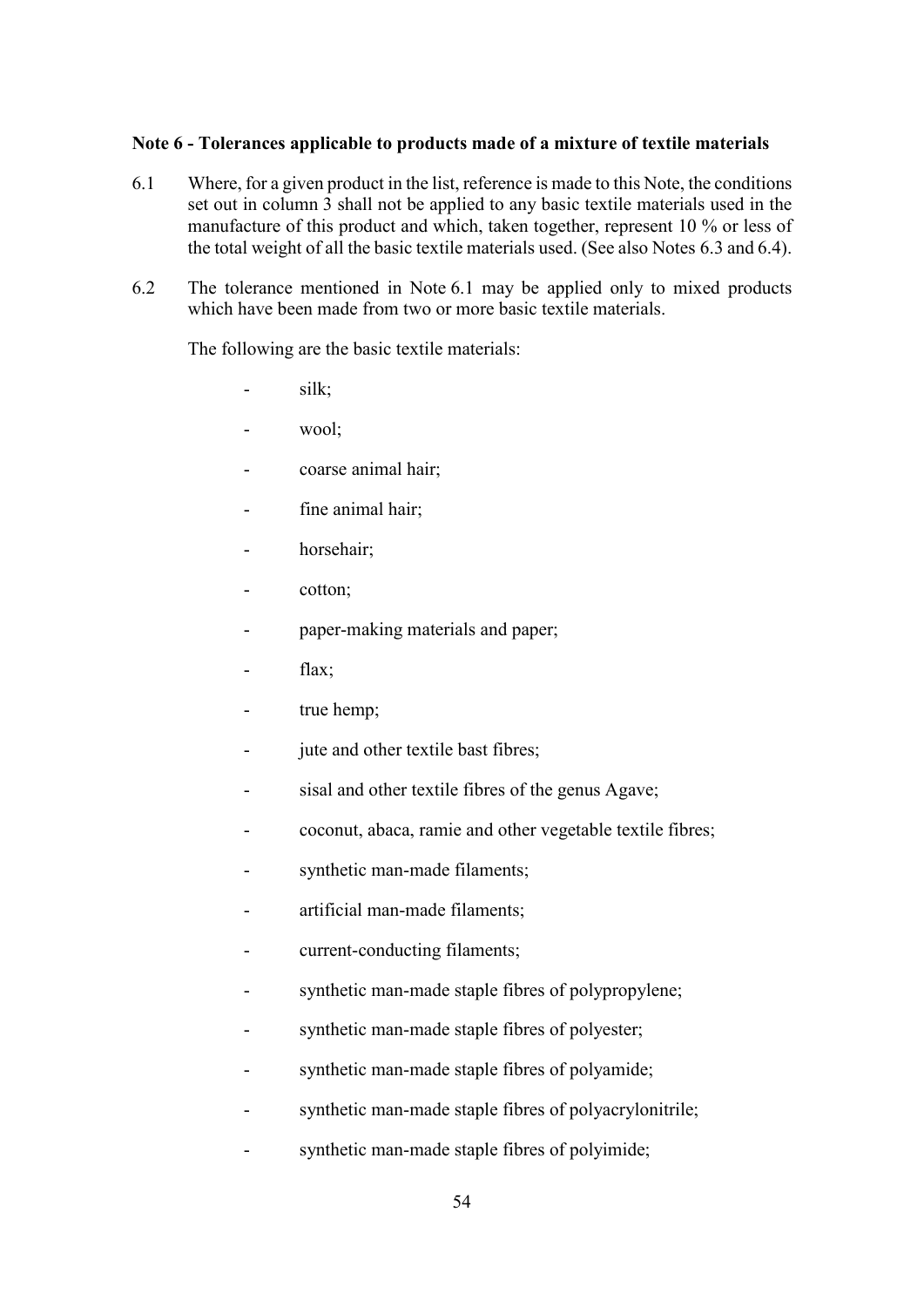- synthetic man-made staple fibres of polytetrafluoroethylene;
- synthetic man-made staple fibres of poly(phenylene sulphide);
- synthetic man-made staple fibres of poly(vinyl chloride);
- other synthetic man-made staple fibres;
- artificial man-made staple fibres of viscose;
- other artificial man-made staple fibres;
- yarn made of polyurethane segmented with flexible segments of polyether, whether or not gimped;
- yarn made of polyurethane segmented with flexible segments of polyester, whether or not gimped;
- products of heading 5605 (metallised yarn) incorporating strip consisting of a core of aluminium foil or of a core of plastic film whether or not coated with aluminium powder, of a width not exceeding 5 mm, sandwiched by means of a transparent or coloured adhesive between two layers of plastic film;
- other products of heading 5605;
- glass fibres;
- metal fibres.

## Example:

A yarn, of heading 5205, made from cotton fibres of heading 5203 and synthetic staple fibres of heading 5506, is a mixed yarn. Therefore, nonoriginating synthetic staple fibres which do not satisfy the origin rules may be used, provided that their total weight does not exceed 10 % of the weight of the yarn.

## Example:

A woollen fabric of heading 5112 that is made from woollen yarn of heading 5107 and synthetic yarn of staple fibres of heading 5509 is a mixed fabric. Therefore, synthetic yarn which does not satisfy the origin rules, or woollen yarn which does not satisfy the origin rules, or a combination of the two, may be used, provided that their total weight does not exceed 10 % of the weight of the fabric.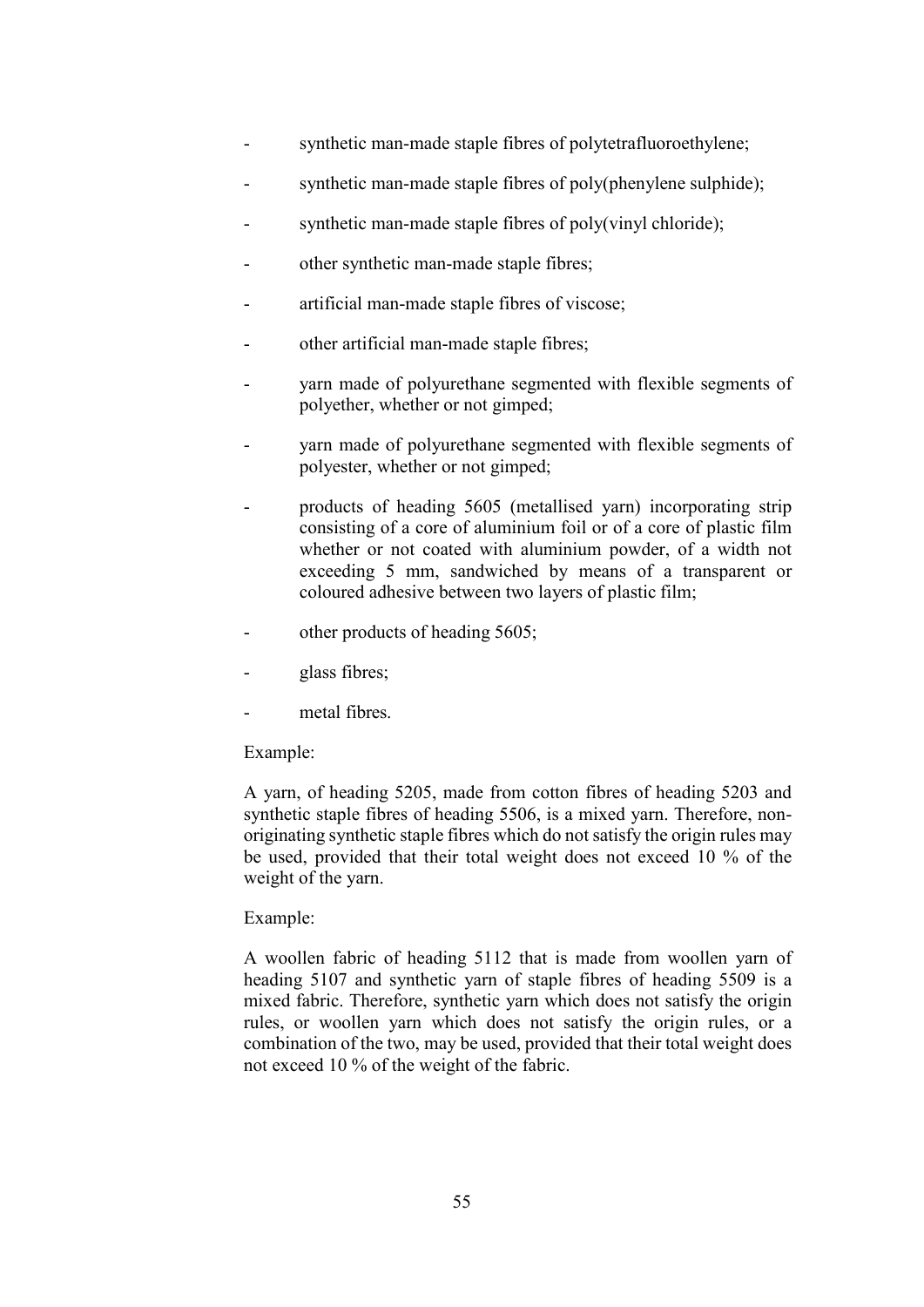Example:

Tufted textile fabric of heading 5802 that is made from cotton yarn of heading 5205 and cotton fabric of heading 5210 is only a mixed product if the cotton fabric is itself a mixed fabric made from yarns classified in two separate headings, or if the cotton yarns used are themselves mixtures.

Example:

If the tufted textile fabric concerned had been made from cotton yarn of heading 5205 and synthetic fabric of heading 5407, then, obviously, the yarns used are two separate basic textile materials and the tufted textile fabric is, accordingly, a mixed product.

- 6.3 In the case of products incorporating "yarn made of polyurethane segmented with flexible segments of polyether, whether or not gimped", this tolerance is 20 % in respect of this yarn.
- 6.4 In the case of products incorporating a "strip consisting of a core of aluminium foil or of a core of plastic film, whether or not coated with aluminium powder, of a width not exceeding 5 mm, sandwiched by means of a transparent or coloured adhesive between two layers of plastic film", the tolerance is 30 % in respect of this strip.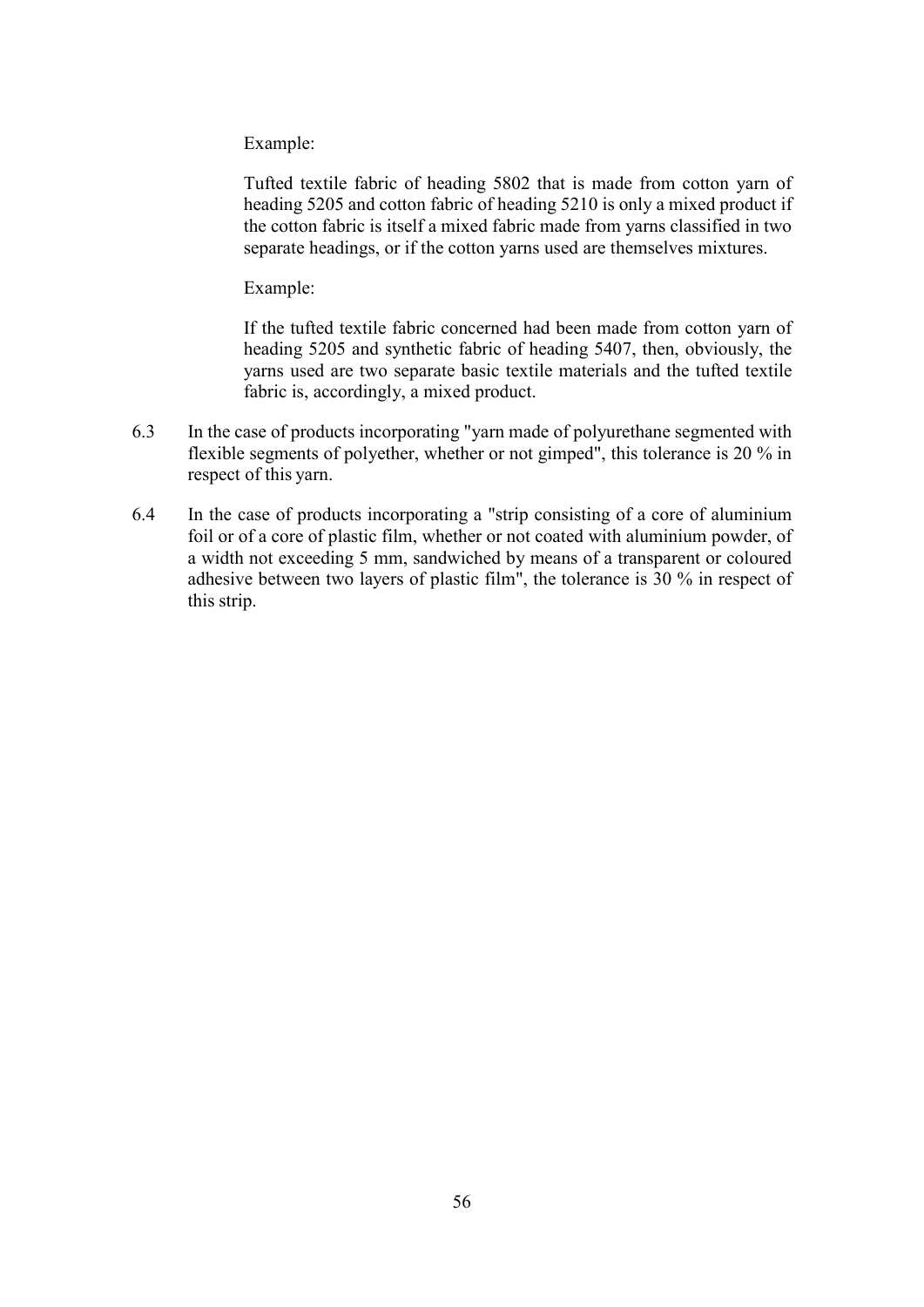## **Note 7 - Other tolerances applicable to certain textile products**

- 7.1 Where, in the list, reference is made to this Note, textile materials (with the exception of linings and interlinings) which do not satisfy the rule set out in the list in column 3 for the made-up product concerned may be used, provided that they are classified under a heading other than that of the product, and provided that that their value does not exceed 8 % of the ex-works price of the product.
- 7.2 Without prejudice to Note 6.3, materials, which are not classified within Chapters 50 to 63, may be used freely in the manufacture of textile products, whether or not they contain textiles.

## Example:

If a rule in the list provides that, for a particular textile item (such as trousers), yarn must be used, this does not prevent the use of metal items such as buttons, because buttons are not classified within Chapters 50 to 63. For the same reason, it does not prevent the use of slide- fasteners, even though slide-fasteners normally contain textiles.

7.3 Where a percentage rule applies, the value of non-originating materials which are not classified within Chapters 50 to 63 must be taken into account when calculating the value of the non-originating materials incorporated.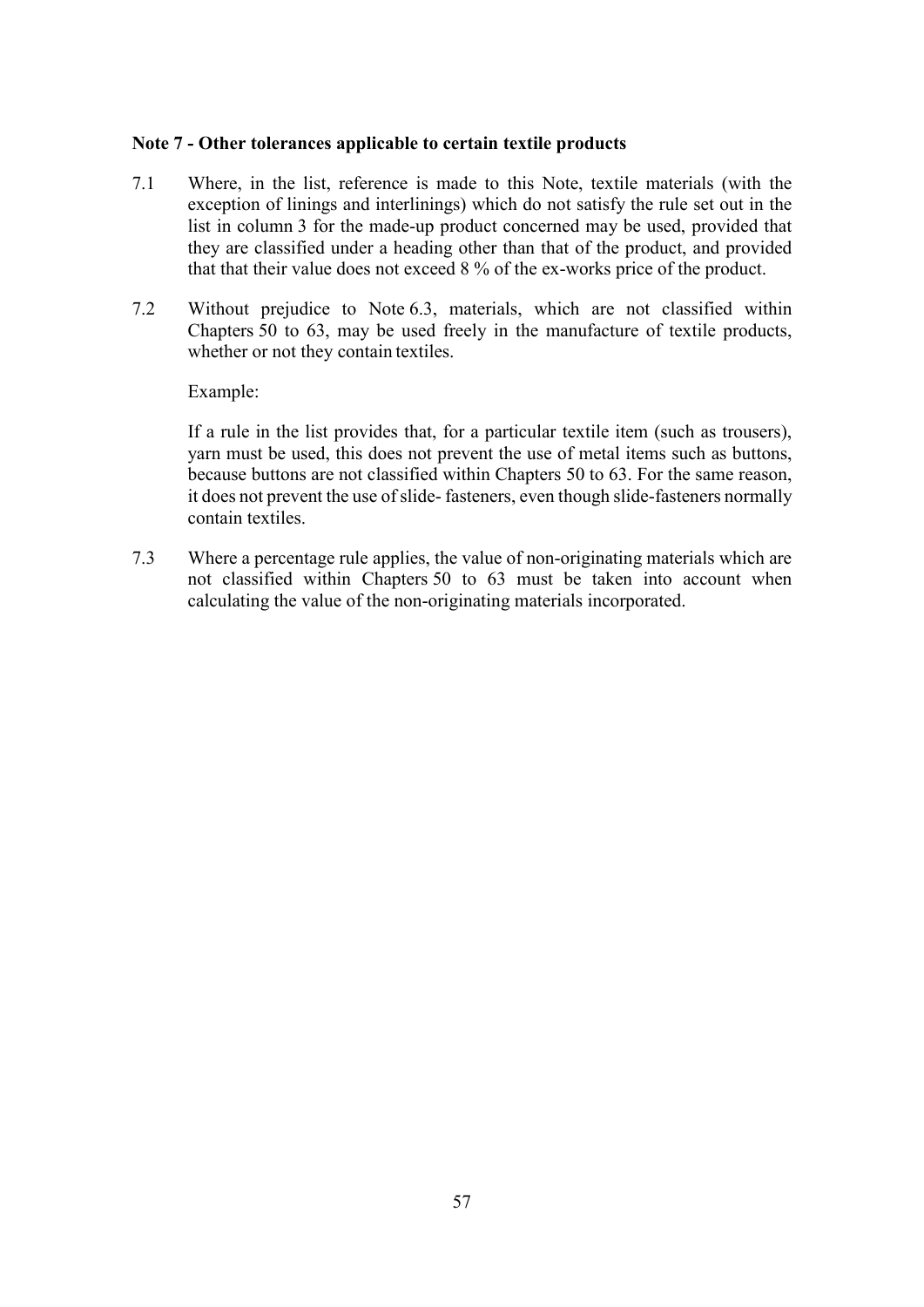## **Note 8 - Definition of specific processes and simple operations carried out in respect of certain products of Chapter 27**

- 8.1 For the purposes of headings ex 2707 and 2713, the "specific processes" are the following:
	- (a) vacuum-distillation;
	- (b) redistillation by a very thorough fractionation process;
	- (c) cracking;
	- (d) reforming;
	- (e) extraction by means of selective solvents;
	- (f) the process comprising all of the following operations: processing with concentrated sulphuric acid, oleum or sulphuric anhydride; neutralisation with alkaline agents; decolourisation and purification with naturally active earth, activated earth, activated charcoal or bauxite;
	- (g) polymerisation;
	- (h) alkylation;
	- (i) isomerisation.
- 8.2 For the purposes of headings 2710, 2711 and 2712, the "specific processes" are the following:
	- (a) vacuum-distillation;
	- (b) redistillation by a very thorough fractionation process;
	- (c) cracking;
	- (d) reforming;
	- (e) extraction by means of selective solvents;
	- (f) the process comprising all of the following operations: processing with concentrated sulphuric acid, oleum or sulphuric anhydride; neutralisation with alkaline agents; decolourisation and purification with naturally active earth, activated earth, activated charcoal or bauxite;
	- (g) polymerisation;
	- (h) alkylation;
	- (i) isomerisation;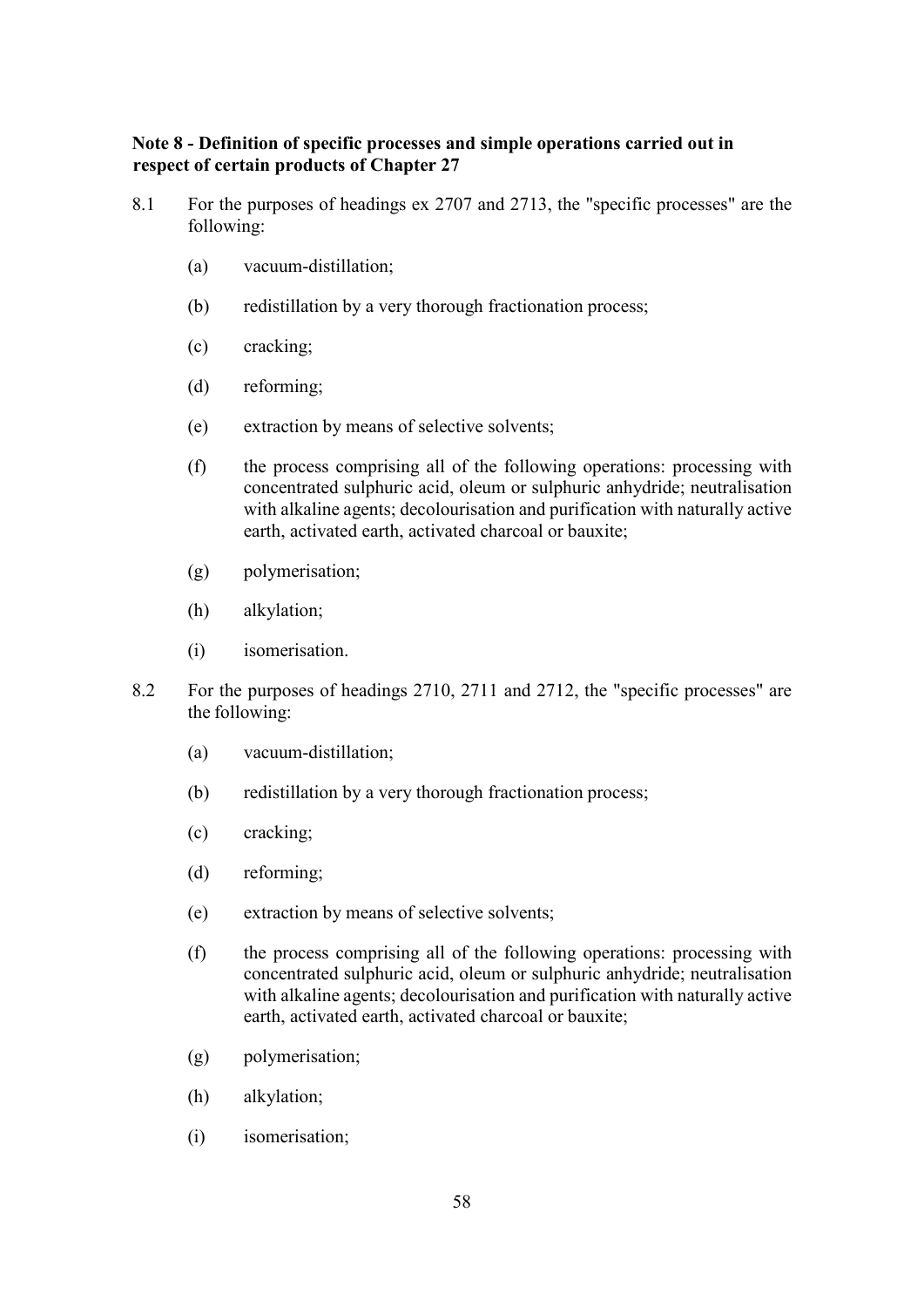- (j) in respect of heavy oils of heading ex 2710 only, desulphurisation with hydrogen, resulting in a reduction of at least 85 % of the sulphur content of the products processed (ASTM D 1266-59 T method);
- (k) in respect of products of heading 2710 only, deparaffining by a process other than filtering;
- (l) in respect of heavy oils of heading ex 2710 only, treatment with hydrogen, at a pressure of more than 20 bar and a temperature of more than 250 °C, with the use of a catalyst, other than to effect desulphurisation, when the hydrogen constitutes an active element in a chemical reaction. The further treatment, with hydrogen, of lubricating oils of heading ex 2710 (e.g. hydrofinishing or decolourisation), in order, more especially, to improve colour or stability shall not, however, be deemed to be a specific process;
- (m) in respect of fuel oils of heading ex 2710 only, atmospheric distillation, on condition that less than 30 % of these products distils, by volume, including losses, at 300 °C, by the ASTM D 86 method;
- (n) in respect of heavy oils other than gas oils and fuel oils of heading ex 2710 only, treatment by means of a high-frequency electrical brush discharge;
- (o) in respect of crude products (other than petroleum jelly, ozokerite, lignite wax or peat wax, paraffin wax containing by weight less than 0,75 % of oil) of heading ex 2712 only, de-oiling by fractional crystallisation.
- 8.3 For the purposes of headings ex 2707 and 2713, simple operations, such as cleaning, decanting, desalting, water separation, filtering, colouring, marking, obtaining a sulphur content as a result of mixing products with different sulphur contents, or any combination of these operations or like operations, do not confer origin.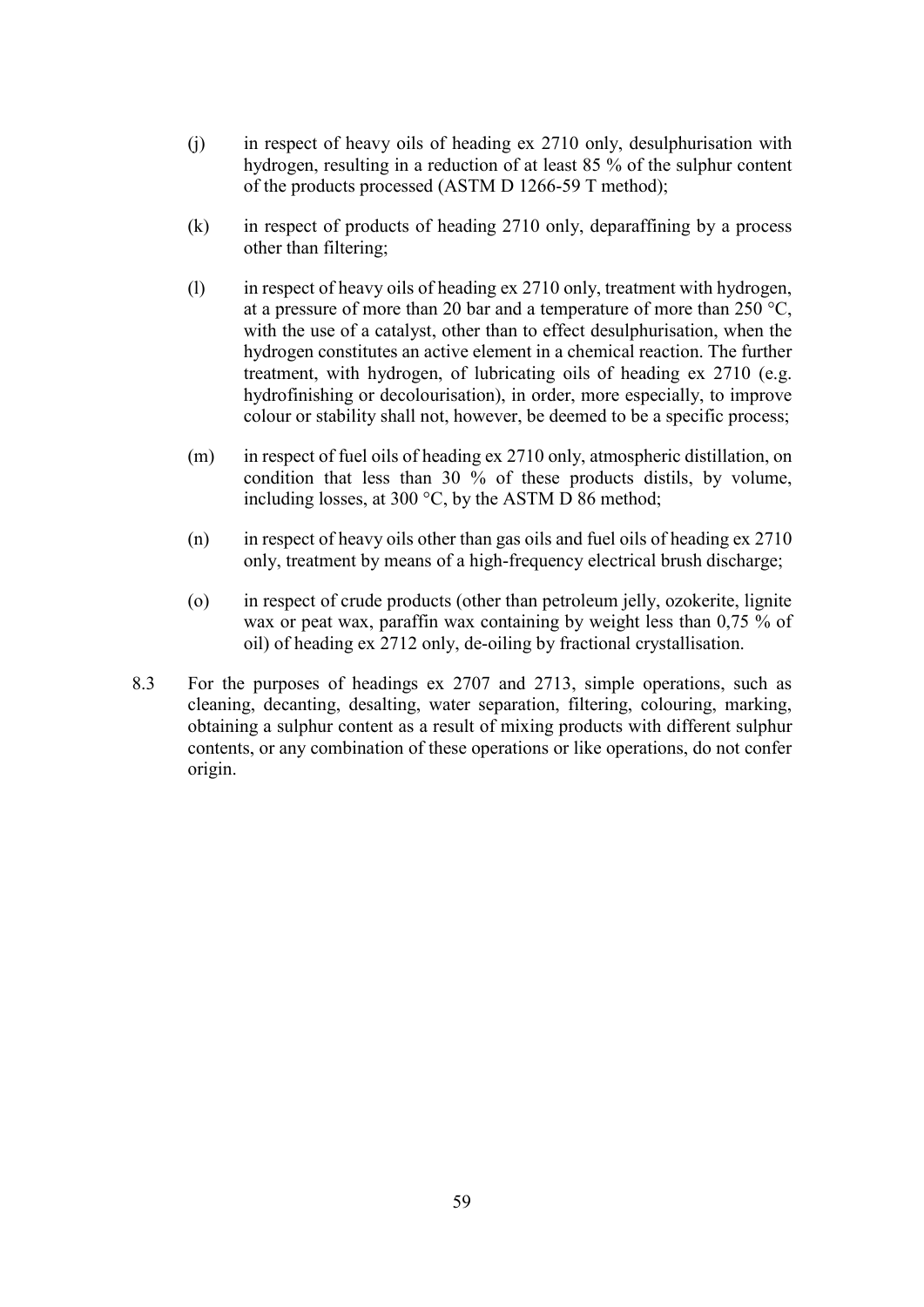# **ANNEX B**

# **LIST OF WORKING OR PROCESSING REQUIRED TO BE CARRIED OUT ON NON-ORIGINATING MATERIALS IN ORDER THAT THE PRODUCT MANUFACTURED CAN OBTAIN ORIGINATING STATUS**

| HS Heading   | Description of product                                                         | Working or processing, carried out on non-originating materials,<br>which confers originating status                                                                                                                        |
|--------------|--------------------------------------------------------------------------------|-----------------------------------------------------------------------------------------------------------------------------------------------------------------------------------------------------------------------------|
| Chapter 1    | Live animals                                                                   | All the animals of Chapter 1 are wholly obtained                                                                                                                                                                            |
| Chapter 2    | Meat and edible meat offal                                                     | Manufacture in which all the meat and edible meat offal used are<br>wholly obtained                                                                                                                                         |
| ex Chapter 3 | Fish and crustaceans, molluscs and other aquatic invertebrates,<br>except for: | All fish and crustaceans, molluscs and other aquatic invertebrates<br>are wholly obtained                                                                                                                                   |
| ex 0301.10   | Saltwater ornamental fish from aquaculture                                     | Raised there from eggs, larvae, fry or fingerlings for a period of<br>not less than 2 months, in which the value of the eggs, larvae, fry,<br>fingerlings used does not exceed 65 % of the ex-works price of the<br>product |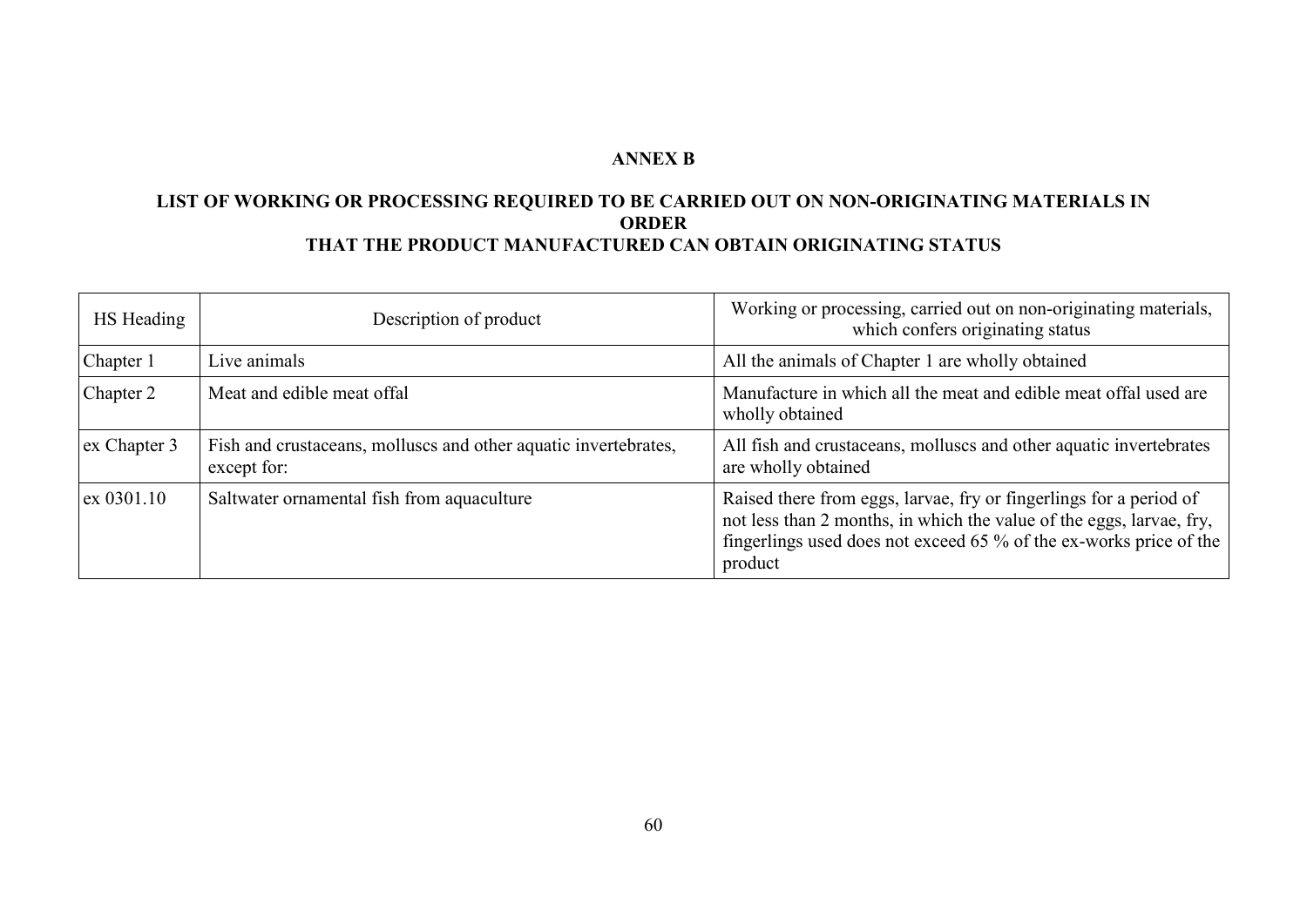| HS Heading | Description of product                                                                                                                                                                                                                                                     | Working or processing, carried out on non-originating materials,<br>which confers originating status |
|------------|----------------------------------------------------------------------------------------------------------------------------------------------------------------------------------------------------------------------------------------------------------------------------|------------------------------------------------------------------------------------------------------|
| 0304       | Fish fillets and other fish meat (whether or not minced), fresh,<br>chilled of frozen                                                                                                                                                                                      | Manufacture in which all the materials of Chapter 3 used are<br>wholly obtained                      |
| 0305       | Fish, dried, salted or in brine; smoked fish, whether or not cooked<br>before or during the smoking process; flours, meals and pellets of<br>fish, fit for human consumption                                                                                               | Manufacture in which all the materials of Chapter 3 used are<br>wholly obtained                      |
| ex 0306    | Crustaceans, whether in shell or not, dried, salted or in brine;<br>crustaceans, in shell, cooked by steaming or by boiling in water,<br>whether or not chilled, frozen, dried, salted or in brine; flours,<br>meals and pellets of crustaceans, fit for human consumption | Manufacture in which all the materials of Chapter 3 used are<br>wholly obtained                      |
| ex 0307    | Molluscs, whether in shell or not, dried, salted or in brine; aquatic<br>invertebrates other than crustaceans and molluscs, dried, salted or<br>in brine; flours, meals and pellets of crustaceans, fit for human<br>consumption                                           | Manufacture in which all the materials of Chapter 3 used are<br>wholly obtained                      |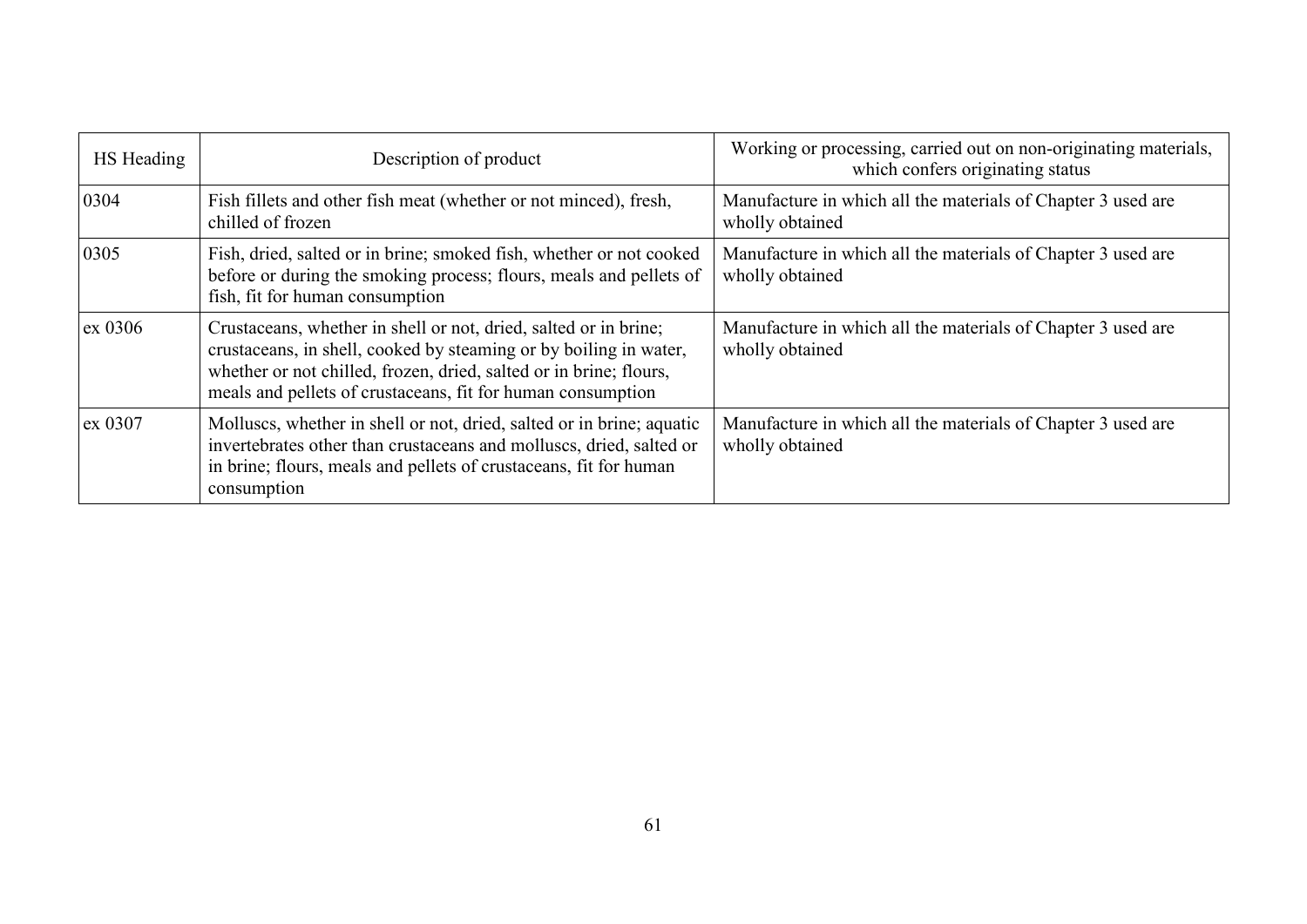<span id="page-61-0"></span>

| HS Heading   | Description of product                                                                                               | Working or processing, carried out on non-originating materials,<br>which confers originating status                                                                                                                  |
|--------------|----------------------------------------------------------------------------------------------------------------------|-----------------------------------------------------------------------------------------------------------------------------------------------------------------------------------------------------------------------|
| Chapter 4    | Dairy produce; birds' eggs; natural honey; edible products of<br>animal origin, not elsewhere specified or included; | Manufacture in which:<br>all the materials of Chapter 4 used are wholly obtained; and<br>the weight of sugar <sup>1</sup> used does not exceed 20 % of the<br>$\overline{\phantom{m}}$<br>weight of the final product |
| ex Chapter 5 | Products of animal origin, not elsewhere specified or included,<br>except for:                                       | Manufacture from materials of any heading                                                                                                                                                                             |
| ex 0511 91   | Inedible fish eggs and roes                                                                                          | All the eggs and roes are wholly obtained                                                                                                                                                                             |
| Chapter 6    | Live trees and other plants; bulbs, roots and the like; cut flowers<br>and ornamental foliage                        | Manufacture in which all the materials of Chapter 6 used are<br>wholly obtained                                                                                                                                       |
| Chapter 7    | Edible vegetables and certain roots and tubers                                                                       | Manufacture in which all the materials of Chapter 7 used are<br>wholly obtained                                                                                                                                       |

See Introductory Note 4.2.

 $\,$  1  $\,$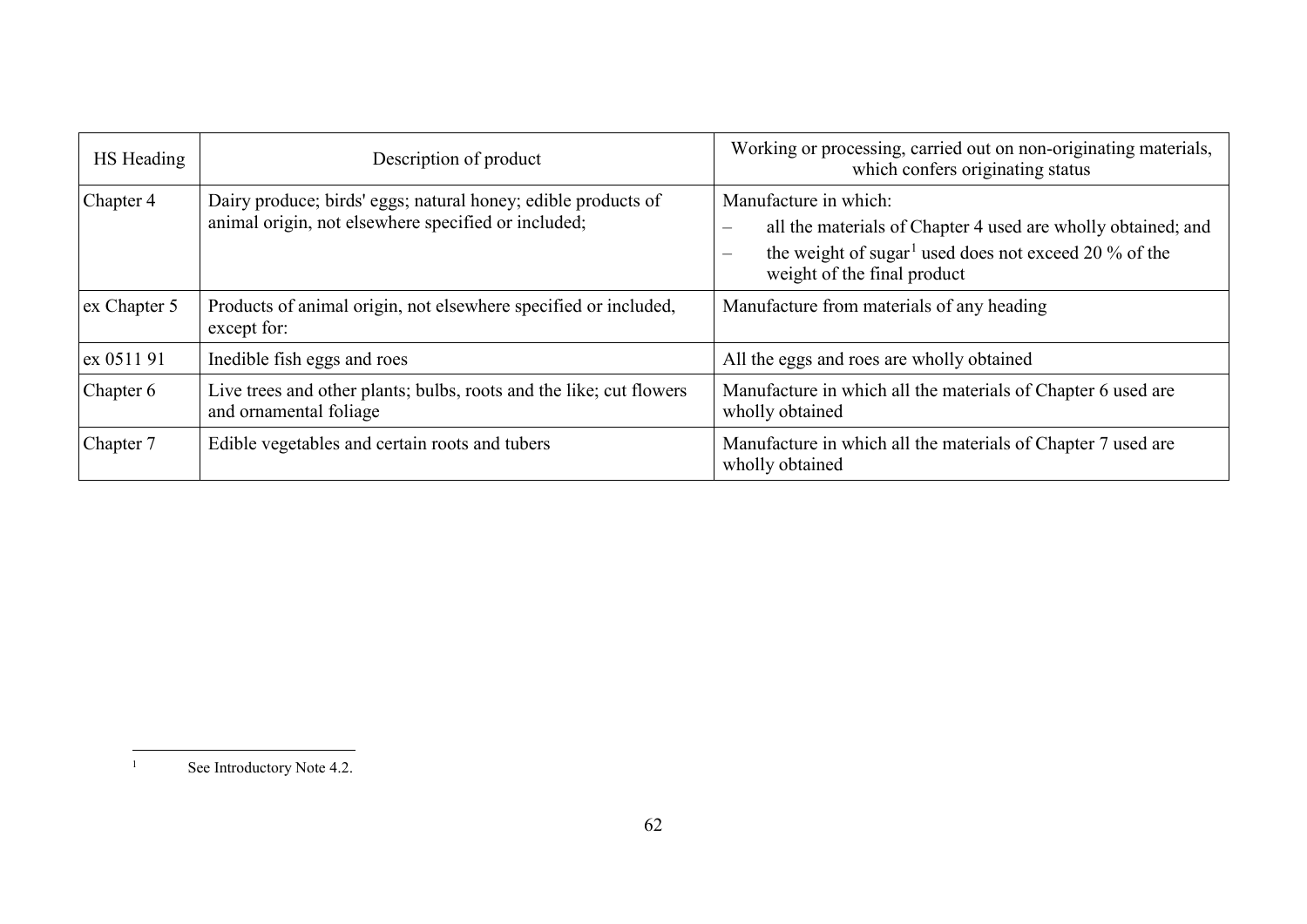<span id="page-62-0"></span>

| HS Heading | Description of product                                                                                                      | Working or processing, carried out on non-originating materials,<br>which confers originating status                                                                                                                                                                                        |
|------------|-----------------------------------------------------------------------------------------------------------------------------|---------------------------------------------------------------------------------------------------------------------------------------------------------------------------------------------------------------------------------------------------------------------------------------------|
| Chapter 8  | Edible fruit and nuts; peel of citrus fruits or melons                                                                      | Manufacture in which:<br>all the fruit, nuts and peels of citrus fruits or melons of<br>$\overline{\phantom{m}}$<br>Chapter 8 used are wholly obtained, and<br>the weight of sugar <sup>2</sup> used does not exceed 20 % of the<br>$\overline{\phantom{m}}$<br>weight of the final product |
| Chapter 9  | Coffee, tea, maté and spices;                                                                                               | Manufacture from materials of any heading                                                                                                                                                                                                                                                   |
| Chapter 10 | Cereals                                                                                                                     | Manufacture in which all the materials of Chapter 10 used are<br>wholly obtained                                                                                                                                                                                                            |
| Chapter 11 | Products of the milling industry; malt; starches; inulin; wheat<br>gluten; except for:                                      | Manufacture in which all the materials of Chapters 10 and 11,<br>headings 0701 and 2303, and sub-heading 0710 10 used are<br>wholly obtained                                                                                                                                                |
| Chapter 12 | Oil seeds and oleaginous fruits; miscellaneous grains, seeds and<br>fruit; industrial or medicinal plants; straw and fodder | Manufacture from materials of any heading, except that of the<br>product                                                                                                                                                                                                                    |

 $\overline{c}$ See Introductory Note 4.2.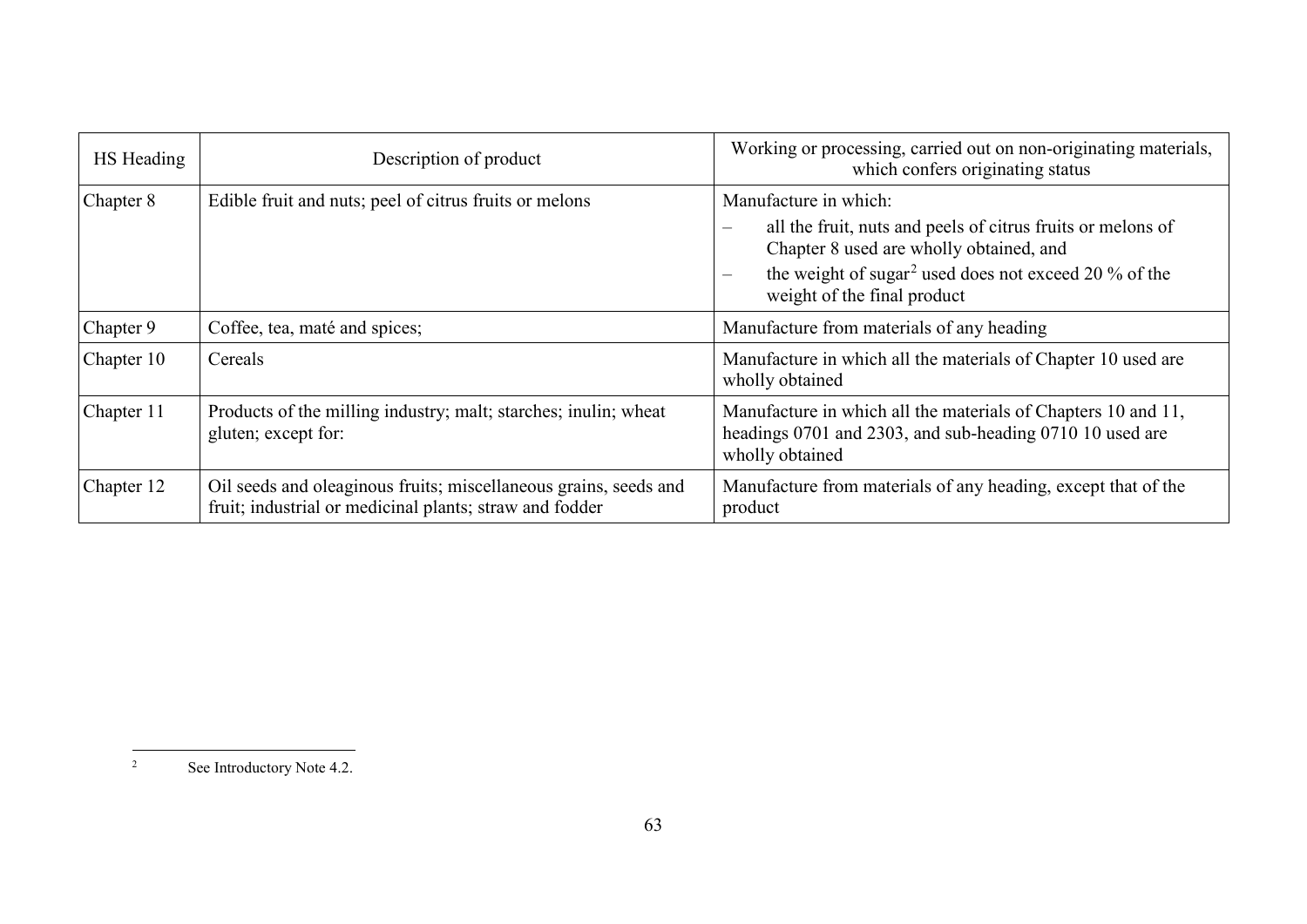<span id="page-63-0"></span>

| HS Heading             | Description of product                                                                                                                                                                                                                    | Working or processing, carried out on non-originating materials,<br>which confers originating status                                                    |
|------------------------|-------------------------------------------------------------------------------------------------------------------------------------------------------------------------------------------------------------------------------------------|---------------------------------------------------------------------------------------------------------------------------------------------------------|
| Chapter 13             | Lac; gums, resins and other vegetable saps and extracts                                                                                                                                                                                   | Manufacture from materials of any heading, in which the weight<br>of sugar <sup>3</sup> used does not exceed 20 % of the weight of the final<br>product |
| Chapter 14             | Vegetable plaiting materials; vegetable products not elsewhere<br>specified or included                                                                                                                                                   | Manufacture from materials of any heading                                                                                                               |
| ex Chapter 15          | Animal or vegetable fats and oils and their cleavage products;<br>prepared edible fats; animal or vegetable waxes; except for:                                                                                                            | Manufacture from materials of any subheading, except that of the<br>product                                                                             |
| 1501 to 1504           | Fats from pig, poultry, bovine, sheep or goat, fish, etc.                                                                                                                                                                                 | Manufacture from materials of any heading except that of the<br>product                                                                                 |
| 1505, 1506<br>and 1520 | Wool grease and fatty substances derived therefrom (including<br>lanolin). Other animal fats and oils and their fractions, whether or<br>not refined, but not chemically modified. Glycerol, crude; glycerol<br>waters and glycerol lyes. | Manufacture from materials of any heading                                                                                                               |
| 1509 and 1510          | Olive oil and its fractions                                                                                                                                                                                                               | Manufacture in which all the vegetable materials used are wholly<br>obtained                                                                            |

 $\overline{\mathbf{3}}$ See Introductory Note 4.2.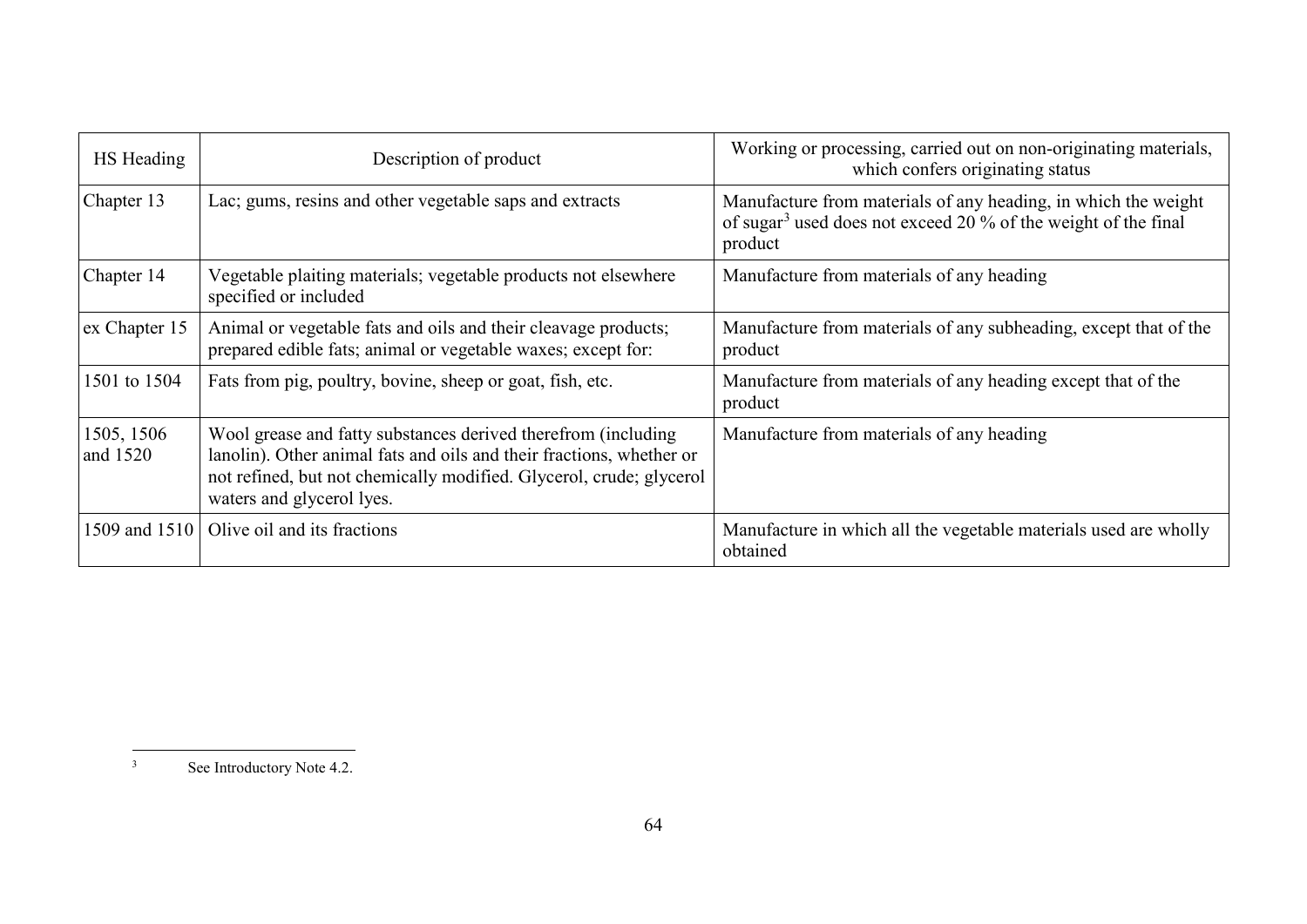| HS Heading    | Description of product                                                                                                                                                                                                                       | Working or processing, carried out on non-originating materials,<br>which confers originating status                                                                                                                      |
|---------------|----------------------------------------------------------------------------------------------------------------------------------------------------------------------------------------------------------------------------------------------|---------------------------------------------------------------------------------------------------------------------------------------------------------------------------------------------------------------------------|
| 1516 and 1517 | Animal or vegetable fats and oils and their fractions, partly or<br>wholly hydrogenated, inter-esterified, re-esterified or elaidinised,<br>whether or not refined, but not further prepared                                                 | Manufacture from materials of any heading, except that of the<br>product                                                                                                                                                  |
|               | Margarine; edible mixtures or preparations of animal or vegetable<br>fats or oils or of fractions of different fats or oils of this Chapter,<br>other than edible fats or oils or their fractions of heading 1516                            |                                                                                                                                                                                                                           |
| Chapter 16    | Preparations of meat, of fish or of crustaceans, molluscs or other<br>aquatic invertebrates                                                                                                                                                  | Manufacture in which all the materials of Chapters 2, 3 and 16<br>used are wholly obtained                                                                                                                                |
| ex Chapter 17 | Sugars and sugar confectionery; except for:                                                                                                                                                                                                  | Manufacture from materials of any heading, except that of the<br>product                                                                                                                                                  |
| 1702          | Other sugars, including chemically pure lactose, maltose, glucose<br>and fructose, in solid form; sugar syrups not containing added<br>flavouring or colouring matter; artificial honey, whether or not<br>mixed with natural honey; caramel | Manufacture from materials of any heading, except that of the<br>product, in which the weight of the materials of headings 1101 to<br>1108, 1701 and 1703 used does not exceed 30 % of the weight of<br>the final product |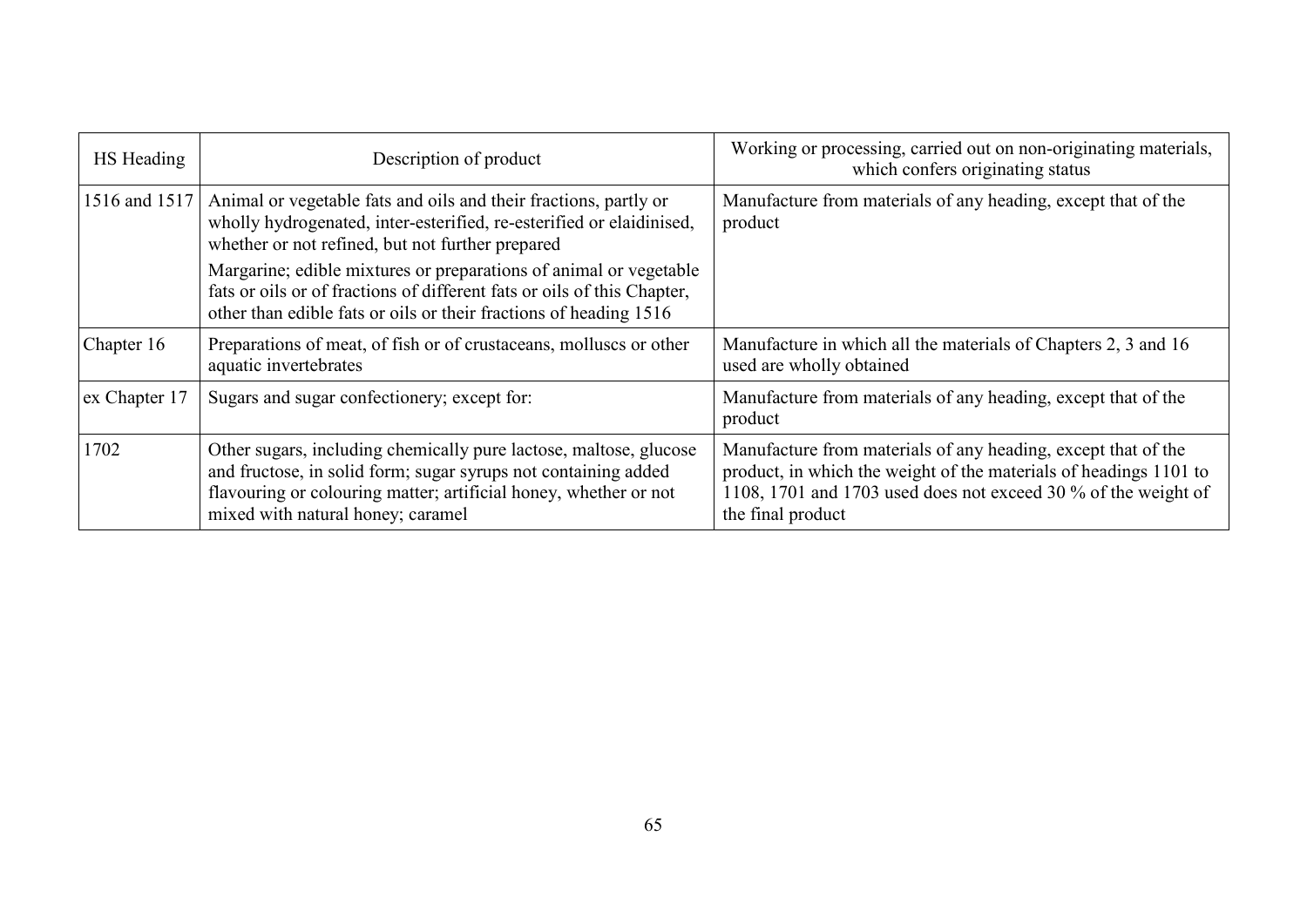<span id="page-65-1"></span><span id="page-65-0"></span>

| HS Heading | Description of product                                                   | Working or processing, carried out on non-originating materials,<br>which confers originating status                                                                                                                                                                                                                                                                                                                                                  |
|------------|--------------------------------------------------------------------------|-------------------------------------------------------------------------------------------------------------------------------------------------------------------------------------------------------------------------------------------------------------------------------------------------------------------------------------------------------------------------------------------------------------------------------------------------------|
| 1704       | Sugar confectionery (including white chocolate), not containing<br>cocoa | Manufacture from materials of any heading, except that of the<br>product, in which:<br>the individual weight of sugar <sup>4</sup> and of the materials of<br>$\overline{\phantom{m}}$<br>Chapter 4 used does not exceed 20 % of the weight of the<br>final product, and<br>the total combined weight of sugar <sup>5</sup> and the materials of<br>$\overline{\phantom{m}}$<br>Chapter 4 used does not exceed 40 % of the weight of final<br>product |

 $\overline{4}$ See Introductory Note 4.2.

<sup>&</sup>lt;sup>5</sup> See Introductory Note 4.2.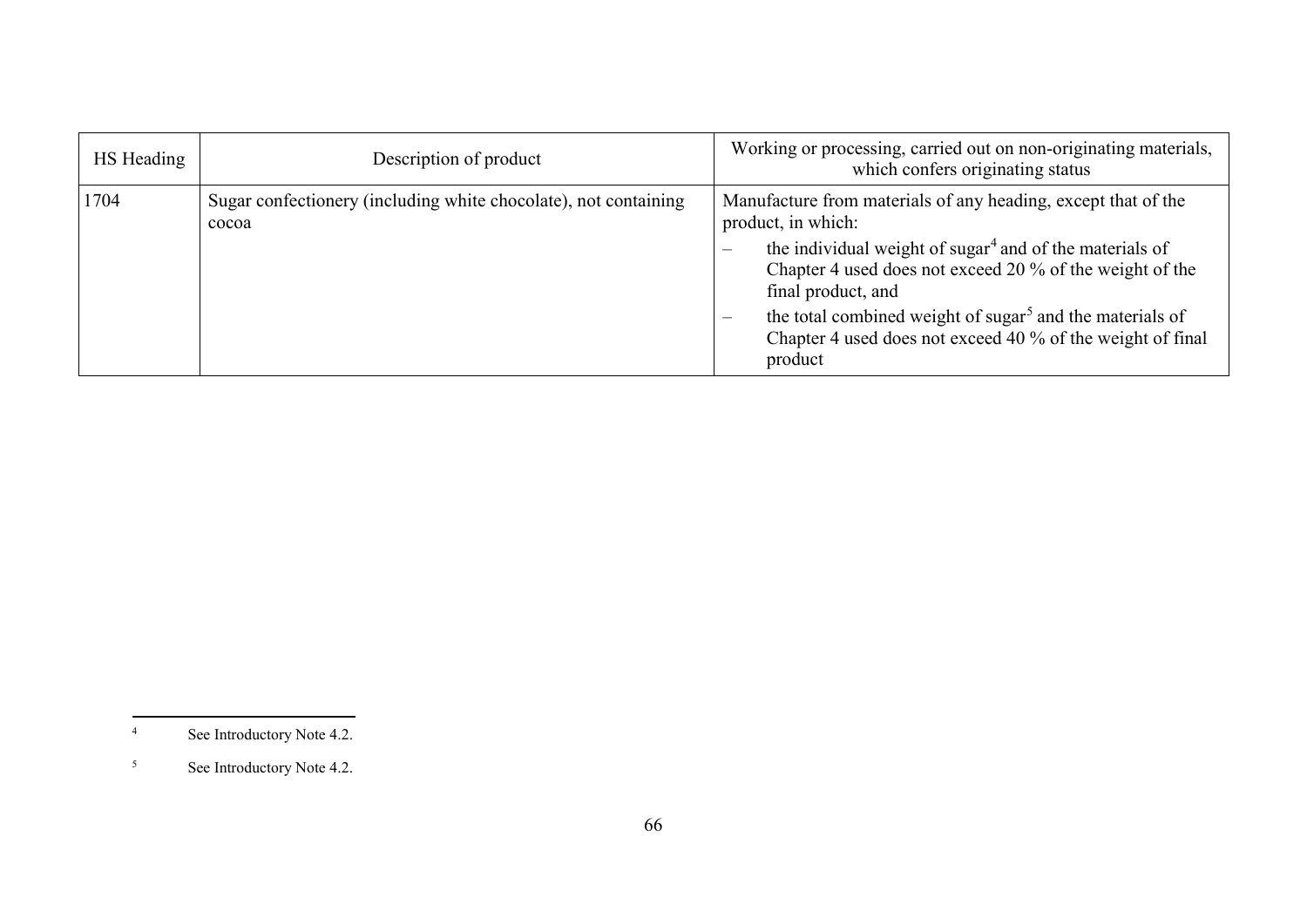<span id="page-66-1"></span><span id="page-66-0"></span>

| HS Heading | Description of product       | Working or processing, carried out on non-originating materials,<br>which confers originating status                                                                                                                                                                                                                                                                                                                                                 |
|------------|------------------------------|------------------------------------------------------------------------------------------------------------------------------------------------------------------------------------------------------------------------------------------------------------------------------------------------------------------------------------------------------------------------------------------------------------------------------------------------------|
| Chapter 18 | Cocoa and cocoa preparations | Manufacture from materials of any heading, except that of the<br>product, in which<br>the individual weight of sugar <sup>6</sup> and of the materials of<br>$\overline{\phantom{a}}$<br>Chapter 4 used does not exceed 20 % of the weight of the<br>final product, and<br>the total combined weight of sugar <sup>7</sup> and the materials of<br>$\overline{\phantom{m}}$<br>Chapter 4 used does not exceed 40 % of the weight of final<br>product |

 $6\,$ See Introductory Note 4.2.

<sup>7</sup> See Introductory Note 4.2.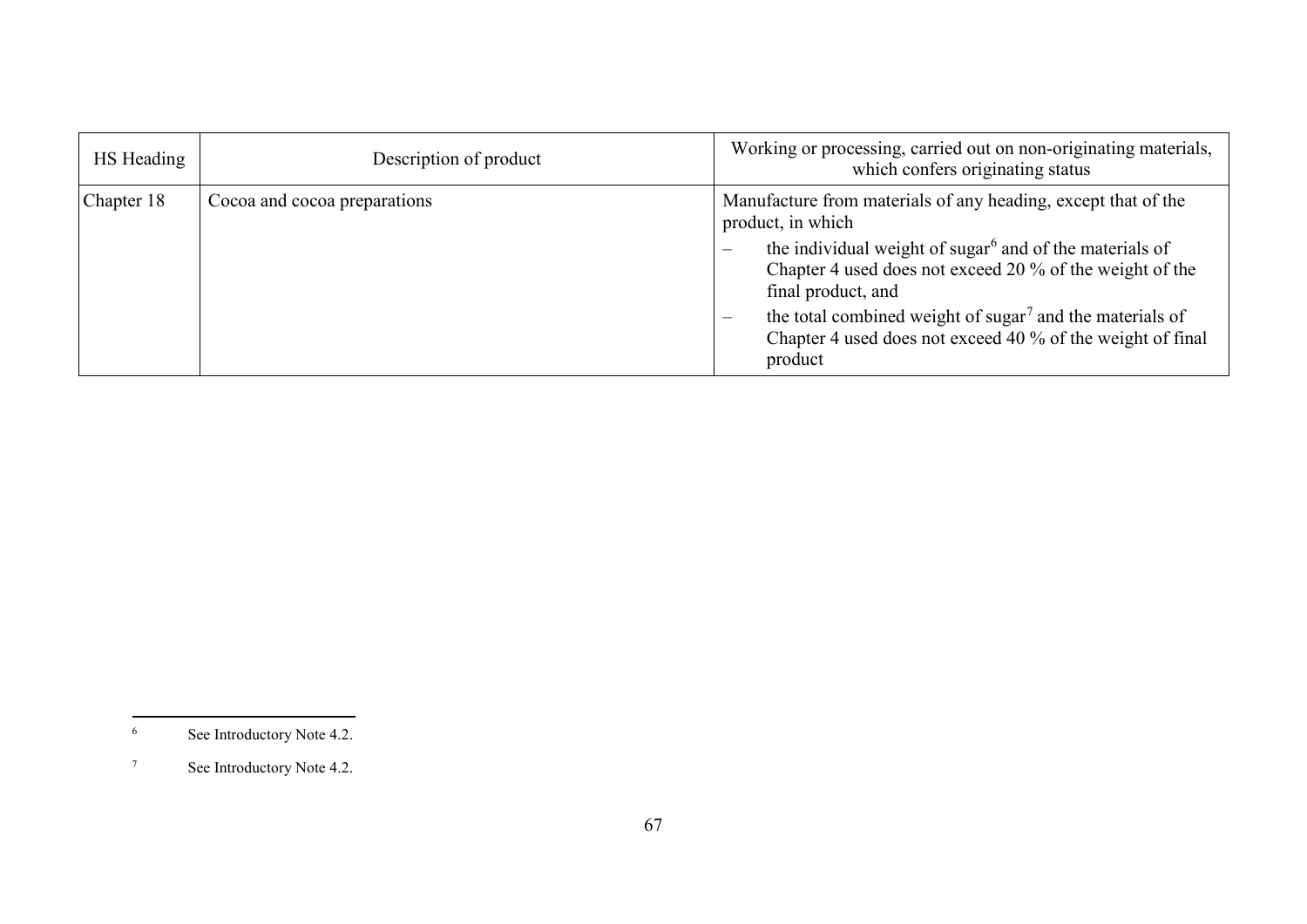<span id="page-67-1"></span><span id="page-67-0"></span>

| HS Heading    | Description of product                                                   | Working or processing, carried out on non-originating materials,<br>which confers originating status                                                                       |
|---------------|--------------------------------------------------------------------------|----------------------------------------------------------------------------------------------------------------------------------------------------------------------------|
| ex Chapter 19 | Preparations of cereals, flour, starch or milk; pastrycooks'<br>products | Manufacture from materials of any heading, except that of the<br>product, in which:                                                                                        |
|               |                                                                          | the weight of the materials of Chapters 2, 3 and 16 used<br>does not exceed 20 % of the weight of the final product, and                                                   |
|               |                                                                          | the weight of the materials of headings 1006 and 1101 to<br>$\overline{\phantom{m}}$<br>1108 used does not exceed 20 % of the weight of the final<br>product, and          |
|               |                                                                          | the individual weight of sugar <sup>8</sup> and of the materials of<br>$\qquad \qquad -$<br>Chapter 4 used does not exceed 20 % of the weight of the<br>final product, and |
|               |                                                                          | the total combined weight of sugar <sup>9</sup> and the materials of<br>$\hspace{0.05cm}$<br>Chapter 4 used does not exceed 40 % of the weight of final<br>product         |

 $\,$  8  $\,$ See Introductory Note 4.2.

<sup>&</sup>lt;sup>9</sup> See Introductory Note 4.2.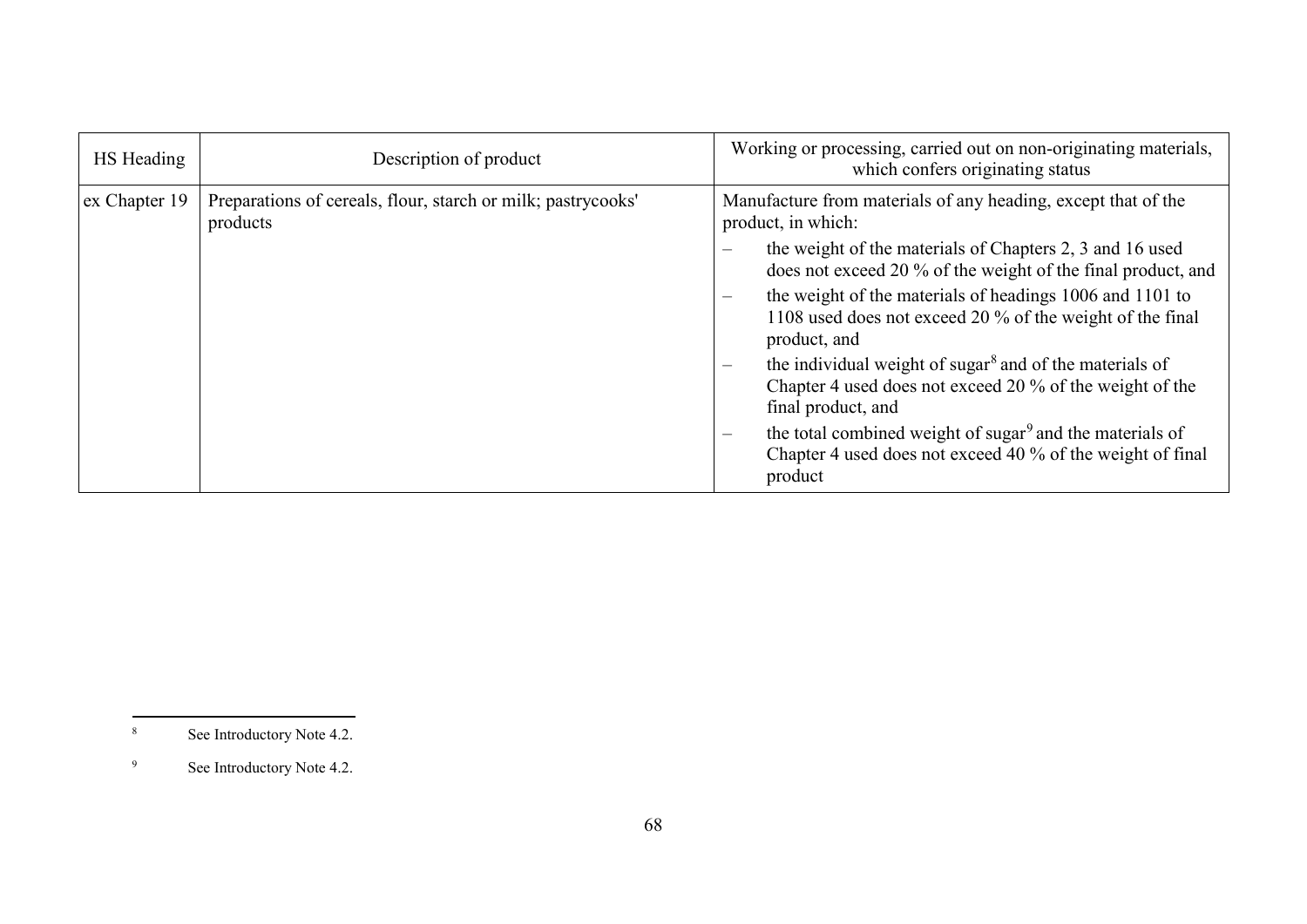| HS Heading                                                                       | Description of product                                                                                                                                                                                                                                                                                                                                                                                                                                                                                                                                                                                                                                                                                                                                      | Working or processing, carried out on non-originating materials,<br>which confers originating status                                                                                                                                                                                                                                                                                                                                                                                                                                                                                                                                                                                  |
|----------------------------------------------------------------------------------|-------------------------------------------------------------------------------------------------------------------------------------------------------------------------------------------------------------------------------------------------------------------------------------------------------------------------------------------------------------------------------------------------------------------------------------------------------------------------------------------------------------------------------------------------------------------------------------------------------------------------------------------------------------------------------------------------------------------------------------------------------------|---------------------------------------------------------------------------------------------------------------------------------------------------------------------------------------------------------------------------------------------------------------------------------------------------------------------------------------------------------------------------------------------------------------------------------------------------------------------------------------------------------------------------------------------------------------------------------------------------------------------------------------------------------------------------------------|
| ex 1901.20<br>ex 1901.90<br>ex 1902.19<br>ex 1902.20<br>ex 1902.30<br>ex 1905.90 | Mixes and doughs of flour, groats, meal, starch or malt<br>extract (Roti Paratha (印度拉餅或甩甩餅), Glutinous Rice<br>Ball $(\mathcal{B}(\mathbb{R}))$<br>Malt extract; food preparations of flour, groats, meal, starch<br>or malt extract (Protomalt / Milo)<br>Pastry (Spring Roll vegetal and chicken (春卷) and spring<br>roll Pastry (春卷皮), cooked or uncooked<br>Vegetable Samosa (萨莫萨三角饺) – precooked or<br>uncooked<br>Samosa Pastry (萨莫萨三角饺皮) – precooked or uncooked<br>oriental wrappers (水饺皮) for Gyoza Skin (云吞皮) and for<br>Wonton Skin $($ 云吞皮), cooked and uncooked; Wrapper for<br>Peking Duck, precooked or cooked (烤鸭皮)<br>Pasta, cooked or otherwise prepared (Instant Noodle/Ramen,<br>non-fried noodles, stir-fried packet noodles (快熟面 / 拉面) | Manufacture from materials of any heading, except that of the<br>product, in which:<br>the weight of the materials of Chapters 2, 3 and 16 used<br>does not exceed 20 % of the weight of the final product, and<br>the weight of the materials of headings 1006 and 1101 to<br>$\overline{\phantom{m}}$<br>1108 used does not exceed 40 % of the weight of the final<br>product, and<br>the individual weight of sugar and of the materials of<br>Chapter 4 used does not exceed 40 % of the weight of the<br>final product, and<br>the total combined weight of sugar and the materials of<br>$\frac{1}{2}$<br>Chapter 4 used does not exceed 70 % of the weight of final<br>product |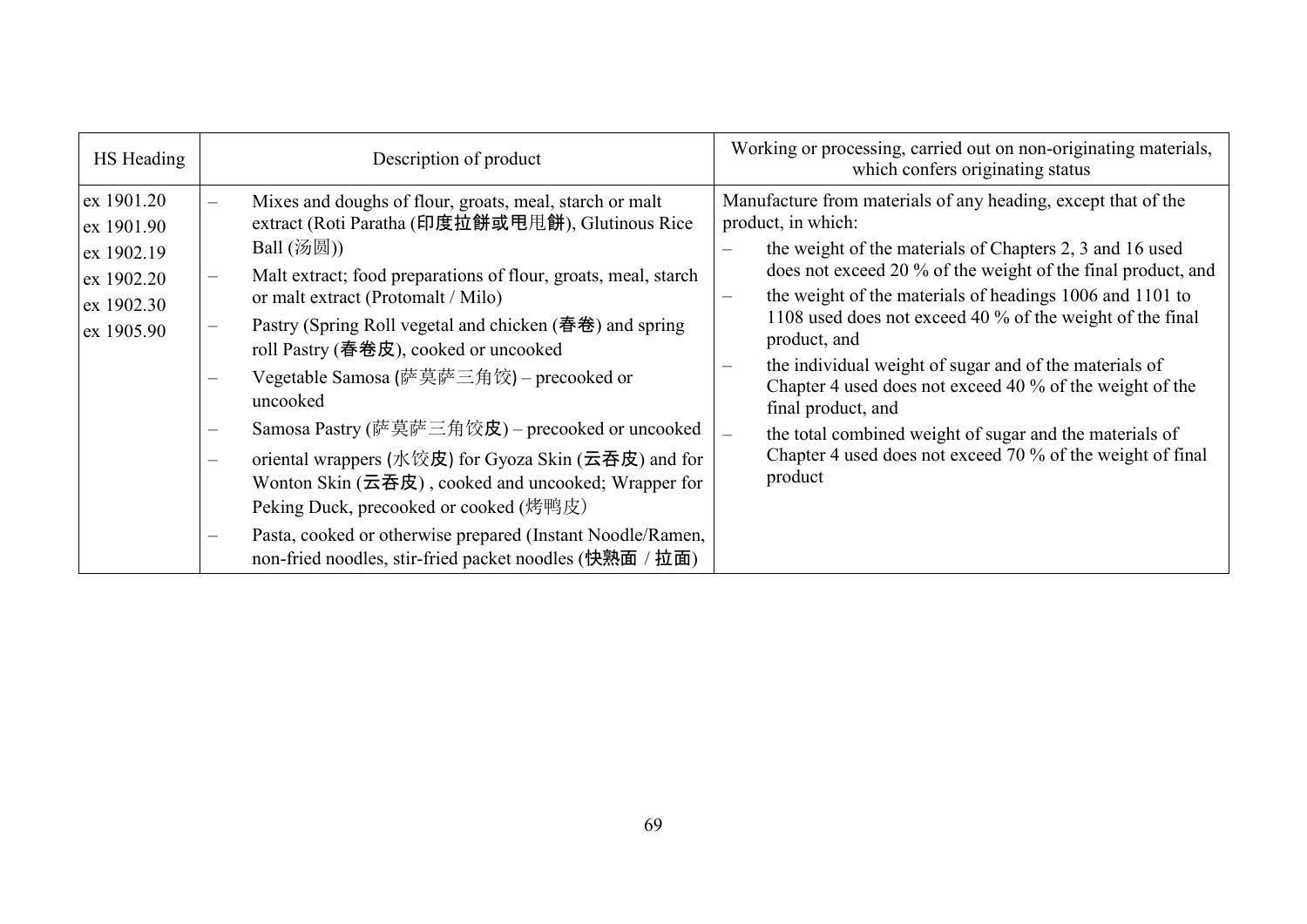<span id="page-69-0"></span>

| HS Heading    | Description of product                                                                                                                           | Working or processing, carried out on non-originating materials,<br>which confers originating status                                                                                 |
|---------------|--------------------------------------------------------------------------------------------------------------------------------------------------|--------------------------------------------------------------------------------------------------------------------------------------------------------------------------------------|
|               | Uncooked pasta, not stuffed or otherwise prepared, not<br>$\equiv$<br>containing eggs (Rice Noodle (肠粉)) (Instant Rice Noodle (<br>快熟河粉))        |                                                                                                                                                                                      |
|               | Pasta, stuffed with meat or other substances, whether or not<br>$\overline{\phantom{m}}$<br>cooked or otherwise prepared                         |                                                                                                                                                                                      |
|               | Custard bun (奶皇包); mini lotus bun, mini yam bun, red<br>$\overline{\phantom{m}}$<br>beans buns<br>Oriental bread: Pandan, plain, chocolate (馒头)) |                                                                                                                                                                                      |
| ex Chapter 20 | Preparations of vegetables, fruit, nuts or other parts of plants;<br>except for:                                                                 | Manufacture from materials of any heading, except that of the<br>product, in which the weight of sugar <sup>10</sup> used does not exceed 20 %<br>of the weight of the final product |

 $10\,$ See Introductory Note 4.2.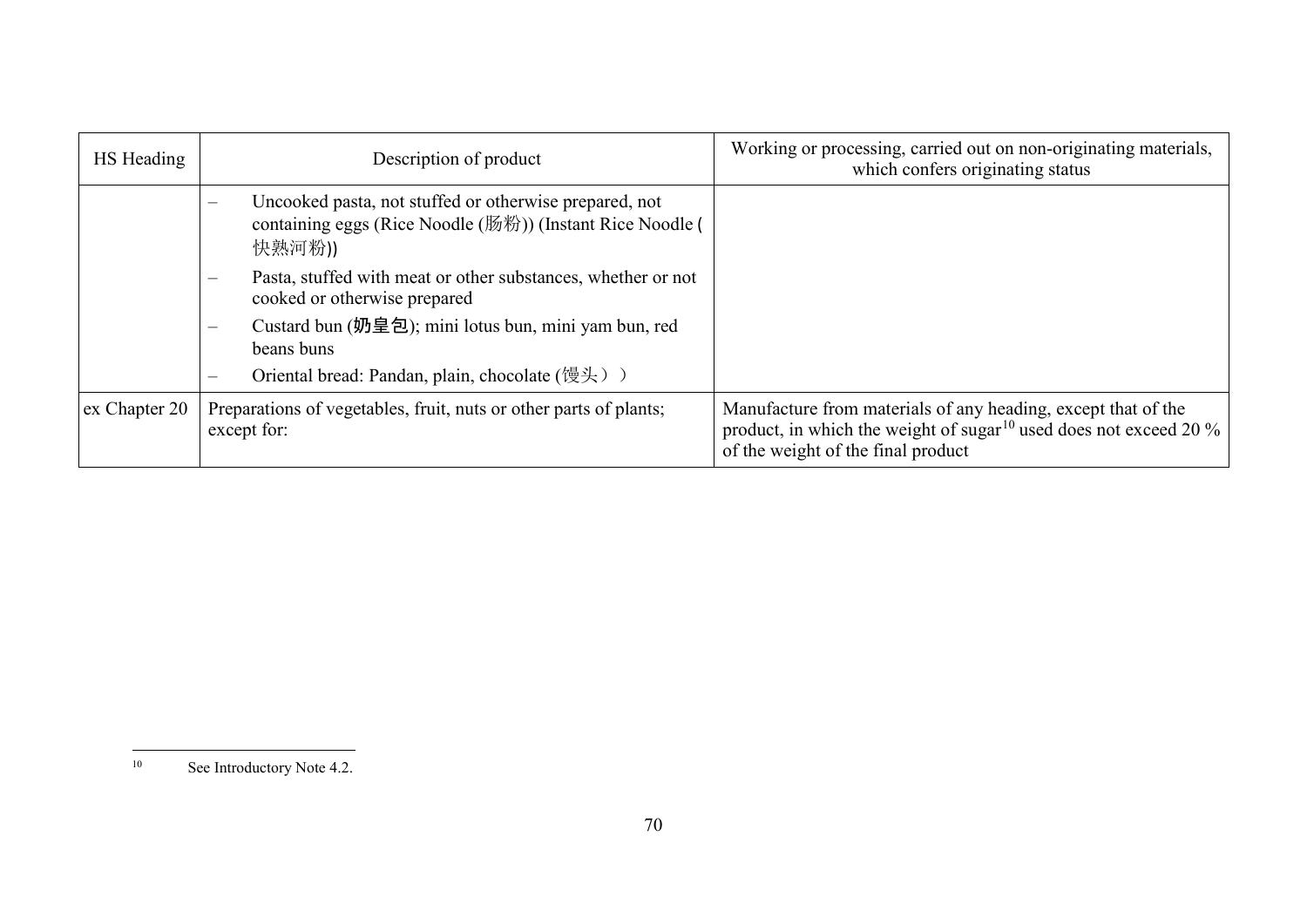<span id="page-70-1"></span><span id="page-70-0"></span>

| HS Heading    | Description of product                                                                             | Working or processing, carried out on non-originating materials,<br>which confers originating status                                                                                                                                                                                                                                                                                                                                                    |
|---------------|----------------------------------------------------------------------------------------------------|---------------------------------------------------------------------------------------------------------------------------------------------------------------------------------------------------------------------------------------------------------------------------------------------------------------------------------------------------------------------------------------------------------------------------------------------------------|
| 2002 and 2003 | Tomatoes, mushrooms and truffles prepared or preserved<br>otherwise than by vinegar of acetic acid | Manufacture in which all the materials of Chapters 7 and 8 used<br>are wholly obtained                                                                                                                                                                                                                                                                                                                                                                  |
| ex Chapter 21 | Miscellaneous edible preparations; except for                                                      | Manufacture from materials of any heading, except that of the<br>product, in which:<br>the individual weight of sugar <sup>11</sup> and of the materials of<br>$\overline{\phantom{a}}$<br>Chapter 4 used does not exceed 20 % of the weight of the<br>final product, and<br>the total combined weight of sugar <sup>12</sup> and the materials of<br>$\overline{\phantom{a}}$<br>Chapter 4 used does not exceed 40 % of the weight of final<br>product |

 $11\,$ See Introductory Note 4.2.

<sup>&</sup>lt;sup>12</sup> See Introductory Note 4.2.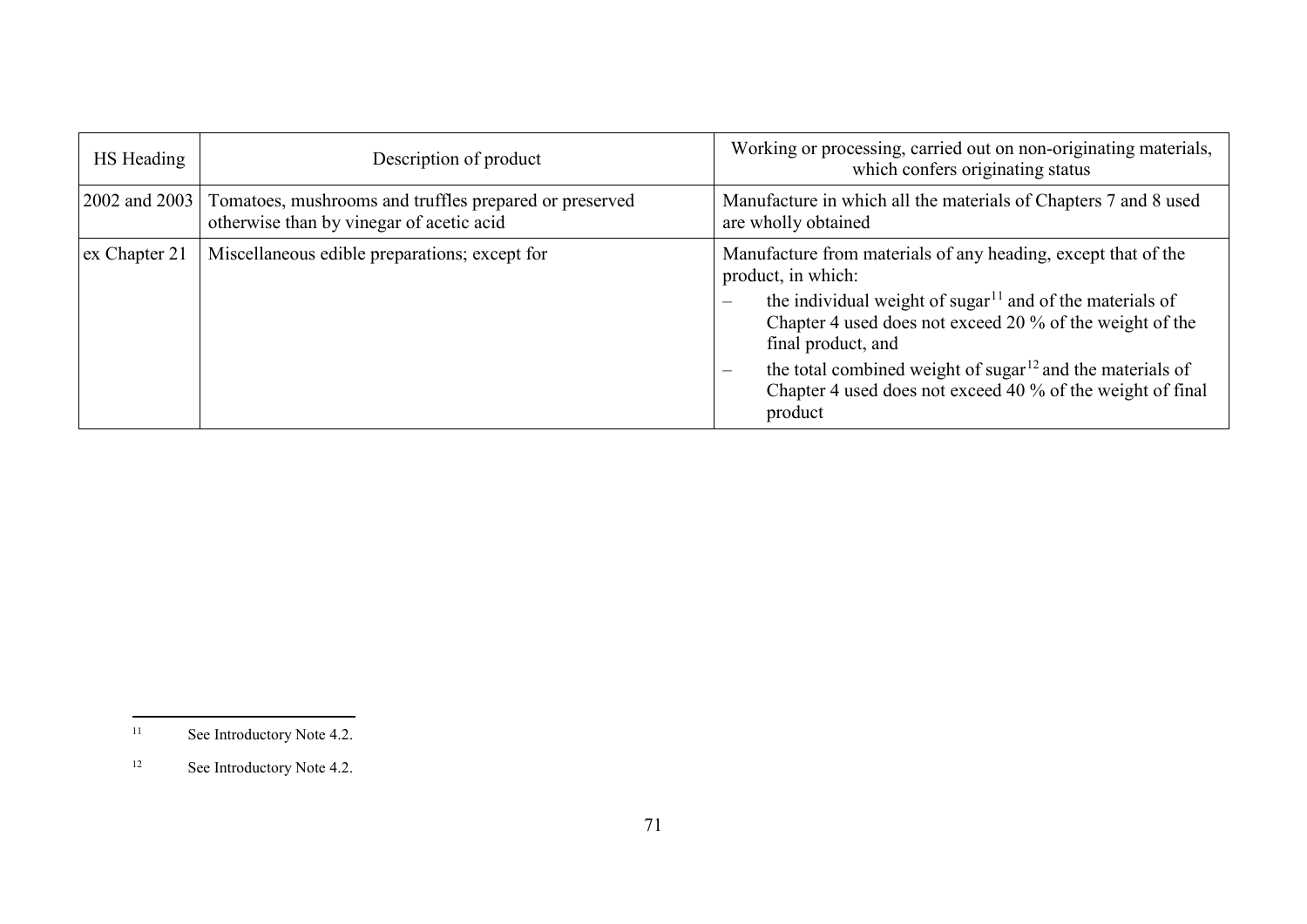| HS Heading                                                                                     | Description of product                                                                                                                                                                                                                                                                                                                                                                                                                                                                                                                                                                                                                                                                                                                                      | Working or processing, carried out on non-originating materials,<br>which confers originating status                                                                                                                                                                                                                                                                                                  |
|------------------------------------------------------------------------------------------------|-------------------------------------------------------------------------------------------------------------------------------------------------------------------------------------------------------------------------------------------------------------------------------------------------------------------------------------------------------------------------------------------------------------------------------------------------------------------------------------------------------------------------------------------------------------------------------------------------------------------------------------------------------------------------------------------------------------------------------------------------------------|-------------------------------------------------------------------------------------------------------------------------------------------------------------------------------------------------------------------------------------------------------------------------------------------------------------------------------------------------------------------------------------------------------|
| ex 2101.11<br>ex 2101.12<br>ex 2101.20<br>ex 2103.10<br>ex 2103.90<br>ex 2104.10<br>ex 2106.90 | Extracts, essences and concentrates, of coffee<br>Preparations with a basis of extracts, essences or<br>concentrates of coffee or with a basis of coffee<br>Extracts, essences and concentrates, of tea or mate, and<br>preparations with a basis of these extracts, essences or<br>concentrates, or with a basis of tea or maté<br>soya sauce<br>Preparations for sauces and prepared sauces; mixed<br>condiments and seasonings (excl. soya sauce, tomato<br>ketchup and other tomato sauces, mustard, and mustard<br>flour and meal)<br>Balacan Chili<br>Breaded Taro (滚面包层的芋)<br>$\overline{\phantom{a}}$<br>soups with Star aniseed, turmeric, pepper, cumin, clove,<br>$\overline{\phantom{m}}$<br>cinnamon, chilli, coriander seeds and other spices | Manufacture from materials of any heading, except that of the<br>product, in which:<br>the individual weight of sugar and of the materials of<br>$\qquad \qquad \longleftarrow$<br>Chapter 4 used does not exceed 40 % of the weight of the<br>final product, and<br>the total combined weight of sugar and the materials of<br>Chapter 4 used does not exceed 60 % of the weight of final<br>product |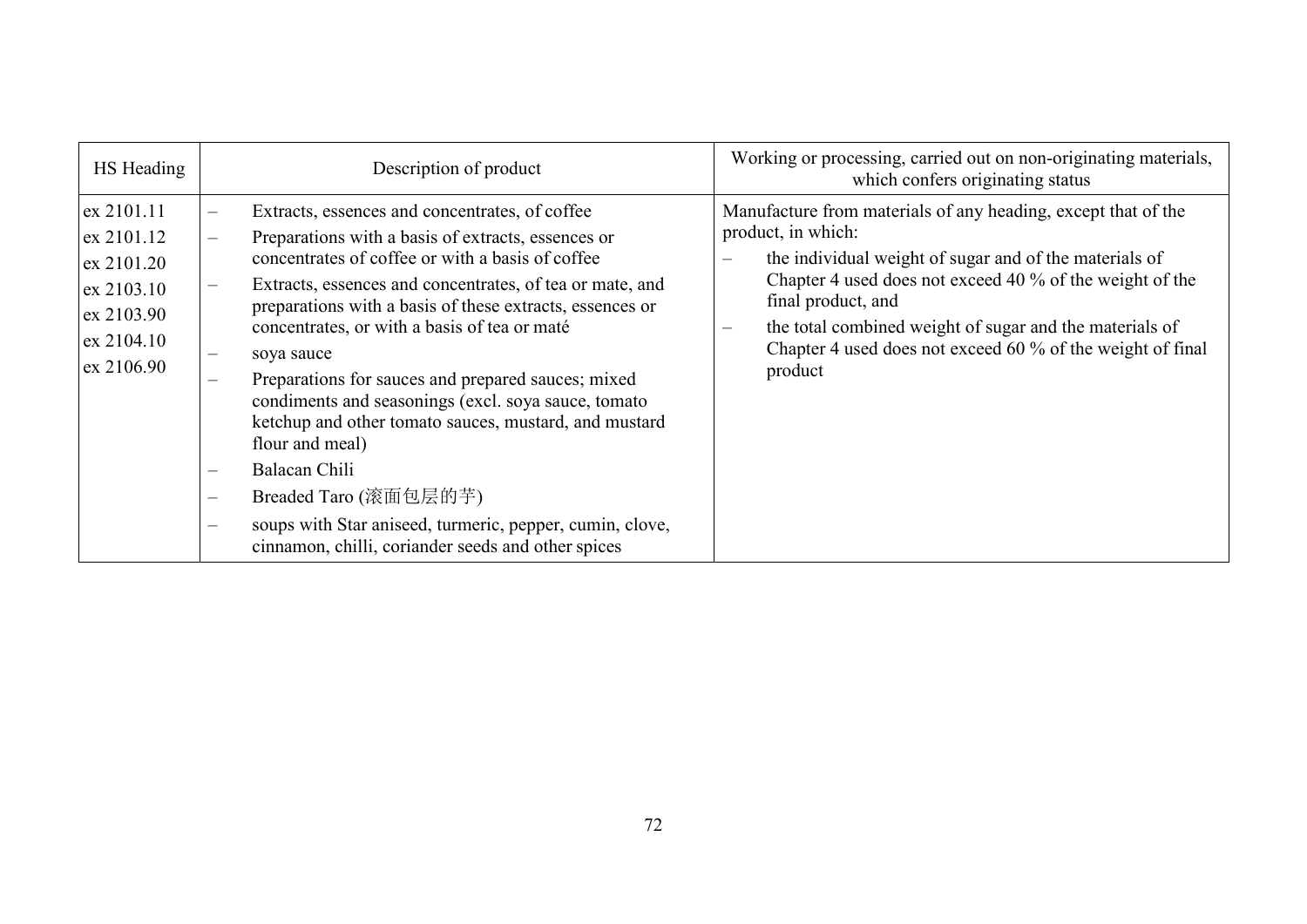<span id="page-72-1"></span><span id="page-72-0"></span>

| HS Heading    | Description of product                                                              | Working or processing, carried out on non-originating materials,<br>which confers originating status                                                                                                                                                                                      |
|---------------|-------------------------------------------------------------------------------------|-------------------------------------------------------------------------------------------------------------------------------------------------------------------------------------------------------------------------------------------------------------------------------------------|
| Chapter 22    | Beverages, spirits and vinegar                                                      | Manufacture from materials of any heading, except that of the<br>product and headings 2207 and 2208, in which:<br>all the materials of sub-headings 0806 10, 2009 61, 2009 69                                                                                                             |
|               |                                                                                     | used are wholly obtained, and                                                                                                                                                                                                                                                             |
|               |                                                                                     | the individual weight of sugar $^{13}$ and of the materials of<br>Chapter 4 used does not exceed 20 % of the weight of the<br>final product, and<br>the total combined weight of sugar $14$ and the materials of<br>Chapter 4 used does not exceed 40 % of the weight of final<br>product |
| ex Chapter 23 | Residues and waste from the food industries; prepared animal<br>fodder; except for: | Manufacture from materials of any heading, except that of the<br>product                                                                                                                                                                                                                  |
| ex 2303       | Residues of starch manufacture                                                      | Manufacture from materials of any heading, except that of the<br>product, in which the weight of the materials of Chapter 10 used<br>does not exceed 20 % of the weight of the final product                                                                                              |

<sup>13</sup> See Introductory Note 4.2.

<sup>&</sup>lt;sup>14</sup> See Introductory Note 4.2.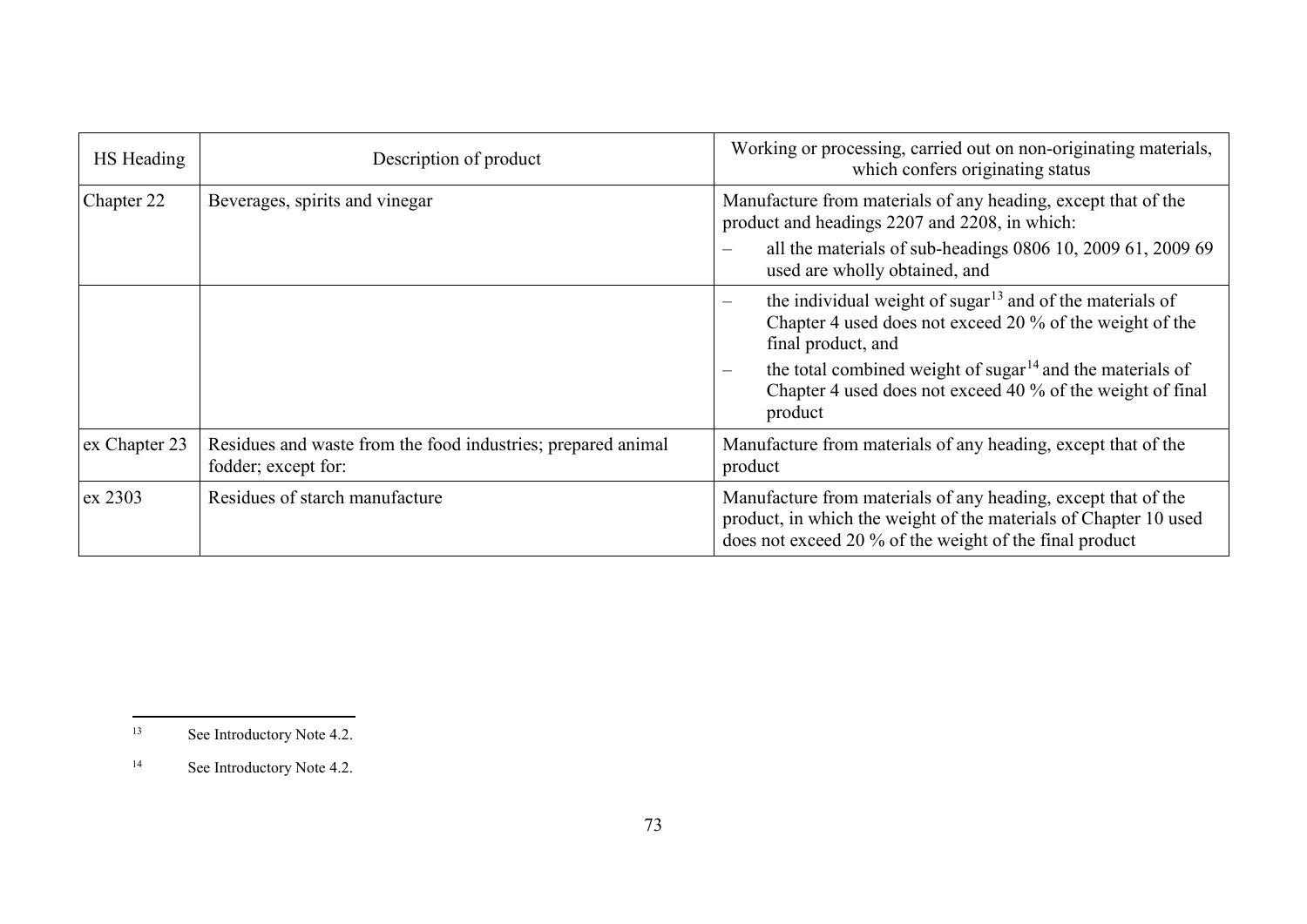<span id="page-73-0"></span>

| HS Heading | Description of product                        | Working or processing, carried out on non-originating materials,<br>which confers originating status                                                   |
|------------|-----------------------------------------------|--------------------------------------------------------------------------------------------------------------------------------------------------------|
| 2309       | Preparations of a kind used in animal feeding | Manufacture from materials of any heading, except that of the<br>product, in which:                                                                    |
|            |                                               | all the materials of Chapters 2 and 3 used are wholly<br>$\equiv$<br>obtained, and                                                                     |
|            |                                               | the materials of Chapter 10 and 11 and headings 2302 and<br>2303 used does not exceed 20 % of the weight of the final<br>product, and                  |
|            |                                               | the individual weight of sugar <sup>15</sup> and of the materials of<br>Chapter 4 used does not exceed 20 % of the weight of the<br>final product, and |
|            |                                               | the total combined weight of sugar and the materials of<br>$\qquad \qquad -$<br>Chapter 4 used does not exceed 40 % of the weight of final<br>product  |

 $15$ See Introductory Note 4.2.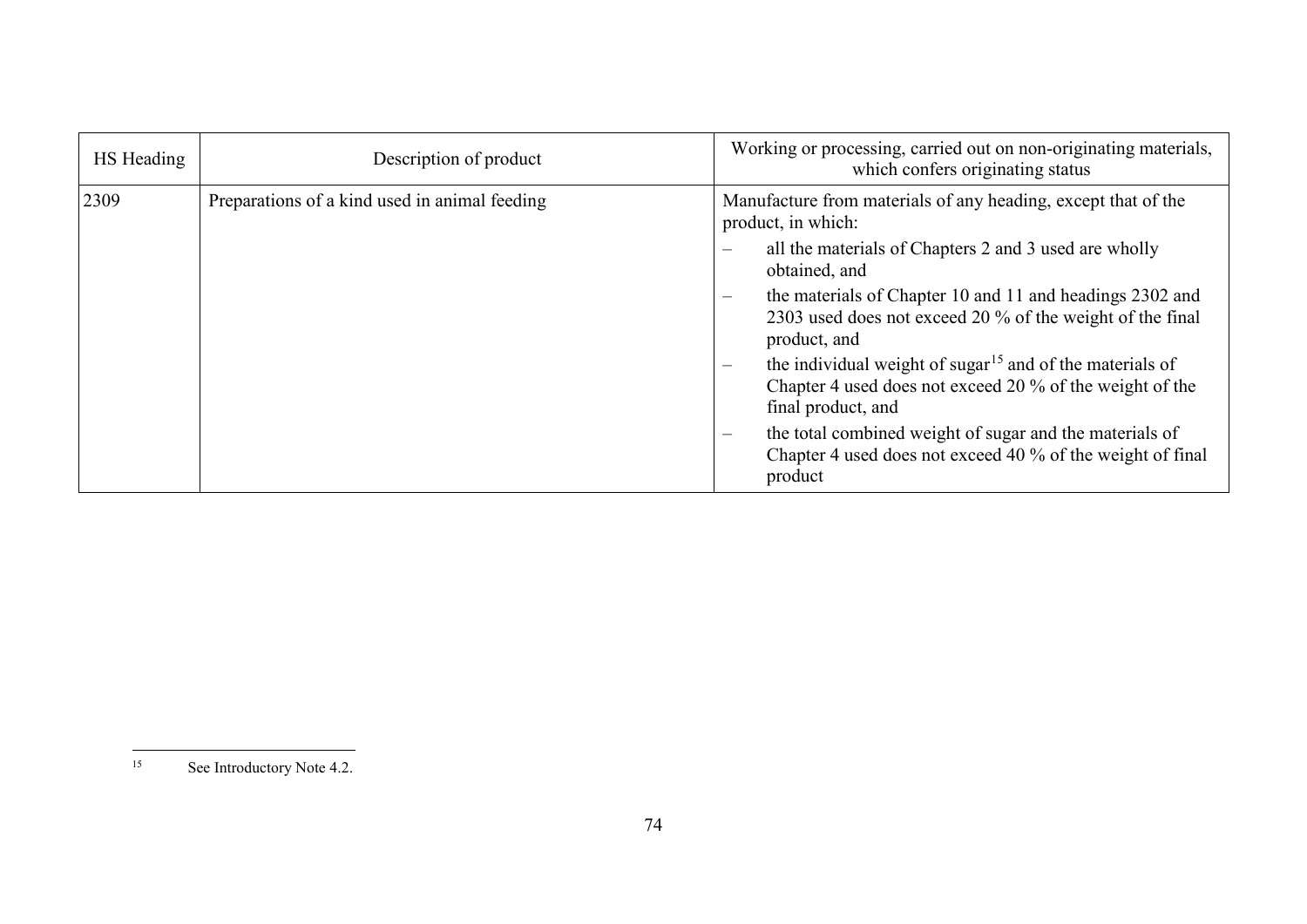| HS Heading    | Description of product                                                                 | Working or processing, carried out on non-originating materials,<br>which confers originating status                                                                                                                                                                             |
|---------------|----------------------------------------------------------------------------------------|----------------------------------------------------------------------------------------------------------------------------------------------------------------------------------------------------------------------------------------------------------------------------------|
| ex Chapter 24 | Tobacco and manufactured tobacco substitutes; except for:                              | Manufacture from materials of any heading in which the weight of<br>materials of Chapter 24 used does not exceed 30 % of the total<br>weight of materials of Chapter 24 used                                                                                                     |
| 2401          | Unmanufactured tobacco; tobacco refuse                                                 | All unmanufactured tobacco and tobacco refuse of Chapter 24 is<br>wholly obtained                                                                                                                                                                                                |
| ex 2402       | Cigarettes, of tobacco or of tobacco substitutes                                       | Manufacture from materials of any heading except that of the<br>product and of smoking tobacco of sub-heading 2403 10, in which<br>at least 10 % by weight of all materials of Chapter 24 used is<br>wholly obtained unmanufactured tobacco or tobacco refuse of<br>heading 2401 |
| ex Chapter 25 | Salt; sulphur; earths and stone; plastering materials, lime and<br>cement; except for: | Manufacture from materials of any heading, except that of the<br>product<br><sub>or</sub>                                                                                                                                                                                        |
|               |                                                                                        | Manufacture in which the value of all the materials used does not<br>exceed 40 % of the ex-works price of the product                                                                                                                                                            |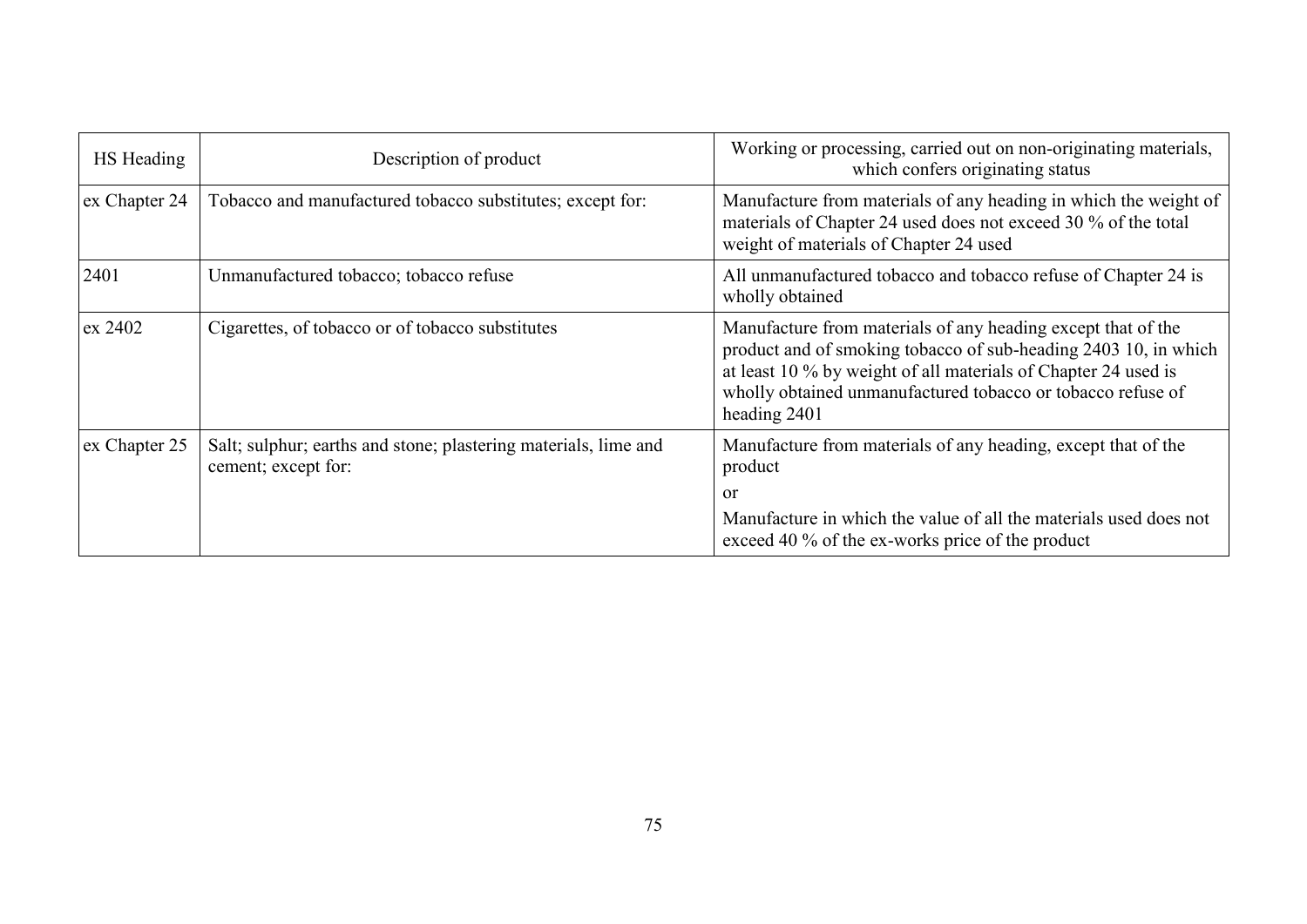| HS Heading    | Description of product                                                                                                                                                                              | Working or processing, carried out on non-originating materials,<br>which confers originating status                                      |
|---------------|-----------------------------------------------------------------------------------------------------------------------------------------------------------------------------------------------------|-------------------------------------------------------------------------------------------------------------------------------------------|
| $\alpha$ 2519 | Crushed natural magnesium carbonate (magnesite), in<br>hermetically-sealed containers, and magnesium oxide, whether or<br>not pure, other than fused magnesia or dead-burned (sintered)<br>magnesia | Manufacture from materials of any heading, except that of the<br>product. However, natural magnesium carbonate (magnesite) may<br>be used |
| Chapter 26    | Ores, slag and ash                                                                                                                                                                                  | Manufacture from materials of any heading, except that of the<br>product                                                                  |
| ex Chapter 27 | Mineral fuels, mineral oils and products of their distillation;<br>bituminous substances; mineral waxes, except for:                                                                                | Manufacture from materials of any heading, except that of the<br>product<br>or                                                            |
|               |                                                                                                                                                                                                     | Manufacture in which the value of all the materials used does not<br>exceed 60 % of the ex-works price of the product                     |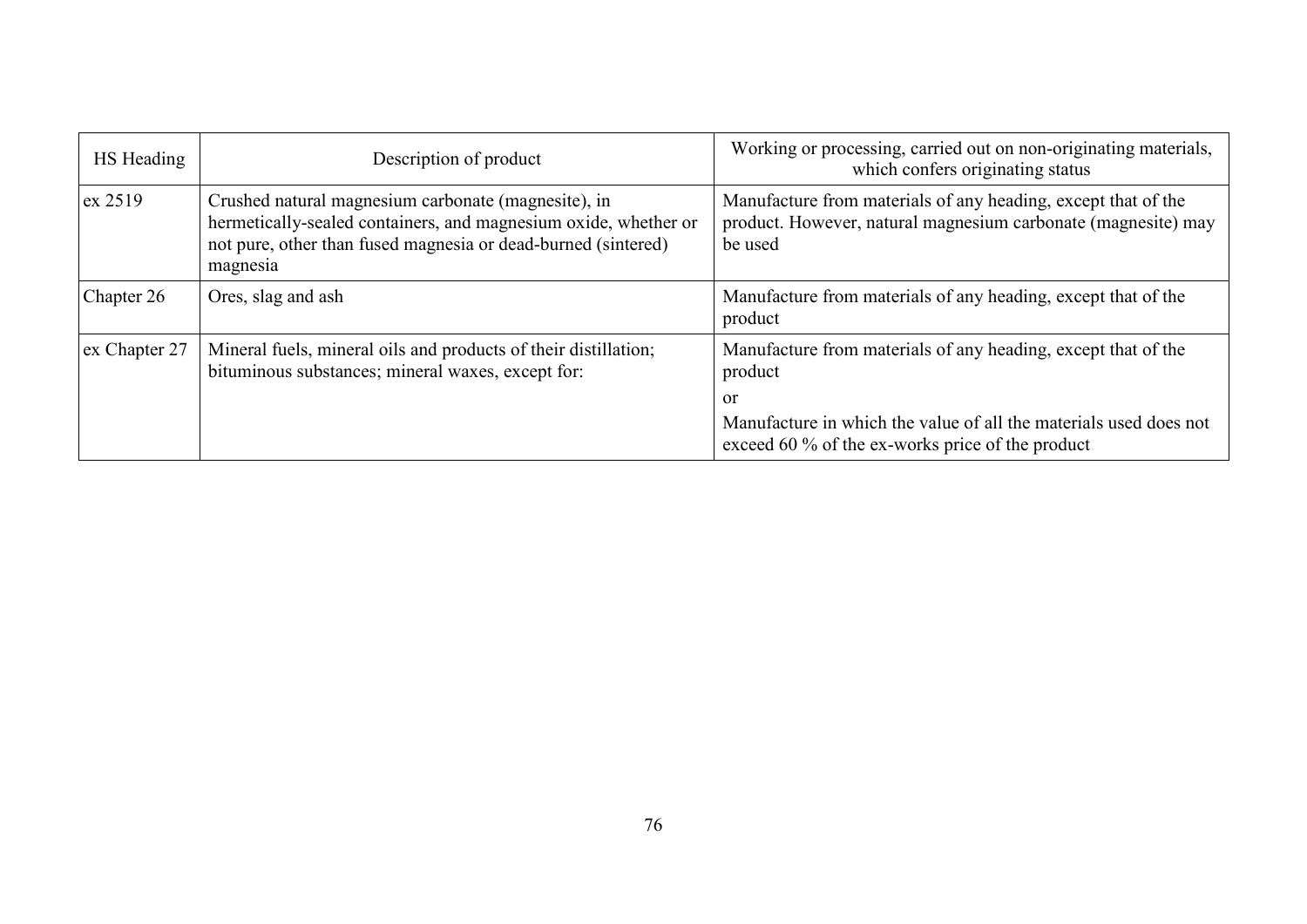<span id="page-76-1"></span><span id="page-76-0"></span>

| HS Heading | Description of product                                                                                                                                                                                                                                                                                                                                                                    | Working or processing, carried out on non-originating materials,<br>which confers originating status                                                                                                                                                                                                                                                                                       |
|------------|-------------------------------------------------------------------------------------------------------------------------------------------------------------------------------------------------------------------------------------------------------------------------------------------------------------------------------------------------------------------------------------------|--------------------------------------------------------------------------------------------------------------------------------------------------------------------------------------------------------------------------------------------------------------------------------------------------------------------------------------------------------------------------------------------|
| ex 2707    | Oils in which the weight of the aromatic constituents exceeds that<br>of the non-aromatic constituents, being oils similar to mineral oils<br>obtained by distillation of high temperature coal tar, of which<br>more than 65 % by volume distils at a temperature of up to $250^{\circ}$ C<br>(including mixtures of petroleum spirit and benzole), for use as<br>power or heating fuels | Operations of refining and/or one or more specific process(es) <sup>16</sup><br><sub>or</sub><br>Other operations in which all the materials used are classified<br>within a heading other than that of the product. However,<br>materials of the same heading as the product may be used,<br>provided that their total value does not exceed 50 % of the<br>ex-works price of the product |
| 2710       | Petroleum oils and oils obtained from bituminous materials, other<br>than crude; preparations not elsewhere specified or included,<br>containing by weight 70 % or more of petroleum oils or of oils<br>obtained from bituminous materials, these oils being the basic<br>constituents of the preparations; waste oils                                                                    | Operations of refining and/or one or more specific<br>process(es) <sup>17</sup> or<br>Other operations in which all the materials used are classified<br>within a heading other than that of the product. However,<br>materials of the same heading as the product may be used,<br>provided that their total value does not exceed 50 % of the<br>ex-works price of the product            |

 $16\,$ <sup>16</sup> For the special conditions relating to "specific processes", see Introductory Notes 8.1 and 8.3.

<sup>&</sup>lt;sup>17</sup> For the special conditions relating to "specific processes", see Introductory Note 8.2.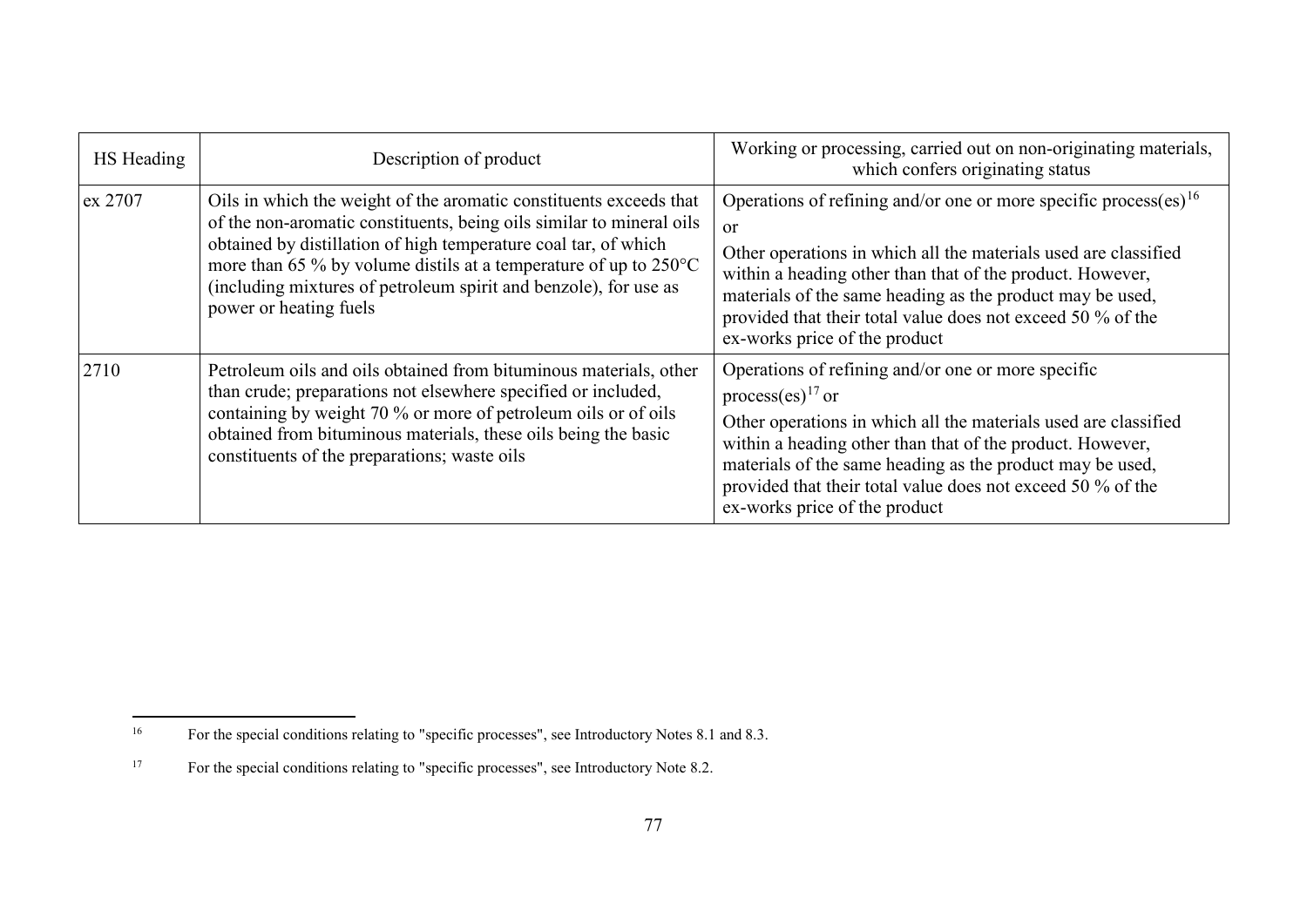<span id="page-77-1"></span><span id="page-77-0"></span>

| HS Heading | Description of product                                                                                                                                                                                                              | Working or processing, carried out on non-originating materials,<br>which confers originating status                                                                                                                                                                                                                                                                                       |
|------------|-------------------------------------------------------------------------------------------------------------------------------------------------------------------------------------------------------------------------------------|--------------------------------------------------------------------------------------------------------------------------------------------------------------------------------------------------------------------------------------------------------------------------------------------------------------------------------------------------------------------------------------------|
| 2711       | Petroleum gases and other gaseous hydrocarbons                                                                                                                                                                                      | Operations of refining and/or one or more specific process(es) <sup>18</sup><br><sub>or</sub><br>Other operations in which all the materials used are classified<br>within a heading other than that of the product. However,<br>materials of the same heading as the product may be used,<br>provided that their total value does not exceed 50 % of the<br>ex-works price of the product |
| 2712       | Petroleum jelly; paraffin wax, microcrystalline petroleum wax,<br>slack wax, ozokerite, lignite wax, peat wax, other mineral waxes,<br>and similar products obtained by synthesis or by other processes,<br>whether or not coloured | Operations of refining and/or one or more specific process(es) <sup>19</sup><br>or<br>Other operations in which all the materials used are classified<br>within a heading other than that of the product. However,<br>materials of the same heading as the product may be used,<br>provided that their total value does not exceed 50 % of the<br>ex-works price of the product            |

 $18\,$ <sup>18</sup> For the special conditions relating to "specific processes", see Introductory Note 8.2.

<sup>&</sup>lt;sup>19</sup> For the special conditions relating to "specific processes", see Introductory Note 8.2.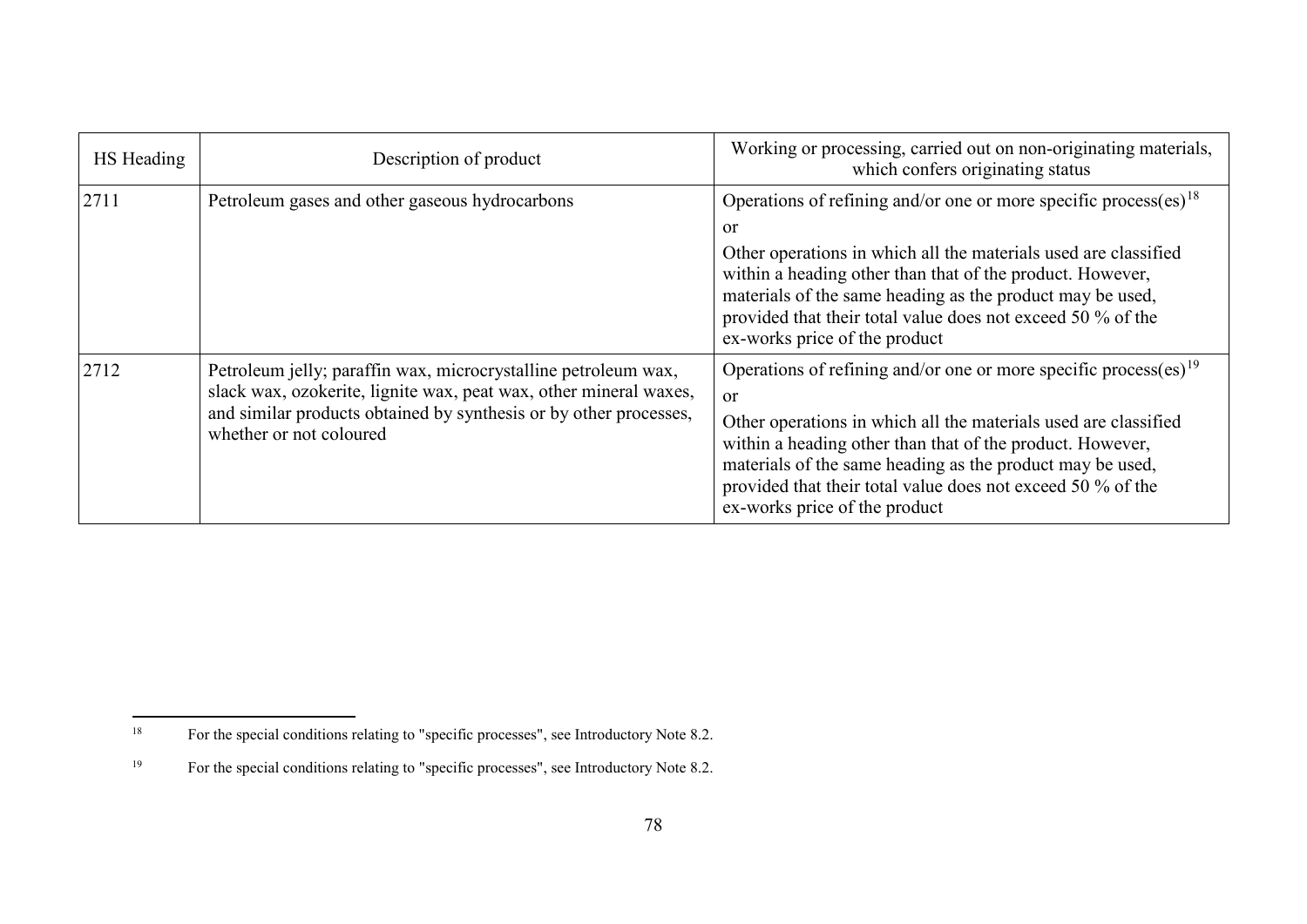<span id="page-78-0"></span>

| HS Heading | Description of product                                                                                                                                  | Working or processing, carried out on non-originating materials,<br>which confers originating status                                                                                                                                                                                                                                                                            |
|------------|---------------------------------------------------------------------------------------------------------------------------------------------------------|---------------------------------------------------------------------------------------------------------------------------------------------------------------------------------------------------------------------------------------------------------------------------------------------------------------------------------------------------------------------------------|
| 2713       | Petroleum coke, petroleum bitumen and other residues of<br>petroleum oils or of oils obtained from bituminous materials                                 | Operations of refining and/or one or more specific process(es) <sup>20</sup><br>or<br>Other operations in which all the materials used are classified<br>within a heading other than that of the product. However,<br>materials of the same heading as the product may be used,<br>provided that their total value does not exceed 50 % of the<br>ex-works price of the product |
| Chapter 28 | Inorganic chemicals; organic or inorganic compounds of precious<br>metals, of rare-earth metals, of radioactive elements or of<br>isotopes; except for: | Manufacture from materials of any heading, except that of the<br>product. However, materials of the same heading as the product<br>may be used, provided that their total value does not exceed 20 %<br>of the ex-works price of the product<br>or<br>Manufacture in which the value of all the materials used does not<br>exceed 40 % of the ex-works price of the product     |

 $20\,$ <sup>20</sup> For the special conditions relating to "specific processes", see Introductory Notes 8.1 and 8.3.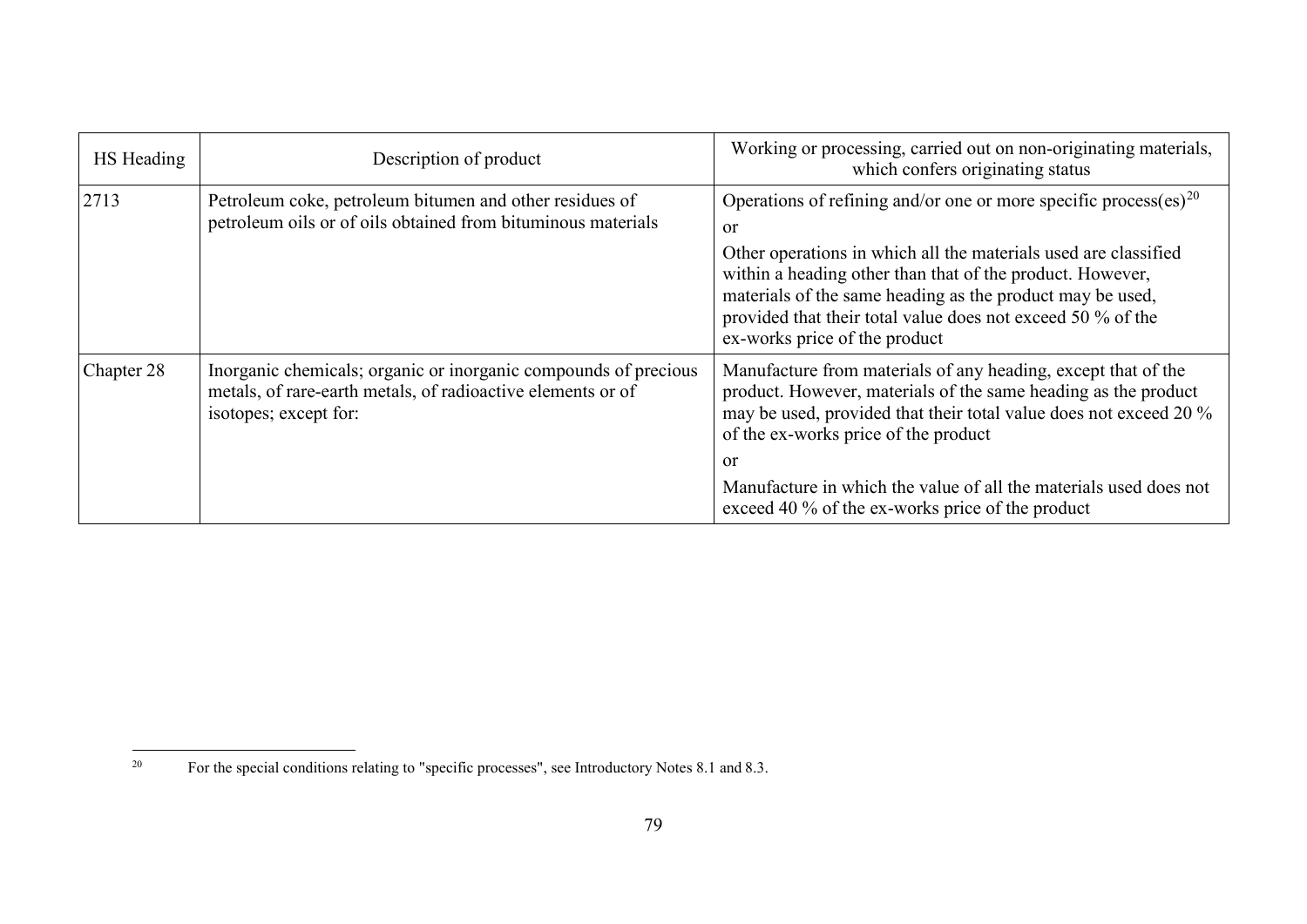| HS Heading    | Description of product                                                       | Working or processing, carried out on non-originating materials,<br>which confers originating status                                                                                                                                             |
|---------------|------------------------------------------------------------------------------|--------------------------------------------------------------------------------------------------------------------------------------------------------------------------------------------------------------------------------------------------|
| ex Chapter 29 | Organic chemicals; except for:                                               | Manufacture from materials of any heading, except that of the<br>product. However, materials of the same heading as the product<br>may be used, provided that their total value does not exceed 20 %<br>of the ex-works price of the product     |
|               |                                                                              | or                                                                                                                                                                                                                                               |
|               |                                                                              | Manufacture in which the value of all the materials used does not<br>exceed 40 % of the ex-works price of the product                                                                                                                            |
| ex 2905       | Metal alcoholates of alcohols of this heading and of ethanol;<br>except for: | Manufacture from materials of any heading, including other<br>materials of heading 2905. However, metal alcoholates of this<br>heading may be used, provided that their total value does not<br>exceed 20 % of the ex-works price of the product |
|               |                                                                              | or                                                                                                                                                                                                                                               |
|               |                                                                              | Manufacture in which the value of all the materials used does not<br>exceed 40 % of the ex-works price of the product                                                                                                                            |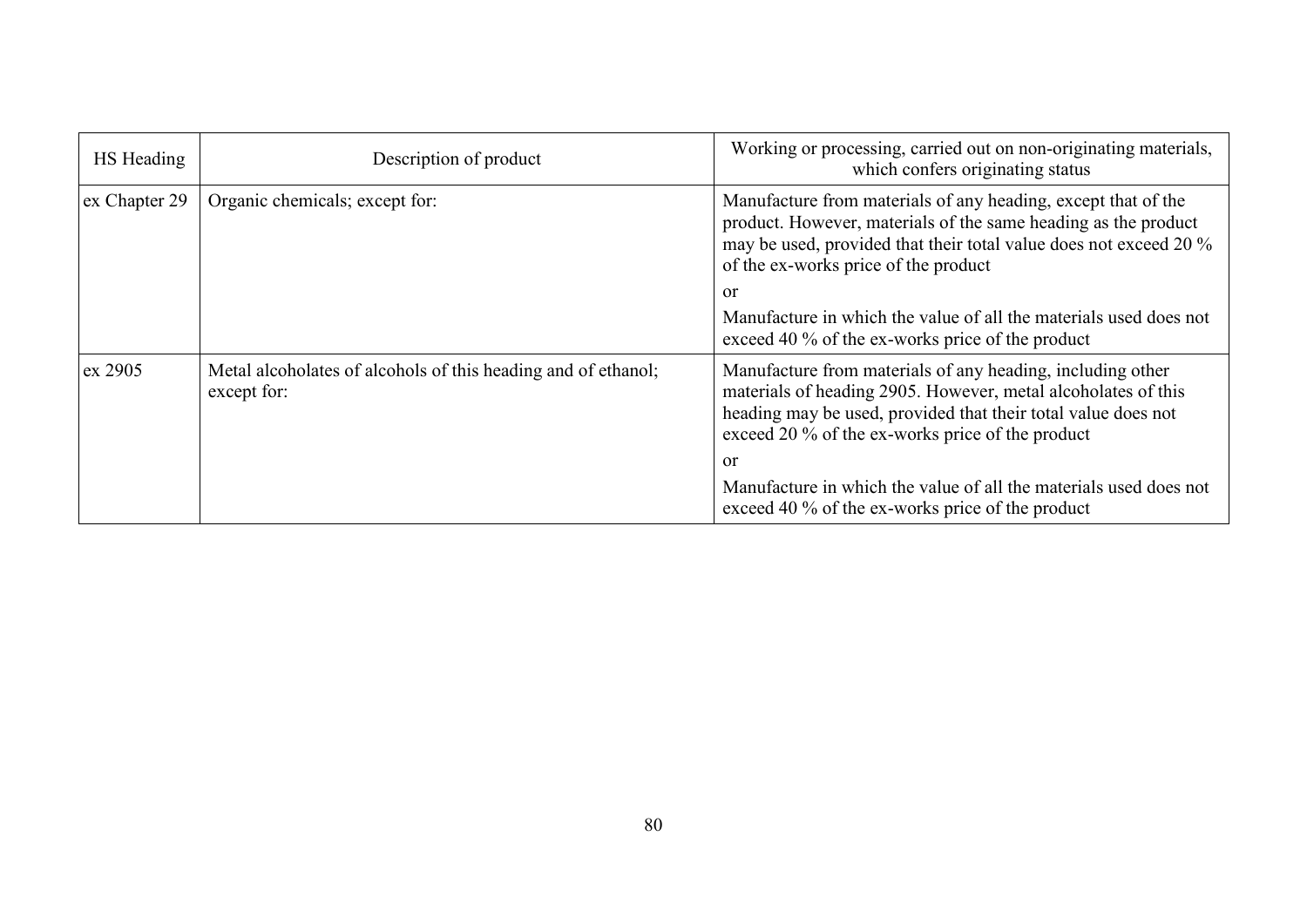| HS Heading                                        | Description of product                    | Working or processing, carried out on non-originating materials,<br>which confers originating status                                                                                                                                               |
|---------------------------------------------------|-------------------------------------------|----------------------------------------------------------------------------------------------------------------------------------------------------------------------------------------------------------------------------------------------------|
| 2905 43;<br>2905 44;<br>2905 45                   | Mannitol; D-glucitol (sorbitol); Glycerol | Manufacture from materials of any subheading, except that of the<br>product. However, materials of the same subheading as the<br>product may be used, provided that their total value does not<br>exceed 20 % of the ex-works price of the product |
|                                                   |                                           | or                                                                                                                                                                                                                                                 |
|                                                   |                                           | Manufacture in which the value of all the materials used does not<br>exceed 40 % of the ex-works price of the product                                                                                                                              |
| 2906, 2909,<br>2910,<br>2912-2918,<br>2920, 2924, |                                           | Manufacture from materials of any heading, except that of the<br>product. However, materials of the same heading as the product<br>may be used, provided that their total value does not exceed 20 %<br>of the ex-works price of the product       |
| 2931, 2933,<br>2934, 2942                         |                                           | or<br>Manufacture in which the value of all the materials used does not<br>exceed 50 % of the ex-works price of the product                                                                                                                        |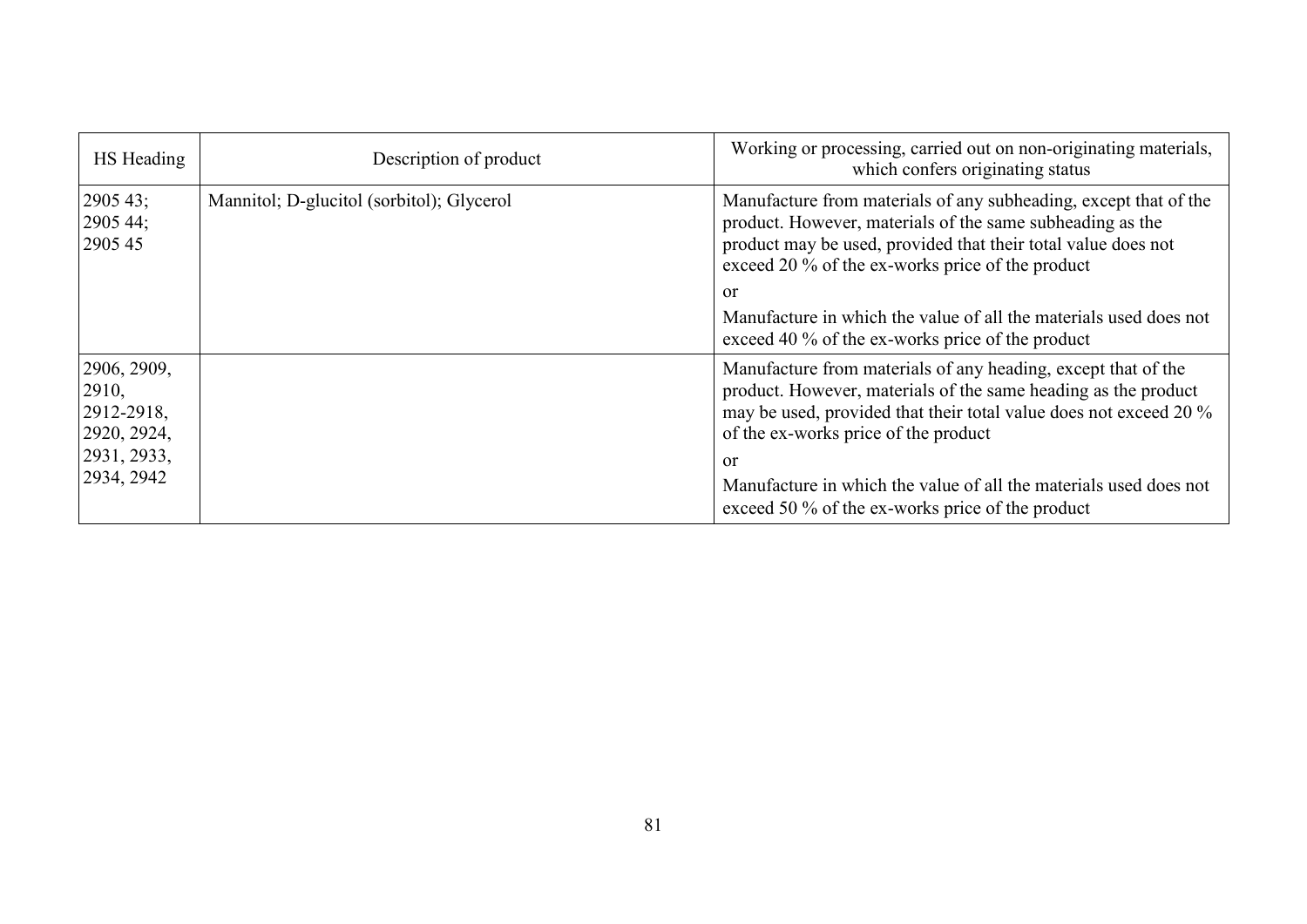| HS Heading | Description of product                                                                                                                                          | Working or processing, carried out on non-originating materials,<br>which confers originating status                                                                                                                                                                                                                                                                        |
|------------|-----------------------------------------------------------------------------------------------------------------------------------------------------------------|-----------------------------------------------------------------------------------------------------------------------------------------------------------------------------------------------------------------------------------------------------------------------------------------------------------------------------------------------------------------------------|
| Chapter 30 | Pharmaceutical products                                                                                                                                         | Manufacture from materials of any heading                                                                                                                                                                                                                                                                                                                                   |
| Chapter 31 | Fertilisers                                                                                                                                                     | Manufacture from materials of any heading, except that of the<br>product. However, materials of the same heading as the product<br>may be used, provided that their total value does not exceed 20 %<br>of the ex-works price of the product<br>or<br>Manufacture in which the value of all the materials used does not<br>exceed 40 % of the ex-works price of the product |
| Chapter 32 | Tanning or dyeing extracts; tannins and their derivatives; dyes,<br>pigments and other colouring matter; paints and varnishes; putty<br>and other mastics; inks | Manufacture from materials of any heading, except that of the<br>product. However, materials of the same heading as the product<br>may be used, provided that their total value does not exceed 20 %<br>of the ex-works price of the product<br>or<br>Manufacture in which the value of all the materials used does not<br>exceed 50 % of the ex-works price of the product |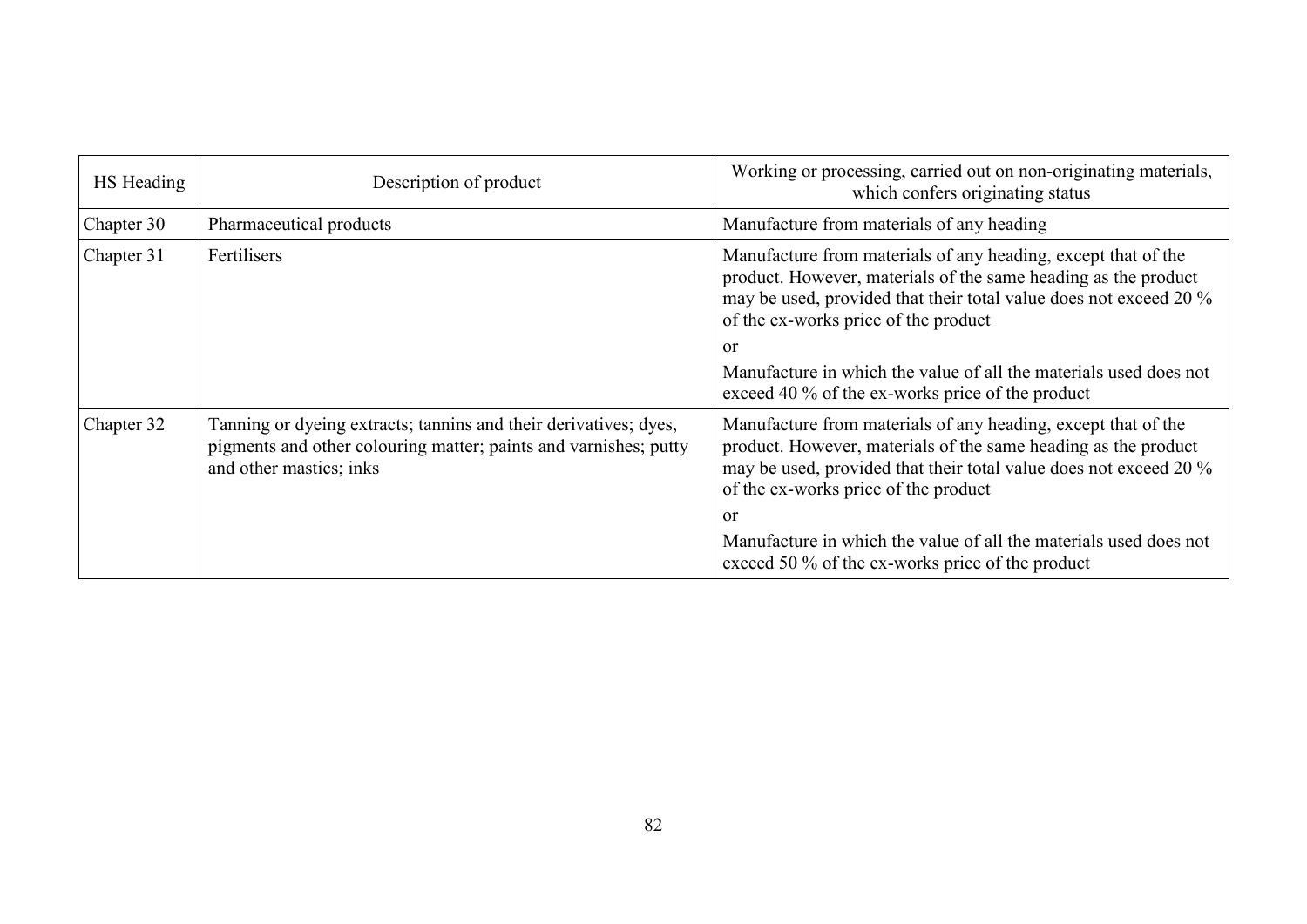| HS Heading    | Description of product                                                                                                                                                                                                                                                                             | Working or processing, carried out on non-originating materials,<br>which confers originating status                                                                                                                                               |
|---------------|----------------------------------------------------------------------------------------------------------------------------------------------------------------------------------------------------------------------------------------------------------------------------------------------------|----------------------------------------------------------------------------------------------------------------------------------------------------------------------------------------------------------------------------------------------------|
| Chapter 33    | Essential oils and resinoids; perfumery, cosmetic or toilet<br>preparations; except for:                                                                                                                                                                                                           | Manufacture from materials of any heading, except that of the<br>product. However, materials of the same heading as the product<br>may be used, provided that their total value does not exceed 20 %<br>of the ex-works price of the product       |
|               |                                                                                                                                                                                                                                                                                                    | $\alpha$                                                                                                                                                                                                                                           |
|               |                                                                                                                                                                                                                                                                                                    | Manufacture in which the value of all the materials used does not<br>exceed 50 % of the ex-works price of the product                                                                                                                              |
| ex Chapter 34 | Soap, organic surface-active agents, washing preparations,<br>lubricating preparations, artificial waxes, prepared waxes,<br>polishing or scouring preparations, candles and similar articles,<br>modelling pastes, "dental waxes" and dental preparations with a<br>basis of plaster, except for: | Manufacture from materials of any heading, except that of the<br>product. However, materials of the same heading as the product<br>may be used, provided that their total value does not exceed 20 %<br>of the ex-works price of the product<br>or |
|               |                                                                                                                                                                                                                                                                                                    | Manufacture in which the value of all the materials used does not<br>exceed 50 % of the ex-works price of the product                                                                                                                              |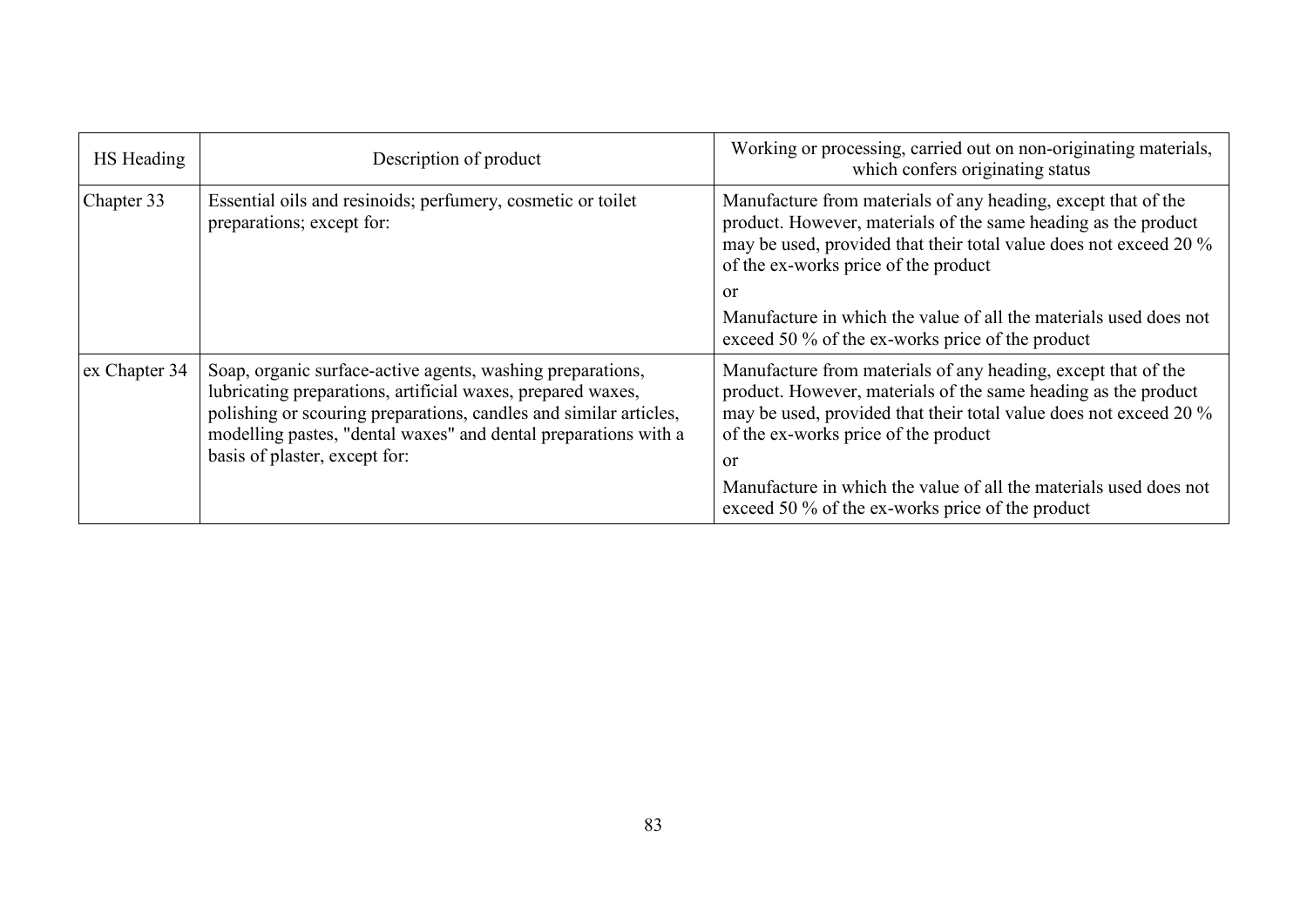| HS Heading | Description of product                                                                                                                                                 | Working or processing, carried out on non-originating materials,<br>which confers originating status                                                                                                                                         |
|------------|------------------------------------------------------------------------------------------------------------------------------------------------------------------------|----------------------------------------------------------------------------------------------------------------------------------------------------------------------------------------------------------------------------------------------|
| ex 3404    | Artificial waxes and prepared waxes:<br>With a basis of paraffin, petroleum waxes, waxes obtained<br>$\frac{1}{2}$<br>from bituminous minerals, slack wax or scale wax | Manufacture from materials of any heading                                                                                                                                                                                                    |
| Chapter 35 | Albuminoidal substances; modified starches; glues; enzymes                                                                                                             | Manufacture from materials of any heading, except that of the<br>product, in which the value of all the materials used does not<br>exceed 50 % of the ex-works price of the product                                                          |
| Chapter 36 | Explosives; pyrotechnic products; matches; pyrophoric alloys;<br>certain combustible preparations                                                                      | Manufacture from materials of any heading, except that of the<br>product. However, materials of the same heading as the product<br>may be used, provided that their total value does not exceed 20 %<br>of the ex-works price of the product |
|            |                                                                                                                                                                        | or<br>Manufacture in which the value of all the materials used does not<br>exceed 40 % of the ex-works price of the product                                                                                                                  |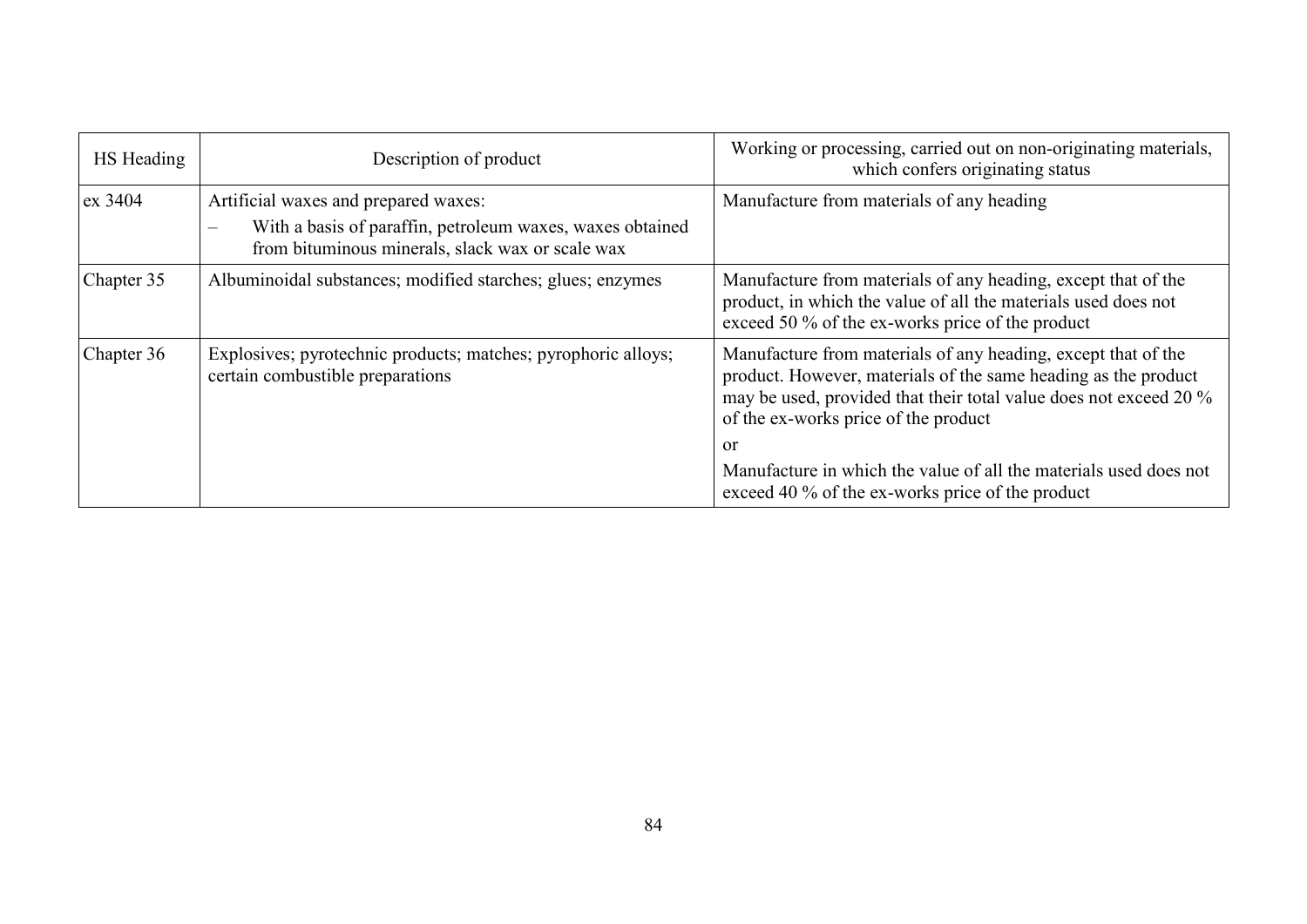| HS Heading    | Description of product                       | Working or processing, carried out on non-originating materials,<br>which confers originating status                                                                                                                                         |
|---------------|----------------------------------------------|----------------------------------------------------------------------------------------------------------------------------------------------------------------------------------------------------------------------------------------------|
| Chapter 37    | Photographic or cinematographic goods        | Manufacture from materials of any heading, except that of the<br>product. However, materials of the same heading as the product<br>may be used, provided that their total value does not exceed 20 %<br>of the ex-works price of the product |
|               |                                              | or                                                                                                                                                                                                                                           |
|               |                                              | Manufacture in which the value of all the materials used does not<br>exceed 40 % of the ex-works price of the product                                                                                                                        |
| ex Chapter 38 | Miscellaneous chemical products; except for: | Manufacture from materials of any heading, except that of the<br>product. However, materials of the same heading as the product<br>may be used, provided that their total value does not exceed 20 %<br>of the ex-works price of the product |
|               |                                              | or                                                                                                                                                                                                                                           |
|               |                                              | Manufacture in which the value of all the materials used does not<br>exceed 40 % of the ex-works price of the product                                                                                                                        |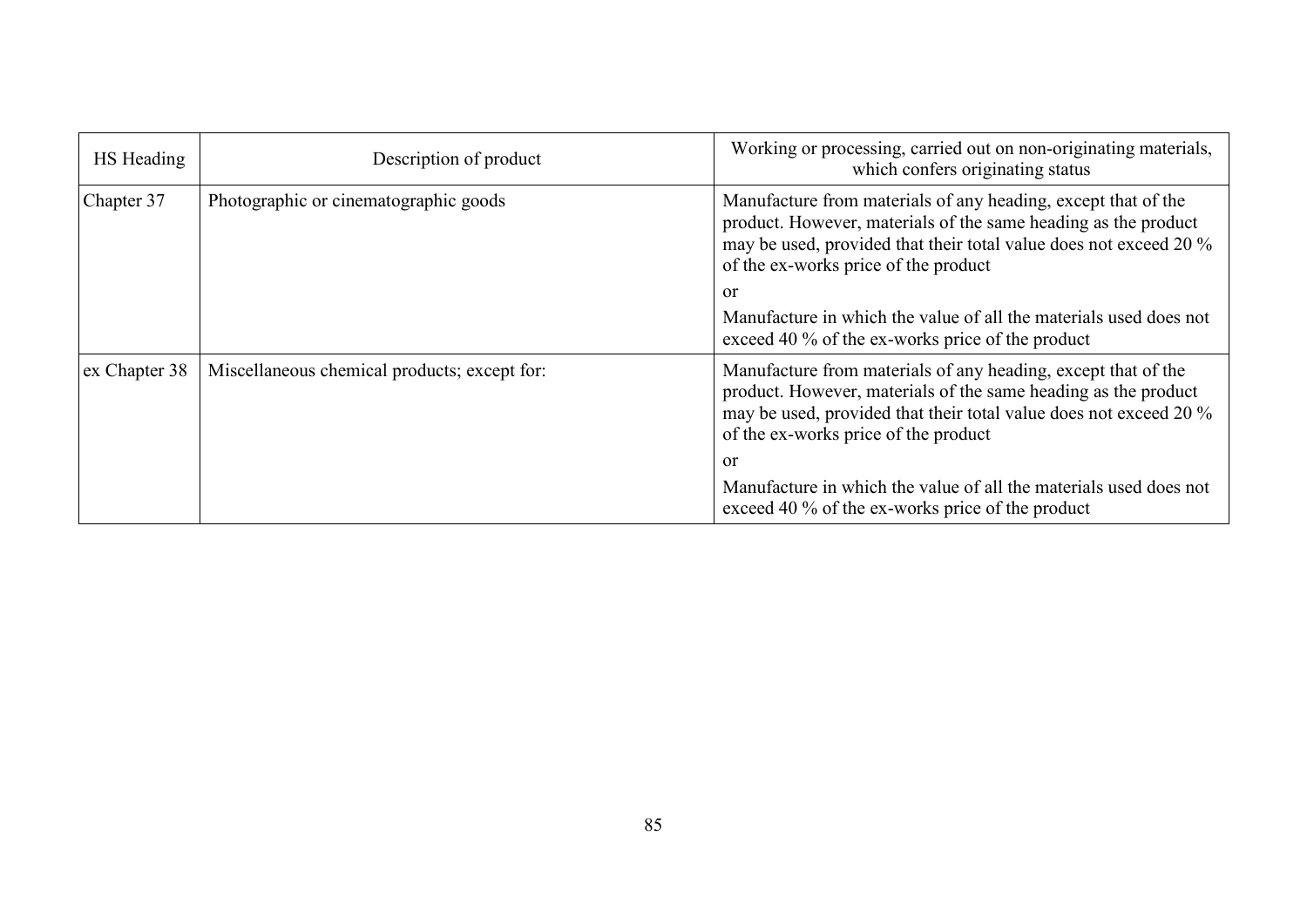| HS Heading | Description of product                                                                       | Working or processing, carried out on non-originating materials,<br>which confers originating status                                                                                                                                                                                              |
|------------|----------------------------------------------------------------------------------------------|---------------------------------------------------------------------------------------------------------------------------------------------------------------------------------------------------------------------------------------------------------------------------------------------------|
| 3823       | Industrial monocarboxylic fatty acids; acid oils from refining;<br>industrial fatty alcohols | Manufacture from materials of any heading, including other<br>materials of heading 3823                                                                                                                                                                                                           |
|            |                                                                                              | or                                                                                                                                                                                                                                                                                                |
|            |                                                                                              | Manufacture in which the value of all the materials used does not<br>exceed 40 % of the ex-works price of the product                                                                                                                                                                             |
| 3824 60    | Sorbitol other than that of subheading 2905 44                                               | Manufacture from materials of any subheading, except that of the<br>product and except materials of subheading 2905 44. However,<br>materials of the same subheading as the product may be used,<br>provided that their total value does not exceed 20 % of the ex-<br>works price of the product |
|            |                                                                                              | or                                                                                                                                                                                                                                                                                                |
|            |                                                                                              | Manufacture in which the value of all the materials used does not<br>exceed 40 % of the ex-works price of the product                                                                                                                                                                             |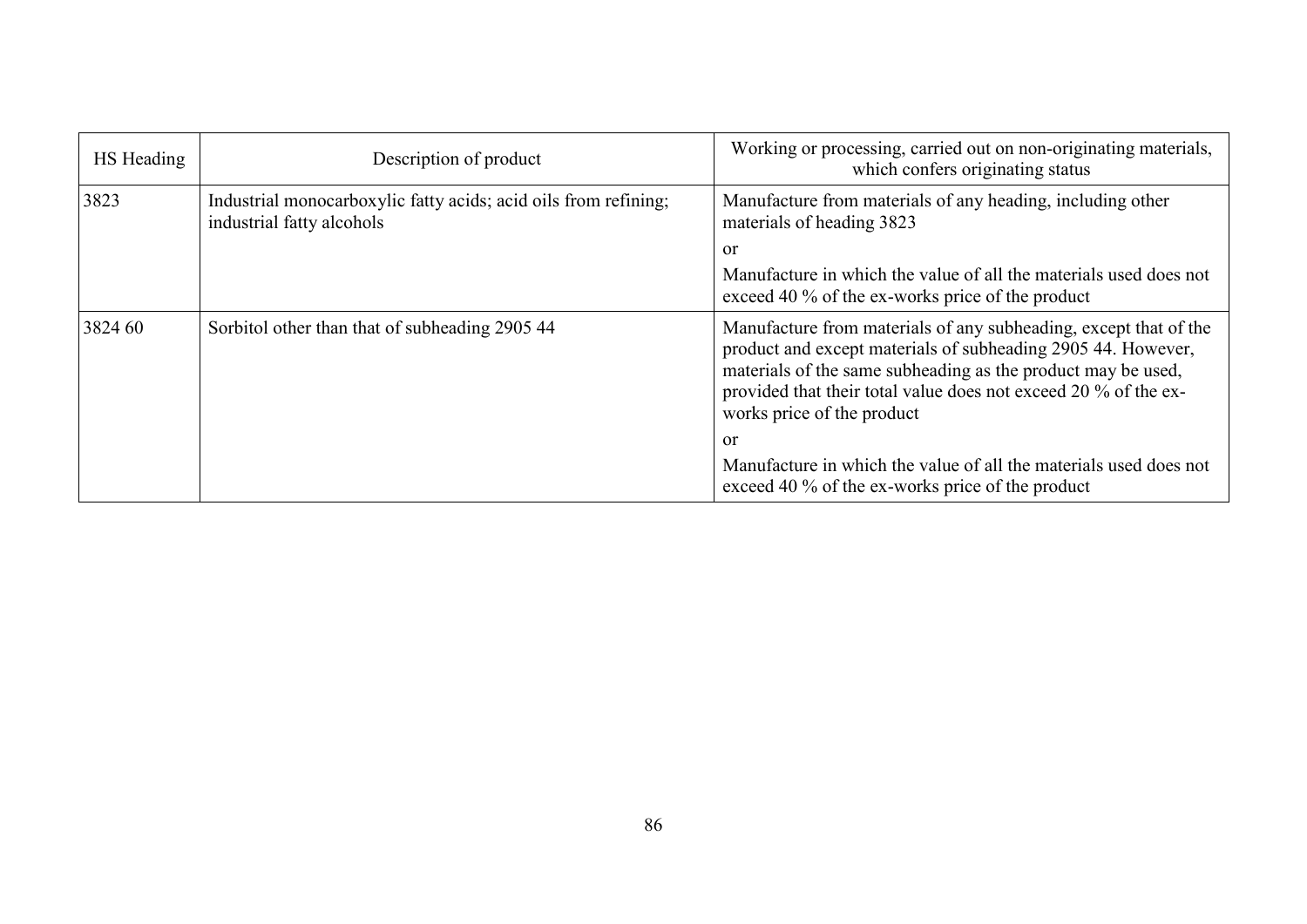| HS Heading          | Description of product                     | Working or processing, carried out on non-originating materials,<br>which confers originating status                                                                                                                                       |
|---------------------|--------------------------------------------|--------------------------------------------------------------------------------------------------------------------------------------------------------------------------------------------------------------------------------------------|
| ex Chapter 39       | Plastics and articles thereof: except for: | Manufacture from materials of any heading, except that of the<br>product. However materials of the same heading as the product<br>may be used, provided that their total value does not exceed 20 %<br>of the ex-work price of the product |
|                     |                                            | or                                                                                                                                                                                                                                         |
|                     |                                            | Manufacture in which the value of all the materials used does not<br>exceed 40 % of the ex-works price of the product                                                                                                                      |
| 3903, 3905,<br>3906 |                                            | Manufacture from materials of any heading, except that of the<br>product. However materials of the same heading as the product<br>may be used, provided that their total value does not exceed 20 %<br>of the ex-work price of the product |
|                     |                                            | or                                                                                                                                                                                                                                         |
|                     |                                            | Manufacture in which the value of all the materials used does not<br>exceed 50 % of the ex-works price of the product                                                                                                                      |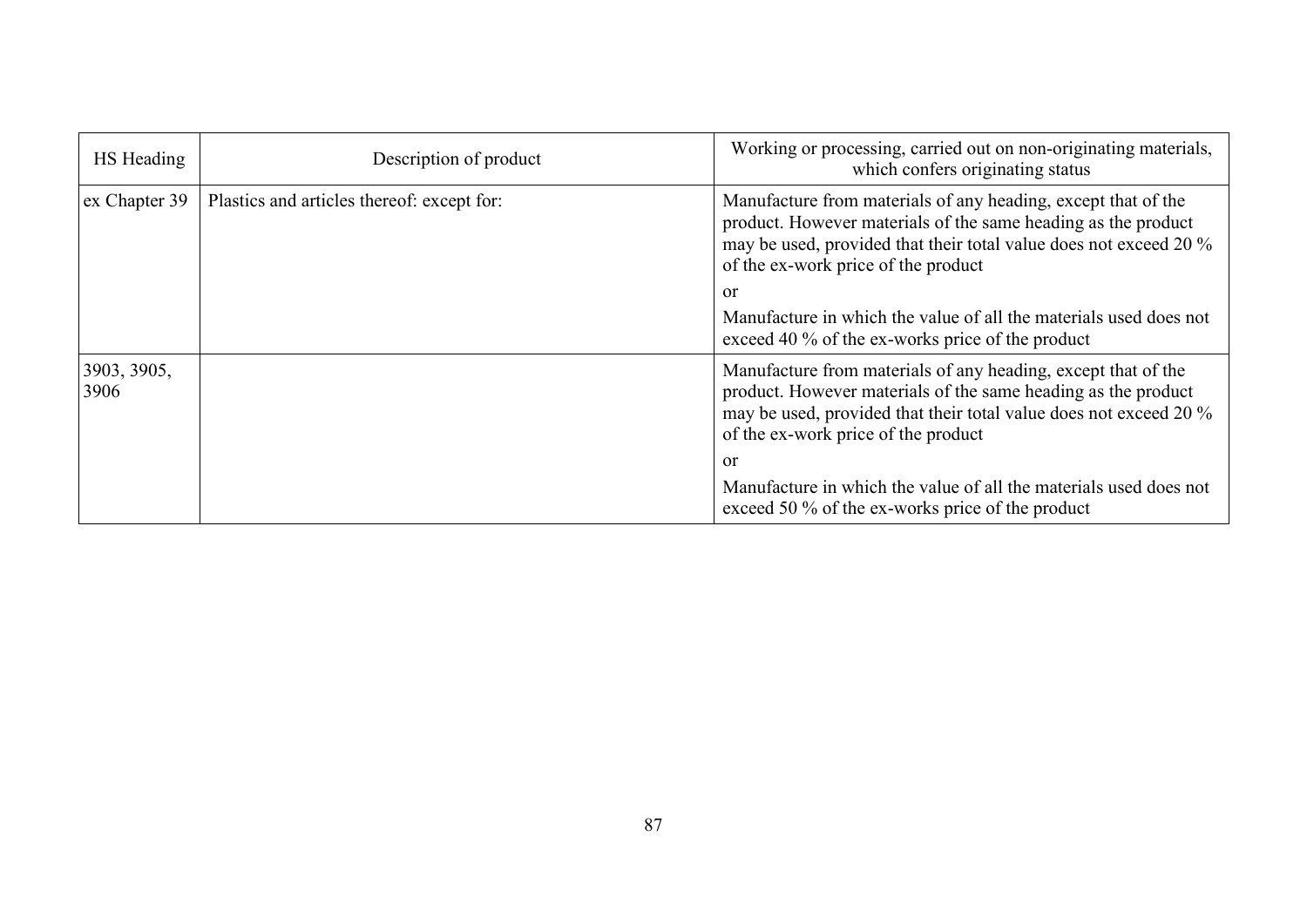<span id="page-87-0"></span>

| HS Heading | Description of product                                                                     | Working or processing, carried out on non-originating materials,<br>which confers originating status                                                                                                                                                             |
|------------|--------------------------------------------------------------------------------------------|------------------------------------------------------------------------------------------------------------------------------------------------------------------------------------------------------------------------------------------------------------------|
| ex 3907    | Copolymer, made from polycarbonate and acrylonitrile-<br>butadiene-styrene copolymer (ABS) | Manufacture from materials of any heading, except that of the<br>product. However, materials of the same heading as the product<br>may be used, provided that their total value does not exceed 50 %<br>of the ex-works price of the product <sup>21</sup><br>or |
|            |                                                                                            | Manufacture in which the value of all the materials used does not<br>exceed 50 % of the ex-works price of the product                                                                                                                                            |
|            | Polyester<br>$\qquad \qquad -$                                                             | Manufacture from materials of any heading, except that of the<br>product                                                                                                                                                                                         |
|            |                                                                                            | or                                                                                                                                                                                                                                                               |
|            |                                                                                            | Manufacture from polycarbonate of tetrabromo-(bisphenol A)                                                                                                                                                                                                       |
|            |                                                                                            | <b>or</b>                                                                                                                                                                                                                                                        |
|            |                                                                                            | Manufacture in which the value of all the materials used does not<br>exceed 50 % of the ex-works price of the product                                                                                                                                            |

 $21$ <sup>21</sup> In the case of the products composed of materials classified within both headings 3901 to 3906, and in the case of the products within headings 3907 to 3911, this restriction only applies to that group of materials which predominates by weight in the product.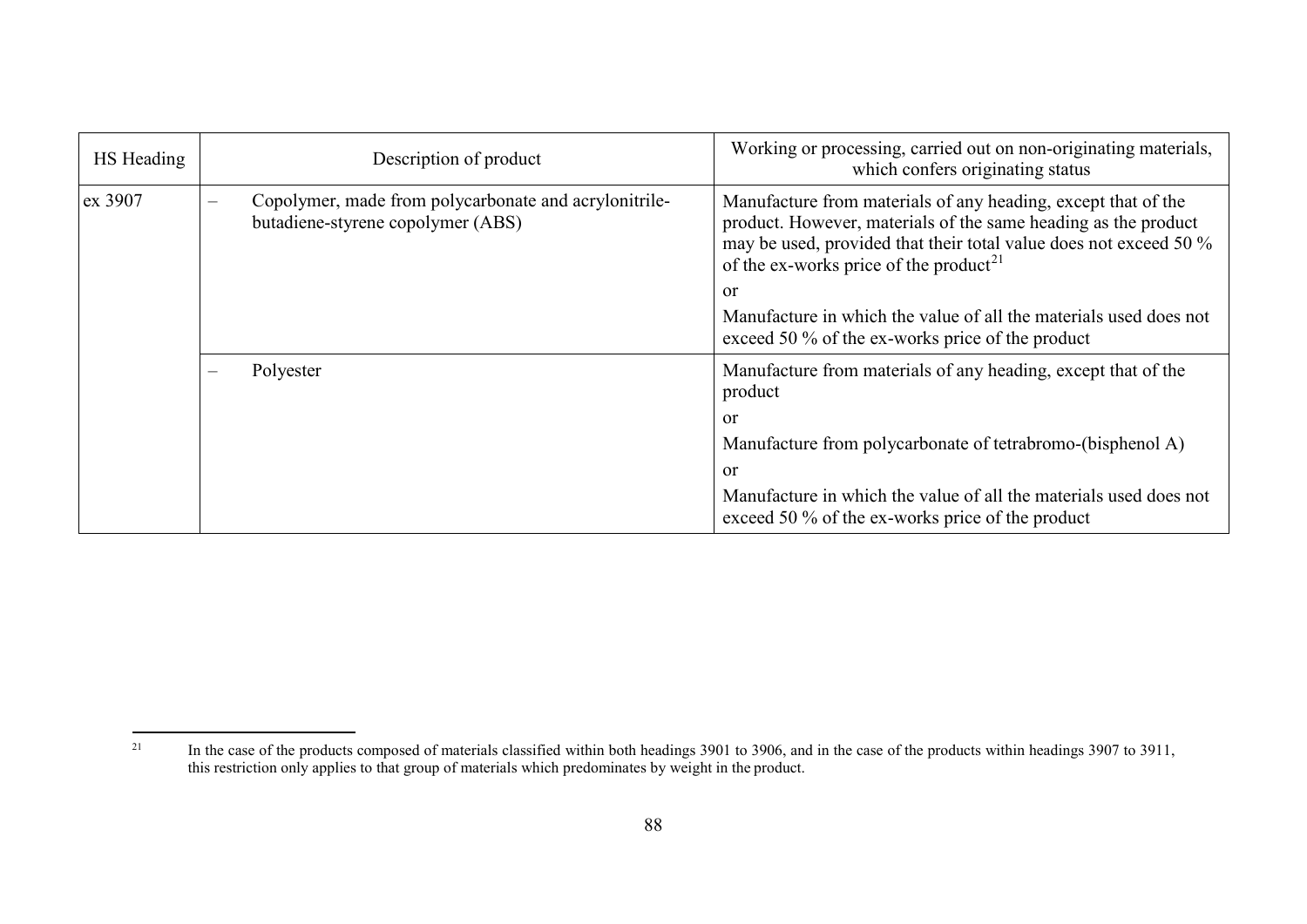| HS Heading                                                                     | Description of product                   | Working or processing, carried out on non-originating materials,<br>which confers originating status                                                                                                                                                                                                                                                                      |
|--------------------------------------------------------------------------------|------------------------------------------|---------------------------------------------------------------------------------------------------------------------------------------------------------------------------------------------------------------------------------------------------------------------------------------------------------------------------------------------------------------------------|
| 3908, 3909,<br>3913,<br>3915-3917,<br>3920, 3921,<br>3922, 3924,<br>3925, 3926 |                                          | Manufacture from materials of any heading, except that of the<br>product. However materials of the same heading as the product<br>may be used, provided that their total value does not exceed 20 %<br>of the ex-work price of the product<br>or<br>Manufacture in which the value of all the materials used does not<br>exceed 50 % of the ex-works price of the product |
| ex Chapter 40                                                                  | Rubber and articles thereof; except for: | Manufacture from materials of any heading, except that of the<br>product                                                                                                                                                                                                                                                                                                  |
|                                                                                |                                          | <b>or</b><br>Manufacture in which the value of all the materials used does not<br>exceed 40 % of the ex-works price of the product                                                                                                                                                                                                                                        |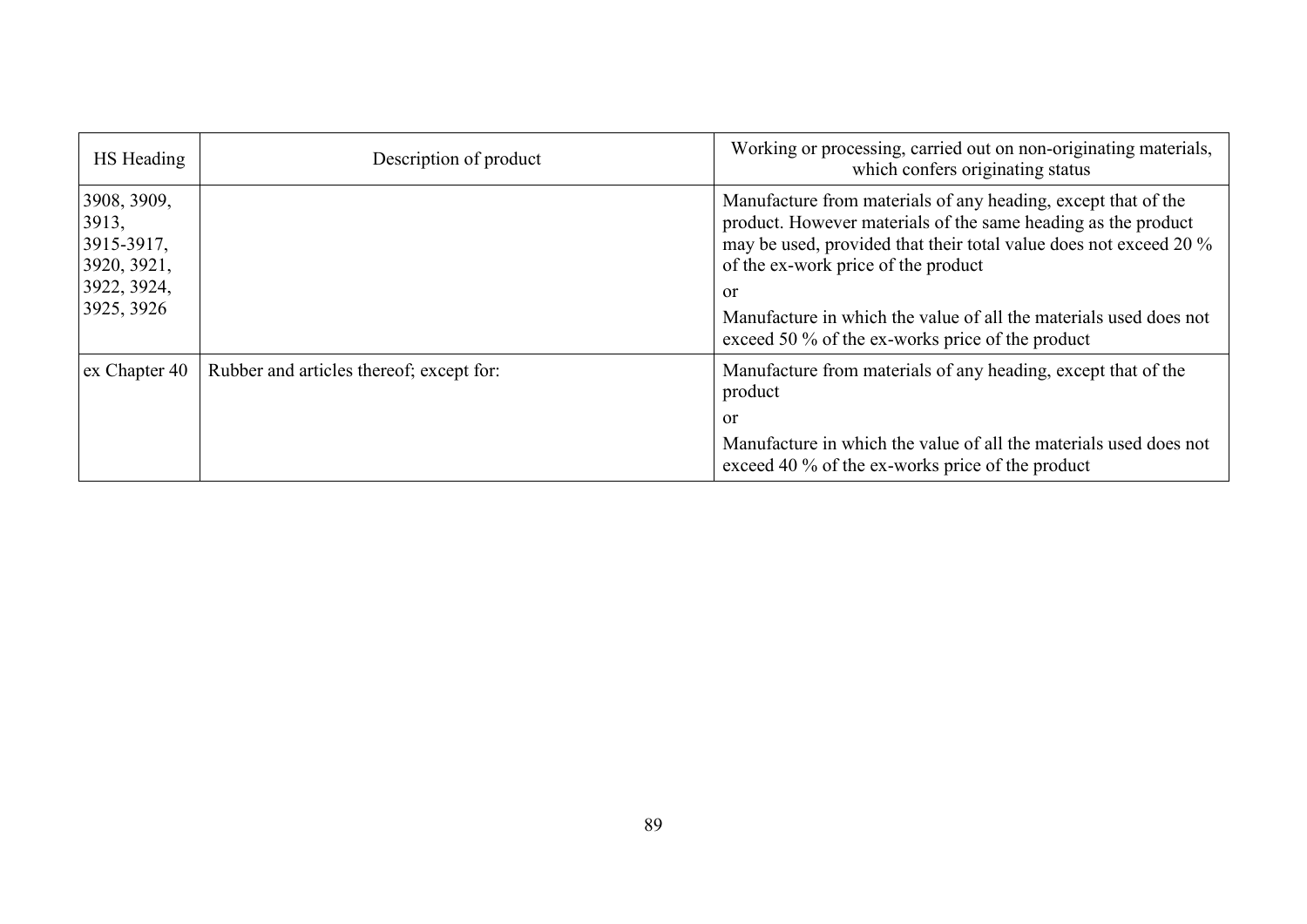| HS Heading | Description of product                                                                                                                                                                                                                  | Working or processing, carried out on non-originating materials,<br>which confers originating status                                                                                                               |
|------------|-----------------------------------------------------------------------------------------------------------------------------------------------------------------------------------------------------------------------------------------|--------------------------------------------------------------------------------------------------------------------------------------------------------------------------------------------------------------------|
| 4002.99    | Other Synthetic rubber and factice derived from oils, in primary<br>forms or in plates, sheets or strip; mixtures of any product of<br>heading 4001 with any product of this heading, in primary forms<br>or in plates, sheets or strip | Manufacture from materials of any heading, except that of the<br>product<br><sub>or</sub><br>Manufacture in which the value of all the materials used does not<br>exceed 60 % of the ex-works price of the product |
| 4010       | Conveyor or transmission belts or belting,                                                                                                                                                                                              | Manufacture from materials of any heading, except that of the<br>product<br><b>or</b><br>Manufacture in which the value of all the materials used does not<br>exceed 50 % of the ex-works price of the product     |
| 4012       | Retreaded or used pneumatic tyres of rubber; solid or cushion<br>tyres, tyre treads and tyre flaps, of rubber:                                                                                                                          |                                                                                                                                                                                                                    |
|            | Retreaded pneumatic, solid or cushion tyres, of rubber<br>$\overline{\phantom{a}}$                                                                                                                                                      | Retreading of used tyres                                                                                                                                                                                           |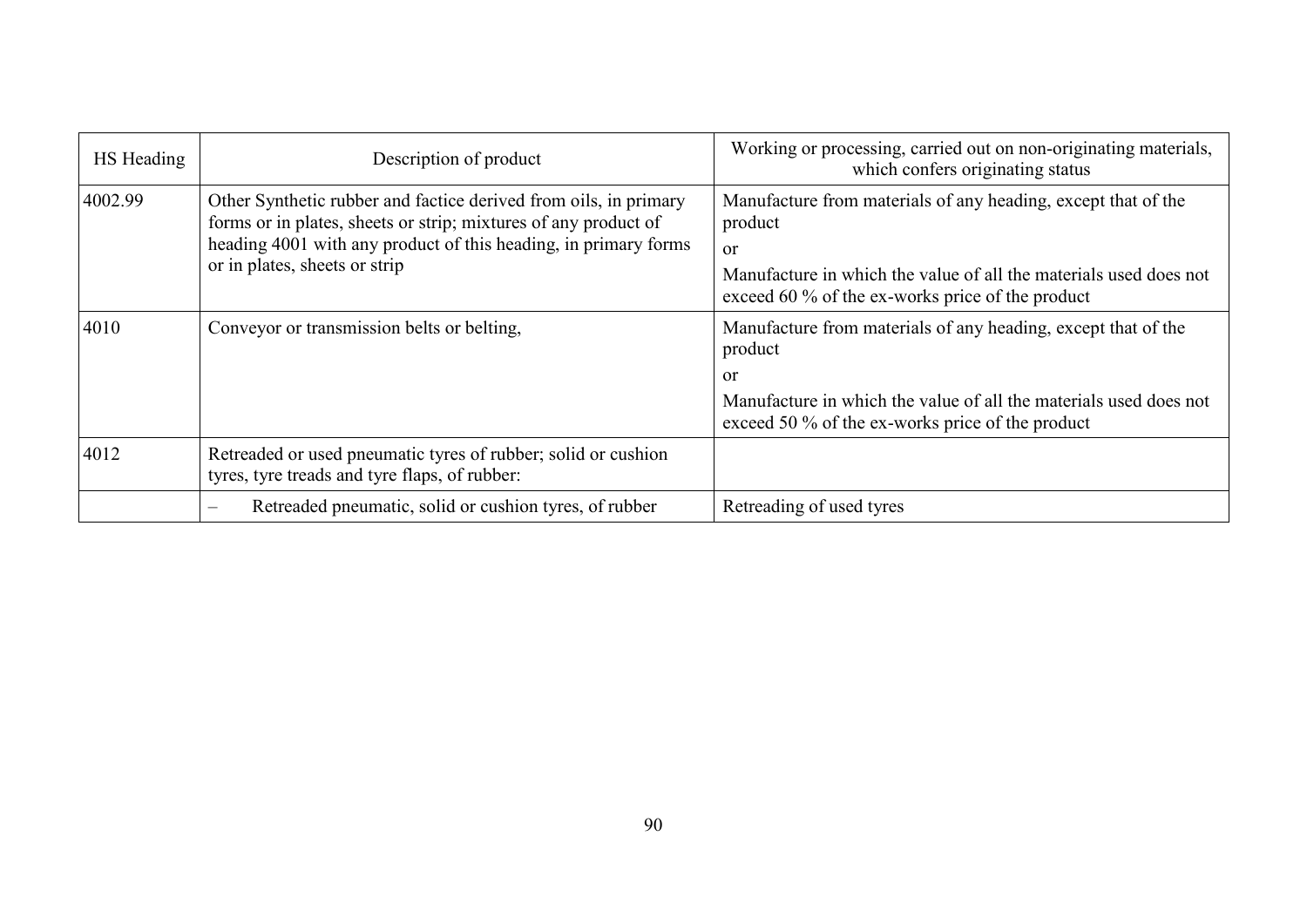| HS Heading    | Description of product                                             | Working or processing, carried out on non-originating materials,<br>which confers originating status                               |
|---------------|--------------------------------------------------------------------|------------------------------------------------------------------------------------------------------------------------------------|
|               | Other                                                              | Manufacture from materials of any heading, except those of<br>headings $4011$ and $4012$                                           |
|               |                                                                    | <b>or</b><br>Manufacture in which the value of all the materials used does not<br>exceed 70 % of the ex-works price of the product |
| ex Chapter 41 | Raw hides and skins (other than furskins) and leather; except for: | Manufacture from materials of any heading, except that of the<br>product                                                           |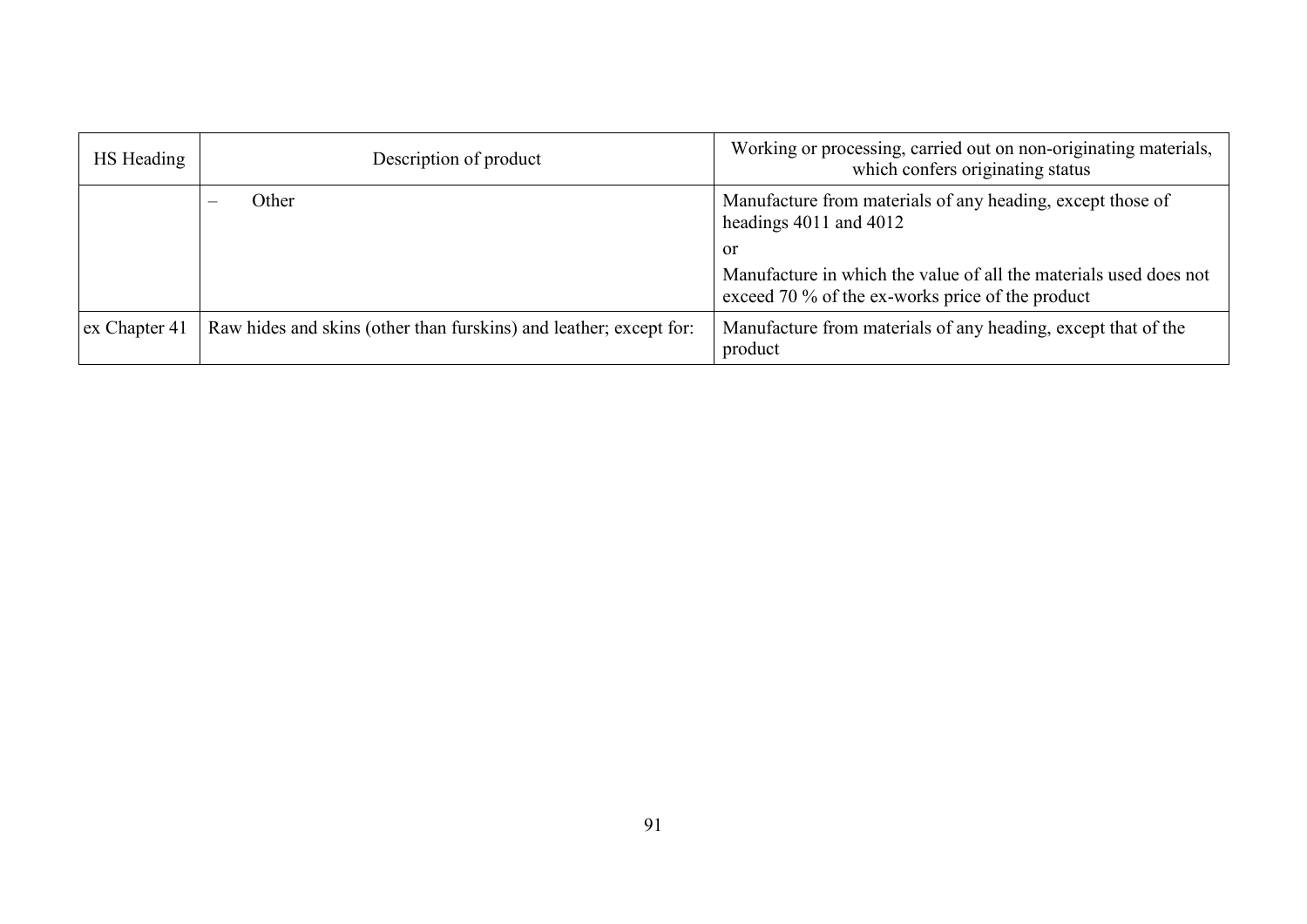| HS Heading   | Description of product                                                                                                                                                                                                                                                                                                                                                                                                                                                                                                                                                                                                                                                                                                                                          | Working or processing, carried out on non-originating materials,<br>which confers originating status |
|--------------|-----------------------------------------------------------------------------------------------------------------------------------------------------------------------------------------------------------------------------------------------------------------------------------------------------------------------------------------------------------------------------------------------------------------------------------------------------------------------------------------------------------------------------------------------------------------------------------------------------------------------------------------------------------------------------------------------------------------------------------------------------------------|------------------------------------------------------------------------------------------------------|
| 4101 to 4103 | Raw hides and skins of bovine (including buffalo) or equine<br>animals (fresh, or salted, dried, limed, pickled or otherwise<br>preserved, but not tanned, parchment dressed or further prepared),<br>whether or not dehaired or split; raw skins of sheep or lambs<br>(fresh, or salted, dried, limed, pickled or otherwise preserved, but<br>not tanned, parchment dressed or further prepared), whether or not<br>with wool on or split, other than those excluded by Note 1(c) to<br>Chapter 41; other raw hides and skins (fresh, or salted, dried,<br>limed, pickled or otherwise preserved, but not tanned, parchment<br>dressed or further prepared), whether or not dehaired or split,<br>other than those excluded by Note 1(b) or 1(c) to Chapter 41 | Manufacture from materials of any heading                                                            |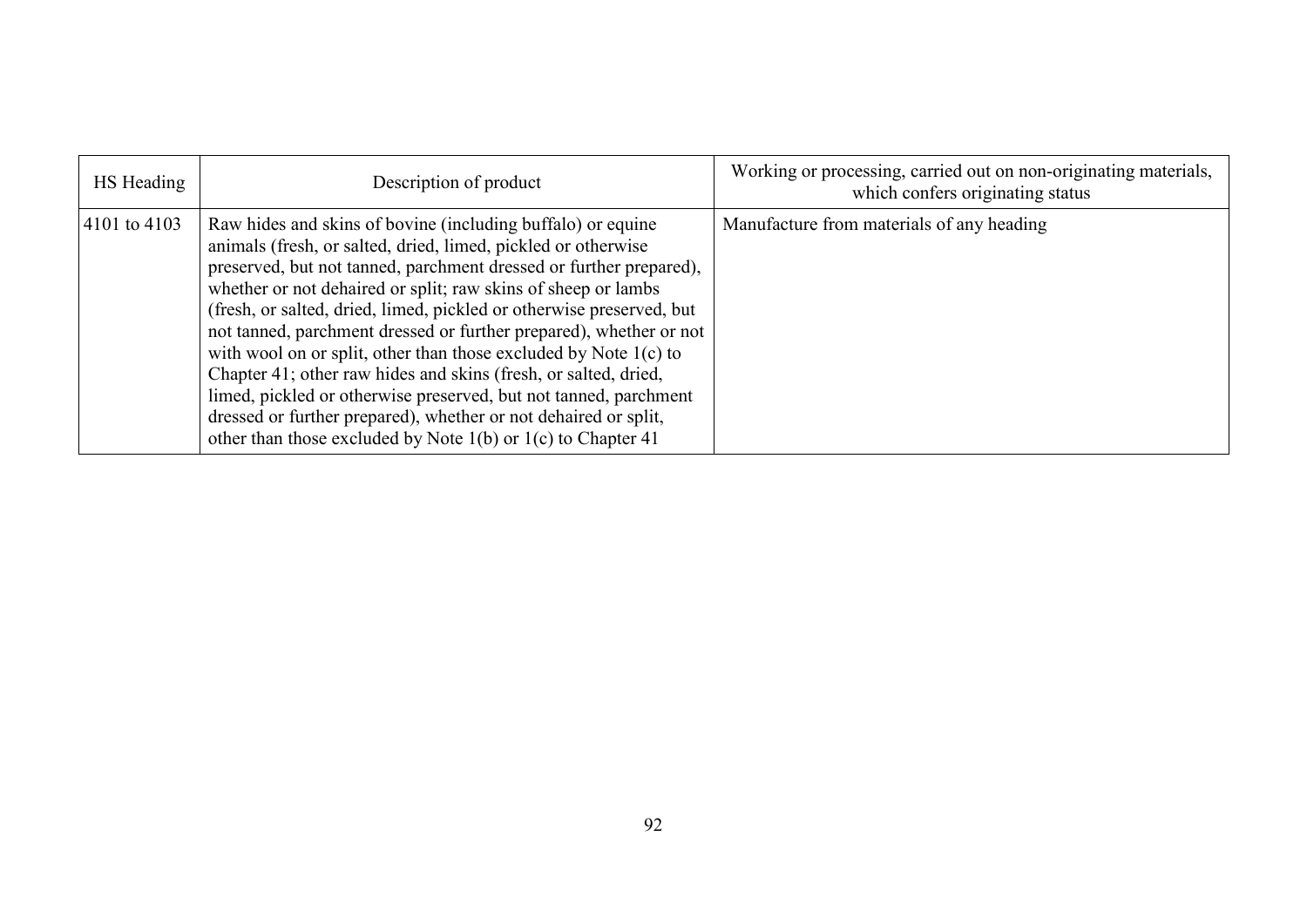| HS Heading          | Description of product                                                                                                                            | Working or processing, carried out on non-originating materials,<br>which confers originating status                                                                                                                                                                                         |
|---------------------|---------------------------------------------------------------------------------------------------------------------------------------------------|----------------------------------------------------------------------------------------------------------------------------------------------------------------------------------------------------------------------------------------------------------------------------------------------|
| 4104 to 4106        | Tanned or crust hides and skins, without wool or hair on, whether<br>or not split, but not further prepared                                       | Re-tanning of tanned or pre-tanned hides and skins of<br>sub-headings 4104 11, 4104 19, 4105 10, 4106 21, 4106 31 or<br>410691                                                                                                                                                               |
|                     |                                                                                                                                                   | or<br>Manufacture from materials of any heading, except that of the<br>product                                                                                                                                                                                                               |
| 4107, 4112,<br>4113 | Leather further prepared after tanning or crusting                                                                                                | Manufacture from materials of any heading, except that of the<br>product. However, materials of sub-headings 4104 41, 4104 49,<br>4105 30, 4106 22, 4106 32 and 4106 92 may be used only if a<br>re-tanning operation of the tanned or crust hides and skins in the<br>dry state takes place |
| Chapter 42          | Articles of leather; saddlery and harness; travel goods, handbags<br>and similar containers; articles of animal gut (other than silk worm<br>gut) | Manufacture from materials of any heading, except that of the<br>product<br>or<br>Manufacture in which the value of all the materials used does not<br>exceed 50 % of the ex-works price of the product                                                                                      |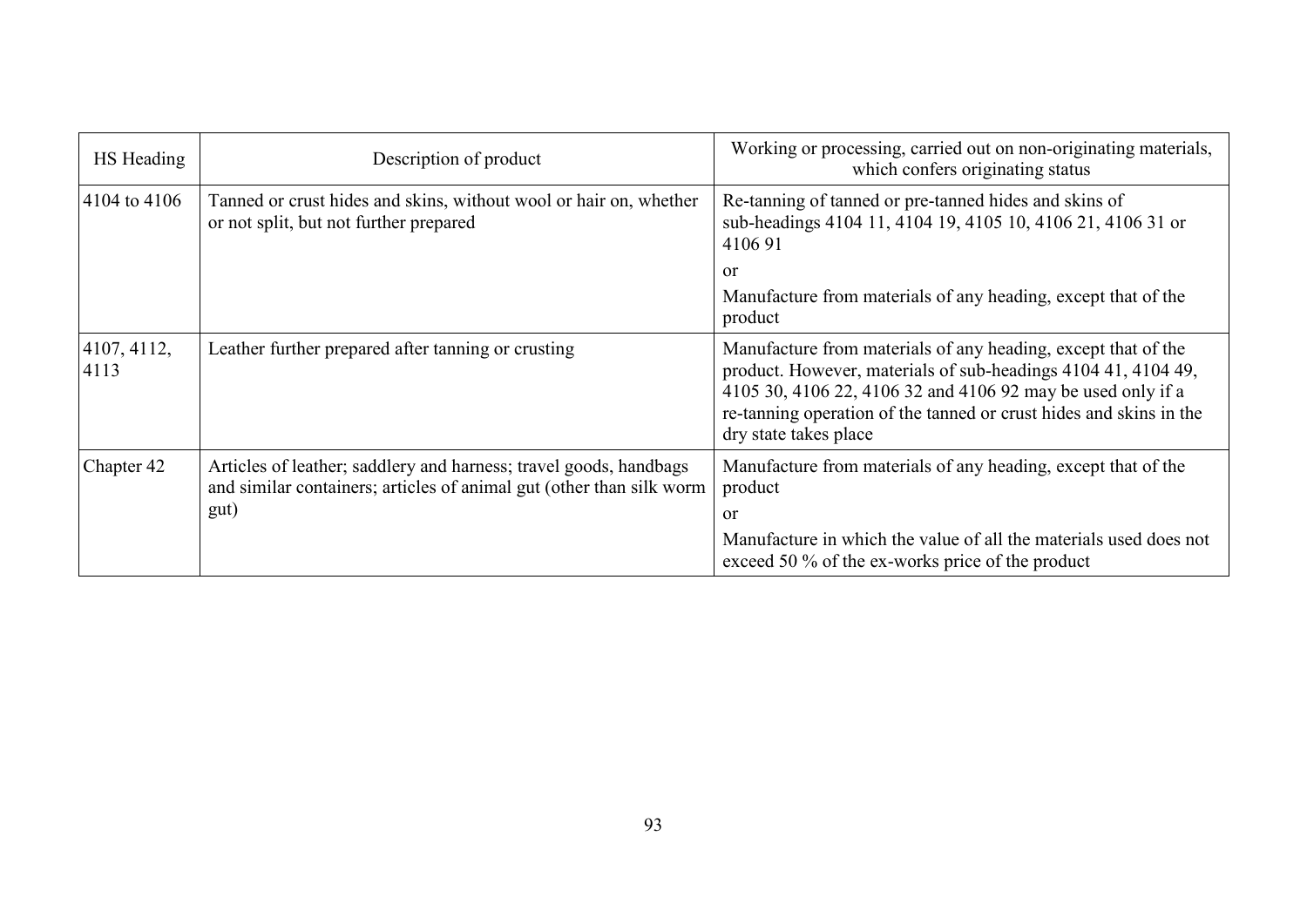| HS Heading    | Description of product                                                                                                                                                   | Working or processing, carried out on non-originating materials,<br>which confers originating status                  |
|---------------|--------------------------------------------------------------------------------------------------------------------------------------------------------------------------|-----------------------------------------------------------------------------------------------------------------------|
| ex Chapter 43 | Furskins and artificial fur; manufactures thereof; except for:                                                                                                           | Manufacture from materials of any heading, except that of the<br>product                                              |
|               |                                                                                                                                                                          | or                                                                                                                    |
|               |                                                                                                                                                                          | Manufacture in which the value of all the materials used does not<br>exceed 70 % of the ex-works price of the product |
| 4301          | Raw furskins (including heads, tails, paws and other pieces or<br>cuttings, suitable for furrier's use), other than raw hides and skins<br>of heading 4101, 4102 or 4103 | Manufacture from materials of any heading                                                                             |
| $\alpha$ 4302 | Tanned or dressed furskins, assembled:                                                                                                                                   |                                                                                                                       |
|               | Plates, crosses and similar forms<br>$\overline{\phantom{0}}$                                                                                                            | Bleaching or dyeing, in addition to cutting and assembly of<br>non-assembled tanned or dressed furskins               |
|               | Other                                                                                                                                                                    | Manufacture from non-assembled, tanned or dressed furskins                                                            |
| 4303          | Articles of apparel, clothing accessories and other articles of<br>furskin                                                                                               | Manufacture from non-assembled tanned or dressed furskins of<br>heading 4302                                          |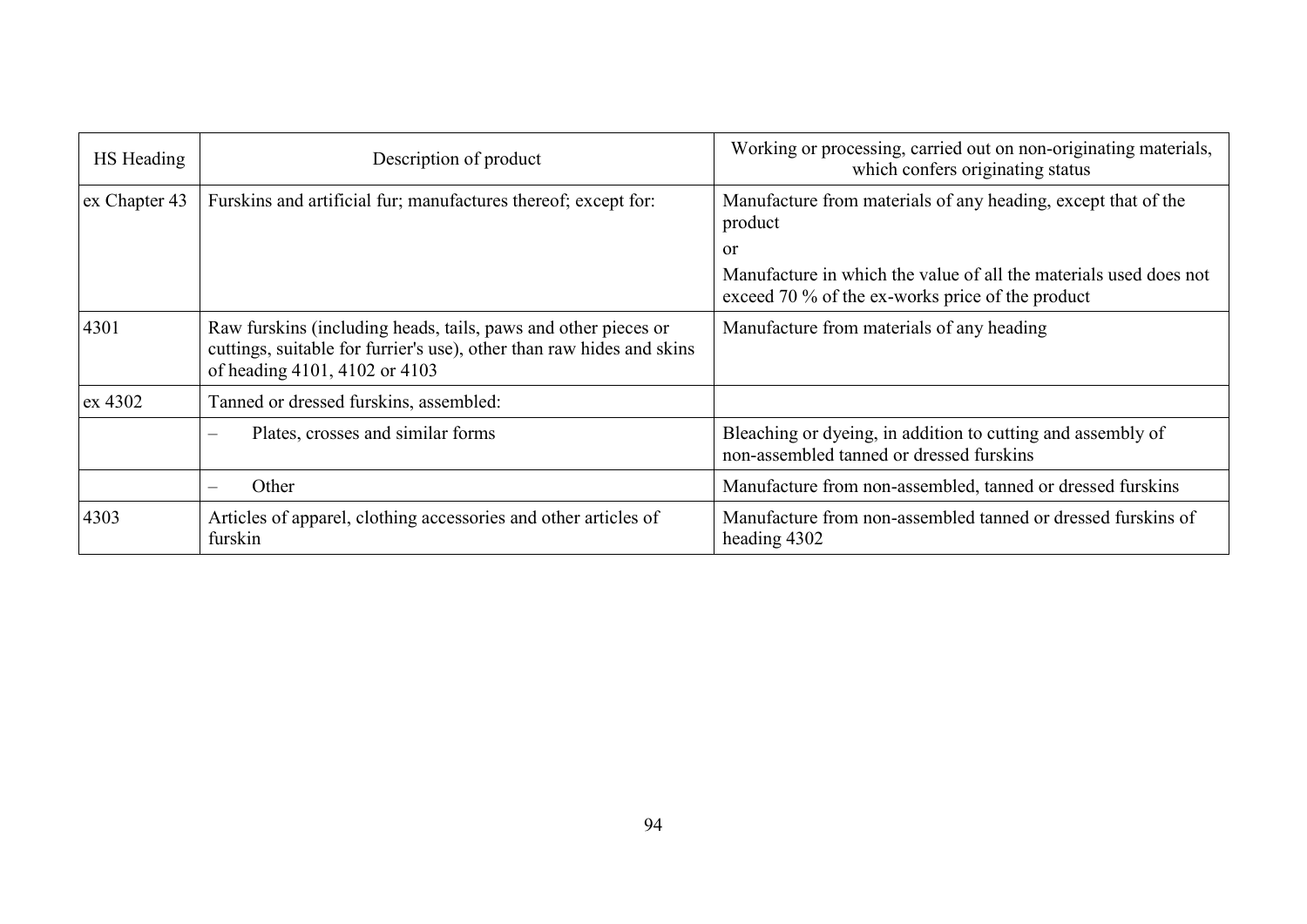| HS Heading              | Description of product                                                                                                                                                                                                                                            | Working or processing, carried out on non-originating materials,<br>which confers originating status                  |
|-------------------------|-------------------------------------------------------------------------------------------------------------------------------------------------------------------------------------------------------------------------------------------------------------------|-----------------------------------------------------------------------------------------------------------------------|
| ex Chapter 44           | Wood and articles of wood; wood charcoal; except for:                                                                                                                                                                                                             | Manufacture from materials of any heading, except that of the<br>product                                              |
|                         |                                                                                                                                                                                                                                                                   | <sub>or</sub>                                                                                                         |
|                         |                                                                                                                                                                                                                                                                   | Manufacture in which the value of all the materials used does not<br>exceed 50 % of the ex-works price of the product |
| ex 4407                 | Wood sawn or chipped lengthwise, sliced or peeled, of a thickness<br>exceeding 6 mm, planed, sanded or end-jointed                                                                                                                                                | Planing, sanding or end-jointing                                                                                      |
| ex 4408                 | Sheets for veneering (including those obtained by slicing<br>laminated wood) and for plywood, of a thickness not exceeding 6<br>mm, spliced, and other wood sawn lengthwise, sliced or peeled of<br>a thickness not exceeding 6 mm, planed, sanded or end-jointed | Splicing, planing, sanding or endjointing                                                                             |
| $ex$ 4410 to<br>ex 4413 | Beadings and mouldings, including moulded skirting and other<br>moulded boards                                                                                                                                                                                    | Beading or moulding                                                                                                   |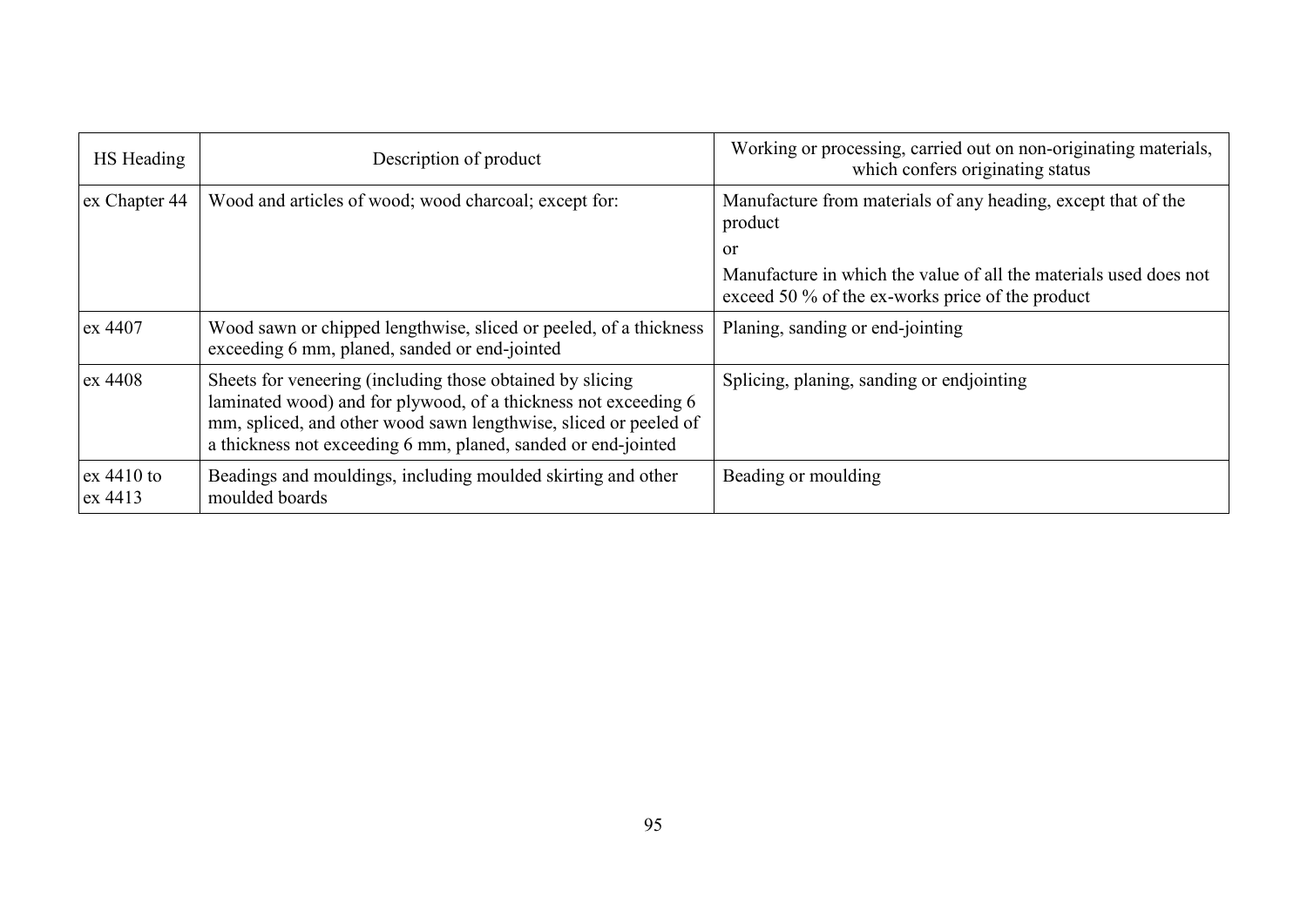| HS Heading    | Description of product                                            | Working or processing, carried out on non-originating materials,<br>which confers originating status                                        |
|---------------|-------------------------------------------------------------------|---------------------------------------------------------------------------------------------------------------------------------------------|
| ex 4415       | Packing cases, boxes, crates, drums and similar packings, of wood | Manufacture from boards not cut to size                                                                                                     |
| $\alpha$ 4418 | Builders' joinery and carpentry of wood<br>$\hspace{0.05cm}$      | Manufacture from materials of any heading, except that of the<br>product. However, cellular wood panels, shingles and shakes may<br>be used |
|               | Beadings and mouldings                                            | Beading or moulding                                                                                                                         |
| ex 4421       | Match splints; wooden pegs or pins for footwear                   | Manufacture from wood of any heading, except drawn wood of<br>heading 4409                                                                  |
| ex Chapter 45 | Cork and articles of cork; except for:                            | Manufacture from materials of any heading, except that of the<br>product                                                                    |
|               |                                                                   | or                                                                                                                                          |
|               |                                                                   | Manufacture in which the value of all the materials used does not<br>exceed 50 % of the ex-works price of the product                       |
| 4503          | Articles of natural cork                                          | Manufacture from cork of heading 4501                                                                                                       |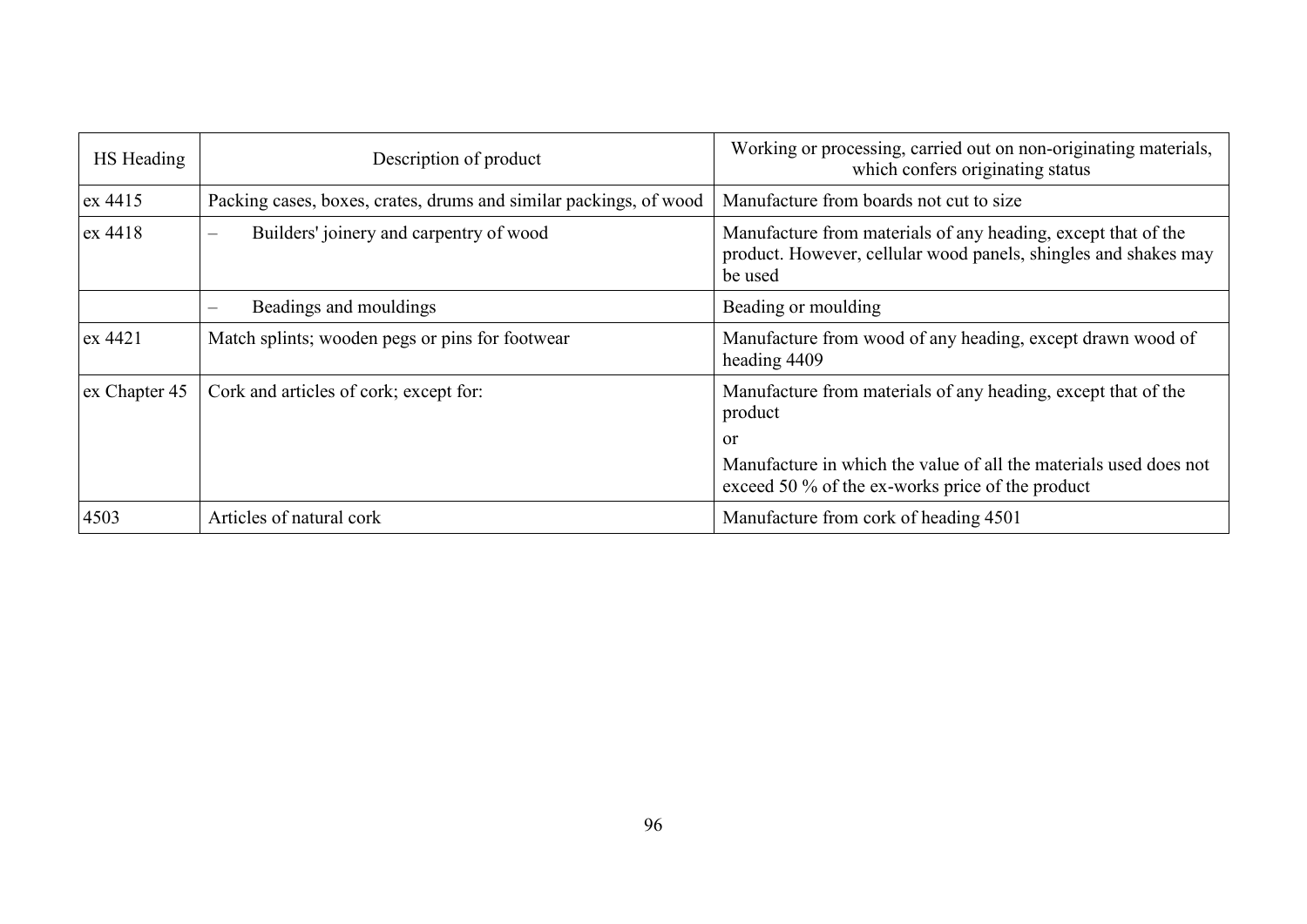| HS Heading | Description of product                                                                                   | Working or processing, carried out on non-originating materials,<br>which confers originating status                  |
|------------|----------------------------------------------------------------------------------------------------------|-----------------------------------------------------------------------------------------------------------------------|
| Chapter 46 | Manufactures of straw, of esparto or of other plaiting materials;<br>basketware and wickerwork           | Manufacture from materials of any heading, except that of the<br>product                                              |
|            |                                                                                                          | or                                                                                                                    |
|            |                                                                                                          | Manufacture in which the value of all the materials used does not<br>exceed 50 % of the ex-works price of the product |
| Chapter 47 | Pulp of wood or of other fibrous cellulosic material; recovered<br>(waste and scrap) paper or paperboard | Manufacture from materials of any heading, except that of the<br>product                                              |
|            |                                                                                                          | or                                                                                                                    |
|            |                                                                                                          | Manufacture in which the value of all the materials used does not<br>exceed 50 % of the ex-works price of the product |
| Chapter 48 | Paper and paperboard; articles of paper pulp, of paper or of<br>paperboard                               | Manufacture from materials of any heading, except that of the<br>product                                              |
|            |                                                                                                          | or                                                                                                                    |
|            |                                                                                                          | Manufacture in which the value of all the materials used does not<br>exceed 50 % of the ex-works price of the product |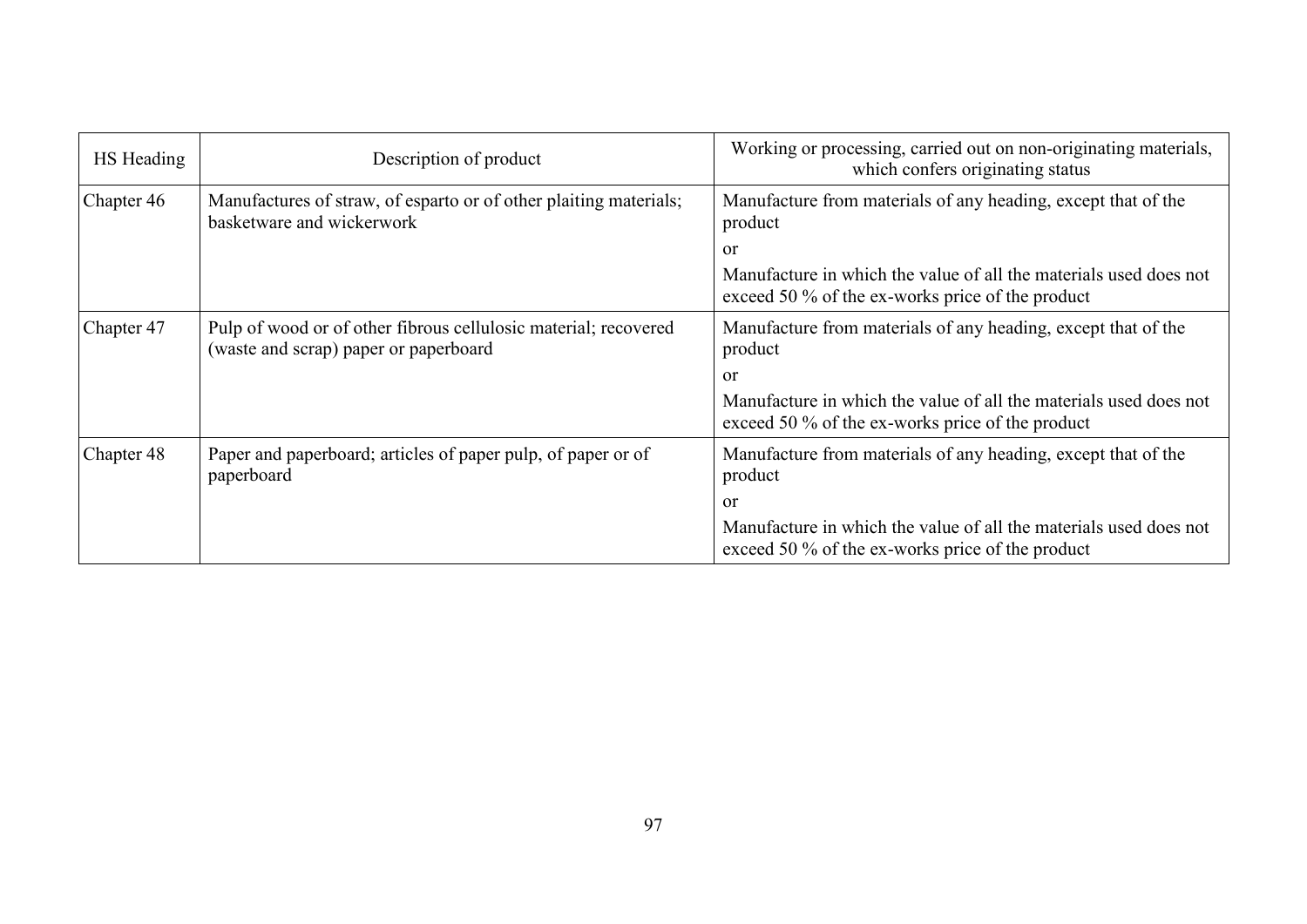<span id="page-97-0"></span>

| HS Heading           | Description of product                                                                                                 | Working or processing, carried out on non-originating materials,<br>which confers originating status                        |
|----------------------|------------------------------------------------------------------------------------------------------------------------|-----------------------------------------------------------------------------------------------------------------------------|
| Chapter 49           | Printed books, newspapers, pictures and other products of the<br>printing industry; manuscripts, typescripts and plans | Manufacture from materials of any heading except that of the<br>product                                                     |
|                      |                                                                                                                        | or<br>Manufacture in which the value of all the materials used does not<br>exceed 50 % of the ex-works price of the product |
| ex Chapter 50        | Silk; except for:                                                                                                      | Manufacture from materials of any heading, except that of the<br>product                                                    |
| ex 5003              | Silk waste (including cocoons unsuitable for reeling, yarn waste<br>and garnetted stock), carded or combed             | Carding or combing of silk waste                                                                                            |
| $5004$ to<br>ex 5006 | Silk yarn and yarn spun from silk waste                                                                                | Spinning of natural fibres or extrusion of man-made fibres<br>accompanied by spinning or twisting <sup>22</sup>             |

 $22$ <sup>22</sup> For special conditions relating to products made of a mixture of textile materials, see Introductory Note 6.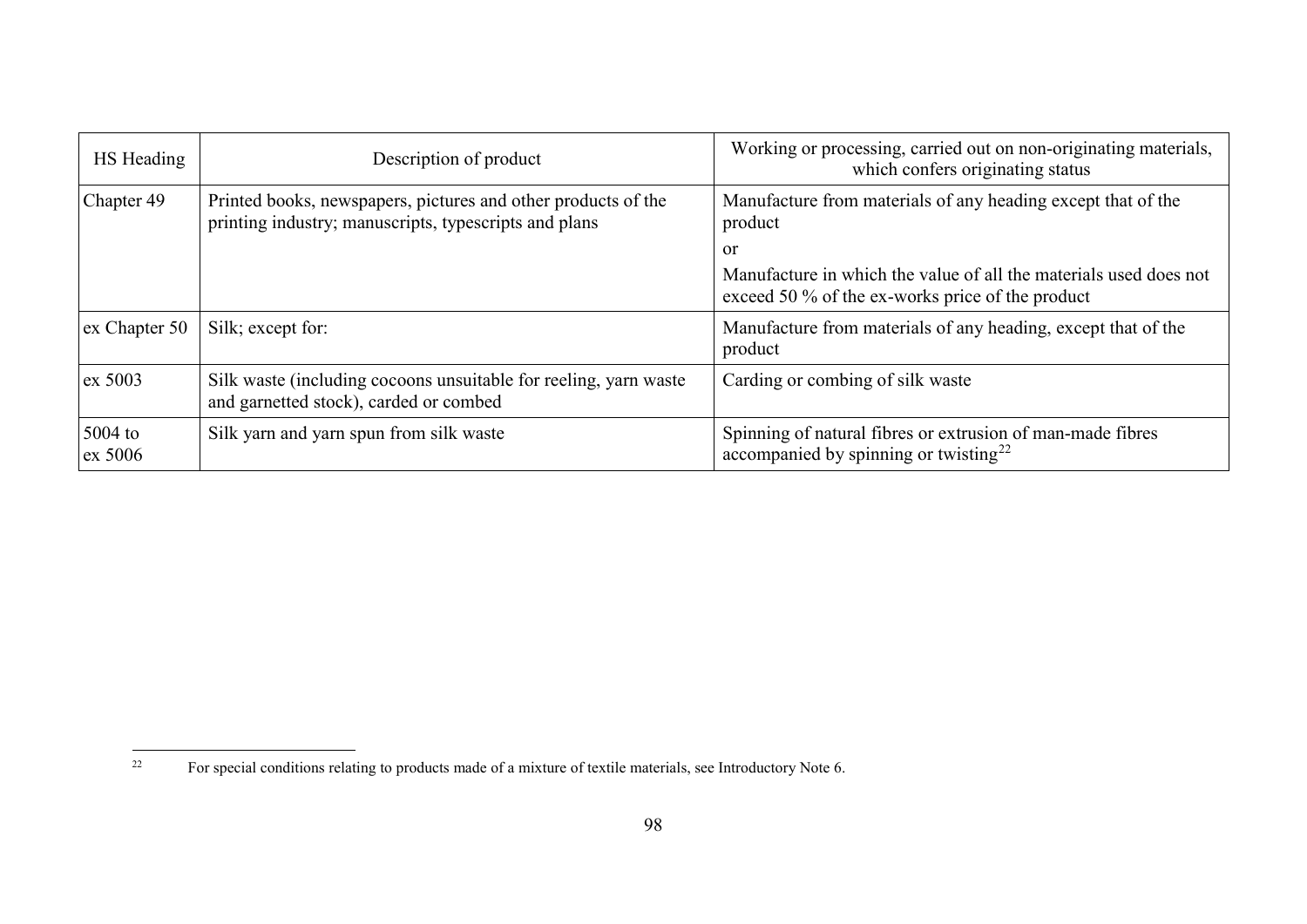<span id="page-98-0"></span>

| HS Heading | Description of product                                                                                    | Working or processing, carried out on non-originating materials,<br>which confers originating status                                                                                                                                                                                                                                                                             |
|------------|-----------------------------------------------------------------------------------------------------------|----------------------------------------------------------------------------------------------------------------------------------------------------------------------------------------------------------------------------------------------------------------------------------------------------------------------------------------------------------------------------------|
| 5007       | Woven fabrics of silk or of silk waste:<br>Incorporating rubber thread<br>$\qquad \qquad -$<br>Other<br>— | Spinning of natural and/or man-made staple fibres or extrusion of<br>man-made filament yarn or twisting, in each case accompanied by<br>weaving<br>or<br>Weaving accompanied by dyeing<br>or<br>Yarn dyeing accompanied by weaving<br>or<br>Printing accompanied by at least two preparatory or finishing<br>operations (such as scouring, bleaching, mercerising, heat setting, |
|            |                                                                                                           | raising, calendering, shrink resistance processing, permanent<br>finishing, decatising, impregnating, mending and burling),<br>provided that the value of the unprinted fabric used does not<br>exceed 47,5 % of the ex-works price of the product <sup>23</sup>                                                                                                                 |

 $23$ <sup>23</sup> For special conditions relating to products made of a mixture of textile materials, see Introductory Note 6.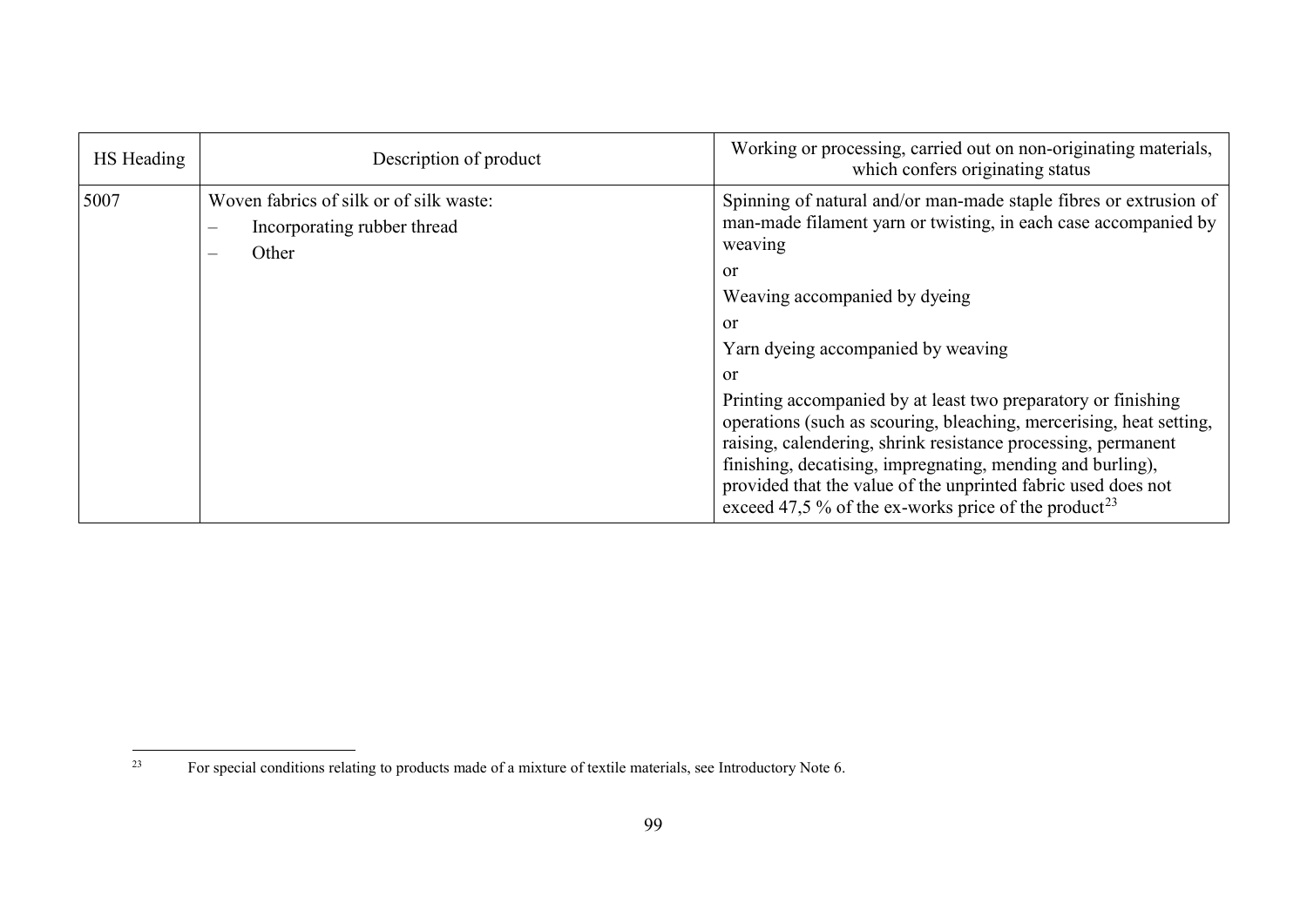| HS Heading                            | Description of product                                                              | Working or processing, carried out on non-originating materials,<br>which confers originating status |
|---------------------------------------|-------------------------------------------------------------------------------------|------------------------------------------------------------------------------------------------------|
| $\left  \text{ex Chapter 51} \right $ | Wool, fine or coarse animal hair; horsehair yarn and woven fabric;  <br>except for: | Manufacture from materials of any heading, except that of the<br>product                             |
| $5106 \text{ to } 5110$               | Yarn of wool, of fine or coarse animal hair or of horsehair                         | Spinning of natural fibres or extrusion of man-made fibres<br>accompanied by spinning                |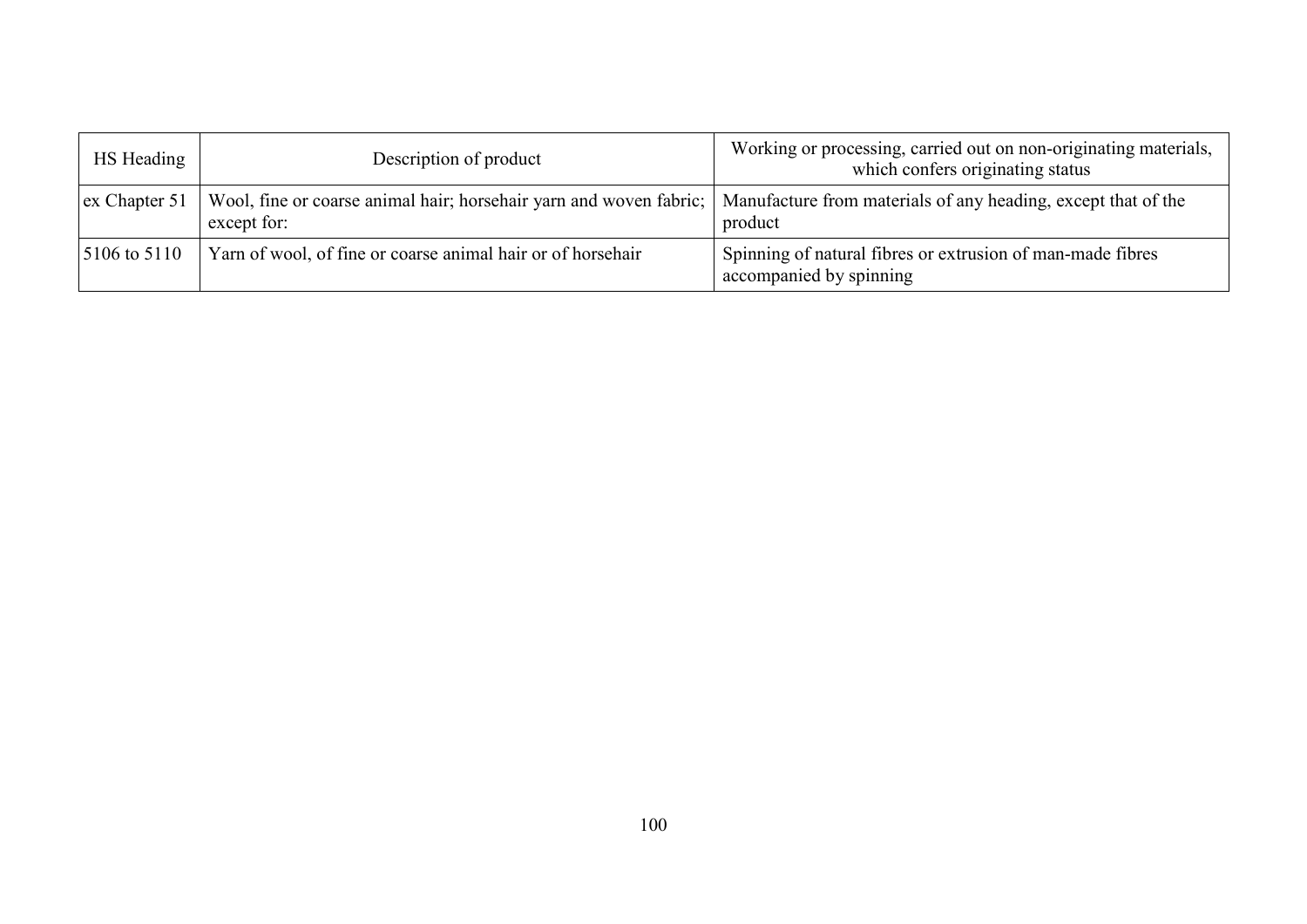<span id="page-100-0"></span>

| HS Heading   | Description of product                                                   | Working or processing, carried out on non-originating materials,<br>which confers originating status                                                                                                                                                                                                                                                                                                     |
|--------------|--------------------------------------------------------------------------|----------------------------------------------------------------------------------------------------------------------------------------------------------------------------------------------------------------------------------------------------------------------------------------------------------------------------------------------------------------------------------------------------------|
| 5111 to 5113 | Woven fabrics of wool, of fine or coarse animal hair or of<br>horsehair: | Spinning of natural and/or man-made staple fibres or extrusion of<br>man-made filament yarn, in each case accompanied by weaving                                                                                                                                                                                                                                                                         |
|              | Incorporating rubber thread                                              | or                                                                                                                                                                                                                                                                                                                                                                                                       |
|              | Other                                                                    | Weaving accompanied by dyeing                                                                                                                                                                                                                                                                                                                                                                            |
|              |                                                                          | or                                                                                                                                                                                                                                                                                                                                                                                                       |
|              |                                                                          | Yarn dyeing accompanied by weaving                                                                                                                                                                                                                                                                                                                                                                       |
|              |                                                                          | $\alpha$                                                                                                                                                                                                                                                                                                                                                                                                 |
|              |                                                                          | Printing accompanied by at least two preparatory or finishing<br>operations (such as scouring, bleaching, mercerising, heat setting,<br>raising, calendering, shrink resistance processing, permanent<br>finishing, decatising, impregnating, mending and burling),<br>provided that the value of the unprinted fabric used does not<br>exceed 47,5 % of the ex-works price of the product <sup>24</sup> |

 $24$ <sup>24</sup> For special conditions relating to products made of a mixture of textile materials, see Introductory Note 6.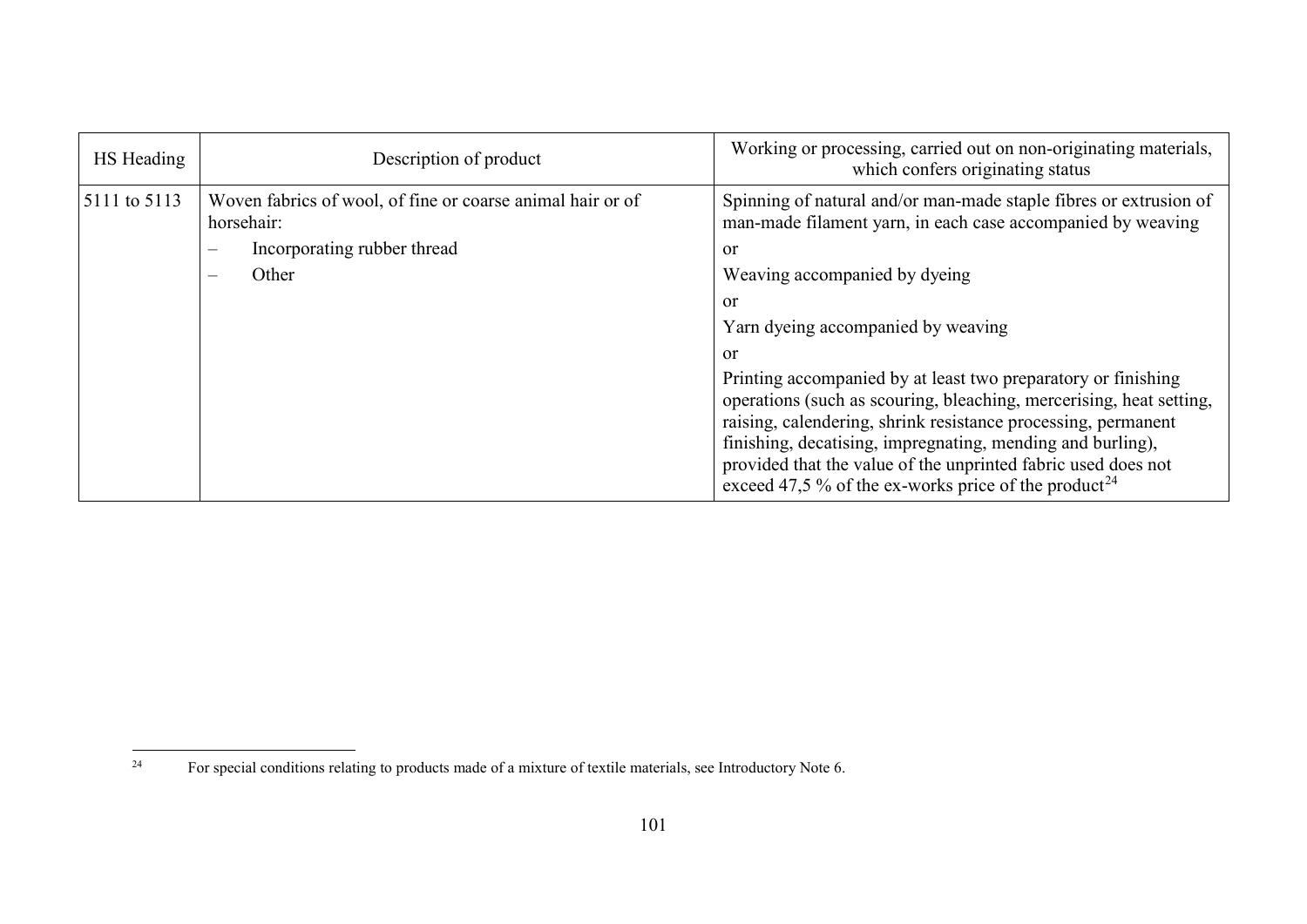| HS Heading   | Description of product                            | Working or processing, carried out on non-originating materials,<br>which confers originating status |
|--------------|---------------------------------------------------|------------------------------------------------------------------------------------------------------|
|              | $\vert$ ex Chapter 52 $\vert$ Cotton; except for: | Manufacture from materials of any heading, except that of the<br>product                             |
| 5204 to 5207 | Yarn and thread of cotton                         | Spinning of natural fibres or extrusion of man-made fibres<br>accompanied by spinning                |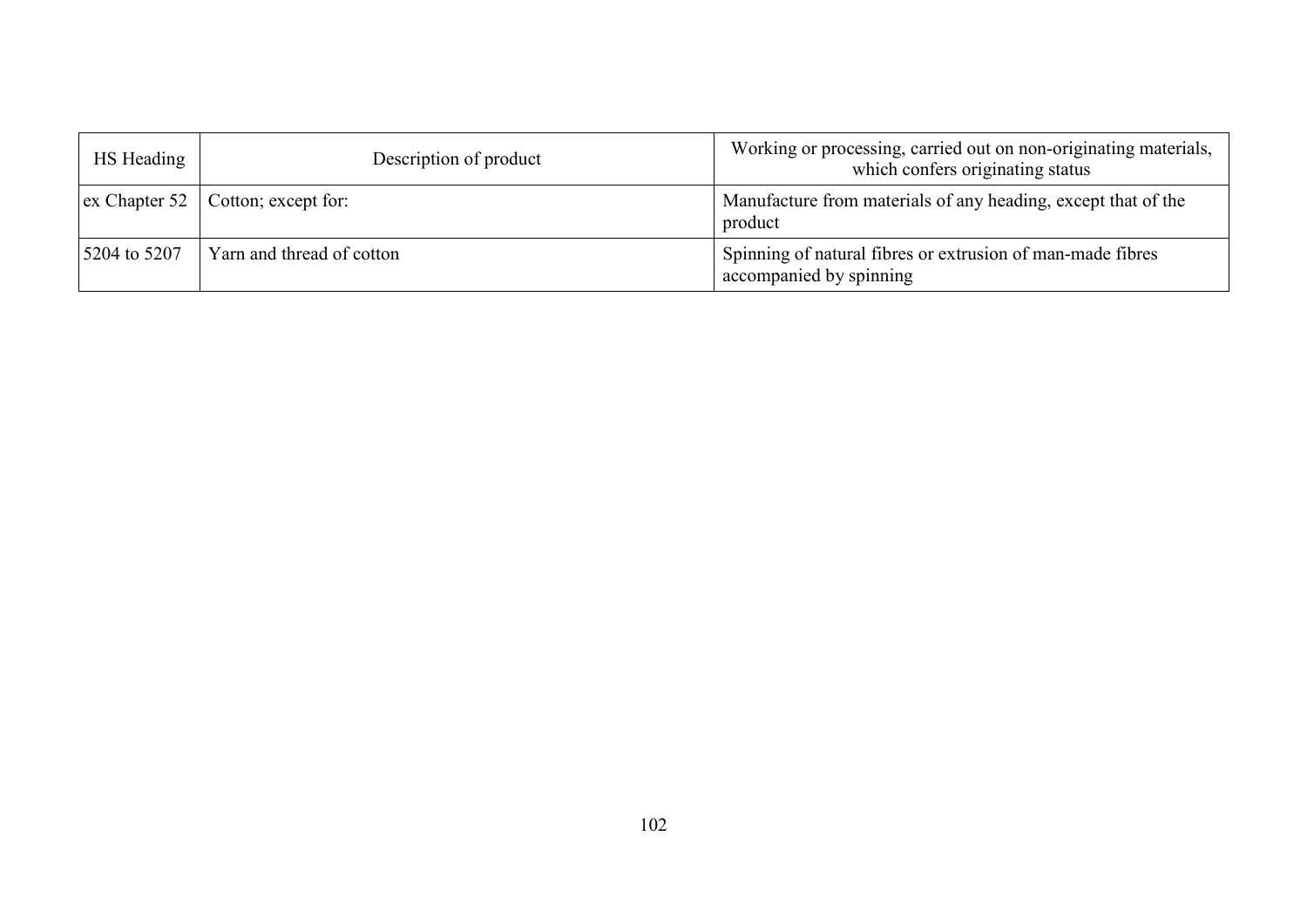<span id="page-102-0"></span>

| HS Heading   | Description of product                                                                                          | Working or processing, carried out on non-originating materials,<br>which confers originating status                                                                                                                                                                                                                                                                                                                                                                                                                                                                                                                                                |
|--------------|-----------------------------------------------------------------------------------------------------------------|-----------------------------------------------------------------------------------------------------------------------------------------------------------------------------------------------------------------------------------------------------------------------------------------------------------------------------------------------------------------------------------------------------------------------------------------------------------------------------------------------------------------------------------------------------------------------------------------------------------------------------------------------------|
| 5208 to 5212 | Woven fabrics of cotton:<br>Incorporating rubber thread<br>$\qquad \qquad$<br>Other<br>$\overline{\phantom{m}}$ | Spinning of natural and/or man-made staple fibres or extrusion of<br>man-made filament yarn, in each case accompanied by weaving<br>or<br>Weaving accompanied by dyeing or by coating<br>or<br>Yarn dyeing accompanied by weaving<br>or<br>Printing accompanied by at least two preparatory or finishing<br>operations (such as scouring, bleaching, mercerising, heat setting,<br>raising, calendering, shrink resistance processing, permanent<br>finishing, decatising, impregnating, mending and burling),<br>provided that the value of the unprinted fabric used does not<br>exceed 47,5 % of the ex-works price of the product <sup>25</sup> |

 $25\,$ <sup>25</sup> For special conditions relating to products made of a mixture of textile materials, see Introductory Note 6.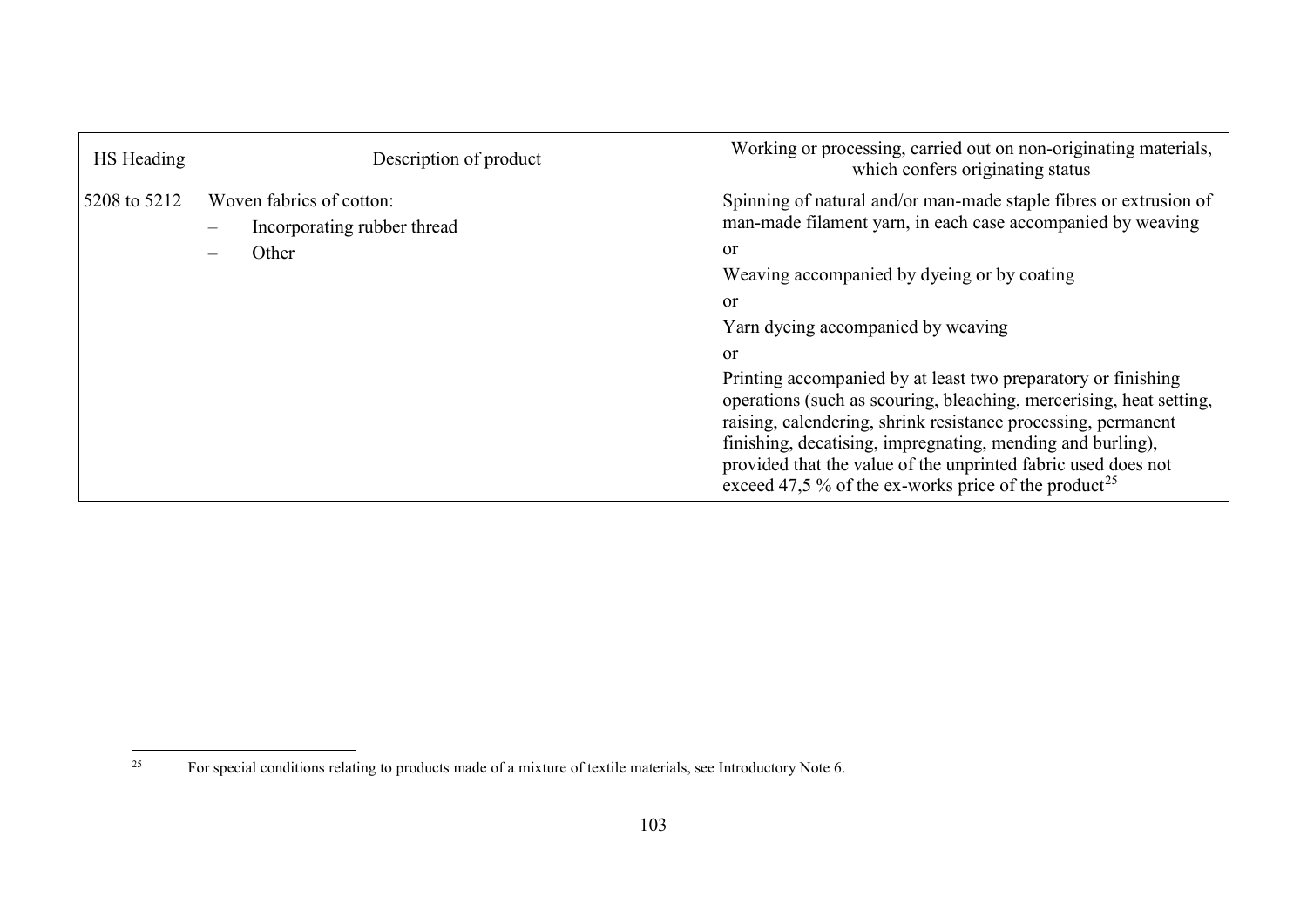| HS Heading                    | Description of product                                                                     | Working or processing, carried out on non-originating materials,<br>which confers originating status |
|-------------------------------|--------------------------------------------------------------------------------------------|------------------------------------------------------------------------------------------------------|
| $\vert$ ex Chapter 53 $\vert$ | Other vegetable textile fibres; paper yarn and woven fabrics of<br>paper yarn; except for: | Manufacture from materials of any heading, except that of the<br>product                             |
| 5306 to 5308                  | Yarn of other vegetable textile fibres; paper yarn                                         | Spinning of natural fibres or extrusion of man-made fibres<br>accompanied by spinning                |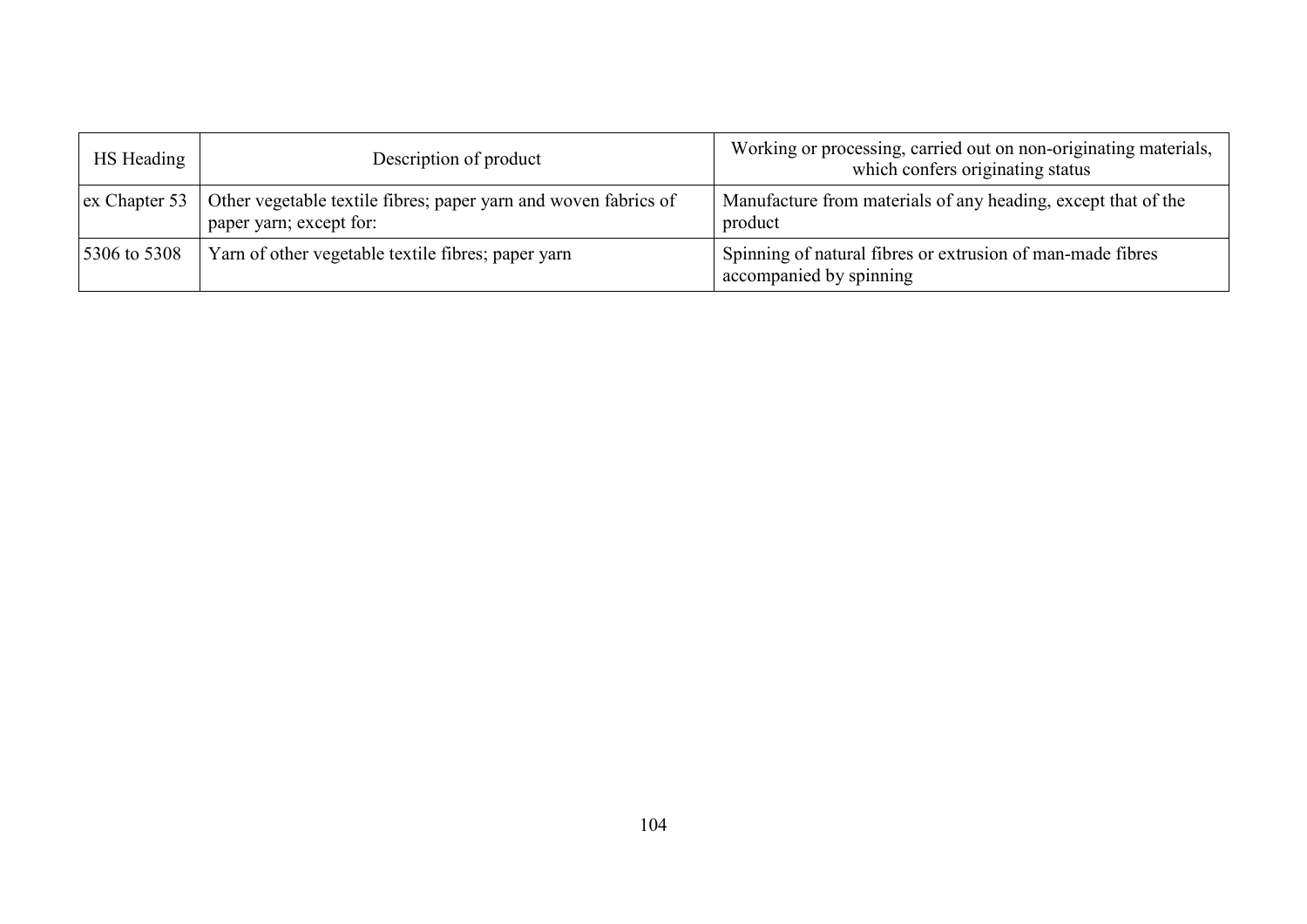<span id="page-104-0"></span>

| HS Heading   | Description of product                                                                                                                               | Working or processing, carried out on non-originating materials,<br>which confers originating status                                                                                                                                                                                                                                                                                                                                                                                                                      |
|--------------|------------------------------------------------------------------------------------------------------------------------------------------------------|---------------------------------------------------------------------------------------------------------------------------------------------------------------------------------------------------------------------------------------------------------------------------------------------------------------------------------------------------------------------------------------------------------------------------------------------------------------------------------------------------------------------------|
| 5309 to 5311 | Woven fabrics of other vegetable textile fibres; woven fabrics of<br>paper yarn:<br>Incorporating rubber thread<br>$\overline{\phantom{a}}$<br>Other | Spinning of natural and/or man-made staple fibres or extrusion of<br>man-made filament yarn, in each case accompanied by weaving<br><sub>or</sub><br>Weaving accompanied by dyeing or by coating<br>or<br>Yarn dyeing accompanied by weaving<br>or<br>Printing accompanied by at least two preparatory or finishing<br>operations (such as scouring, bleaching, mercerising, heat setting,<br>raising, calendering, shrink resistance processing, permanent<br>finishing, decatising, impregnating, mending and burling), |
|              |                                                                                                                                                      | provided that the value of the unprinted fabric used does not<br>exceed 47,5 % of the ex-works price of the product <sup>26</sup>                                                                                                                                                                                                                                                                                                                                                                                         |

 $26\,$ <sup>26</sup> For special conditions relating to products made of a mixture of textile materials, see Introductory Note 6.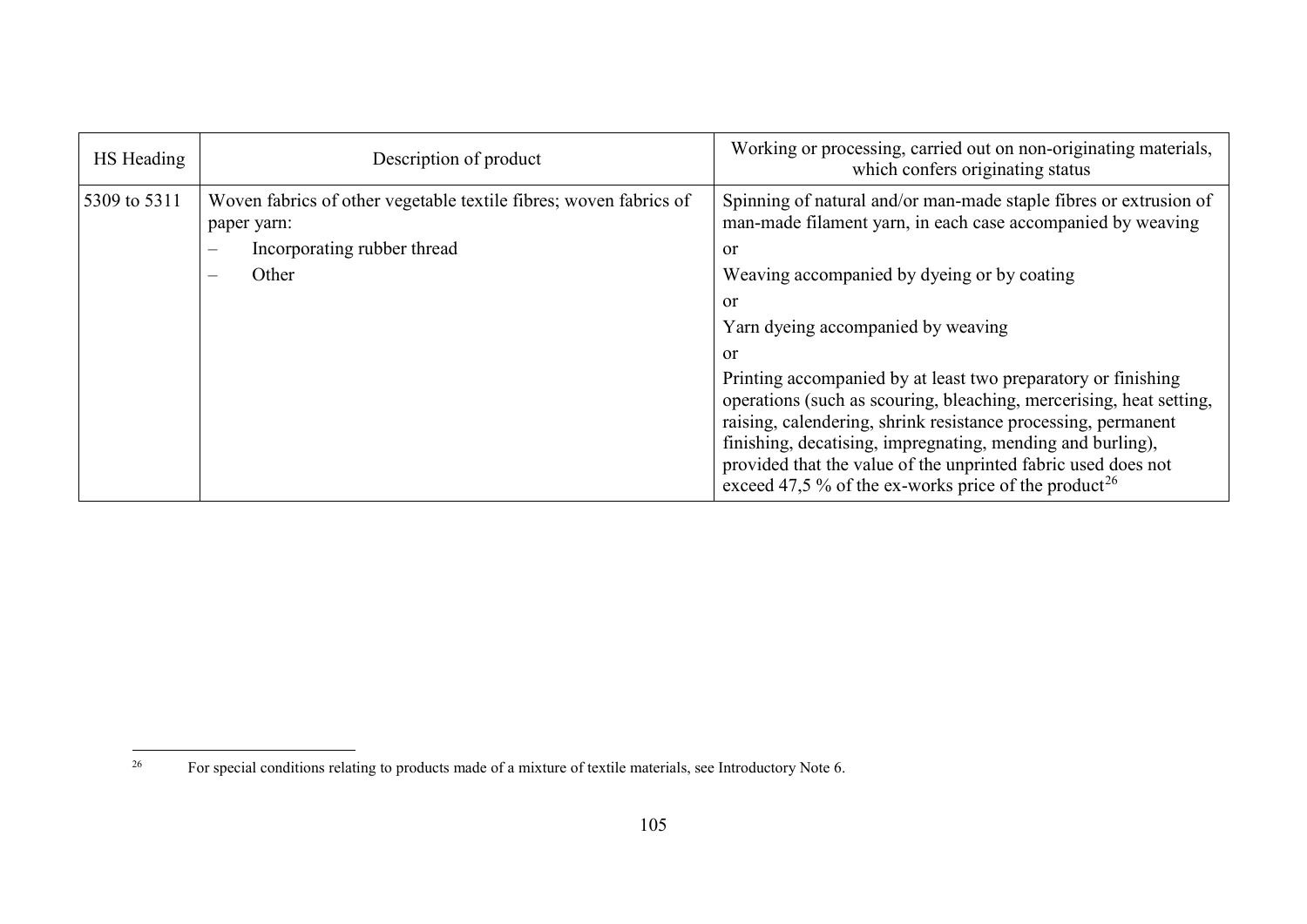| HS Heading   | Description of product                              | Working or processing, carried out on non-originating materials,<br>which confers originating status |
|--------------|-----------------------------------------------------|------------------------------------------------------------------------------------------------------|
| 5401 to 5406 | Yarn, monofilament and thread of man-made filaments | Extrusion of man-made fibres accompanied by spinning                                                 |
|              |                                                     | - or                                                                                                 |
|              |                                                     | spinning of natural fibres                                                                           |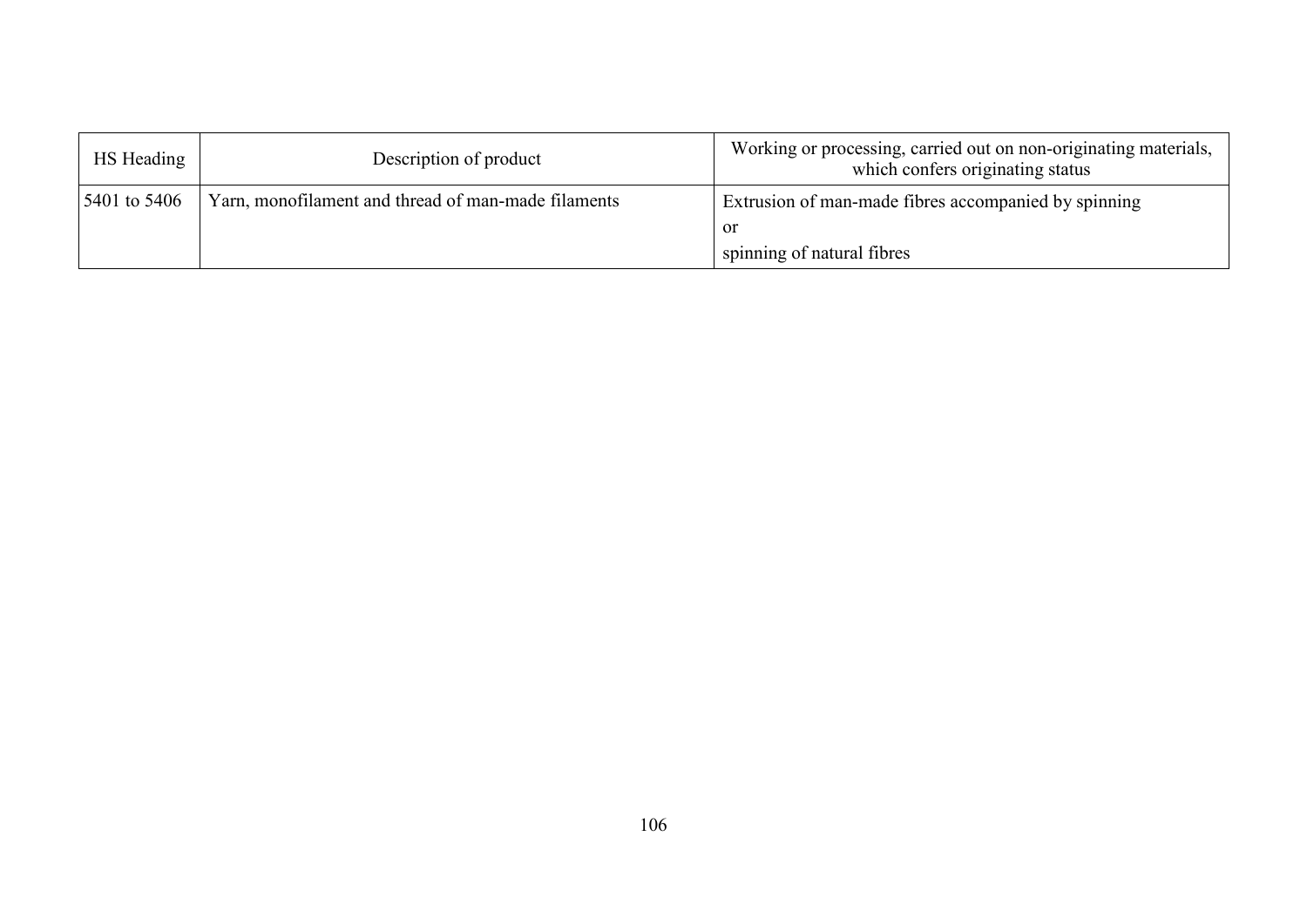<span id="page-106-0"></span>

| HS Heading    | Description of product                                                                                                                   | Working or processing, carried out on non-originating materials,<br>which confers originating status                                                                                                                                                                                                                                                                                                           |
|---------------|------------------------------------------------------------------------------------------------------------------------------------------|----------------------------------------------------------------------------------------------------------------------------------------------------------------------------------------------------------------------------------------------------------------------------------------------------------------------------------------------------------------------------------------------------------------|
| 5407 and 5408 | Woven fabrics of man-made filament yarn:<br>Incorporating rubber thread<br>$\overline{\phantom{m}}$<br>Other<br>$\overline{\phantom{0}}$ | Spinning of natural and/or man-made staple fibres or extrusion of<br>man-made filament yarn, in each case accompanied by weaving<br>or<br>Weaving accompanied by dyeing or by coating<br>or<br>Twisting or texturing accompanied by weaving provided that the<br>value of the non-twisted/non-textured yarns used does not exceed<br>47,5 % of the ex-works price of the product                               |
|               |                                                                                                                                          | or<br>Printing accompanied by at least two preparatory or finishing<br>operations (such as scouring, bleaching, mercerising, heat setting,<br>raising, calendering, shrink resistance processing, permanent<br>finishing, decatising, impregnating, mending and burling),<br>provided that the value of the unprinted fabric used does not<br>exceed 47,5 % of the ex-works price of the product <sup>27</sup> |

 $27\,$ <sup>27</sup> For special conditions relating to products made of a mixture of textile materials, see Introductory Note 6.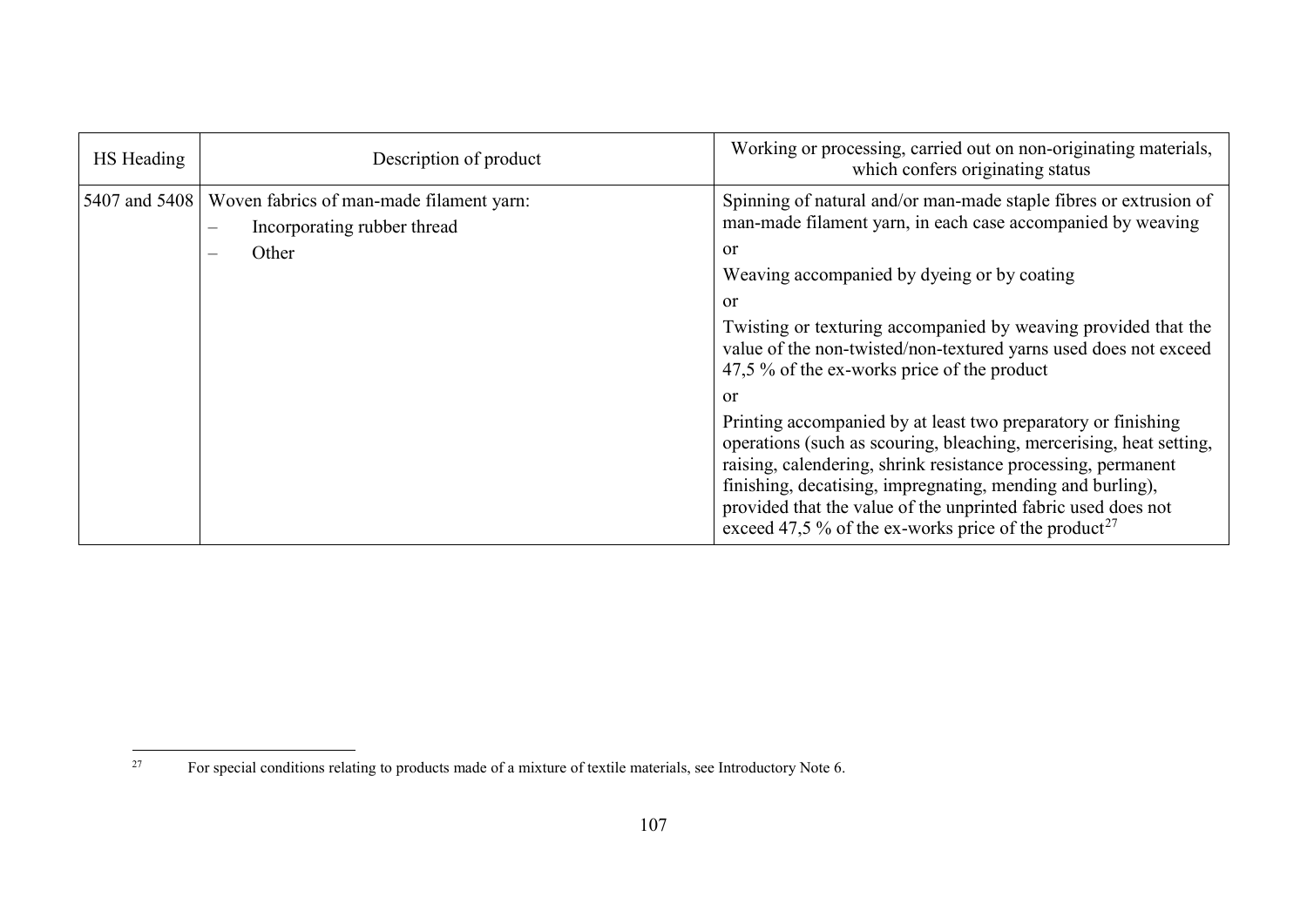| HS Heading   | Description of product                           | Working or processing, carried out on non-originating materials,<br>which confers originating status |
|--------------|--------------------------------------------------|------------------------------------------------------------------------------------------------------|
| 5501 to 5507 | Man-made staple fibres                           | Extrusion of man-made fibres accompanies by spinning                                                 |
| 5508 to 5511 | Yarn and sewing thread of man-made staple fibres | Spinning of natural fibres or extrusion of man-made fibres<br>accompanied by spinning                |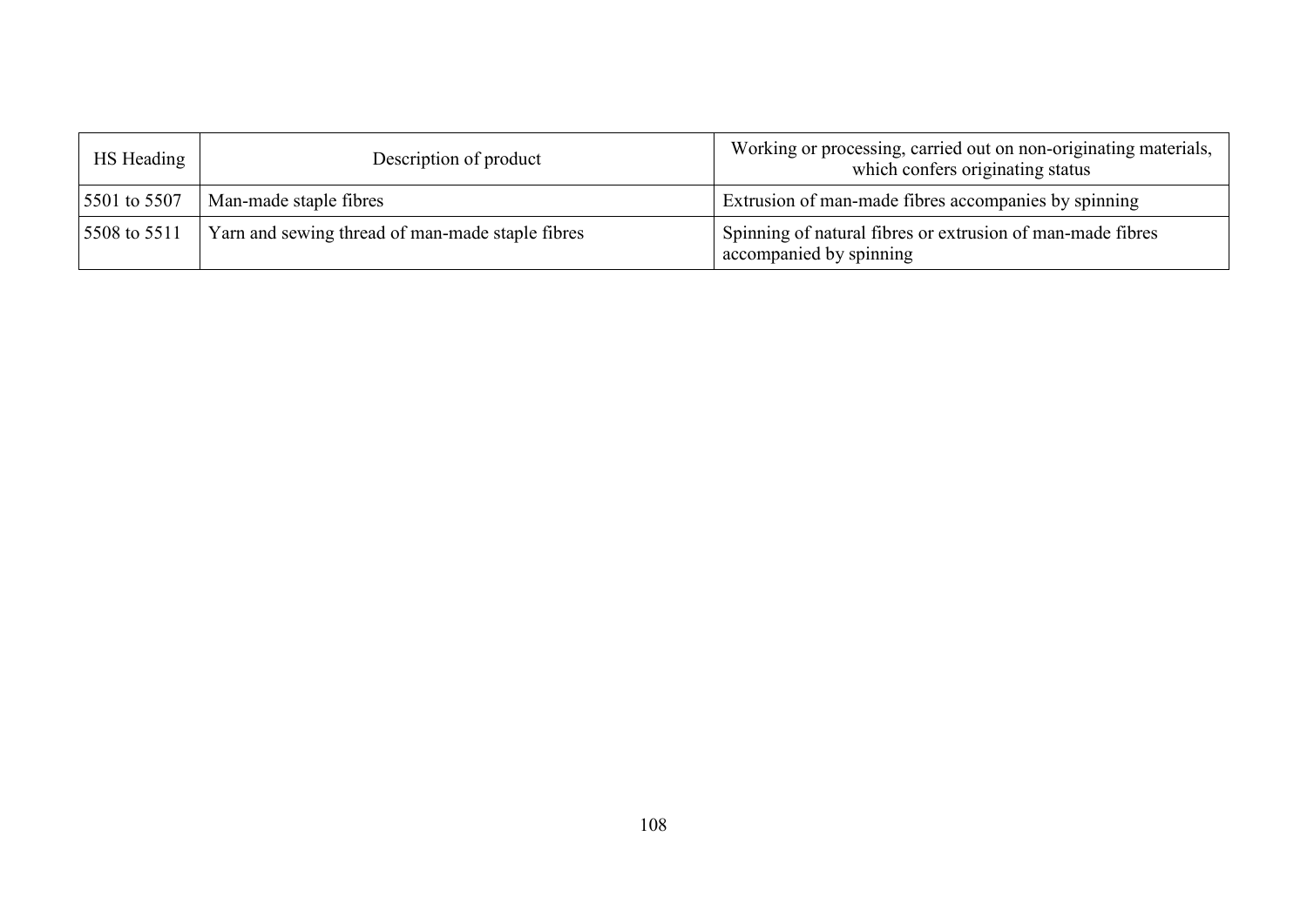<span id="page-108-0"></span>

| HS Heading   | Description of product                                                                                                            | Working or processing, carried out on non-originating materials,<br>which confers originating status                                                                                                                                                                                                                                                                                                     |
|--------------|-----------------------------------------------------------------------------------------------------------------------------------|----------------------------------------------------------------------------------------------------------------------------------------------------------------------------------------------------------------------------------------------------------------------------------------------------------------------------------------------------------------------------------------------------------|
| 5512 to 5516 | Woven fabrics of man-made staple fibres:<br>Incorporating rubber thread<br>$\overline{\phantom{m}}$<br>Other<br>$\hspace{0.05cm}$ | Spinning of natural and/or man-made staple fibres or extrusion of<br>man-made filament yarn, in each case accompanied by weaving<br>or<br>Weaving accompanied by dyeing or by coating<br>or<br>Yarn dyeing accompanied by weaving<br><sub>or</sub>                                                                                                                                                       |
|              |                                                                                                                                   | Printing accompanied by at least two preparatory or finishing<br>operations (such as scouring, bleaching, mercerising, heat setting,<br>raising, calendering, shrink resistance processing, permanent<br>finishing, decatising, impregnating, mending and burling),<br>provided that the value of the unprinted fabric used does not<br>exceed 47.5 % of the ex-works price of the product <sup>28</sup> |

 $28\,$ <sup>28</sup> For special conditions relating to products made of a mixture of textile materials, see Introductory Note 6.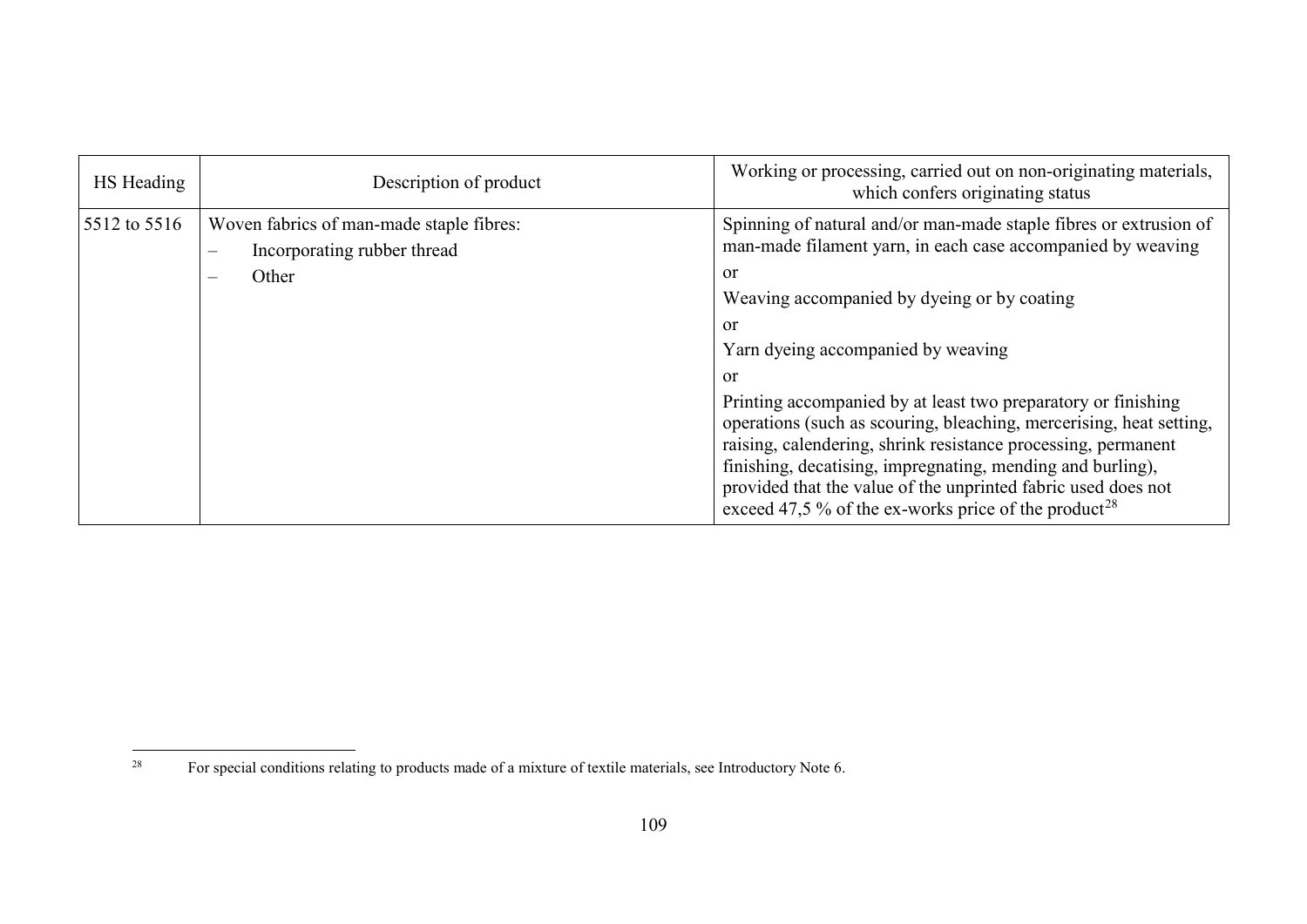<span id="page-109-0"></span>

| HS Heading                    | Description of product                                                                                             | Working or processing, carried out on non-originating materials,<br>which confers originating status |
|-------------------------------|--------------------------------------------------------------------------------------------------------------------|------------------------------------------------------------------------------------------------------|
| $\vert$ ex Chapter 56 $\vert$ | Wadding, felt and non-wovens; special yarns; twine, cordage,<br>ropes and cables and articles thereof; except for: | Extrusion of man-made fibres accompanied by spinning or<br>spinning of natural fibres                |
|                               |                                                                                                                    | or                                                                                                   |
|                               |                                                                                                                    | Flocking accompanied by dyeing or printing <sup>29</sup>                                             |

<sup>29</sup> <sup>29</sup> For special conditions relating to products made of a mixture of textile materials, see Introductory Note 6.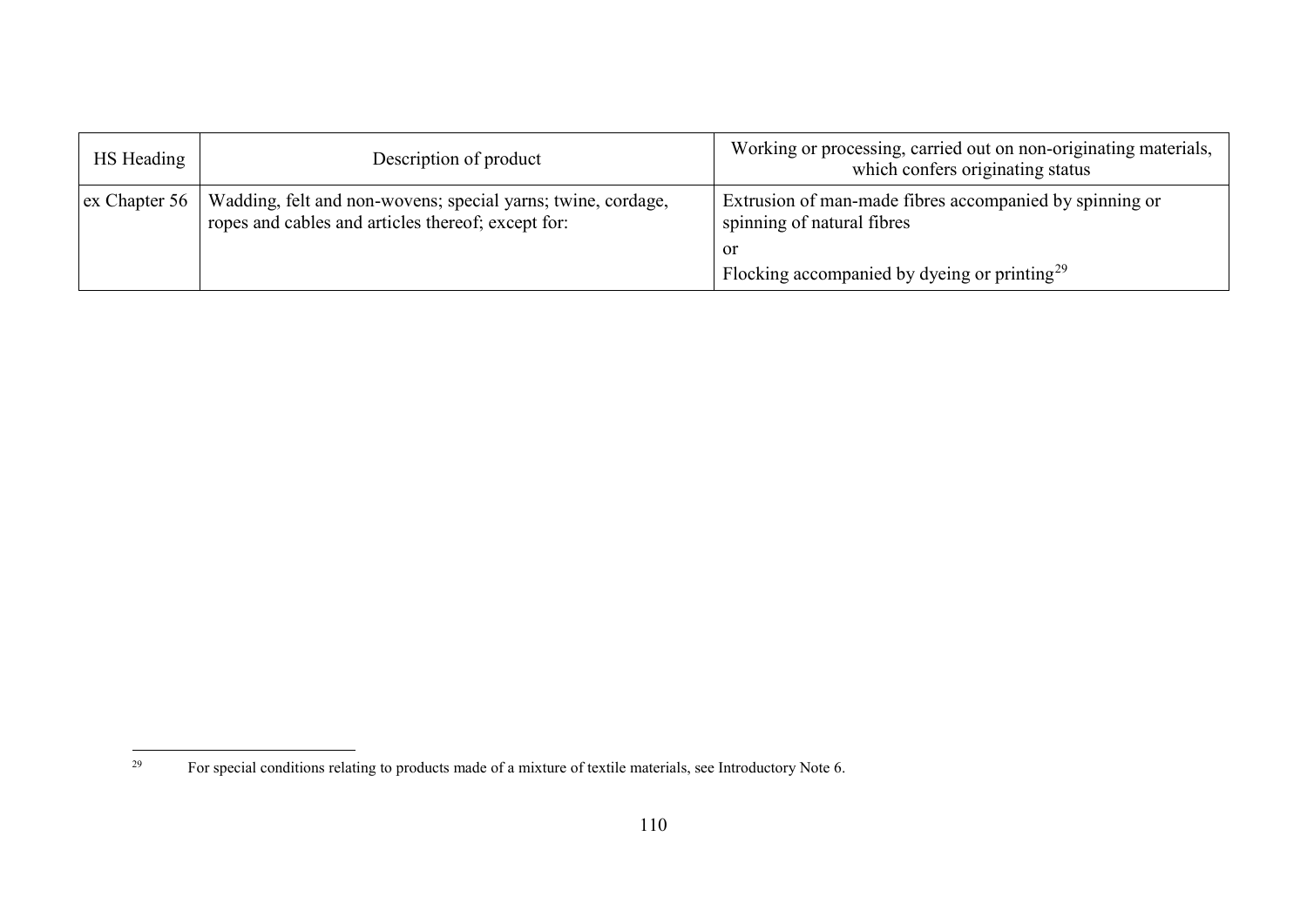<span id="page-110-0"></span>

| HS Heading | Description of product                                          | Working or processing, carried out on non-originating materials,<br>which confers originating status                                                                                                      |
|------------|-----------------------------------------------------------------|-----------------------------------------------------------------------------------------------------------------------------------------------------------------------------------------------------------|
| 5602       | Felt, whether or not impregnated, coated, covered or laminated: |                                                                                                                                                                                                           |
|            | Needleloom felt<br>$\overline{\phantom{0}}$                     | Extrusion of man-made fibres accompanied by fabric formation,                                                                                                                                             |
|            |                                                                 | However:                                                                                                                                                                                                  |
|            |                                                                 | polypropylene filament of heading 5402,                                                                                                                                                                   |
|            |                                                                 | polypropylene fibres of heading 5503 or 5506, or                                                                                                                                                          |
|            |                                                                 | polypropylene filament tow of heading 5501,                                                                                                                                                               |
|            |                                                                 | of which the denomination in all cases of a single filament or fibre<br>is less than 9 decitex, may be used, provided that their total value<br>does not exceed 40 % of the ex-works price of the product |
|            |                                                                 | <sub>or</sub>                                                                                                                                                                                             |
|            |                                                                 | Fabric formation alone in the case of felt made from natural<br>fibres <sup>30</sup>                                                                                                                      |

 $30\,$ <sup>30</sup> For special conditions relating to products made of a mixture of textile materials, see Introductory Note 6.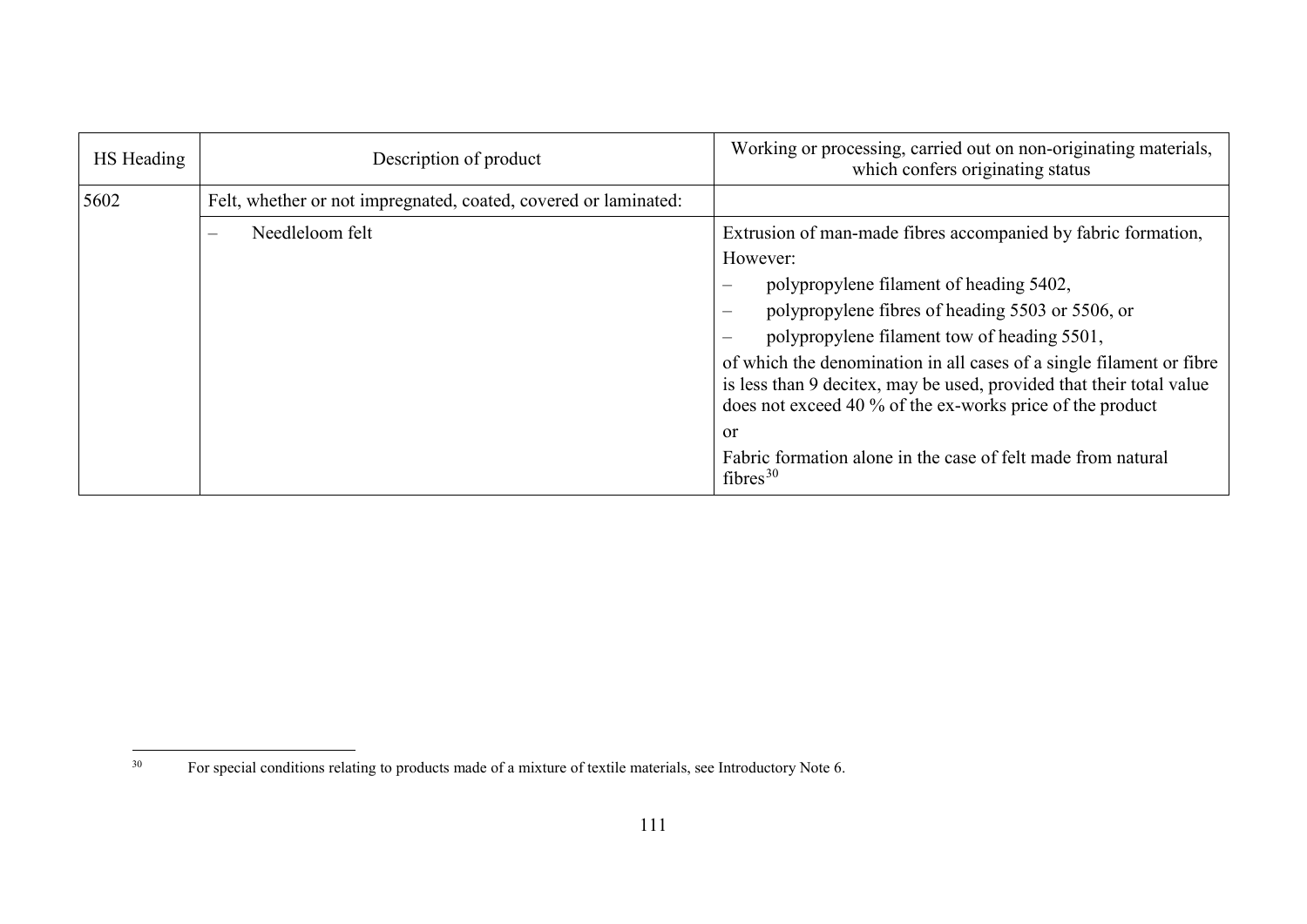<span id="page-111-0"></span>

| HS Heading | Description of product                                                                                                                                                         | Working or processing, carried out on non-originating materials,<br>which confers originating status |
|------------|--------------------------------------------------------------------------------------------------------------------------------------------------------------------------------|------------------------------------------------------------------------------------------------------|
|            | Other                                                                                                                                                                          | Extrusion of man-made fibres accompanied by fabric formation,<br>or                                  |
|            |                                                                                                                                                                                | Fabric formation alone in the case of other felt made from natural<br>fibres                         |
| 5604       | Rubber thread and cord, textile covered; textile yarn, and strip and<br>the like of heading 5404 or 5405, impregnated, coated, covered or<br>sheathed with rubber or plastics: |                                                                                                      |
|            | Rubber thread and cord, textile covered<br>$\qquad \qquad -$                                                                                                                   | Manufacture from rubber thread or cord, not textile covered                                          |
|            | Other<br>$\hspace{0.05cm}$                                                                                                                                                     | Manufacture from: $31$                                                                               |
|            |                                                                                                                                                                                | natural fibres, not carded or combed or otherwise processed<br>for spinning,                         |
|            |                                                                                                                                                                                | chemical materials or textile pulp, or<br>$\overline{\phantom{m}}$                                   |
|            |                                                                                                                                                                                | paper-making materials                                                                               |

 $31$ <sup>31</sup> For special conditions relating to products made of a mixture of textile materials, see Introductory Note 6.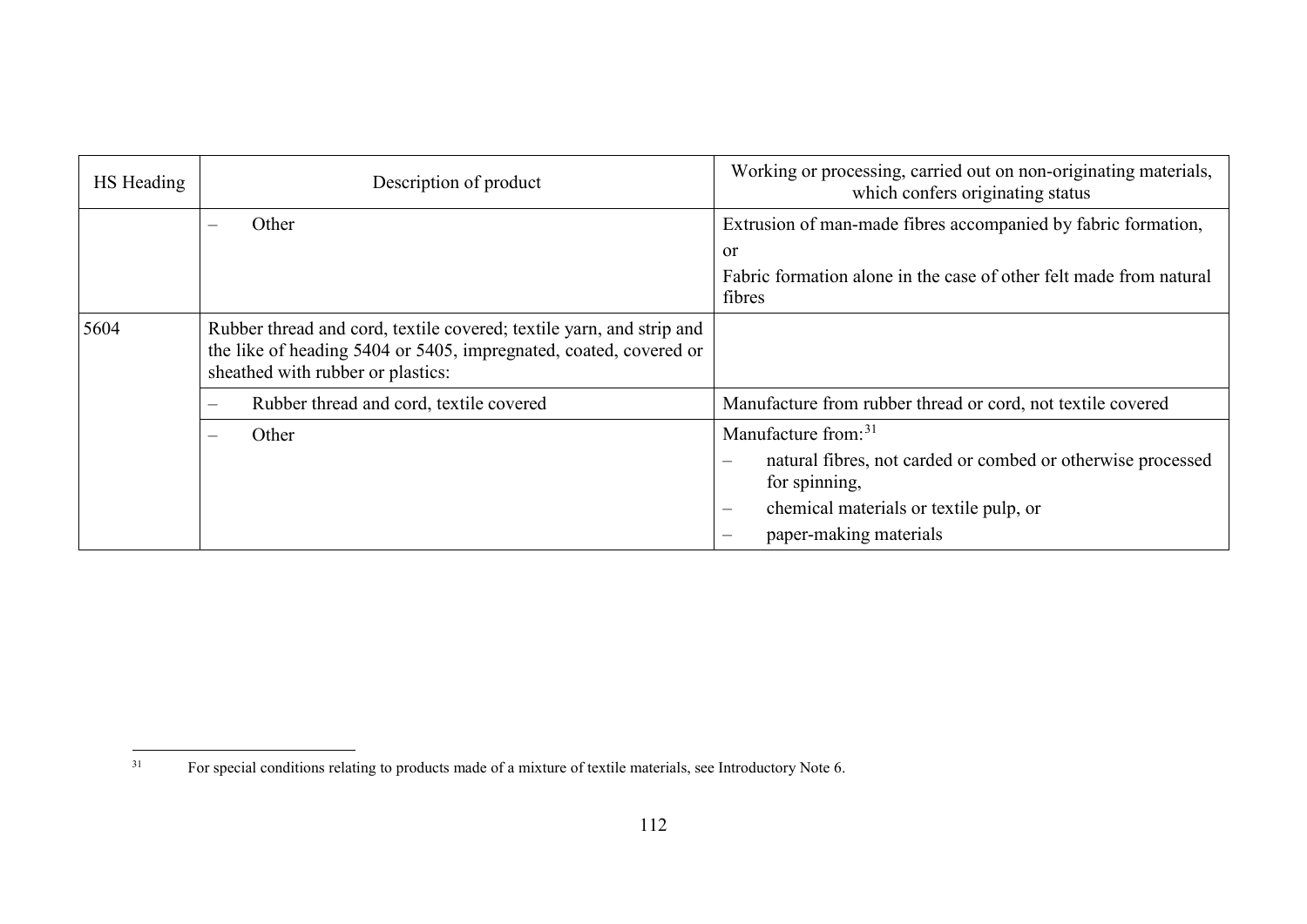<span id="page-112-1"></span><span id="page-112-0"></span>

| HS Heading | Description of product                                                                                                                                                                                    | Working or processing, carried out on non-originating materials,<br>which confers originating status                                                                                                                                                                            |
|------------|-----------------------------------------------------------------------------------------------------------------------------------------------------------------------------------------------------------|---------------------------------------------------------------------------------------------------------------------------------------------------------------------------------------------------------------------------------------------------------------------------------|
| 5605       | Metallised yarn, whether or not gimped, being textile yarn, or strip<br>or the like of heading 5404 or 5405, combined with metal in the<br>form of thread, strip or powder or covered with metal          | Manufacture from $32$ :<br>natural fibres,<br>$\equiv$<br>man-made staple fibres, not carded or combed or otherwise<br>$\qquad \qquad -$<br>processed for spinning,<br>chemical materials or textile pulp, or<br>$\equiv$<br>paper-making materials<br>$\overline{\phantom{m}}$ |
| 5606       | Gimped yarn, and strip and the like of heading 5404 or 5405,<br>gimped (other than those of heading 5605 and gimped horsehair<br>yarn); chenille yarn (including flock chenille yarn); loop wale-<br>yarn | Manufacture from $33$ :<br>natural fibres,<br>$\equiv$<br>man-made staple fibres, not carded or combed or otherwise<br>processed for spinning,<br>chemical materials or textile pulp, or<br>$\equiv$<br>paper-making materials                                                  |

 $32$ <sup>32</sup> For special conditions relating to products made of a mixture of textile materials, see Introductory Note 5.

<sup>33</sup> For special conditions relating to products made of a mixture of textile materials, see Introductory Note 5.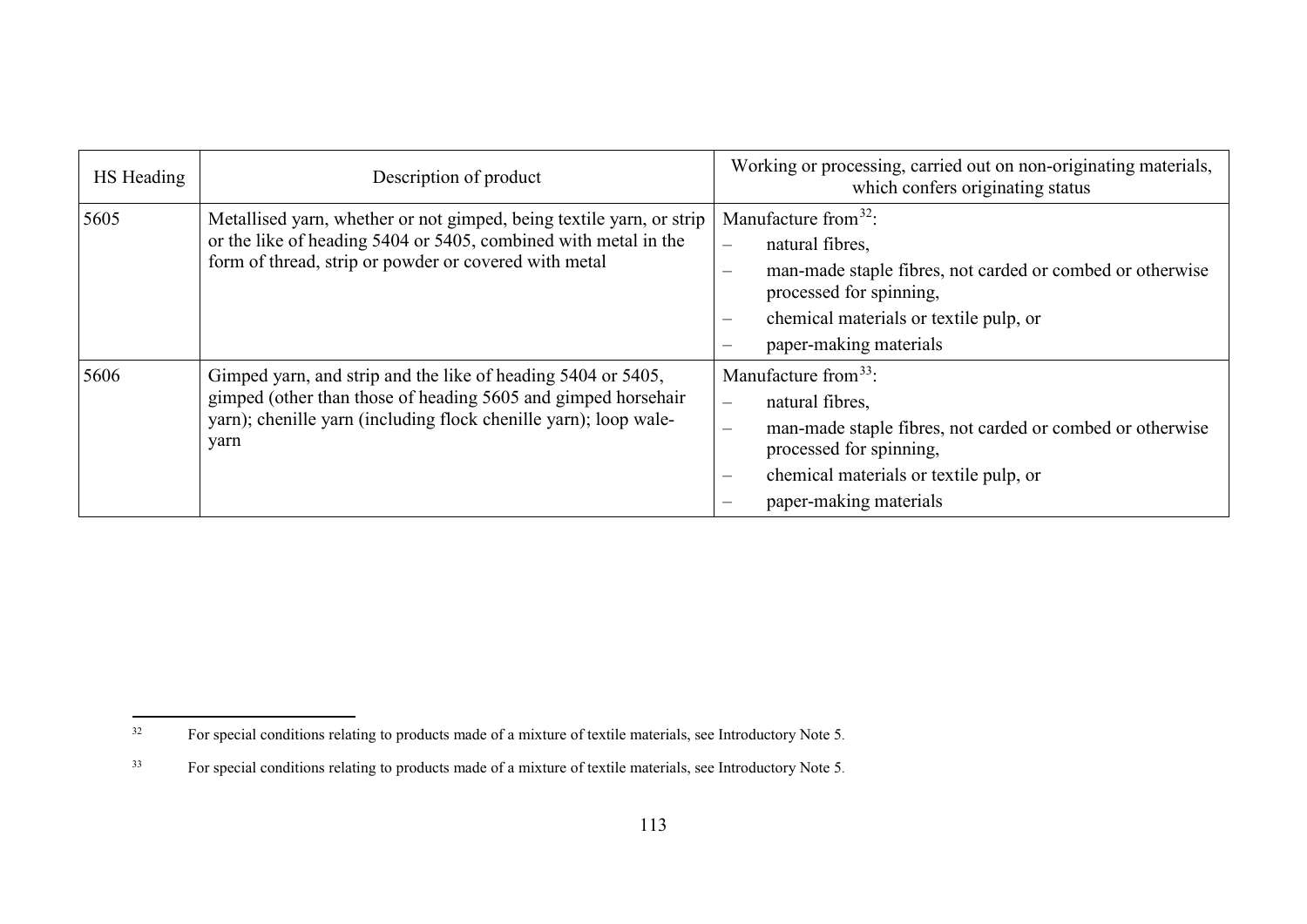<span id="page-113-0"></span>

| HS Heading | Description of product                                                                                                                                                          | Working or processing, carried out on non-originating materials,<br>which confers originating status                                                                                                                                                                                                                                                                                                               |
|------------|---------------------------------------------------------------------------------------------------------------------------------------------------------------------------------|--------------------------------------------------------------------------------------------------------------------------------------------------------------------------------------------------------------------------------------------------------------------------------------------------------------------------------------------------------------------------------------------------------------------|
| Chapter 57 | Carpets and other textile floor coverings:<br>Of needle loom felt<br>$\overline{\phantom{m}}$<br>Of other felt<br>$\overline{\phantom{m}}$<br>Other<br>$\overline{\phantom{a}}$ | Spinning of natural and/or man-made staple fibres or extrusion of<br>man-made filament yarn, in each case accompanied by weaving<br>or<br>Manufacture from coir yarn or sisal yarn or jute yarn<br>or<br>Flocking accompanied by dyeing or by printing<br>or<br>Tufting accompanied by dyeing or by printing<br>Extrusion of man-made fibres accompanied by non-woven<br>techniques including needle punching $34$ |

 $34$ <sup>34</sup> For special conditions relating to products made of a mixture of textile materials, see Introductory Note 6.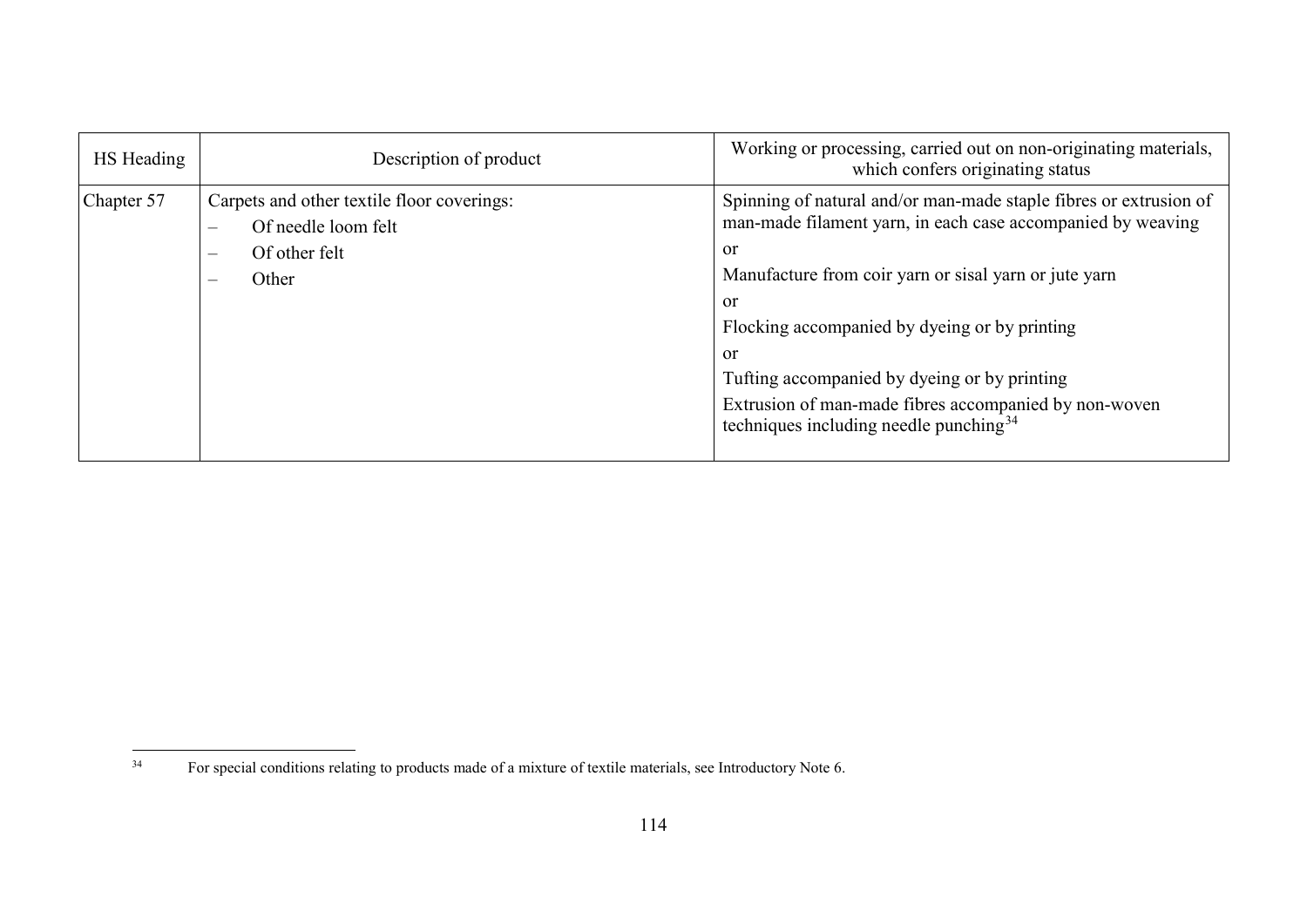| HS Heading | Description of product | Working or processing, carried out on non-originating materials,<br>which confers originating status                                                                                                                                                                                                                                                                                                                                    |
|------------|------------------------|-----------------------------------------------------------------------------------------------------------------------------------------------------------------------------------------------------------------------------------------------------------------------------------------------------------------------------------------------------------------------------------------------------------------------------------------|
|            |                        | However:<br>polypropylene filament of heading 5402,<br>polypropylene fibres of heading 5503 or 5506, or<br>polypropylene filament tow of heading 5501,<br>$\overline{\phantom{m}}$<br>of which the denomination in all cases of a single filament or fibre<br>is less than 9 decitex, may be used, provided that their total value<br>does not exceed 40 % of the ex-works price of the product<br>Jute fabric may be used as a backing |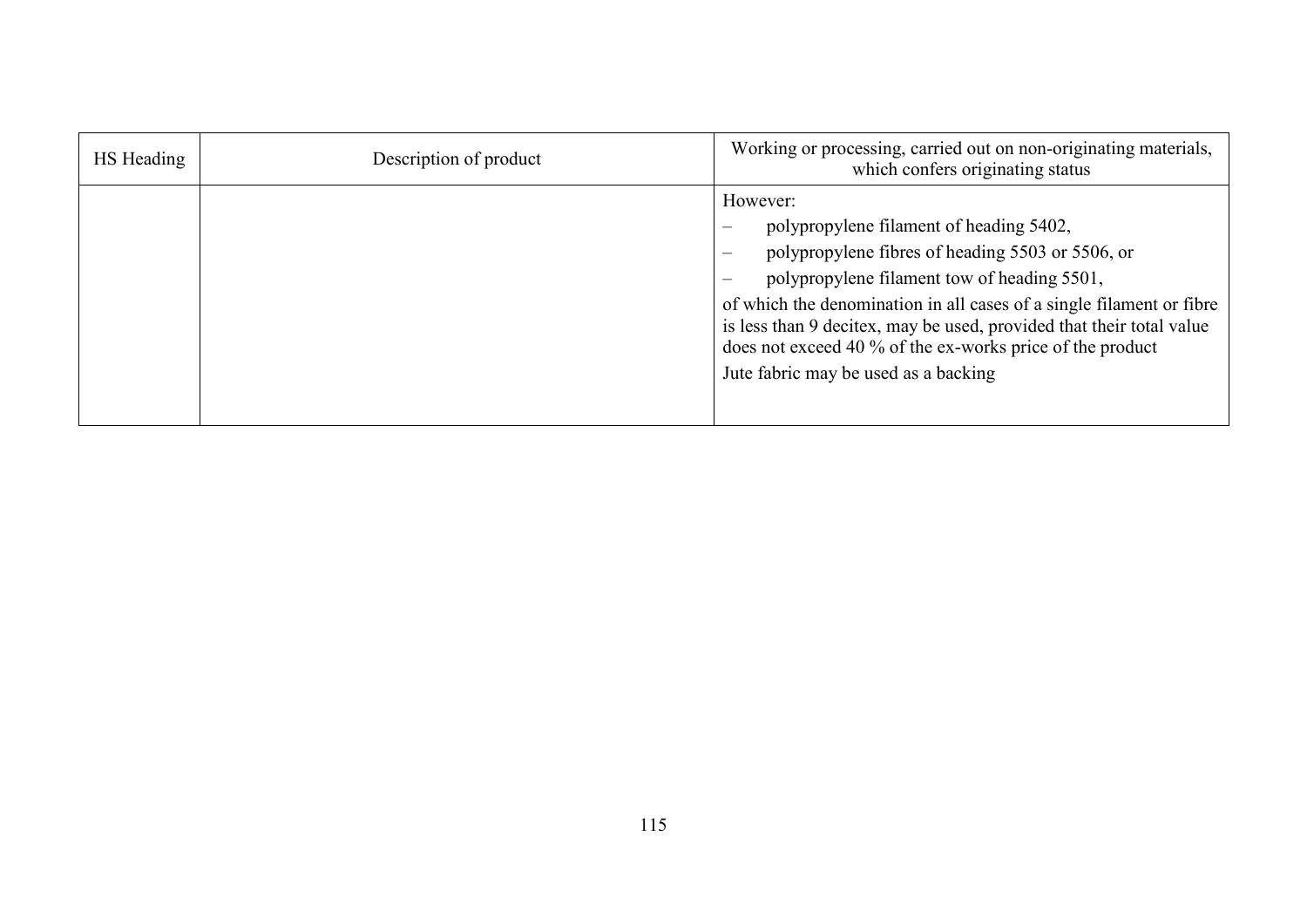<span id="page-115-0"></span>

| HS Heading    | Description of product                                                                                                                                                               | Working or processing, carried out on non-originating materials,<br>which confers originating status                                                                                                                                                                                                                                                                                                                                                                                                                                                                                                                                                                                                                                      |
|---------------|--------------------------------------------------------------------------------------------------------------------------------------------------------------------------------------|-------------------------------------------------------------------------------------------------------------------------------------------------------------------------------------------------------------------------------------------------------------------------------------------------------------------------------------------------------------------------------------------------------------------------------------------------------------------------------------------------------------------------------------------------------------------------------------------------------------------------------------------------------------------------------------------------------------------------------------------|
| ex Chapter 58 | Special woven fabrics; tufted textile fabrics; lace; tapestries;<br>trimmings; embroidery; except for:<br>Combined with rubber thread<br>$\sim$<br>Other<br>$\overline{\phantom{0}}$ | Spinning of natural and/or man-made staple fibres or extrusion of<br>man-made filament yarn, in each case accompanied by weaving<br>or<br>Weaving accompanied by dyeing or flocking or coating<br><sub>or</sub><br>Flocking accompanied by dyeing or by printing<br>or<br>Yarn dyeing accompanied by weaving<br><sub>or</sub><br>Printing accompanied by at least two preparatory or finishing<br>operations (such as scouring, bleaching, mercerising, heat setting,<br>raising, calendering, shrink resistance processing, permanent<br>finishing, decatising, impregnating, mending and burling),<br>provided that the value of the unprinted fabric used does not<br>exceed 47,5 % of the ex-works price of the product <sup>35</sup> |

 $35$ <sup>35</sup> For special conditions relating to products made of a mixture of textile materials, see Introductory Note 6.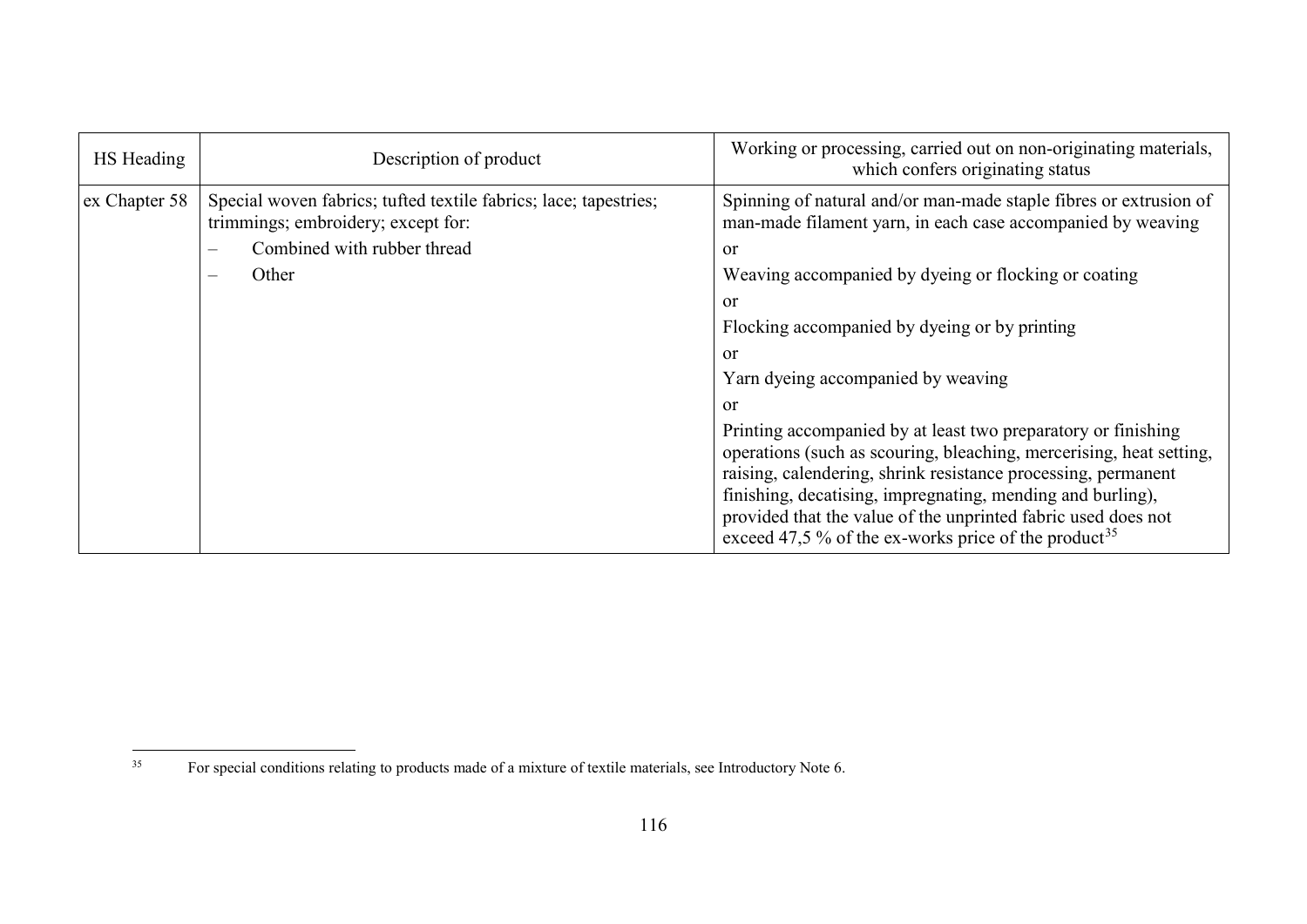| HS Heading | Description of product                                                                                                                                                                                                                                 | Working or processing, carried out on non-originating materials,<br>which confers originating status                      |
|------------|--------------------------------------------------------------------------------------------------------------------------------------------------------------------------------------------------------------------------------------------------------|---------------------------------------------------------------------------------------------------------------------------|
| 5805       | Hand-woven tapestries of the types Gobelins, Flanders, Aubusson,<br>Beauvais and the like, and needle-worked tapestries (for example,<br>petit point, cross stitch), whether or not made up                                                            | Manufacture from materials of any heading, except that of the<br>product                                                  |
| 5810       | Embroidery in the piece, in strips or in motifs                                                                                                                                                                                                        | Manufacture in which the value of all the materials used does not<br>exceed 50 % of the ex-works price of the product     |
| 5901       | Textile fabrics coated with gum or amylaceous substances, of a<br>kind used for the outer covers of books or the like; tracing cloth;<br>prepared painting canvas; buckram and similar stiffened textile<br>fabrics of a kind used for hat foundations | Weaving accompanied by dyeing or by flocking or by coating<br><sub>or</sub><br>Flocking accompanied by dyeing or printing |
| 5902       | Tyre cord fabric of high tenacity yarn of nylon or other<br>polyamides, polyesters or viscose rayon:                                                                                                                                                   |                                                                                                                           |
|            | Containing not more than 90 % by weight of textile<br>materials                                                                                                                                                                                        | Weaving                                                                                                                   |
|            | Other                                                                                                                                                                                                                                                  | Extrusion of man-made fibres accompanied by weaving                                                                       |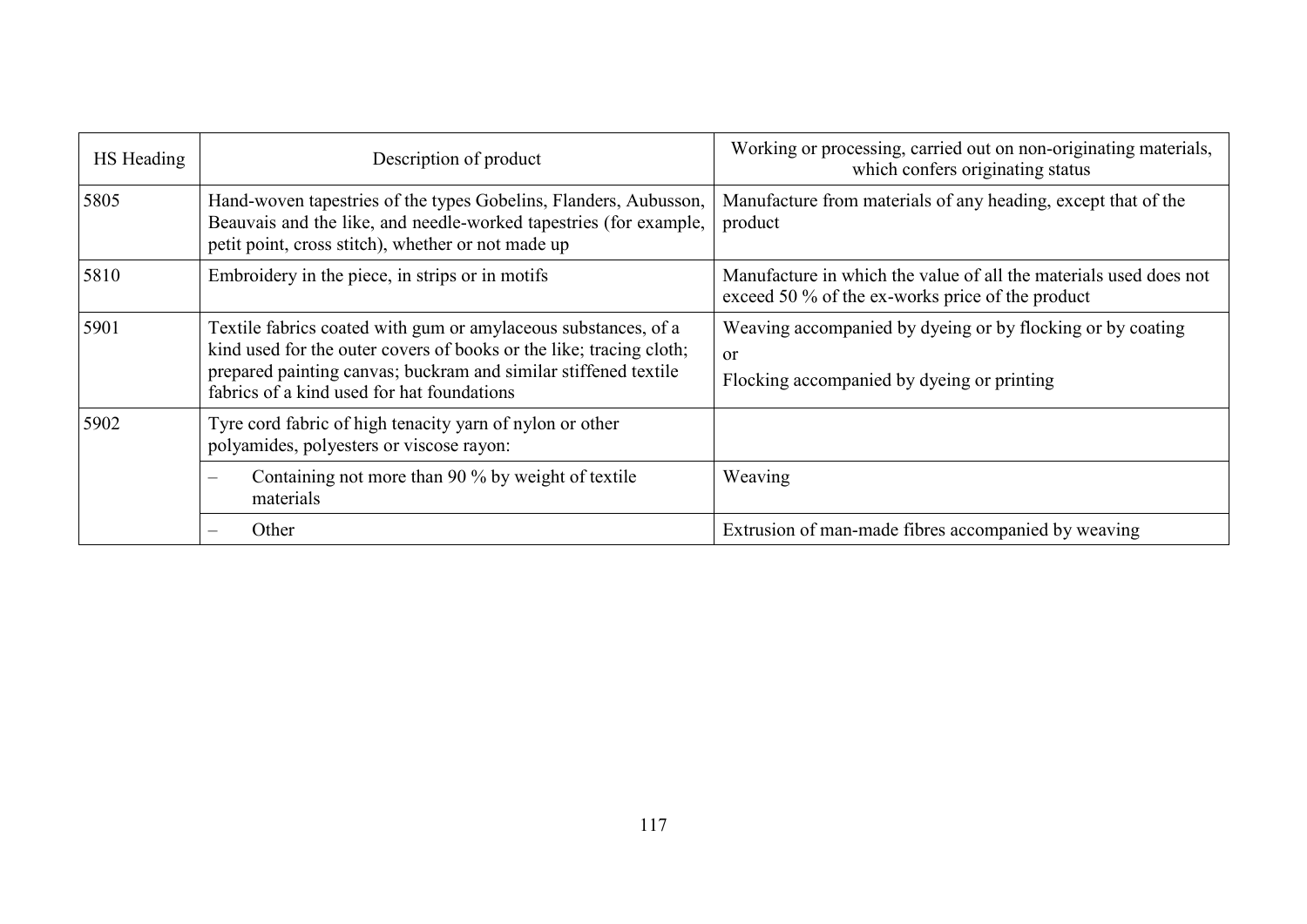<span id="page-117-0"></span>

| HS Heading | Description of product                                                                                                                                      | Working or processing, carried out on non-originating materials,<br>which confers originating status                                                                                                                                                                                                                                                                                                                                                       |
|------------|-------------------------------------------------------------------------------------------------------------------------------------------------------------|------------------------------------------------------------------------------------------------------------------------------------------------------------------------------------------------------------------------------------------------------------------------------------------------------------------------------------------------------------------------------------------------------------------------------------------------------------|
| 5903       | Textile fabrics impregnated, coated, covered or laminated with<br>plastics, other than those of heading 5902                                                | Weaving accompanied by dyeing or by coating<br><sub>or</sub><br>Printing accompanied by at least two preparatory or finishing<br>operations (such as scouring, bleaching, mercerising, heat setting,<br>raising, calendering, shrink resistance processing, permanent<br>finishing, decatising, impregnating, mending and burling),<br>provided that the value of the unprinted fabric used does not<br>exceed 47,5 % of the ex-works price of the product |
| 5904       | Linoleum, whether or Note cut to shape; floor coverings<br>consisting of a coating or covering applied on a textile backing,<br>whether or not cut to shape | Weaving accompanied by dyeing or by coating $36$                                                                                                                                                                                                                                                                                                                                                                                                           |

 $36\phantom{a}$ <sup>36</sup> For special conditions relating to products made of a mixture of textile materials, see Introductory Note 6.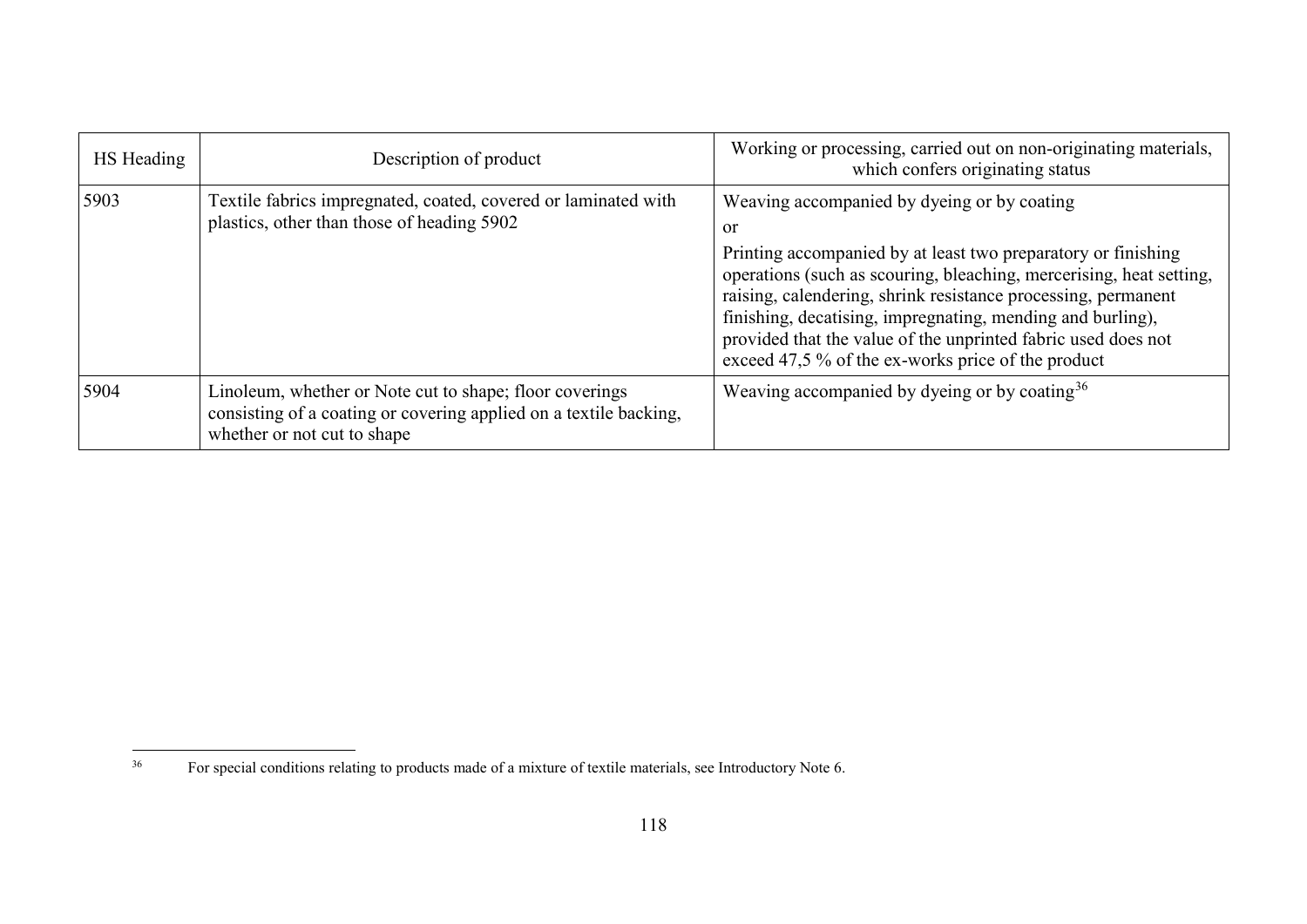<span id="page-118-0"></span>

| HS Heading | Description of product                                                                | Working or processing, carried out on non-originating materials,<br>which confers originating status                                                                                                                                                                                                                                                                                                     |
|------------|---------------------------------------------------------------------------------------|----------------------------------------------------------------------------------------------------------------------------------------------------------------------------------------------------------------------------------------------------------------------------------------------------------------------------------------------------------------------------------------------------------|
| 5905       | Textile wall coverings:                                                               |                                                                                                                                                                                                                                                                                                                                                                                                          |
|            | Impregnated, coated, covered or laminated with rubber,<br>plastics or other materials | Weaving accompanied by dyeing or by coating                                                                                                                                                                                                                                                                                                                                                              |
|            | Other                                                                                 | Spinning of natural and/or man-made staple fibres or extrusion of<br>man-made filament yarn, in each case accompanied by weaving                                                                                                                                                                                                                                                                         |
|            |                                                                                       | or                                                                                                                                                                                                                                                                                                                                                                                                       |
|            |                                                                                       | Weaving accompanied by dyeing or by coating                                                                                                                                                                                                                                                                                                                                                              |
|            |                                                                                       | <sub>or</sub>                                                                                                                                                                                                                                                                                                                                                                                            |
|            |                                                                                       | Printing accompanied by at least two preparatory or finishing<br>operations (such as scouring, bleaching, mercerising, heat setting,<br>raising, calendering, shrink resistance processing, permanent<br>finishing, decatising, impregnating, mending and burling),<br>provided that the value of the unprinted fabric used does not<br>exceed 47,5 % of the ex-works price of the product <sup>37</sup> |

 $37$ <sup>37</sup> For special conditions relating to products made of a mixture of textile materials, see Introductory Note 6.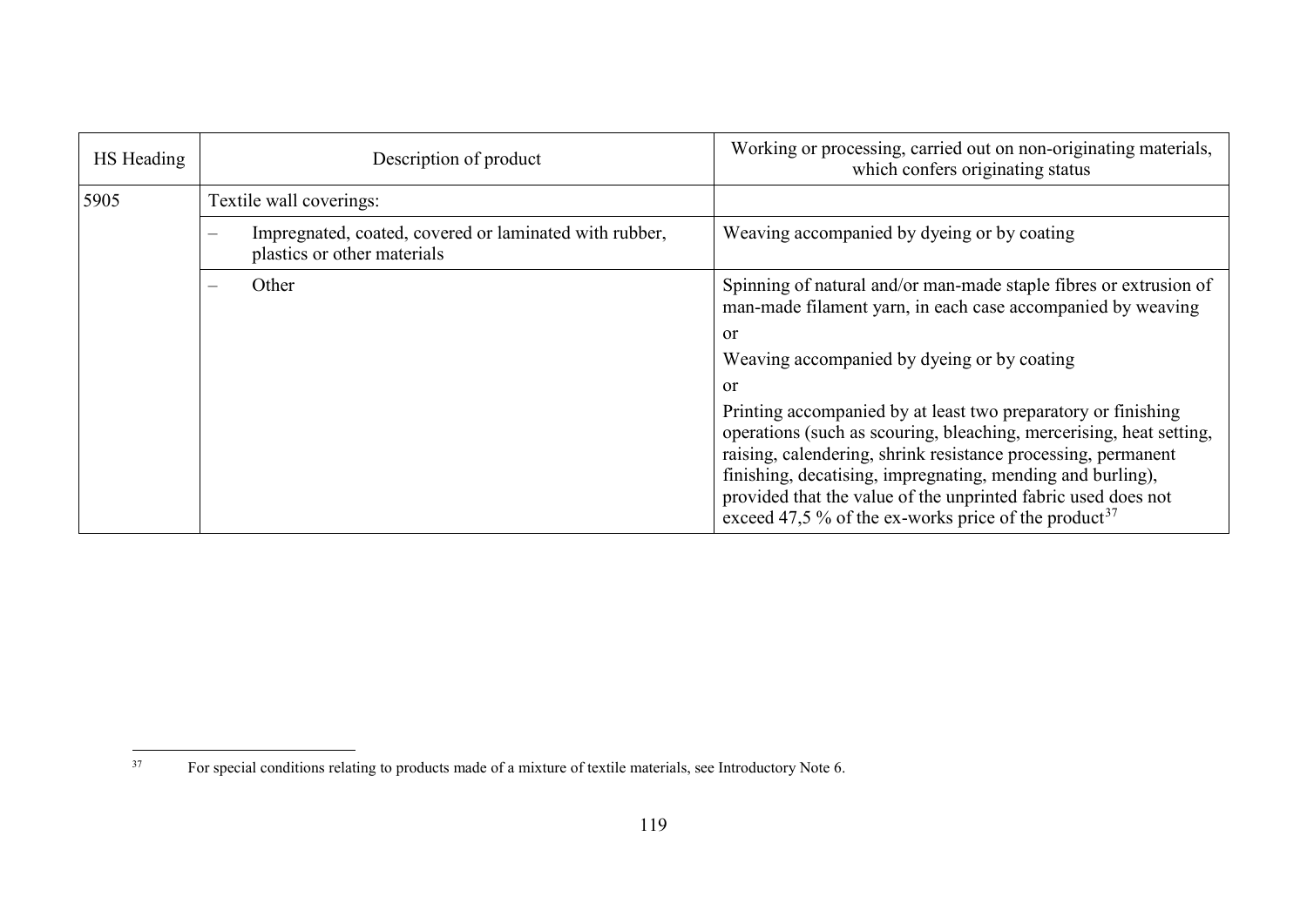<span id="page-119-0"></span>

| HS Heading | Description of product                                                                                                          | Working or processing, carried out on non-originating materials,<br>which confers originating status                              |
|------------|---------------------------------------------------------------------------------------------------------------------------------|-----------------------------------------------------------------------------------------------------------------------------------|
| 5906       | Rubberised textile fabrics, other than those of heading 5902:                                                                   |                                                                                                                                   |
|            | Knitted or crocheted fabrics<br>$\overline{\phantom{m}}$                                                                        | Spinning of natural and/or man-made staple fibres or extrusion of<br>man-made filament yarn, in each case accompanied by knitting |
|            |                                                                                                                                 | <sub>or</sub>                                                                                                                     |
|            |                                                                                                                                 | Knitting accompanied by dyeing or by coating                                                                                      |
|            |                                                                                                                                 | <sub>or</sub>                                                                                                                     |
|            |                                                                                                                                 | Dyeing of yarn of natural fibres accompanied by knitting <sup>38</sup>                                                            |
|            | Other fabrics made of synthetic filament yarn, containing<br>$\qquad \qquad -$<br>more than 90 % by weight of textile materials | Extrusion of man-made fibres accompanied by weaving                                                                               |
|            | Other<br>$\frac{1}{2}$                                                                                                          | Weaving accompanied by dyeing or by coating                                                                                       |
|            |                                                                                                                                 | or                                                                                                                                |
|            |                                                                                                                                 | Dyeing of yarn of natural fibres accompanied by weaving                                                                           |

 $38\,$ <sup>38</sup> For special conditions relating to products made of a mixture of textile materials, see Introductory Note 6.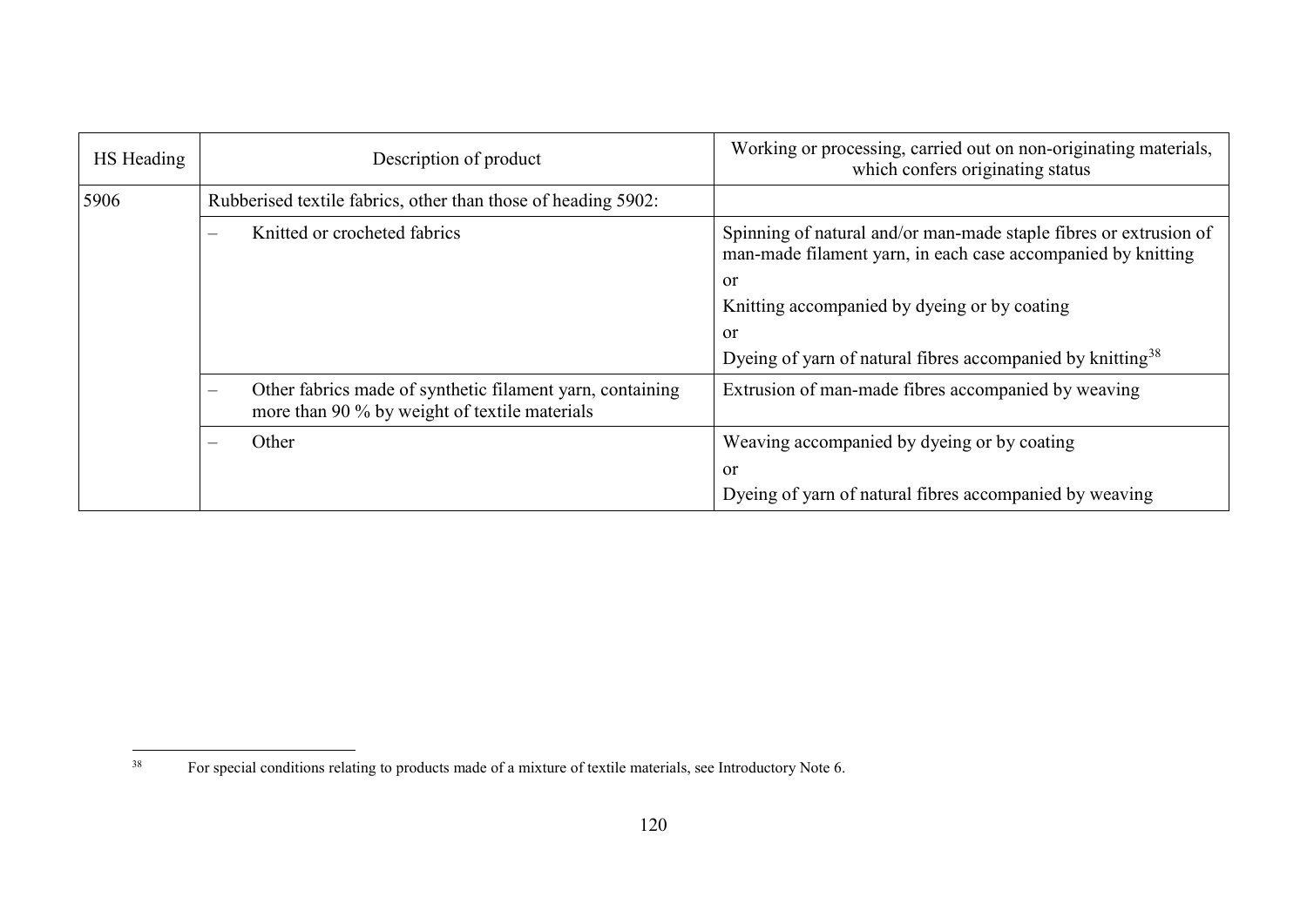| HS Heading | Description of product                                                                                                                                                                                 | Working or processing, carried out on non-originating materials,<br>which confers originating status                                                                                                                                                                                                                                                                                                                                                                                                                                        |
|------------|--------------------------------------------------------------------------------------------------------------------------------------------------------------------------------------------------------|---------------------------------------------------------------------------------------------------------------------------------------------------------------------------------------------------------------------------------------------------------------------------------------------------------------------------------------------------------------------------------------------------------------------------------------------------------------------------------------------------------------------------------------------|
| 5907       | Textile fabrics otherwise impregnated, coated or covered; painted<br>canvas being theatrical scenery, studio back-cloths or the like                                                                   | Weaving accompanied by dyeing or by flocking or by coating<br><sub>or</sub><br>Flocking accompanied by dyeing or by printing<br><sub>or</sub><br>Printing accompanied by at least two preparatory or finishing<br>operations (such as scouring, bleaching, mercerising, heat setting,<br>raising, calendering, shrink resistance processing, permanent<br>finishing, decatising, impregnating, mending and burling),<br>provided that the value of the unprinted fabric used does not<br>exceed 47,5 % of the ex-works price of the product |
| 5908       | Textile wicks, woven, plaited or knitted, for lamps, stoves,<br>lighters, candles or the like; incandescent gas mantles and tubular<br>knitted gas mantle fabric therefor, whether or not impregnated: |                                                                                                                                                                                                                                                                                                                                                                                                                                                                                                                                             |
|            | Incandescent gas mantles, impregnated<br>$\overline{\phantom{0}}$                                                                                                                                      | Manufacture from tubular knitted gas-mantle fabric                                                                                                                                                                                                                                                                                                                                                                                                                                                                                          |
|            | Other                                                                                                                                                                                                  | Manufacture from materials of any heading, except that of the<br>product                                                                                                                                                                                                                                                                                                                                                                                                                                                                    |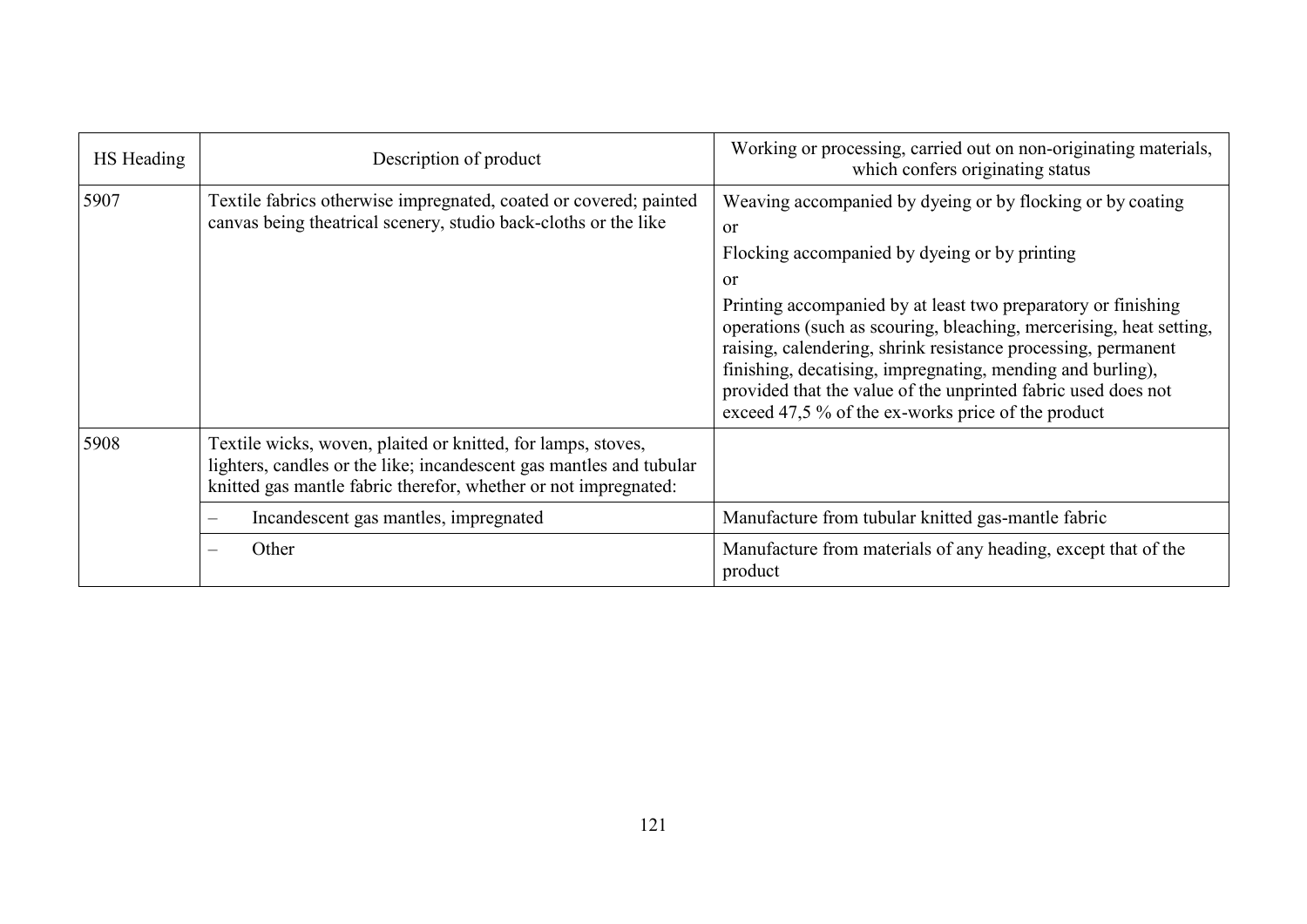<span id="page-121-0"></span>

| HS Heading   | Description of product                                                                                                                                                                                                                                                    | Working or processing, carried out on non-originating materials,<br>which confers originating status                                                                                                                                                                                                                                                                                                                                                                                                                                    |
|--------------|---------------------------------------------------------------------------------------------------------------------------------------------------------------------------------------------------------------------------------------------------------------------------|-----------------------------------------------------------------------------------------------------------------------------------------------------------------------------------------------------------------------------------------------------------------------------------------------------------------------------------------------------------------------------------------------------------------------------------------------------------------------------------------------------------------------------------------|
| 5909 to 5911 | Textile articles of a kind suitable for industrial use:                                                                                                                                                                                                                   |                                                                                                                                                                                                                                                                                                                                                                                                                                                                                                                                         |
|              | Polishing discs or rings other than of felt of heading 5911                                                                                                                                                                                                               | Weaving                                                                                                                                                                                                                                                                                                                                                                                                                                                                                                                                 |
|              | Woven fabrics, of a kind commonly used in papermaking or<br>other technical uses, felted or not, whether or not<br>impregnated or coated, tubular or endless with single or<br>multiple warp and/or weft, or flat woven with multiple warp<br>and/or weft of heading 5911 | Extrusion of man-made fibres or Spinning of natural and/or of<br>man-made staple fibres, in each case accompanied by weaving<br><sub>or</sub><br>Weaving accompanied by dyeing or coating<br>Only the following fibres may be used:<br>coir yarn<br>yarn of polytetrafluoroethylene <sup>39</sup> ,<br>yarn, multiple, of polyamide, coated impregnated or covered<br>with a phenolic resin,<br>yarn of synthetic textile fibres of aromatic polyamides,<br>obtained by polycondensation of m-phenylenediamine and<br>isophthalic acid, |

<sup>39</sup> The use of this material is restricted to the manufacture of woven fabrics of a kind used in paper-making machinery.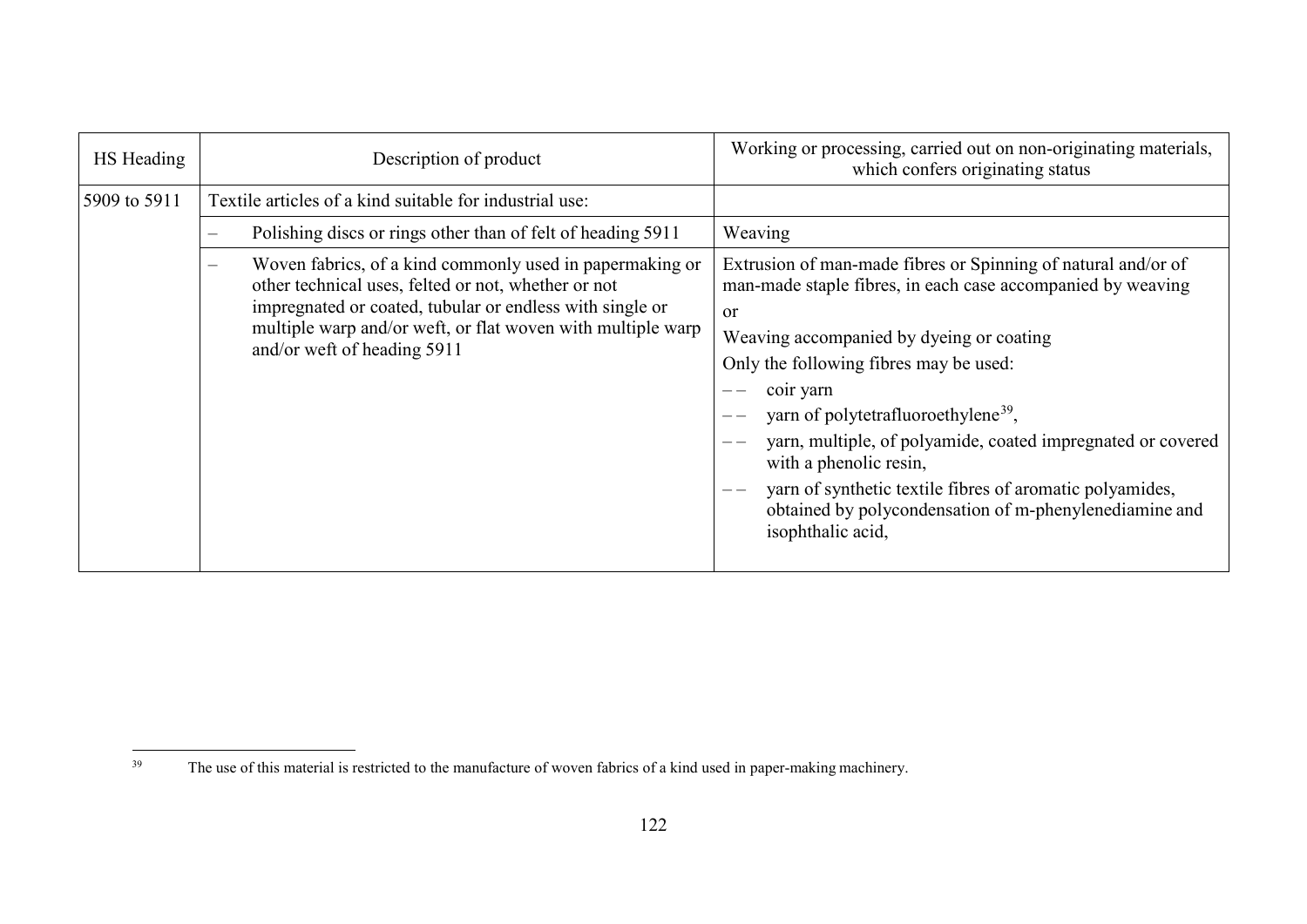<span id="page-122-2"></span><span id="page-122-1"></span><span id="page-122-0"></span>

| HS Heading | Description of product | Working or processing, carried out on non-originating materials,<br>which confers originating status                                                                                                                                                                                                                                                      |
|------------|------------------------|-----------------------------------------------------------------------------------------------------------------------------------------------------------------------------------------------------------------------------------------------------------------------------------------------------------------------------------------------------------|
|            |                        | monofil of polytetrafluoroethylene <sup>40</sup> ,<br>yarn of synthetic textile fibres of poly(p-phenylene<br>terephthalamide),<br>glass fibre yarn, coated with phenol resin and gimped with<br>acrylic yarn $41$ ,<br>copolyester monofilaments of a polyester and a resin of<br>terephthalic acid and 1,4-cyclohexanediethanol and<br>isophthalic acid |
|            | Other                  | Extrusion of man-made filament yarn OR spinning of natural or<br>man-made staple fibres, accompanied by weaving $42$<br><sub>or</sub><br>Weaving accompanied by dyeing or coating                                                                                                                                                                         |

 $40\,$ The use of this material is restricted to the manufacture of woven fabrics of a kind used in paper-making machinery.

<sup>&</sup>lt;sup>41</sup> The use of this material is restricted to the manufacture of woven fabrics of a kind used in paper-making machinery.

<sup>&</sup>lt;sup>42</sup> For special conditions relating to products made of a mixture of textile materials, see Introductory Note 6.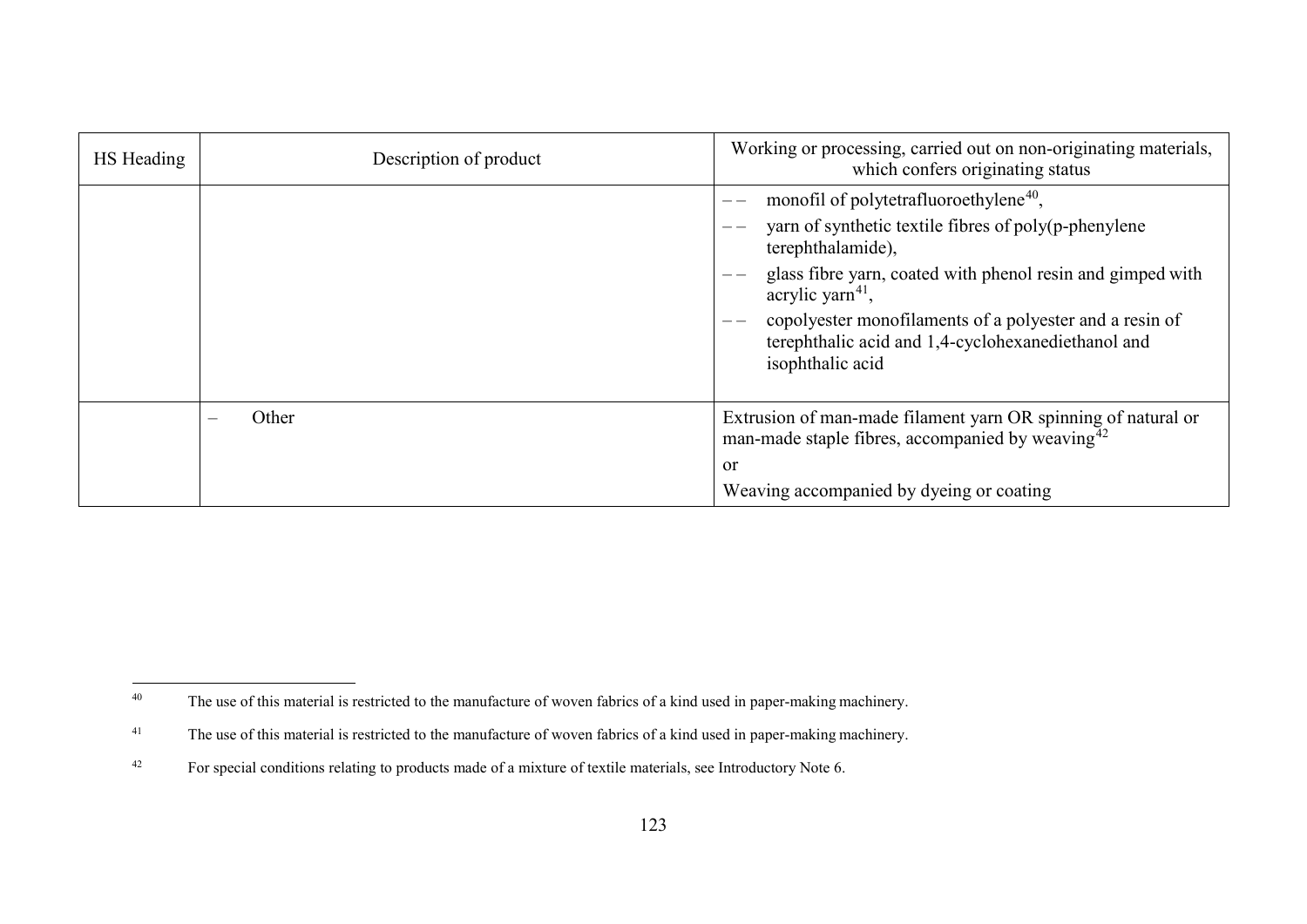| HS Heading | Description of product       | Working or processing, carried out on non-originating materials,<br>which confers originating status                                                                               |
|------------|------------------------------|------------------------------------------------------------------------------------------------------------------------------------------------------------------------------------|
| Chapter 60 | Knitted or crocheted fabrics | Spinning of natural and/or man-made staple fibres or extrusion of<br>man-made filament yarn, in each case accompanied by knitting                                                  |
|            |                              | or                                                                                                                                                                                 |
|            |                              | Knitting accompanied by dyeing or by flocking or by coating                                                                                                                        |
|            |                              | or                                                                                                                                                                                 |
|            |                              | Flocking accompanied by dyeing or by printing                                                                                                                                      |
|            |                              | or                                                                                                                                                                                 |
|            |                              | Dyeing of yarn of natural fibres accompanied by knitting                                                                                                                           |
|            |                              | or                                                                                                                                                                                 |
|            |                              | Twisting or texturing accompanied by knitting provided that the<br>value of the non-twisted/non-textured yarns used does not exceed<br>47,5 % of the ex-works price of the product |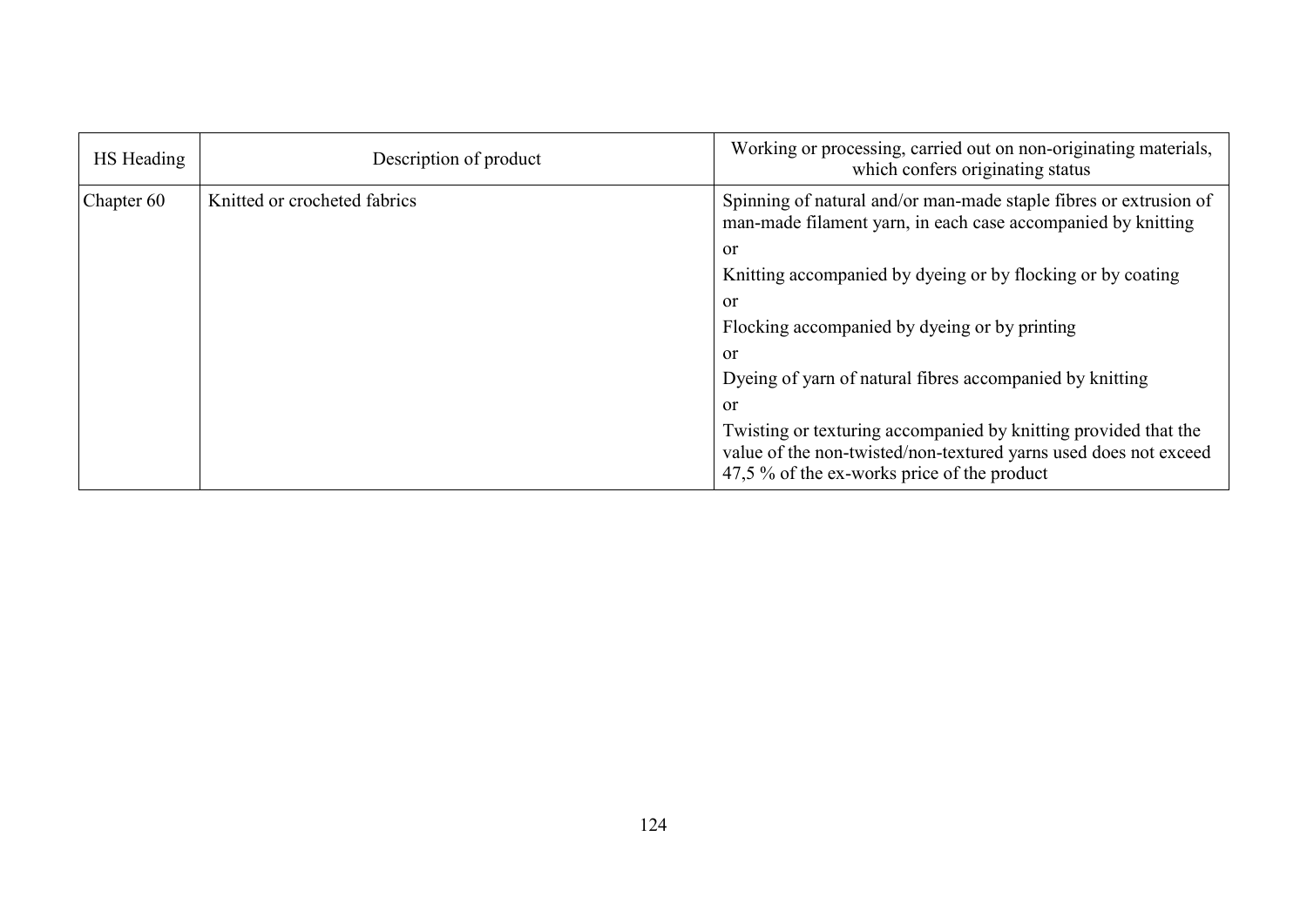| HS Heading | Description of product                                                                                                                                                                                   | Working or processing, carried out on non-originating materials,<br>which confers originating status                                                             |
|------------|----------------------------------------------------------------------------------------------------------------------------------------------------------------------------------------------------------|------------------------------------------------------------------------------------------------------------------------------------------------------------------|
| Chapter 61 | Articles of apparel and clothing accessories, knitted or crocheted:                                                                                                                                      |                                                                                                                                                                  |
|            | Obtained by sewing together or otherwise assembling, two<br>$\overline{\phantom{a}}$<br>or more pieces of knitted or crocheted fabric which have<br>been either cut to form or obtained directly to form | Knitting and making-up (including cutting)                                                                                                                       |
|            | Other                                                                                                                                                                                                    | Spinning of natural and/or man-made staple fibres or extrusion of<br>man-made filament yarn, in each case accompanied by knitting<br>(knitted to shape products) |
|            |                                                                                                                                                                                                          | or                                                                                                                                                               |
|            |                                                                                                                                                                                                          | Dyeing of yarn of natural fibres accompanied by knitting (knitted)<br>to shape products                                                                          |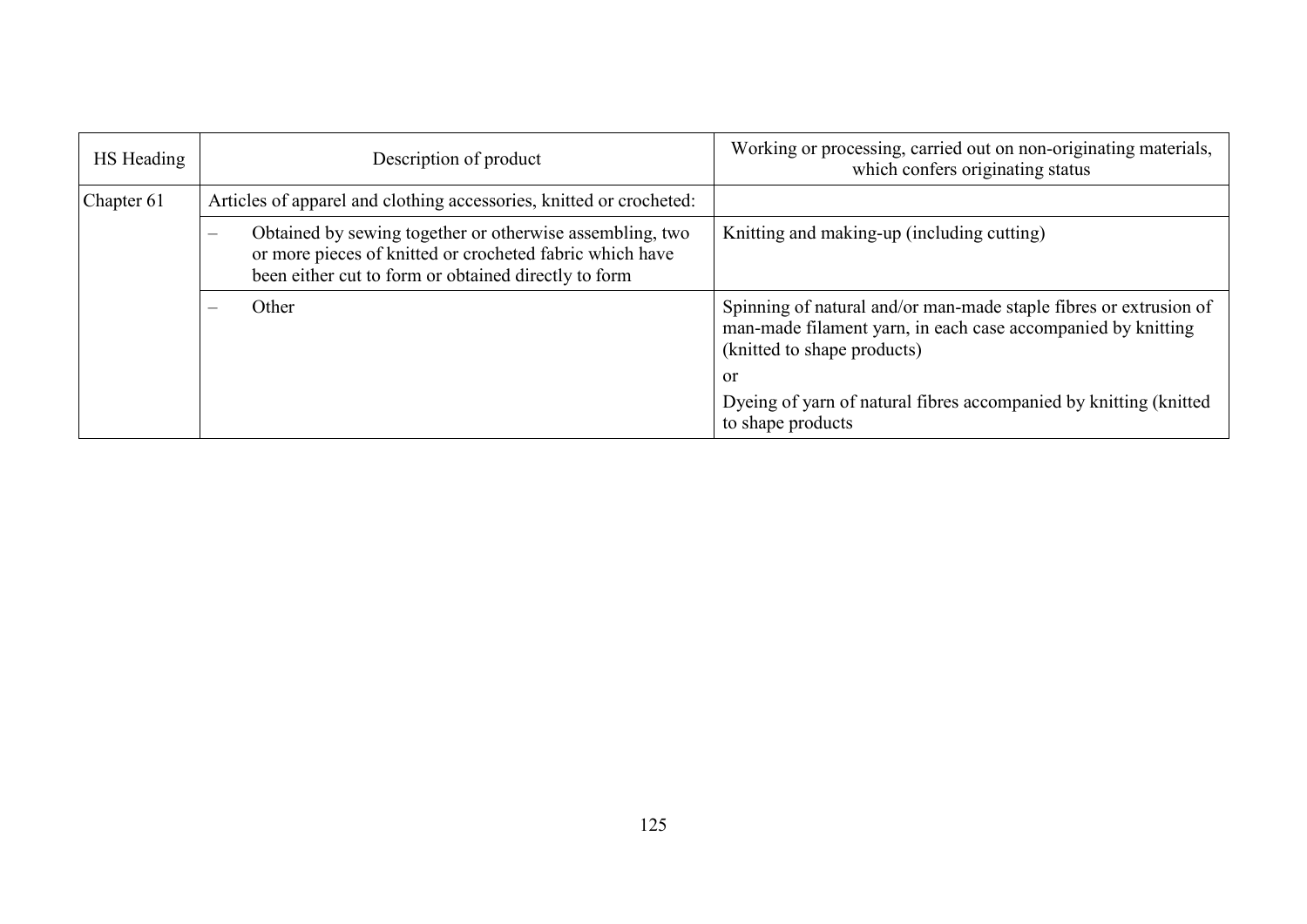| HS Heading                                                 | Description of product                                                                   | Working or processing, carried out on non-originating materials,<br>which confers originating status                                                                                                                                                                                                                                                                                                                                                                               |
|------------------------------------------------------------|------------------------------------------------------------------------------------------|------------------------------------------------------------------------------------------------------------------------------------------------------------------------------------------------------------------------------------------------------------------------------------------------------------------------------------------------------------------------------------------------------------------------------------------------------------------------------------|
| ex Chapter 62                                              | Articles of apparel and clothing accessories, not knitted or<br>crocheted; except for:   | Weaving accompanied by making-up (including cutting)<br>or<br>Making-up preceded by printing, accompanied by at least two<br>preparatory or finishing operations (such as scouring, bleaching,<br>mercerising, heat setting, raising, calendering, shrink resistance<br>processing, permanent finishing, decatising, impregnating,<br>mending and burling), provided that the value of the unprinted<br>fabric used does not exceed 47,5 % of the ex-works price of the<br>product |
| ex 6202,<br>ex 6204,<br>ex 6206,<br>ex 6209 and<br>ex 6211 | Women's, girls' and babies' clothing and clothing accessories for<br>babies, embroidered | Weaving accompanied by making-up (including cutting)<br>or<br>Manufacture from unembroidered fabric, provided that the value<br>of the unembroidered fabric used does not exceed 40 % of the ex-<br>works price of the product                                                                                                                                                                                                                                                     |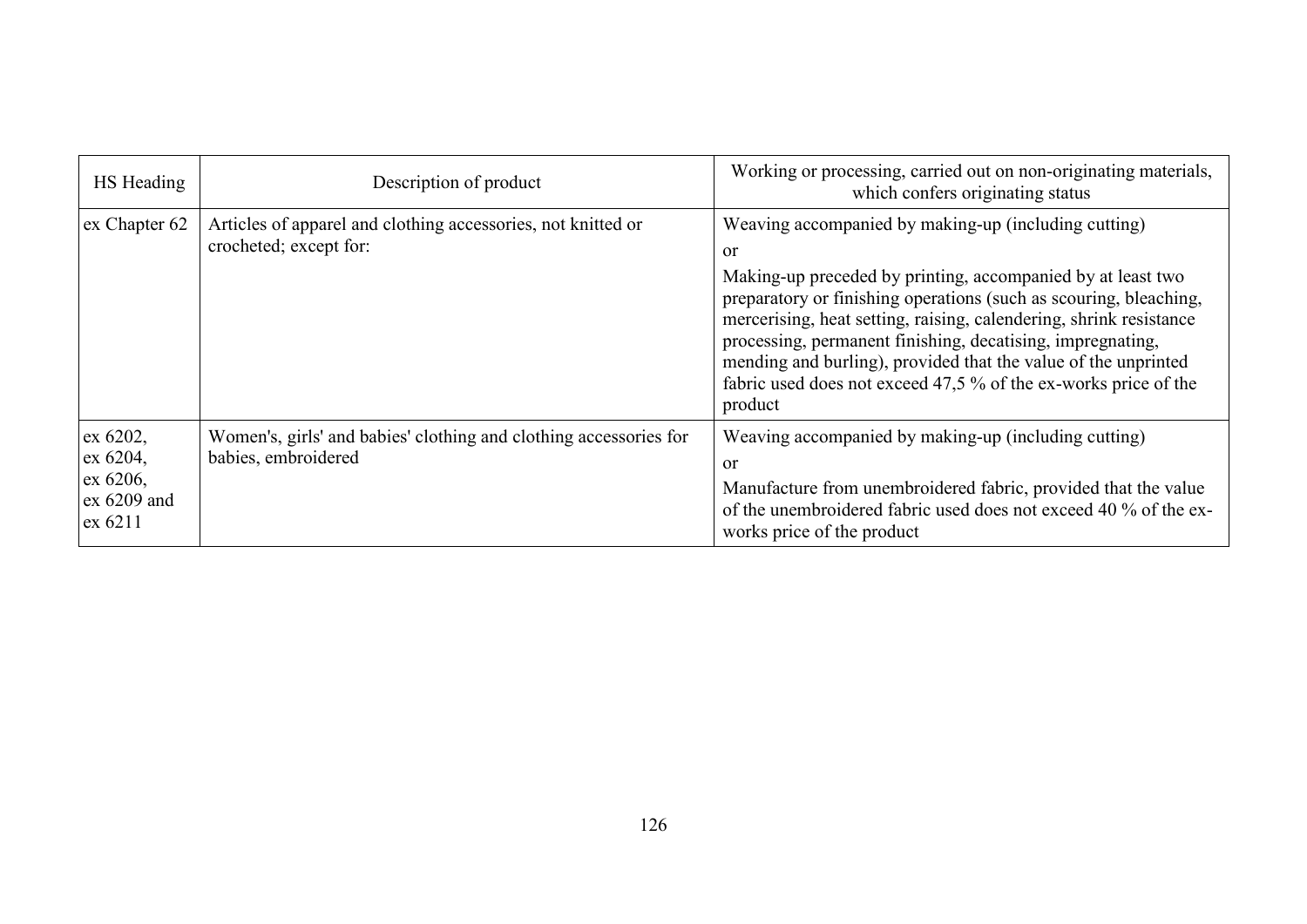| HS Heading                         | Description of product                                                                                          | Working or processing, carried out on non-originating materials,<br>which confers originating status                                                                                                                                   |
|------------------------------------|-----------------------------------------------------------------------------------------------------------------|----------------------------------------------------------------------------------------------------------------------------------------------------------------------------------------------------------------------------------------|
| $\alpha$ 6210 and<br>$\alpha$ 6216 | Fire-resistant equipment of fabric covered with foil of aluminised<br>polyester                                 | Weaving accompanied by making-up (including cutting)<br>or<br>Coating provided that the value of the uncoated fabric used does<br>not exceed 40 % of the ex-works price of the product<br>accompanied by making-up (including cutting) |
| $\alpha$ 6212                      | Knitted or crocheted brassieres, corsets, braces, suspenders,<br>garters and similar articles and parts thereof | Knitting and making up (including cutting)                                                                                                                                                                                             |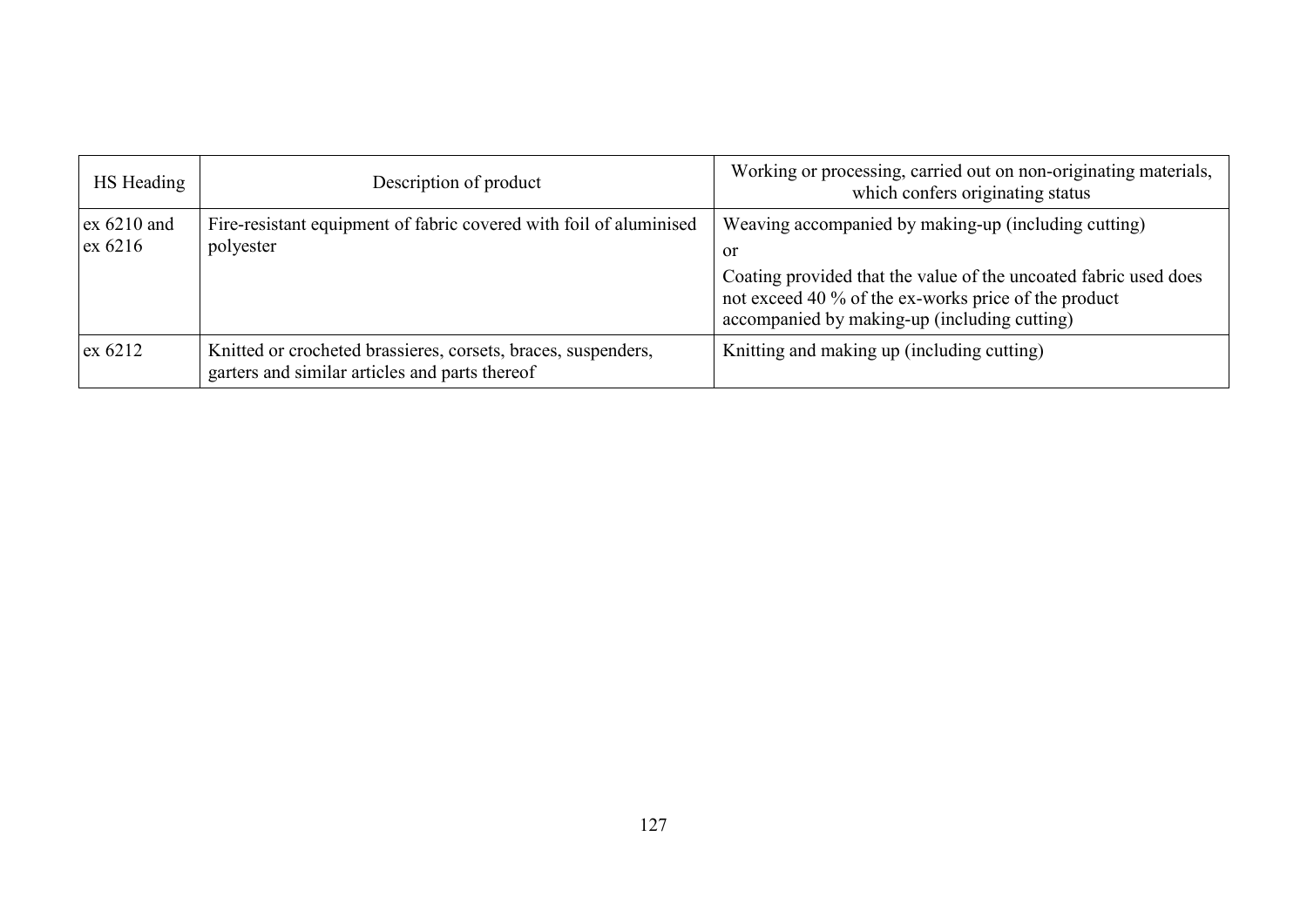| HS Heading    | Description of product                                                      | Working or processing, carried out on non-originating materials,<br>which confers originating status                                                                                                                                                                                                                                                                                                                |
|---------------|-----------------------------------------------------------------------------|---------------------------------------------------------------------------------------------------------------------------------------------------------------------------------------------------------------------------------------------------------------------------------------------------------------------------------------------------------------------------------------------------------------------|
| 6213 and 6214 | Handkerchiefs, shawls, scarves, mufflers, mantillas, veils and the<br>like: |                                                                                                                                                                                                                                                                                                                                                                                                                     |
|               | Embroidered                                                                 | Weaving accompanied by making-up (including cutting)                                                                                                                                                                                                                                                                                                                                                                |
|               |                                                                             | or<br>Manufacture from unembroidered fabric, provided that the value<br>of the unembroidered fabric used does not exceed 40 % of the                                                                                                                                                                                                                                                                                |
|               |                                                                             | ex-works price of the product(81)                                                                                                                                                                                                                                                                                                                                                                                   |
|               |                                                                             | or                                                                                                                                                                                                                                                                                                                                                                                                                  |
|               |                                                                             | Making-up preceded by printing accompanied by at least two<br>preparatory or finishing operations (such as scouring, bleaching,<br>mercerising, heat setting, raising, calendering, shrink resistance<br>processing, permanent finishing, decatising, impregnating,<br>mending and burling), provided that the value of the unprinted<br>fabric used does not exceed 47,5 % of the ex-works price of the<br>product |
|               | Other                                                                       | Weaving accompanied by making-up (including cutting)                                                                                                                                                                                                                                                                                                                                                                |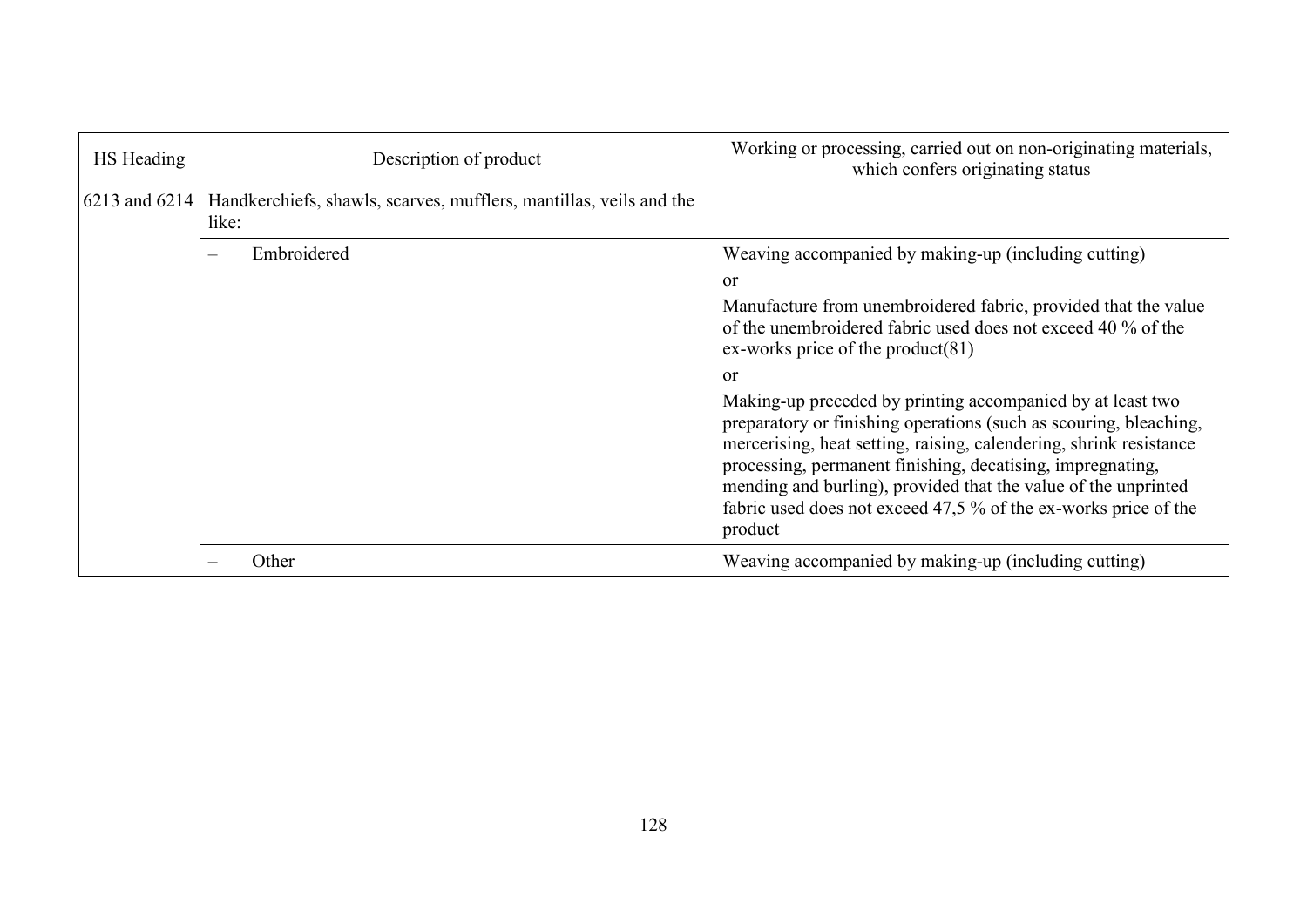| HS Heading | Description of product | Working or processing, carried out on non-originating materials,<br>which confers originating status                                                                                                                                                                                                                                                                                                             |
|------------|------------------------|------------------------------------------------------------------------------------------------------------------------------------------------------------------------------------------------------------------------------------------------------------------------------------------------------------------------------------------------------------------------------------------------------------------|
|            |                        | Making-up followed by printing accompanied by at least two<br>preparatory finishing operations (such as scouring, bleaching,<br>mercerising, heat setting, raising, calendering, shrink resistance<br>processing, permanent finishing, decatising, impregnating,<br>mending and burling), provided that the value of the unprinted<br>fabric used does not exceed 47,5 % of the ex-works price of the<br>product |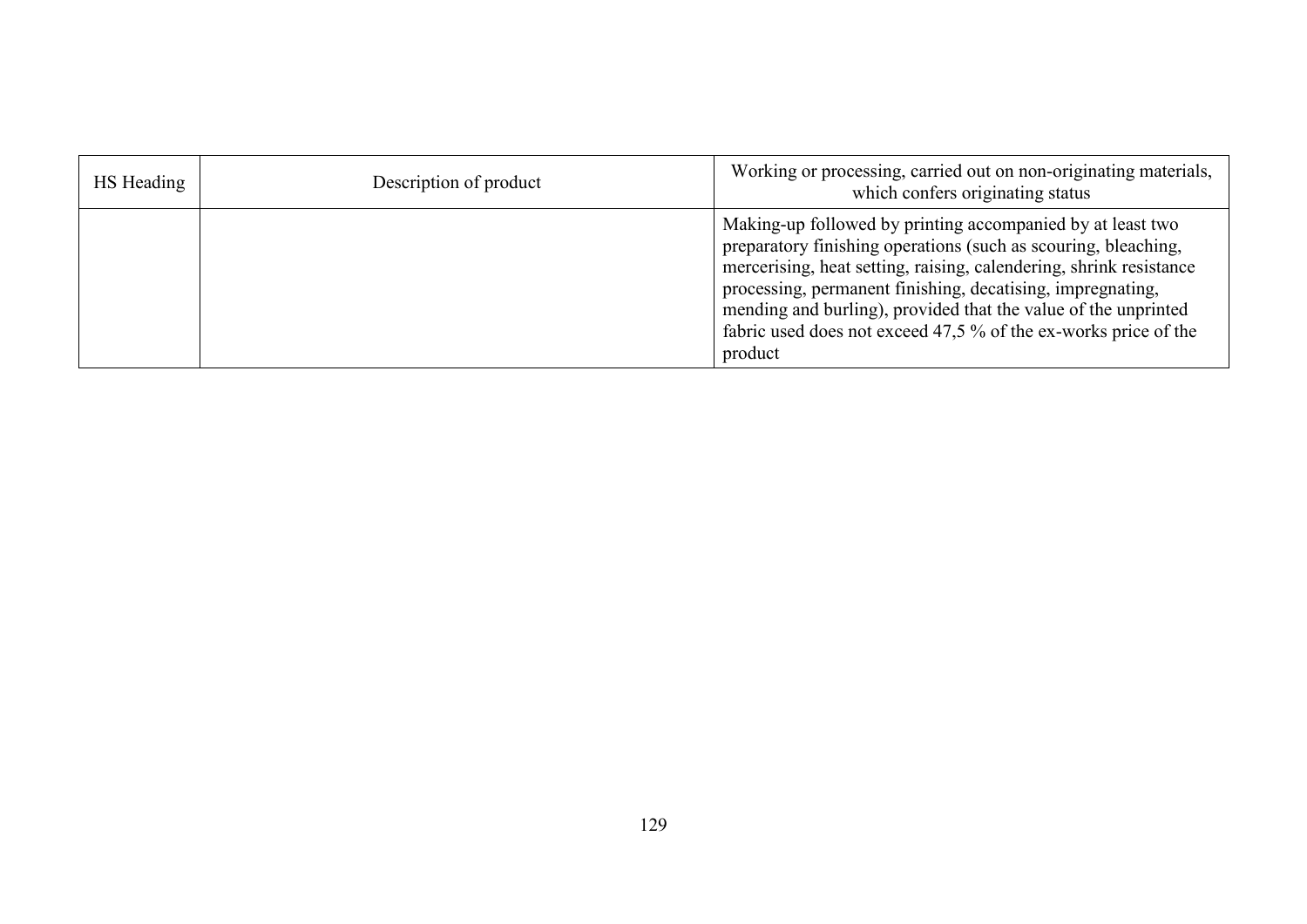| HS Heading | Description of product                                                                                                 | Working or processing, carried out on non-originating materials,<br>which confers originating status                                                                     |
|------------|------------------------------------------------------------------------------------------------------------------------|--------------------------------------------------------------------------------------------------------------------------------------------------------------------------|
| 6217       | Other made up clothing accessories; parts of garments or of<br>clothing accessories, other than those of heading 6212: |                                                                                                                                                                          |
|            | Embroidered<br>$\overline{\phantom{a}}$                                                                                | Weaving accompanied by making-up (including cutting)                                                                                                                     |
|            |                                                                                                                        | or                                                                                                                                                                       |
|            |                                                                                                                        | Manufacture from unembroidered fabric, provided that the value<br>of the unembroidered fabric used does not exceed 40 % of the<br>ex-works price of the product          |
|            | Fire-resistant equipment of fabric covered with foil of<br>$\overline{\phantom{a}}$<br>aluminised polyester            | Weaving accompanied by making-up (including cutting)                                                                                                                     |
|            |                                                                                                                        | <b>or</b>                                                                                                                                                                |
|            |                                                                                                                        | Coating provided that the value of the uncoated fabric used does<br>not exceed 40 % of the ex-works price of the product<br>accompanied by making-up (including cutting) |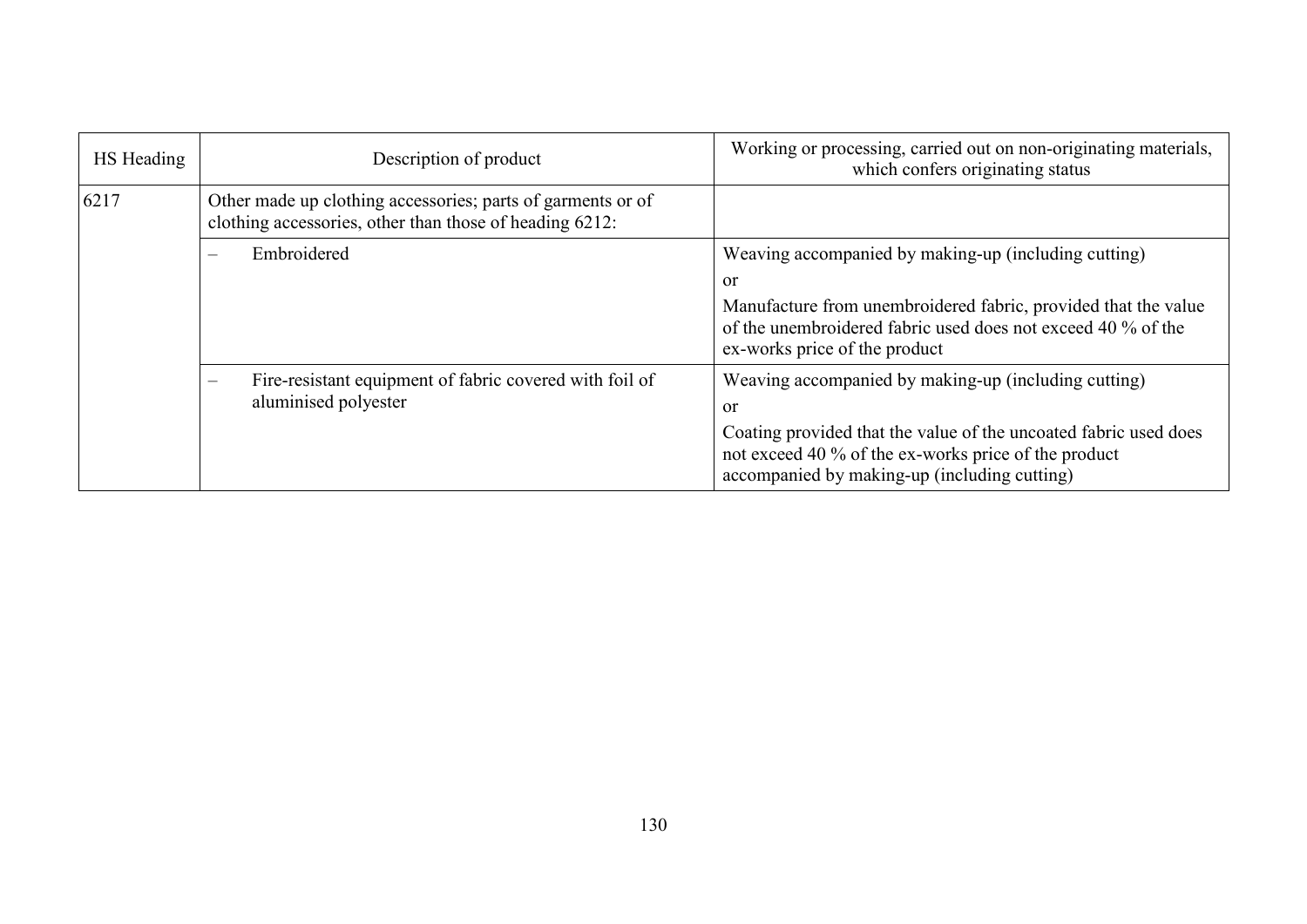| HS Heading    | Description of product                                                                              | Working or processing, carried out on non-originating materials,<br>which confers originating status                                                                                                                |
|---------------|-----------------------------------------------------------------------------------------------------|---------------------------------------------------------------------------------------------------------------------------------------------------------------------------------------------------------------------|
|               | Interlinings for collars and cuffs, cut out<br>$\equiv$                                             | Manufacture:<br>from materials of any heading, except that of the product,<br>$\qquad \qquad -$<br>and<br>in which the value of all the materials used does not exceed<br>40 % of the ex-works price of the product |
|               | Other                                                                                               | Weaving accompanied by making-up (including cutting)                                                                                                                                                                |
| ex Chapter 63 | Other made-up textile articles; sets; worn clothing and worn<br>textile articles; rags; except for: | Manufacture from materials of any heading, except that of the<br>product                                                                                                                                            |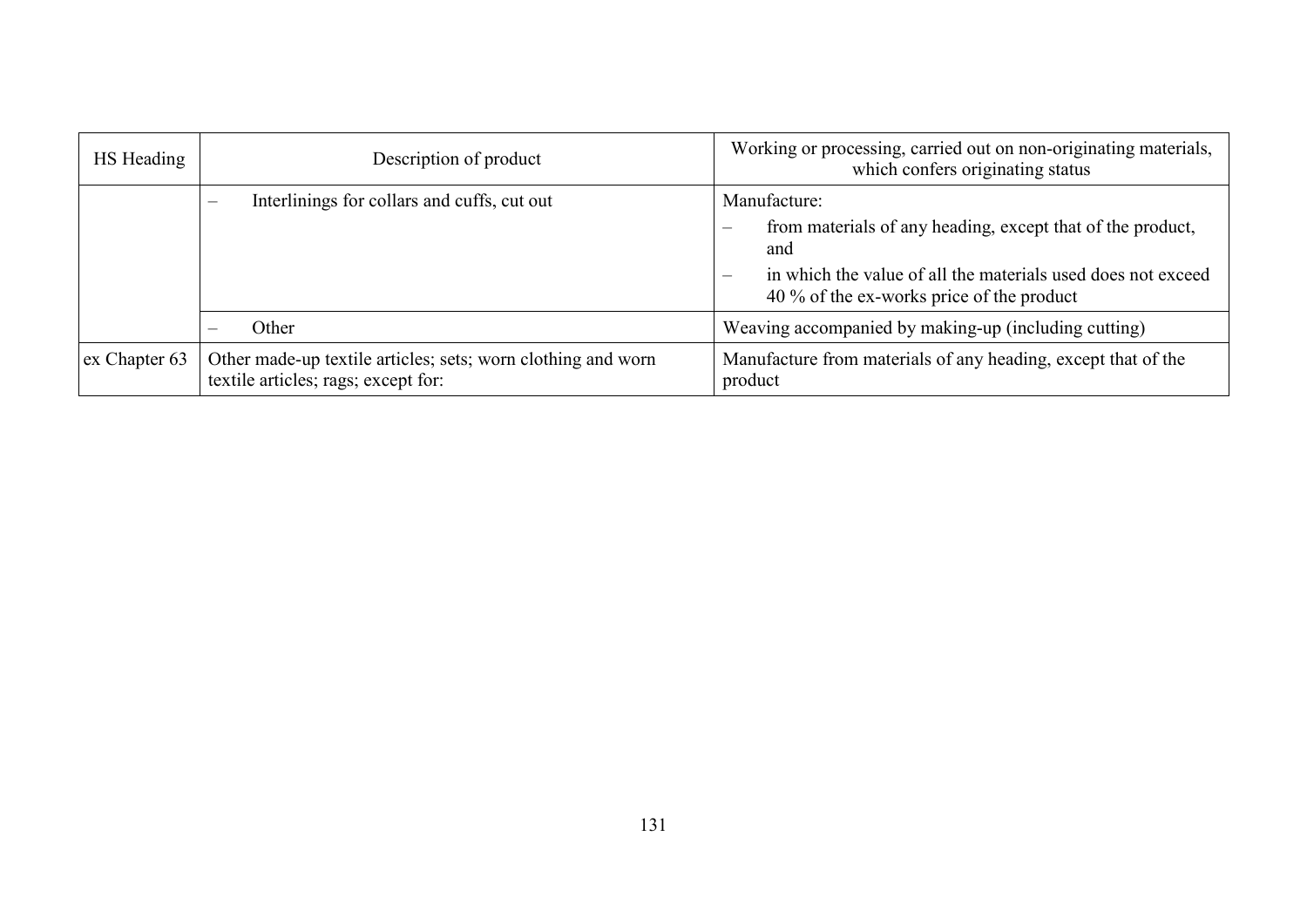| HS Heading   | Description of product                                                                  | Working or processing, carried out on non-originating materials,<br>which confers originating status                                                                         |
|--------------|-----------------------------------------------------------------------------------------|------------------------------------------------------------------------------------------------------------------------------------------------------------------------------|
| 6301 to 6304 | Blankets, travelling rugs, bed linen etc.; curtains etc.; other<br>furnishing articles: |                                                                                                                                                                              |
|              | Of felt, of nonwovens                                                                   | Extrusion of man-made fibres or use of natural fibres in each case<br>accompanied by non-woven process including needle punching<br>and making-up (including cutting) (7)    |
|              | Other:                                                                                  |                                                                                                                                                                              |
|              | Embroidered                                                                             | Weaving or knitting accompanied by making-up (including<br>cutting)                                                                                                          |
|              |                                                                                         | or                                                                                                                                                                           |
|              |                                                                                         | Manufacture from unembroidered fabric, provided that the value<br>of the unembroidered fabric used does not exceed 40 % of the<br>ex-works price of the product $(9)$ $(10)$ |
|              | Other                                                                                   | Weaving or knitting accompanied by making-up (including<br>cutting)                                                                                                          |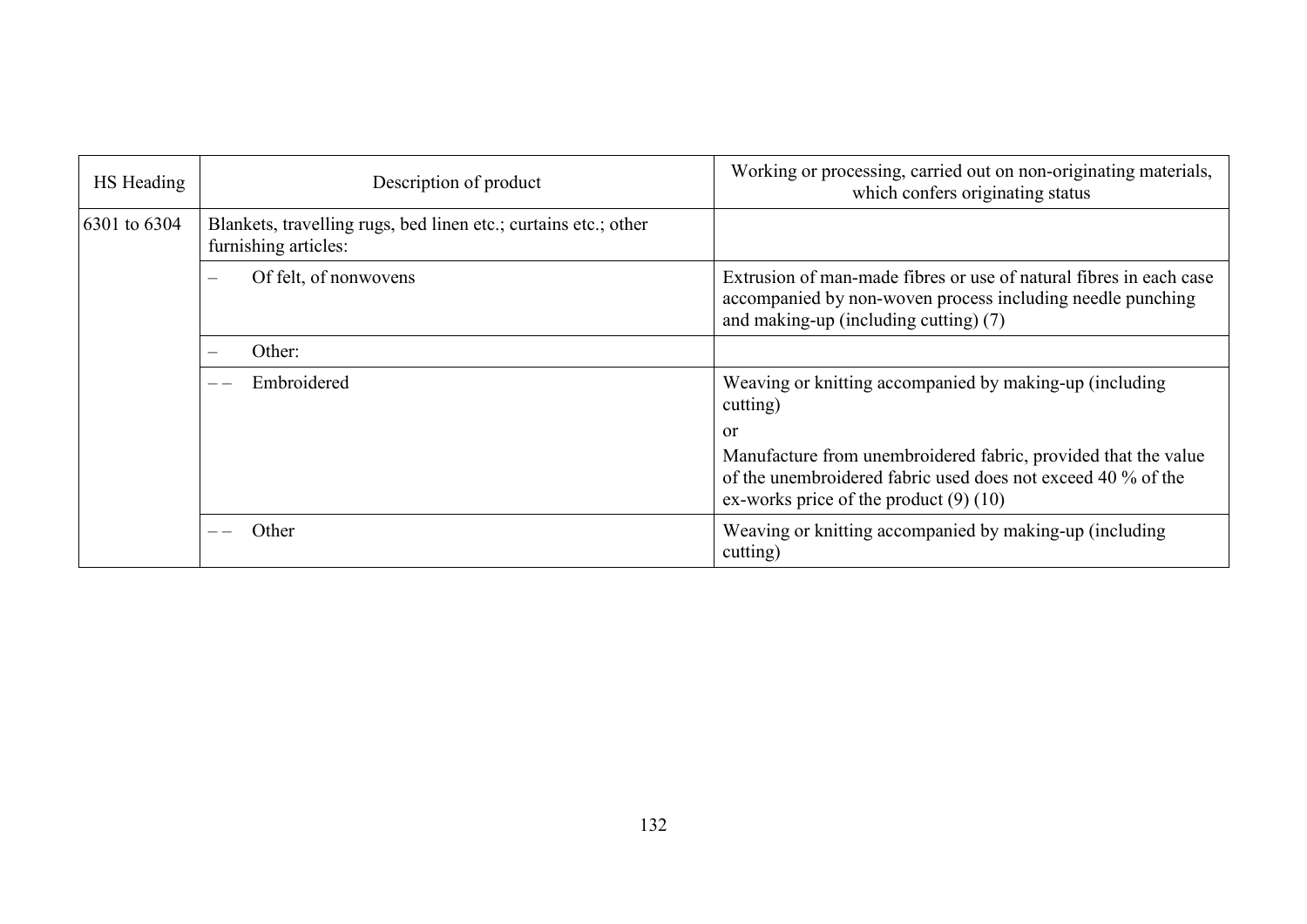| HS Heading | Description of product                                                                                | Working or processing, carried out on non-originating materials,<br>which confers originating status                                                                     |
|------------|-------------------------------------------------------------------------------------------------------|--------------------------------------------------------------------------------------------------------------------------------------------------------------------------|
| 6305       | Sacks and bags, of a kind used for the packing of goods                                               | Extrusion of man-made fibres or spinning of natural and/or<br>manmade staple fibres accompanied by weaving or knitting and<br>making-up (including cutting) (7)          |
| 6306       | Tarpaulins, awnings and sunblinds; tents; sails for boats,<br>sailboards or landcraft; camping goods: |                                                                                                                                                                          |
|            | Of nonwovens                                                                                          | Extrusion of man-made fibres or natural fibres in each case<br>accompanied by any non-woven techniques including needle<br>punching                                      |
|            | Other                                                                                                 | Weaving accompanied by making-up (including cutting) $(7)(9)$<br>or                                                                                                      |
|            |                                                                                                       | Coating provided that the value of the uncoated fabric used does<br>not exceed 40 % of the ex-works price of the product<br>accompanied by making-up (including cutting) |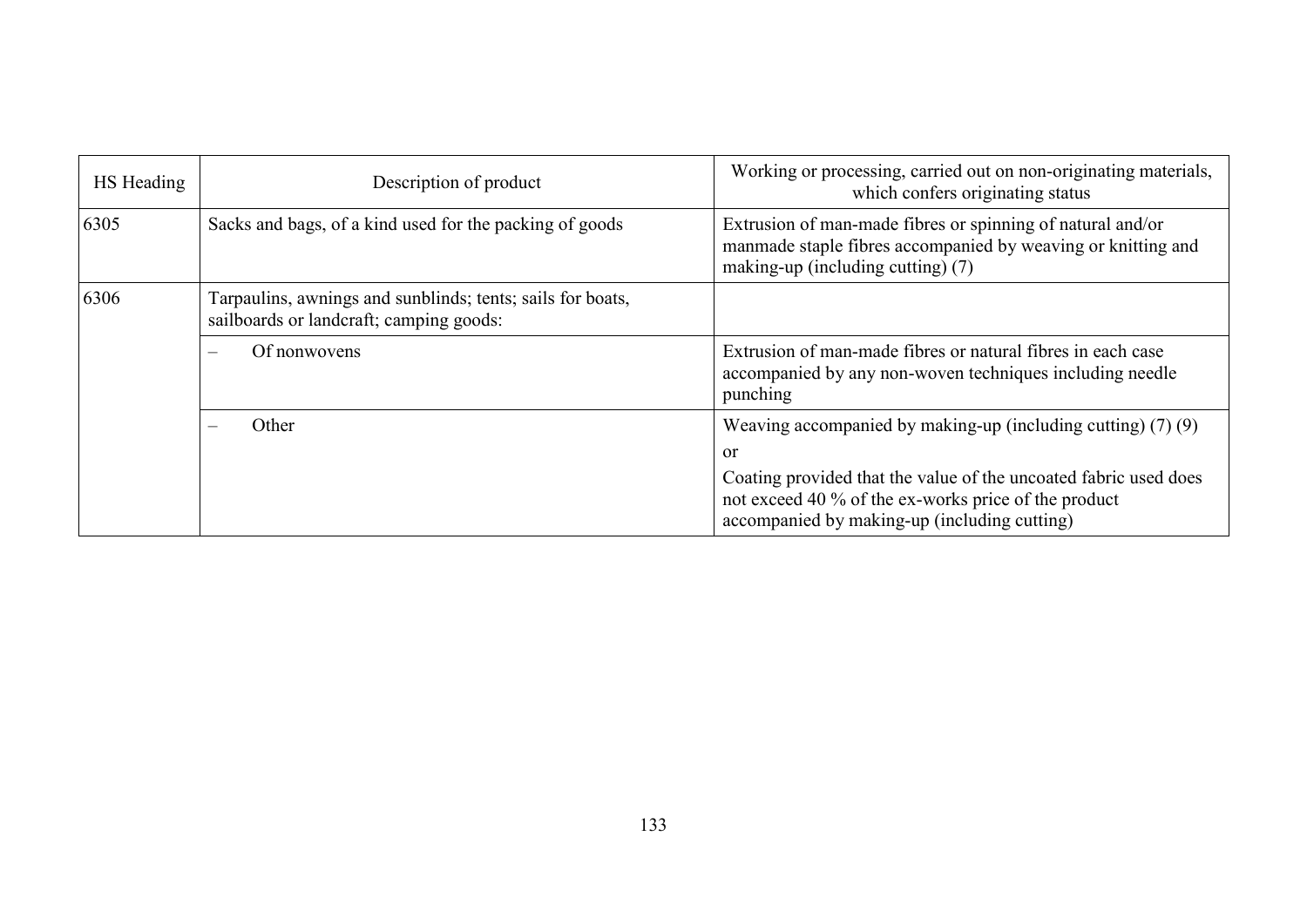| HS Heading    | Description of product                                                                                                                                                                                                           | Working or processing, carried out on non-originating materials,<br>which confers originating status                                                                                                                                                         |
|---------------|----------------------------------------------------------------------------------------------------------------------------------------------------------------------------------------------------------------------------------|--------------------------------------------------------------------------------------------------------------------------------------------------------------------------------------------------------------------------------------------------------------|
| 6307          | Other made-up articles, including dress patterns                                                                                                                                                                                 | Manufacture in which the value of all the materials used does not<br>exceed 40 % of the ex-works price of the product                                                                                                                                        |
| 6308          | Sets consisting of woven fabric and yarn, whether or not with<br>accessories, for making up into rugs, tapestries, embroidered table<br>cloths or serviettes, or similar textile articles, put up in packings<br>for retail sale | Each item in the set must satisfy the rule which would apply to it<br>if it were not included in the set. However, non-originating articles<br>may be incorporated, provided that their total value does not<br>exceed 15 % of the ex-works price of the set |
| ex Chapter 64 | Footwear, gaiters and the like; parts of such articles; except for:                                                                                                                                                              | Manufacture from materials of any heading, except from<br>assemblies of uppers affixed to inner soles or to other sole<br>components of heading 6406                                                                                                         |
| 6406          | Parts of footwear (including uppers whether or not attached to<br>soles other than outer soles); removable in-soles, heel cushions<br>and similar articles; gaiters, leggings and similar articles, and parts<br>thereof         | Manufacture from materials of any heading, except that of the<br>product                                                                                                                                                                                     |
| Chapter 65    | Headgear and parts thereof; except for:                                                                                                                                                                                          | Manufacture from materials of any heading, except that of the<br>product                                                                                                                                                                                     |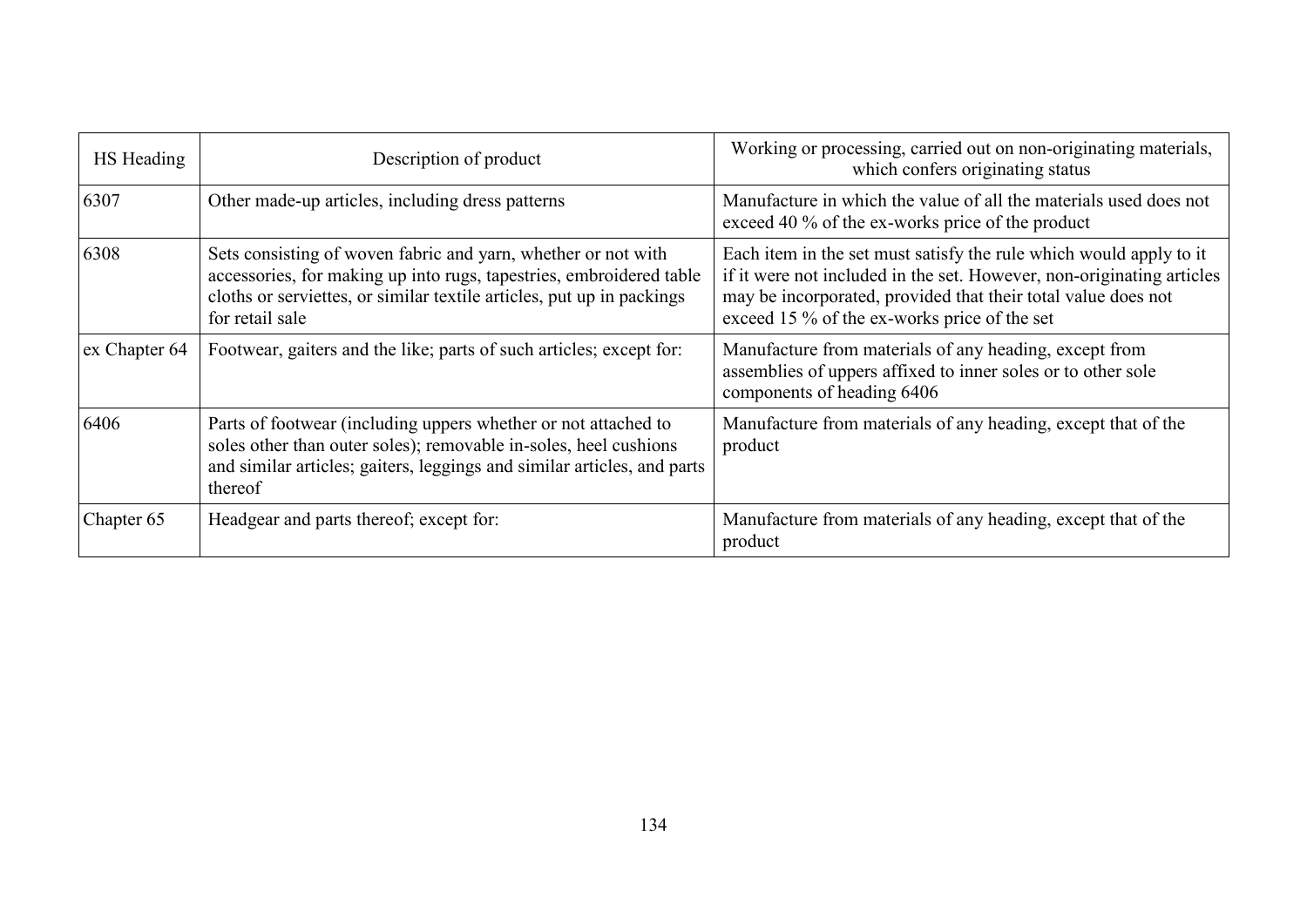| HS Heading    | Description of product                                                                                                                 | Working or processing, carried out on non-originating materials,<br>which confers originating status                  |
|---------------|----------------------------------------------------------------------------------------------------------------------------------------|-----------------------------------------------------------------------------------------------------------------------|
| Chapter 66    | Umbrellas, sun umbrellas, walking-sticks, seat-sticks, whips,<br>riding-crops, and parts thereof; except for:                          | Manufacture from materials of any heading, except that of the<br>product                                              |
|               |                                                                                                                                        | <sub>or</sub>                                                                                                         |
|               |                                                                                                                                        | Manufacture in which the value of all the materials used does not<br>exceed 50 % of the ex-works price of the product |
| Chapter 67    | Prepared feathers and down and articles made of feathers or of<br>down; artificial flowers; articles of human hair                     | Manufacture from materials of any heading, except that of the<br>product                                              |
| ex Chapter 68 | Articles of stone, plaster, cement, asbestos, mica or similar<br>materials, except for:                                                | Manufacture from materials of any heading, except that of the<br>product                                              |
|               |                                                                                                                                        | or                                                                                                                    |
|               |                                                                                                                                        | Manufacture in which the value of all the materials used does not<br>exceed 70 % of the ex-works price of the product |
| ex 6803       | Articles of slate or of agglomerated slate                                                                                             | Manufacture from worked slate                                                                                         |
| ex 6812       | Articles of asbestos; articles of mixtures with a basis of asbestos<br>or of mixtures with a basis of asbestos and magnesium carbonate | Manufacture from materials of any heading                                                                             |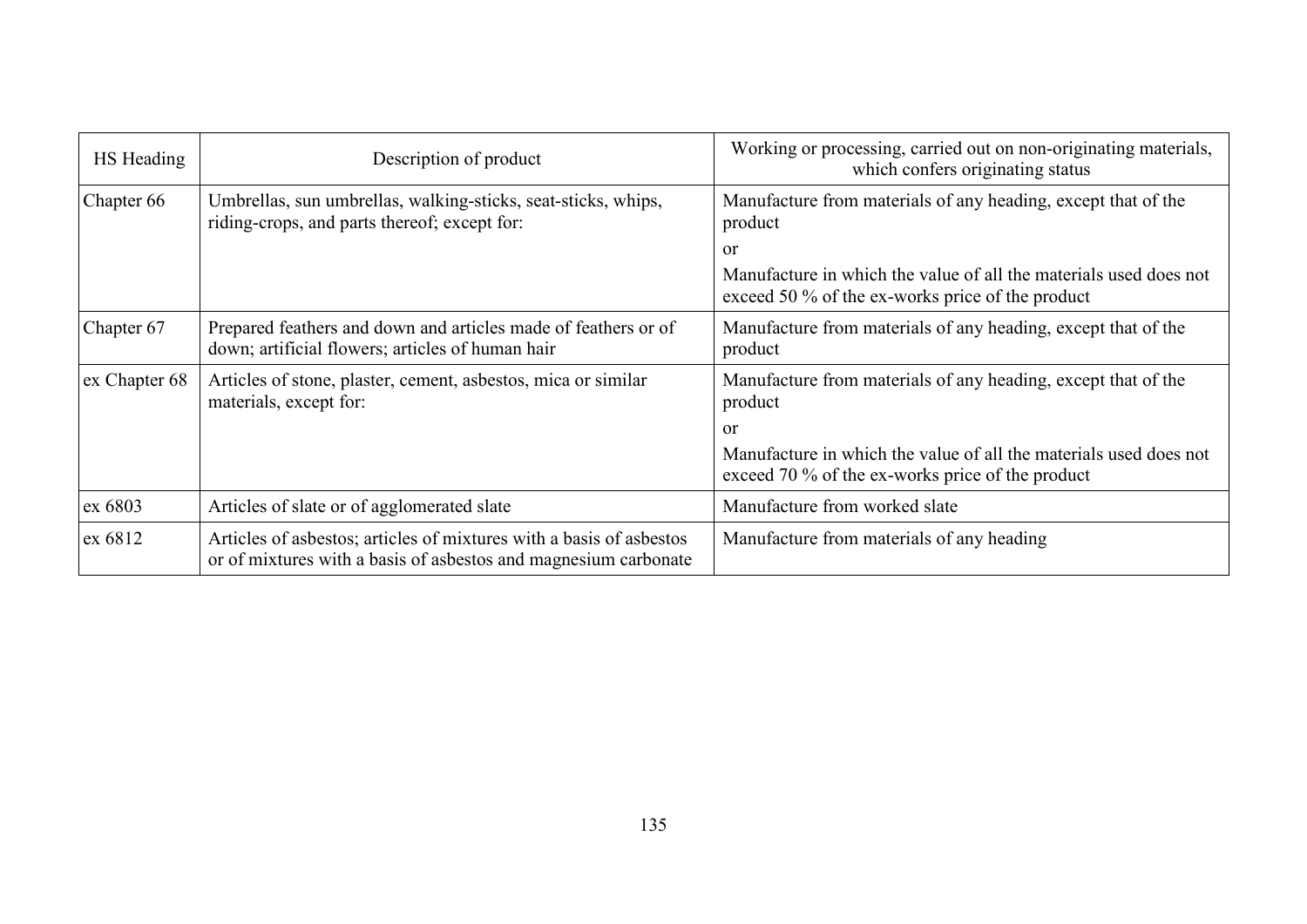| HS Heading    | Description of product                                                                                                  | Working or processing, carried out on non-originating materials,<br>which confers originating status                  |
|---------------|-------------------------------------------------------------------------------------------------------------------------|-----------------------------------------------------------------------------------------------------------------------|
| ex 6814       | Articles of mica, including agglomerated or reconstituted mica, on<br>a support of paper, paperboard or other materials | Manufacture from worked mica (including agglomerated or<br>reconstituted mica)                                        |
| Chapter 69    | Ceramic products                                                                                                        | Manufacture from materials of any heading, except that of the<br>product                                              |
|               |                                                                                                                         | or                                                                                                                    |
|               |                                                                                                                         | Manufacture in which the value of all the materials used does not<br>exceed 50 % of the ex-works price of the product |
| ex Chapter 70 | Glass and glassware, except for:                                                                                        | Manufacture from materials of any heading, except that of the<br>product                                              |
|               |                                                                                                                         | or                                                                                                                    |
|               |                                                                                                                         | Manufacture in which the value of all the materials used does not<br>exceed 50 % of the ex-works price of the product |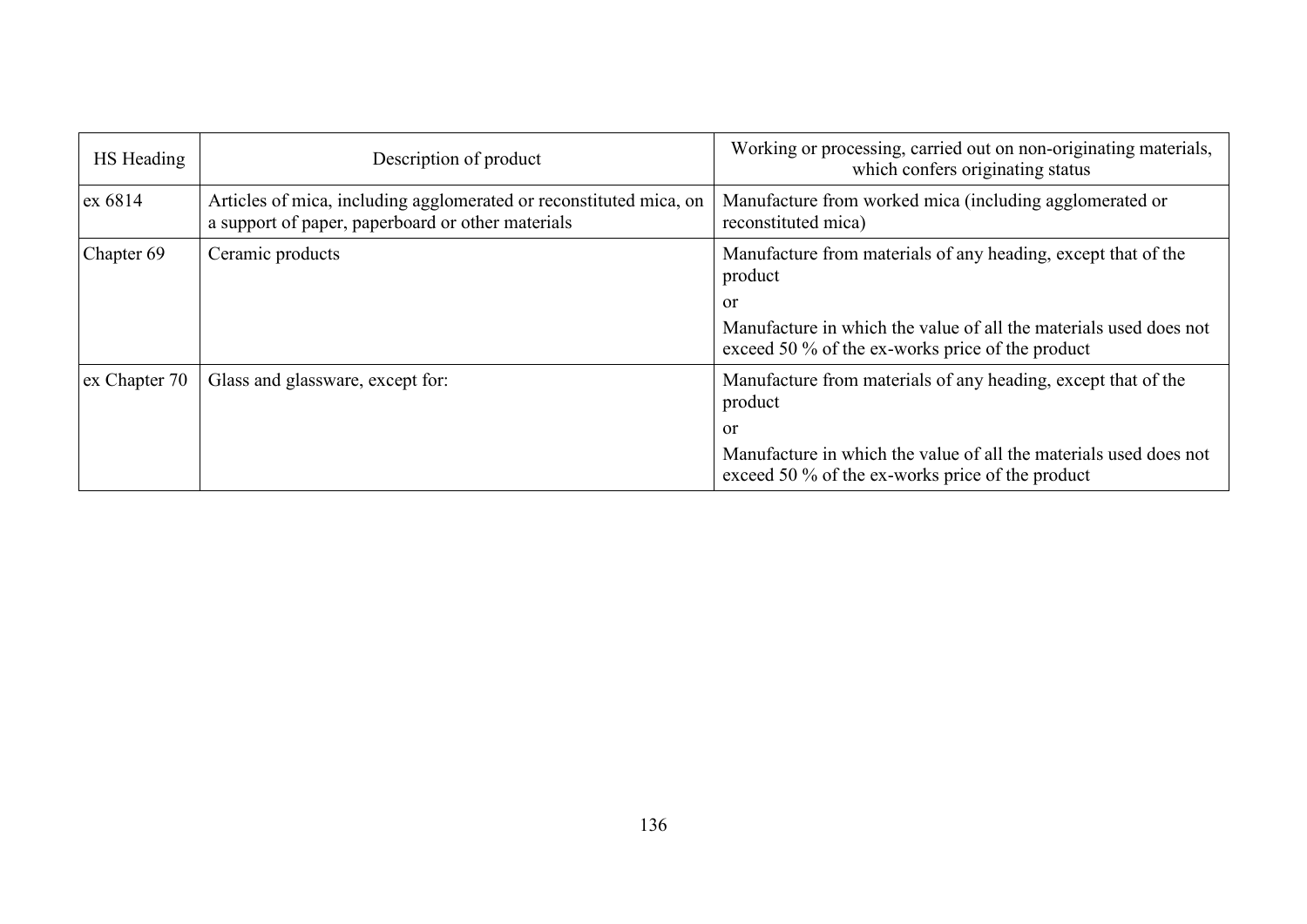<span id="page-136-0"></span>

| HS Heading | Description of product                                                                                                                                                                                                       | Working or processing, carried out on non-originating materials,<br>which confers originating status                                            |
|------------|------------------------------------------------------------------------------------------------------------------------------------------------------------------------------------------------------------------------------|-------------------------------------------------------------------------------------------------------------------------------------------------|
| 7006       | Glass of heading 7003, 7004 or 7005, bent, edge-<br>worked, engraved, drilled,                                                                                                                                               |                                                                                                                                                 |
|            | Glass-plate substrates, coated with a dielectric thin film, and<br>$\overline{\phantom{m}}$<br>of a semiconductor grade in accordance with<br>SEMII-standards <sup>43</sup>                                                  | Manufacture from non-coated glass-plate substrate of heading<br>7006                                                                            |
|            | Other<br>$\overline{\phantom{m}}$                                                                                                                                                                                            | Manufacture from materials of heading 7001                                                                                                      |
| 7010       | Carboys, bottles, flasks, jars, pots, phials, ampoules and other<br>containers, of glass, of a kind used for the conveyance or packing<br>of goods; preserving jars of glass; stoppers, lids and other<br>closures, of glass | Manufacture from materials of any heading, except that of the<br>product<br><sub>or</sub>                                                       |
|            |                                                                                                                                                                                                                              | Cutting of glassware, provided that the total value of the uncut<br>glassware used does not exceed 50 % of the ex-works price of the<br>product |

 $43$ SEMII – Semiconductor Equipment and Materials Institute Incorporated.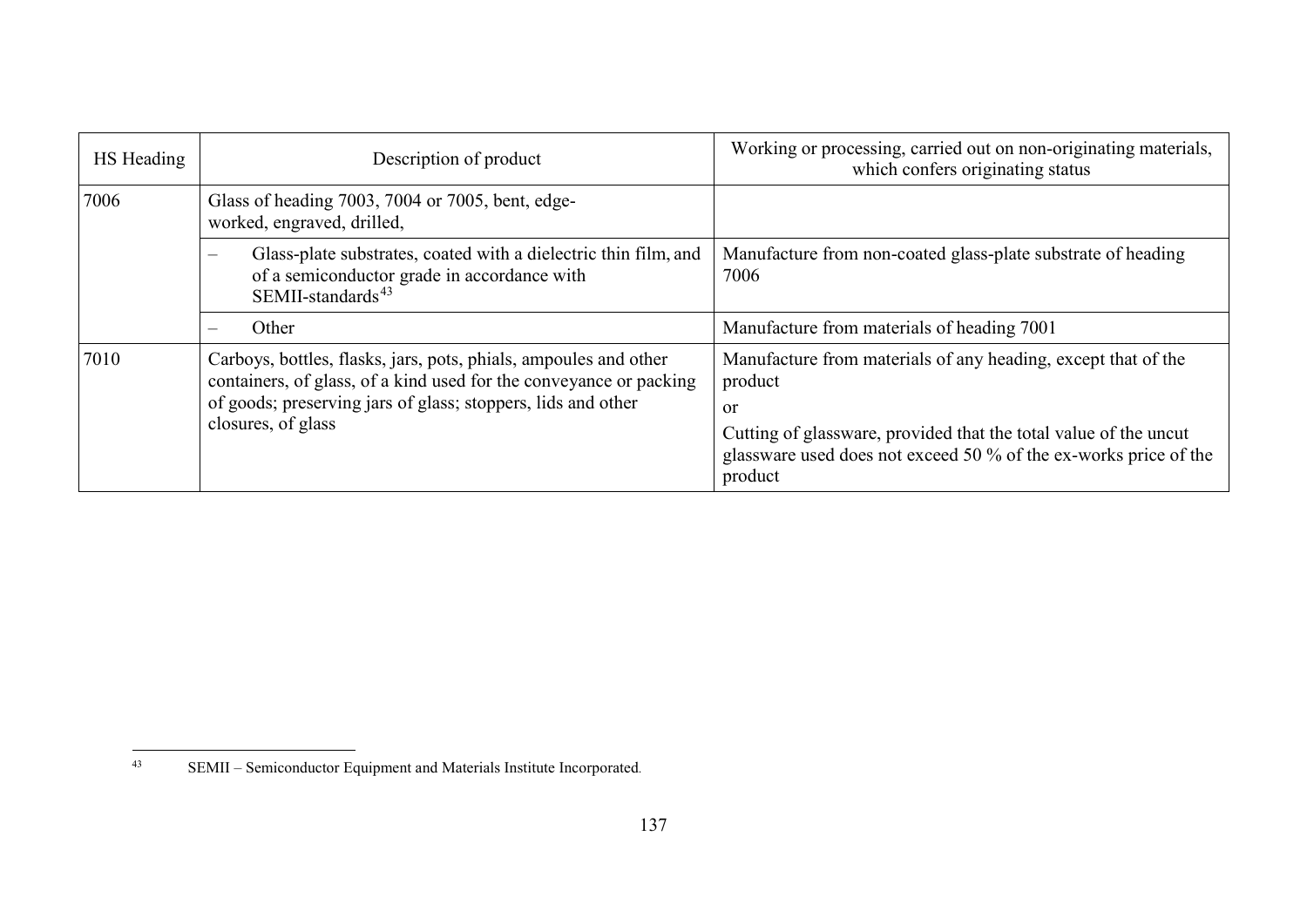| HS Heading | Description of product                                                                                                                             | Working or processing, carried out on non-originating<br>materials, which confers originating status                                                                                                                                                                                                                                                                                                                                                |
|------------|----------------------------------------------------------------------------------------------------------------------------------------------------|-----------------------------------------------------------------------------------------------------------------------------------------------------------------------------------------------------------------------------------------------------------------------------------------------------------------------------------------------------------------------------------------------------------------------------------------------------|
| 7013       | Glassware of a kind used for table, kitchen, toilet, office, indoor<br>decoration or similar purposes (other than that of heading 7010 or<br>7018) | Manufacture from materials of any heading, except that of the<br>product<br>or<br>Cutting of glassware, provided that the total value of the uncut<br>glassware used does not exceed 50 % of the ex-works price of the<br>product<br>or<br>Hand-decoration (except silk-screen printing) of hand-blown<br>glassware, provided that the total value of the hand-blown<br>glassware used does not exceed 50 % of the ex-works price of the<br>product |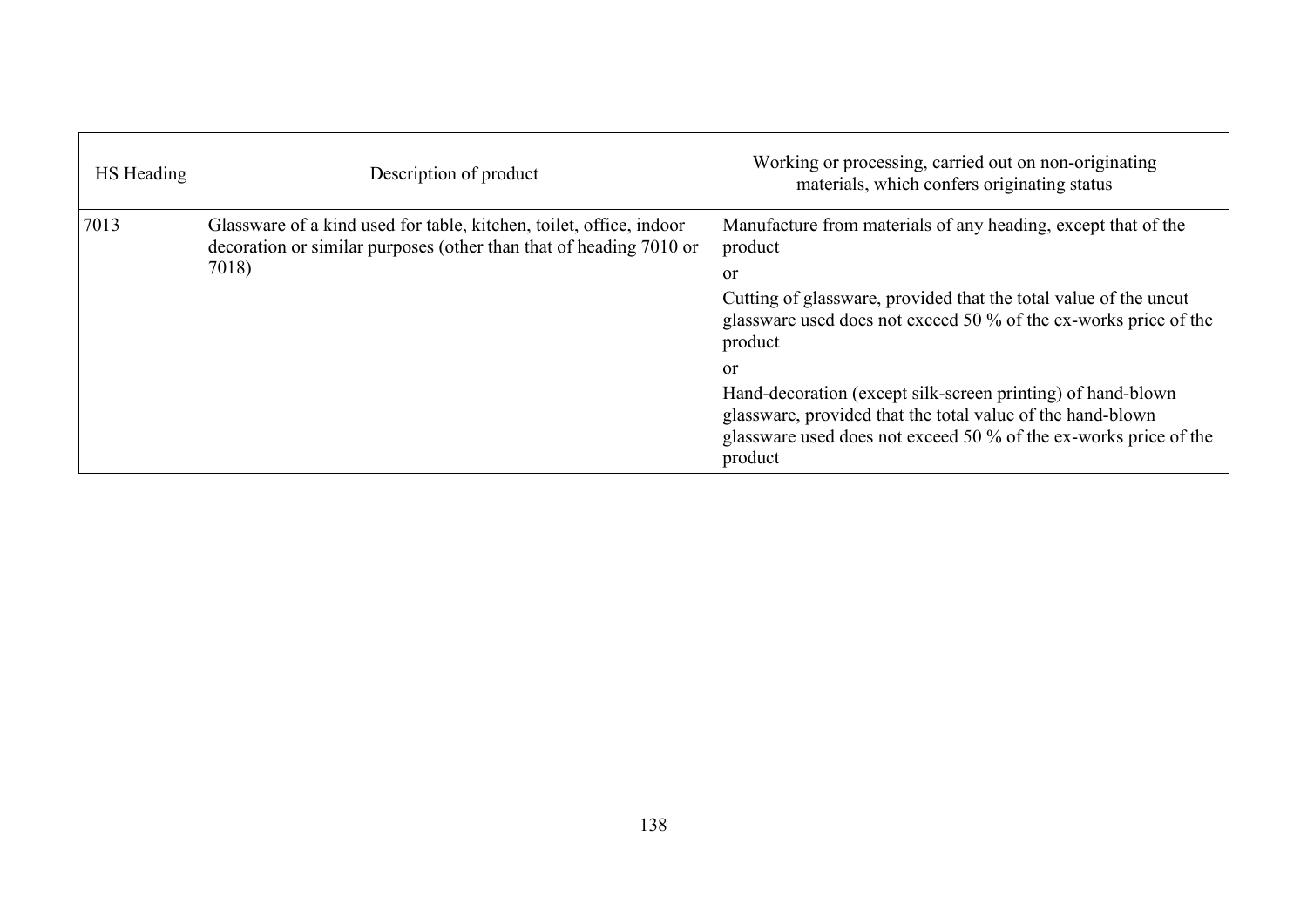| HS Heading    | Description of product                                                                                                                                                             | Working or processing, carried out on non-originating materials,<br>which confers originating status                                                                                                      |
|---------------|------------------------------------------------------------------------------------------------------------------------------------------------------------------------------------|-----------------------------------------------------------------------------------------------------------------------------------------------------------------------------------------------------------|
| ex Chapter 71 | Natural or cultured pearls, precious or semi-precious stones,<br>precious metals, metals clad with precious metal, and articles<br>thereof; imitation jewellery; coin, except for: | Manufacture from materials of any heading, except that of the<br>product<br>- or<br>Manufacture in which the value of all the materials used does not<br>exceed 50 % of the ex-works price of the product |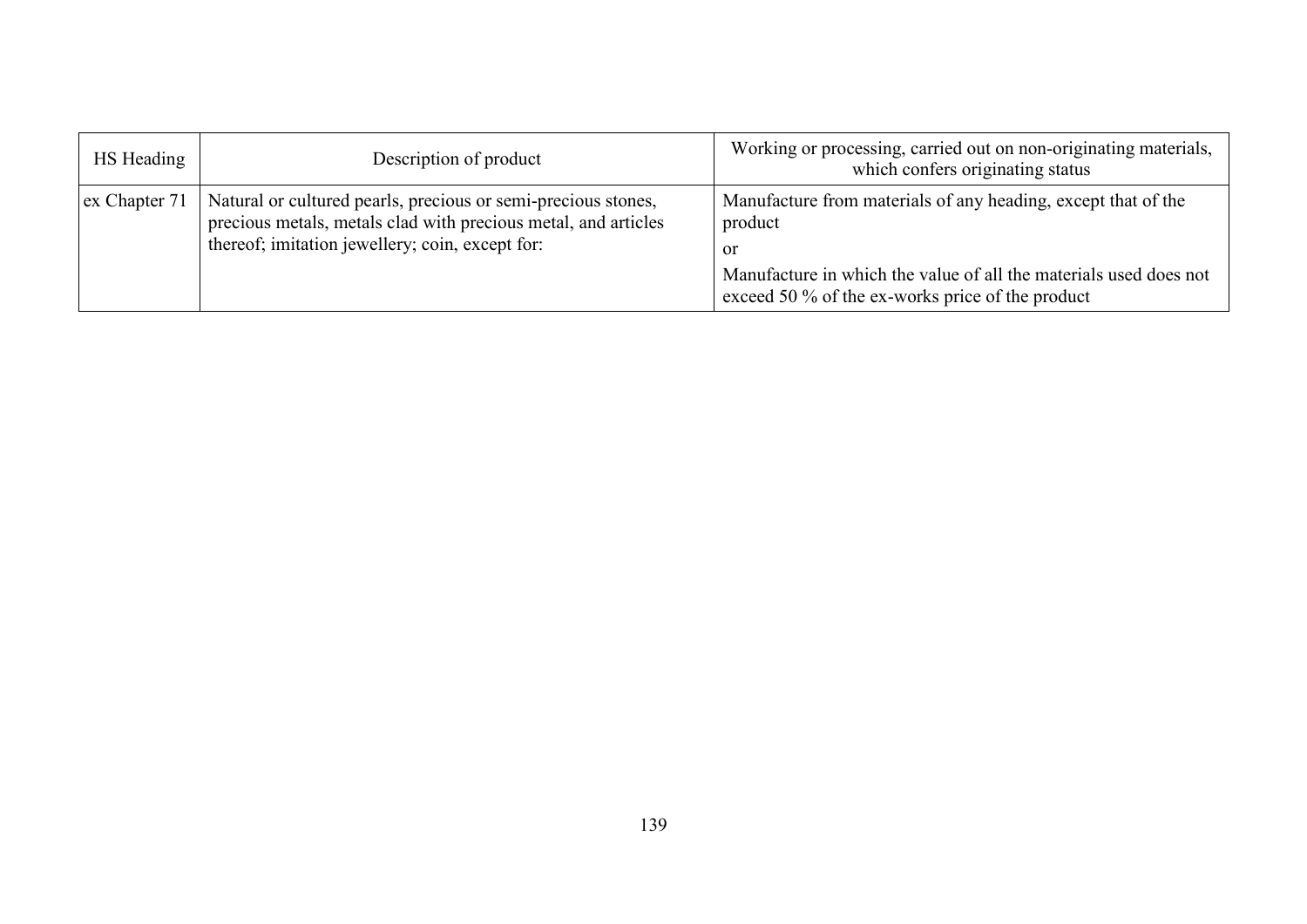| HS Heading                           | Description of product                                                   | Working or processing, carried out on non-originating materials,<br>which confers originating status           |
|--------------------------------------|--------------------------------------------------------------------------|----------------------------------------------------------------------------------------------------------------|
| 7106, 7108                           | Precious metals:                                                         |                                                                                                                |
| and 7110                             | Unwrought                                                                | Manufacture from materials of any heading, except those of<br>headings 7106, 7108 and 7110                     |
|                                      |                                                                          | or                                                                                                             |
|                                      |                                                                          | Electrolytic, thermal or chemical separation of precious metals of<br>heading 7106, 7108 or 7110               |
|                                      |                                                                          | <b>or</b>                                                                                                      |
|                                      |                                                                          | Fusion and/or alloying of precious metals of heading 7106, 7108<br>or 7110 with each other or with base metals |
|                                      | Semi-manufactured or in powder form                                      | Manufacture from unwrought precious metals                                                                     |
| ex 7107, ex<br>$7109$ and ex<br>7111 | Metals clad with precious metals, semi-manufactured                      | Manufacture from metals clad with precious metals, unwrought                                                   |
| 7115                                 | Other articles of precious metal or of metal clad with precious<br>metal | Manufacture from materials of any heading, except that of the<br>product                                       |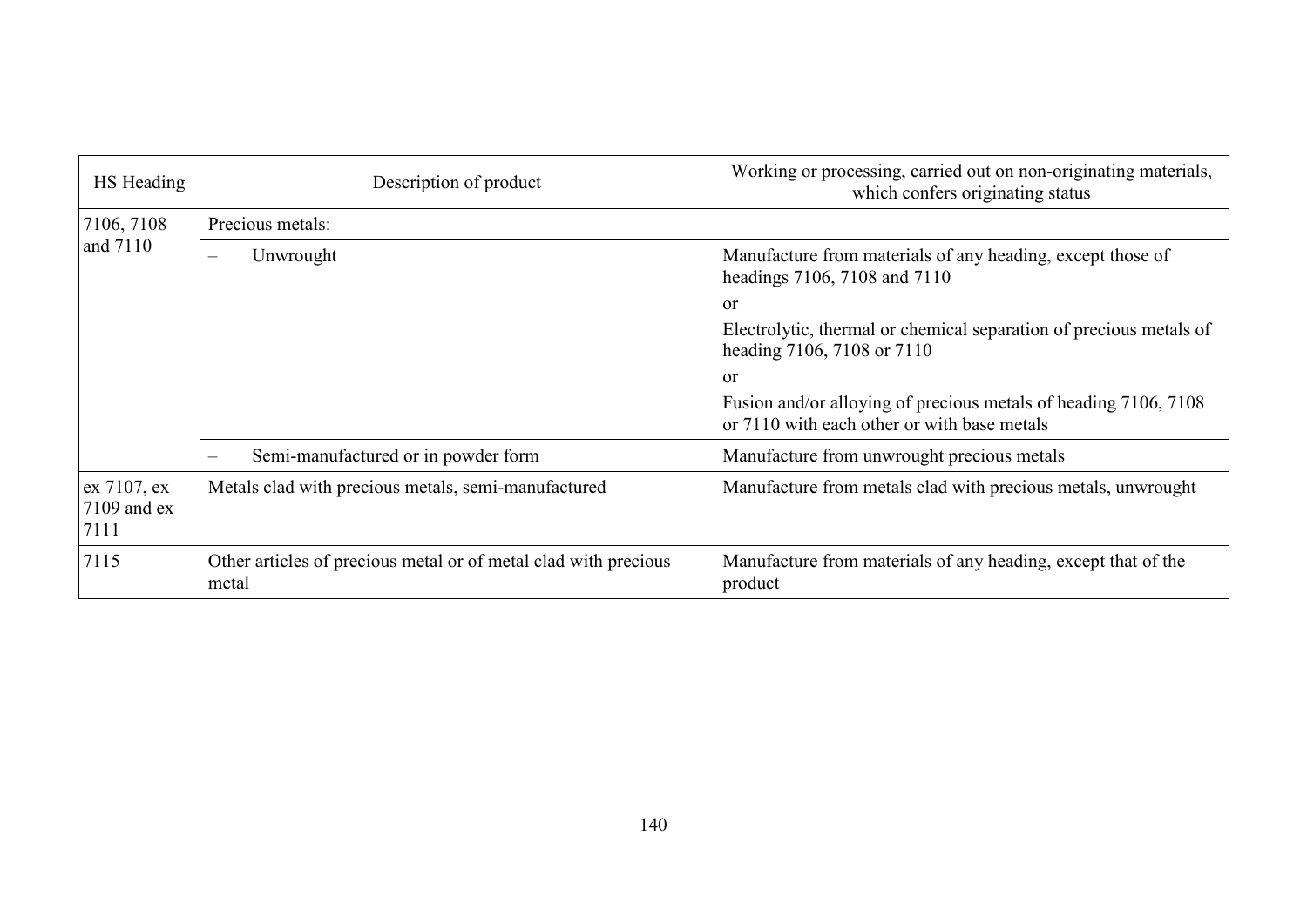| HS Heading            | Description of product                                                                         | Working or processing, carried out on non-originating materials,<br>which confers originating status                                                                                             |
|-----------------------|------------------------------------------------------------------------------------------------|--------------------------------------------------------------------------------------------------------------------------------------------------------------------------------------------------|
| 7117                  | Imitation jewellery                                                                            | Manufacture from materials of any heading, except that of the<br>product                                                                                                                         |
|                       |                                                                                                | <sub>or</sub>                                                                                                                                                                                    |
|                       |                                                                                                | Manufacture from base metal parts, not plated or covered with<br>precious metals, provided that the value of all the materials used<br>does not exceed 50 % of the ex-works price of the product |
| ex Chapter 72         | Iron and steel; except for:                                                                    | Manufacture from materials of any heading, except that of the<br>product                                                                                                                         |
| 7207                  | Semi-finished products of iron or non-alloy steel                                              | Manufacture from materials of heading 7201, 7202, 7203, 7204,<br>7205 or 7206                                                                                                                    |
| 7208 to 7216          | Flat-rolled products, bars and rods, angles, shapes and sections of<br>iron or non-alloy steel | Manufacture from ingots or other primary forms or semi-finished<br>materials of heading 7206 or 7207                                                                                             |
| 7217                  | Wire of iron or non-alloy steel                                                                | Manufacture from semi-finished materials of heading 7207                                                                                                                                         |
| 7218 91 and<br>721899 | Semi-finished products                                                                         | Manufacture from materials of heading 7201, 7202, 7203, 7204,<br>7205 or subheading 7218 10                                                                                                      |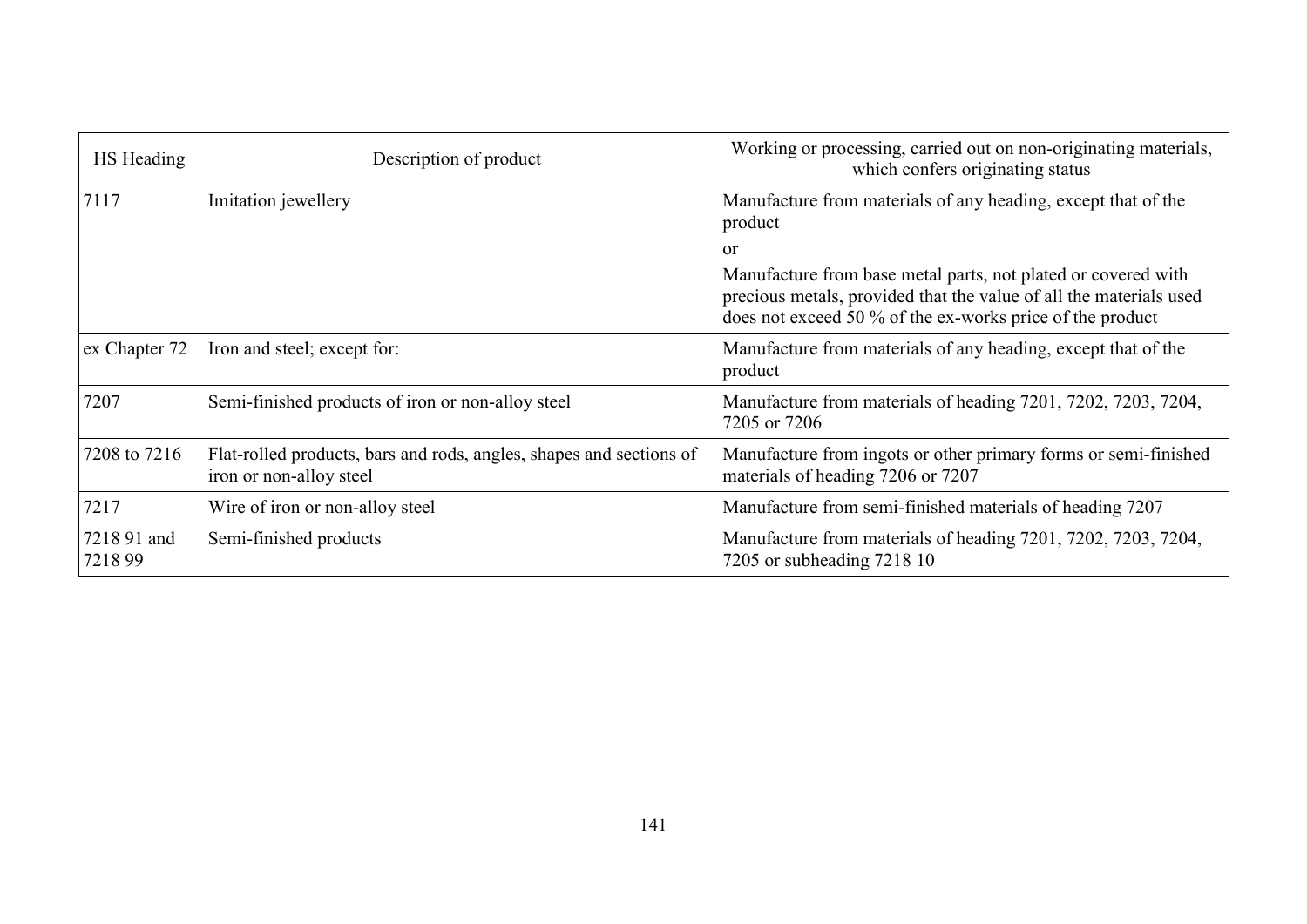| HS Heading    | Description of product                                                                                                                                                                       | Working or processing, carried out on non-originating materials,<br>which confers originating status             |
|---------------|----------------------------------------------------------------------------------------------------------------------------------------------------------------------------------------------|------------------------------------------------------------------------------------------------------------------|
| 7219 to 7222  | Flat-rolled products, bars and rods, angles, shapes and sections of<br>stainless steel                                                                                                       | Manufacture from ingots or other primary forms or semi-finished<br>materials of heading 7218                     |
| 7223          | Wire of stainless steel                                                                                                                                                                      | Manufacture from semi-finished materials of heading 7218                                                         |
| 7224 90       | Semi-finished products                                                                                                                                                                       | Manufacture from materials of heading 7201, 7202, 7203, 7204,<br>7205 or subheading 7224 10                      |
| 7225 to 7228  | Flat-rolled products, hot-rolled bars and rods, in irregularly wound<br>coils; angles, shapes and sections, of other alloy steel; hollow drill<br>bars and rods, of alloy or non-alloy steel | Manufacture from ingots or other primary forms or semi-finished<br>materials of heading 7206, 7207, 7218 or 7224 |
| 7229          | Wire of other alloy steel                                                                                                                                                                    | Manufacture from semi-finished materials of heading 7224                                                         |
| ex Chapter 73 | Articles of iron or steel; except for:                                                                                                                                                       | Manufacture from materials of any heading, except that of the<br>product                                         |
| ex 7301       | Sheet piling                                                                                                                                                                                 | Manufacture from materials of heading 7206                                                                       |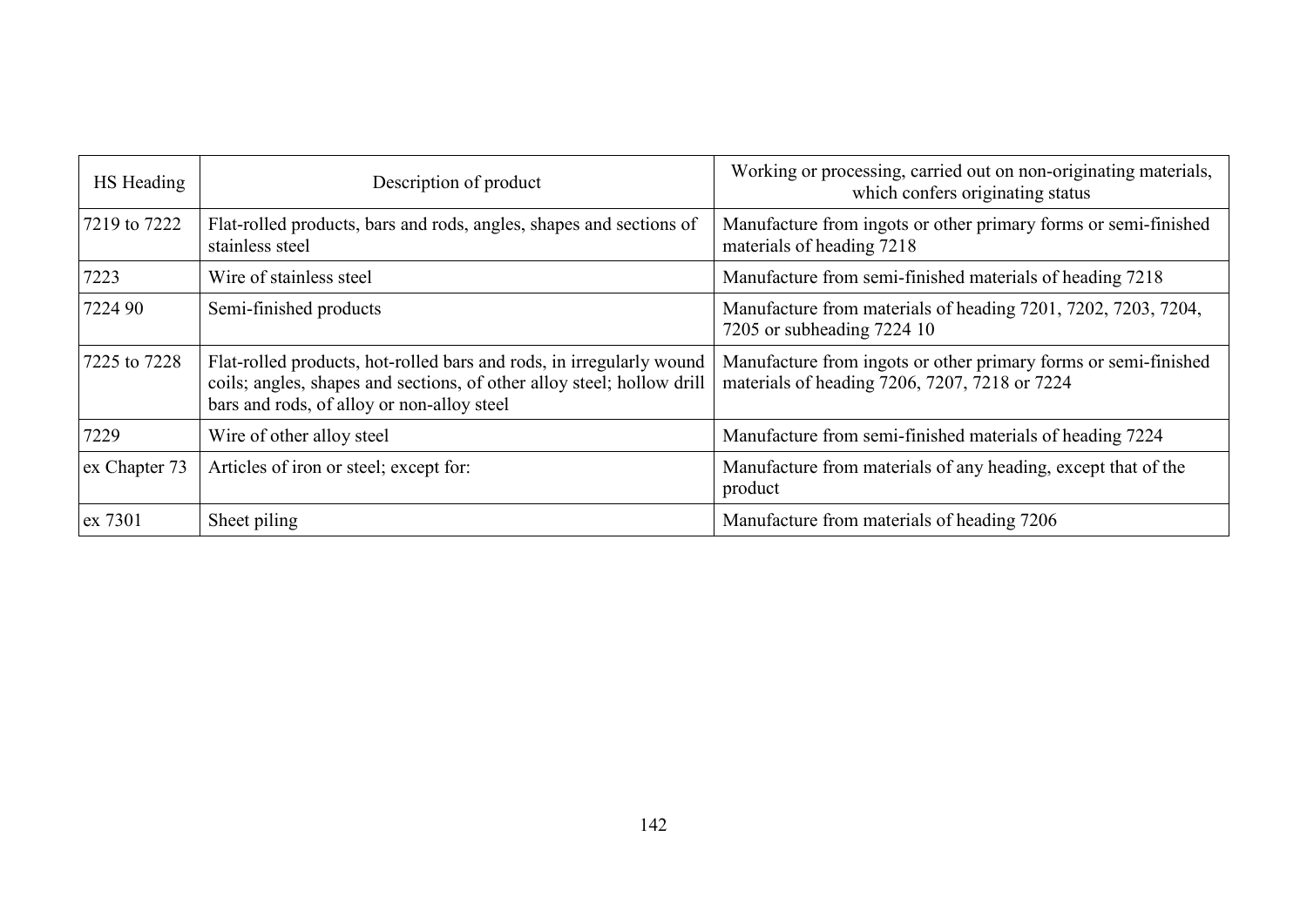| HS Heading             | Description of product                                                                                                                                                                                                                                                                                                                                                             | Working or processing, carried out on non-originating materials,<br>which confers originating status                                                                                                        |
|------------------------|------------------------------------------------------------------------------------------------------------------------------------------------------------------------------------------------------------------------------------------------------------------------------------------------------------------------------------------------------------------------------------|-------------------------------------------------------------------------------------------------------------------------------------------------------------------------------------------------------------|
| 7302                   | Railway or tramway track construction material of iron or steel,<br>the following: rails, check-rails and rack rails, switch blades,<br>crossing frogs, point rods and other crossing pieces, sleepers<br>(cross-ties), fish-plates, chairs, chair wedges, sole pates (base<br>plates), rail clips, bedplates, ties and other material specialised for<br>jointing or fixing rails | Manufacture from materials of heading 7206                                                                                                                                                                  |
| 7304, 7305<br>and 7306 | Tubes, pipes and hollow profiles, of iron (other than cast iron) or<br>steel                                                                                                                                                                                                                                                                                                       | Manufacture from materials of heading 7206, 7207, 7218 or 7224                                                                                                                                              |
| ex 7307                | Tube or pipe fittings of stainless steel (ISO No X5CrNiMo 1712),<br>consisting of several parts                                                                                                                                                                                                                                                                                    | Turning, drilling, reaming, threading, deburring and sandblasting<br>of forged blanks, provided that the total value of the forged blanks<br>used does not exceed 35 % of the ex-works price of the product |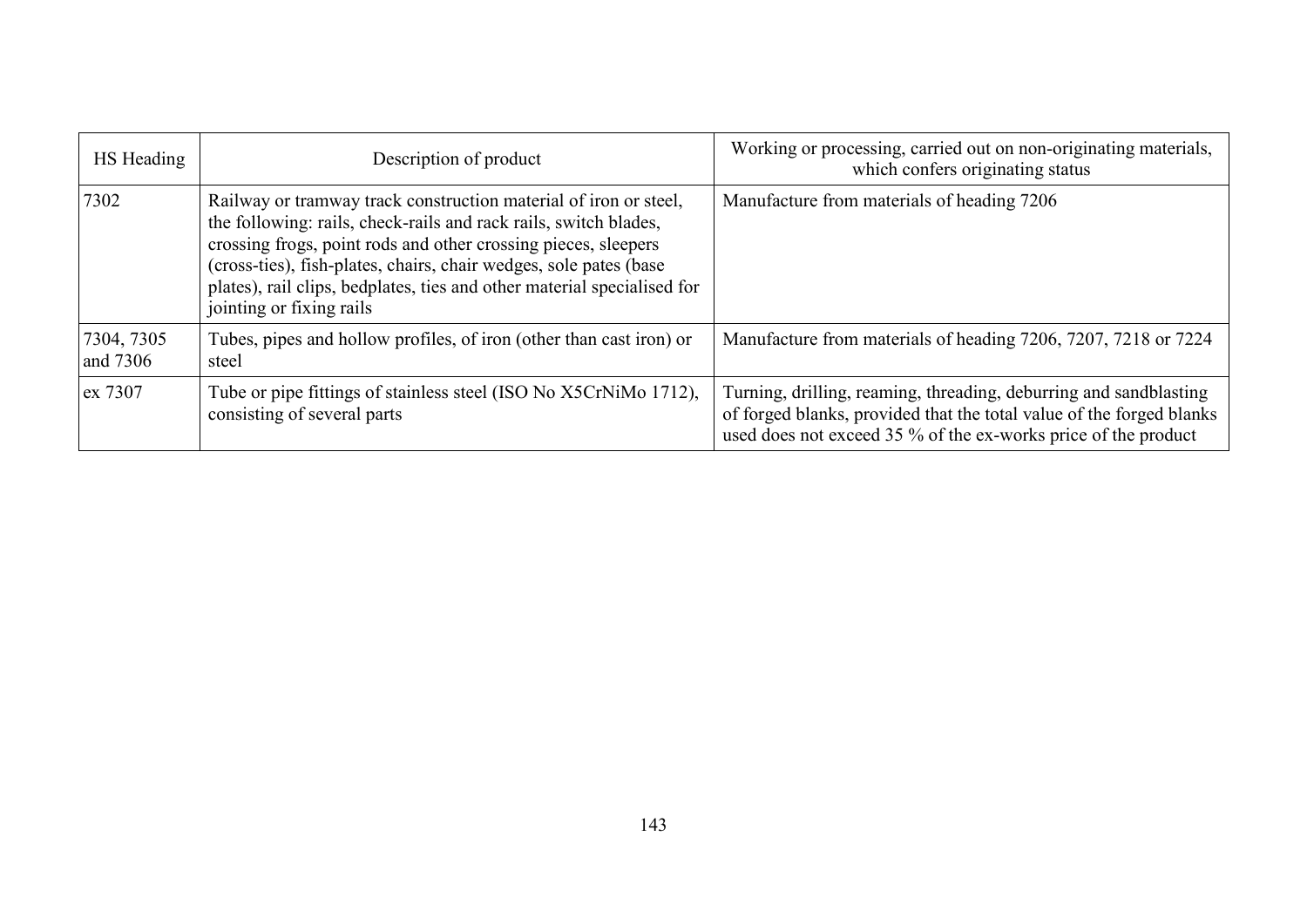| HS Heading    | Description of product                                                                                                                                                                                                                                                                                                                                                                                                                                     | Working or processing, carried out on non-originating materials,<br>which confers originating status                                                     |
|---------------|------------------------------------------------------------------------------------------------------------------------------------------------------------------------------------------------------------------------------------------------------------------------------------------------------------------------------------------------------------------------------------------------------------------------------------------------------------|----------------------------------------------------------------------------------------------------------------------------------------------------------|
| 7308          | Structures (excluding prefabricated buildings of heading 9406)<br>and parts of structures (for example, bridges and bridge-sections,<br>lock-gates, towers, lattice masts, roofs, roofing frameworks, doors<br>and windows and their frames and thresholds for doors, shutters,<br>balustrades, pillars and columns), of iron or steel; plates, rods,<br>angles, shapes, sections, tubes and the like, prepared for use in<br>structures, of iron or steel | Manufacture from materials of any heading, except that of the<br>product. However, welded angles, shapes and sections of<br>heading 7301 may not be used |
| ex 7315       | Skid chain                                                                                                                                                                                                                                                                                                                                                                                                                                                 | Manufacture in which the value of all the materials of<br>heading 7315 used does not exceed 50 % of the ex-works price of<br>the product                 |
| ex Chapter 74 | Copper and articles thereof; except for:                                                                                                                                                                                                                                                                                                                                                                                                                   | Manufacture from materials of any heading, except that of the<br>product                                                                                 |
| 7403          | Refined copper and copper alloys, unwrought                                                                                                                                                                                                                                                                                                                                                                                                                | Manufacture from materials of any heading                                                                                                                |
| Chapter 75    | Nickel and articles thereof                                                                                                                                                                                                                                                                                                                                                                                                                                | Manufacture from materials of any heading, except that of the<br>product                                                                                 |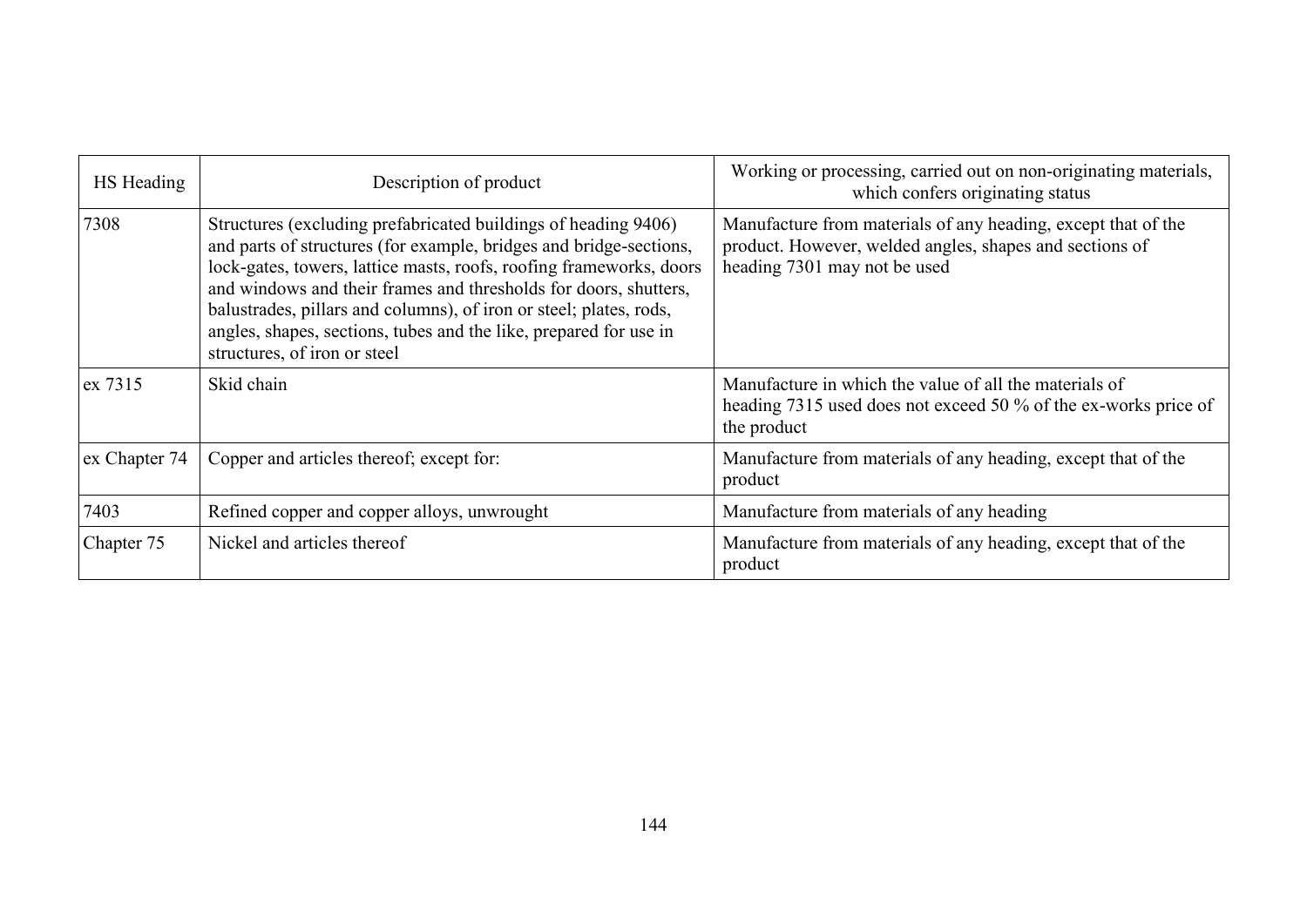| HS Heading    | Description of product                                                                                                                                                            | Working or processing, carried out on non-originating materials,<br>which confers originating status                                  |
|---------------|-----------------------------------------------------------------------------------------------------------------------------------------------------------------------------------|---------------------------------------------------------------------------------------------------------------------------------------|
| ex Chapter 76 | Aluminium and articles thereof; except for:                                                                                                                                       | Manufacture from materials of any heading, except that of the<br>product                                                              |
| 7601          | Unwrought aluminium                                                                                                                                                               | Manufacture from materials of any heading                                                                                             |
| 7607          | Aluminium foil (whether or not printed or backed with paper,<br>paperboard, plastics or similar backing materials) of a thickness<br>(excluding any backing) not exceeding 0,2 mm | Manufacture from materials of any heading, except that of the<br>product and heading 7606                                             |
| ex Chapter 78 | Lead and articles thereof, except for:                                                                                                                                            | Manufacture from materials of any heading, except that of the<br>product                                                              |
| 7801          | Unwrought lead:                                                                                                                                                                   |                                                                                                                                       |
|               | Refined lead<br>$\equiv$                                                                                                                                                          | Manufacture from materials of any heading                                                                                             |
|               | Other<br>$\overline{\phantom{0}}$                                                                                                                                                 | Manufacture from materials of any heading, except that of the<br>product. However, waste and scrap of heading 7802 may not be<br>used |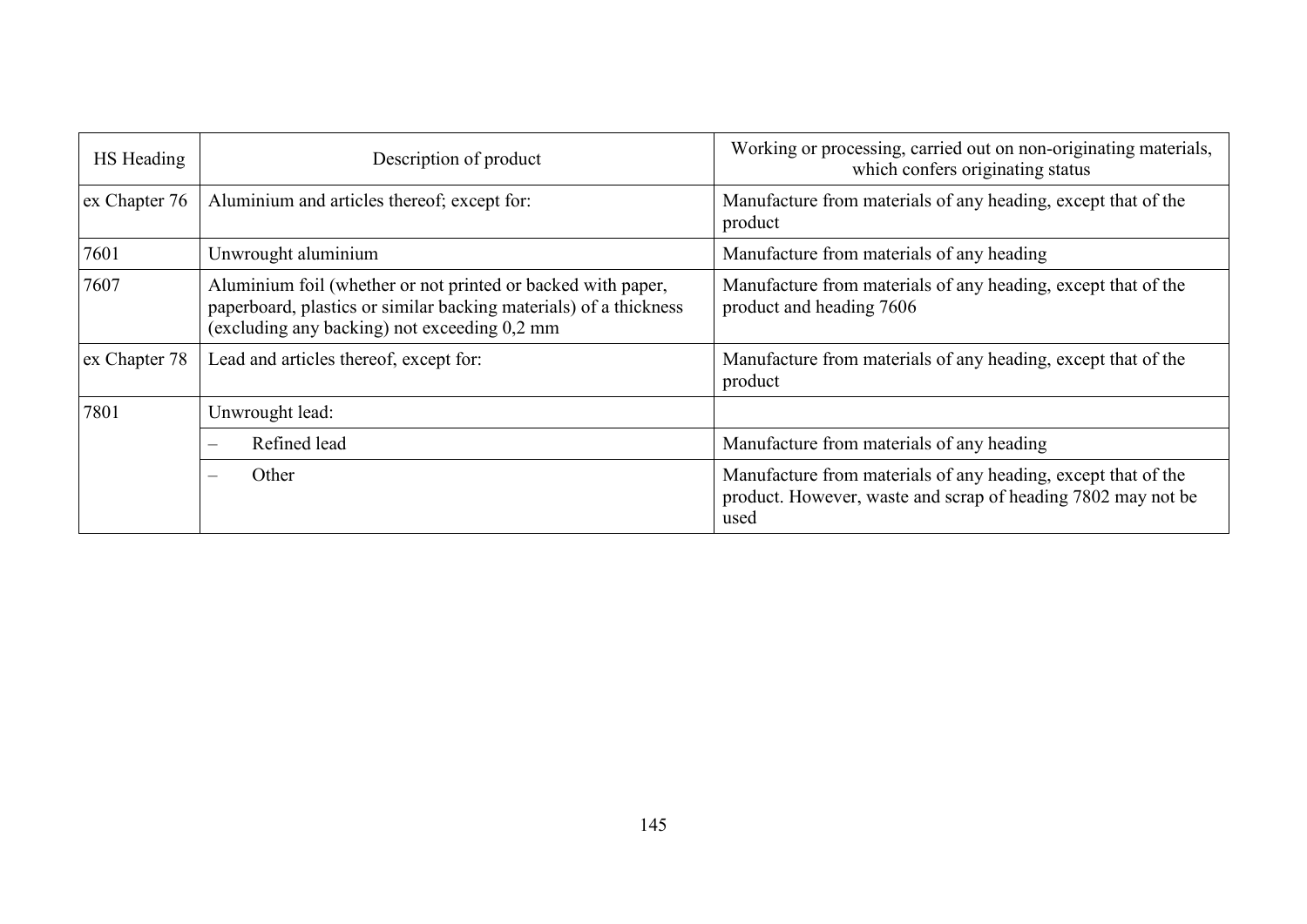| HS Heading    | Description of product                                                                                   | Working or processing, carried out on non-originating materials,<br>which confers originating status                                                                                                                                                       |
|---------------|----------------------------------------------------------------------------------------------------------|------------------------------------------------------------------------------------------------------------------------------------------------------------------------------------------------------------------------------------------------------------|
| Chapter 79    | Zinc and articles thereof:                                                                               | Manufacture from materials of any heading, except that of the<br>product                                                                                                                                                                                   |
| Chapter 80    | Tin and articles thereof                                                                                 | Manufacture from materials of any heading, except that of the<br>product                                                                                                                                                                                   |
| Chapter 81    | Other base metals; cermets; articles thereof                                                             | Manufacture from materials of any heading                                                                                                                                                                                                                  |
| ex Chapter 82 | Tools, implements, cutlery, spoons and forks, of base metal; parts<br>thereof of base metal; except for: | Manufacture from materials of any heading, except that of the<br>product                                                                                                                                                                                   |
|               |                                                                                                          | <sub>or</sub><br>Manufacture in which the value of all the materials used does not                                                                                                                                                                         |
|               |                                                                                                          | exceed 50 % of the ex-works price of the product                                                                                                                                                                                                           |
| 8206          | Tools of two or more of the headings 8202 to 8205, put up in sets<br>for retail sale                     | Manufacture from materials of any heading, except those of<br>headings 8202 to 8205. However, tools of headings 8202 to 8205<br>may be incorporated into the set, provided that their total value<br>does not exceed 15 % of the ex-works price of the set |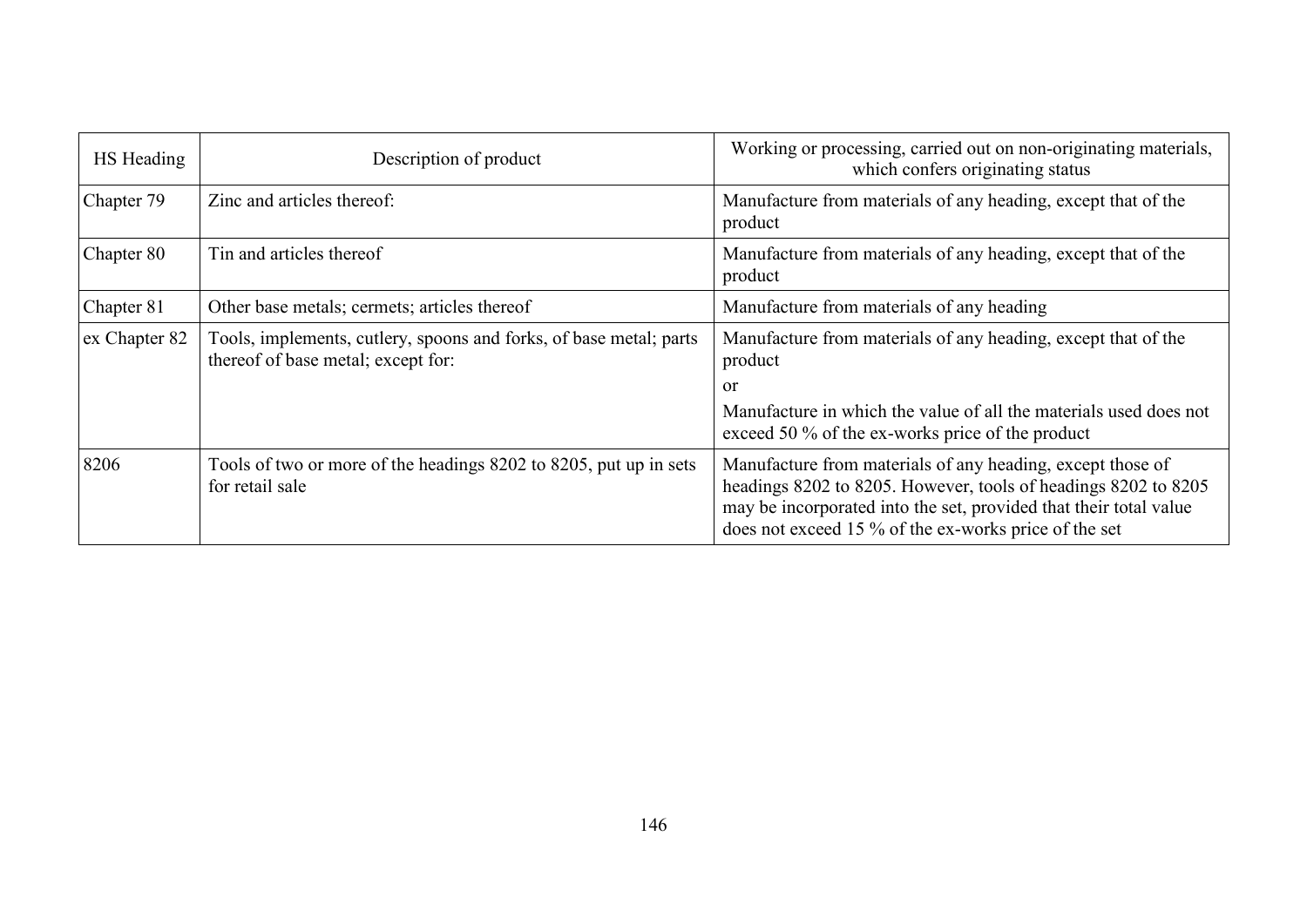| HS Heading | Description of product                                                                                                                                                                                                                                                                                                            | Working or processing, carried out on non-originating materials,<br>which confers originating status                                                                                                               |
|------------|-----------------------------------------------------------------------------------------------------------------------------------------------------------------------------------------------------------------------------------------------------------------------------------------------------------------------------------|--------------------------------------------------------------------------------------------------------------------------------------------------------------------------------------------------------------------|
| 8207       | Interchangeable tools for hand tools, whether or not<br>power-operated, or for machine-tools (for example, for pressing,<br>stamping, punching, tapping, threading, drilling, boring,<br>broaching, milling, turning, or screwdriving), including dies for<br>drawing or extruding metal, and rock drilling or earth boring tools | Manufacture from materials of any heading, except that of the<br>product<br><sub>or</sub><br>Manufacture in which the value of all the materials used does not<br>exceed 60 % of the ex-works price of the product |
| 8208       | Knives and cutting blades, for machines or for mechanical<br>appliances                                                                                                                                                                                                                                                           | Manufacture:<br>from materials of any heading, except that of the product,<br>and<br>in which the value of all the materials used does not exceed<br>$\equiv$<br>40 % of the ex-works price of the product         |
| 8211       | Knives with cutting blades, serrated or not (including pruning<br>knives), other than knives of heading 8208                                                                                                                                                                                                                      | Manufacture from materials of any heading, except that of the<br>product. However, knife blades and handles of base metal may be<br>used                                                                           |
| 8214       | Other articles of cutlery (for example, hair clippers, butchers' or<br>kitchen cleavers, choppers and mincing knives, paper knives);<br>manicure or pedicure sets and instruments (including nail files)                                                                                                                          | Manufacture from materials of any heading, except that of the<br>product. However, handles of base metal may be used                                                                                               |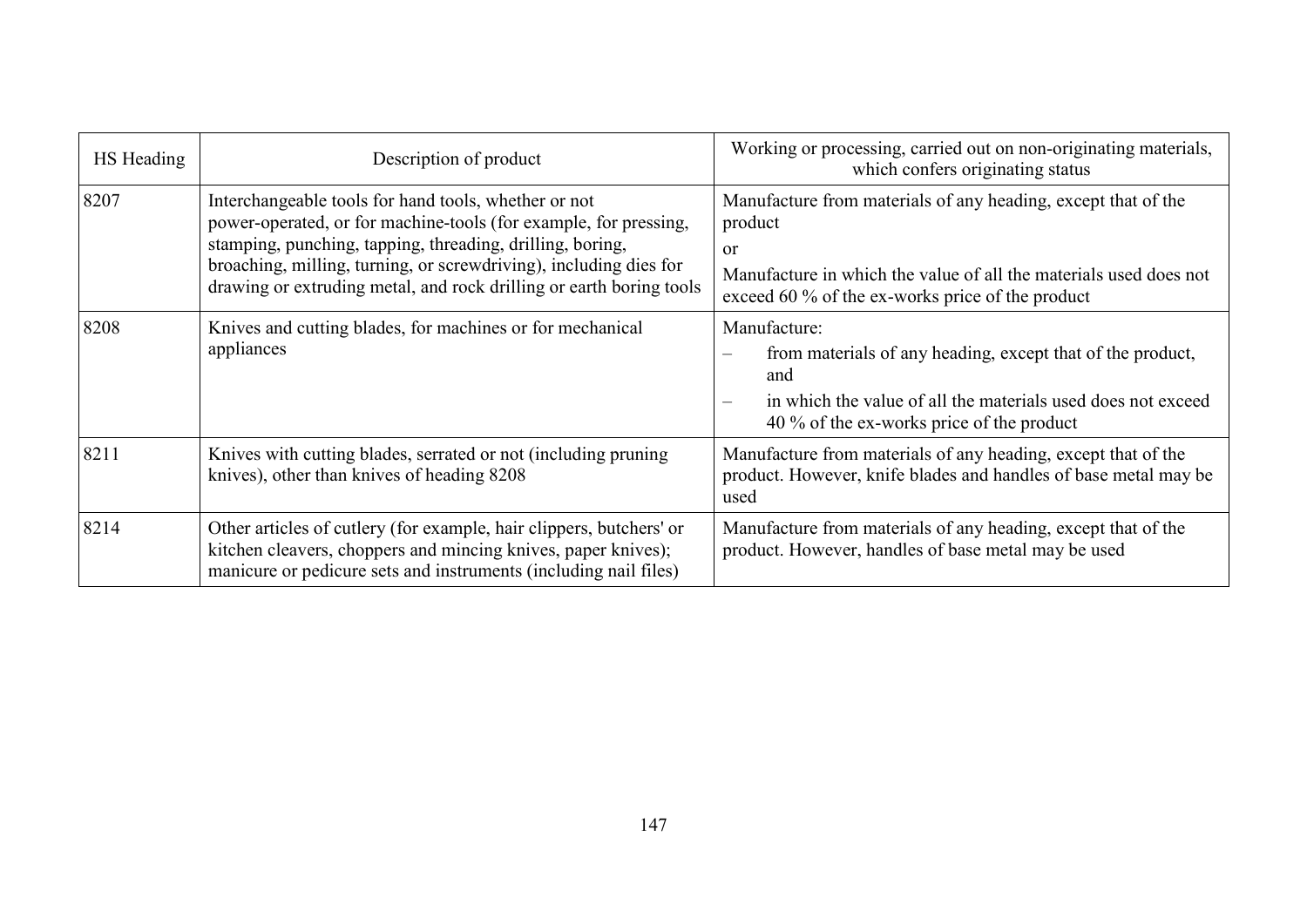| HS Heading    | Description of product                                                                                                     | Working or processing, carried out on non-originating materials,<br>which confers originating status                                                                                                                             |
|---------------|----------------------------------------------------------------------------------------------------------------------------|----------------------------------------------------------------------------------------------------------------------------------------------------------------------------------------------------------------------------------|
| 8215          | Spoons, forks, ladles, skimmers, cake-servers, fish-knives,<br>butter-knives, sugar tongs and similar kitchen or tableware | Manufacture from materials of any heading, except that of the<br>product. However, handles of base metal may be used                                                                                                             |
| ex Chapter 83 | Miscellaneous articles of base metal; except for:                                                                          | Manufacture from materials of any heading, except that of the<br>product                                                                                                                                                         |
|               |                                                                                                                            | or                                                                                                                                                                                                                               |
|               |                                                                                                                            | Manufacture in which the value of all the materials used does not<br>exceed 50 % of the ex-works price of the product                                                                                                            |
| ex 8302       | Other mountings, fittings and similar articles suitable for<br>buildings, and automatic door closers                       | Manufacture from materials of any heading, except that of the<br>product. However, other materials of heading 8302 may be used,<br>provided that their total value does not exceed 20 % of the ex-<br>works price of the product |
| ex 8306       | Statuettes and other ornaments, of base metal                                                                              | Manufacture from materials of any heading, except that of the<br>product. However, other materials of heading 8306 may be used,<br>provided that their total value does not exceed 30 % of the<br>ex-works price of the product  |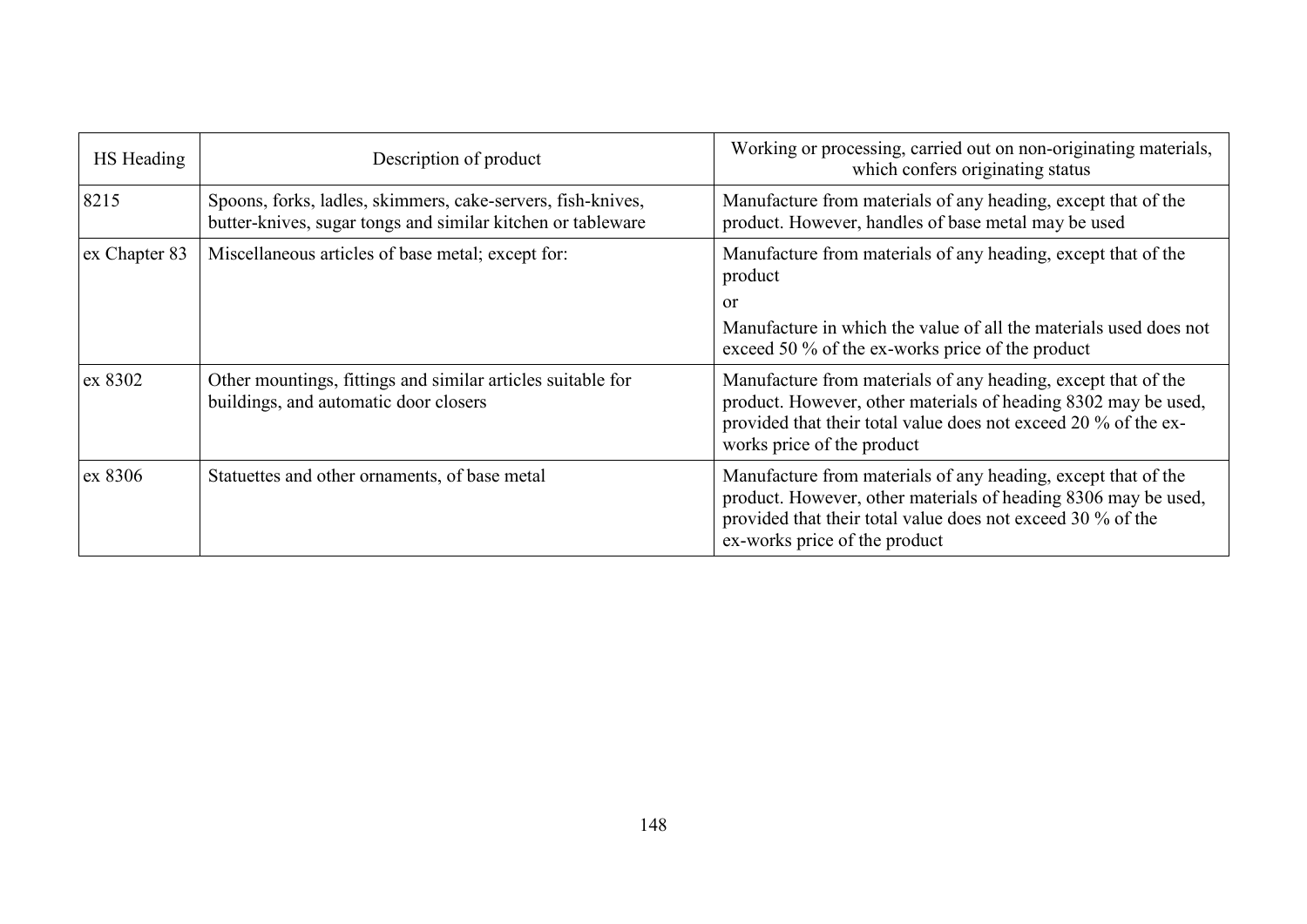| HS Heading    | Description of product                                                                                                                 | Working or processing, carried out on non-originating materials,<br>which confers originating status                     |
|---------------|----------------------------------------------------------------------------------------------------------------------------------------|--------------------------------------------------------------------------------------------------------------------------|
| ex Chapter 84 | Nuclear reactors, boilers, machinery and mechanical appliances;<br>parts thereof; except for:                                          | Manufacture from materials of any heading, except that of the<br>product                                                 |
|               |                                                                                                                                        | or                                                                                                                       |
|               |                                                                                                                                        | Manufacture in which the value of all the materials used does not<br>exceed 60 $\%$ of the ex-works price of the product |
| 8401          | Nuclear reactors; fuel elements (cartridges), non-irradiated, for<br>nuclear reactors; machinery and apparatus for isotopic separation | Manufacture in which the value of all the materials used does not<br>exceed 50 % of the ex-works price of the product    |
| 8407          | Spark-ignition reciprocating or rotary internal combustion piston<br>engines                                                           | Manufacture in which the value of all the materials used does not<br>exceed 50 % of the ex-works price of the product    |
| 8408          | Compression-ignition internal combustion piston engines (diesel)<br>or semi-diesel engines                                             | Manufacture in which the value of all the materials used does not<br>exceed 50 % of the ex-works price of the product    |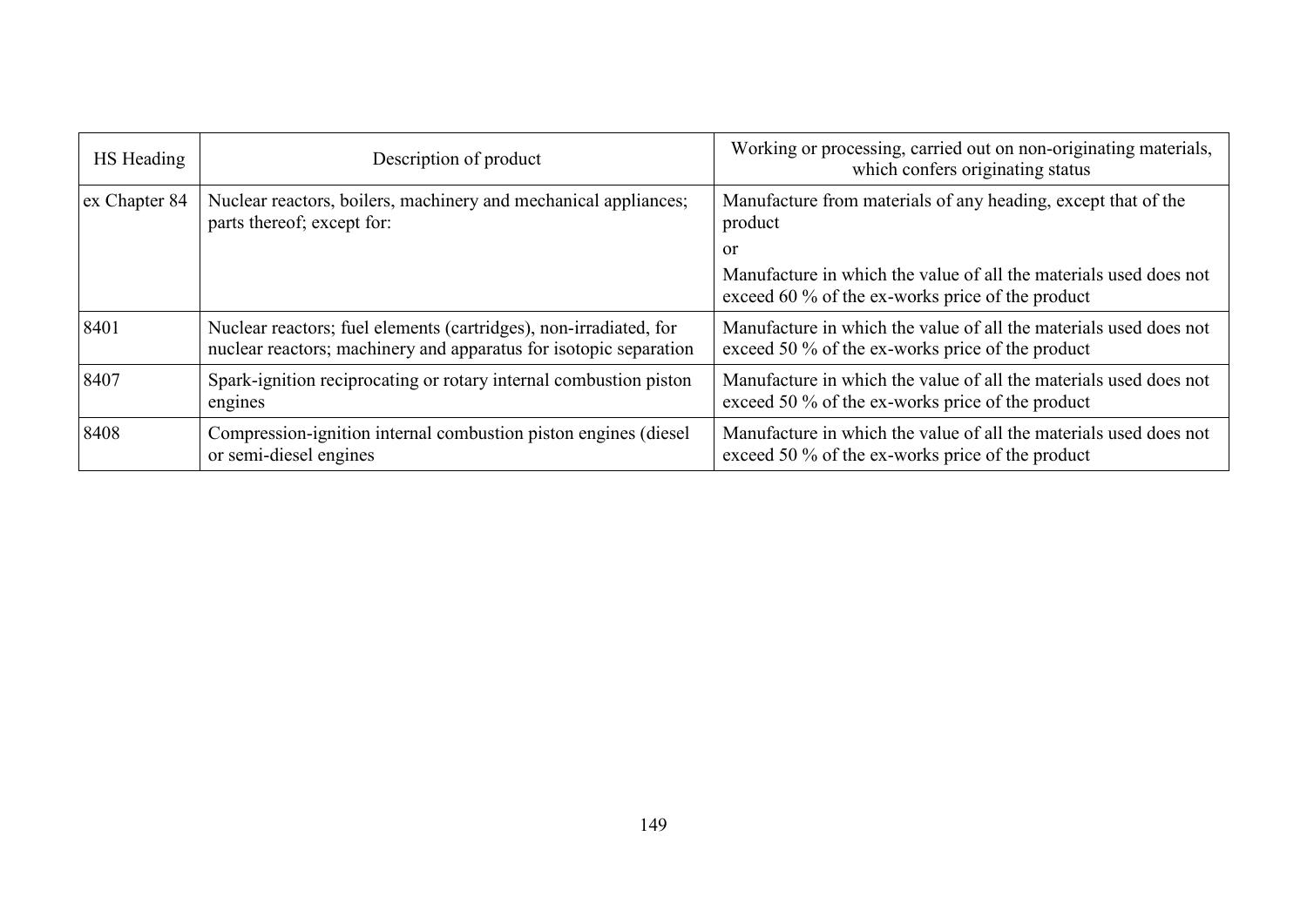| HS Heading          | Description of product                                                                                                                                                                                                                 | Working or processing, carried out on non-originating materials,<br>which confers originating status                                                                                                    |
|---------------------|----------------------------------------------------------------------------------------------------------------------------------------------------------------------------------------------------------------------------------------|---------------------------------------------------------------------------------------------------------------------------------------------------------------------------------------------------------|
| 8410, 8411,<br>8412 | Hydraulic turbines, water wheels, and regulators therefor<br>Turbojets, turbo-propellers and other gas turbines;<br>other engines and motors;<br>Pumps for liquids, whether or not fitted with a measuring device;<br>liquid elevators | Manufacture from materials of any heading, except that of the<br>product<br>or<br>Manufacture in which the value of all the materials used does not<br>exceed 50 % of the ex-works price of the product |
| 8427                | Fork-lift trucks; other works trucks fitted with lifting or handling<br>equipment                                                                                                                                                      | Manufacture in which the value of all the materials used does not<br>exceed 50 % of the ex-works price of the product                                                                                   |
| 8431                | Parts suitable for use solely or principally with the machinery of<br>headings $8425$ to $8430$                                                                                                                                        | Manufacture from materials of any heading, except that of the<br>product<br>or                                                                                                                          |
|                     |                                                                                                                                                                                                                                        | Manufacture in which the value of all the materials used does not<br>exceed 50 % of the ex-works price of the product                                                                                   |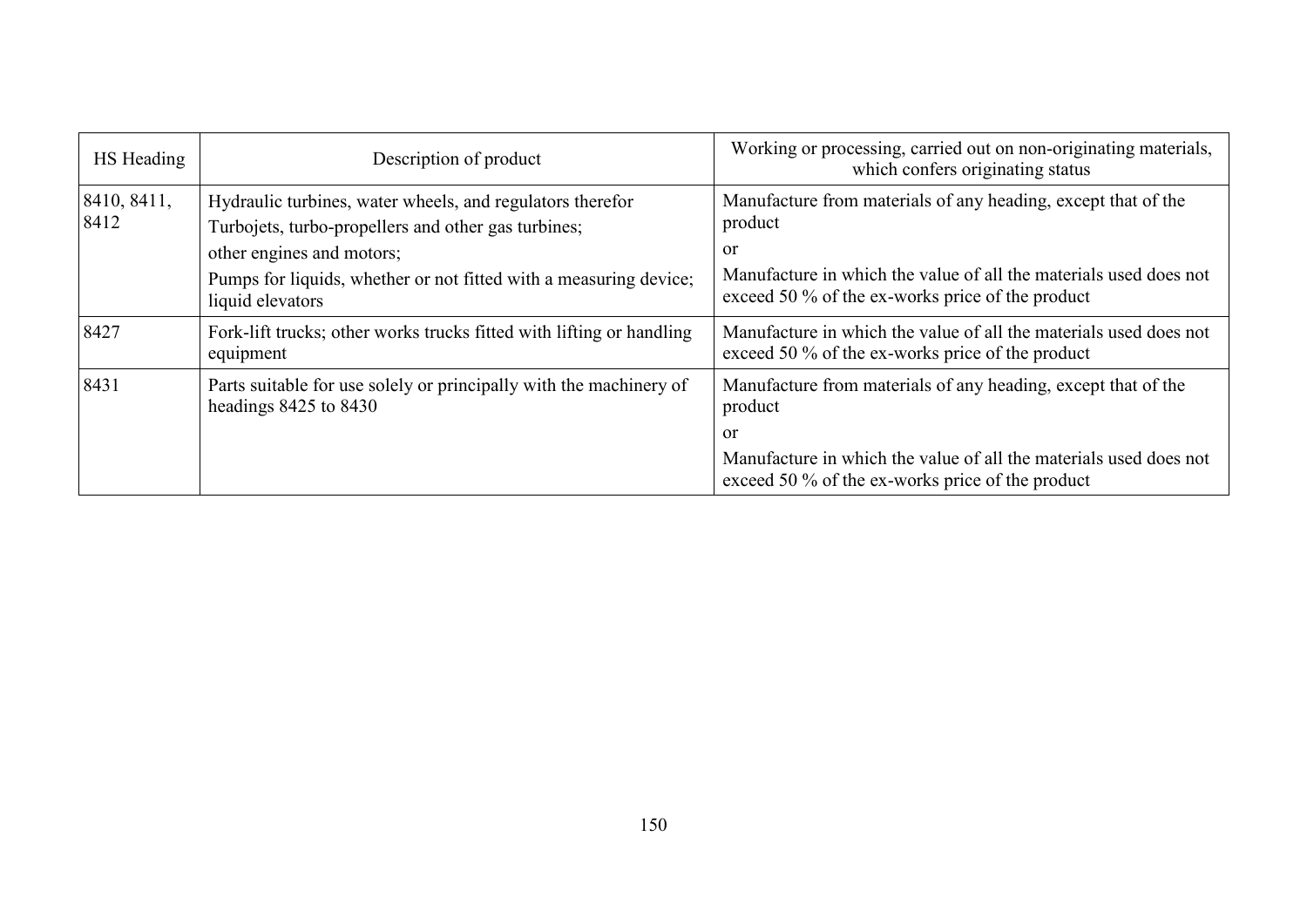| HS Heading | Description of product                                                                                                                                             | Working or processing, carried out on non-originating materials,<br>which confers originating status                  |
|------------|--------------------------------------------------------------------------------------------------------------------------------------------------------------------|-----------------------------------------------------------------------------------------------------------------------|
| 8443       | Printing machinery                                                                                                                                                 | Manufacture from materials of any heading, except that of the<br>product                                              |
|            |                                                                                                                                                                    | or                                                                                                                    |
|            |                                                                                                                                                                    | Manufacture in which the value of all the materials used does not<br>exceed 50 % of the ex-works price of the product |
| 8452       | Sewing machines, other than book-sewing machines of heading<br>8440; furniture, bases and covers specially designed for sewing<br>machines; sewing machine needles | Manufacture from materials of any heading, except that of the<br>product                                              |
|            |                                                                                                                                                                    | or                                                                                                                    |
|            |                                                                                                                                                                    | Manufacture in which the value of all the materials used does not<br>exceed 50 % of the ex-works price of the product |
| 8482       | Ball or roller bearings                                                                                                                                            | Manufacture in which the value of all the materials used does not<br>exceed 40 % of the ex-works price of the product |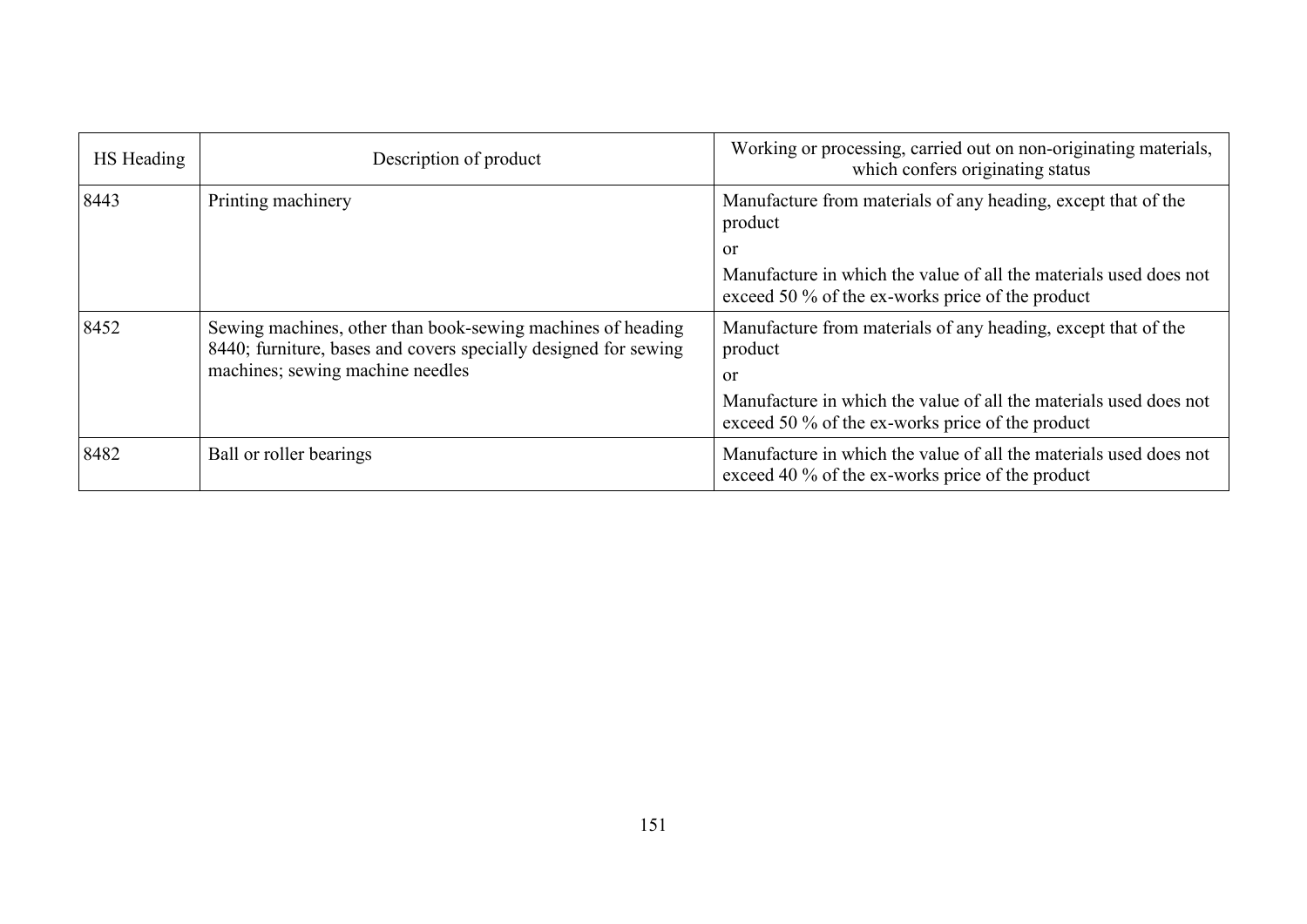| HS Heading | Description of product                                                                                                                                                                                                                                                                                                                                  | Working or processing, carried out on non-originating materials,<br>which confers originating status                                                                                                               |
|------------|---------------------------------------------------------------------------------------------------------------------------------------------------------------------------------------------------------------------------------------------------------------------------------------------------------------------------------------------------------|--------------------------------------------------------------------------------------------------------------------------------------------------------------------------------------------------------------------|
| 8483       | Transmission shafts (including cam shafts and crank shafts) and<br>cranks; bearing housings and plain shaft bearings; gears and<br>gearing; ball or roller screws; gear boxes and other speed<br>changers, including torque converters; flywheels and pulleys,<br>including pulley blocks; clutches and shaft couplings (including<br>universal joints) | Manufacture from materials of any heading, except that of the<br>product<br><sub>or</sub><br>Manufacture in which the value of all the materials used does not<br>exceed 50 % of the ex-works price of the product |
| 8486       | Machines and apparatus of a kind used solely or principally for<br>the manufacture of semiconductor boules or wafers,<br>semiconductor devices, electronic integrated circuits or flat panel<br>displays; parts and accessories                                                                                                                         | Manufacture from materials of any heading, except that of the<br>product<br><sub>or</sub><br>Manufacture in which the value of all the materials used does not<br>exceed 50 % of the ex-works price of the product |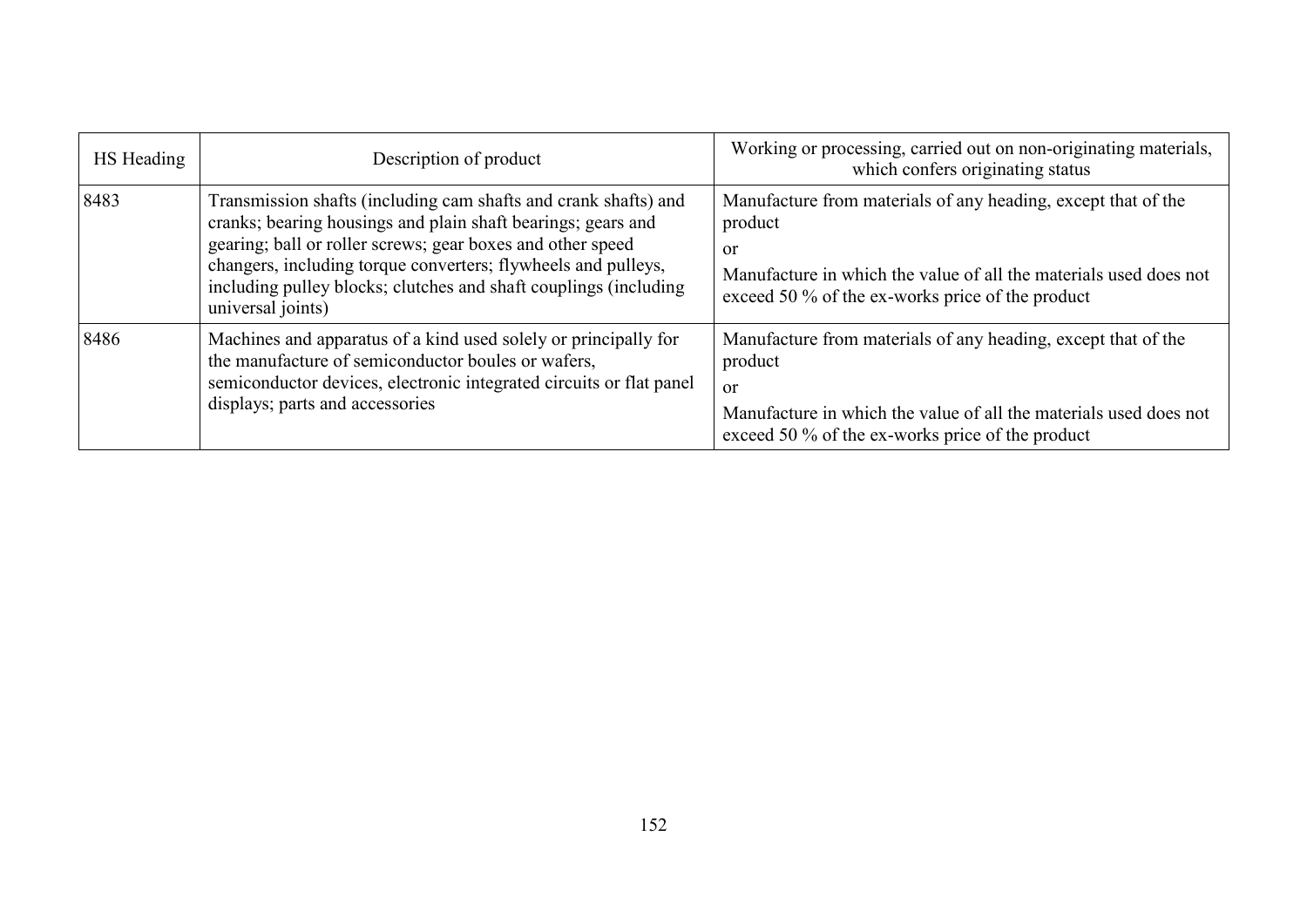| HS Heading    | Description of product                                                                                                                                                                                        | Working or processing, carried out on non-originating materials,<br>which confers originating status                                                                                                    |
|---------------|---------------------------------------------------------------------------------------------------------------------------------------------------------------------------------------------------------------|---------------------------------------------------------------------------------------------------------------------------------------------------------------------------------------------------------|
| ex Chapter 85 | Electrical machinery and equipment and parts thereof; sound<br>recorders and reproducers, television image and sound recorders<br>and reproducers, and parts and accessories of such articles; except<br>for: | Manufacture from materials of any heading, except that of the<br>product<br>or<br>Manufacture in which the value of all the materials used does not<br>exceed 60 % of the ex-works price of the product |
| 8501          | Electric motors and generators (excluding generating sets)                                                                                                                                                    | Manufacture from materials of any heading, except that of the                                                                                                                                           |
| 8502          | Electric generating sets and rotary converters                                                                                                                                                                | product and of heading 8503<br><b>or</b><br>Manufacture in which the value of all the materials used does not<br>exceed 40 % of the ex-works price of the product                                       |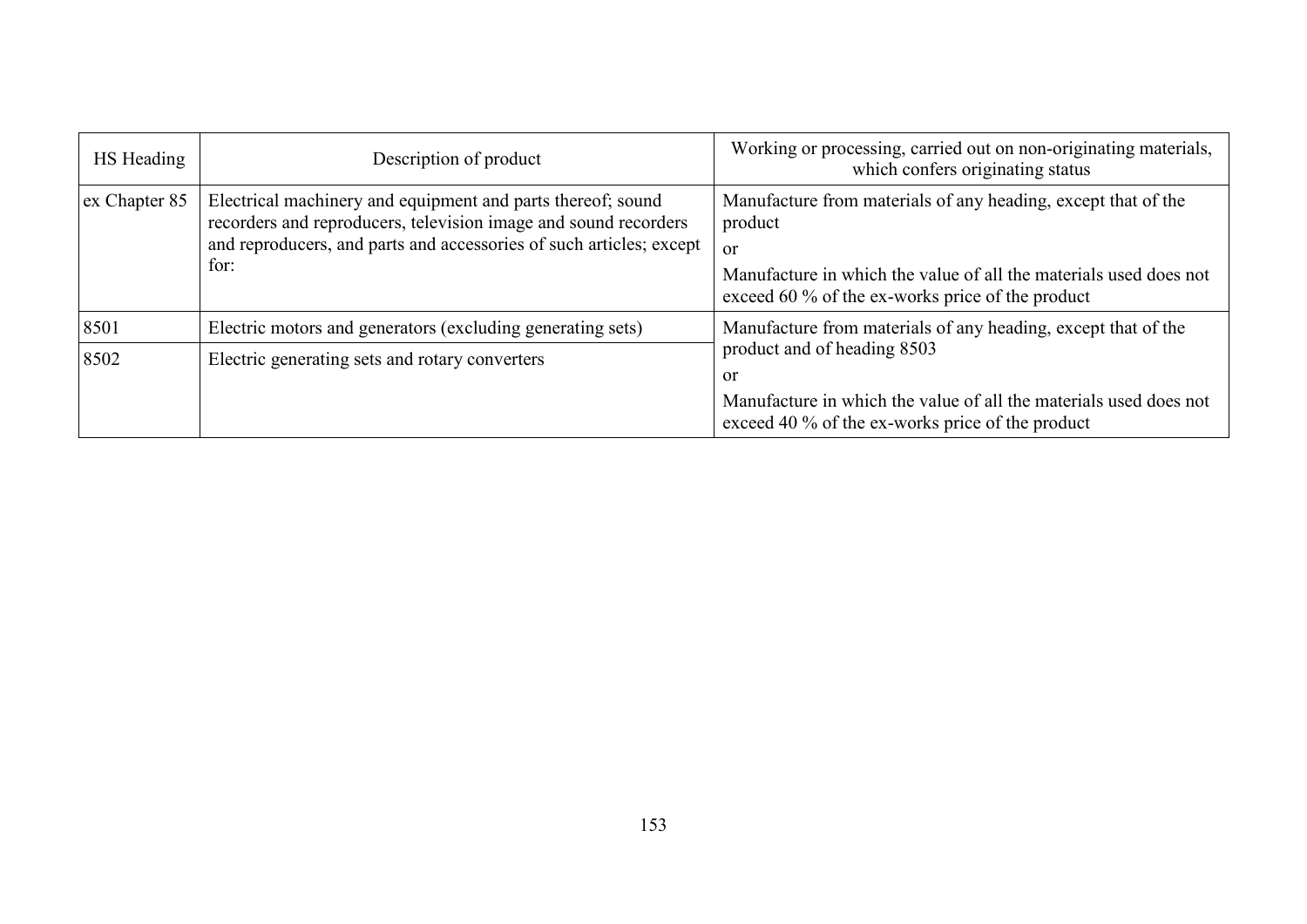| HS Heading | Description of product                                    | Working or processing, carried out on non-originating materials,<br>which confers originating status                  |
|------------|-----------------------------------------------------------|-----------------------------------------------------------------------------------------------------------------------|
| 8504       | Power supply units for automatic data-processing machines | Manufacture from materials of any heading, except that of the<br>product                                              |
|            |                                                           | or                                                                                                                    |
|            |                                                           | Manufacture in which the value of all the materials used does not<br>exceed 40 % of the ex-works price of the product |
| 8506       | Primary cells and primary batteries;                      | Manufacture from materials of any heading, except that of the<br>product                                              |
|            |                                                           | or                                                                                                                    |
|            |                                                           | Manufacture in which the value of all the materials used does not<br>exceed 50 % of the ex-works price of the product |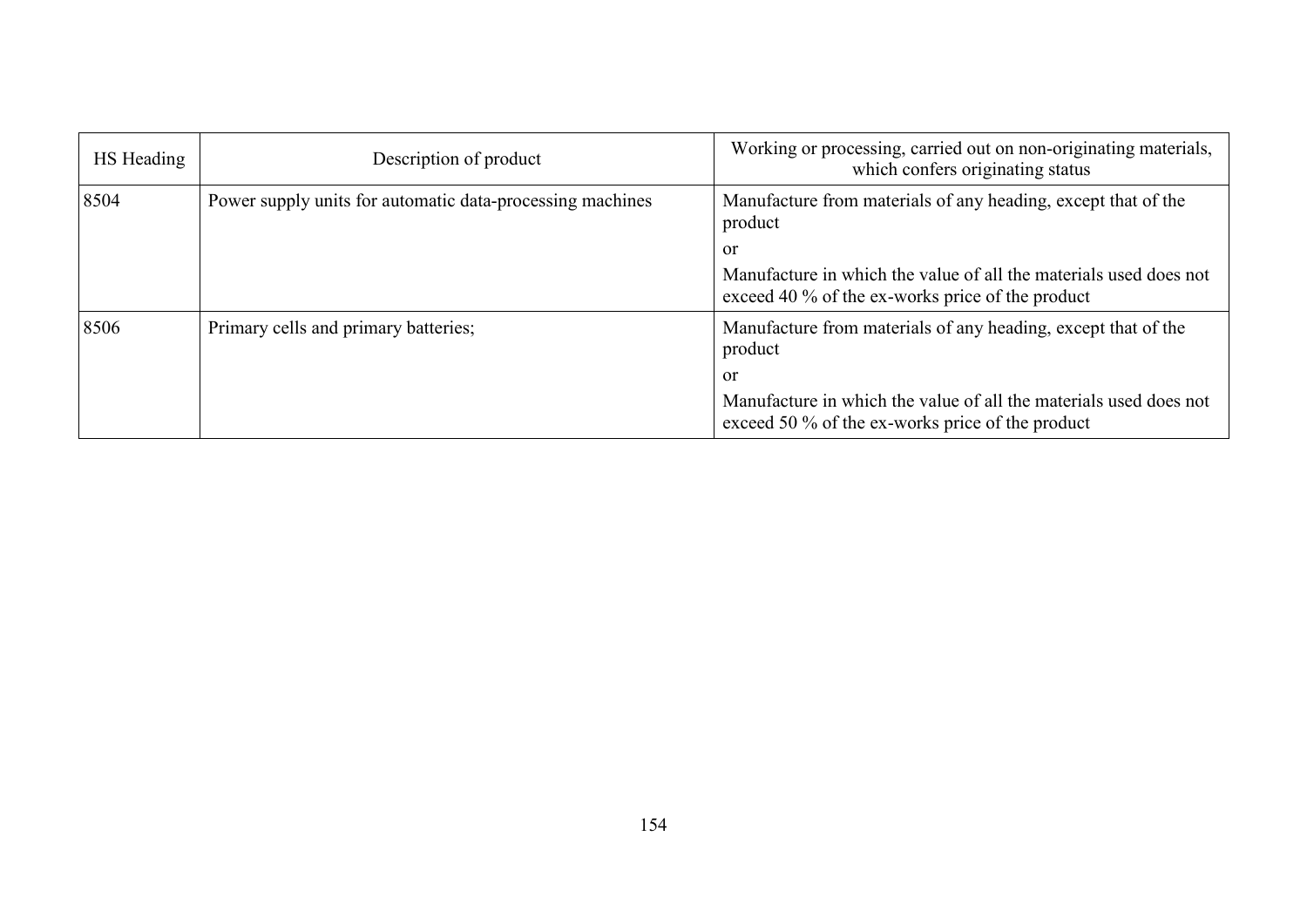| HS Heading   | Description of product                                                                                                                                                                                                                                                              | Working or processing, carried out on non-originating materials,<br>which confers originating status                                                                                                    |
|--------------|-------------------------------------------------------------------------------------------------------------------------------------------------------------------------------------------------------------------------------------------------------------------------------------|---------------------------------------------------------------------------------------------------------------------------------------------------------------------------------------------------------|
| 8507<br>8513 | Electric accumulators, including separators therefor, whether or<br>not rectangular (including square);                                                                                                                                                                             | Manufacture from materials of any heading, except that of the<br>product<br>or                                                                                                                          |
|              | Portable electric lamps designed to function by their own source<br>of energy (for example, dry batteries, accumulators, magnetos),<br>other than lighting equipment of heading 8512                                                                                                | Manufacture in which the value of all the materials used does not<br>exceed 40 % of the ex-works price of the product                                                                                   |
| 8517.69      | Other apparatus for the transmission or reception of voice, images<br>or other data, including apparatus for communication in a wireless<br>network (such as a local or wide area network), other than<br>transmission or reception apparatus of headings 8443,8525,8527<br>or 8528 | Manufacture from materials of any heading, except that of the<br>product<br>or<br>Manufacture in which the value of all the materials used does not<br>exceed 40 % of the ex-works price of the product |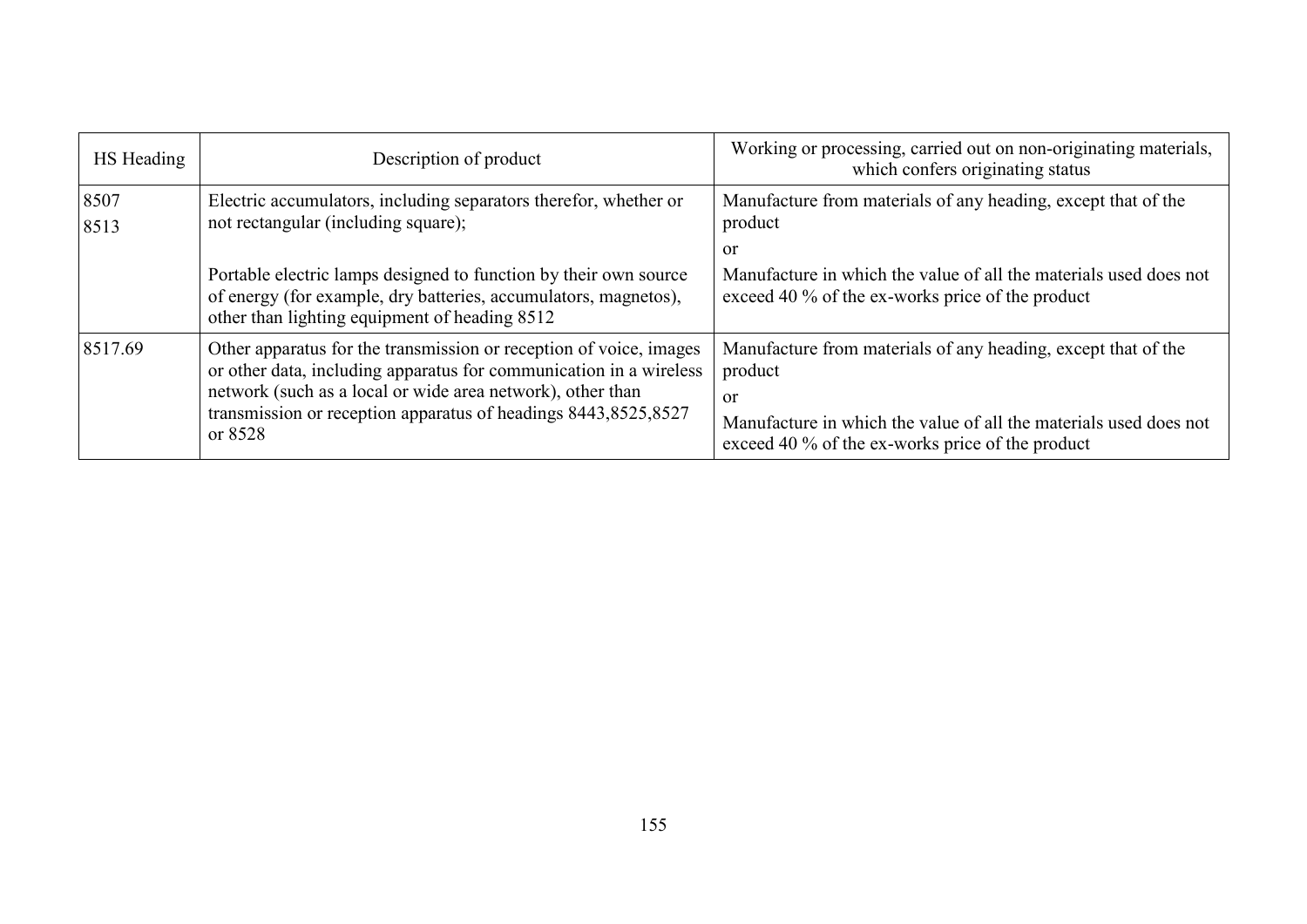| HS Heading | Description of product                                                                                                                                               | Working or processing, carried out on non-originating materials,<br>which confers originating status                  |
|------------|----------------------------------------------------------------------------------------------------------------------------------------------------------------------|-----------------------------------------------------------------------------------------------------------------------|
| 8518       | Microphones and stands therefore; loudspeakers, whether or not<br>mounted in their enclosures; audio-frequency electric amplifiers;<br>electric sound amplifier sets | Manufacture from materials of any heading, except that of the<br>product<br>or                                        |
|            |                                                                                                                                                                      | Manufacture in which the value of all the materials used does not<br>exceed 50 % of the ex-works price of the product |
| 8519       | Sound recording and sound reproducing apparatus                                                                                                                      | Manufacture from materials of any heading, except that of the<br>product and of heading 8522.<br>or                   |
|            |                                                                                                                                                                      | Manufacture in which the value of all the materials used does not<br>exceed 40% of the ex-works price of the product  |
| 8521       | Video recording or reproducing apparatus, whether or not<br>incorporating a video tuner                                                                              | Manufacture from materials of any heading, except that of the<br>product and of heading 8522.                         |
|            |                                                                                                                                                                      | or                                                                                                                    |
|            |                                                                                                                                                                      | Manufacture in which the value of all the materials used does not<br>exceed 40 % of the ex-works price of the product |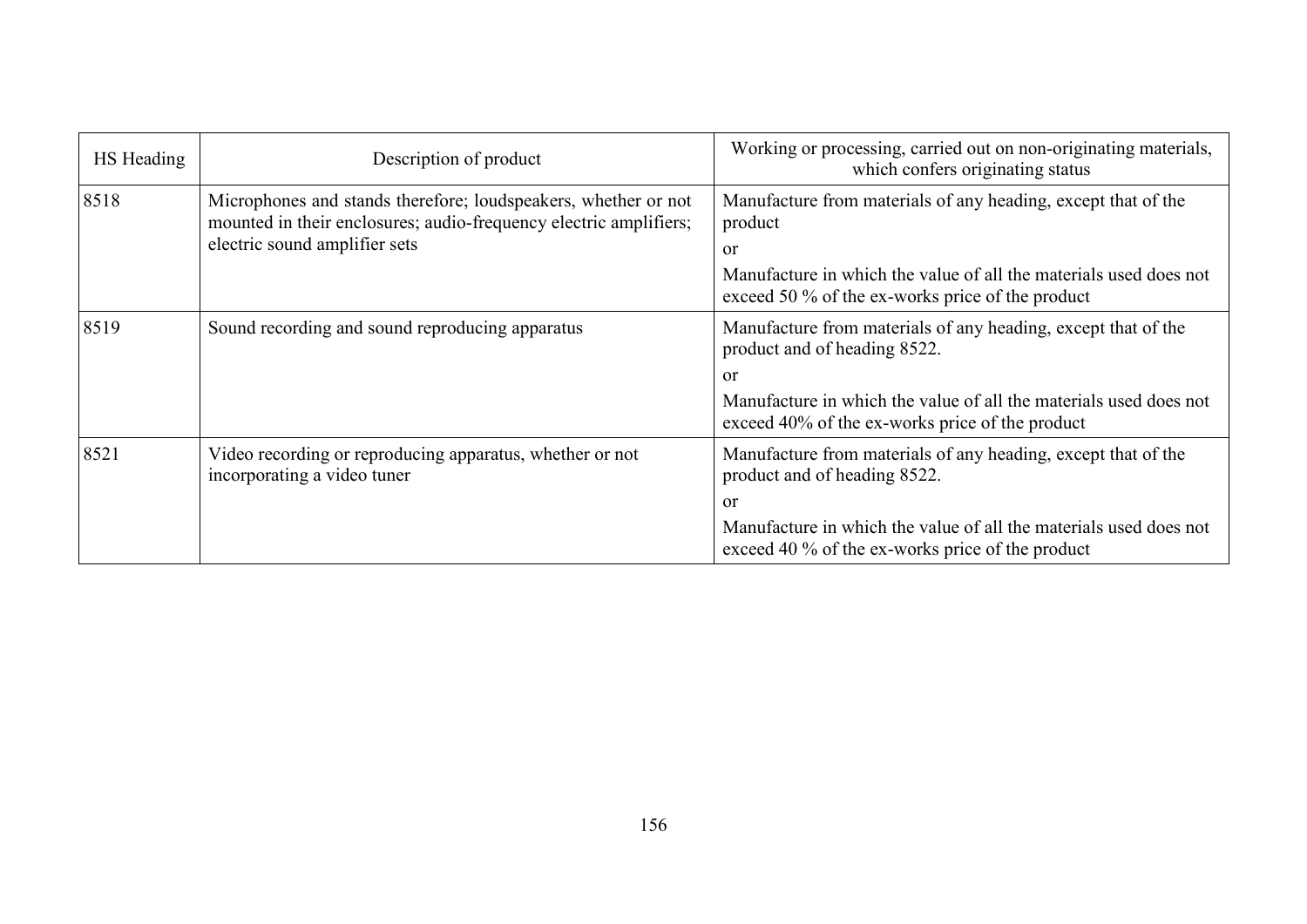| HS Heading | Description of product                                                                                                                                                                                                                                                        | Working or processing, carried out on non-originating materials,<br>which confers originating status                                                                                                                         |
|------------|-------------------------------------------------------------------------------------------------------------------------------------------------------------------------------------------------------------------------------------------------------------------------------|------------------------------------------------------------------------------------------------------------------------------------------------------------------------------------------------------------------------------|
| 8522       | Parts and accessories suitable for use solely or principally with the<br>apparatus of headings 8519 to 8521                                                                                                                                                                   | Manufacture from materials of any heading, except that of the<br>product                                                                                                                                                     |
|            |                                                                                                                                                                                                                                                                               | or                                                                                                                                                                                                                           |
|            |                                                                                                                                                                                                                                                                               | Manufacture in which the value of all the materials used does not<br>exceed 50 % of the ex-works price of the product                                                                                                        |
| 8523       | Discs, tapes, solid-state non-volatile storage devices, "smart<br>cards" and other media for the recording of sound or of other<br>phenomena, whether or not recorded, including matrices and<br>masters for the production of discs, but excluding products of<br>Chapter 37 | Manufacture in which the value of all the materials used does not<br>exceed 40 % of the ex-works price of the product                                                                                                        |
| 8525       | Transmission apparatus for radio-broadcasting or television,<br>whether or not incorporating reception apparatus or sound<br>recording or reproducing apparatus; television cameras, digital<br>cameras and video camera recorders                                            | Manufacture from materials of any heading, except that of the<br>product and of heading 8529.<br>or<br>Manufacture in which the value of all the materials used does not<br>exceed 50 % of the ex-works price of the product |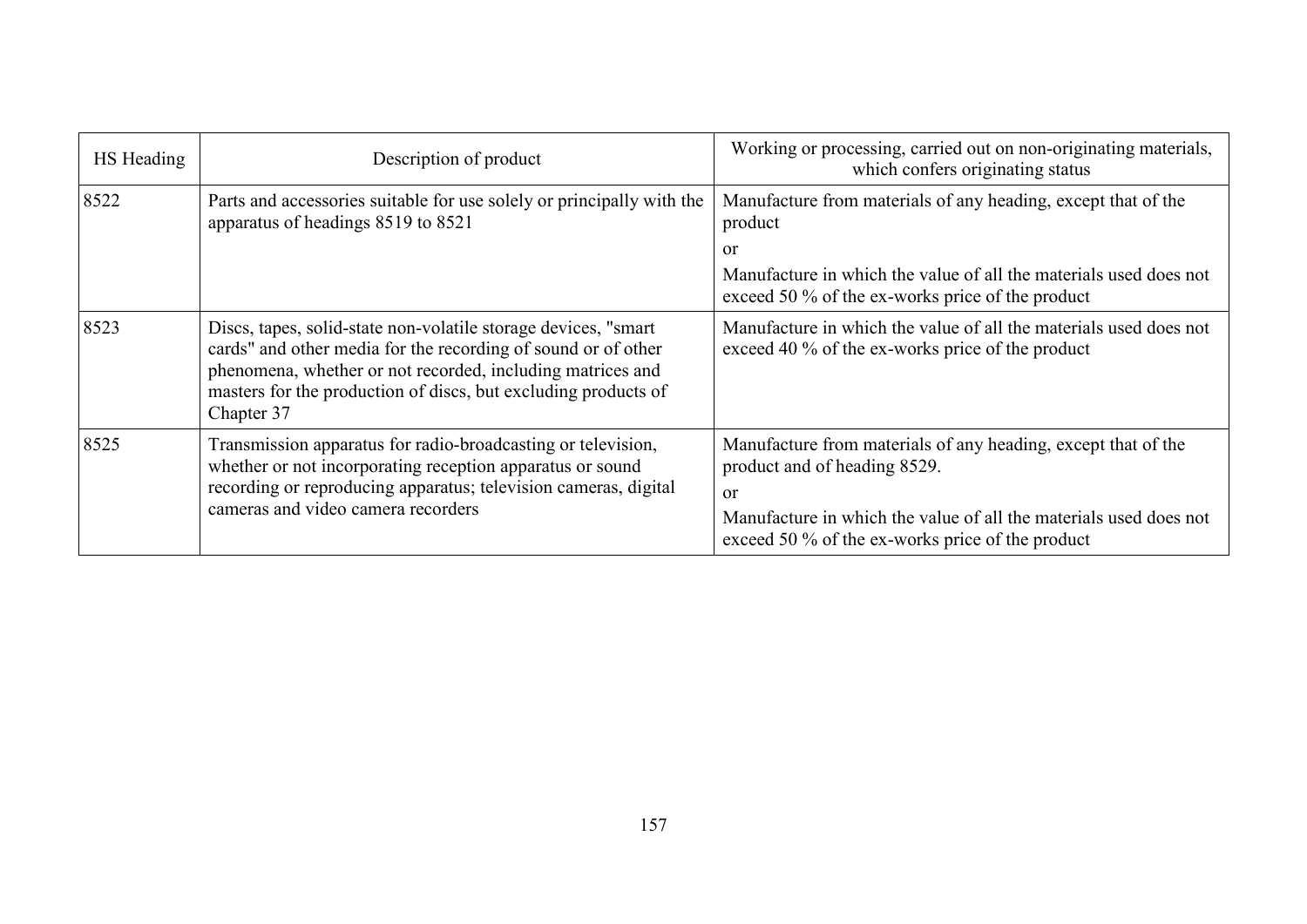| HS Heading | Description of product                                                                                                                                                                                                              | Working or processing, carried out on non-originating materials,<br>which confers originating status                  |
|------------|-------------------------------------------------------------------------------------------------------------------------------------------------------------------------------------------------------------------------------------|-----------------------------------------------------------------------------------------------------------------------|
| 8526       | Radar apparatus, radio navigational aid apparatus and radio<br>remote control apparatus                                                                                                                                             | Manufacture from materials of any heading, except that of the<br>product and of heading 8529.                         |
|            |                                                                                                                                                                                                                                     | <sub>or</sub>                                                                                                         |
|            |                                                                                                                                                                                                                                     | Manufacture in which the value of all the materials used does not<br>exceed 40 % of the ex-works price of the product |
| 8527       | Reception apparatus for radio-broadcasting, whether or not<br>combined, in the same housing, with sound recording or<br>reproducing apparatus or a clock                                                                            | Manufacture from materials of any heading, except that of the<br>product and of heading 8529.<br><sub>or</sub>        |
|            |                                                                                                                                                                                                                                     | Manufacture in which the value of all the materials used does not<br>exceed 40 % of the ex-works price of the product |
| 8528       | Monitors and projectors, not incorporating television reception<br>apparatus; reception apparatus for television, whether or not<br>incorporating radio-broadcast receivers or sound or video<br>recording or reproducing apparatus | Manufacture from materials of any heading, except that of the<br>product and of heading 8529.<br><sub>or</sub>        |
|            |                                                                                                                                                                                                                                     | Manufacture in which the value of all the materials used does not<br>exceed 40 % of the ex-works price of the product |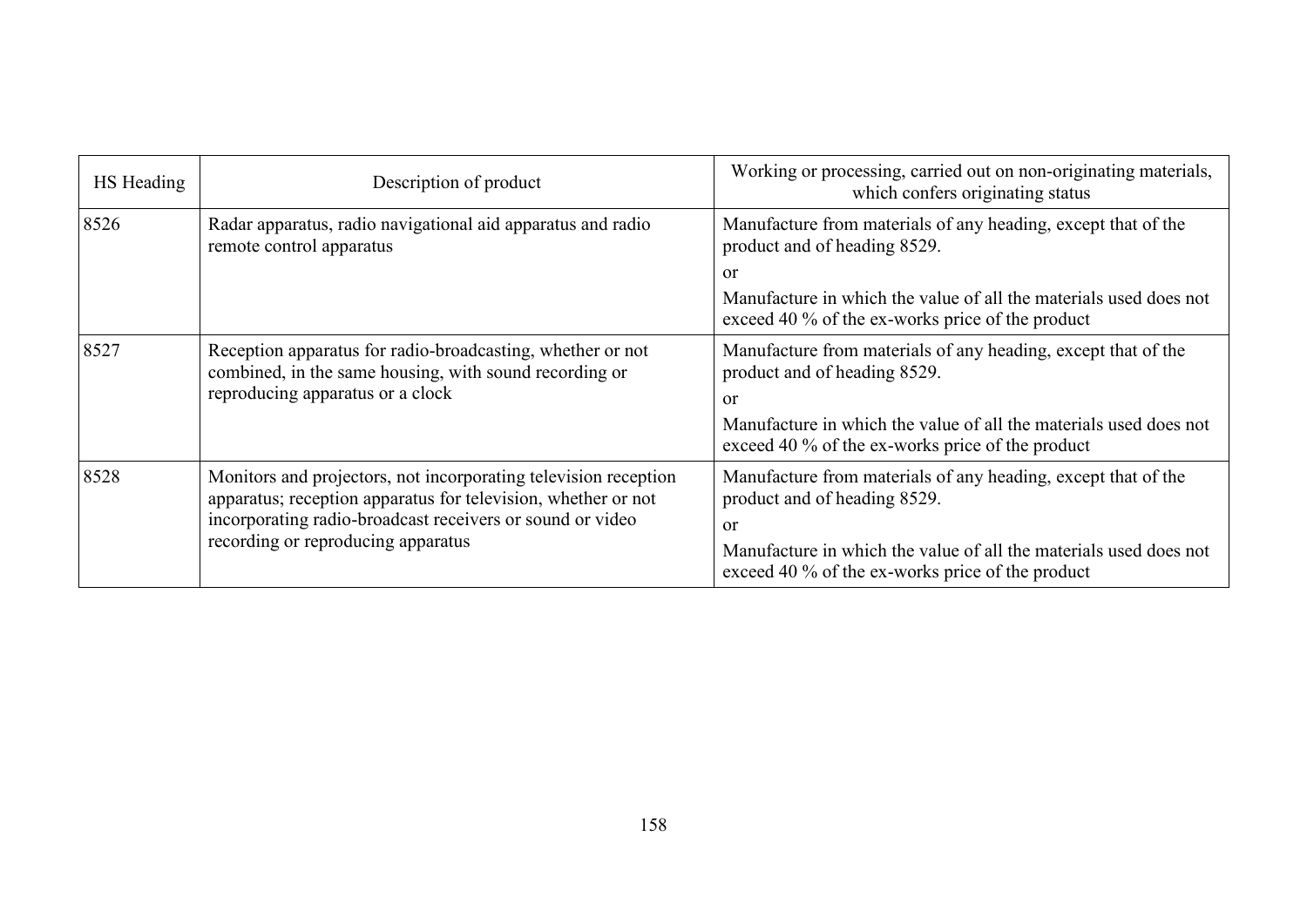| HS Heading             | Description of product                                                                                                                                                                                                                                                                                                       | Working or processing, carried out on non-originating materials,<br>which confers originating status                                                                                                                                    |
|------------------------|------------------------------------------------------------------------------------------------------------------------------------------------------------------------------------------------------------------------------------------------------------------------------------------------------------------------------|-----------------------------------------------------------------------------------------------------------------------------------------------------------------------------------------------------------------------------------------|
| 8529                   | Parts suitable for use solely or principally with the apparatus of<br>headings $8525$ to $8528$ :                                                                                                                                                                                                                            | Manufacture from materials of any heading, except that of the<br>product<br>or<br>Manufacture in which the value of all the materials used does not<br>exceed 40 % of the ex-works price of the product                                 |
| 8535 to 8537           | Electrical apparatus for switching or protecting electrical circuits,<br>or for making connections to or in electrical circuits; connectors<br>for optical fibres, optical fibre bundles or cables; boards, panels,<br>consoles, desks, cabinets and other bases, for electric control or<br>the distribution of electricity | Manufacture from materials of any heading, except that of the<br>product and of heading 8538.<br><sub>or</sub><br>Manufacture in which the value of all the materials used does not<br>exceed 50 % of the ex-works price of the product |
| 8540 11 and<br>8540 12 | Cathode ray television picture tubes, including video monitor<br>cathode ray tubes                                                                                                                                                                                                                                           | Manufacture in which the value of all the materials used does not<br>exceed 40 % of the ex-works price of the product                                                                                                                   |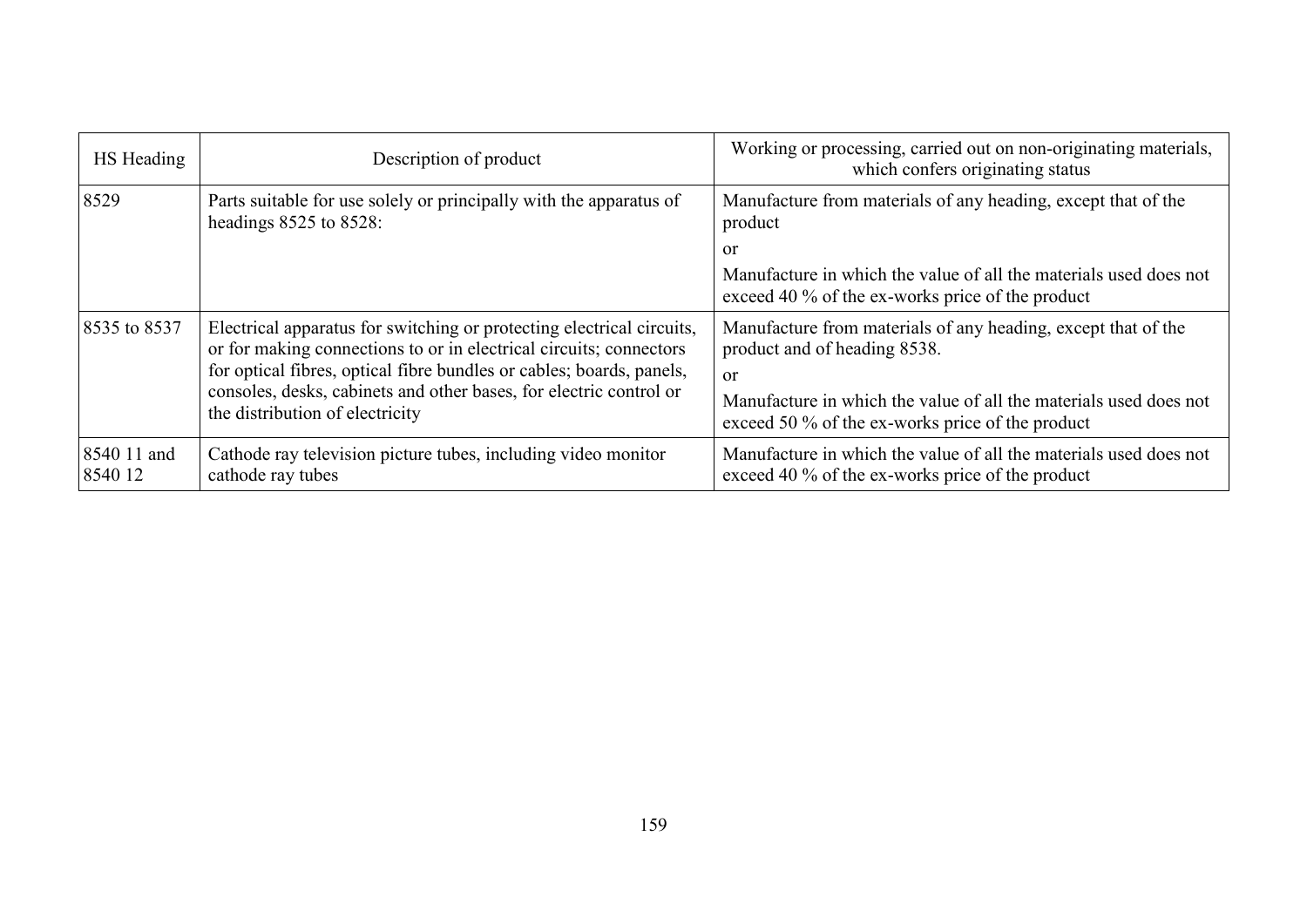| HS Heading                           | Description of product                                                                                                 | Working or processing, carried out on non-originating materials,<br>which confers originating status                                                                                                                     |
|--------------------------------------|------------------------------------------------------------------------------------------------------------------------|--------------------------------------------------------------------------------------------------------------------------------------------------------------------------------------------------------------------------|
| 8542.31 to<br>8542.33 and<br>8542.39 | Monolithic integrated circuits                                                                                         | Manufacture in which the value of all the materials used does not<br>exceed 50 % of the ex-works price of the product<br><sub>or</sub>                                                                                   |
|                                      |                                                                                                                        | The operation of diffusion, in which integrated circuits are formed<br>on a semi-conductor substrate by the selective introduction of an<br>appropriate dopant, whether or not assembled and/or tested in a<br>non-party |
| 8543                                 | Electrical machines and apparatus, having individual functions,<br>not specified or included elsewhere in this chapter | Manufacture from materials of any heading, except that of the<br>product<br><sub>or</sub>                                                                                                                                |
|                                      |                                                                                                                        | Manufacture in which the value of all the materials used does not<br>exceed 50 % of the ex-works price of the product                                                                                                    |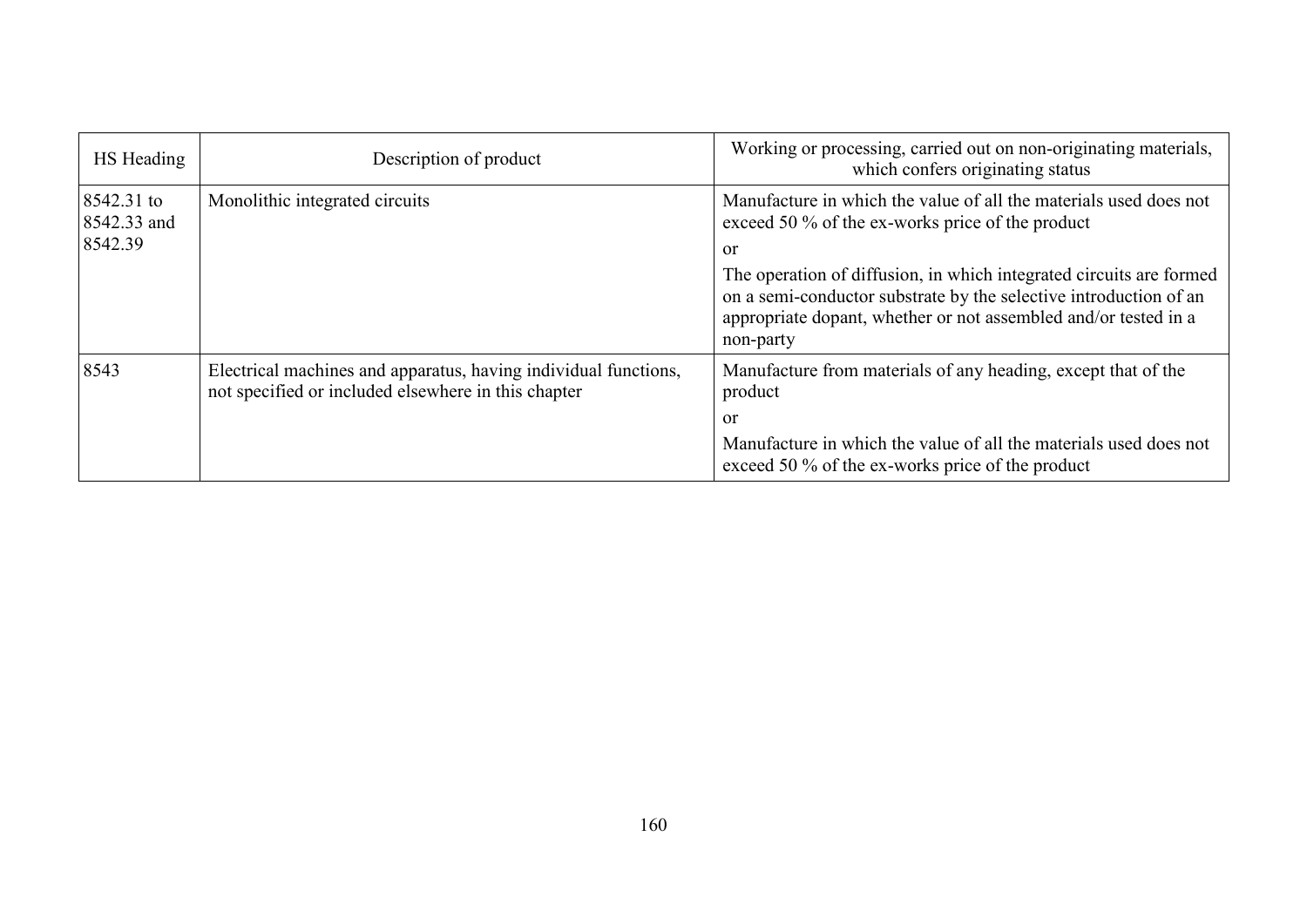| HS Heading | Description of product                                                                                                                                                                                                                                                                                                                                                                                       | Working or processing, carried out on non-originating materials,<br>which confers originating status                  |
|------------|--------------------------------------------------------------------------------------------------------------------------------------------------------------------------------------------------------------------------------------------------------------------------------------------------------------------------------------------------------------------------------------------------------------|-----------------------------------------------------------------------------------------------------------------------|
| 8544       | Insulated (including enamelled or anodised) wire, cable (including<br>coaxial cable) and other insulated electric conductors, whether or<br>not fitted with connectors; optical fibre cables, made up of<br>individually sheathed fibres, whether or not assembled with<br>electric conductors or fitted with connectors                                                                                     | Manufacture in which the value of all the materials used does not<br>exceed 40 % of the ex-works price of the product |
| 8545       | Carbon electrodes, carbon brushes, lamp carbons, battery carbons<br>and other articles of graphite or other carbon, with or without<br>metal, of a kind used for electrical purposes                                                                                                                                                                                                                         | Manufacture in which the value of all the materials used does not<br>exceed 60 % of the ex-works price of the product |
| 8546       | Electrical insulators of any material                                                                                                                                                                                                                                                                                                                                                                        | Manufacture in which the value of all the materials used does not<br>exceed 50 % of the ex-works price of the product |
| 8547       | Insulating fittings for electrical machines, appliances or<br>equipment, being fittings wholly of insulating materials apart from<br>any minor components of metal (for example, threaded sockets)<br>incorporated during moulding solely for purposes of assembly,<br>other than insulators of heading 8546; electrical conduit tubing<br>and joints therefor, of base metal lined with insulating material | Manufacture in which the value of all the materials used does not<br>exceed 50 % of the ex-works price of the product |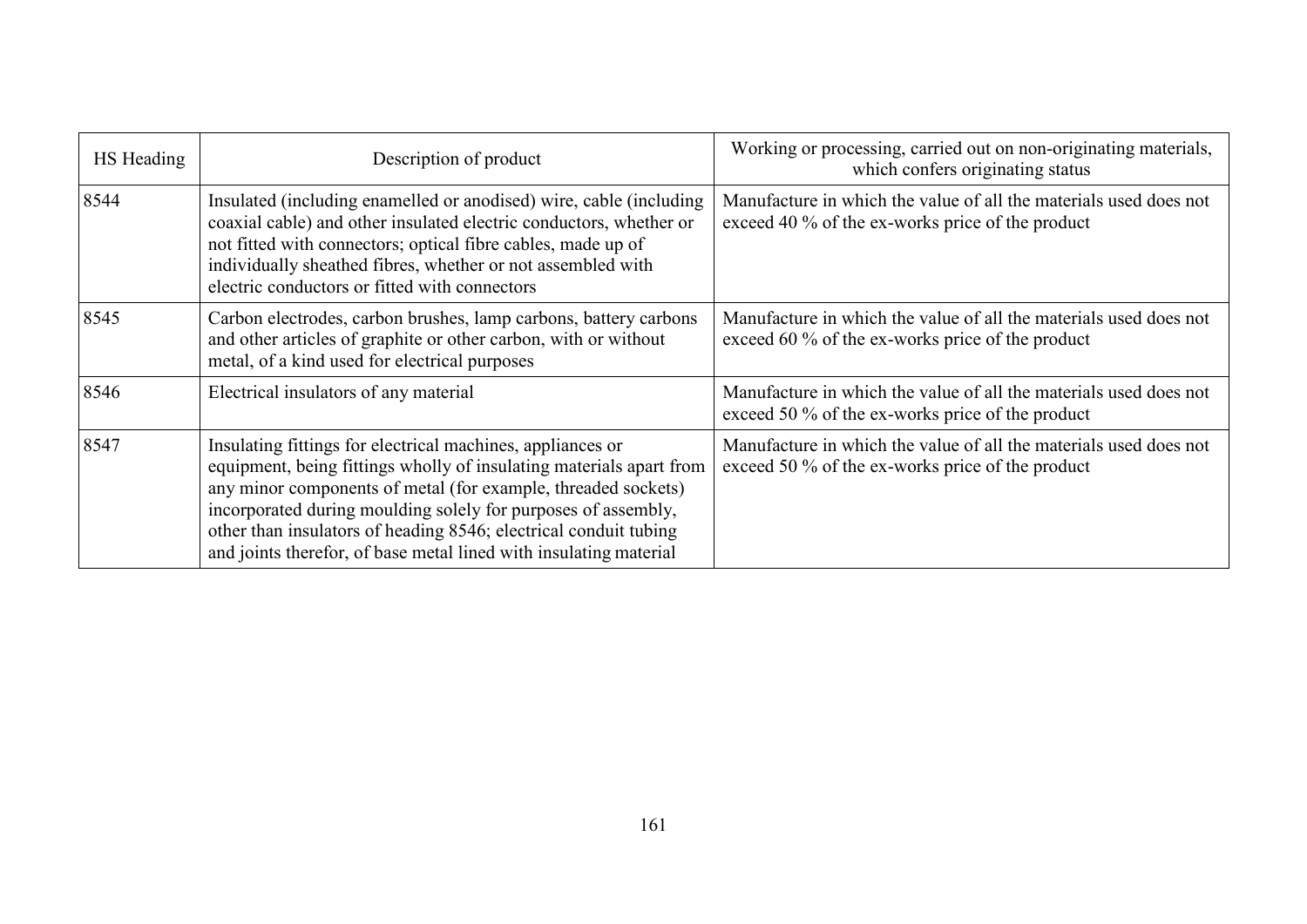| HS Heading    | Description of product                                                                                                                                                                                                                                                  | Working or processing, carried out on non-originating materials,<br>which confers originating status                  |
|---------------|-------------------------------------------------------------------------------------------------------------------------------------------------------------------------------------------------------------------------------------------------------------------------|-----------------------------------------------------------------------------------------------------------------------|
| 8548          | - Waste and scrap of primary cells, primary batteries and electric<br>accumulators; spent primary cells, spent primary batteries and<br>spent electric accumulators; electrical parts of machinery or<br>apparatus, not specified or included elsewhere in this Chapter | Manufacture in which the value of all the materials used does not<br>exceed 40 % of the ex-works price of the product |
|               | - Electronic microassemblies                                                                                                                                                                                                                                            |                                                                                                                       |
| ex Chapter 86 | Railway or tramway locomotives, rolling-stock and parts thereof;<br>railway or tramway track fixtures and fittings and parts thereof;<br>mechanical (including electro-mechanical) traffic signalling<br>equipment of all kinds; except for:                            | Manufacture in which the value of all the materials used does not<br>exceed 40 % of the ex-works price of the product |
| ex Chapter 87 | Vehicles other than railway or tramway rolling-stock, and parts<br>and accessories thereof; except for:                                                                                                                                                                 | Manufacture in which the value of all the materials used does not<br>exceed 40 % of the ex-works price of the product |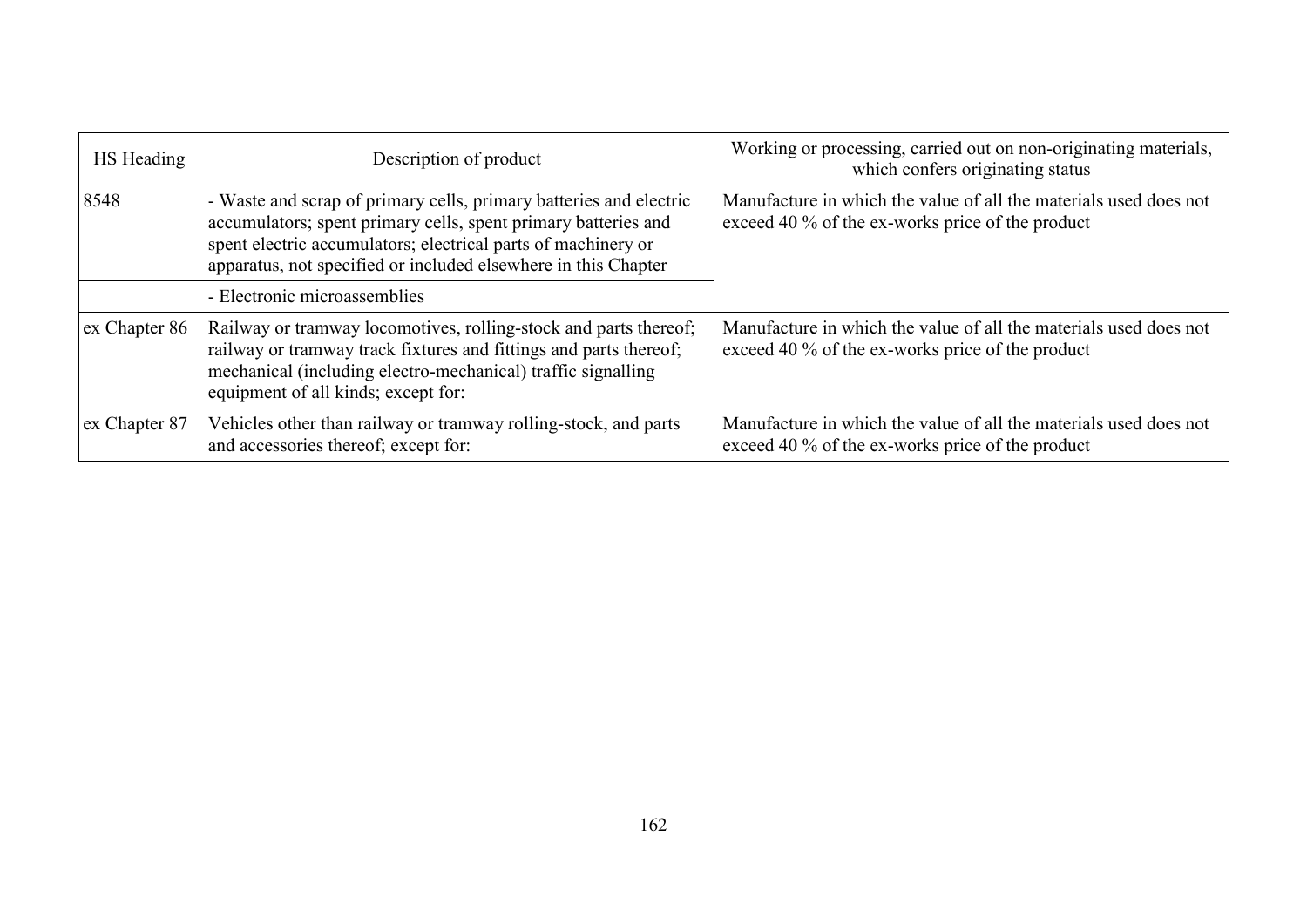| HS Heading | Description of product                                                                                             | Working or processing, carried out on non-originating materials,<br>which confers originating status                  |
|------------|--------------------------------------------------------------------------------------------------------------------|-----------------------------------------------------------------------------------------------------------------------|
| 8711       | Motorcycles (including mopeds) and cycles fitted with an<br>auxiliary motor, with or without side-cars; side-cars: | Manufacture from materials of any heading, except that of the<br>product.                                             |
|            | <sub>or</sub><br>With reciprocating internal combustion piston engine of a<br>cylinder capacity:                   | Manufacture in which the value of all the materials used does not                                                     |
|            | Not exceeding $50 \text{ cm}^3$                                                                                    | exceed 40 % of the ex-works price of the product                                                                      |
|            | Exceeding $50 \text{ cm}^3$                                                                                        |                                                                                                                       |
|            | Other                                                                                                              |                                                                                                                       |
| 8714       | Parts and accessories of vehicles of headings 8711 to 8713:                                                        | Manufacture in which the value of all the materials used does not<br>exceed 45 % of the ex-works price of the product |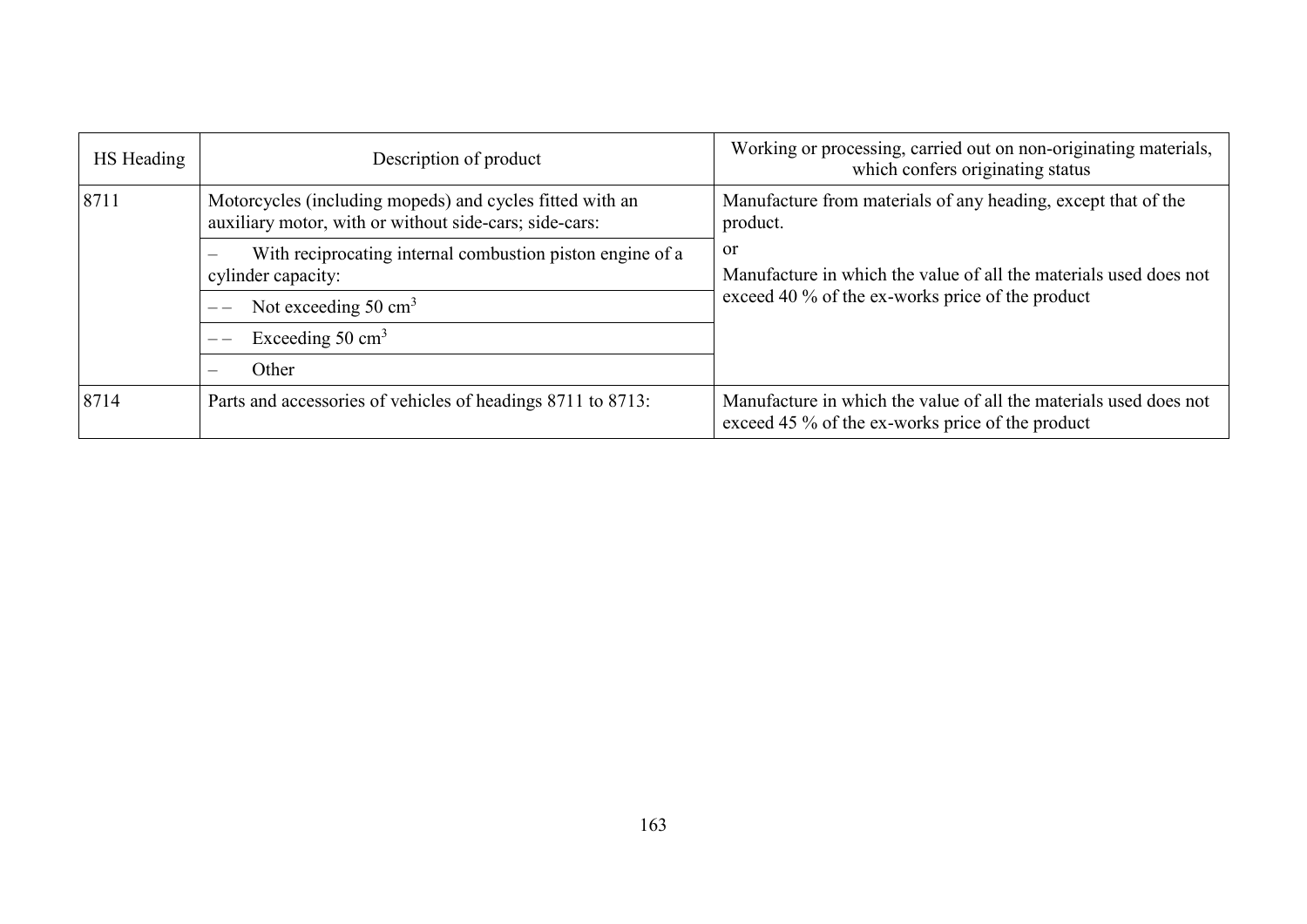| HS Heading    | Description of product                               | Working or processing, carried out on non-originating materials,<br>which confers originating status                  |
|---------------|------------------------------------------------------|-----------------------------------------------------------------------------------------------------------------------|
| ex Chapter 88 | Aircraft, spacecraft, and parts thereof; except for: | Manufacture from materials of any heading, except that of the<br>product                                              |
|               |                                                      | or                                                                                                                    |
|               |                                                      | Manufacture in which the value of all the materials used does not<br>exceed 40 % of the ex-works price of the product |
| ex 8804       | Rotochutes                                           | Manufacture from materials of any heading, including other<br>materials of heading 8804                               |
|               |                                                      | or                                                                                                                    |
|               |                                                      | Manufacture in which the value of all the materials used does not<br>exceed 50 % of the ex-works price of the product |
| Chapter 89    | Ships, boats and floating structures                 | Manufacture from materials of any heading, except that of the<br>product                                              |
|               |                                                      | or                                                                                                                    |
|               |                                                      | Manufacture in which the value of all the materials used does not<br>exceed 50 % of the ex-works price of the product |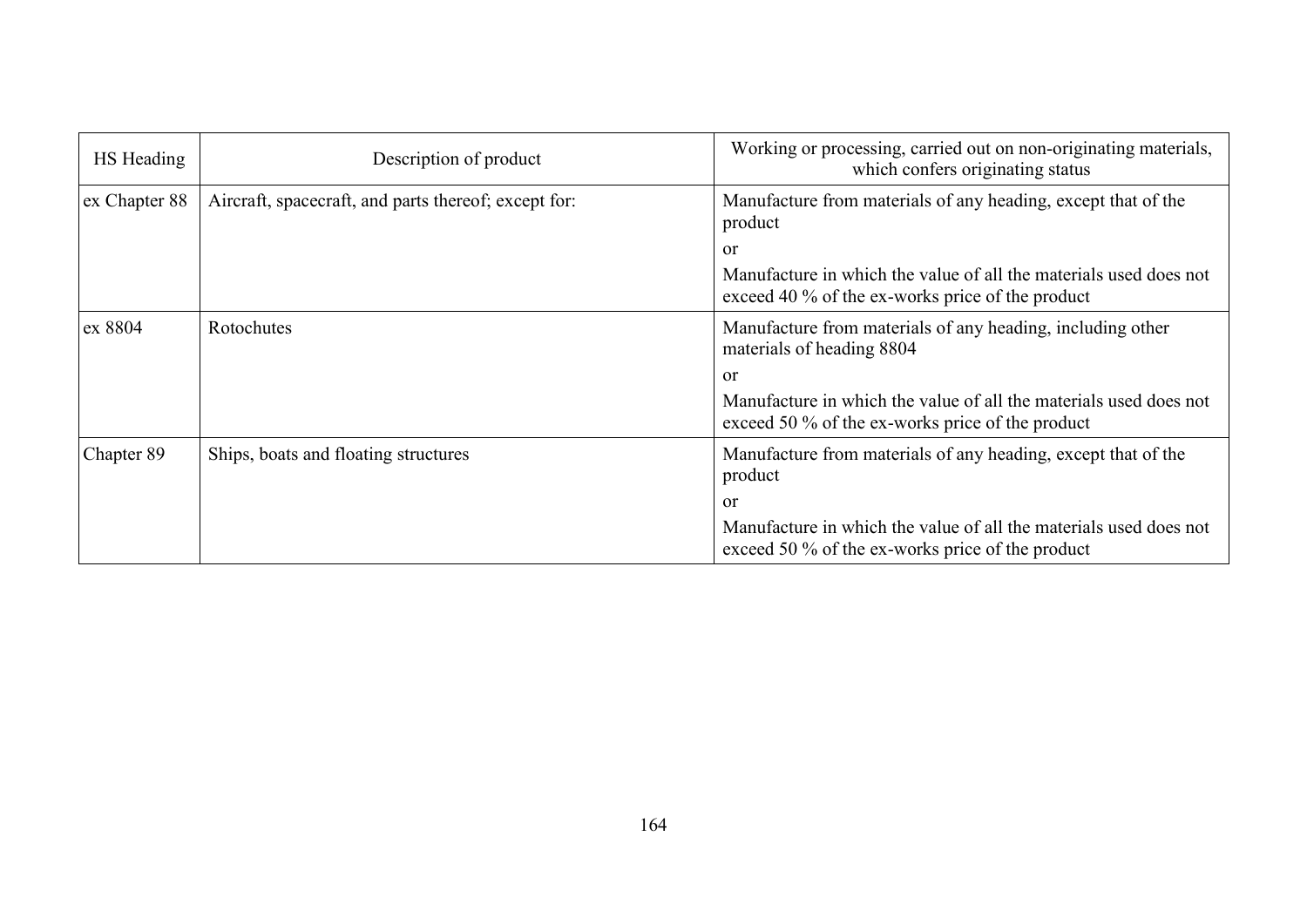| HS Heading                | Description of product                                                                                                                                                                              | Working or processing, carried out on non-originating materials,<br>which confers originating status                        |
|---------------------------|-----------------------------------------------------------------------------------------------------------------------------------------------------------------------------------------------------|-----------------------------------------------------------------------------------------------------------------------------|
| ex Chapter 90             | Optical, photographic, cinematographic, measuring, checking,<br>precision, medical or surgical instruments and apparatus; parts and<br>accessories thereof, except for:                             | Manufacture from materials of any heading, except that of the<br>product<br>or                                              |
|                           |                                                                                                                                                                                                     | Manufacture in which the value of all the materials used does not<br>exceed 60 % of the ex-works price of the product       |
| 9002                      | Lenses, prisms, mirrors and other optical elements, of any<br>material, mounted, being parts of or fittings for instruments or<br>apparatus, other than such elements of glass not optically worked | Manufacture in which the value of all the materials used does not<br>exceed 50 % of the ex-works price of the product       |
| 9005, 9006,<br>9007, 9008 | Binoculars, monoculars, other optical telescopes and mounting<br>thereof, other astronomical instruments and mounting thereof;                                                                      | Manufacture from materials of any heading, except that of the<br>product                                                    |
|                           | Photographic cameras, photographic flashlight apparatus and<br>flashbulbs                                                                                                                           | or<br>Manufacture in which the value of all the materials used does not<br>exceed 50 % of the ex-works price of the product |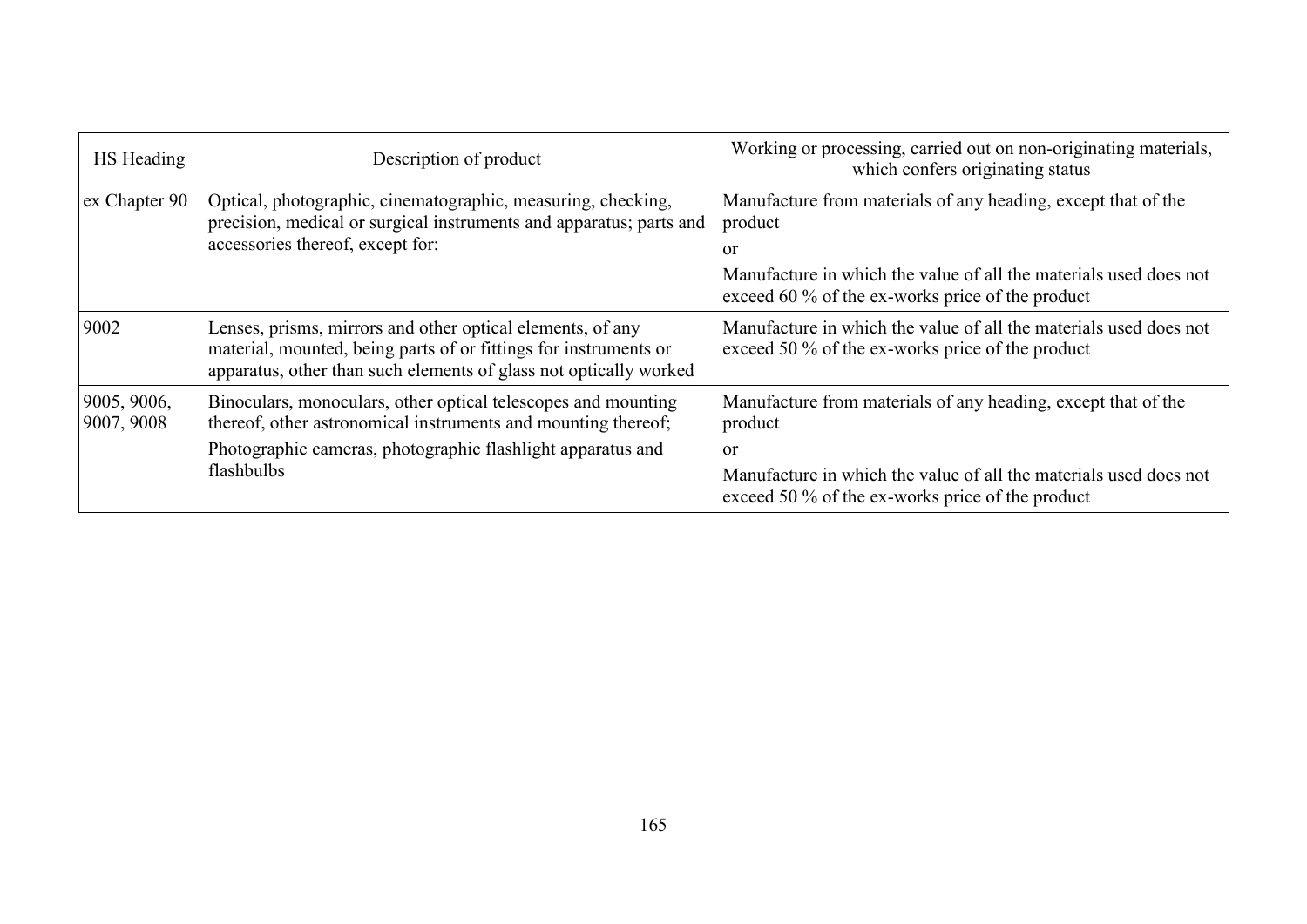| HS Heading | Description of product                                                                                                                                                                                                                  | Working or processing, carried out on non-originating materials,<br>which confers originating status                                                                                                               |
|------------|-----------------------------------------------------------------------------------------------------------------------------------------------------------------------------------------------------------------------------------------|--------------------------------------------------------------------------------------------------------------------------------------------------------------------------------------------------------------------|
| 9011       | Compound optical microscopes including those for<br>photomicrography, cinematography or microprojection                                                                                                                                 | Manufacture from materials of any heading, except that of the<br>product                                                                                                                                           |
|            |                                                                                                                                                                                                                                         | or                                                                                                                                                                                                                 |
|            |                                                                                                                                                                                                                                         | Manufacture in which the value of all the materials used does not<br>exceed 50 % of the ex-works price of the product                                                                                              |
| 9013       | Liquid crystal devices not constituting articles provided for more<br>specifically in other headings, lasers other than diodes, other<br>optical appliances and instruments not specified or included<br>elsewhere else in this chapter | Manufacture from materials of any heading, except that of the<br>product<br><sub>or</sub><br>Manufacture in which the value of all the materials used does not<br>exceed 50 % of the ex-works price of the product |
| 9016       | Balances of sensitivity of 5 cg or better, with or without weights.                                                                                                                                                                     | Manufacture from materials of any heading, except that of the<br>product<br>or<br>Manufacture in which the value of all the materials used does not<br>exceed 50 % of the ex-works price of the product            |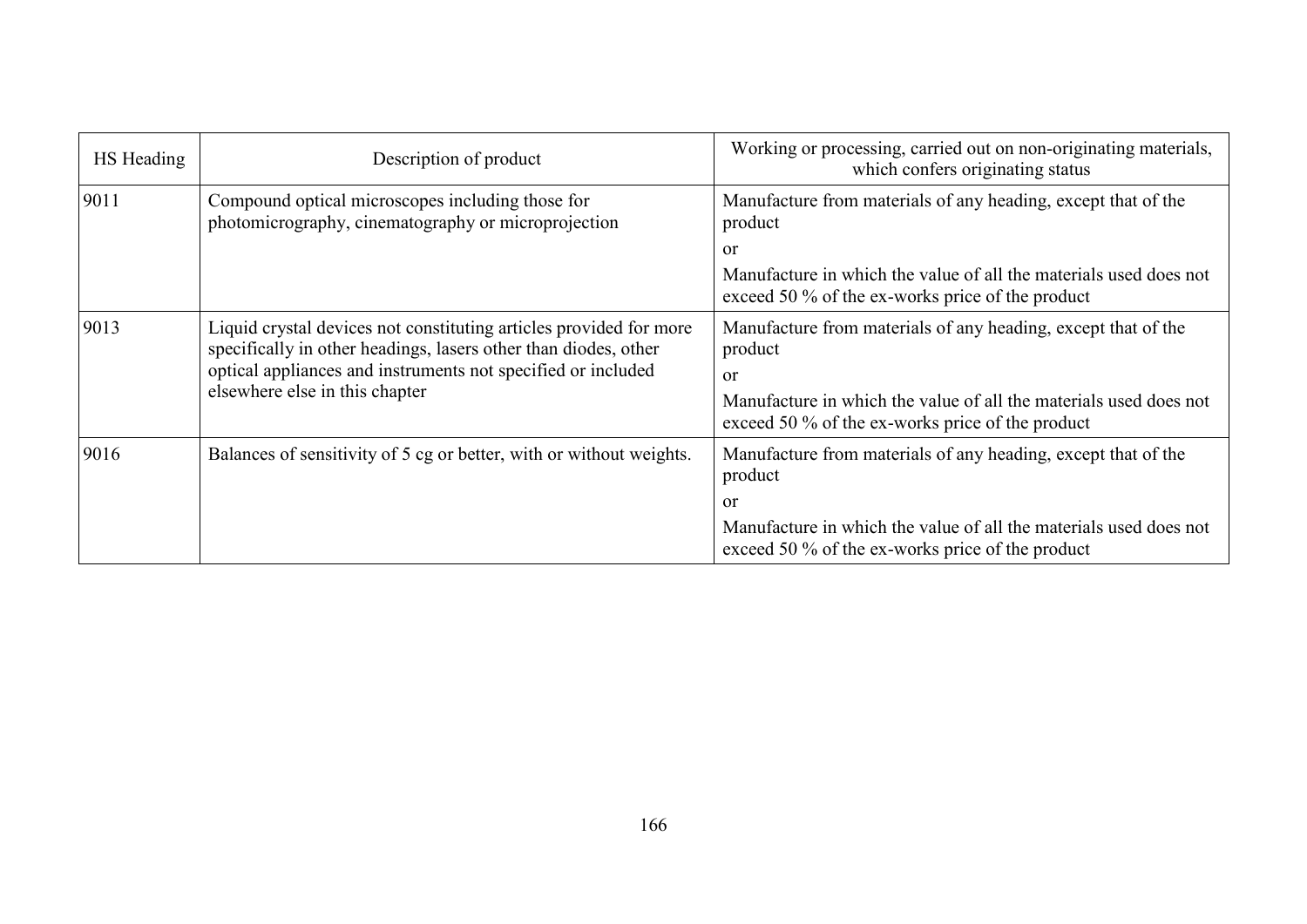| HS Heading | Description of product                                                                                                                                                     | Working or processing, carried out on non-originating materials,<br>which confers originating status                                                                                                    |
|------------|----------------------------------------------------------------------------------------------------------------------------------------------------------------------------|---------------------------------------------------------------------------------------------------------------------------------------------------------------------------------------------------------|
| 9025       | Hydrometers and similar instruments, thermometers, pyrometers,<br>barometers, hygrometers and psychrometers, recording or not, and<br>any combination of these instruments | Manufacture from materials of any heading, except that of the<br>product<br>or<br>Manufacture in which the value of all the materials used does not<br>exceed 50 % of the ex-works price of the product |
| 9033       | Parts and accessories (not specified or included elsewhere in this<br>Chapter) for machines, appliances, instruments or apparatus of<br>Chapter 90                         | Manufacture in which the value of all the materials used does not<br>exceed 50 % of the ex-works price of the product                                                                                   |
| Chapter 91 | Clocks and watches and parts thereof                                                                                                                                       | Manufacture in which the value of all the materials used does not<br>exceed 40 % of the ex-works price of the product                                                                                   |
| Chapter 92 | Musical instruments; parts and accessories of such articles                                                                                                                | Manufacture in which the value of all the materials used does not<br>exceed 40 % of the ex-works price of the product                                                                                   |
| Chapter 93 | Arms and ammunition; parts and accessories thereof                                                                                                                         | Manufacture in which the value of all the materials used does not<br>exceed 50 % of the ex-works price of the product                                                                                   |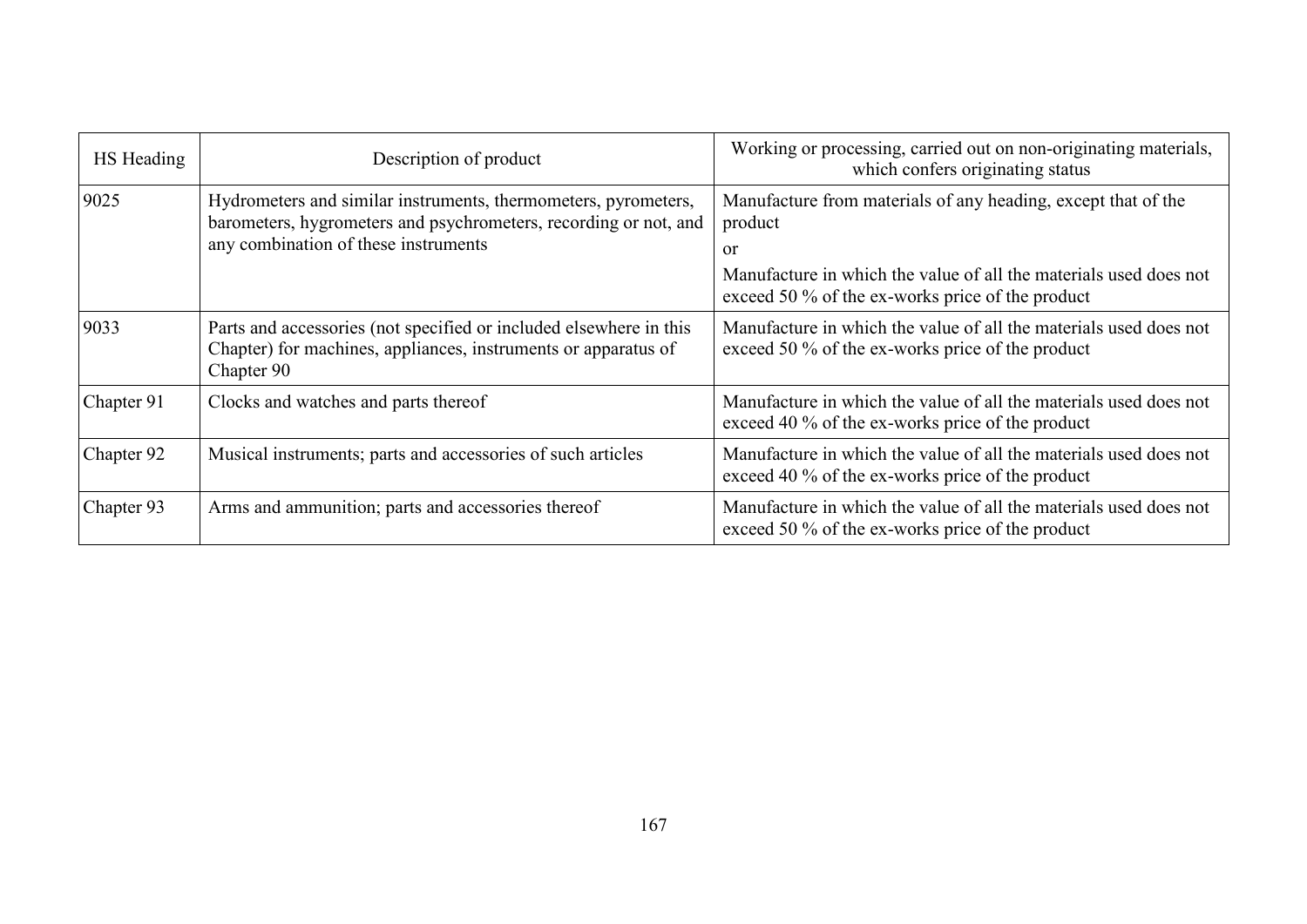| HS Heading    | Description of product                                                                                                                                                                                                                                   | Working or processing, carried out on non-originating materials,<br>which confers originating status                                                                                                               |
|---------------|----------------------------------------------------------------------------------------------------------------------------------------------------------------------------------------------------------------------------------------------------------|--------------------------------------------------------------------------------------------------------------------------------------------------------------------------------------------------------------------|
| Chapter 94    | Furniture; bedding, mattresses, mattress supports, cushions and<br>similar stuffed furnishings; lamps and lighting fittings, not<br>elsewhere specified or included; illuminated signs, illuminated<br>name-plates and the like; prefabricated buildings | Manufacture from materials of any heading, except that of the<br>product<br><sub>or</sub><br>Manufacture in which the value of all the materials used does not<br>exceed 40 % of the ex-works price of the product |
| ex Chapter 95 | Toys, games and sports requisites; parts and accessories thereof,<br>except for:                                                                                                                                                                         | Manufacture from materials of any heading, except that of the<br>product<br>or<br>Manufacture in which the value of all the materials used does not<br>exceed 40 % of the ex-works price of the product            |
| ex 9506       | Golf clubs and parts thereof                                                                                                                                                                                                                             | Manufacture from materials of any heading, except that of the<br>product. However, roughly-shaped blocks for making golf-club<br>heads may be used                                                                 |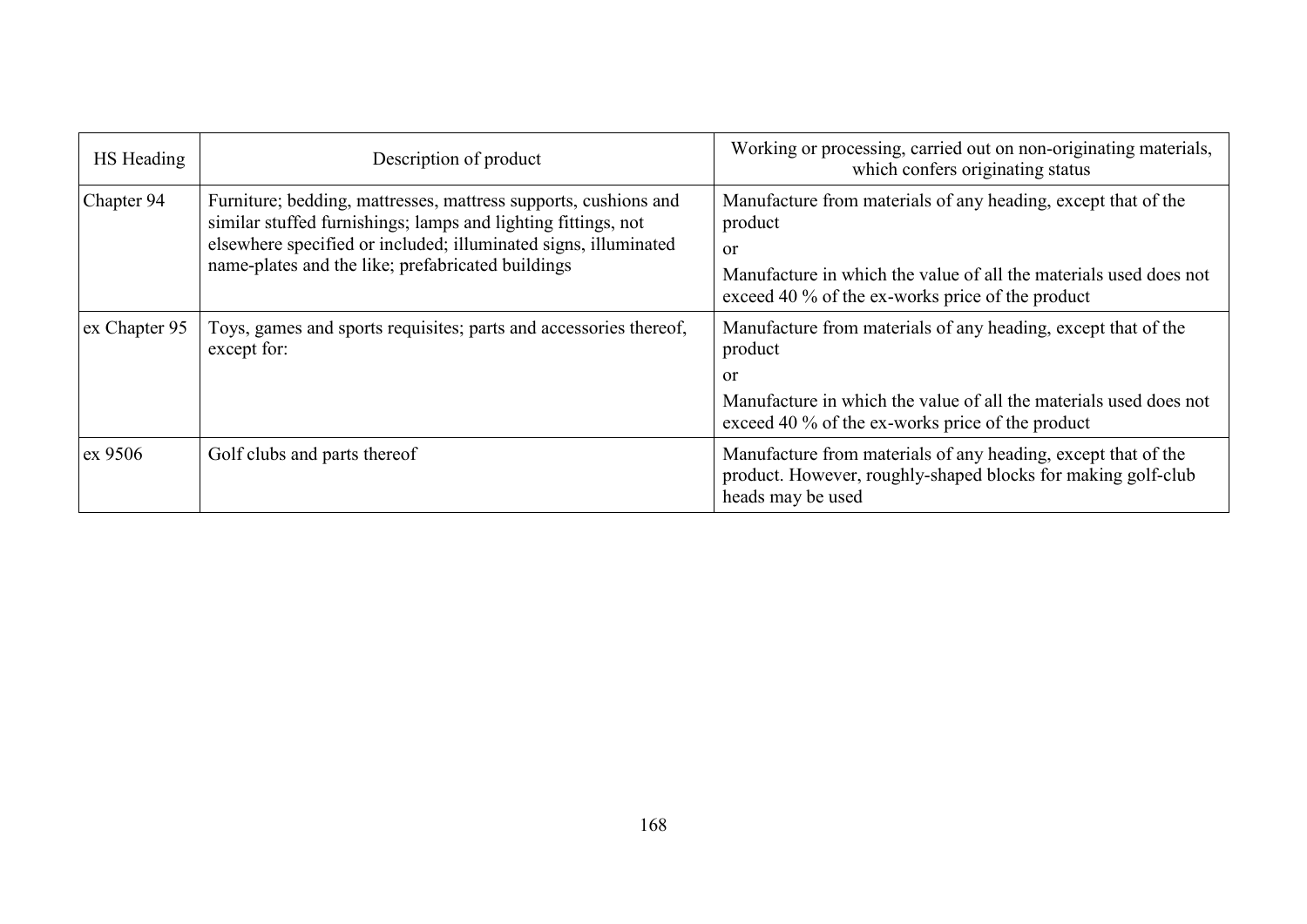| HS Heading    | Description of product                                                                                                                                                                                                                                                                                                                                                            | Working or processing, carried out on non-originating materials,<br>which confers originating status                  |
|---------------|-----------------------------------------------------------------------------------------------------------------------------------------------------------------------------------------------------------------------------------------------------------------------------------------------------------------------------------------------------------------------------------|-----------------------------------------------------------------------------------------------------------------------|
| ex Chapter 96 | Miscellaneous manufactured articles, except for:                                                                                                                                                                                                                                                                                                                                  | Manufacture from materials of any heading, except that of the<br>product                                              |
|               |                                                                                                                                                                                                                                                                                                                                                                                   | or                                                                                                                    |
|               |                                                                                                                                                                                                                                                                                                                                                                                   | Manufacture in which the value of all the materials used does not<br>exceed 50 % of the ex-works price of the product |
| 9601 and 9602 | Worked ivory, bone, tortoiseshell, horn, antlers, coral, mother-of-<br>pearl and other animal carving material, and articles of these<br>materials (including articles obtained by moulding.                                                                                                                                                                                      | Manufacture from materials of any heading                                                                             |
|               | Worked vegetable or mineral carving material and articles of these<br>materials; moulded or carved articles of wax, of stearin, of natural<br>gums or natural resins or of modelling pastes, and other moulded<br>or carved articles, not elsewhere specified or included; worked,<br>unhardened gelatine (except gelatine of heading 3503) and articles<br>of unhardened gelatin |                                                                                                                       |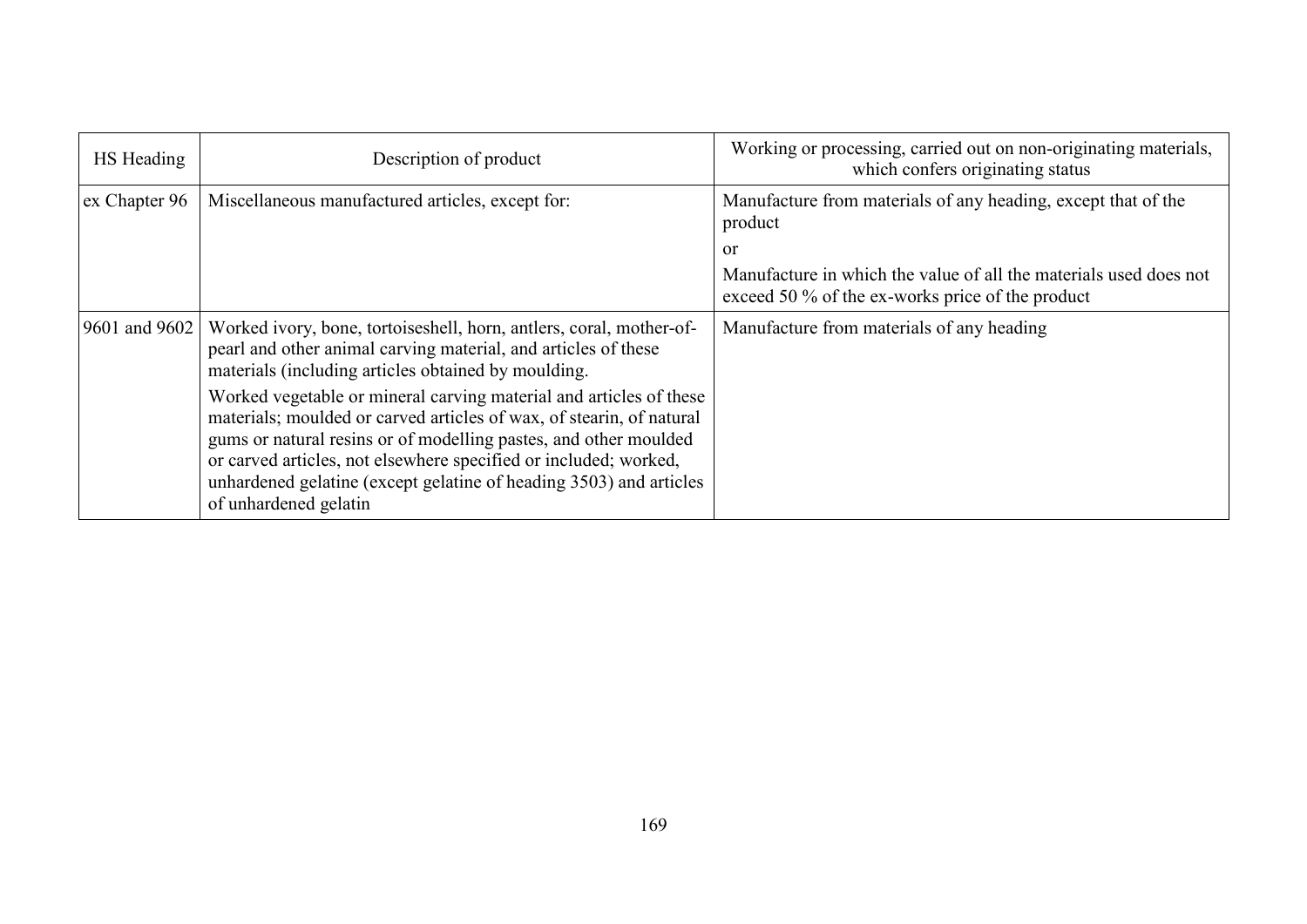| HS Heading | Description of product                                                                                                                                                                                                                                                                                        | Working or processing, carried out on non-originating materials,<br>which confers originating status                                                                                                                                                         |
|------------|---------------------------------------------------------------------------------------------------------------------------------------------------------------------------------------------------------------------------------------------------------------------------------------------------------------|--------------------------------------------------------------------------------------------------------------------------------------------------------------------------------------------------------------------------------------------------------------|
| 9603       | Brooms, brushes (including brushes constituting parts of<br>machines, appliances or vehicles), hand-operated mechanical floor<br>sweepers, not motorized, mops and feather dusters; prepared knots<br>and tufts for broom or brush making; paint pads and rollers,<br>squeegees (other than roller squeegees) | Manufacture in which the value of all the materials used does not<br>exceed 50 % of the ex-works price of the product                                                                                                                                        |
| 9605       | Travel sets for personal toilet, sewing or shoe or clothes cleaning                                                                                                                                                                                                                                           | Each item in the set must satisfy the rule which would apply to it<br>if it were not included in the set. However, non-originating articles<br>may be incorporated, provided that their total value does not<br>exceed 15 % of the ex-works price of the set |
| 9606       | Buttons, press-fasteners, snap-fasteners and press-studs, button<br>moulds and other parts of these articles; button blanks                                                                                                                                                                                   | Manufacture:<br>from materials of any heading, except that of the product,<br>$\overline{\phantom{m}}$<br>and<br>in which the value of all the materials used does not exceed<br>$\overline{\phantom{a}}$<br>50 % of the ex-works price of the product       |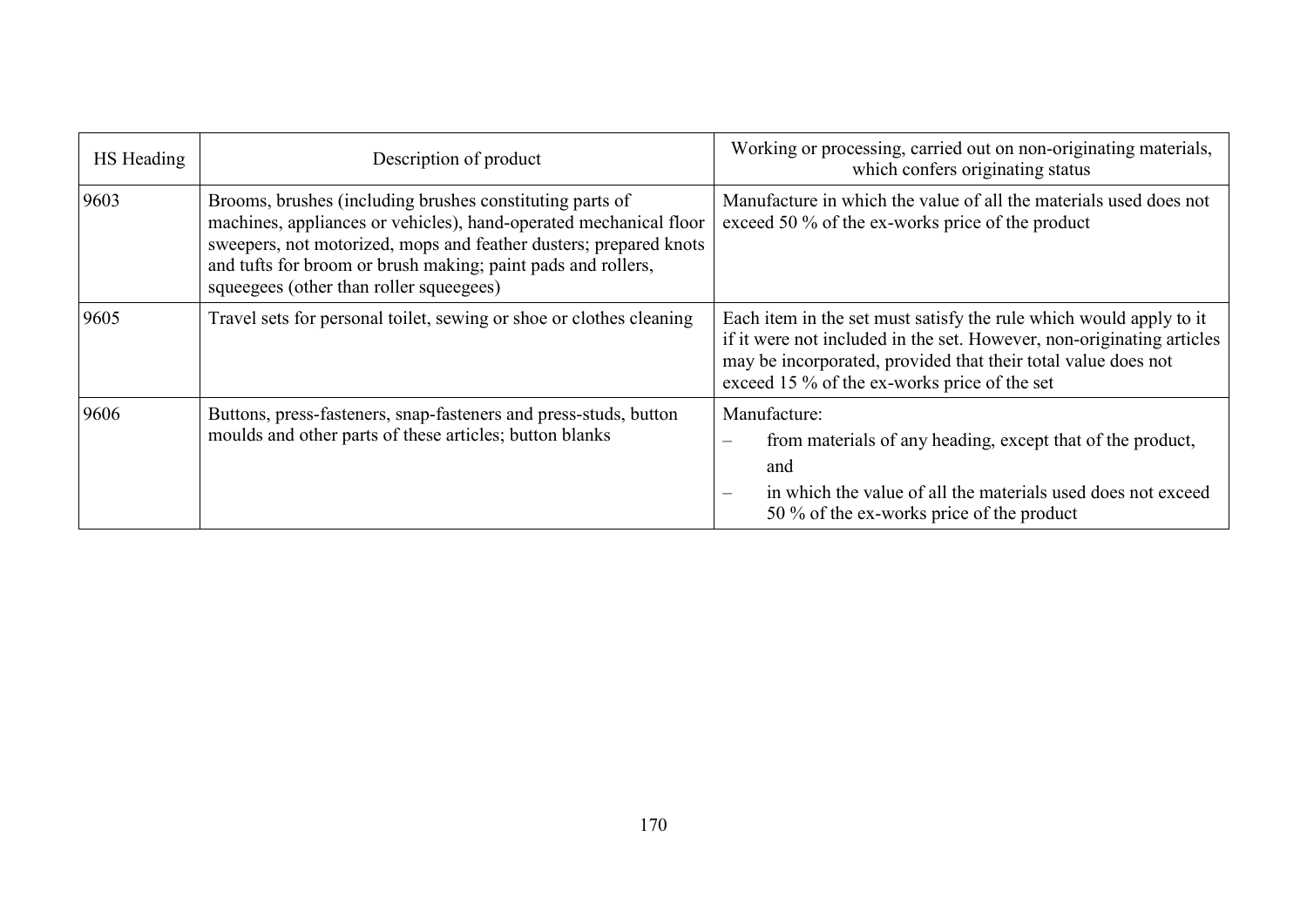| HS Heading | Description of product                                                                                                                                                                                                                                                                                                             | Working or processing, carried out on non-originating materials,<br>which confers originating status                                                                                                                       |  |
|------------|------------------------------------------------------------------------------------------------------------------------------------------------------------------------------------------------------------------------------------------------------------------------------------------------------------------------------------|----------------------------------------------------------------------------------------------------------------------------------------------------------------------------------------------------------------------------|--|
| 9608       | Ball-point pens; felt-tipped and other porous-tipped pens and<br>markers; fountain pens, stylograph pens and other pens;<br>duplicating stylos; propelling or sliding pencils; pen-holders,<br>pencil-holders and similar holders; parts (including caps and clips)<br>of the foregoing articles, other than those of heading 9609 | Manufacture from materials of any heading, except that of the<br>product. However, nibs or nib-points of the same heading as the<br>product may be used                                                                    |  |
| 9612       | Typewriter or similar ribbons, inked or otherwise prepared for<br>giving impressions, whether or not on spools or in cartridges; ink-<br>pads, whether or not inked, with or without boxes                                                                                                                                         | Manufacture:<br>from materials of any heading, except that of the product,<br>$\overline{\phantom{m}}$<br>and<br>in which the value of all the materials used does not exceed<br>50 % of the ex-works price of the product |  |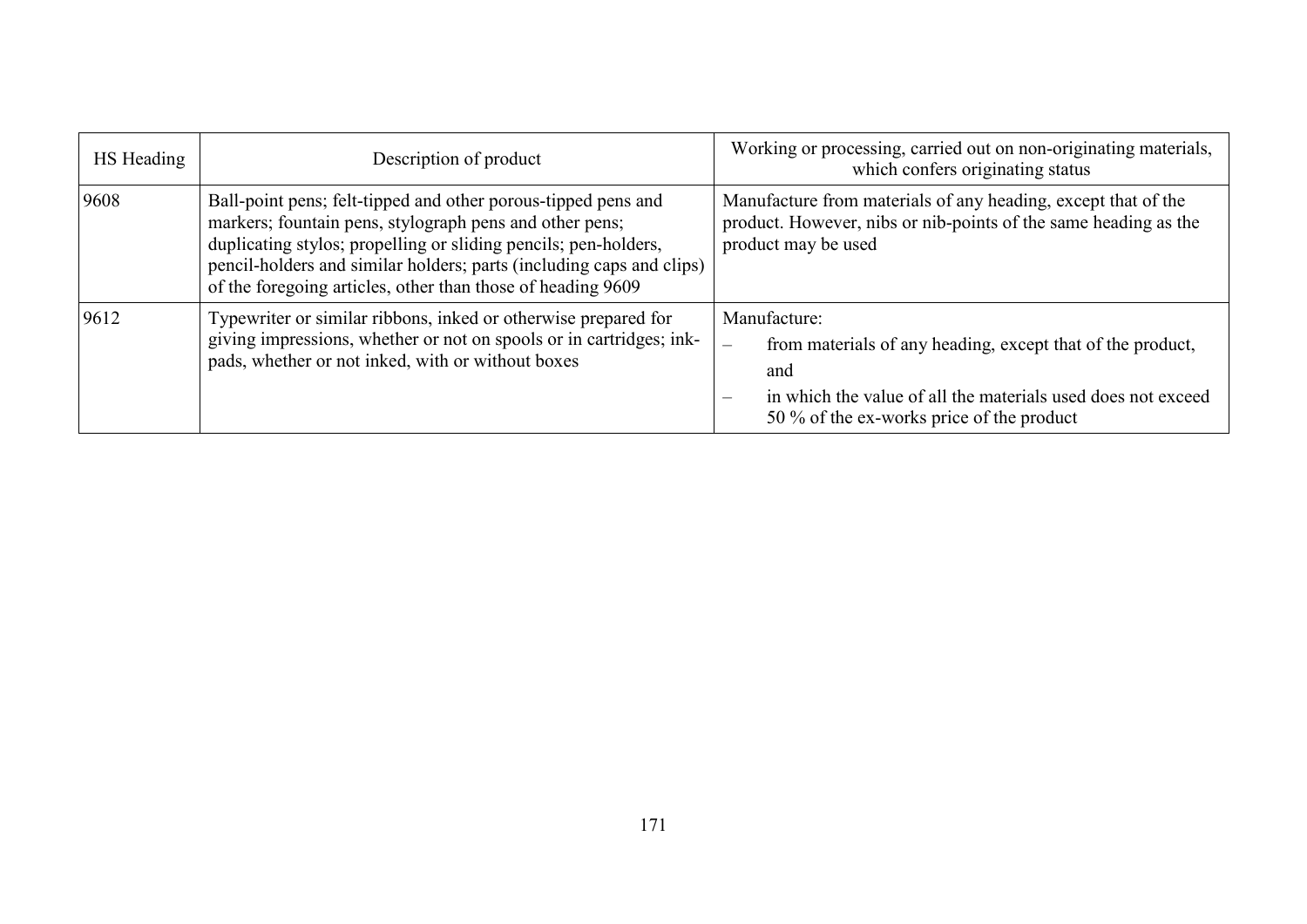| HS Heading | Description of product                                                                    | Working or processing, carried out on non-originating materials,<br>which confers originating status                                       |
|------------|-------------------------------------------------------------------------------------------|--------------------------------------------------------------------------------------------------------------------------------------------|
| 9613 20    | Pocket lighters, gas fuelled, refillable                                                  | Manufacture in which the total value of the materials of<br>heading 9613 used does not exceed 30 % of the ex-works price of<br>the product |
| 9614       | Smoking pipes (including pipe bowls) and cigar or cigarette<br>holders, and parts thereof | Manufacture from materials of any heading                                                                                                  |
| Chapter 97 | Works of art, collectors' pieces and antiques                                             | Manufacture from materials of any heading, except that of the<br>product                                                                   |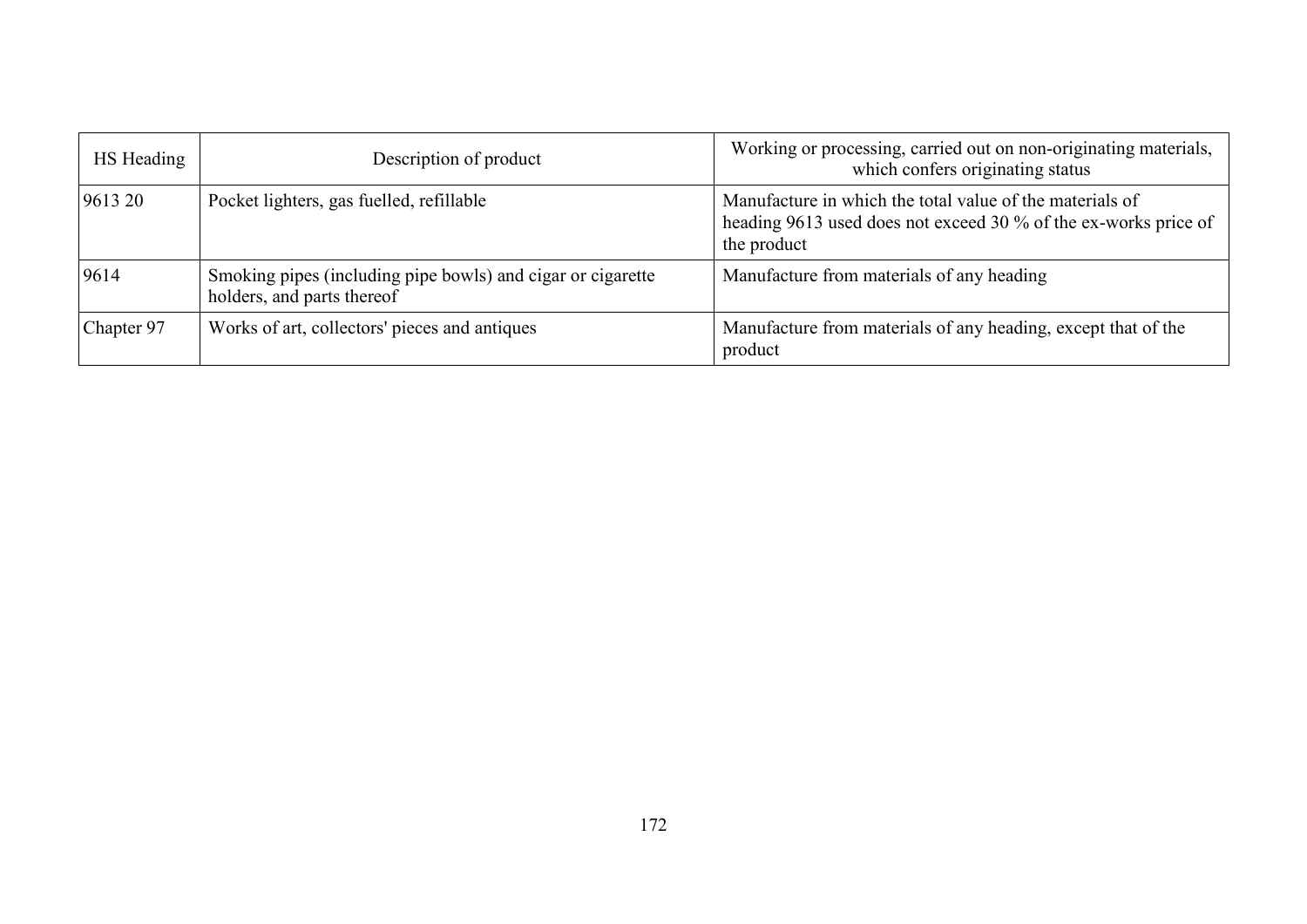# **ANNEX B(A)**

## **ADDENDUM TO ANNEX B**

#### **Common provision**

1. For the products described below, the following rules may also apply instead of the rules set out in Annex B for products originating in Singapore, however limited by an annual quota.

2. An origin declaration made out pursuant to this Annex shall contain the following statement in English: "Derogation – Annex  $B(a)$  of Protocol Concerning the definition of the concept of 'originating products' and methods of administrative cooperation of the UK-Singapore FTA".

3. Products can be imported into the UK under these derogations upon the provision of a declaration signed by the approved exporter certifying that the products concerned satisfy the conditions of the derogation.

4. In the UK, any quantities referred to in this Annex shall be managed by the UK, which shall take all administrative actions it deems advisable for their efficient management in respect of the applicable legislation of the UK.

5. The quotas indicated in the table below will be managed by the UK on a firstcome, first-served basis. The quantities exported from Singapore to the UK under these derogations will be calculated on the basis of the imports into the UK.

6. For greater clarity, the specific UK commodity codes for the following products are listed below:

| <b>Description</b><br>of Product | <b>UK Commodity</b><br>Code | <b>Description</b>                                                                                                                 |
|----------------------------------|-----------------------------|------------------------------------------------------------------------------------------------------------------------------------|
| Fishballs                        | 1604 20 10                  | Of Salmon                                                                                                                          |
|                                  | 1604 20 10                  | Atlantic Salmon                                                                                                                    |
|                                  | 1604 20 30                  | Of Salmonidae, other than salmon                                                                                                   |
|                                  | 1604 20 30                  | Trout                                                                                                                              |
|                                  | 1604 20 40                  | Of Anchovies                                                                                                                       |
|                                  | 1604 20 50                  | Of sardines, bonito, mackerel of the<br>species Scomber scombrus and Scomber japonicus,<br>fish of the species Orcynopsis unicolor |
|                                  | 1604 20 90                  | Of Other fish                                                                                                                      |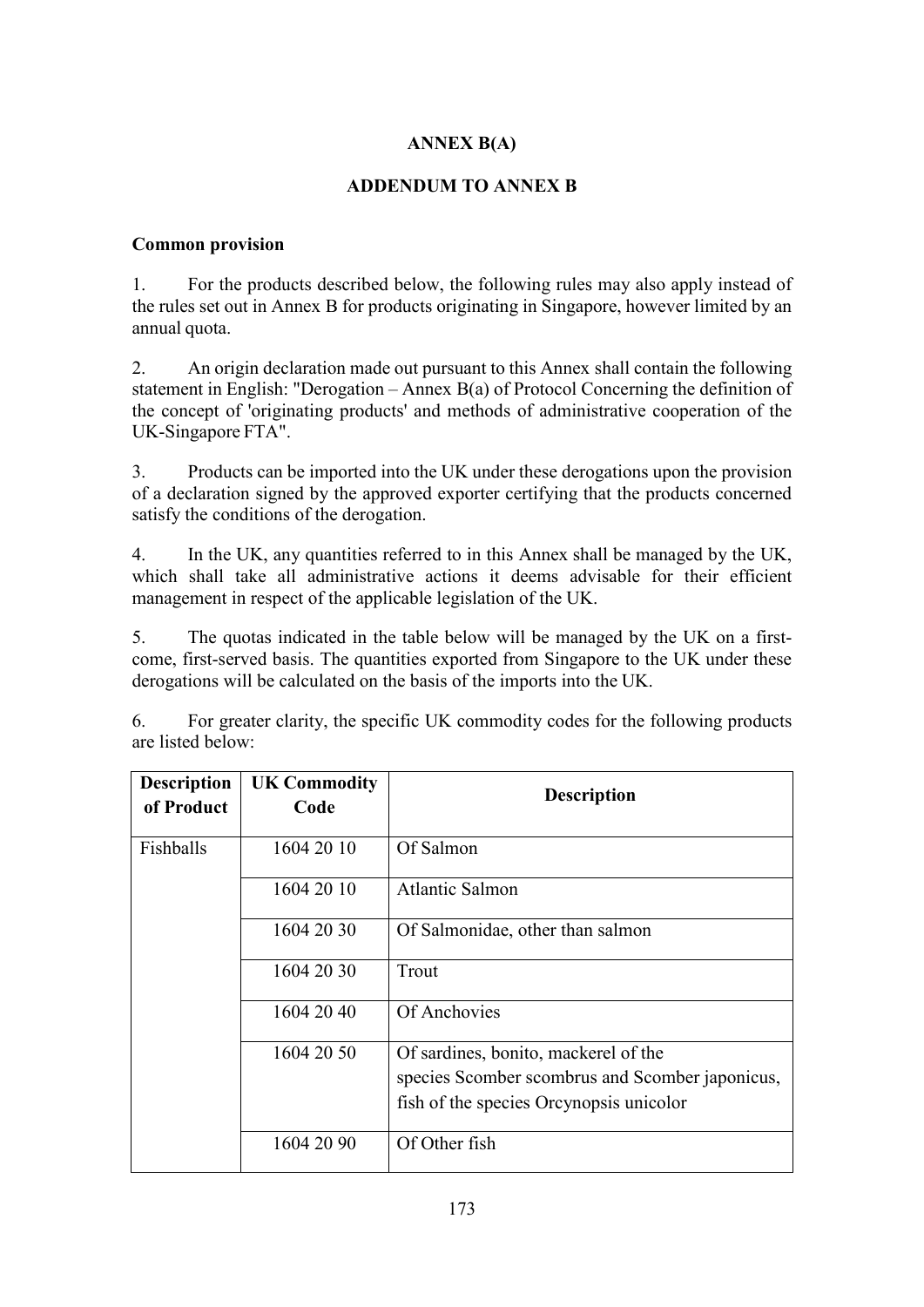| <b>HS</b><br>Heading                                 | Description of product                                                                                                                                                                                                                                                                             | Qualifying operation                                                        | Annual quota for<br>exports from<br>Singapore into the<br>UK in tons |
|------------------------------------------------------|----------------------------------------------------------------------------------------------------------------------------------------------------------------------------------------------------------------------------------------------------------------------------------------------------|-----------------------------------------------------------------------------|----------------------------------------------------------------------|
| ex16 01.00                                           | Waxed sausages of chicken, pork and fresh liver (腊肠)                                                                                                                                                                                                                                               | Manufacture from<br>materials of any heading,<br>except that of the product | 140                                                                  |
| ex16 02 32<br>ex16 02 41<br>ex16 02 49<br>ex16 02 50 | Canned luncheon meat of pork, chicken and beef (午餐肉)<br>various types of chilled hams<br>Samosa of grounded beef or chicken (萨莫萨三角饺)<br>Dumplings of poultry meat $(\text{K}\,\text{\&}$ )<br>Chicken Shaomai (烧卖)<br>Chicken Glutinous rice (糯米饭)<br>Chicken and pork floss (肉松)<br>Chicken Gyoza | Manufacture from<br>materials of any heading,<br>except that of the product |                                                                      |
| ex160300                                             | Bottled essence of chicken series (鸡精)                                                                                                                                                                                                                                                             | Manufacture from<br>materials of any heading,<br>except that of the product |                                                                      |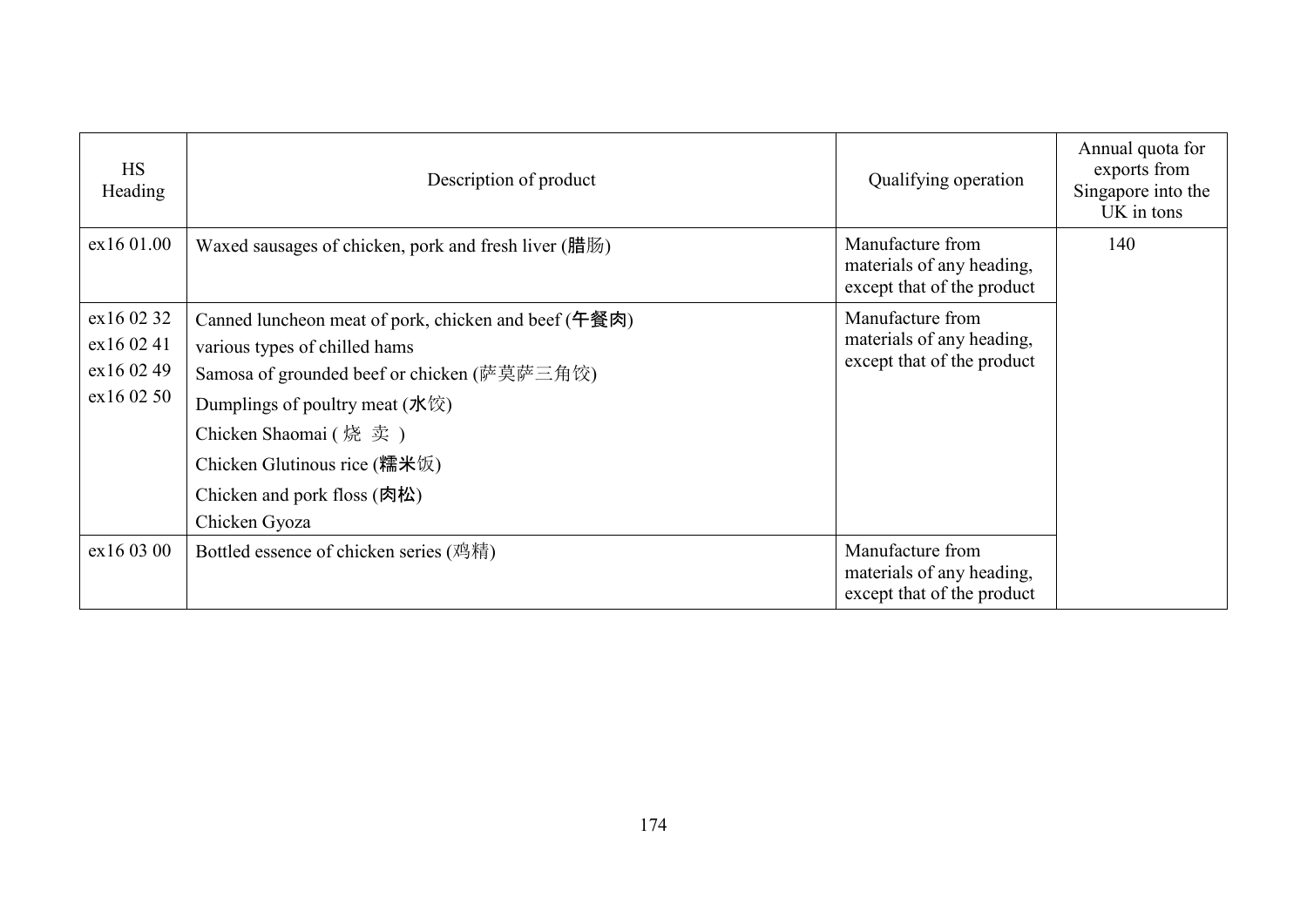| <b>HS</b><br>Heading | Description of product                                                                                                                                     | Qualifying operation                          | Annual quota for<br>exports from<br>Singapore into the<br>UK in tons |
|----------------------|------------------------------------------------------------------------------------------------------------------------------------------------------------|-----------------------------------------------|----------------------------------------------------------------------|
| ex1604.20            | Curry fish balls made of fish meat, curry, wheat starch, salt, sugar, and compound<br>condiments                                                           | Manufacture from<br>materials of any heading, | 112                                                                  |
| ex 1604.20           | Four colour rolls made of fish meat, crab stick, seaweed, beancurd skin, vegetable<br>oil, sugar, salt, potato starch, monosodium glutamate and seasonings | except that of the product                    |                                                                      |
| ex1604.16            | Spicy crispy anchovies (sambal ikan bilis) made of anchovies, onion, chilli paste,<br>tamarind, belachan, brown sugar, and salt                            |                                               |                                                                      |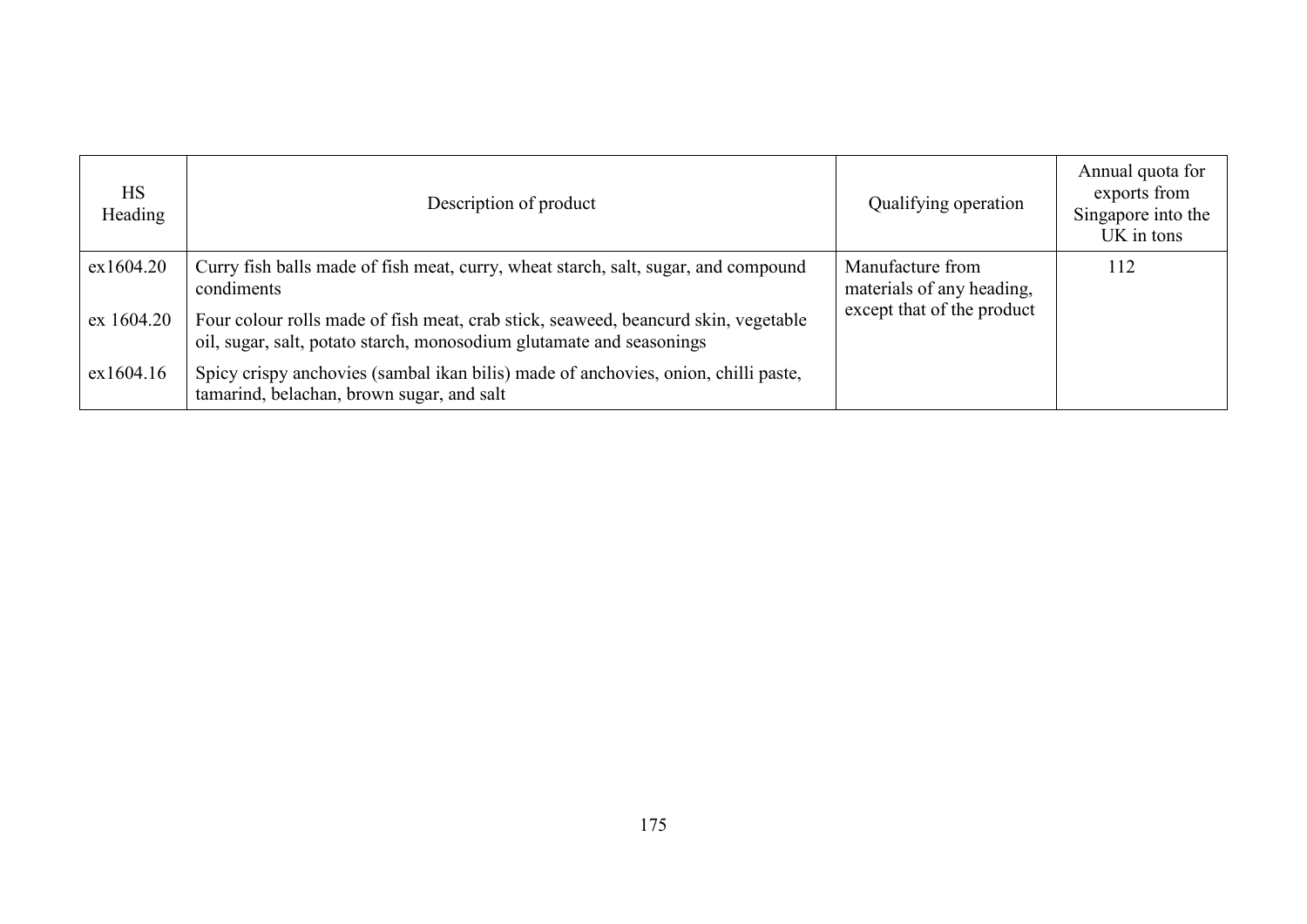| <b>HS</b><br>Heading | Description of product                                                                                           | Qualifying operation                          | Annual quota for<br>exports from<br>Singapore into the<br>UK in tons |
|----------------------|------------------------------------------------------------------------------------------------------------------|-----------------------------------------------|----------------------------------------------------------------------|
| ex 1605.10           | Crab balls made of wheat starch, salt, sugar, compound condiments, crab meat and<br>filling                      | Manufacture from<br>materials of any heading, | 98                                                                   |
| ex 1605.90           | Cuttlefish balls made of cuttlefish filling, wheat starch, salt, sugar, and compound<br>condiments               | except that of the product                    |                                                                      |
| ex 1605.20           | Hargow made of prawn, wheat starch, tapioca, water, scallion, ginger, sugar, and<br>salt                         |                                               |                                                                      |
| ex 1605.20           | Shaomai made of prawn predominantly, chicken, corn starch, vegetable oil, black<br>pepper, sesame oil, and water |                                               |                                                                      |
| ex 1605.20           | Fried prawn wonton made of prawn, salt, oil, sugar, ginger, pepper, egg, vinegar,<br>and soy sauce.              |                                               |                                                                      |
| ex 1605.30           | Lobster flavoured balls: cuttlefish meat, fish meat and crab meat.                                               |                                               |                                                                      |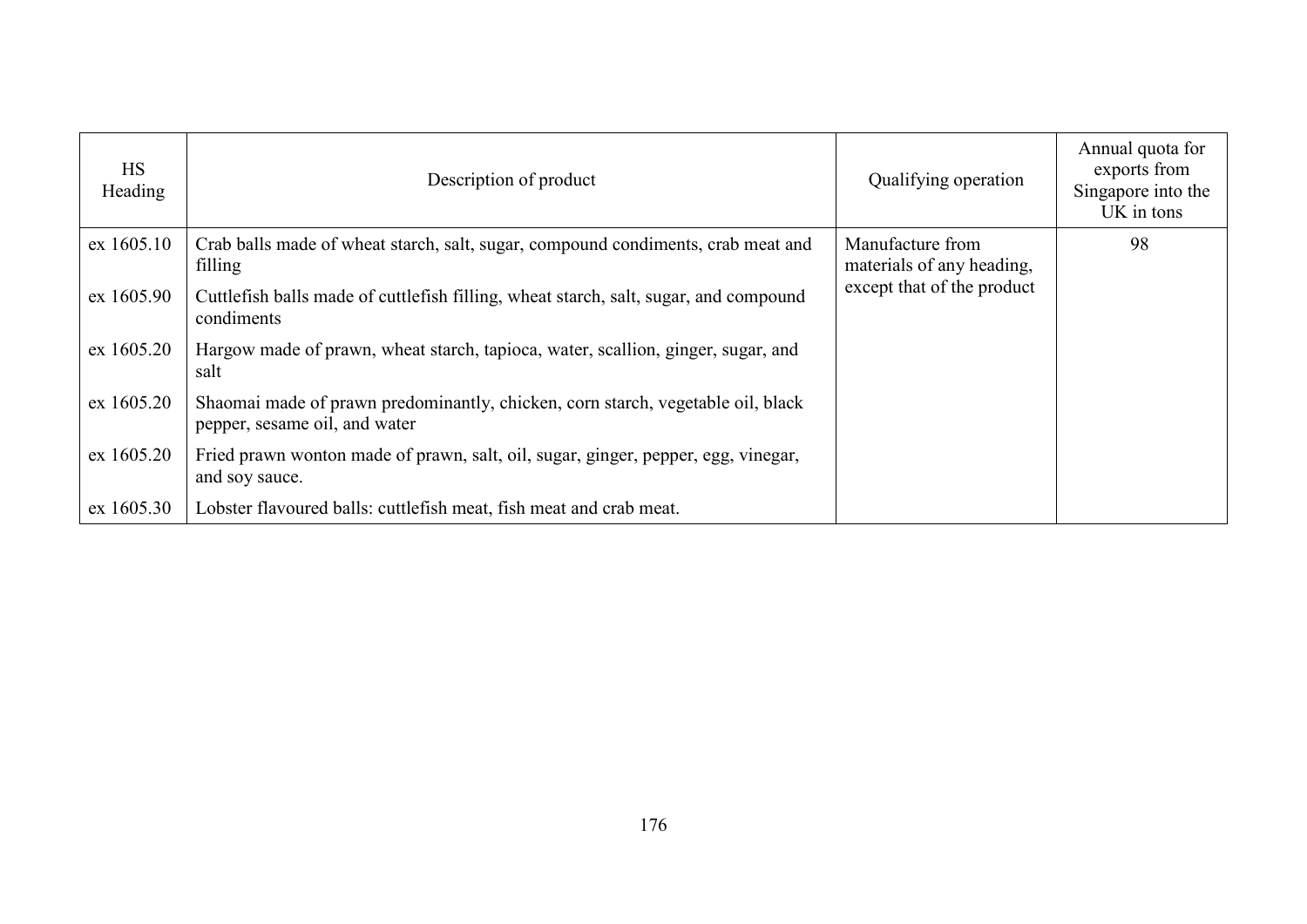## **ANNEX C**

# **MATERIALS EXCLUDED FROM CUMULATION UNDER PARAGRAPH 6 OF ARTICLE 3**

| Harmonized<br>System | Description of materials                                                        |
|----------------------|---------------------------------------------------------------------------------|
| 0207                 | Meat and edible offal, of the poultry of heading 0105, fresh, chilled or frozen |
| ex 0210              | Meat and offal of poultry, salted, in brine, dried or smoked                    |
| Chapter 03           | Fish and crustaceans, molluscs and other aquatic invertebrates                  |
| 0709 51              | Mushrooms, fresh or chilled, frozen, provisionally preserved, dried             |
| ex 0710 80           |                                                                                 |
| 0711 51              |                                                                                 |
| 071231               |                                                                                 |
| 071040               | Sweet corn                                                                      |
| 200580               |                                                                                 |
| 1006                 | Rice                                                                            |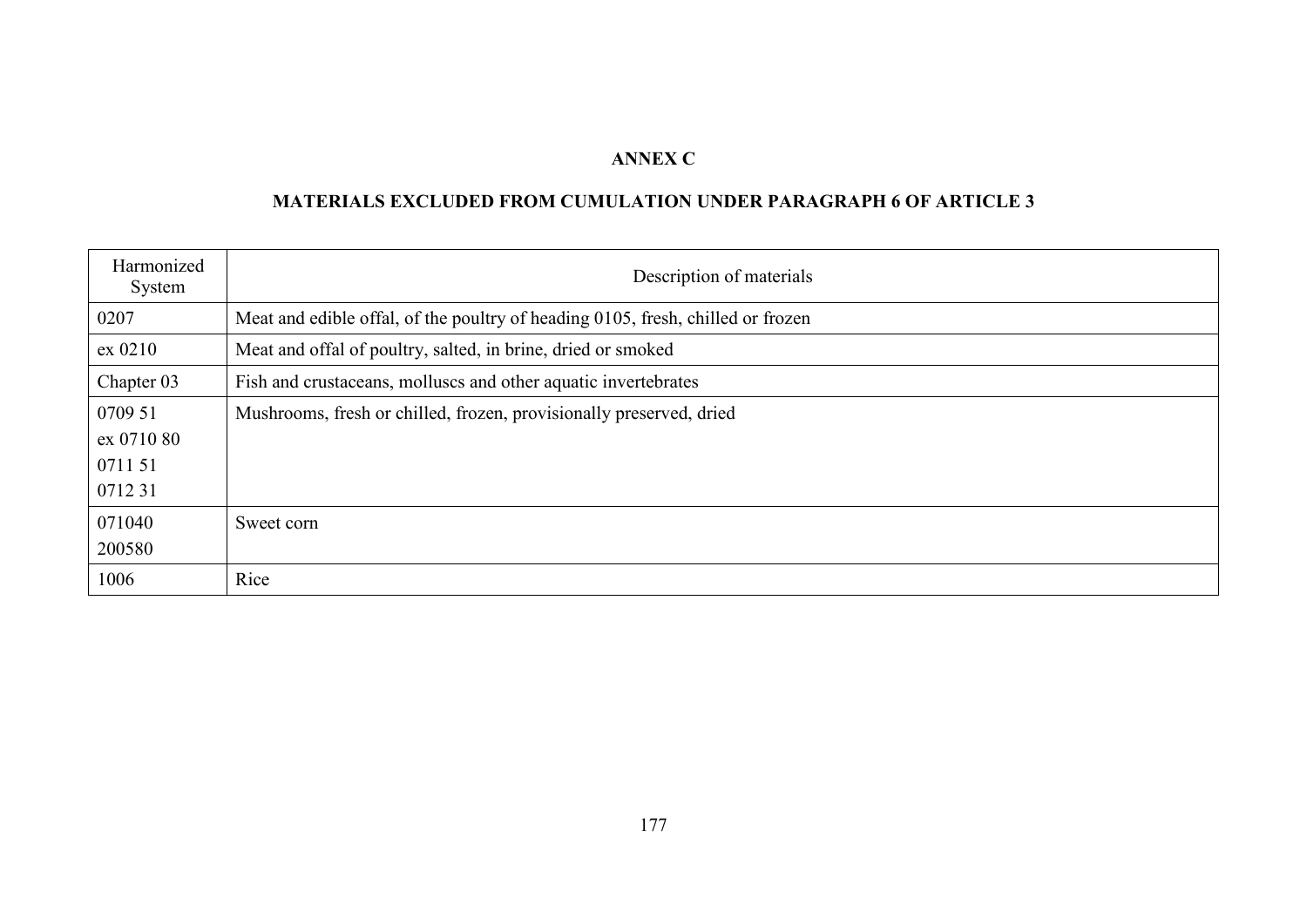| Harmonized<br>System | Description of materials                                                                                                                                                                   |
|----------------------|--------------------------------------------------------------------------------------------------------------------------------------------------------------------------------------------|
| ex 1102 90           | Flours, groats, meal, pellets, rolled or flaked grains, tapioca starch, starch of rice                                                                                                     |
| ex 1103 19           |                                                                                                                                                                                            |
| ex 1103 20           |                                                                                                                                                                                            |
| ex 1104 19           |                                                                                                                                                                                            |
| ex 1108 14           |                                                                                                                                                                                            |
| ex 1108 19           |                                                                                                                                                                                            |
| 1604 and 1605        | Prepared or preserved fish; caviar and caviar substitutes prepared from fish eggs; prepared or preserved crustaceans, molluscs and<br>other aquatic invertebrates                          |
| 1701 and 1702        | Cane or beet sugars and chemically pure sucrose, and other sugars, artificial honey and caramel                                                                                            |
| ex 1704 90           | Sugar confectionery, not containing cocoa, other than chewing gum                                                                                                                          |
| ex 1806 10           | Cocoa powder, containing 65 % or more by weight of sucrose/isoglucose                                                                                                                      |
| 1806 20              | Chocolate and food preparations containing cocoa other than cocoa powder                                                                                                                   |
| ex 1901 90           | Other food preparations containing less than 40 % by weight of cocoa, other than malt extract, containing less than 1,5 % milkfat,<br>5 % sucrose or isoglucose, 5 % of glucose or starch. |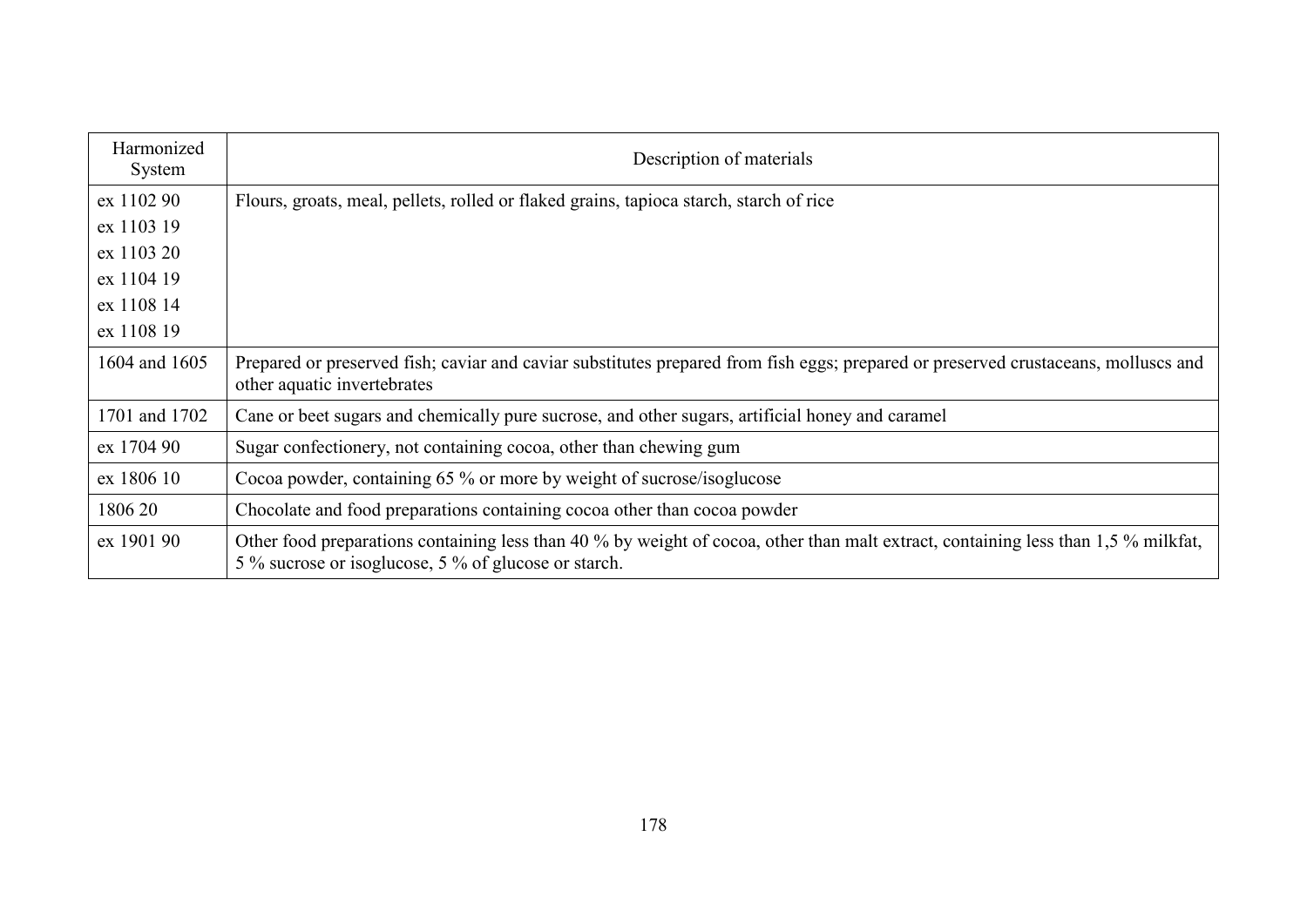| Harmonized<br>System | Description of materials                                                                                                                                                                                                                                                                                           |
|----------------------|--------------------------------------------------------------------------------------------------------------------------------------------------------------------------------------------------------------------------------------------------------------------------------------------------------------------|
| 2003 10              | Mushrooms, prepared or preserved otherwise than by vinegar or acetic acid                                                                                                                                                                                                                                          |
| ex 2101 12           | Preparations with a basis of coffee                                                                                                                                                                                                                                                                                |
| ex 2101 20           | Preparations with a basis of tea or mate                                                                                                                                                                                                                                                                           |
| ex 2106 90           | Food preparations not elsewhere specified, other than protein concentrates and textured protein substances: flavoured or coloured<br>sugar syrups other than isoglucose, glucose and maltodextrine syrups; preparation containing more than 1,5 % milkfat, 5 %<br>sucrose or isoglucose, 5 % of glucose or starch. |
| ex 3302 10           | Mixtures of odoriferous substances of a kind used in the drink industries, containing all flavouring agents characterising a<br>beverage and containing more than 1,5 % milkfat, 5 % sucrose or isoglucose, 5 % of glucose or starch                                                                               |
| 3302 10 29           | Preparations of a kind used in the drink industries containing all flavouring agents characterising a beverage, other than of an<br>actual alcoholic strength by volume exceeding 0,5 %, containing, by weight, more than 1,5 % milkfat, 5 % sucrose or isoglucose,<br>5 % glucose or starch                       |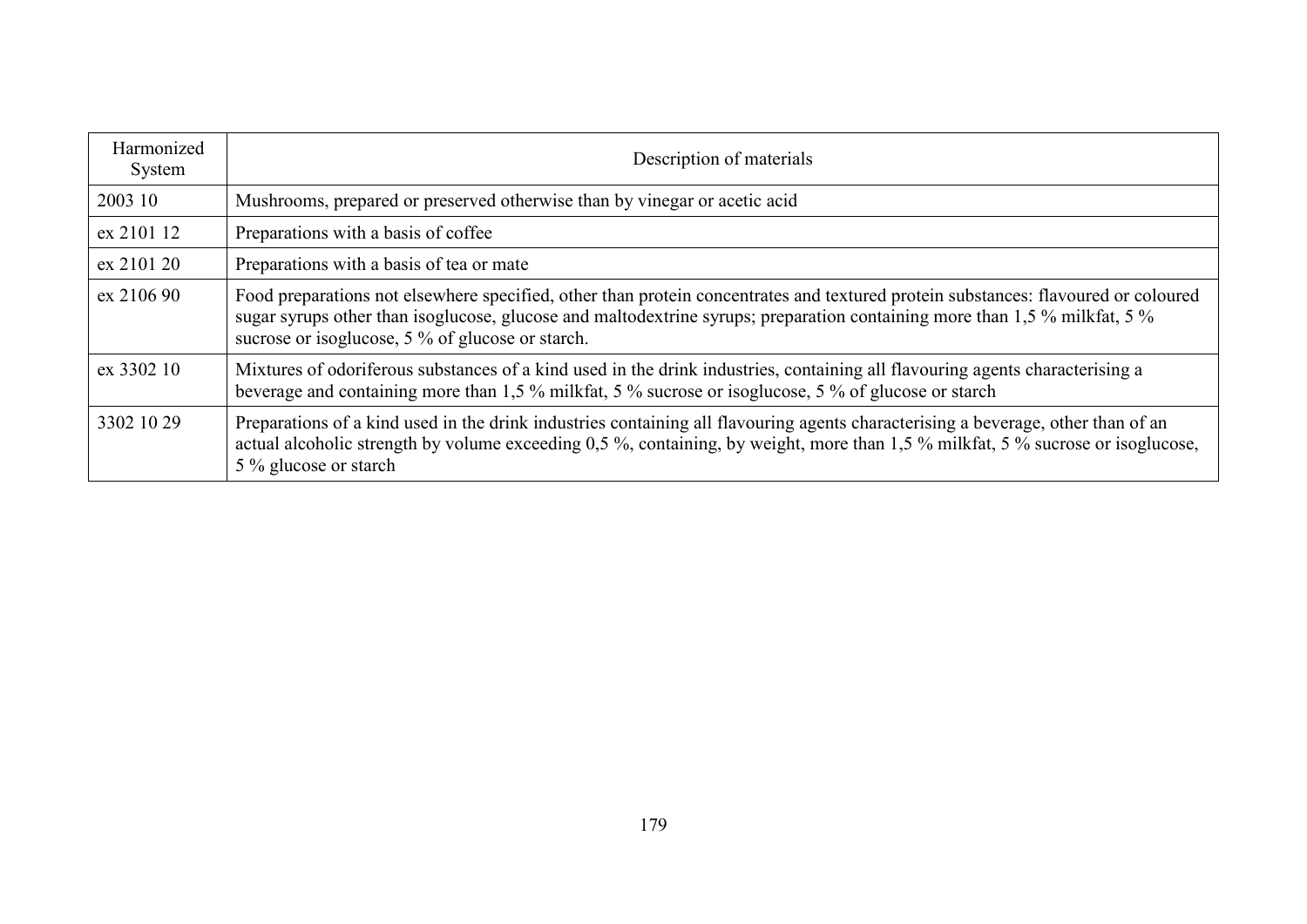#### **ANNEX D**

## **PRODUCTS REFERRED TO IN PARAGRAPH 13 OF ARTICLE 3 FOR WHICH MATERIALS ORIGINATING IN AN ASEAN COUNTRY SHALL BE CONSIDERED AS MATERIALS ORIGINATING IN A PARTY**

| HS Code | Description                                                                                                                                                                                                                                                                                                    |
|---------|----------------------------------------------------------------------------------------------------------------------------------------------------------------------------------------------------------------------------------------------------------------------------------------------------------------|
| 2710    | Petroleum oils and oils obtained from bituminous minerals, other than crude; preparations not elsewhere specified or included,<br>containing by weight 70 % or more of petroleum oils or of oils obtained from bituminous minerals, these oils being the basic<br>constituents of the preparations; waste oils |
| 2711    | Petroleum gases and other gaseous hydrocarbons                                                                                                                                                                                                                                                                 |
| 2906    | Cyclic alcohols and their halogenated, sulphonated, nitrated or nitrosated derivatives                                                                                                                                                                                                                         |
| 2909    | Ethers, ether-alcohols, ether-phenols, ether-alcohol-phenols, alcohol peroxides, ether peroxides, ketone peroxides (whether or not<br>chemically defined), and their halogenated, sulphonated, nitrated or nitrosated derivatives                                                                              |
| 2910    | Epoxides, epoxyalcohols, epoxyphenols and epoxyethers, with a three-membered ring, and their halogenated, sulphonated, nitrated or<br>nitrosated derivatives:                                                                                                                                                  |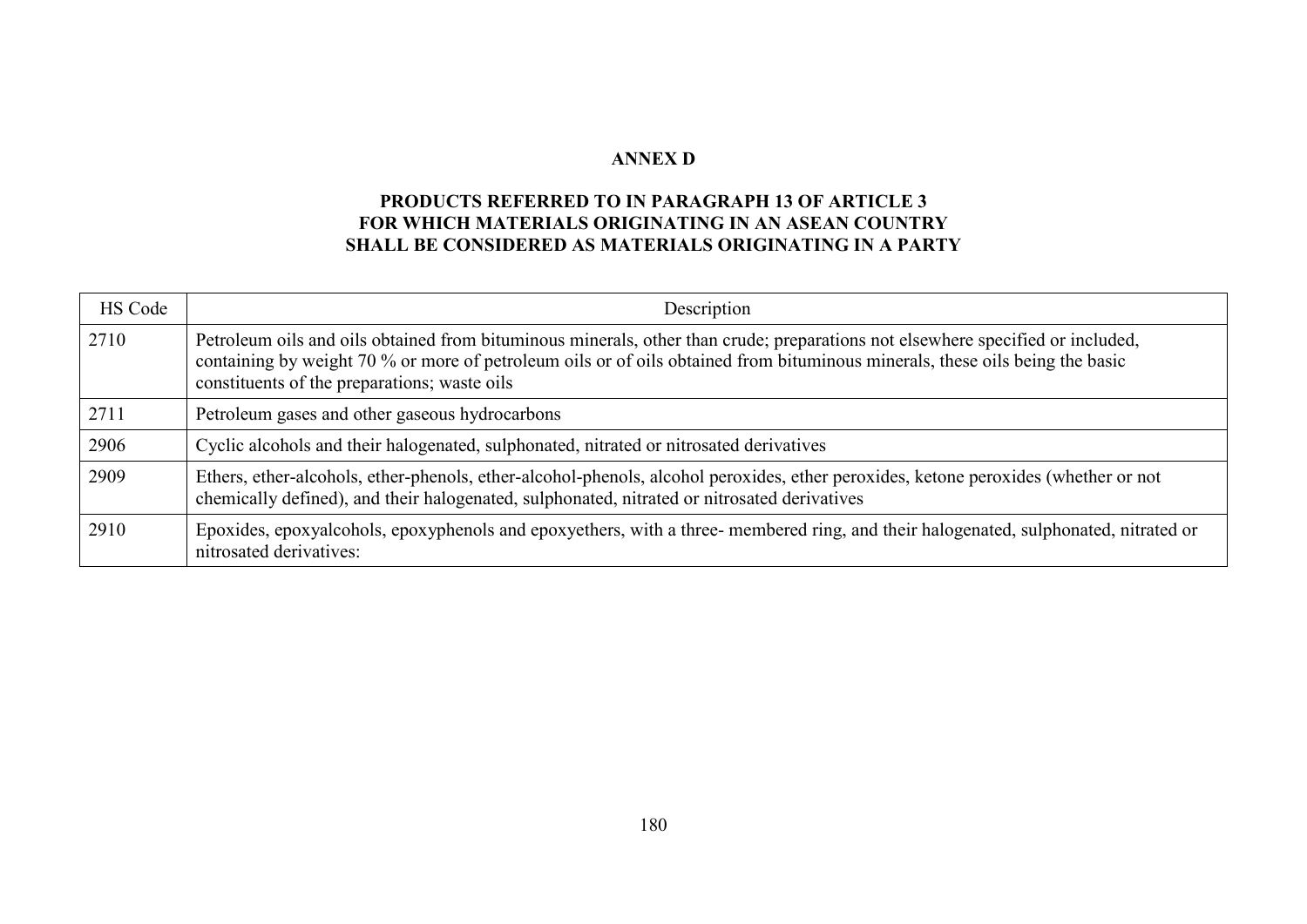| HS Code   | Description                                                                                                                                                                                                                                                                                                                                                |
|-----------|------------------------------------------------------------------------------------------------------------------------------------------------------------------------------------------------------------------------------------------------------------------------------------------------------------------------------------------------------------|
| 2912-2914 | Aldehydes, whether or not with other oxygen function; cyclic polymers of aldehydes; paraformaldehyde:                                                                                                                                                                                                                                                      |
|           | Halogenated, sulphonated, nitrated or nitrosated derivatives of products of heading 2912                                                                                                                                                                                                                                                                   |
|           | Ketones and quinones, whether or not with other oxygen function, and their halogenated, sulphonated, nitrated or nitrosated derivatives:                                                                                                                                                                                                                   |
| 2920      | Esters of other inorganic acids of non-metals (excluding esters of hydrogen halides) and their salts; their halogenated, sulphonated,<br>nitrated or nitrosated derivatives                                                                                                                                                                                |
| 2922      | Oxygen-function amino-compounds                                                                                                                                                                                                                                                                                                                            |
| 2930      | Organo-sulphur compounds                                                                                                                                                                                                                                                                                                                                   |
| 2933      | Heterocyclic compounds with nitrogen hetero-atom(s) only                                                                                                                                                                                                                                                                                                   |
| 2934      | Nucleic acids and their salts, whether or not chemically defined; other heterocyclic compounds                                                                                                                                                                                                                                                             |
| 2935      | Sulphonamides                                                                                                                                                                                                                                                                                                                                              |
| 2942      | Other organic compounds                                                                                                                                                                                                                                                                                                                                    |
| 3215      | Printing ink, writing or drawing ink and other inks, whether or not concentrated or solid                                                                                                                                                                                                                                                                  |
| 3301      | Essential oils (terpeneless or not), including concretes and absolutes; resinoids; extracted oleoresins; concentrates of essential oils in fats,<br>in fixed oils, in waxes or the like, obtained by enfleurage or maceration; terpenic by-products of the deterpenation of essential oils;<br>aqueous distillates and aqueous solutions of essential oils |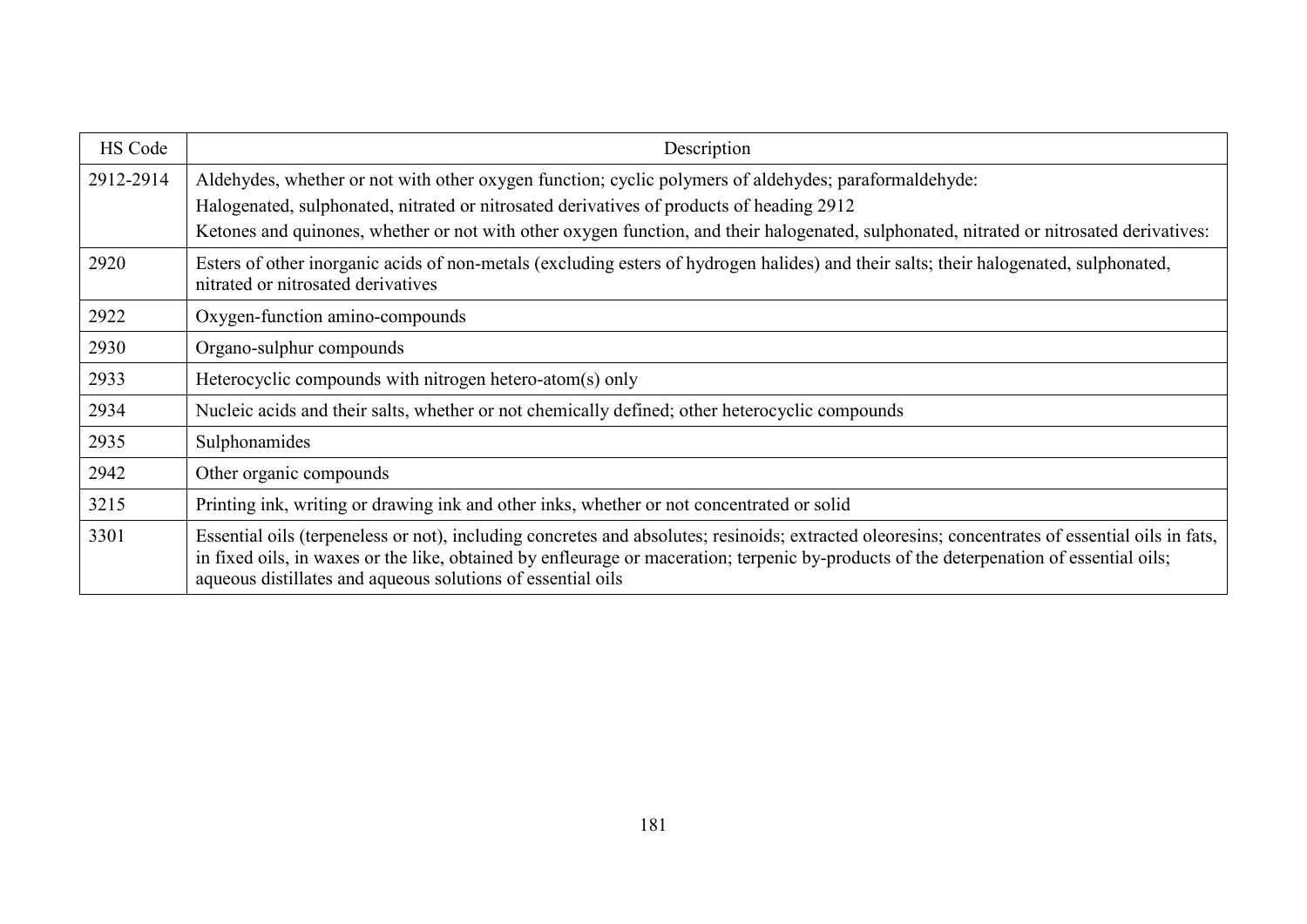| HS Code | Description                                                                                                                                                                                                                                                                                                                                    |
|---------|------------------------------------------------------------------------------------------------------------------------------------------------------------------------------------------------------------------------------------------------------------------------------------------------------------------------------------------------|
| 4010    | Conveyor or transmission belts or belting, of vulcanised rubber                                                                                                                                                                                                                                                                                |
| 8408    | Compression-ignition internal combustion piston engines (diesel or semi-diesel engines)                                                                                                                                                                                                                                                        |
| 8412    | Other engines and motors                                                                                                                                                                                                                                                                                                                       |
| 8483    | Transmission shafts (including cam shafts and crank shafts) and cranks; bearing housings and plain shaft bearings; gears and gearing;<br>ball or roller screws; gear boxes and other speed changers, including torque converters; flywheels and pulleys, including pulley blocks;<br>clutches and shaft couplings (including universal joints) |
| 8504    | Electrical transformers, static converters (for example, rectifiers) and inductors                                                                                                                                                                                                                                                             |
| 8506    | Primary cells and primary batteries                                                                                                                                                                                                                                                                                                            |
| 8518    | Microphones and stands therefor; loudspeakers, whether or not mounted in their enclosures; headphones and earphones, whether or not<br>combined with a microphone, and sets consisting of a microphone and one or more loudspeakers; audio-frequency electric amplifiers;<br>electric sound amplifier sets                                     |
| 8523    | Discs, tapes, solid-state non-volatile storage devices, "smart cards" and other media for the recording of sound or of other phenomena,<br>whether or not recorded, including matrices and masters for the production of discs, but excluding products of Chapter 37                                                                           |
| 8546    | Electrical insulators of any material                                                                                                                                                                                                                                                                                                          |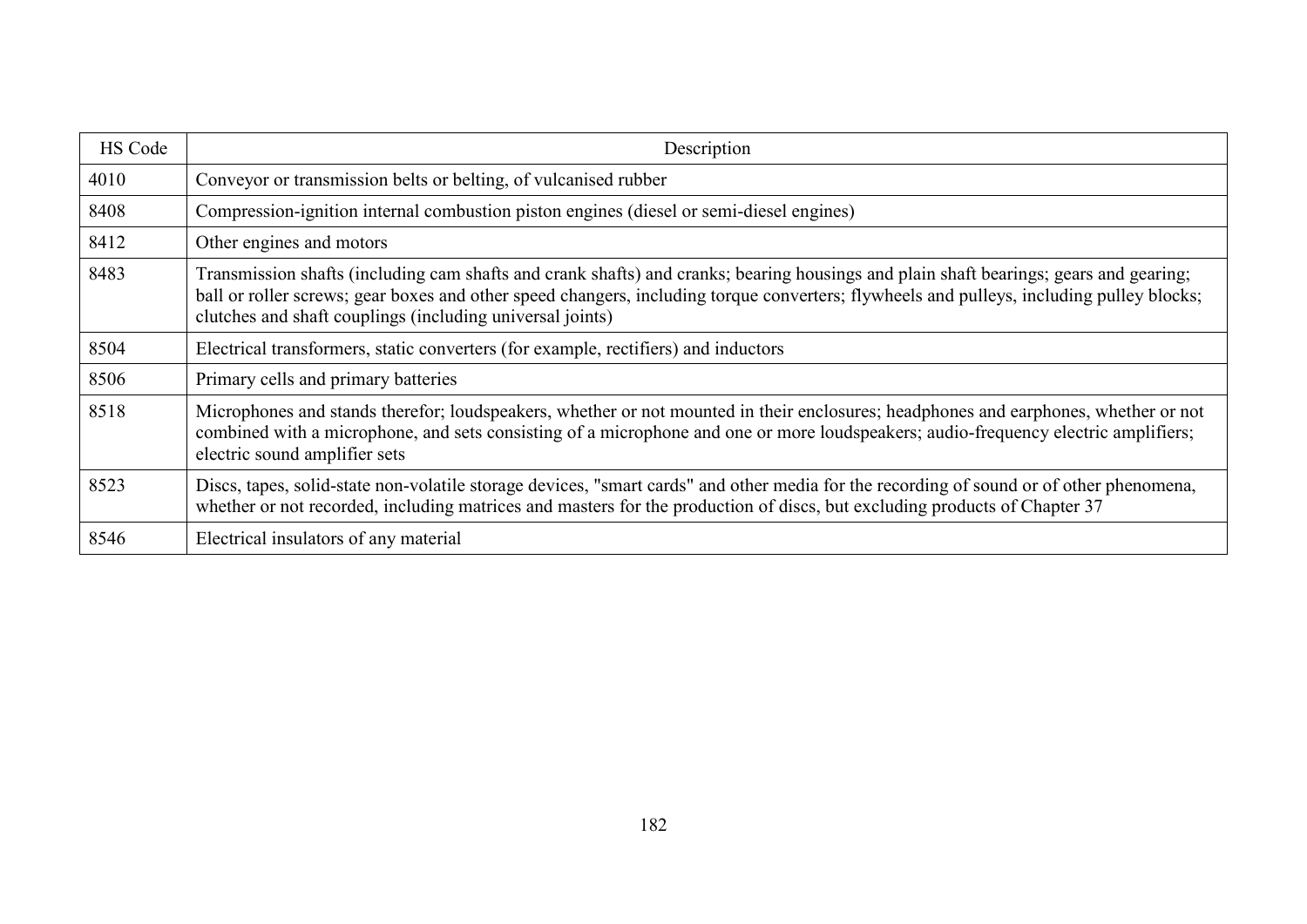| HS Code | Description                                                                                                                                                                                                                                                                                                                                                                                        |
|---------|----------------------------------------------------------------------------------------------------------------------------------------------------------------------------------------------------------------------------------------------------------------------------------------------------------------------------------------------------------------------------------------------------|
| 8547    | Insulating fittings for electrical machines, appliances or equipment, being fittings wholly of insulating material apart from any minor<br>components of metal (for example, threaded sockets) incorporated during moulding solely for purposes of assembly, other than<br>insulators of heading 8546; electrical conduit tubing and joints therefor, of base metal lined with insulating material |
| 9005    | Binoculars, monoculars, other optical telescopes, and mountings therefor; other astronomical instruments and mountings therefor, but<br>not including instruments for radio-astronomy                                                                                                                                                                                                              |
| 9006    | Photographic (other than cinematographic) cameras; photographic flashlight apparatus and flashbulbs other than discharge lamps of<br>heading 8539                                                                                                                                                                                                                                                  |
| 9011    | Compound optical microscopes, including those for photomicrography, cine-photomicrography or microprojection                                                                                                                                                                                                                                                                                       |
| 9013    | Liquid crystal devices not constituting articles provided for more specifically in other headings; lasers, other than laser diodes; other<br>optical appliances and instruments, not specified or included elsewhere in this chapter                                                                                                                                                               |
| 9025    | Hydrometers and similar floating instruments, thermometers, pyrometers, barometers, hygrometers and psychrometers, recording or not,<br>and any combination of these instruments                                                                                                                                                                                                                   |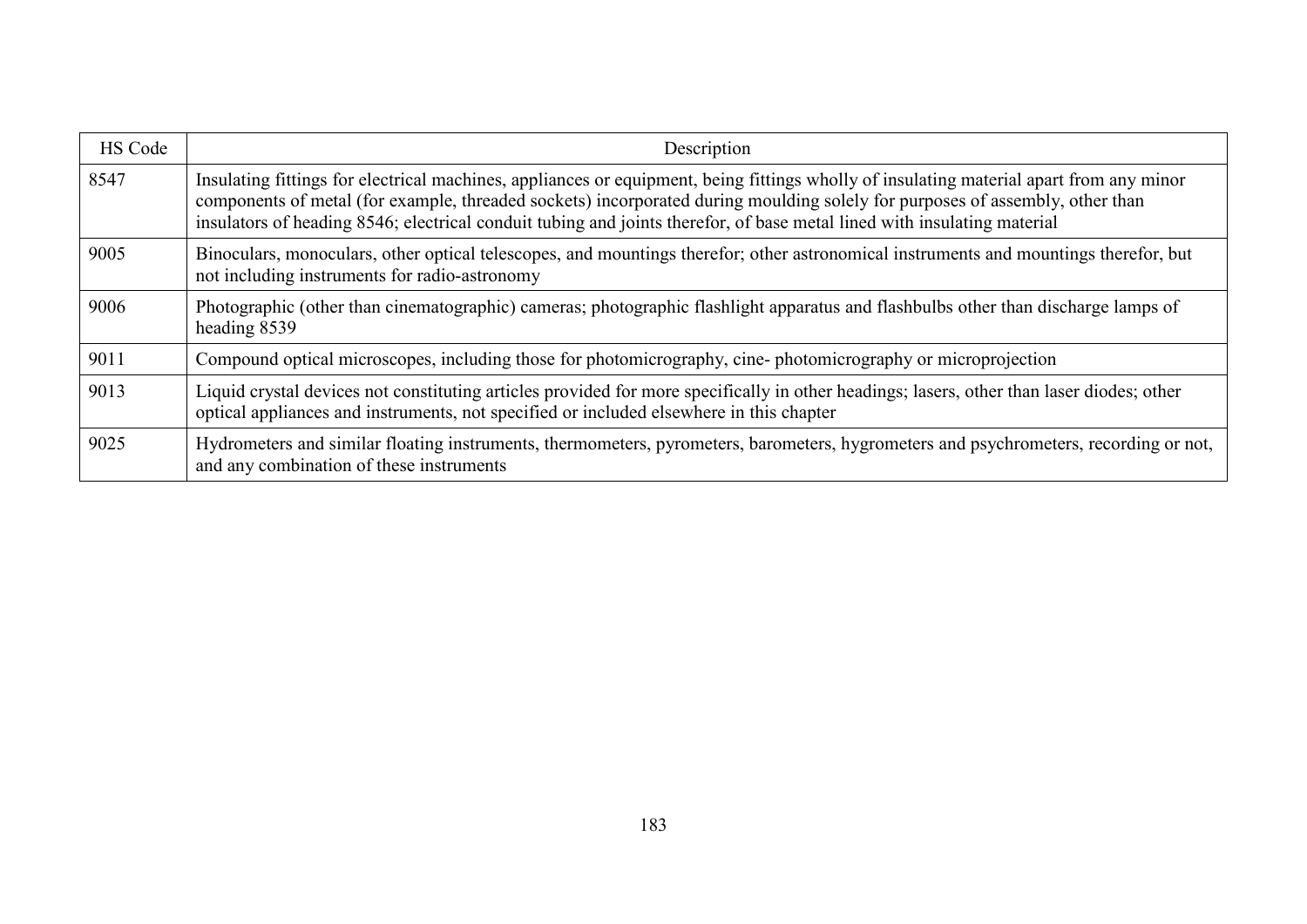## **ANNEX E**

## **TEXT OF THE ORIGIN DECLARATION**

The origin declaration, the text of which is given below, must be made out in accordance with the footnotes. However, the footnotes do not have to be reproduced.

The exporter of the products covered by this document (customs or competent governmental authorisation No ………(1)) declares that, except where otherwise clearly indicated, these products are

of ............... preferential origin<sup>(2)</sup>.

……………………………………………………………............................................................(3) (Place and date) ...……………………………………………………………………..............................................(4) (Signature of the exporter, in addition the name of the person signing the declaration has to be indicated in clear script)

(1) When the origin declaration is made out in the UK by an approved exporter, the authorisation number of the approved exporter must be entered in this space. When the origin declaration is not made out by an approved exporter, the words in brackets shall be omitted or the space left blank.

When the origin declaration is made out by an exporter in Singapore, the Unique Entity Number must be entered in this space.

(2) Origin of products to be indicated.

<sup>(3)</sup> These indications may be omitted if the information is contained on the document itself.

<sup>(4)</sup> In cases where the exporter is not required to sign, the exemption of signature also implies the exemption of the name of the signatory.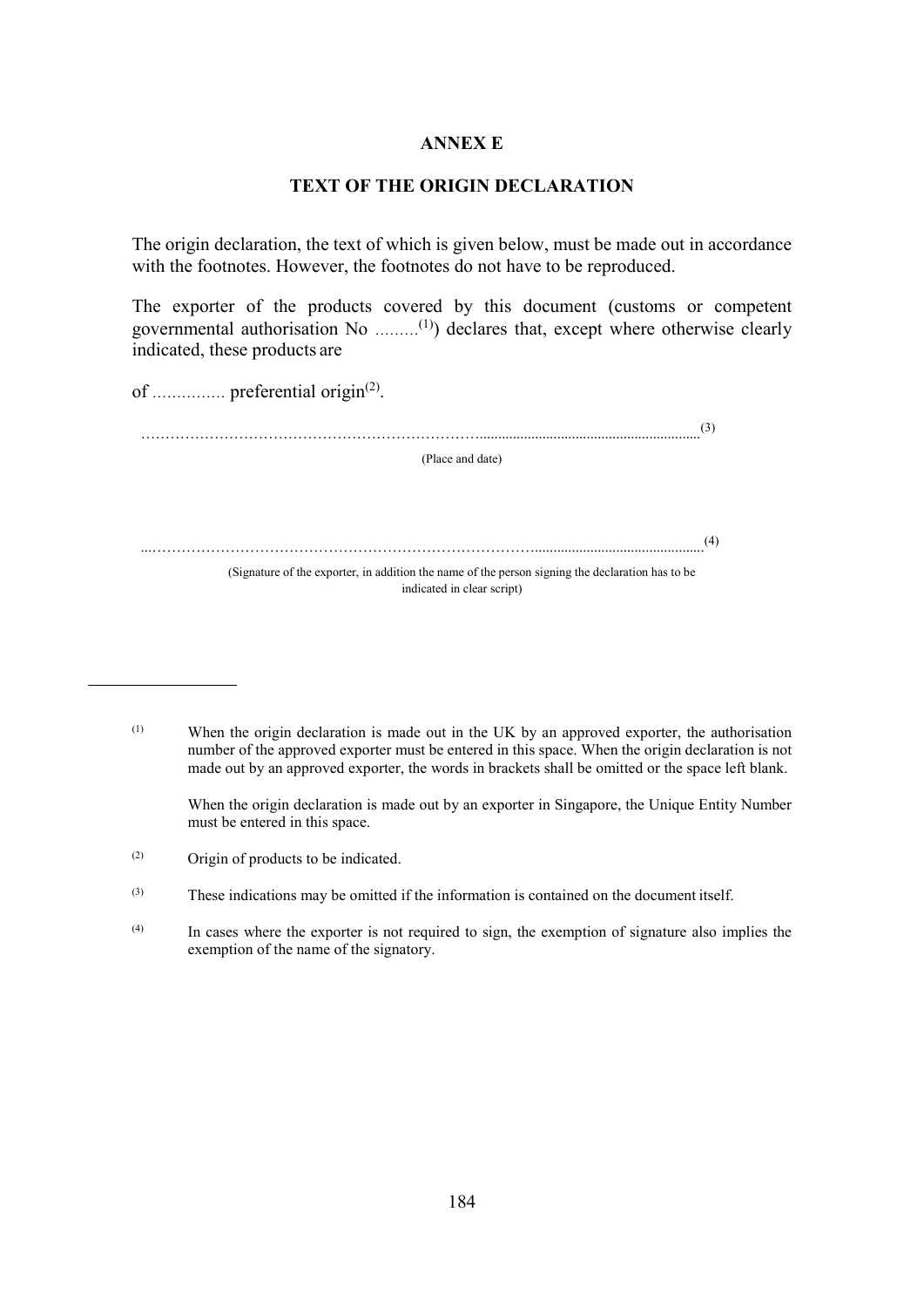## **JOINT DECLARATION CONCERNING THE REVISION OF THE RULES OF ORIGIN CONTAINED IN THE PROTOCOL**

1. The Parties agree to review the rules of origin contained in this Protocol and discuss the necessary amendments upon request of either Party.

2. Annexes B to D to this Protocol will be adapted in accordance with the periodical changes to the Harmonized System.